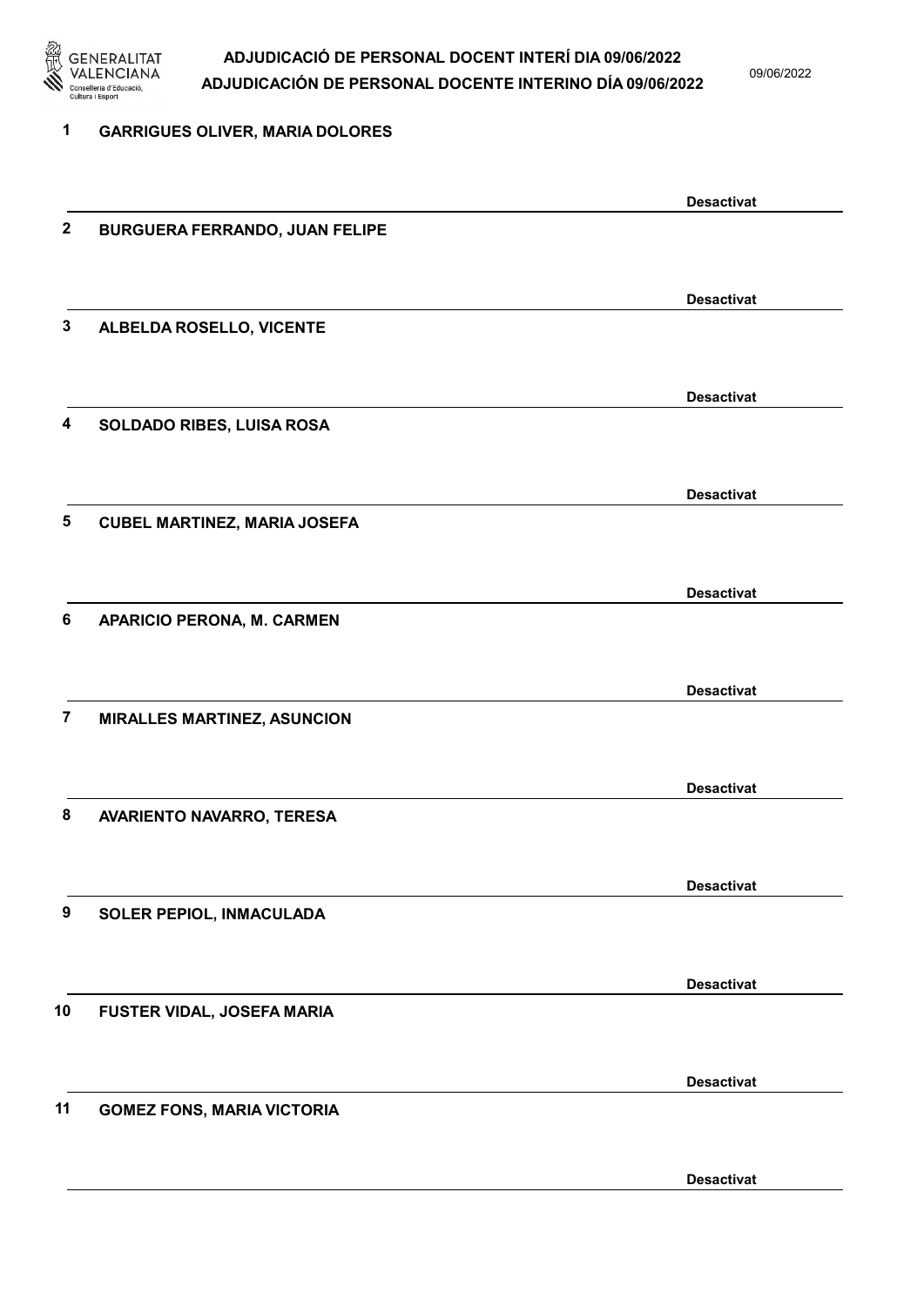

09/06/2022

| 12 | <b>LOZANO MAÑEZ, Mª ANGELES</b>      |                   |
|----|--------------------------------------|-------------------|
|    |                                      | <b>Desactivat</b> |
| 13 | FERRANDO SERRANO, AMPARO             |                   |
|    |                                      | <b>Desactivat</b> |
| 14 | <b>GARCIA GIMENEZ, JUAN JOSE</b>     |                   |
|    |                                      | <b>Desactivat</b> |
| 15 | <b>GASCON RODA, MARIA VICTORIA</b>   |                   |
|    |                                      | <b>Desactivat</b> |
| 16 | HERNANDEZ CALLEJA, M. LUISA          |                   |
|    |                                      | <b>Desactivat</b> |
| 17 | <b>BAUTISTA ARMERO, ANGELA</b>       |                   |
|    |                                      | <b>Desactivat</b> |
| 18 | <b>CORTES SIERRA, MARIA ESTRELLA</b> |                   |
|    |                                      | <b>Desactivat</b> |
| 19 | SANTACREU SANZ, CONSUELO DOLORES     |                   |
|    |                                      | <b>Desactivat</b> |
| 20 | SAN LORENZO VILANA, SALVADOR MIGUEL  |                   |
|    |                                      | <b>Desactivat</b> |
| 21 | ESCANDELL LLACER, MARIA AMPARO       |                   |
|    |                                      | <b>Desactivat</b> |
| 22 | <b>VALDES BIRLANGA, M. ISABEL</b>    |                   |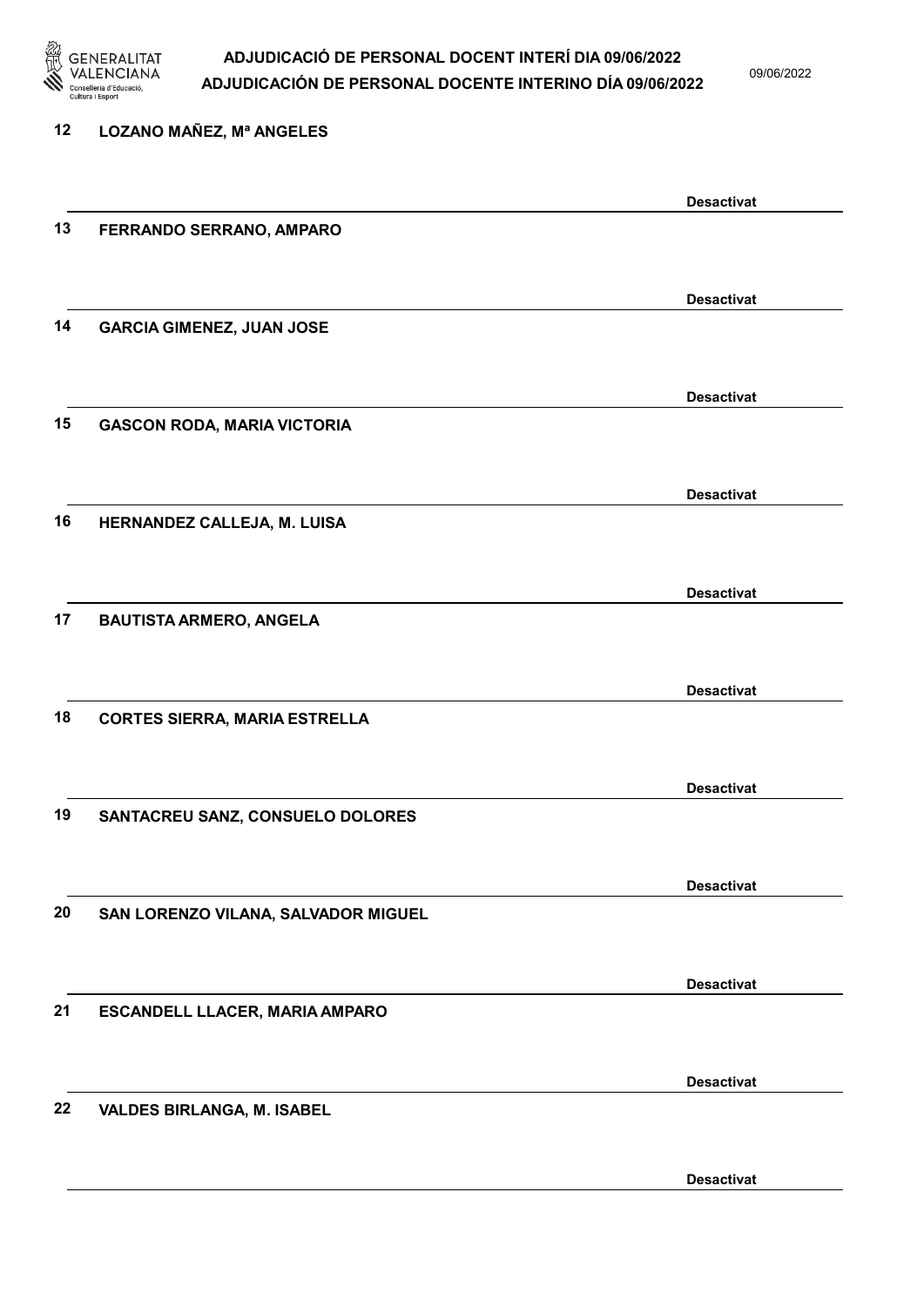

| 23 | TARRAGO CALABUIG, MANUELA                    |                   |
|----|----------------------------------------------|-------------------|
|    |                                              | <b>Desactivat</b> |
| 24 | PEREZ SANCHO, JUAN                           |                   |
|    |                                              | Ha participat     |
| 25 | <b>CRISPIN SANCHEZ, ANTONIO</b>              |                   |
|    |                                              | <b>Desactivat</b> |
| 26 | MARZAL DONDERIS, CARMEN ELVIRA               |                   |
|    |                                              | <b>Desactivat</b> |
| 27 | MIÑANA MASCARELL, MARIA ISABEL               |                   |
|    |                                              | <b>Desactivat</b> |
| 28 | <b>SANTANA CARBONELL, MERCEDES</b>           |                   |
| 29 | LERMA LLIMERA, MARIA DESAMPARADOS            | <b>Desactivat</b> |
|    |                                              |                   |
| 30 | <b>BROCH OLIVER, MARISA</b>                  | <b>Desactivat</b> |
|    |                                              |                   |
| 31 | ANTOÑANZAS SALVADOR, FCO. JOSE               | <b>Desactivat</b> |
|    |                                              |                   |
| 32 | FERNANDEZ DE PALENCIA ROCA, DESAMPARADOS VIR | <b>Desactivat</b> |
|    |                                              |                   |
| 33 | <b>VICENT VIDAL, ENRIQUE</b>                 | No ha participat  |
|    |                                              |                   |
|    |                                              | <b>Desactivat</b> |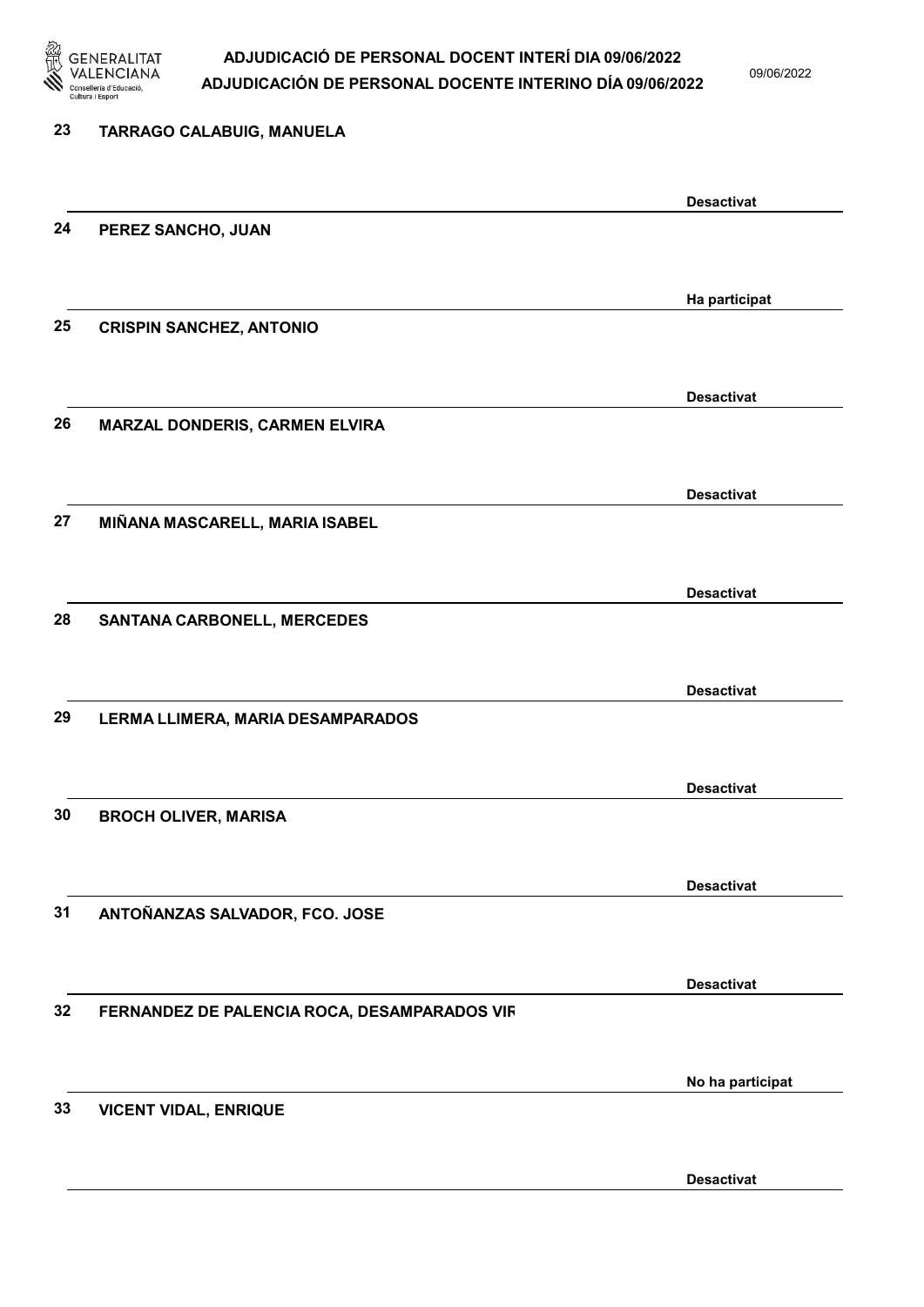

09/06/2022

Desactivat

# 34 MARTI PERIS, MARIA DOLORES Desactivat 35 ROMERO TORRES, ANA DESAMPARADOS Desactivat 36 RICHART SALES, MARIA AMPARO Desactivat 37 PENADES VIDAL, INMACULADA Desactivat 38 MARTI PASTOR, MARIA ELENA Desactivat 39 ALOS BOTELLA, FRANCISCO JAVIER Desactivat 40 RODENAS BRAVO, ELENA Desactivat 41 ARLANDIS SAINZ DE BARANDA, MARIA CARMEN Desactivat 42 LANUZA CARRION, MARIA ANGELES Ha participat 43 GINER PRIMO, MARIA CONSUELO Desactivat 44 REINA GUTIERREZ, M DESAMPARADOS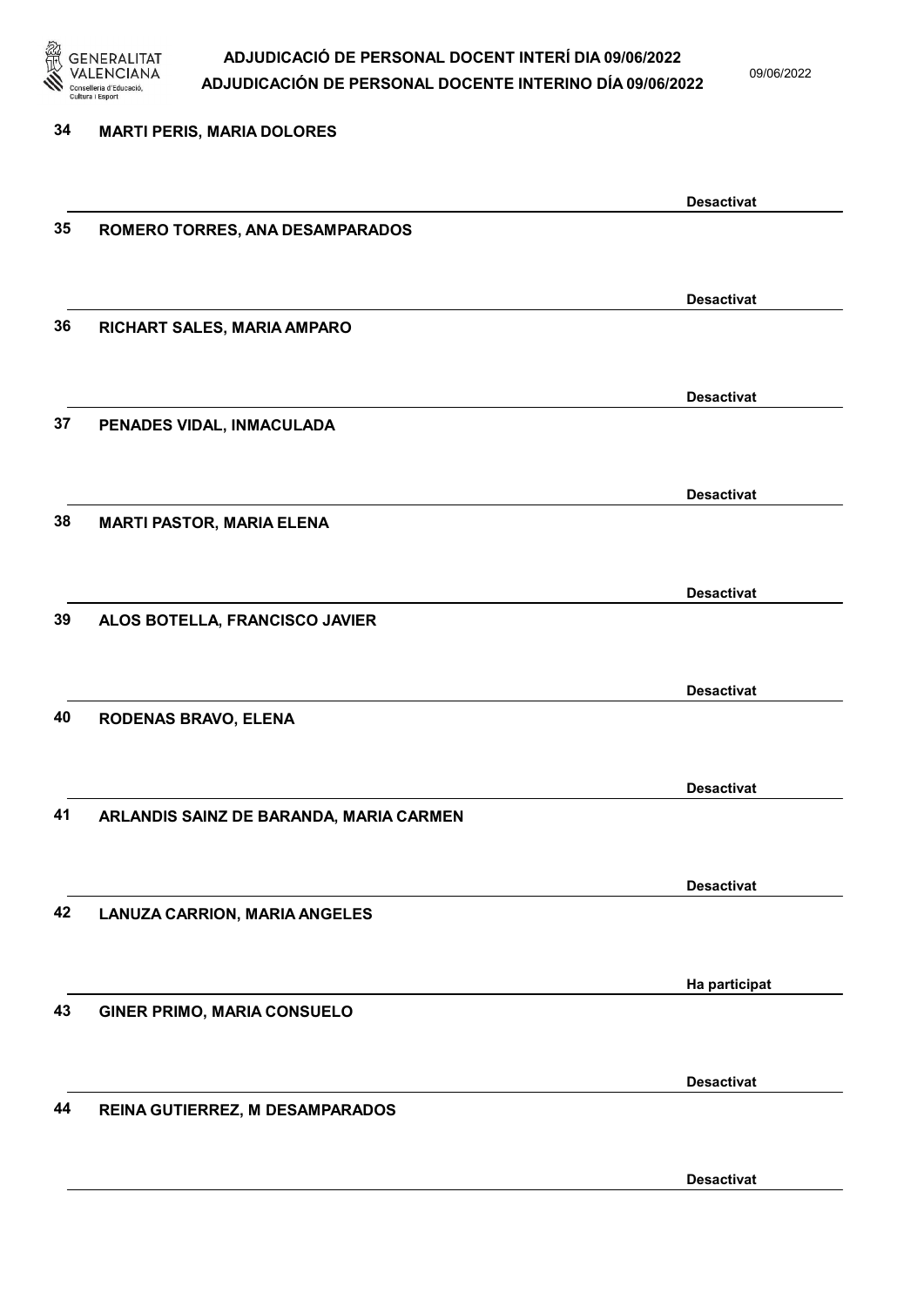

09/06/2022

Desactivat

# 45 SANTIAGO RUIZ, ERNESTO Desactivat 46 LOPEZ RODRIGUEZ, ENCARNACION Desactivat 47 SANCHIS PALOP, MARIA DEL PILAR Desactivat 48 PIRIS IBAÑEZ, MARIA MERCEDES Desactivat 49 ROYO MORA, MARIA CARMEN Desactivat 50 ORTELLS LLOBAT, MARIA DESAMPARADOS Desactivat 51 MARTINEZ TOMAS, GLORIA MARIA Desactivat 52 MUÑOZ ORTI, ANA Desactivat 53 MARTI CARCELLER, ROSA MARIA Desactivat 54 GABALDON ESCUDERO, SOLEDAD Desactivat 55 SANTIAGO RUIZ, DAVID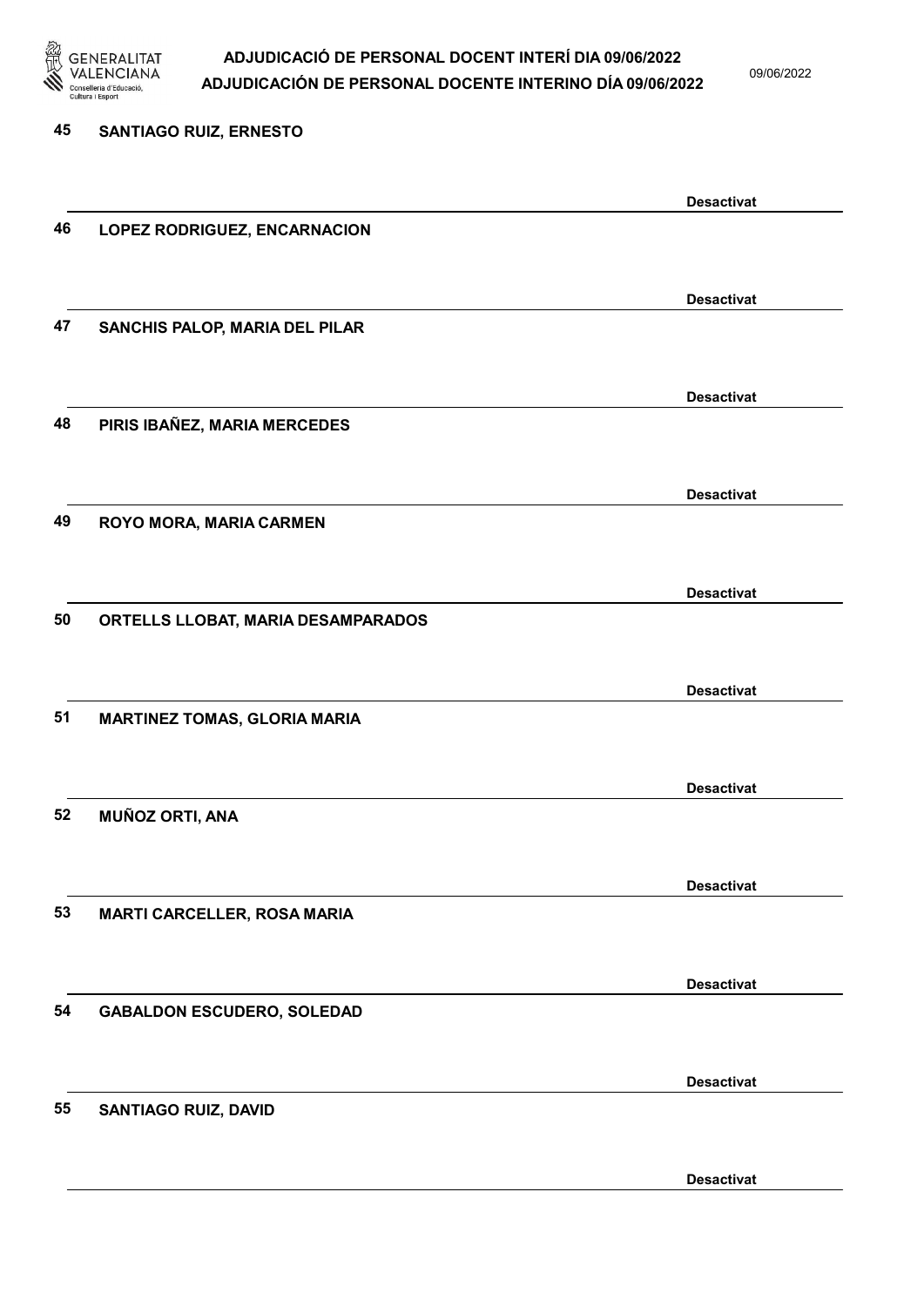

09/06/2022

56 VEGA LOPEZ, MARIA JOSEFA

|    |                                       | <b>Desactivat</b> |
|----|---------------------------------------|-------------------|
| 57 | BENITEZ MARTINEZ, MARGARITA ELIZABETH |                   |
|    |                                       |                   |
|    |                                       |                   |
|    |                                       | <b>Desactivat</b> |
| 58 | SARRIO ARNANDIS, MARIA MILAGRO        |                   |
|    |                                       |                   |
|    |                                       | <b>Desactivat</b> |
| 59 | <b>MELERO ALCACER, ANGELA</b>         |                   |
|    |                                       |                   |
|    |                                       |                   |
|    |                                       | <b>Desactivat</b> |
| 60 | <b>MOLINA SEMPERE, ROSA</b>           |                   |
|    |                                       |                   |
|    |                                       |                   |
|    |                                       | <b>Desactivat</b> |
| 61 | RODRIGO ROYO, PAZ GEMMA               |                   |
|    |                                       |                   |
|    |                                       | <b>Desactivat</b> |
| 62 | <b>ESTEVE FAUBEL, ROSA PILAR</b>      |                   |
|    |                                       |                   |
|    |                                       |                   |
|    |                                       | <b>Desactivat</b> |
| 63 | SANCHEZ GARCIA, M. LUZ                |                   |
|    |                                       |                   |
|    |                                       |                   |
|    |                                       | <b>Desactivat</b> |
| 64 | ALDEGUER QUESADA, CARMEN R.           |                   |
|    |                                       |                   |
|    |                                       | <b>Desactivat</b> |
| 65 | <b>GARCIA LLOPIS, YOLANDA</b>         |                   |
|    |                                       |                   |
|    |                                       |                   |
|    |                                       | <b>Desactivat</b> |
| 66 | <b>GARCIA MIRALLES, PEDRO</b>         |                   |
|    |                                       |                   |
|    |                                       |                   |
|    |                                       | <b>Desactivat</b> |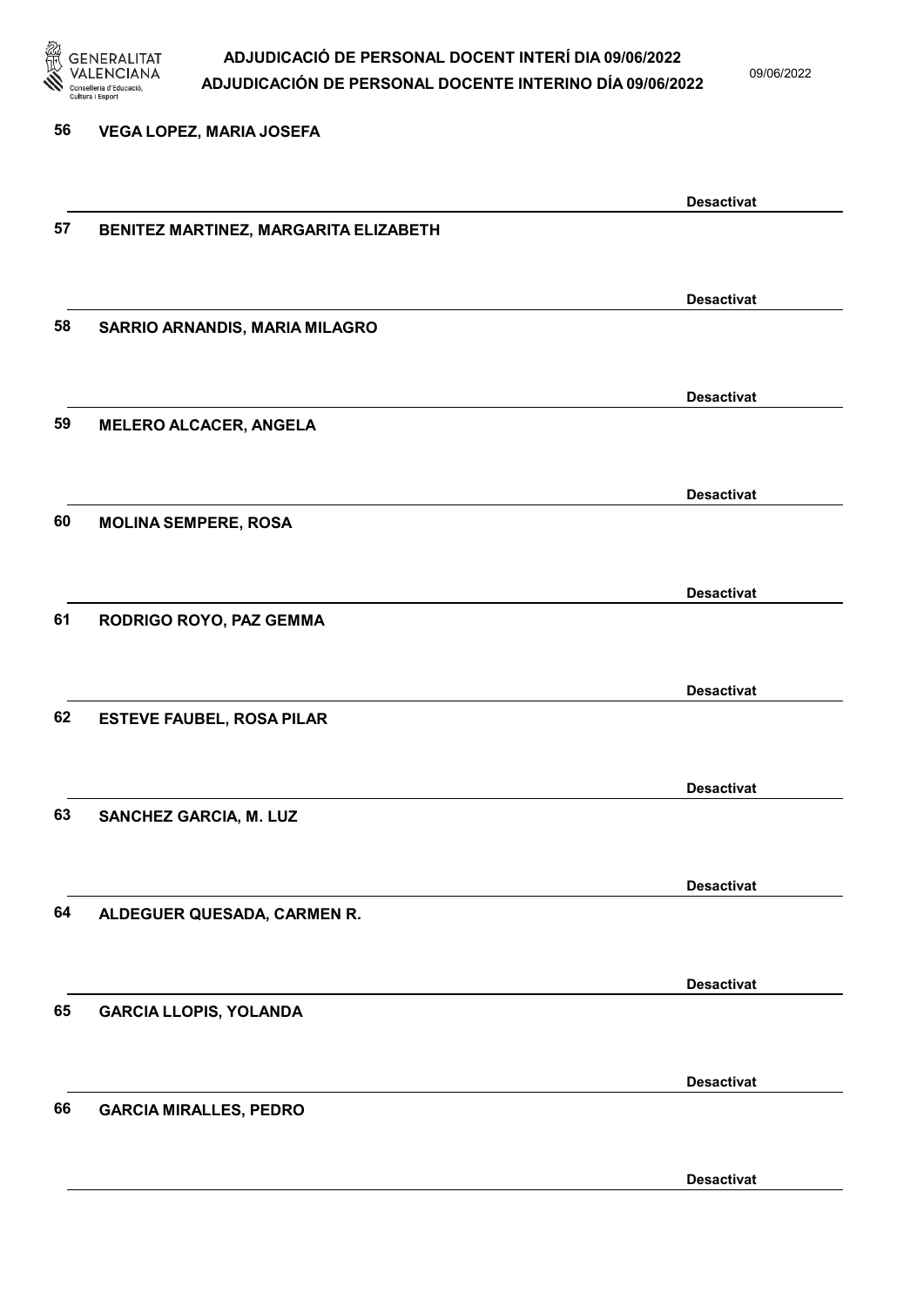

09/06/2022

#### 67 ORTS CUEVAS, ELISA

|    |                                          | <b>Desactivat</b> |
|----|------------------------------------------|-------------------|
| 68 | CIVERA DOMINGUEZ, EVA MARIA              |                   |
|    |                                          |                   |
|    |                                          |                   |
| 69 |                                          | <b>Desactivat</b> |
|    | VAREA TARRAGA, GLORIA MARIA              |                   |
|    |                                          |                   |
|    |                                          | <b>Desactivat</b> |
| 70 | <b>URIARTE FONTAL, IRACHE</b>            |                   |
|    |                                          |                   |
|    |                                          | <b>Desactivat</b> |
| 71 | <b>GONZALEZ ESCRIVA, M. ANGELES</b>      |                   |
|    |                                          |                   |
|    |                                          |                   |
|    |                                          | <b>Desactivat</b> |
| 72 | LOPEZ BONILLO, RAFAEL                    |                   |
|    |                                          |                   |
|    |                                          | <b>Desactivat</b> |
| 73 | <b>CONSTANTINO MONTILLA, ENCARNACION</b> |                   |
|    |                                          |                   |
|    |                                          |                   |
|    |                                          | <b>Desactivat</b> |
| 74 | <b>MARRADES GIMENEZ, JUAN JOSE LUIS</b>  |                   |
|    |                                          |                   |
|    |                                          | <b>Desactivat</b> |
| 75 | <b>CLARAMUNT GALLENT, ANA</b>            |                   |
|    |                                          |                   |
|    |                                          | <b>Desactivat</b> |
| 76 | SANCHEZ FERRANDO, FRANCISCA              |                   |
|    |                                          |                   |
|    |                                          |                   |
|    |                                          | <b>Desactivat</b> |
| 77 | PEREZ IBAÑEZ, VICTORIA MARIA             |                   |
|    |                                          |                   |
|    |                                          | <b>Desactivat</b> |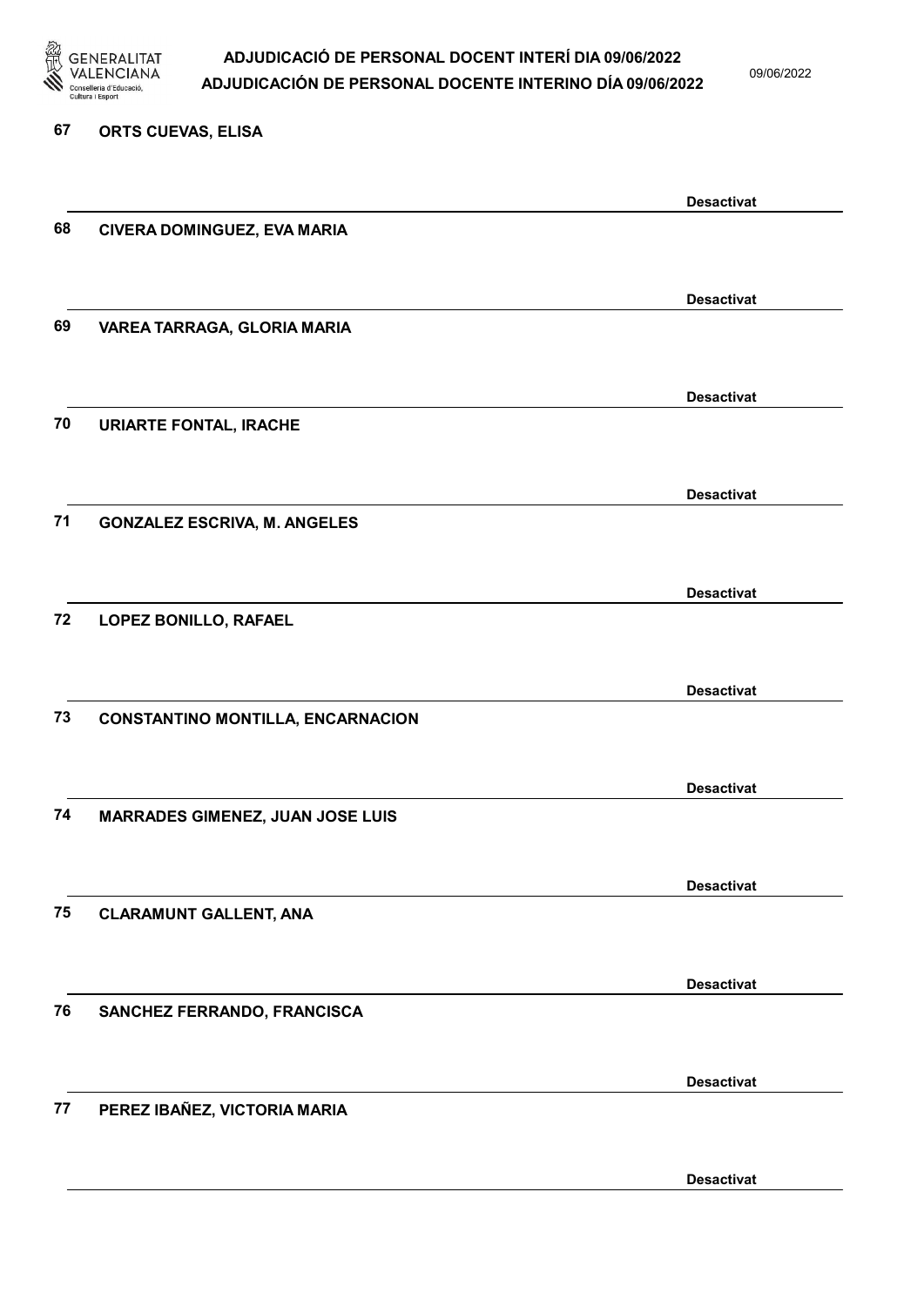

| 78 | <b>CLEMENTE ABAD, ANTONIO</b>    |                   |
|----|----------------------------------|-------------------|
|    |                                  | <b>Desactivat</b> |
| 79 | FERNANDEZ CARBONELL, CRISTINA    |                   |
|    |                                  | <b>Desactivat</b> |
| 80 | ROMERO SAEZ, ESTRELLA DEL CARMEN |                   |
|    |                                  | <b>Desactivat</b> |
| 81 | <b>LANDETE SALES, JOAQUINA</b>   |                   |
|    |                                  | <b>Desactivat</b> |
| 82 | MUÑOZ LLORENS, ISABEL MARIA      |                   |
| 83 | <b>BETORZ GALAN, M.AMPARO</b>    | <b>Desactivat</b> |
|    |                                  |                   |
| 84 | SOTOMAYOR ANDUIZA, CASILDA       | <b>Desactivat</b> |
|    |                                  |                   |
| 85 | PONS MERINO, MARGARITA           | <b>Desactivat</b> |
|    |                                  |                   |
| 86 | FERNANDEZ TENES, MARIA CRISTINA  | <b>Desactivat</b> |
|    |                                  |                   |
| 87 | FERNANDEZ JIMENEZ, MARIA PAULA   | <b>Desactivat</b> |
|    |                                  | <b>Desactivat</b> |
| 88 | GIL HERRERO, MARIA DESAMPARADOS  |                   |
|    |                                  | <b>Desactivat</b> |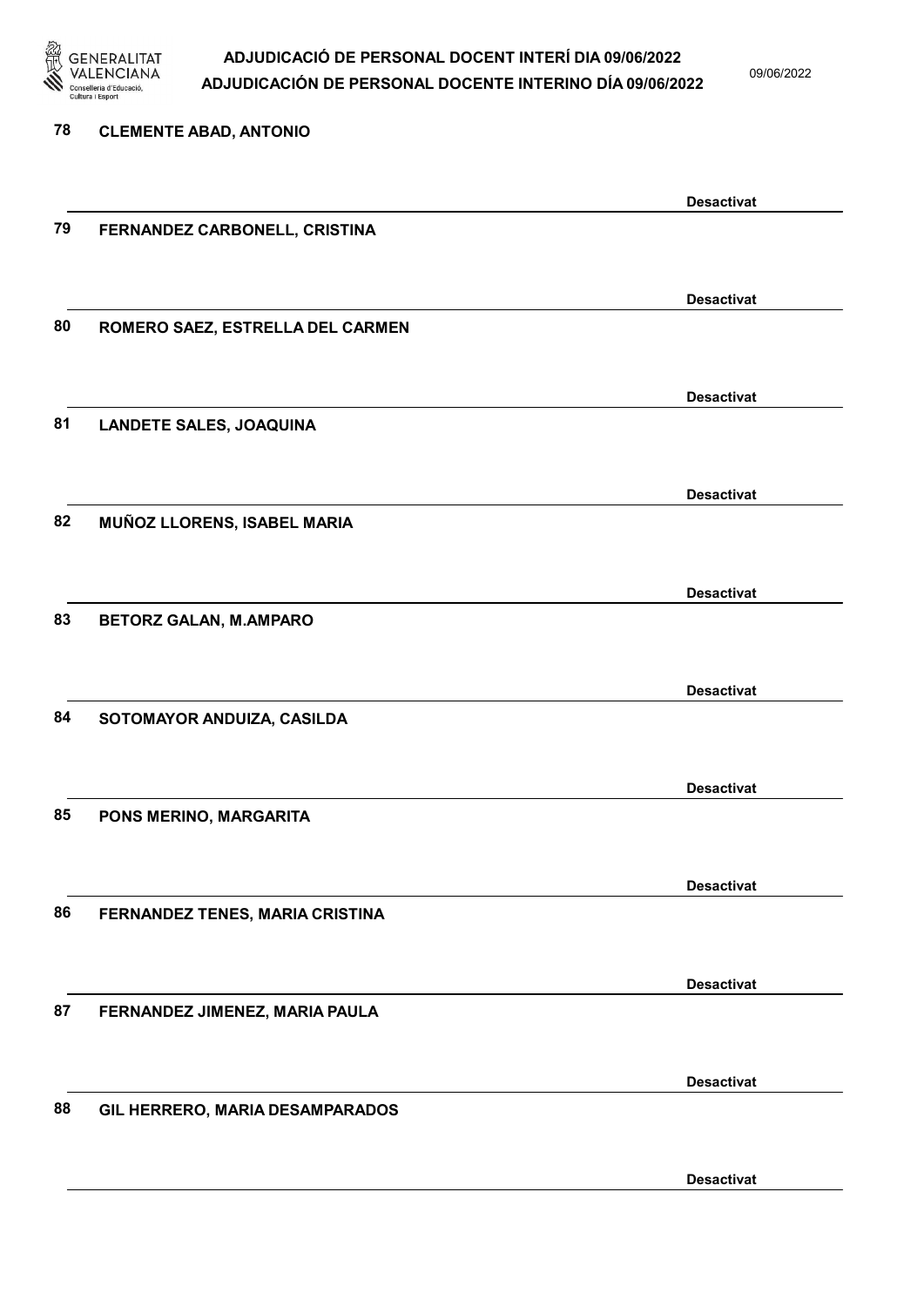

09/06/2022

#### 89 ALVENTOSA SANCHEZ, MARIA DOLORES

|    |                                     | <b>Desactivat</b> |
|----|-------------------------------------|-------------------|
| 90 | <b>MONTANER CUEVES, FRANCISCA</b>   |                   |
|    |                                     |                   |
|    |                                     | <b>Desactivat</b> |
| 91 | ACEVEDO BLAZQUEZ, ISABEL            |                   |
|    |                                     |                   |
|    |                                     | <b>Desactivat</b> |
| 92 | JIMENEZ LOPEZ, MARIA CRUZ           |                   |
|    |                                     |                   |
|    |                                     | <b>Desactivat</b> |
| 93 | <b>BALAGUER VIVES, JAVIER</b>       |                   |
|    |                                     |                   |
|    |                                     | <b>Desactivat</b> |
| 94 | <b>CARO PALAZON, MARIA CRISTINA</b> |                   |
|    |                                     |                   |
|    |                                     | <b>Desactivat</b> |
| 95 | PASCUAL ESTEVE, ANA MARIA           |                   |
|    |                                     |                   |
|    |                                     | <b>Desactivat</b> |
| 96 | ARNAU FAYOS, MARIA DOLORES          |                   |
|    |                                     |                   |
|    |                                     | <b>Desactivat</b> |
| 97 | <b>GOMEZ REVERTE, EVA MARIA</b>     |                   |
|    |                                     |                   |
|    |                                     | <b>Desactivat</b> |
| 98 | <b>MERA SUAREZ, JAVIER</b>          |                   |
|    |                                     |                   |
|    |                                     | <b>Desactivat</b> |
| 99 | <b>AGUILAR GIMENEZ, MARIA GEMA</b>  |                   |
|    |                                     |                   |
|    |                                     | <b>Desactivat</b> |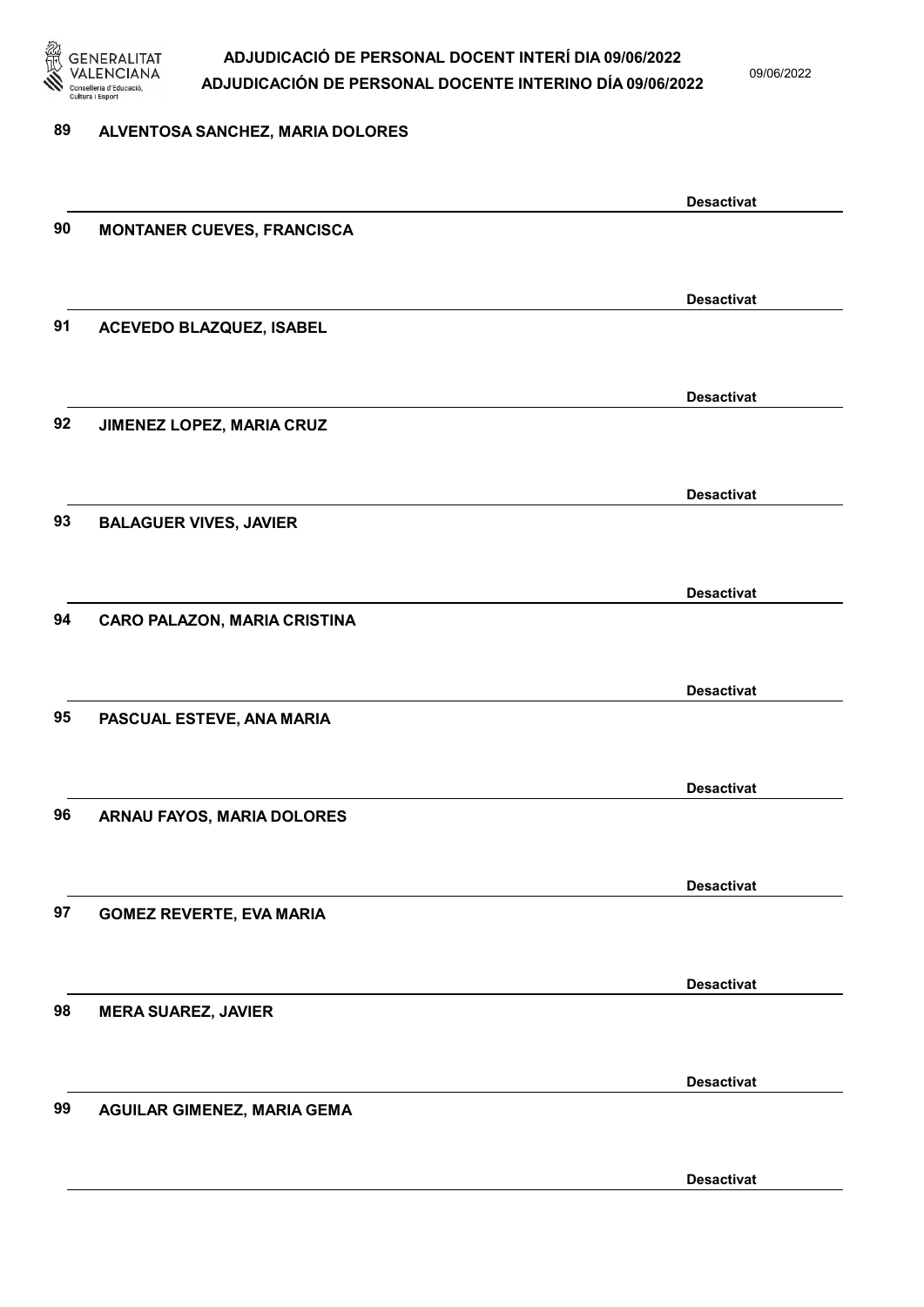

| 100 | <b>GARCIA BERROCAL, NOEMI</b>       |                   |
|-----|-------------------------------------|-------------------|
|     |                                     | <b>Desactivat</b> |
| 101 | FRIAS CRESPO, M. VICTORIA           |                   |
|     |                                     | <b>Desactivat</b> |
| 102 | FERNANDEZ FERNANDEZ, JOSE           |                   |
|     |                                     | <b>Desactivat</b> |
| 103 | RUIZ ZAMORA, MARIA PILAR            |                   |
| 104 |                                     | <b>Desactivat</b> |
|     | PERIS ODENA, MARIA TERESA           |                   |
| 105 | <b>CUESTA VERGARA, MARIA JOSEFA</b> | <b>Desactivat</b> |
|     |                                     |                   |
| 106 | <b>CORS MOGORT, JUANA</b>           | <b>Desactivat</b> |
|     |                                     |                   |
| 107 | APARICIO BLANQUEZ, M.DOLORES        | <b>Desactivat</b> |
|     |                                     |                   |
| 108 | <b>ORTIZ RECHE, ANNA</b>            | <b>Desactivat</b> |
|     |                                     | <b>Desactivat</b> |
| 109 | SAEZ BAUTISTA, ANA                  |                   |
|     |                                     | <b>Desactivat</b> |
| 110 | NAVARRO CERVERA, VICTORIA DOLORES   |                   |
|     |                                     | <b>Desactivat</b> |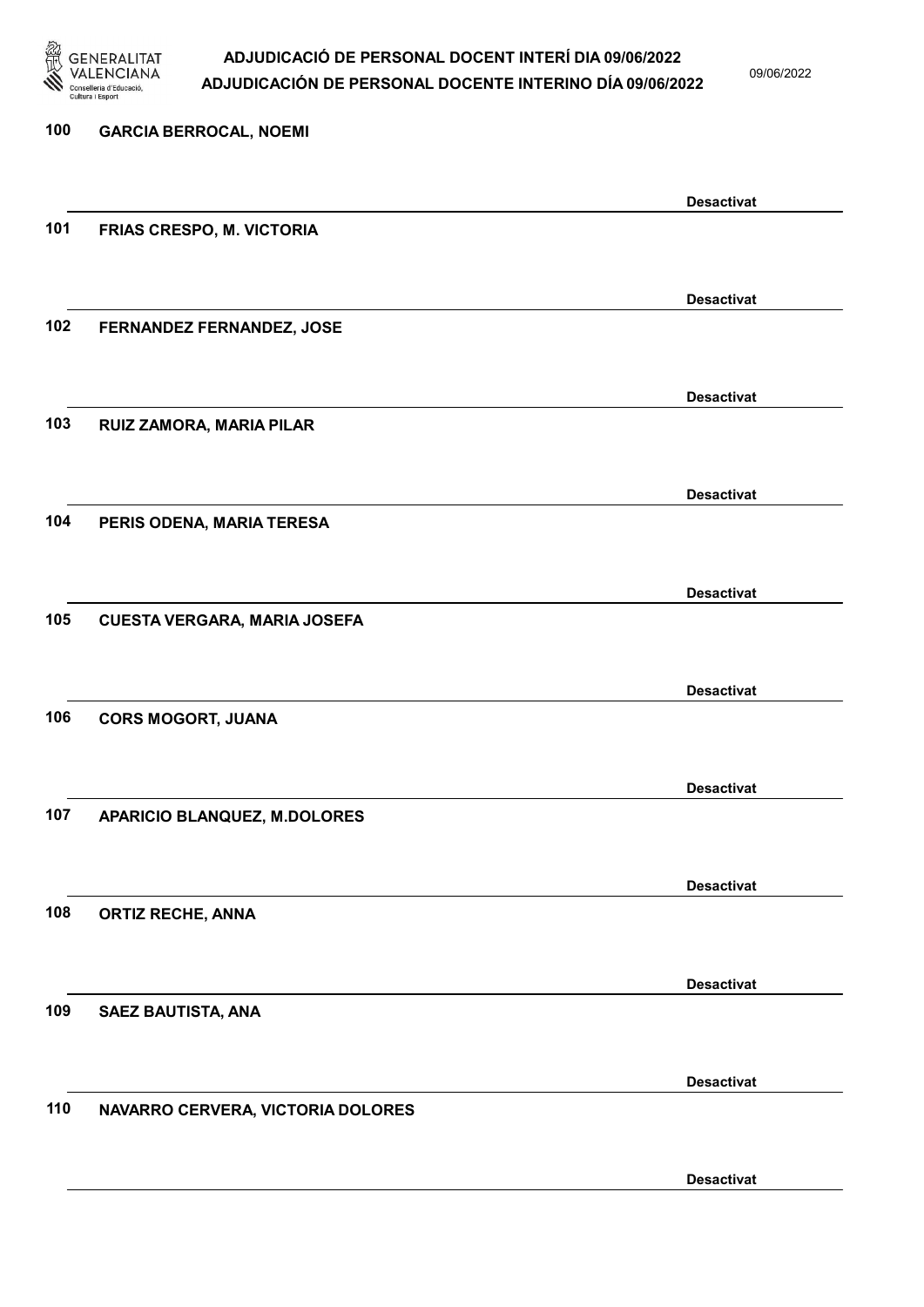

09/06/2022

## 111 MARI GILABERT, MARIA JOSE Desactivat 112 AGUILAR FRASES, AMPARO Desactivat 113 BLANCH TORRES, MARTA Desactivat 114 PLAZA MARTINEZ, ROGELIO Desactivat 115 FERIA DELGADO, MARIA JOSE Desactivat 116 PEÑALVER PEÑALVER, MARIA DOLORES Desactivat 117 PASCUAL FANDOS, MARIA SOLEDAD Desactivat 118 HERRERA CUCALA, LAURA JOSEFA Desactivat 119 MAHIQUES HUGUET, GLORIA Desactivat 120 BOLEA CLIMENTE, FRANCISCA Desactivat 121 LOPEZ SANTA, JOSEFA PIEDAD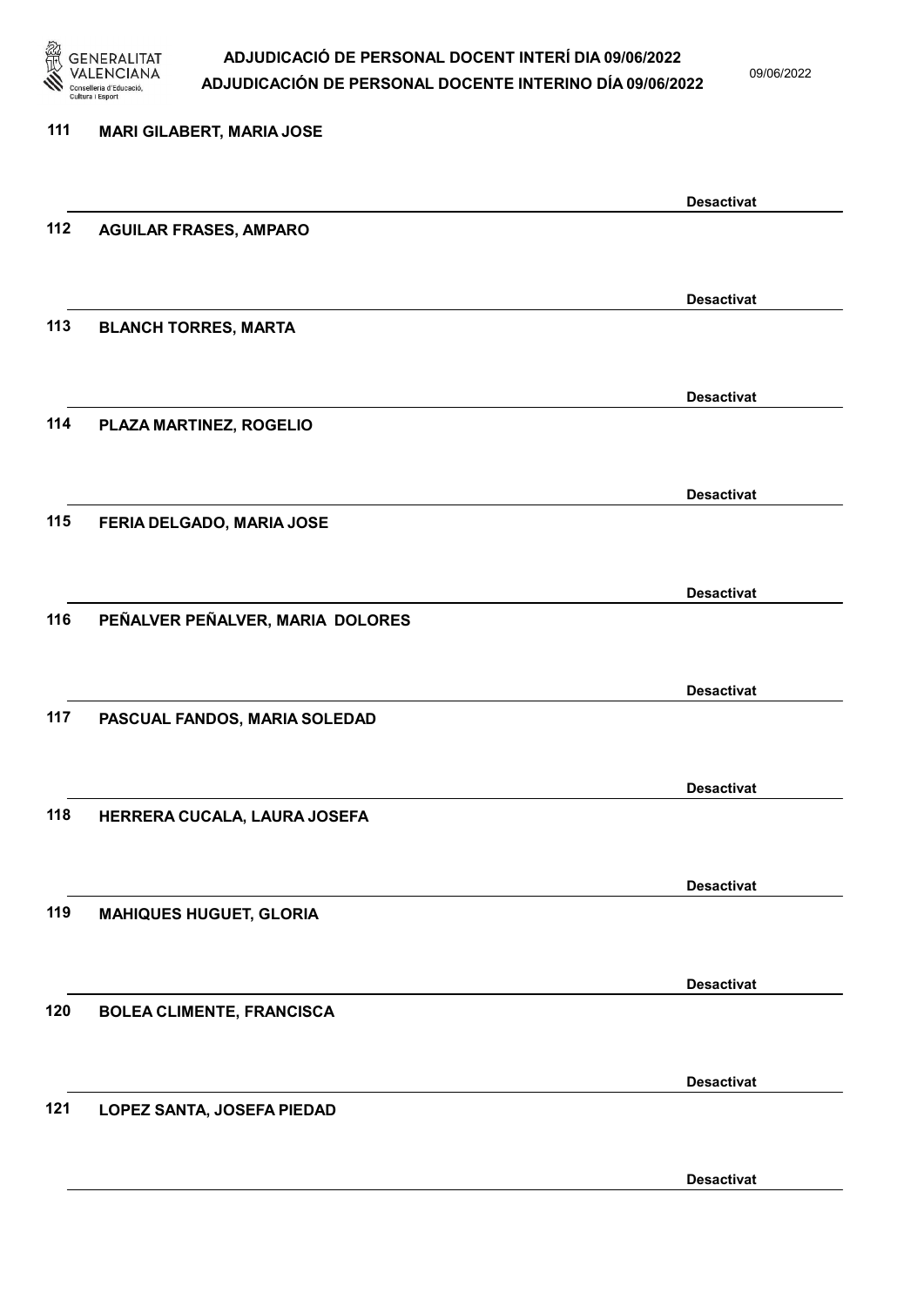

09/06/2022

## 122 JIMENEZ VALERO, MARIA ELENA Desactivat 123 MEDINA ENRIQUEZ, ANTONIA Desactivat 124 MARTINEZ LOPEZ, GENOVEVA Desactivat 125 GOMEZ CARLOS, JORGE Desactivat 126 CARRION HERNANDEZ, Mª OTILIA Desactivat 127 COMPANY GOMEZ, JULIA Desactivat 128 FABREGAT ANDRES, IVAN Desactivat 129 MOLES GARCIA, JOSE MARIA Desactivat 130 RIPOLL VILLALBA, VERONICA Desactivat 131 BURGUETE BALDO, MARIA ASUNCION Desactivat 132 DIEZ GALINDO, MERCEDES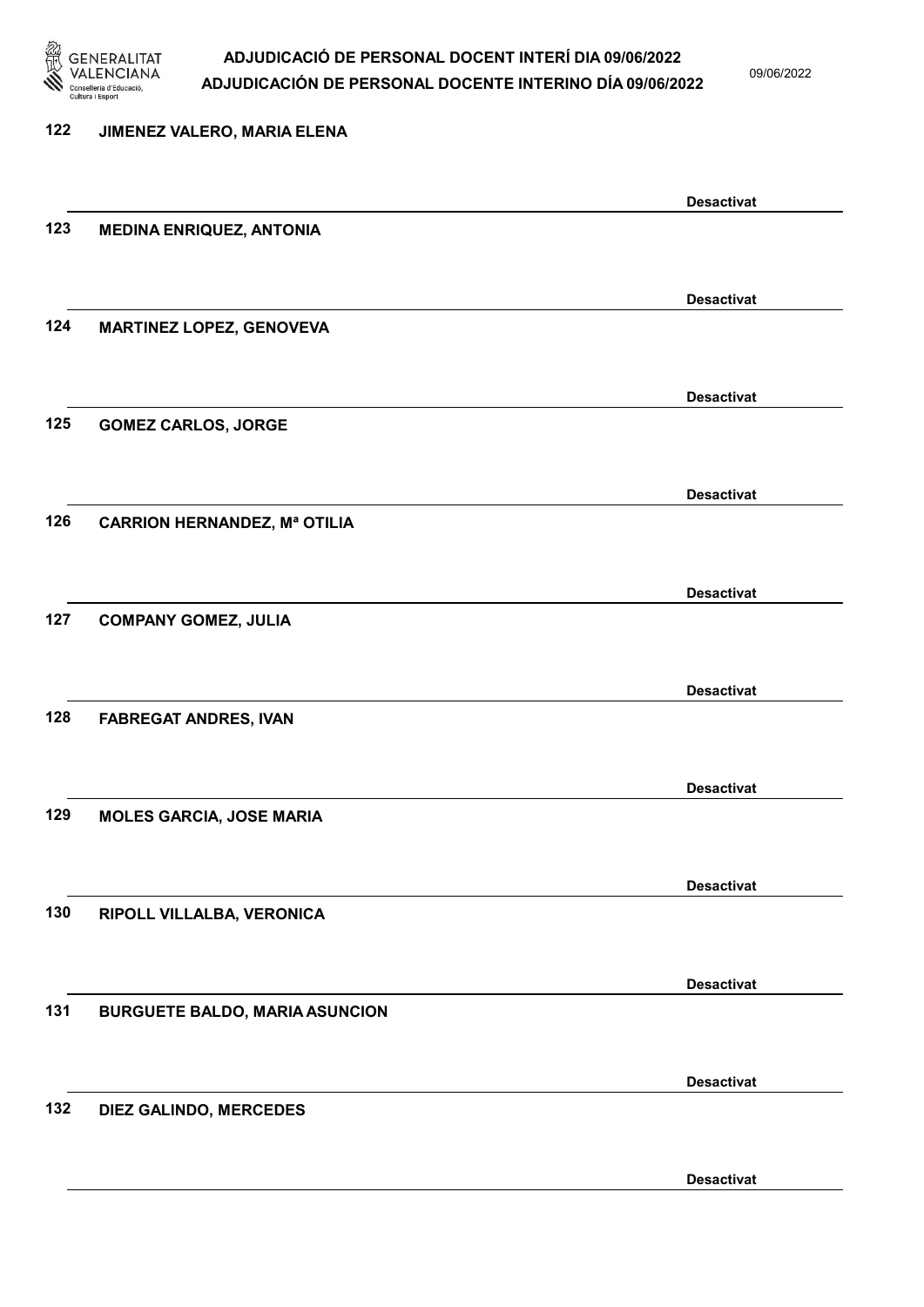

133 PARDO LOPEZ, JORGE

## ADJUDICACIÓ DE PERSONAL DOCENT INTERÍ DIA 09/06/2022 ADJUDICACIÓN DE PERSONAL DOCENTE INTERINO DÍA 09/06/2022

09/06/2022

# Desactivat 134 HERNANDEZ FOLGADO, ALBERTO Desactivat 135 RUBIO MARTINEZ, SARA Desactivat 136 BELTRA CREMADES, EVA MARIA Desactivat 137 CARBONELL MARTINEZ, JOSE ANTONIO Desactivat 138 LLORET DOMINGUEZ, MARIA Desactivat 139 PASCUAL GIMENO, MARIA DE LOS ANGELES Desactivat 140 BURGUERA JORNET, SARA Desactivat 141 CATALAN VILLAVERT, MARIA LUISA Desactivat 142 AGUILELLA MIRALLES, YOLANDA Desactivat 143 MIQUEL FERNANDEZ, MARIA DESAMPARADOS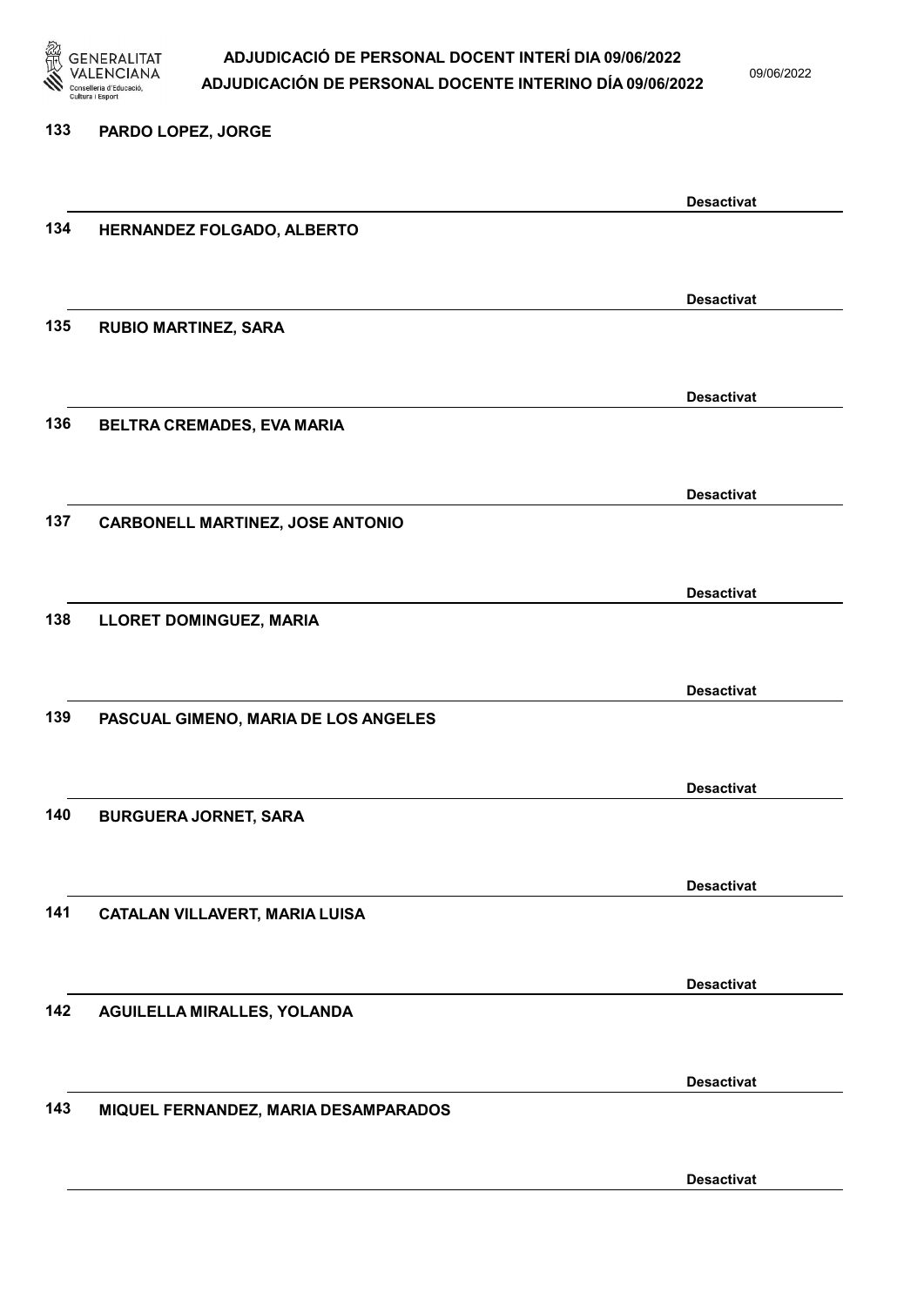

09/06/2022

Desactivat

## 144 LLORET MARIN, ANGELA MARIA Desactivat 145 DIAZ MOLINA, JAVIER Desactivat 146 MARTINEZ GARCIA, LAIA-ISABEL Desactivat 147 NAVARRO SANCHIS, DOLORES Desactivat 148 VILLANUEVA GARCIA, MONTSERRAT Desactivat 149 PASTOR PEREZ, MARIA AMPARO Desactivat 150 LLACER GANDIA, JOSE Desactivat 151 QUINTERO REGUEIRO, MARIA VICTORIA Desactivat 152 ARANDA GRACIA, LAURA Desactivat 153 SEPULCRE RICO, ESTHER Desactivat 154 PERTEGAL FELICES, MARIA LUISA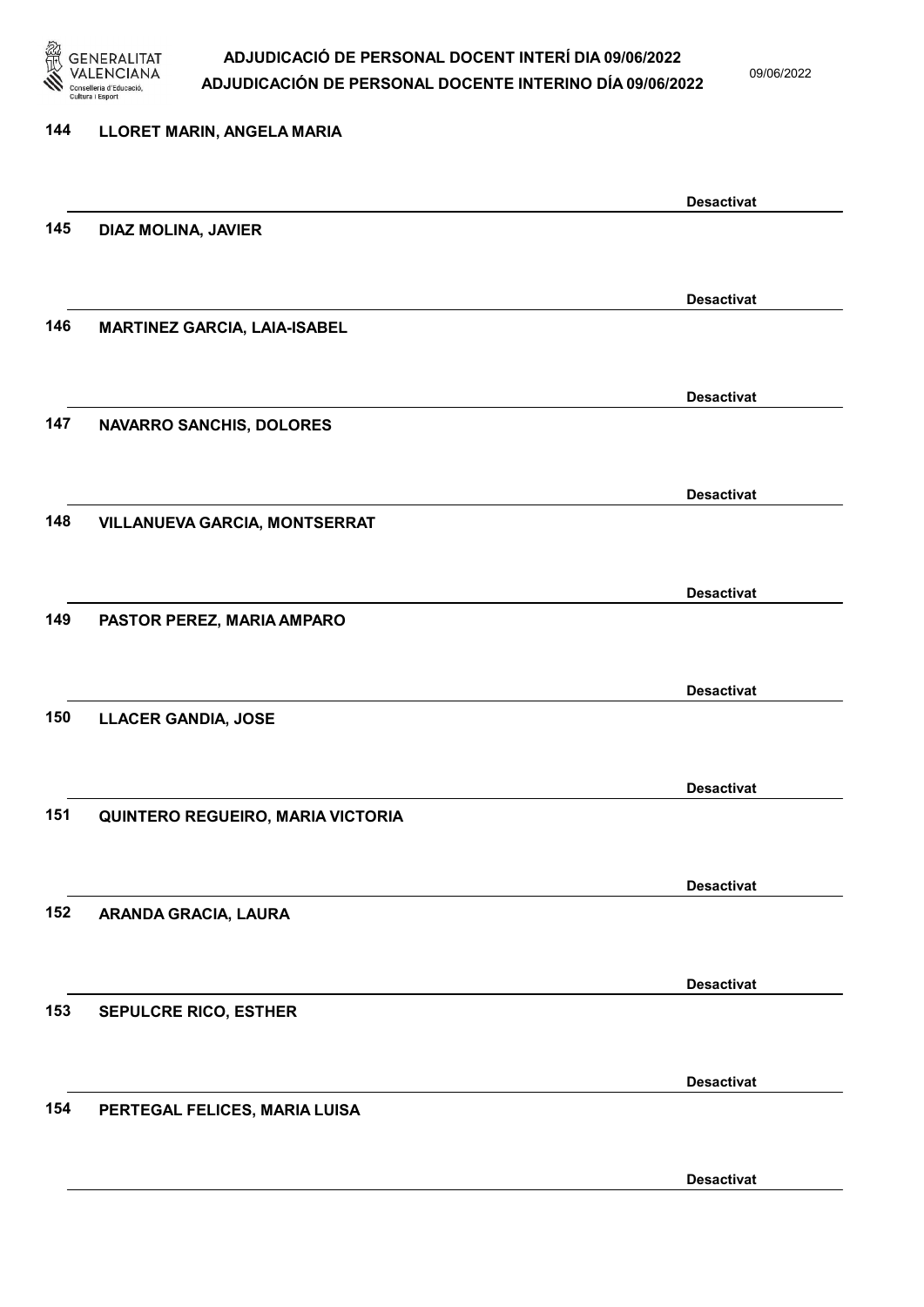

09/06/2022

Desactivat

## 155 MUÑOZ GALLEGO, MERCEDES Desactivat 156 MORERA LOPEZ, JORGE Desactivat 157 GRAU GARCIA, JESUS Desactivat 158 SANTACREU GRAO, MERCEDES Desactivat 159 CARBO DUET, MARIA NIEVES Desactivat 160 LACOMBA CORTES, MARIA SOLEDAD Desactivat 161 PAREJA SOLER, M. MAGNOLIA Desactivat 162 TORDERA FULLANA, SHEYLA Desactivat 163 VERDU TORRES, LORENA Desactivat 164 GOMIS ZARAGOZI, ANTONIA Desactivat 165 HERNANDEZ FERRANDO, JUDIT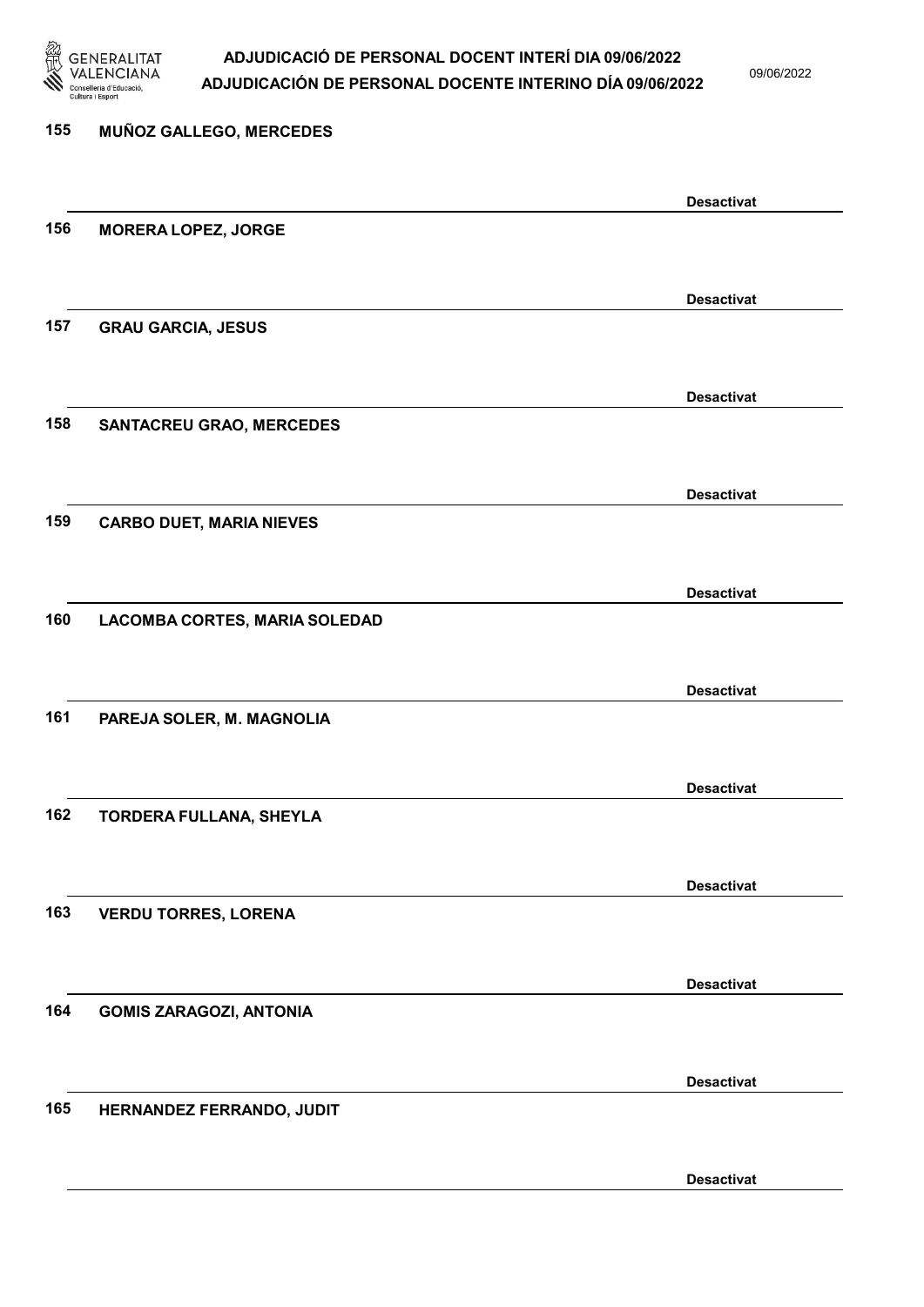

| 166 | <b>MARTINEZ JORDAN, IRINA</b>        |                   |
|-----|--------------------------------------|-------------------|
|     |                                      | <b>Desactivat</b> |
| 167 | <b>GARCIA GODOY, YOLANDA</b>         |                   |
|     |                                      | <b>Desactivat</b> |
| 168 | <b>SASTRE SENDRA, ANA ISABEL</b>     |                   |
|     |                                      | <b>Desactivat</b> |
| 169 | LOPEZ RUIZ, ELIA                     |                   |
|     |                                      | <b>Desactivat</b> |
| 170 | <b>MIRALLES LOZANO, MARC</b>         |                   |
|     |                                      | <b>Desactivat</b> |
| 171 | AGUIRRE MAÑEZ, ANA MARIA             |                   |
|     |                                      | <b>Desactivat</b> |
| 172 | <b>CLIMENT RODRIGUEZ, IGNACIO</b>    |                   |
|     |                                      | <b>Desactivat</b> |
| 173 | <b>SAUSA MICO, SILVIA</b>            |                   |
|     |                                      | <b>Desactivat</b> |
| 174 | <b>CANTO ALAMA, IRENE</b>            |                   |
|     |                                      | <b>Desactivat</b> |
| 175 | <b>CREMADES PEREZ, NIEVES</b>        |                   |
|     |                                      | <b>Desactivat</b> |
| 176 | <b>GIMENO HIGUERAS, ANTONIO JOSE</b> |                   |
|     |                                      | <b>Desactivat</b> |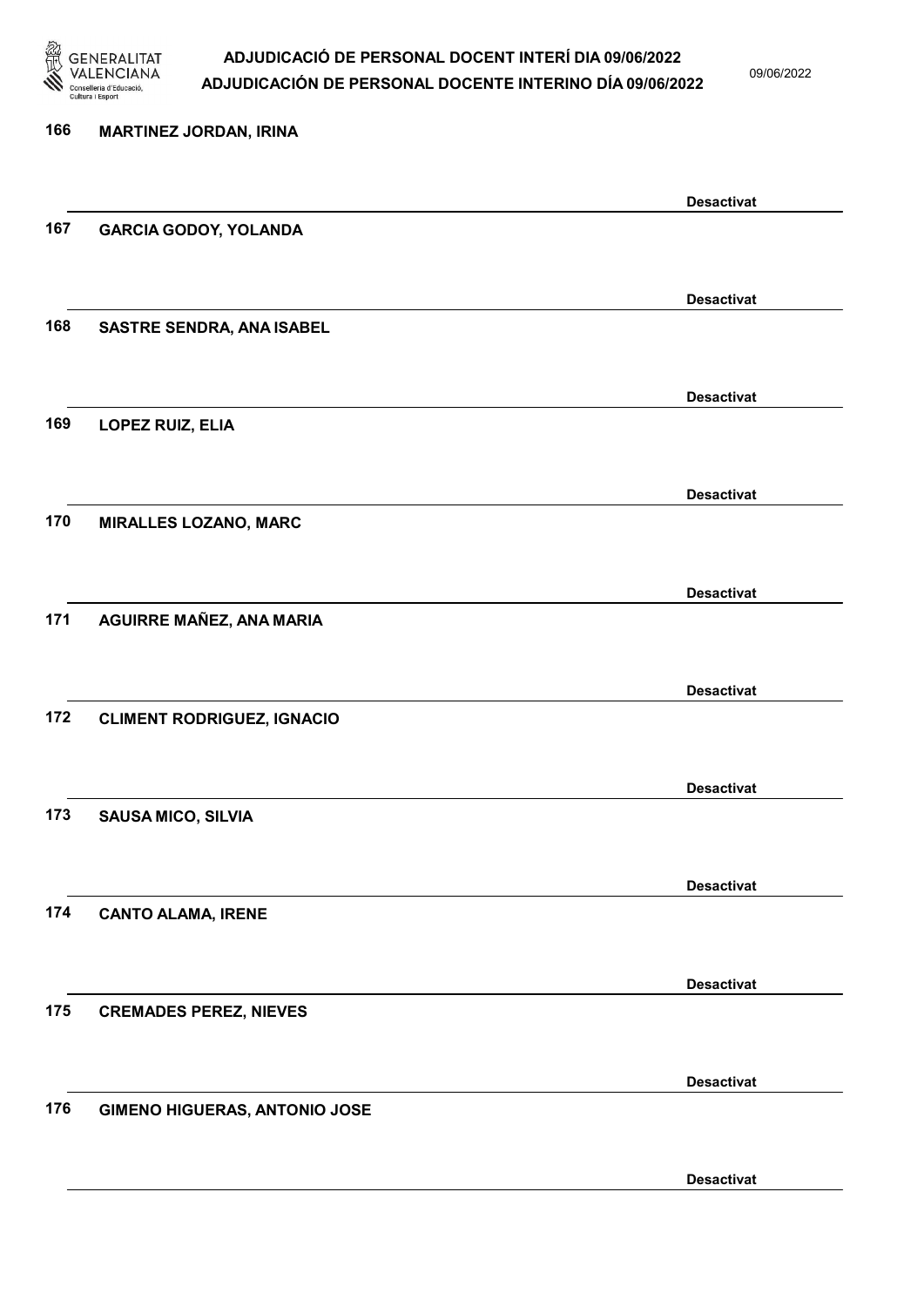

| 177 | <b>MARI ORTOLA, ISABEL</b>        |                   |
|-----|-----------------------------------|-------------------|
|     |                                   | <b>Desactivat</b> |
| 178 | <b>GONZALEZ HERNANDEZ, GISELA</b> |                   |
|     |                                   | <b>Desactivat</b> |
| 179 | HERNANDEZ BELTRAN, LAURA          |                   |
| 180 |                                   | <b>Desactivat</b> |
|     | JAIME GONZALEZ, MARIA             |                   |
|     |                                   | <b>Desactivat</b> |
| 181 | <b>MOLLA GALIANA, OLGA</b>        |                   |
|     |                                   | <b>Desactivat</b> |
| 182 | TORTAJADA AGUILAR, ANTONIA        |                   |
|     |                                   | <b>Desactivat</b> |
| 183 | <b>ESTALRICH FERRER, VANESA</b>   |                   |
|     |                                   | <b>Desactivat</b> |
| 184 | SANCHEZ VERDU, MARIA TERESA       |                   |
|     |                                   | <b>Desactivat</b> |
| 185 | QUILES CENTENO, ERICO             |                   |
|     |                                   | <b>Desactivat</b> |
| 186 | CARRASCOSA ARTES, CAROLINA        |                   |
|     |                                   | <b>Desactivat</b> |
| 187 | MARIN PARRILLA, MARIA DEL CARMEN  |                   |
|     |                                   | <b>Desactivat</b> |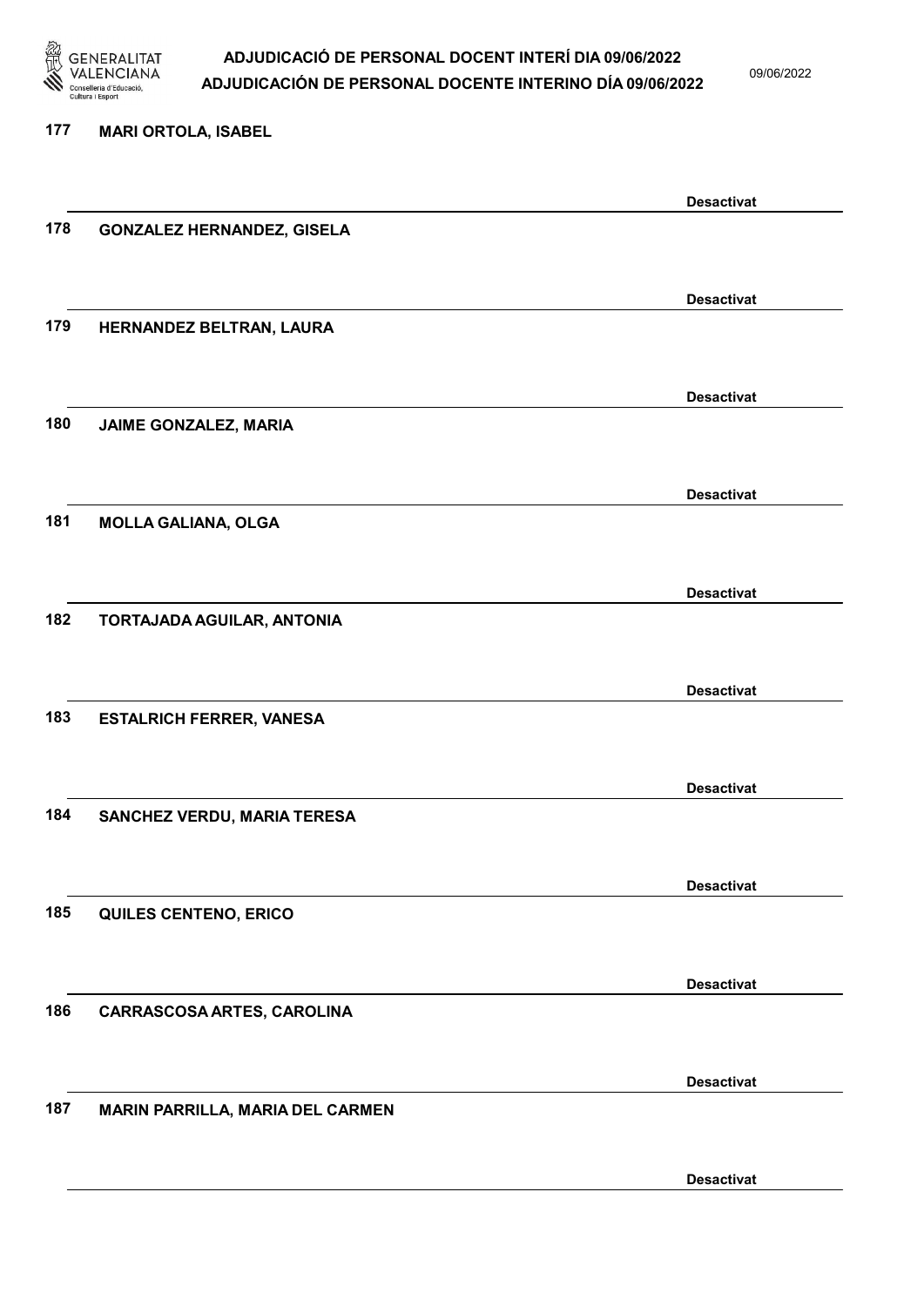

09/06/2022

Desactivat

# 188 CASTAÑ PEREZ, PATRICIA Desactivat 189 BERTOMEU PEREZ, MARIA GEMMA Desactivat 190 ARELLANO JUAN, ALBA Desactivat 191 VAZQUEZ ALBERT, DANIEL Desactivat 192 SANCHEZ RODRIGO, MARIA ELENA Desactivat 193 LORENTE SANCHEZ, ANA Desactivat 194 TENZA RIQUELME, BRAULIO Desactivat 195 ZAMORA CALATAYUD, SONIA Desactivat 196 IRANZO FORCE, ESTHER Desactivat 197 FERRER IRANZO, CARLA VIRGINIA Desactivat 198 DOMENECH LOPEZ, ISABEL MARIA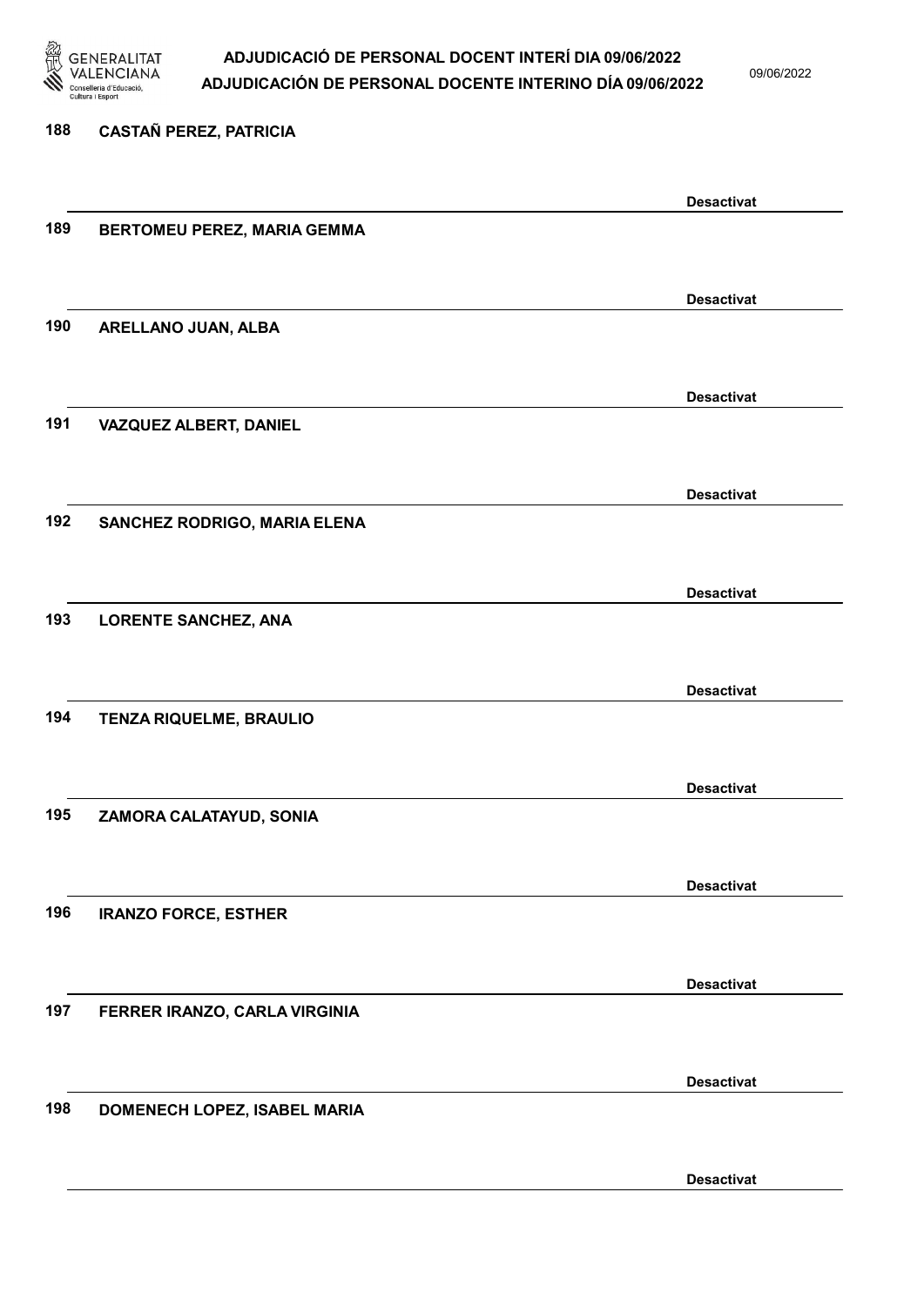

09/06/2022

Desactivat

## 199 PONCE GUERRA, JOSE LUIS Desactivat 200 SILES LARA, EVA MARIA Desactivat 201 CARRASCO VILLANUEVA, CARMEN ESPERANZA Desactivat 202 SERRALTA LORENTE, PATRICIA Desactivat 203 SEVILA DIAZ, SONIA Desactivat 204 CARBONELL PASTOR, INES Desactivat 205 MORATAL PENADES, MARIA Desactivat 206 MORANT PEIRO, LAURA Desactivat 207 MUÑOZ PRADAS, MARIA CONSUELO Desactivat 208 LINARES CHAUME, ANA BELEN Desactivat 209 CALOMARDO TORRES, AIDA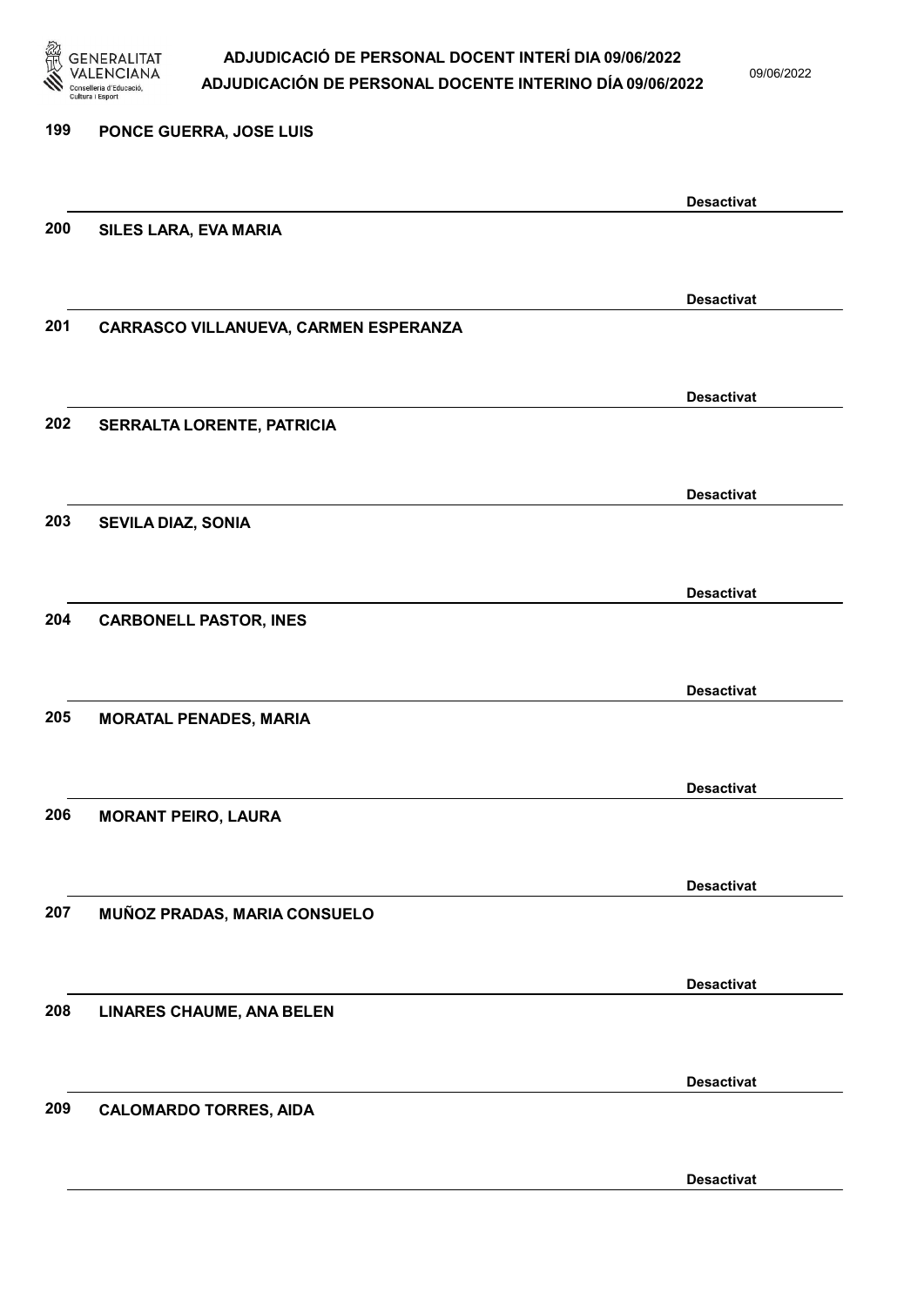

09/06/2022

#### 210 GONZALEZ ALVAREZ, MARIA PILAR

|     |                                   | <b>Desactivat</b> |
|-----|-----------------------------------|-------------------|
| 211 | <b>GOMEZ PEREZ, MARIA DAVINIA</b> |                   |
|     |                                   |                   |
|     |                                   | <b>Desactivat</b> |
| 212 | LOPEZ DEL CAMPO, MONTSERRAT       |                   |
|     |                                   |                   |
|     |                                   | <b>Desactivat</b> |
| 213 | LLORENS VALLES, CRISTINA          |                   |
|     |                                   |                   |
|     |                                   |                   |
|     |                                   | <b>Desactivat</b> |
| 214 | ALFOSEA MACIA, MARIA              |                   |
|     |                                   |                   |
|     |                                   | <b>Desactivat</b> |
| 215 | <b>CASTRO LANDETE, MERCEDES</b>   |                   |
|     |                                   |                   |
|     |                                   | <b>Desactivat</b> |
| 216 | <b>VILLALBA LLIDO, SONIA</b>      |                   |
|     |                                   |                   |
|     |                                   | <b>Desactivat</b> |
| 217 | <b>RUBIO GOMEZ, LUCRECIA</b>      |                   |
|     |                                   |                   |
|     |                                   |                   |
| 218 |                                   | <b>Desactivat</b> |
|     | ANDRES SEGUI, CLARA ISABEL        |                   |
|     |                                   |                   |
|     |                                   | <b>Desactivat</b> |
| 219 | VERGARA HERNANDEZ, YOLANDA        |                   |
|     |                                   |                   |
|     |                                   | <b>Desactivat</b> |
| 220 | ORTEGA IÑESTA, MARIA              |                   |
|     |                                   |                   |
|     |                                   | <b>Desactivat</b> |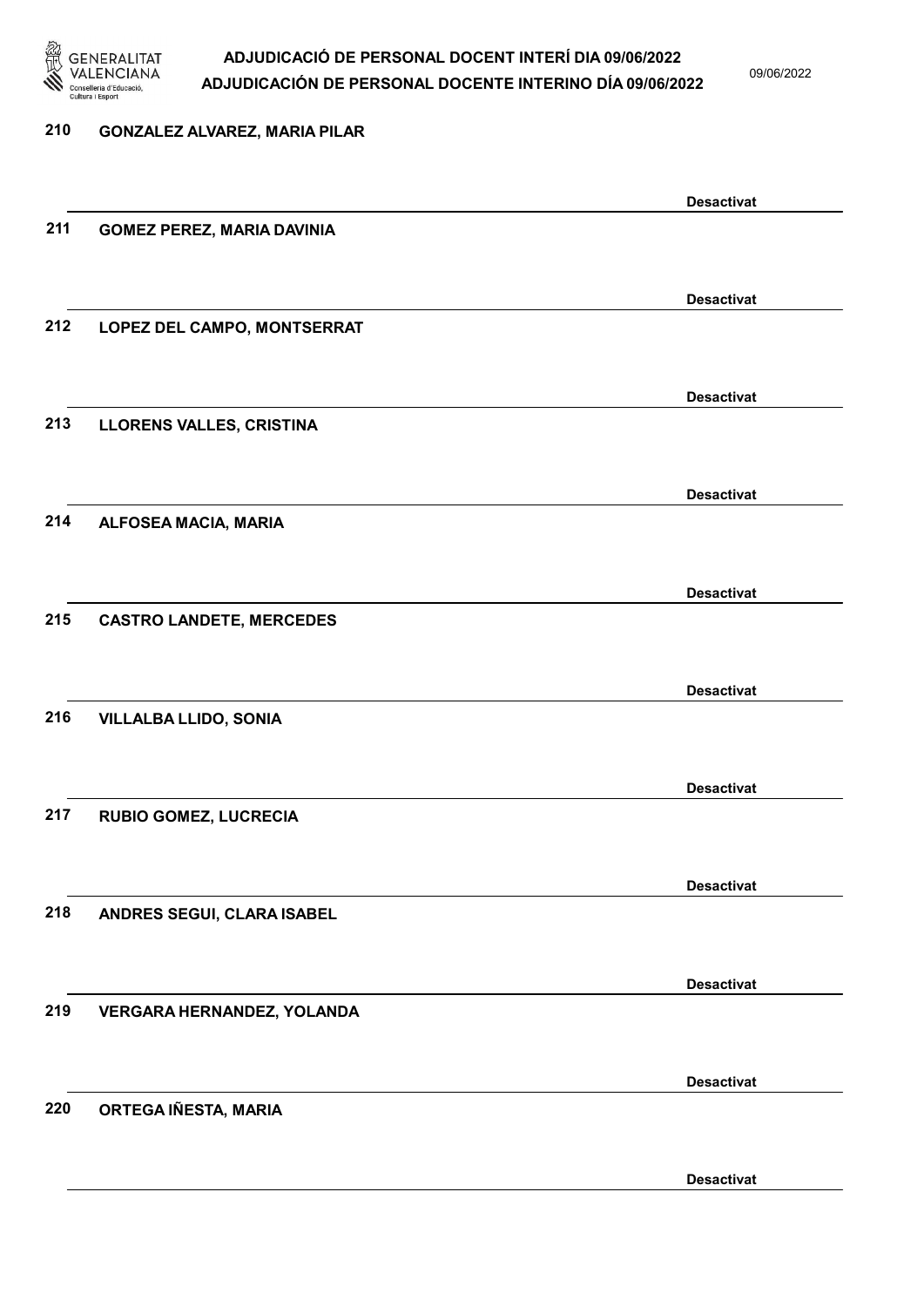

09/06/2022

| 221 | <b>CAMPOS IBAÑEZ, INMACULADA</b>  |                   |
|-----|-----------------------------------|-------------------|
|     |                                   |                   |
|     |                                   | <b>Desactivat</b> |
| 222 | SEGUI CARDONA, YASMINA            |                   |
|     |                                   |                   |
|     |                                   | <b>Desactivat</b> |
| 223 | PEDROS TAMARIT, CONCEPCION        |                   |
|     |                                   |                   |
|     |                                   | <b>Desactivat</b> |
| 224 | PEIRO MARQUEZ, ANGELA             |                   |
|     |                                   |                   |
|     |                                   | <b>Desactivat</b> |
| 225 | <b>LOZANO PEREZ, EUNICE</b>       |                   |
|     |                                   |                   |
|     |                                   | <b>Desactivat</b> |
| 226 | <b>RUBIO LINARES, ESTHER</b>      |                   |
|     |                                   |                   |
| 227 | <b>MARTINEZ CRUZ, ROSA ELENA</b>  | <b>Desactivat</b> |
|     |                                   |                   |
|     |                                   | <b>Desactivat</b> |
| 228 | PARTIDO GONZALEZ, ANA MARIA       |                   |
|     |                                   |                   |
|     |                                   | <b>Desactivat</b> |
| 229 | <b>GARCIA MORALES, ROSA MARIA</b> |                   |
|     |                                   |                   |
|     |                                   | <b>Desactivat</b> |
| 230 | <b>CARBONELL PACHES, MARIA</b>    |                   |
|     |                                   |                   |
|     |                                   | <b>Desactivat</b> |
| 231 | <b>BAIXAULI PALAU, ROSA ANA</b>   |                   |
|     |                                   |                   |
|     |                                   |                   |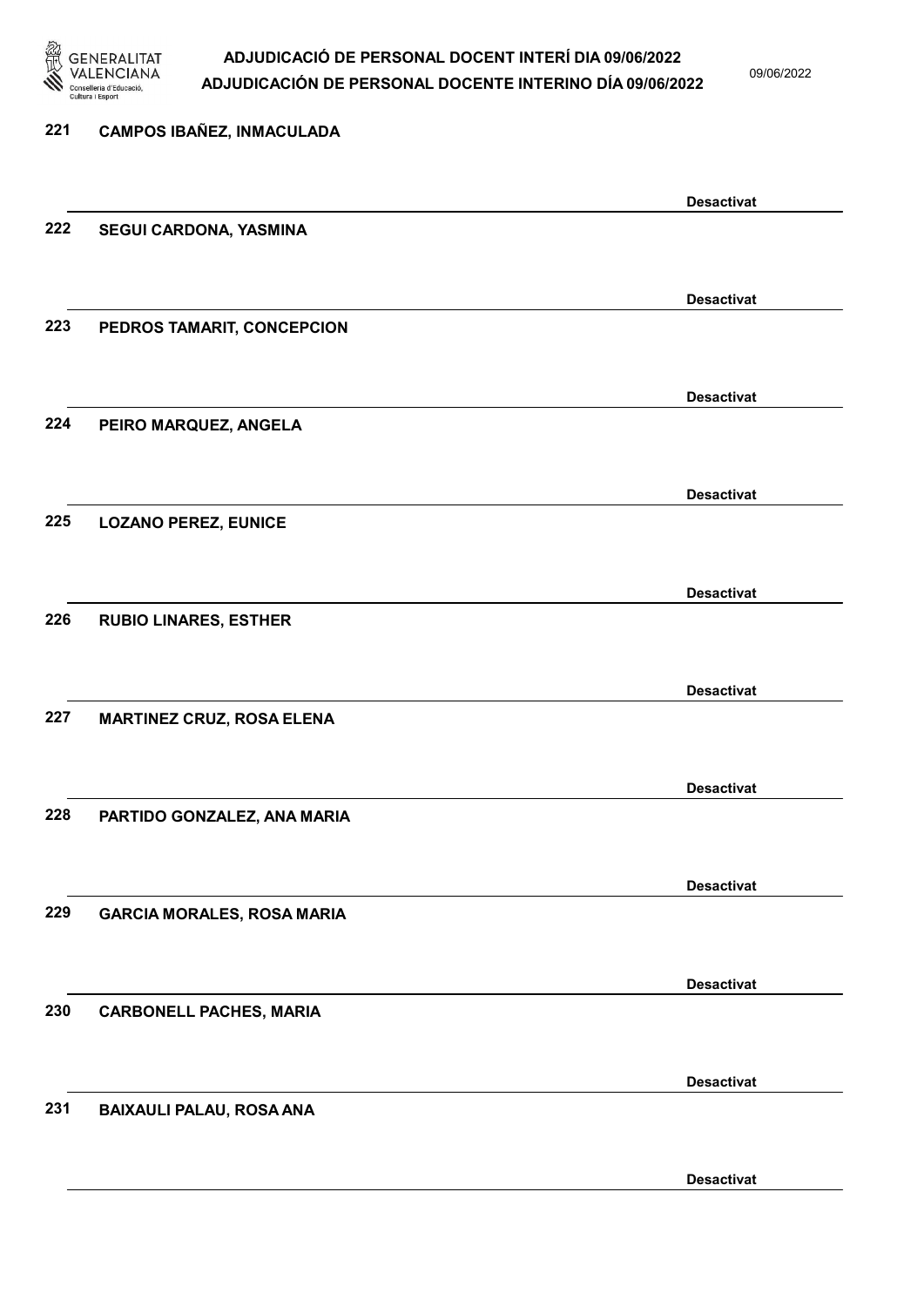

| 232 | <b>BENEDITO SANCHEZ, ANTONIO</b> |                   |
|-----|----------------------------------|-------------------|
|     |                                  | <b>Desactivat</b> |
| 233 | <b>CARRASCAL ROSAL, MARTA</b>    |                   |
|     |                                  | <b>Desactivat</b> |
| 234 | <b>FORES PEDROS, MARIA PILAR</b> |                   |
| 235 | RIBERA GUILLEM, ISABEL           | <b>Desactivat</b> |
|     |                                  |                   |
| 236 | SOLER GONZALEZ, ANA ISABEL       | <b>Desactivat</b> |
|     |                                  |                   |
| 237 | ULL SELLES, MARIA VICENTA        | <b>Desactivat</b> |
|     |                                  |                   |
| 238 | <b>CARDIEL MORA, ROSA</b>        | <b>Desactivat</b> |
|     |                                  |                   |
| 239 | FRECHINA VIZCAINO, LAURA         | <b>Desactivat</b> |
|     |                                  |                   |
| 240 | <b>GARCIA MARTI, LORETA</b>      | <b>Desactivat</b> |
|     |                                  |                   |
| 241 | IBAÑEZ SOLAZ, VICENÇ ALEXANDRE   | <b>Desactivat</b> |
|     |                                  | <b>Desactivat</b> |
| 242 | <b>MATAS GARCIA, JOSE MANUEL</b> |                   |
|     |                                  | <b>Desactivat</b> |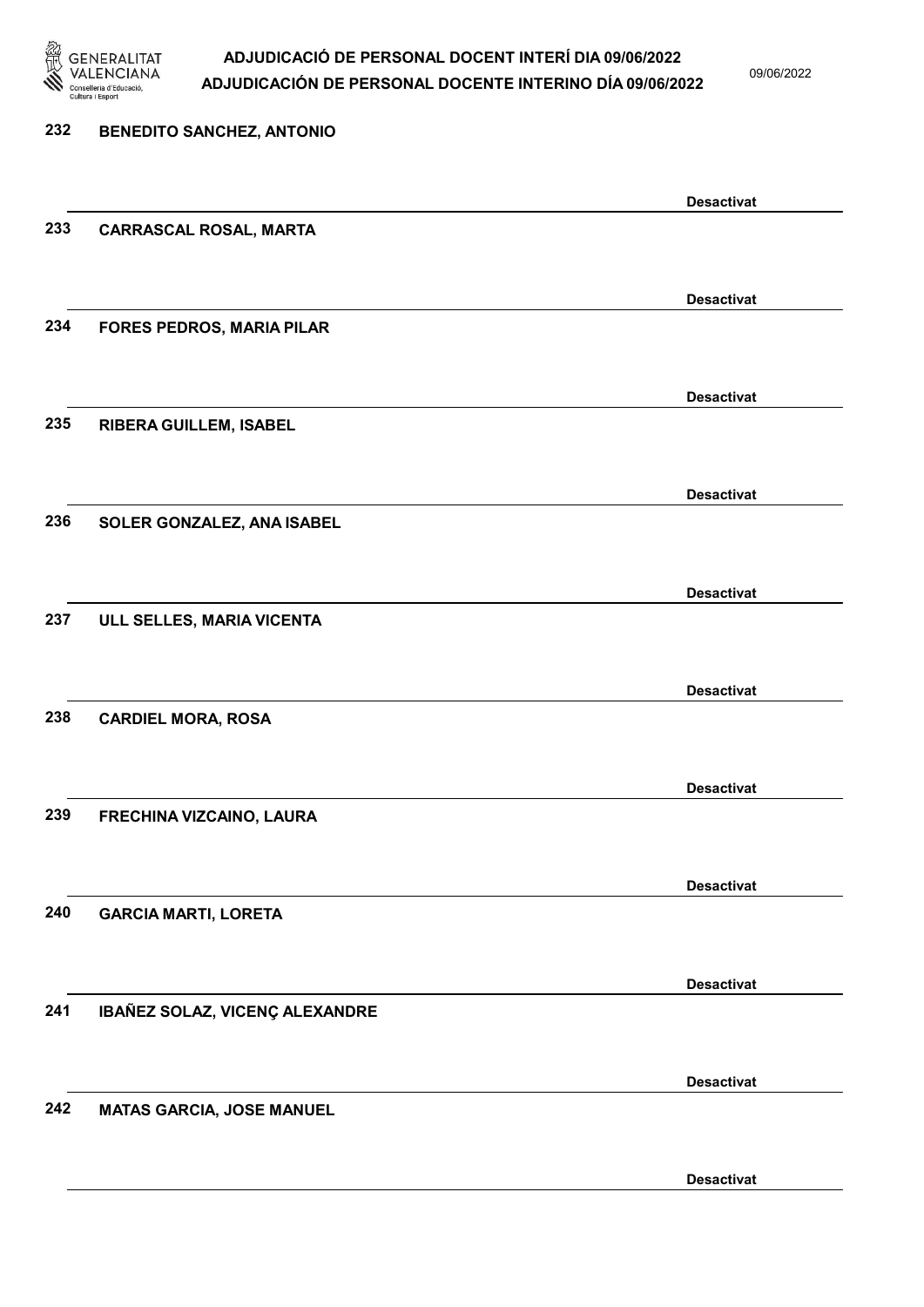

09/06/2022

| 243 | <b>MORANTE BONET, MERCEDES</b>     |                   |
|-----|------------------------------------|-------------------|
|     |                                    |                   |
|     |                                    | <b>Desactivat</b> |
| 244 | <b>ROSES LOPEZ, BEATRIZ</b>        |                   |
|     |                                    |                   |
|     |                                    | <b>Desactivat</b> |
| 245 | <b>GIMENO GIMENEZ, MARINA</b>      |                   |
|     |                                    |                   |
|     |                                    |                   |
|     |                                    | <b>Desactivat</b> |
| 246 | <b>LLOPART MORA, MARIA ANGELES</b> |                   |
|     |                                    |                   |
|     |                                    | <b>Desactivat</b> |
| 247 | REAL FERNANDEZ, ROSA ANA           |                   |
|     |                                    |                   |
|     |                                    |                   |
|     |                                    | <b>Desactivat</b> |
| 248 | SEVILLA SANCHIS, MARIA MERCEDES    |                   |
|     |                                    |                   |
|     |                                    | <b>Desactivat</b> |
| 249 | DELGADO MAGDALENA, VIRGINIA        |                   |
|     |                                    |                   |
|     |                                    |                   |
|     |                                    | <b>Desactivat</b> |
| 250 | <b>CAPIN CASAMAYOR, RAUL</b>       |                   |
|     |                                    |                   |
|     |                                    | <b>Desactivat</b> |
| 251 | AMOROS GONZALVEZ, VANESA           |                   |
|     |                                    |                   |
|     |                                    |                   |
|     |                                    | <b>Desactivat</b> |
| 252 | RODRIGUEZ CANO, MARIA DEL CARMEN   |                   |
|     |                                    |                   |
|     |                                    | <b>Desactivat</b> |
| 253 | HERRERO HERRERO, MIGUEL            |                   |
|     |                                    |                   |
|     |                                    |                   |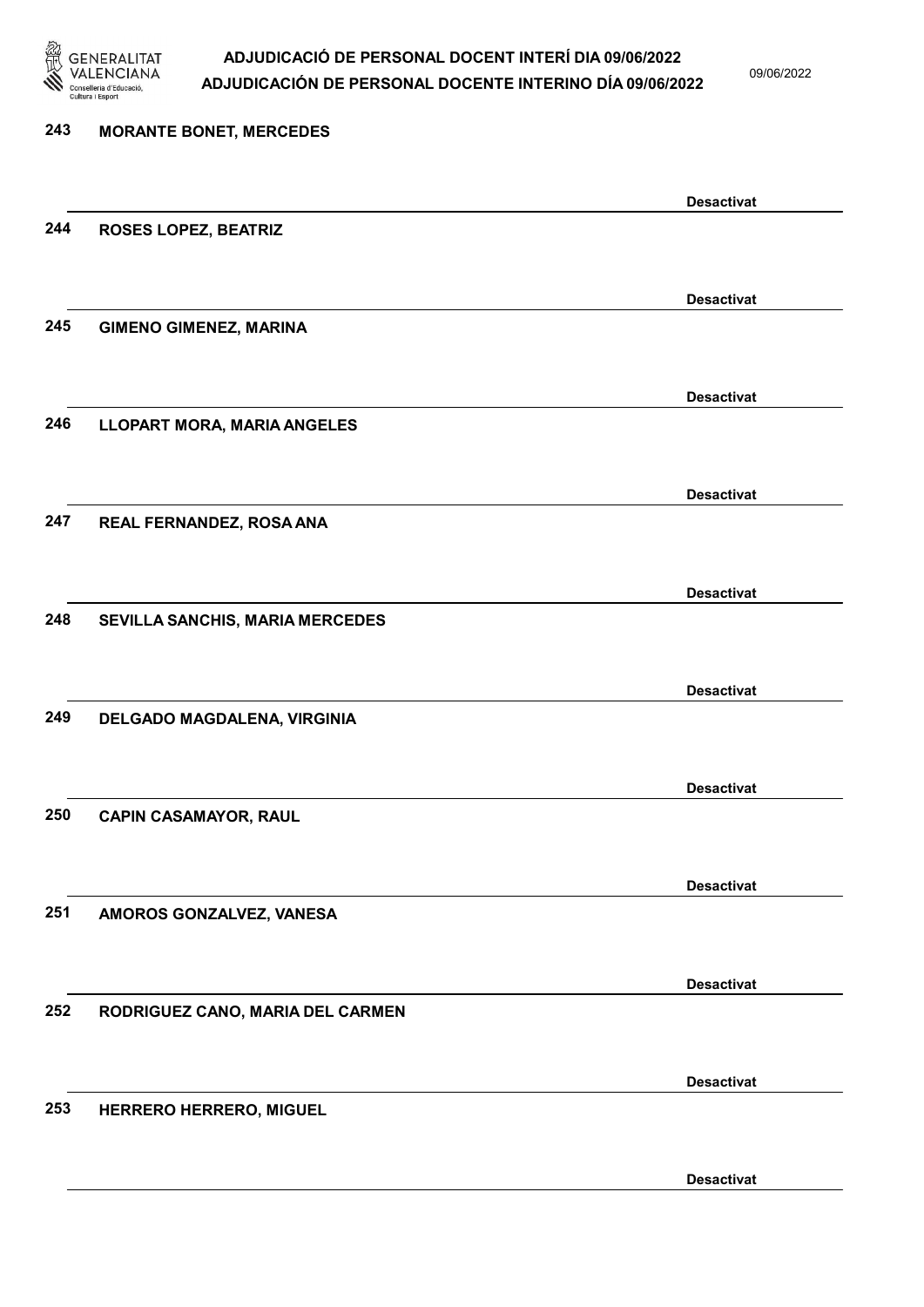

09/06/2022

Desactivat

## 254 MASCARELL ESPI, ANDREU Desactivat 255 VALERO GARCIA, JUANA MARIA Desactivat 256 LOREN MENDIETA, ADELA Desactivat 257 CRESPO MILLAN, SILVIA Desactivat 258 FORTEA SANCHIS, ABELARDO Desactivat 259 MARTINEZ PASCUAL, MARIA COVADONGA Desactivat 260 PARDO TORMO, VERONICA Desactivat 261 GAMIZ MARTINEZ, CRISTINA Ha participat 262 OLTRA CAMARASA, SANDRA Desactivat 263 LURBE ALEIXANDRE, ARANTXA Desactivat 264 FRANCES FERRE, ELENA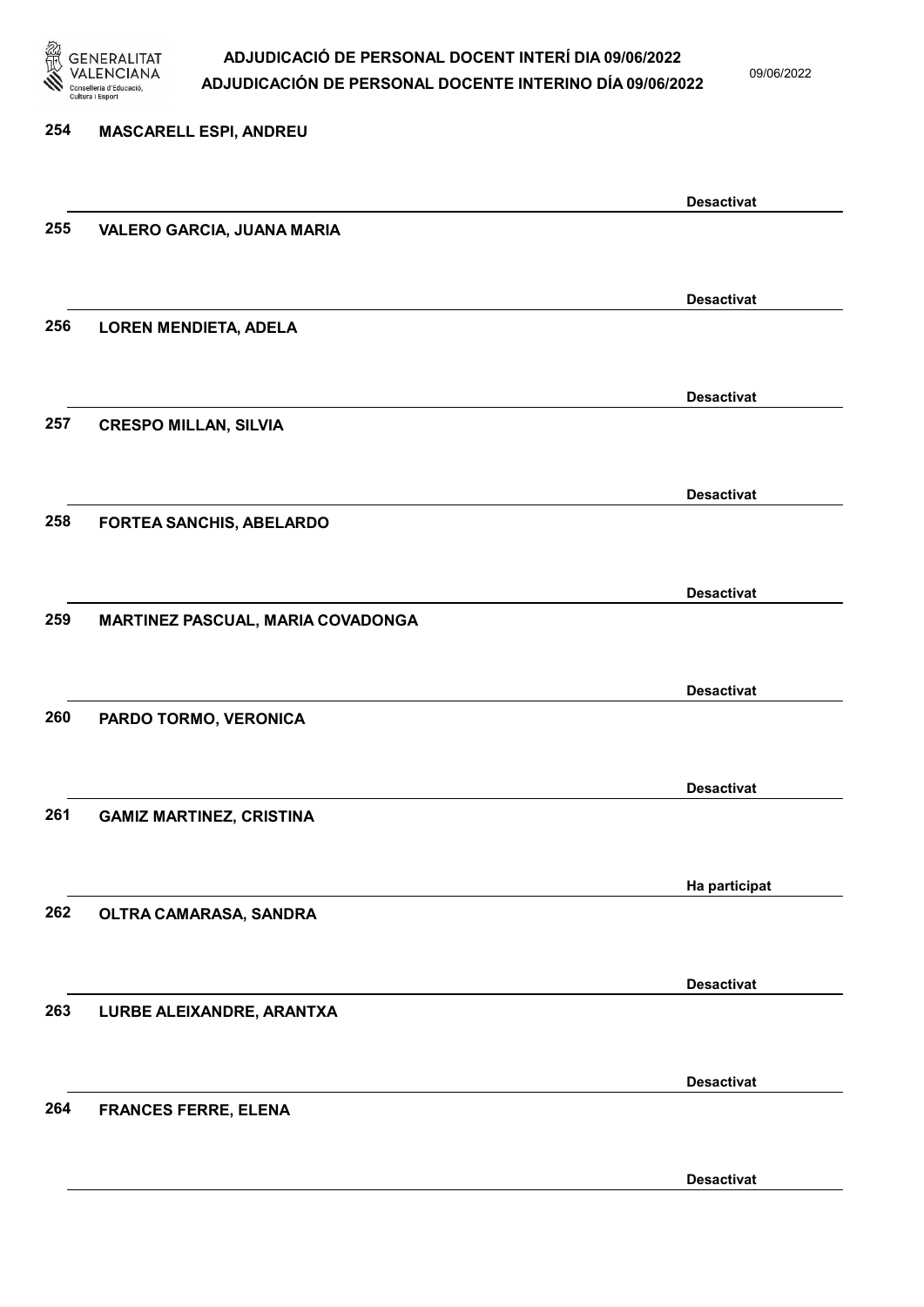

| <b>LLOPIS GOMEZ, BERNARDO</b>    |                                                                                                                    |
|----------------------------------|--------------------------------------------------------------------------------------------------------------------|
|                                  | <b>Desactivat</b>                                                                                                  |
| <b>ROSILLO GARCIA, JESICA</b>    |                                                                                                                    |
|                                  | <b>Desactivat</b>                                                                                                  |
| <b>VIDAL GRANCHA, SONIA</b>      |                                                                                                                    |
|                                  | <b>Desactivat</b>                                                                                                  |
| DOMENECH IZQUIERDO, LUCIA GRACIA |                                                                                                                    |
|                                  | <b>Desactivat</b>                                                                                                  |
|                                  |                                                                                                                    |
|                                  | <b>Desactivat</b>                                                                                                  |
|                                  |                                                                                                                    |
|                                  | <b>Desactivat</b>                                                                                                  |
|                                  |                                                                                                                    |
|                                  | <b>Desactivat</b>                                                                                                  |
|                                  |                                                                                                                    |
| <b>ROYO CORTES, PATRICIA</b>     | <b>Desactivat</b>                                                                                                  |
|                                  |                                                                                                                    |
| <b>CASELLES CHESA, EMPAR</b>     | <b>Desactivat</b>                                                                                                  |
|                                  |                                                                                                                    |
| <b>FUENTES VALBUENA, NOEMI</b>   | <b>Desactivat</b>                                                                                                  |
|                                  | <b>Desactivat</b>                                                                                                  |
|                                  | <b>BLAT PERIS, ANA BELEN</b><br><b>MICO LLORENS, ISABEL</b><br>SANTAMARÍA CORTÉS, ALEJANDRA<br>LLORET BELDA, LUBNA |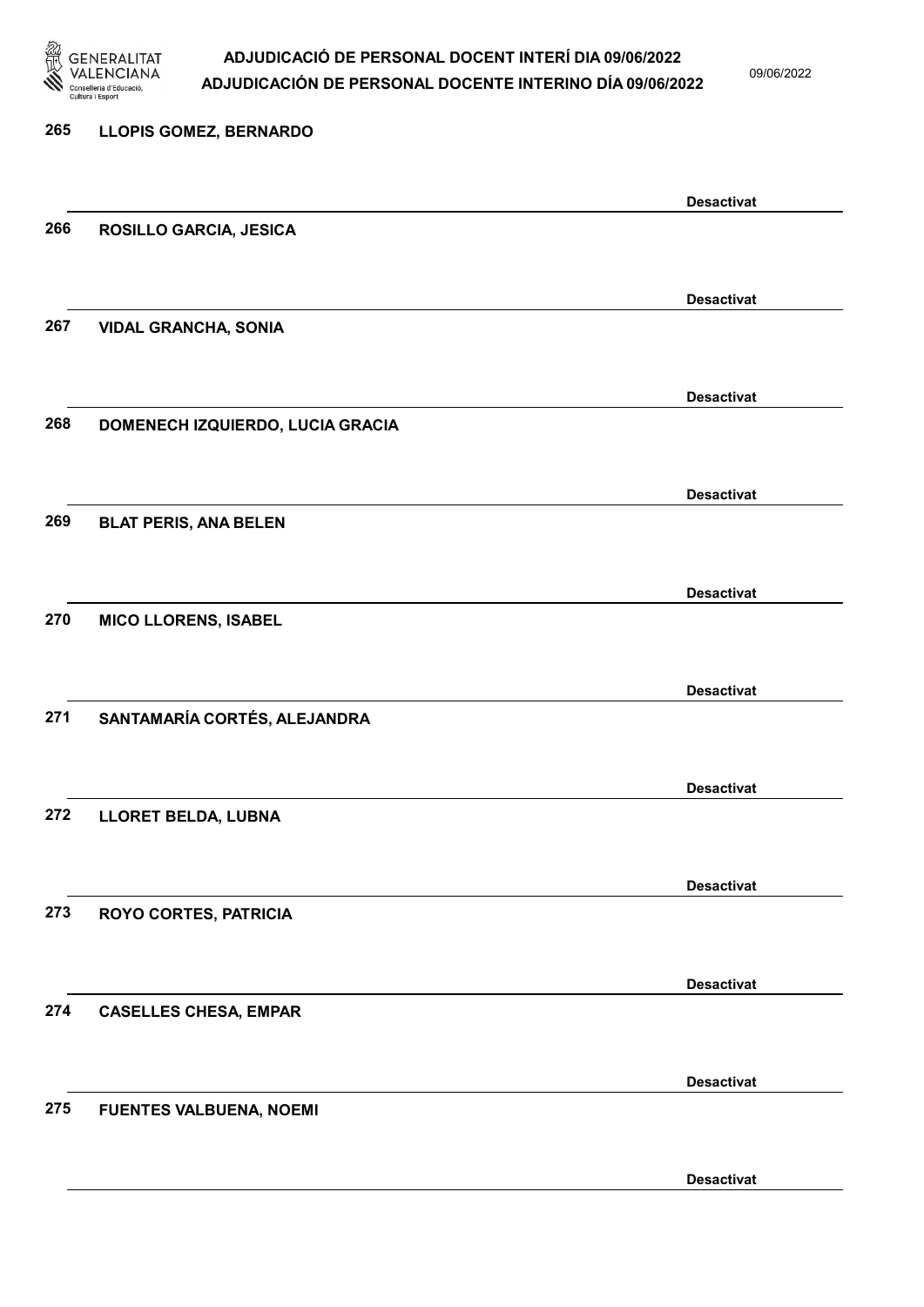

09/06/2022

## 276 GUIRAO LOPEZ, ELENA Desactivat 277 LEON CAMACHO, LIDIA MARIA Desactivat 278 VALLES IBAÑEZ, ELISABET Desactivat 279 ASENSIO MONEDERO, MARIA JESUS Desactivat 280 PEREZ ARNANDIS, LAURA Desactivat 281 ZARAGOZA FONT, JUAN IGNACIO Desactivat 282 ESTEVE BOTELLA, INMACULADA Desactivat 283 MUÑOZ I JORDA, VICENT Desactivat 284 SEGUI PEREZ, MARIA Desactivat 285 TUR ARLANDIS, MARIA Desactivat 286 ROMERO PEREZ, MERCEDES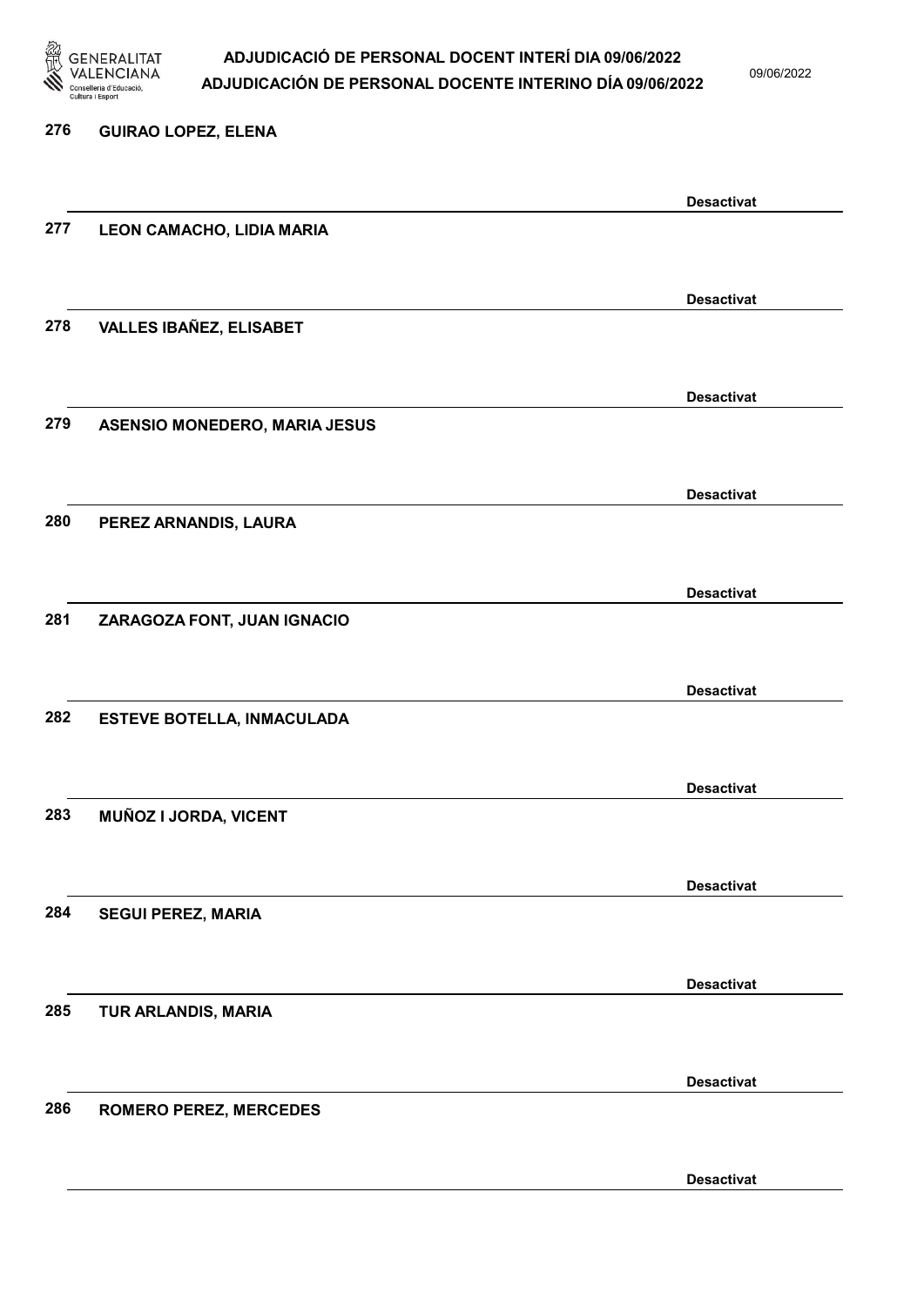

09/06/2022

#### 287 CASTELLO ALBUIXECH, MARIA ANUNCIACION

|     |                                | <b>Desactivat</b> |
|-----|--------------------------------|-------------------|
| 288 | <b>VELASCO OSORIO, JULIAN</b>  |                   |
|     |                                |                   |
|     |                                | <b>Desactivat</b> |
| 289 | <b>IVARS SAMPER, JOAQUIN</b>   |                   |
|     |                                |                   |
|     |                                | <b>Desactivat</b> |
| 290 | MOTA CAÑIZARES, MARIA VICTORIA |                   |
|     |                                |                   |
|     |                                |                   |
| 291 | MASCARELL ORIOLA, OLGA         | <b>Desactivat</b> |
|     |                                |                   |
|     |                                |                   |
|     |                                | <b>Desactivat</b> |
| 292 | PEREZ MARIN, SILVIA            |                   |
|     |                                |                   |
|     |                                | <b>Desactivat</b> |
| 293 | <b>BORRAS MONZONIS, MARCOS</b> |                   |
|     |                                |                   |
|     |                                | <b>Desactivat</b> |
| 294 | <b>BLANES SANCHEZ, BEATRIZ</b> |                   |
|     |                                |                   |
|     |                                | <b>Desactivat</b> |
| 295 | DIEZ PEREZ, MANUEL GABRIEL     |                   |
|     |                                |                   |
|     |                                | <b>Desactivat</b> |
| 296 | <b>FUERTES HURTADO, MARIA</b>  |                   |
|     |                                |                   |
|     |                                | <b>Desactivat</b> |
| 297 | <b>GRAN GIL, MARIA TERESA</b>  |                   |
|     |                                |                   |
|     |                                |                   |
|     |                                | <b>Desactivat</b> |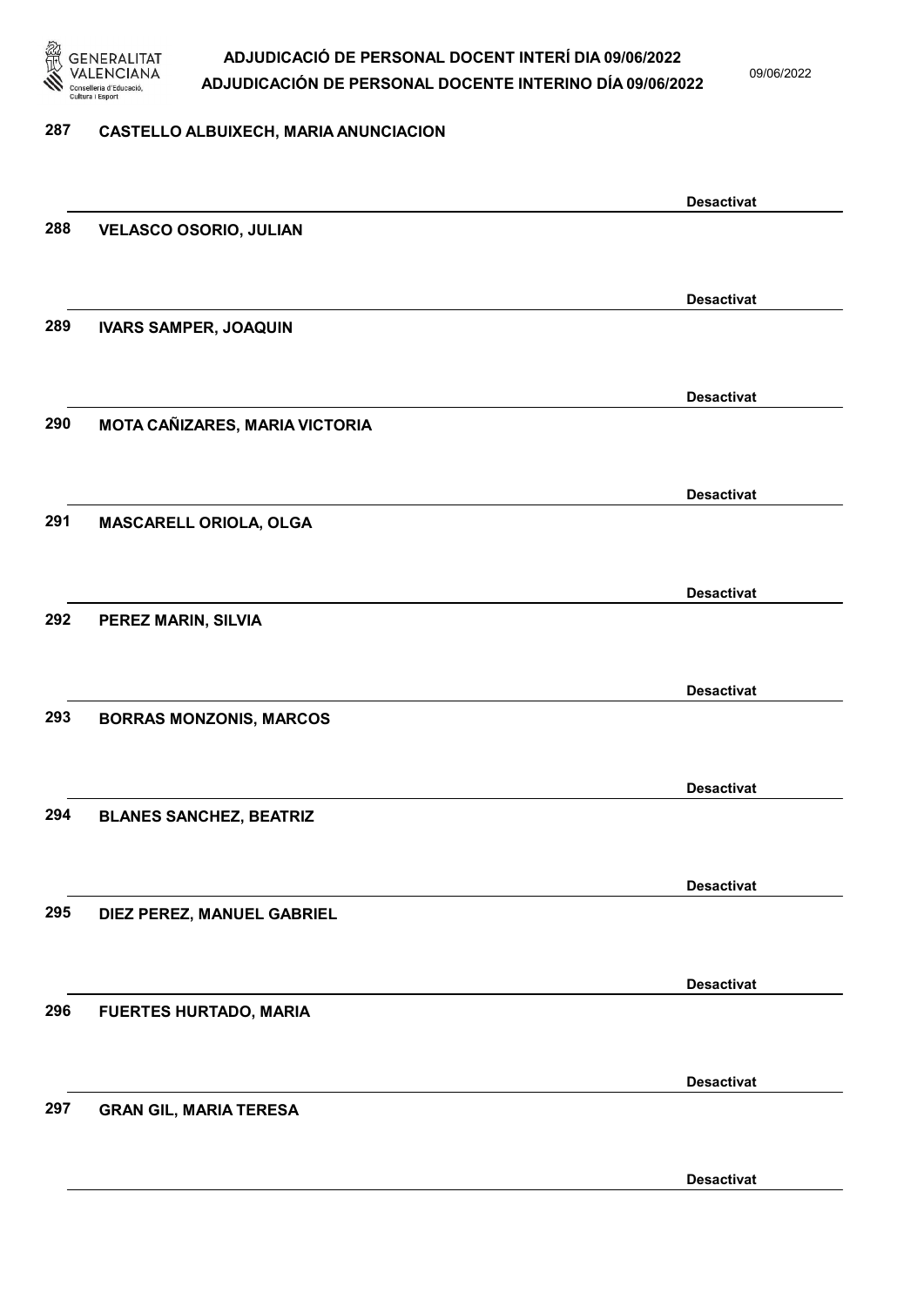

09/06/2022

Desactivat

# 298 EGUIA TUDELA, ENDIKA Desactivat 299 MONSORIU SANCHIS, ANA MARIA Desactivat 300 BALLESTAR BALLESTAR, MARIA GLORIA Desactivat 301 RODRIGUEZ AGÜERO, MARIA ISABEL Desactivat 302 GALIANA BERTOMEU, ESTELA Desactivat 303 JIMENEZ MARTINEZ, MARIA JOSEFA Desactivat 304 GUIRADO PEREZ, ISABEL Desactivat 305 GIL PONCE, MARIA AMPARO Desactivat 306 MARTINEZ SOLER, NURIA Desactivat 307 LUZON CINTAS, RAQUEL Desactivat 308 SANCHEZ SANCHEZ, MARTA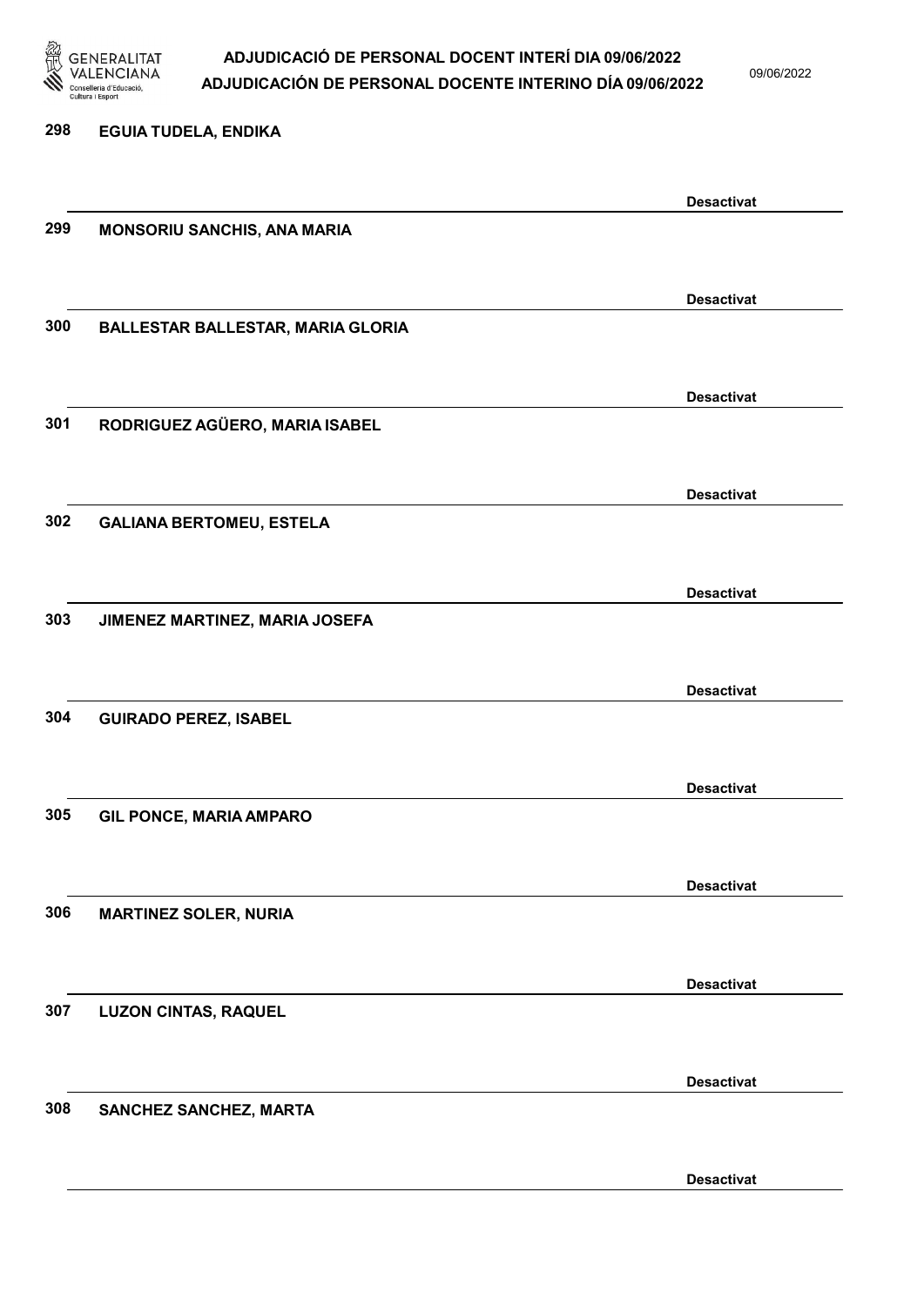

09/06/2022

Desactivat

# 309 NOVELLA GONZALEZ, MARTA Desactivat 310 MOLLA NAVALON, DIANA Desactivat 311 RIBERA GOMEZ, PILAR Desactivat 312 DEL POZO SAN JOSE, ALBA Desactivat 313 SANCHIS LUNA, DOLORES Desactivat 314 LLISO DOMENECH, ANA MARIA Ha participat 315 FERRANDO LOPEZ, CIRA Desactivat 316 COVES GRAU, LORENA Desactivat 317 LANGA GOMEZ, TERESA Desactivat 318 FERNANDEZ FERNANDEZ, ESTEFANIA Desactivat 319 LOPEZ SERRANO, URSULA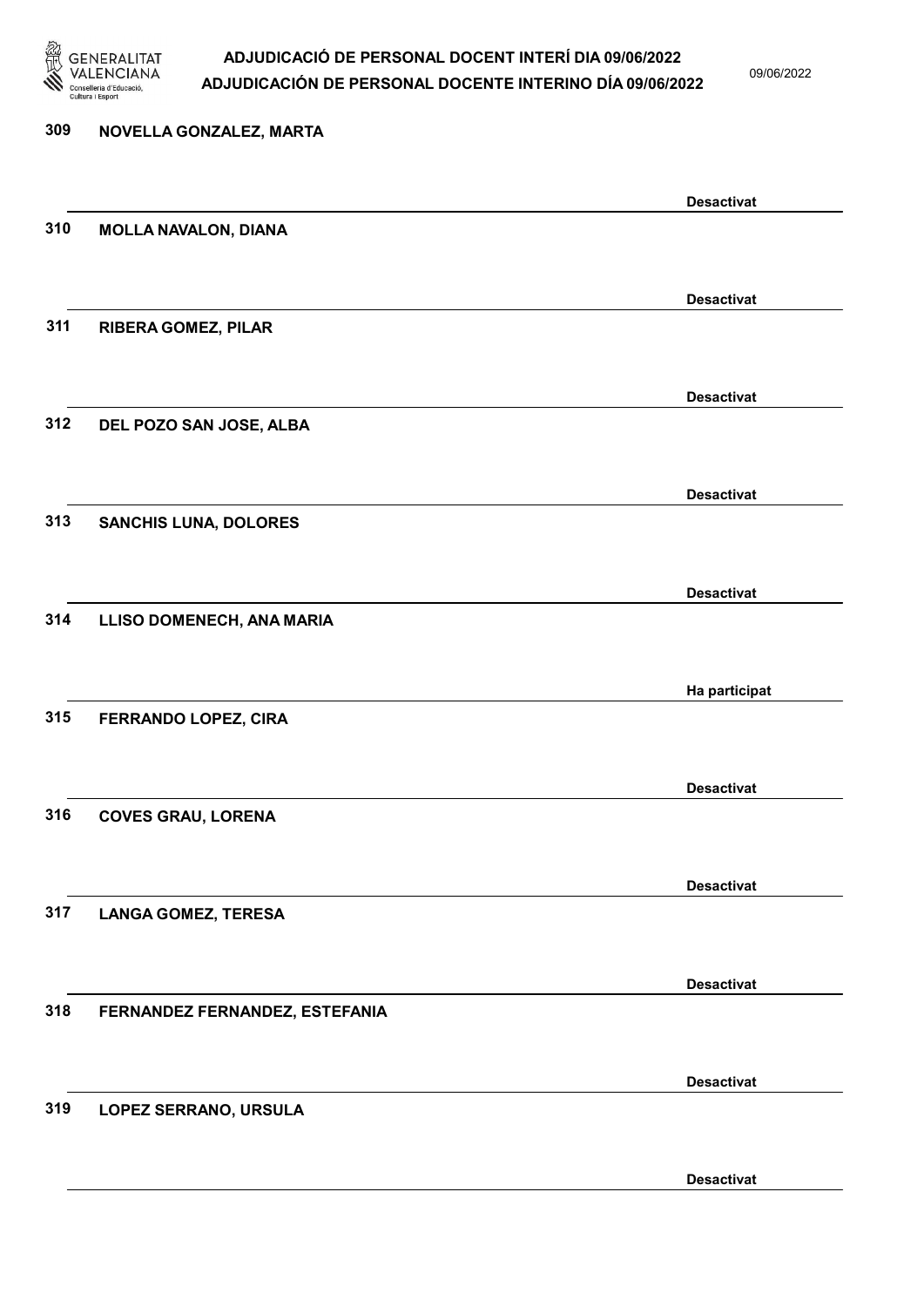

09/06/2022

Desactivat

## 320 VERDU HENARES, MARIA ISABEL Desactivat 321 MARTINEZ HURTADO, CARMEN MARIA Desactivat 322 RODRIGUEZ VARELA, RAQUEL Desactivat 323 ROLDAN MARQUES, ELISA Desactivat 324 SANZ PALAU, MONICA Desactivat 325 RAMIREZ SANCHEZ, VERONICA Desactivat 326 FERNANDEZ VAZQUEZ, ANTONIO M. Desactivat 327 SANCHEZ VALVERDE, ENCARNACION Desactivat 328 MATEU PEREZ, LIDIA Desactivat 329 MARCOS GARCIA, JOSE RAMON Ha participat 330 CANDELA FERNÁNDEZ, LIDIA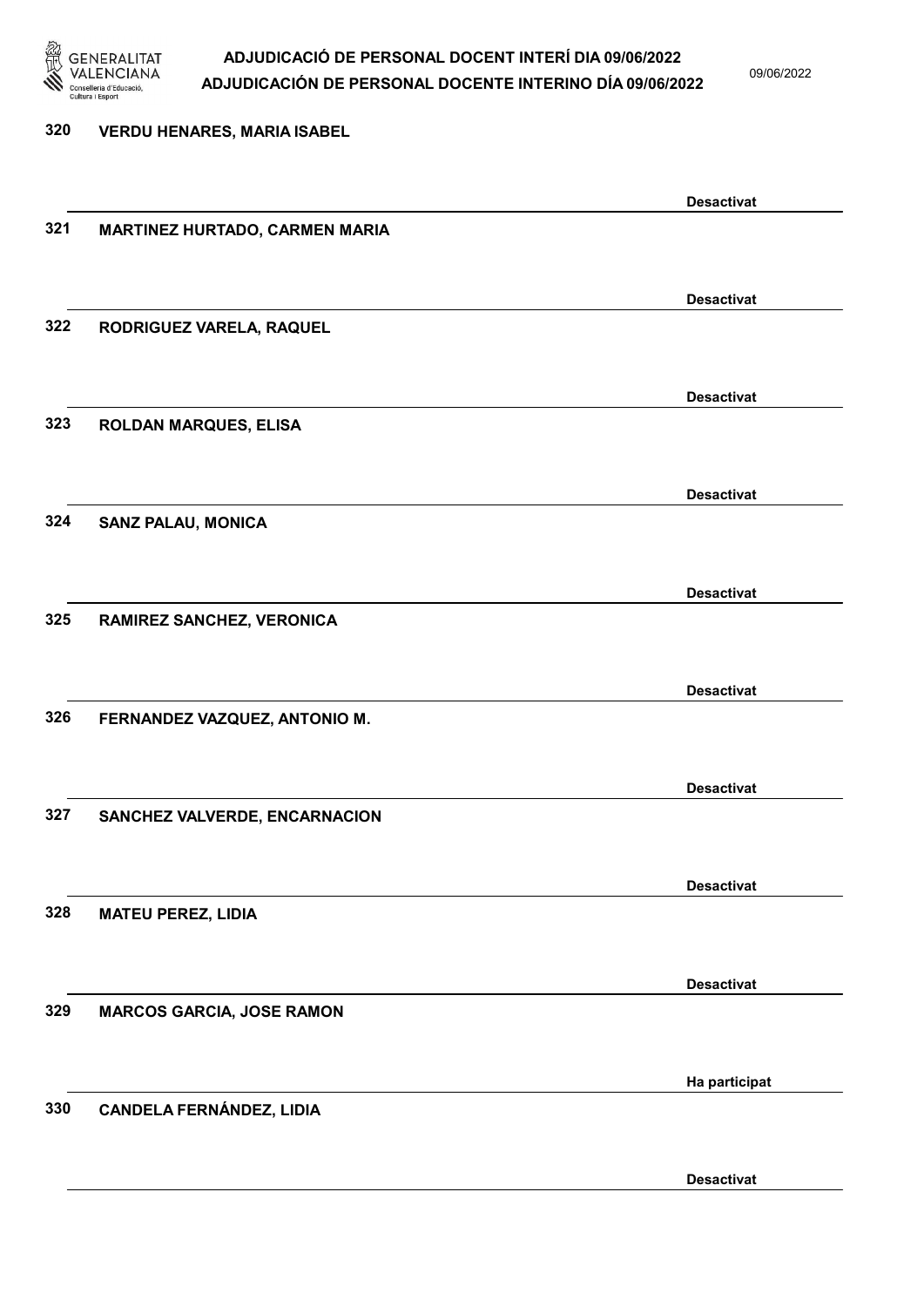

09/06/2022

## 331 LOZANO CARRILLO, ARANZAZU Desactivat 332 SORIANO GIL, MARIA Desactivat 333 SALVADOR CABALLERO, BEATRIZ Desactivat 334 OCAÑA SEVILLA, VICENTE ISMAEL Desactivat 335 BELLON CARRASCOSA, MINERVA Desactivat 336 MORIANA CARAVACA, SILVIA Desactivat 337 RIUS PLANELLS, MIRIAM Desactivat 338 DE LA DUEÑA MUÑOZ, ADONAY Desactivat 339 RODRIGUEZ POZO, NATALIA Desactivat 340 FERNANDEZ BARTUAL, CRISTINA Desactivat 341 ANTON SANTOS, ABEL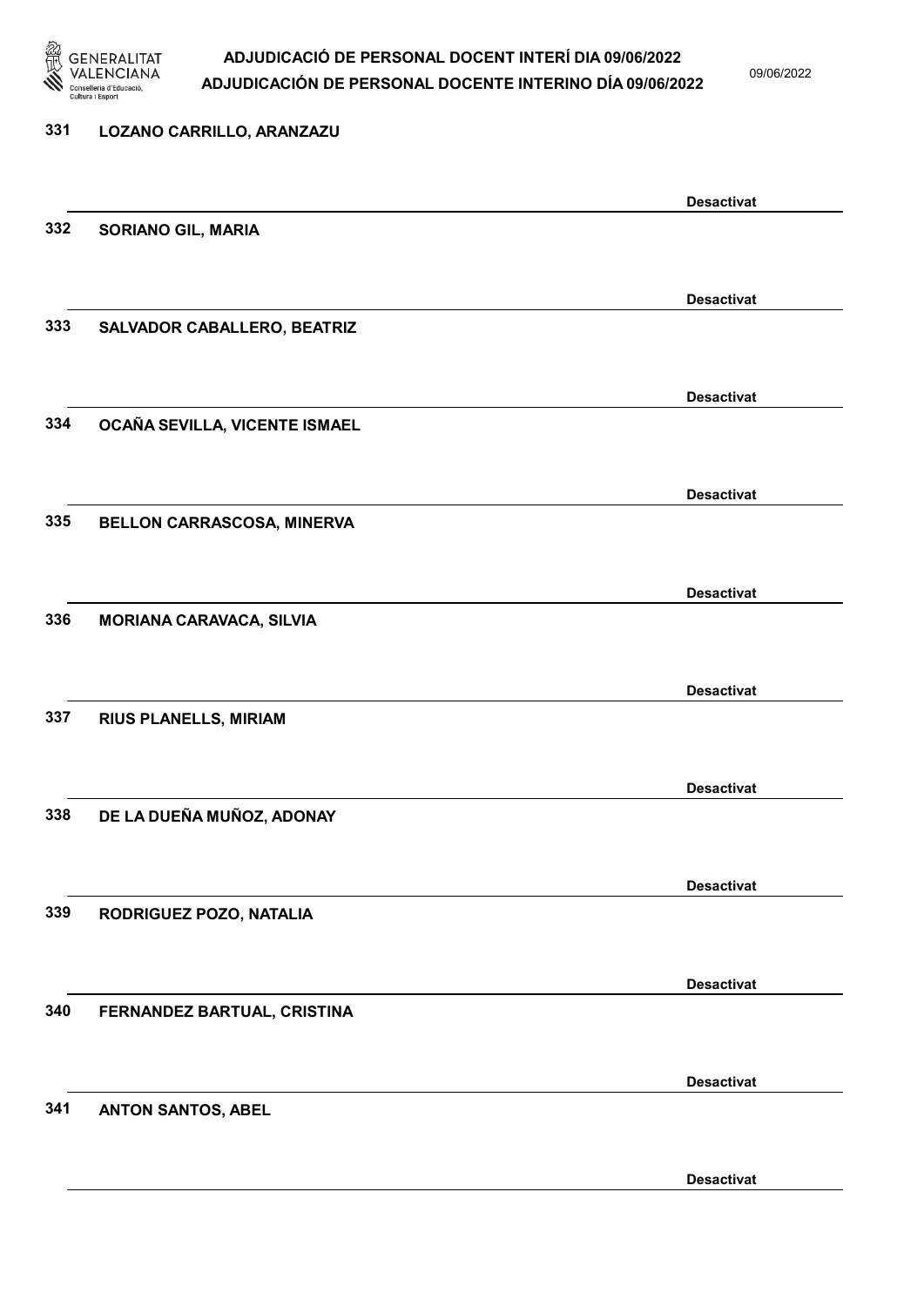

09/06/2022

Desactivat

342 GIMENO FERNANDEZ, CARLA Desactivat 343 FERRANDO DOMINGUEZ, ALFREDO Desactivat 344 LOPEZ NAVARRO, MARIA ASUNCION Desactivat 345 VALERO ROBERTO, PALOMA Desactivat 346 GONZALEZ VERA, ELENA Desactivat 347 BELDA VAÑO, ALICIA Desactivat 348 TEROL BELLVER, MIRIAN Desactivat 349 FORNER SELLES, MIREIA Desactivat 350 BERNA CALDERON, MARIA Desactivat 351 DOMINGO MONTAÑANA, JAVIER Desactivat 352 GALLEGO PERALES, MARIA REIS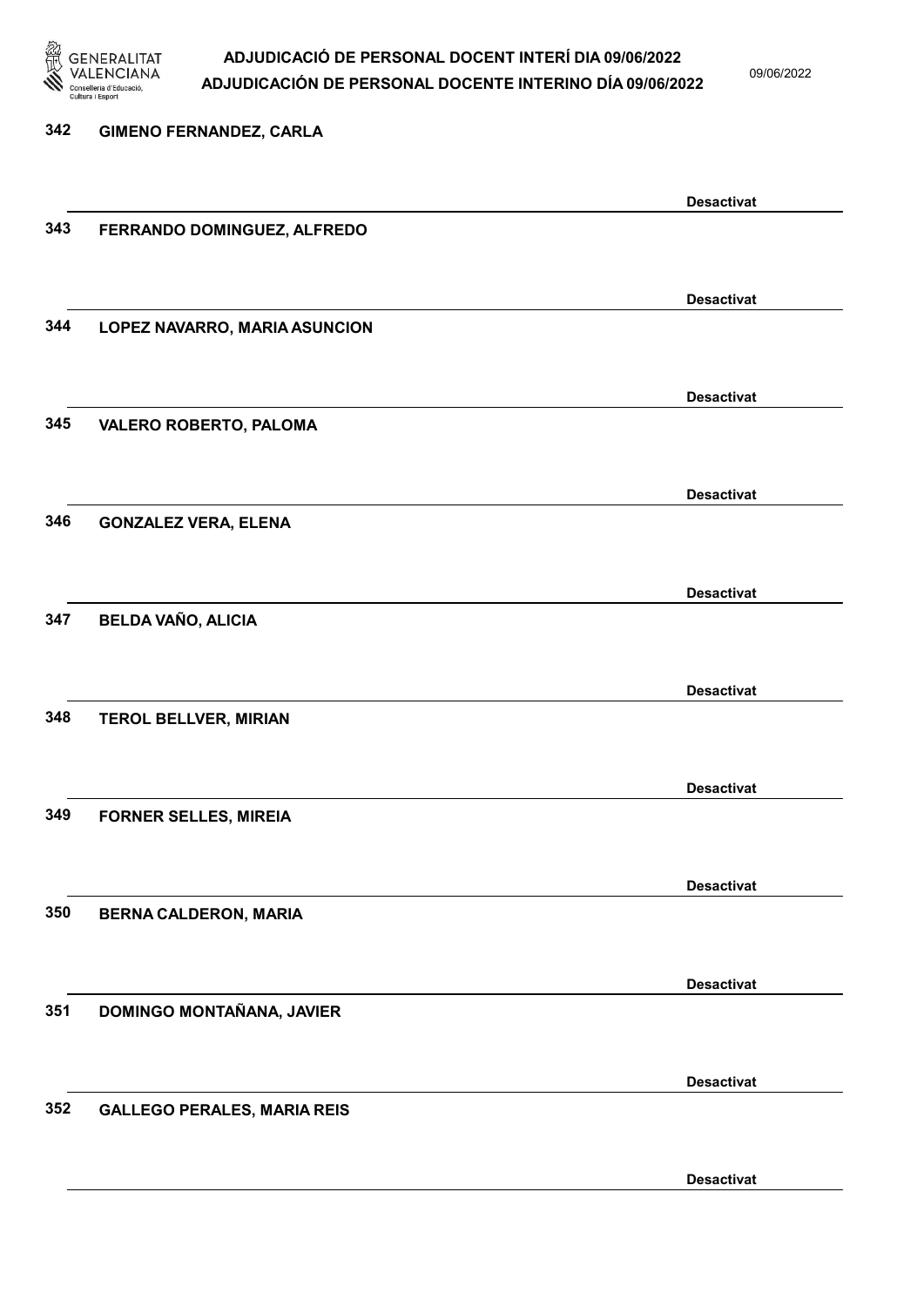

09/06/2022

#### 353 TALON DE LA TORRE, MARIA ISABEL

|     |                                       | <b>Desactivat</b> |
|-----|---------------------------------------|-------------------|
| 354 | <b>MONTOYA RUIZ, LAURA</b>            |                   |
|     |                                       |                   |
|     |                                       | <b>Desactivat</b> |
| 355 | <b>MASCARELL FERRUS, PURIFICACION</b> |                   |
|     |                                       |                   |
|     |                                       |                   |
|     |                                       | <b>Desactivat</b> |
| 356 | PICAZO MARTINEZ, ANA                  |                   |
|     |                                       |                   |
|     |                                       | <b>Desactivat</b> |
| 357 | <b>ROA LORENTE, VERONICA</b>          |                   |
|     |                                       |                   |
|     |                                       | <b>Desactivat</b> |
| 358 | <b>CASTELLO VICO, MATILDE</b>         |                   |
|     |                                       |                   |
|     |                                       |                   |
|     |                                       | <b>Desactivat</b> |
| 359 | <b>SIMO PIQUERES, TERESA</b>          |                   |
|     |                                       |                   |
|     |                                       | <b>Desactivat</b> |
| 360 | RAMIREZ LOPEZ, AINARA                 |                   |
|     |                                       |                   |
|     |                                       | <b>Desactivat</b> |
| 361 | <b>GARCIA RAJADELL, RAQUEL</b>        |                   |
|     |                                       |                   |
|     |                                       |                   |
| 362 |                                       | <b>Desactivat</b> |
|     | <b>GARCIA BALAGUER, LIRIOS</b>        |                   |
|     |                                       |                   |
|     |                                       | <b>Desactivat</b> |
| 363 | CAMARASA GREGORI, ADELA MARIA         |                   |
|     |                                       |                   |
|     |                                       | <b>Desactivat</b> |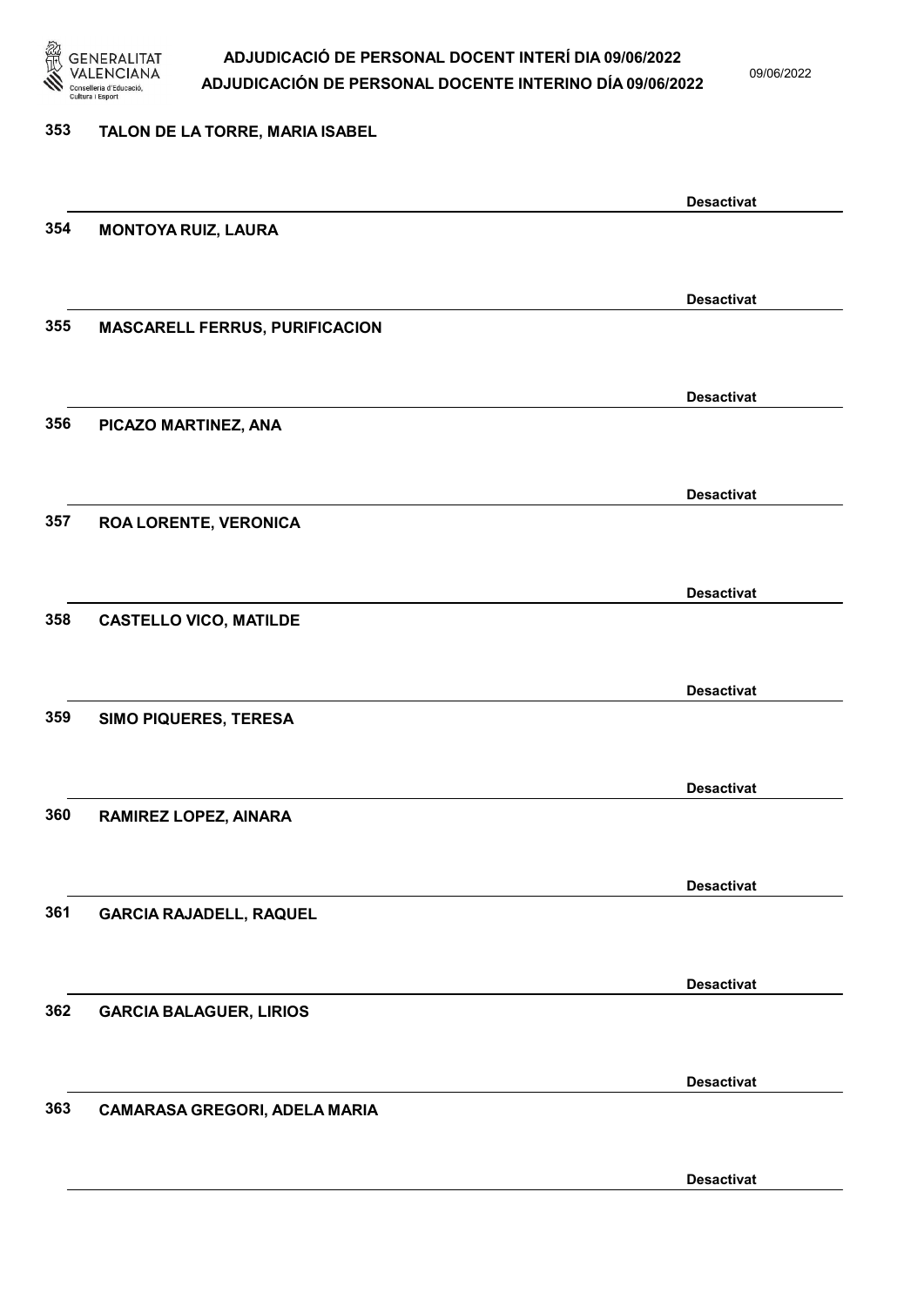

| 364 | <b>CERVERA ANDRES, LAURA</b>           |                   |
|-----|----------------------------------------|-------------------|
|     |                                        | <b>Desactivat</b> |
| 365 | SIMON POBES, MARIA PILAR               |                   |
|     |                                        | <b>Desactivat</b> |
| 366 | <b>ESCRIVA CASTRO, ALBA</b>            |                   |
|     |                                        | <b>Desactivat</b> |
| 367 | <b>GONZALEZ JUAN, LIRIA DEL CARMEN</b> |                   |
|     |                                        | <b>Desactivat</b> |
| 368 | LORENTE MORENO, MARIA FRANCISCA        |                   |
|     |                                        | <b>Desactivat</b> |
| 369 | <b>BORRELL BORDERA, ALICIA</b>         |                   |
|     |                                        |                   |
| 370 | <b>APARICIO MANZANARES, LUIS</b>       | <b>Desactivat</b> |
|     |                                        |                   |
| 371 | <b>BAÑO MARTINEZ, MARIA</b>            | <b>Desactivat</b> |
|     |                                        |                   |
| 372 | <b>MEDINA MILLAN, CARMEN</b>           | <b>Desactivat</b> |
|     |                                        |                   |
| 373 | <b>CORREA PEREZ, MERCEDES</b>          | <b>Desactivat</b> |
|     |                                        |                   |
| 374 |                                        | <b>Desactivat</b> |
|     | <b>MARTI MERINO, MIRIAM</b>            |                   |
|     |                                        | <b>Desactivat</b> |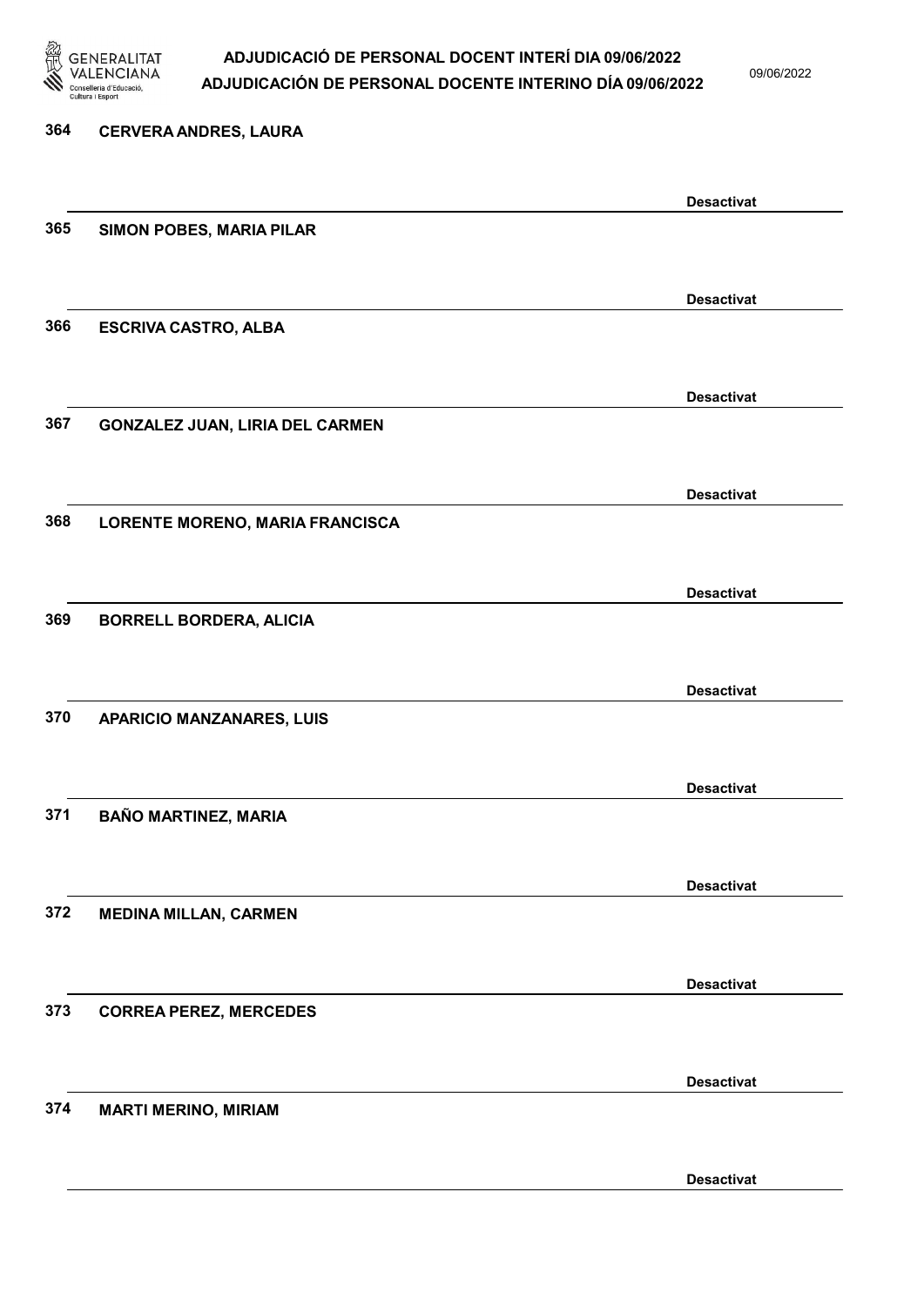

09/06/2022

Desactivat

# 375 SANCHEZ TORIO, RAQUEL Desactivat 376 ESTELLER NADAL, HELENA Desactivat 377 LOPEZ NARVAEZ, CINTIA Desactivat 378 SEGURA GONZALEZ, MARIA AMPARO Desactivat 379 VILLANUEVA MARTINEZ, LAURA Desactivat 380 PLA BARBERA, JOAN FRANCESC Desactivat 381 RIPOLLES NUÑEZ, MARIA Desactivat 382 VELLISCA COCA, NOELIA Desactivat 383 GARCIA PAYA, NATIVIDAD Desactivat 384 COSTA PASCUAL, LORENA Desactivat 385 MARCH ALEPUZ, MARIA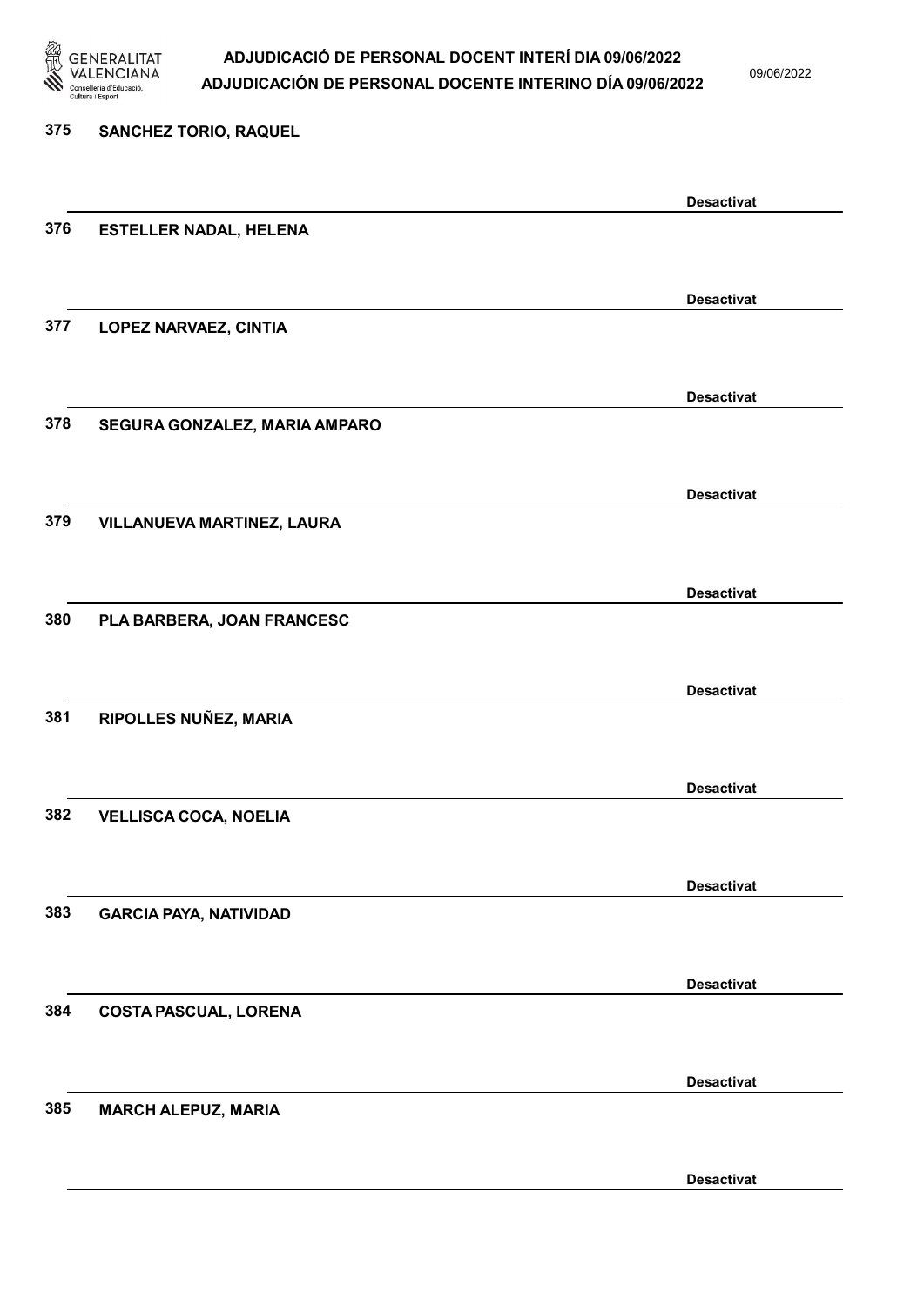

09/06/2022

Desactivat

# 386 LLAVATA MURGUI, MARIA Desactivat 387 BOTELLA ESPACIO, ANA Ha participat 388 GARRIDO ABAD, MARIA JOSE Desactivat 389 GALDON SANCHEZ, PAULA Desactivat 390 ALBERTOS HERRERO, MONTSERRAT Desactivat 391 DURAN PIQUE, MARTA Desactivat 392 PASTOR FERNANDEZ, YOLANDA Desactivat 393 DIAZ PARDO, PAULA Desactivat 394 CASTELLO COSCOLLA, TERESA Desactivat 395 ORTEGA MOLLA, DESIREE Desactivat 396 PASTOR BERMUDEZ, FELICIDAD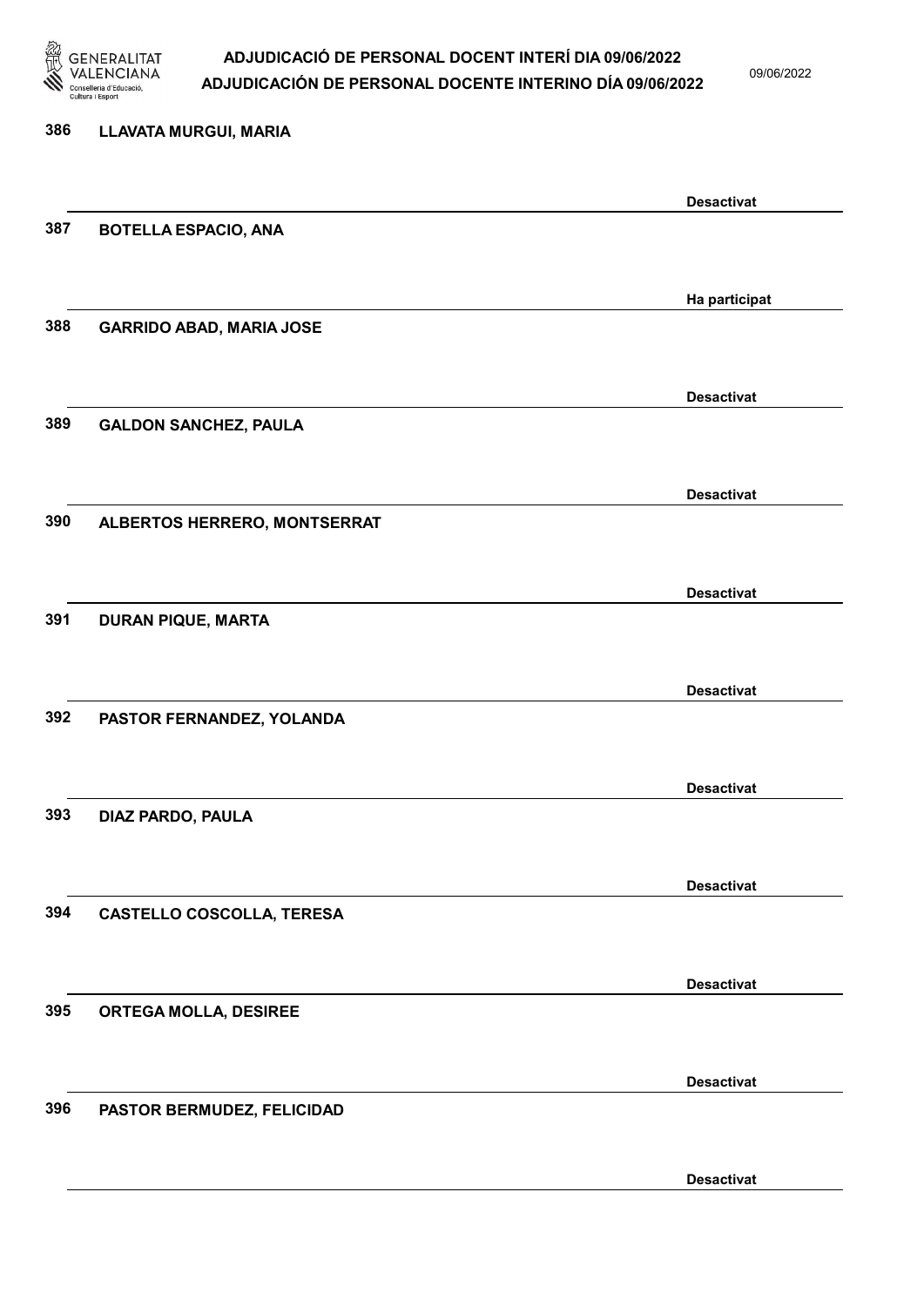

09/06/2022

### 397 CONDE GOMEZ, PEDRO

|     |                                      | <b>Desactivat</b> |
|-----|--------------------------------------|-------------------|
| 398 | PARERA FERNANDEZ, NURIA              |                   |
|     |                                      |                   |
|     |                                      |                   |
| 399 |                                      | <b>Desactivat</b> |
|     | <b>MONTERO PORTA, SILVIA</b>         |                   |
|     |                                      |                   |
|     |                                      | <b>Desactivat</b> |
| 400 | <b>BAUTISTA VIDAL, LAURA</b>         |                   |
|     |                                      |                   |
|     |                                      | <b>Desactivat</b> |
| 401 | <b>AGUSTIN FAJARDO, MATILDE</b>      |                   |
|     |                                      |                   |
|     |                                      |                   |
|     |                                      | <b>Desactivat</b> |
| 402 | <b>CABO FIDELI, TERESA</b>           |                   |
|     |                                      |                   |
|     |                                      | <b>Desactivat</b> |
| 403 | <b>VERDECHO SORIANO, IRENE</b>       |                   |
|     |                                      |                   |
|     |                                      |                   |
|     |                                      | <b>Desactivat</b> |
| 404 | <b>MONDRAGON NOVELLA, BELEN</b>      |                   |
|     |                                      |                   |
|     |                                      | <b>Desactivat</b> |
| 405 | <b>BENEDE MEDINA, MARIA MERCEDES</b> |                   |
|     |                                      |                   |
|     |                                      | <b>Desactivat</b> |
| 406 |                                      |                   |
|     | RIBES MARTINEZ, SALVADORA FRANCISCA  |                   |
|     |                                      |                   |
|     |                                      | <b>Desactivat</b> |
| 407 | PACHECO MONERA, GLORIA               |                   |
|     |                                      |                   |
|     |                                      | <b>Desactivat</b> |
|     |                                      |                   |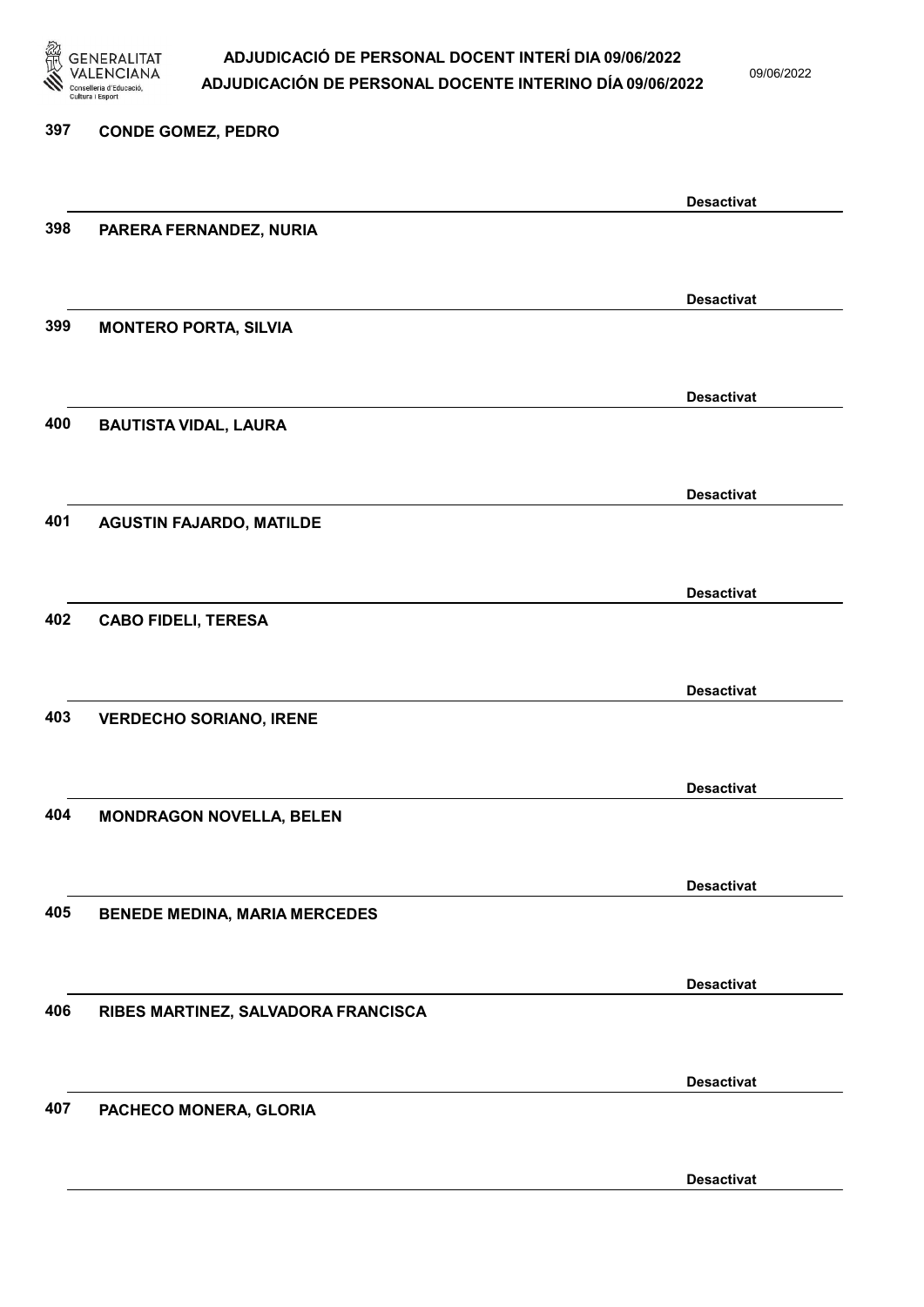

09/06/2022

Desactivat

# 408 MESTRE MIRALLES, LARA Desactivat 409 DOMINGO BOLUDA, SONIA Desactivat 410 MUÑOZ GUILLEN, RUBEN Desactivat 411 SOLER MONTAGUT, MARIA VICENTA Desactivat 412 MARTINEZ RECHE, JOSE ONOFRE Desactivat 413 ESCRIBA SANCHEZ, SILVIA Desactivat 414 ARCOS BAREA, ALMUDENA Desactivat 415 DE MOYA ROMERO, MARIA LUISA Desactivat 416 GARCIA SANCHEZ, SANDRA Desactivat 417 JURADO TECLES, NOEMI Desactivat 418 LINARES MOLINA, ROCIO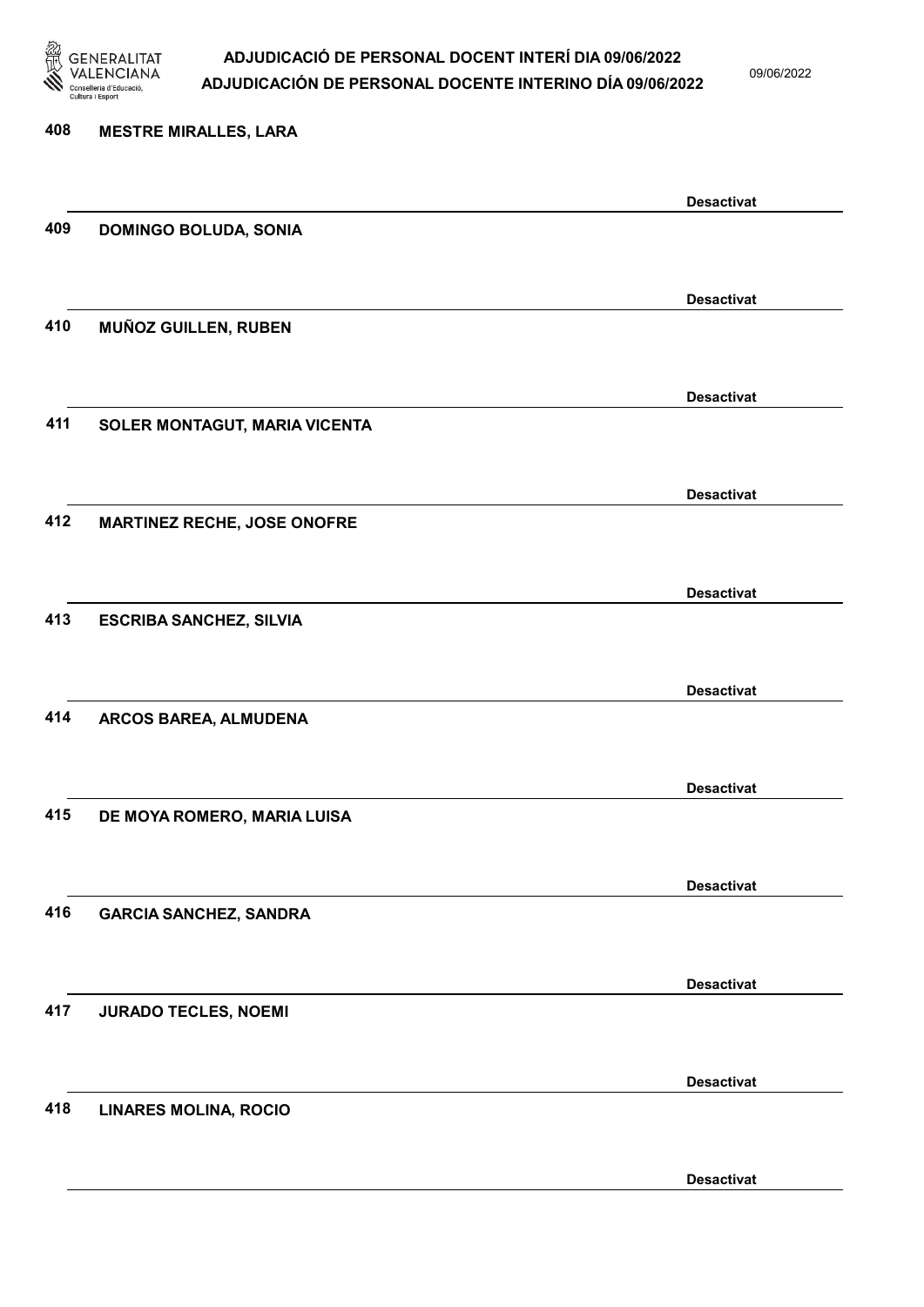

09/06/2022

#### 419 CUARTERO MARTINEZ, JOSE MIGUEL

|     |                                    | <b>Desactivat</b> |
|-----|------------------------------------|-------------------|
| 420 | SANCHEZ FABREGUES, CAROLINA        |                   |
|     |                                    |                   |
|     |                                    |                   |
|     |                                    | <b>Desactivat</b> |
| 421 | REINA SOLA, REBECA                 |                   |
|     |                                    |                   |
|     |                                    |                   |
|     |                                    | <b>Desactivat</b> |
| 422 | PATÓN BARCELÓ, Mª DEL PILAR        |                   |
|     |                                    |                   |
|     |                                    | <b>Desactivat</b> |
| 423 |                                    |                   |
|     | <b>ESTEVE PONS, ESTEFANIA</b>      |                   |
|     |                                    |                   |
|     |                                    | <b>Desactivat</b> |
| 424 | <b>BENEDITO CHAFES, MARIA JOSE</b> |                   |
|     |                                    |                   |
|     |                                    |                   |
|     |                                    | <b>Desactivat</b> |
| 425 | JIMENEZ SANCHEZ, VERONICA          |                   |
|     |                                    |                   |
|     |                                    |                   |
|     |                                    | <b>Desactivat</b> |
| 426 | <b>BONET PERIS, MANUEL</b>         |                   |
|     |                                    |                   |
|     |                                    | <b>Desactivat</b> |
| 427 | SENDRA CAÑELLAS, JORGE             |                   |
|     |                                    |                   |
|     |                                    |                   |
|     |                                    | <b>Desactivat</b> |
| 428 | <b>CARCELLER GARCIA, MONICA</b>    |                   |
|     |                                    |                   |
|     |                                    |                   |
|     |                                    | <b>Desactivat</b> |
| 429 | <b>CHISMOL FERNANDEZ, MARTA</b>    |                   |
|     |                                    |                   |
|     |                                    |                   |
|     |                                    | <b>Desactivat</b> |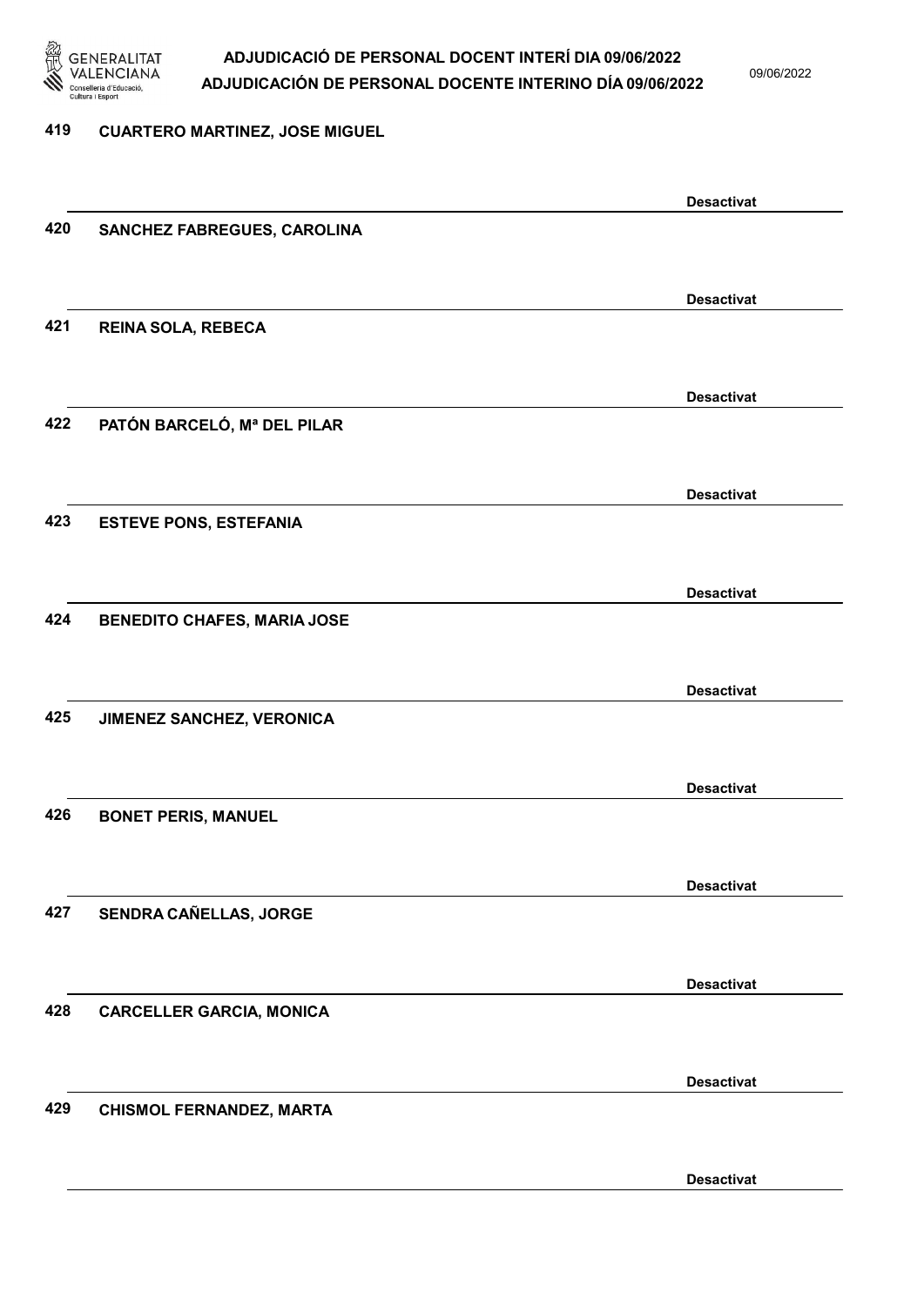

09/06/2022

## 430 ANDREU BLASCO, MARIA PILAR Desactivat 431 CARRIO MORAGUES, GEMA Desactivat 432 TOMAS PORTET, CLARA MARIA Desactivat 433 CABRERA TRUJILLO, LORENA Desactivat 434 BORONAT FUSTER, ANDREA Desactivat 435 COLOMER BENEYTO, MARIA Desactivat 436 CORTINAS GARCIA, NOELIA Desactivat 437 DENIA ESPARZA, MIREIA ISABEL Desactivat 438 GARCIA NAVARRO, SARA Desactivat 439 MARCET HERRANZ, ANA Desactivat 440 GENE DE SCALS, MARIA INMACULADA Desactivat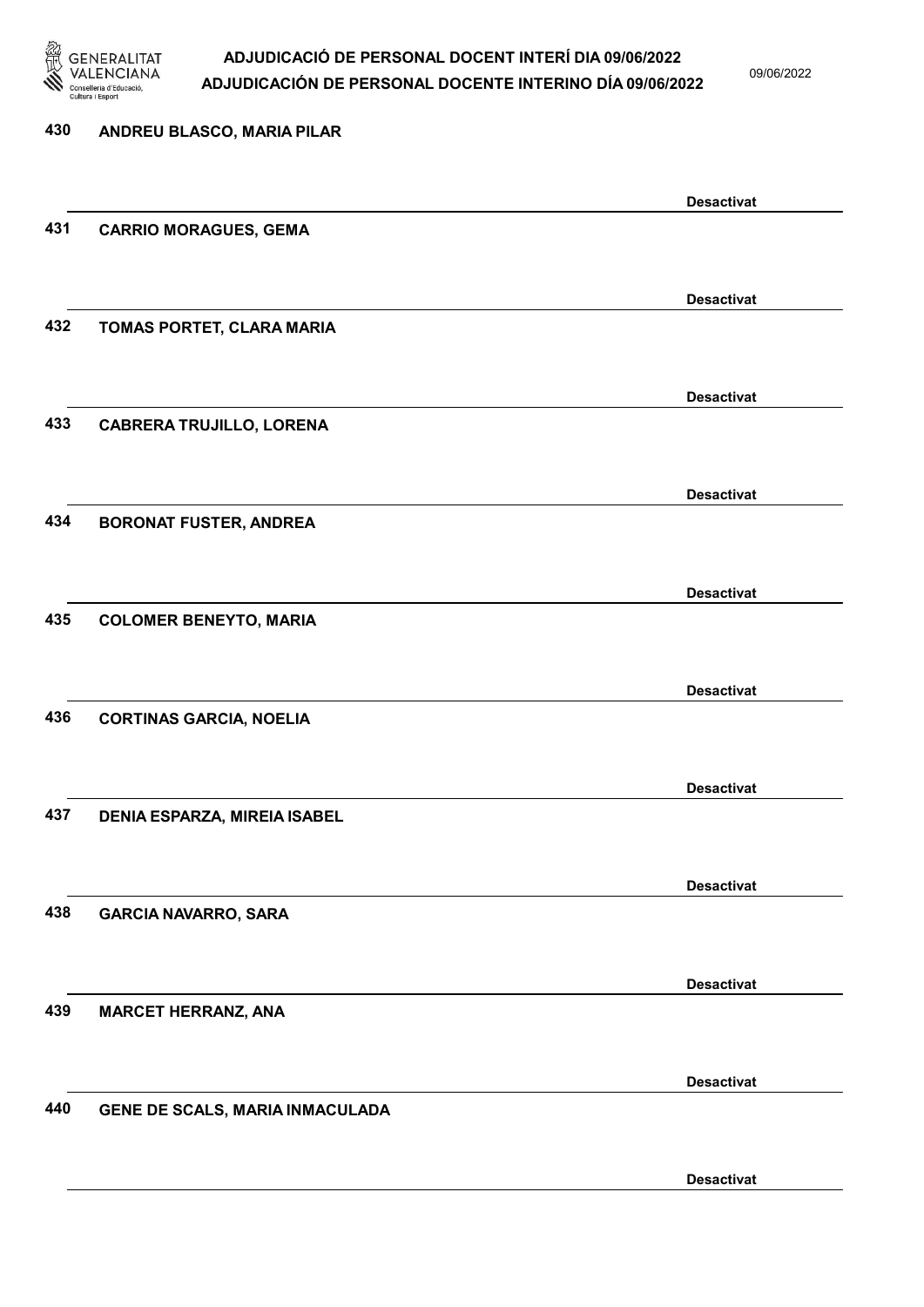

09/06/2022

## 441 ALBERT RODENAS, ENCARNACION Desactivat 442 ROCHER SASTRE, MARIA JOSE Desactivat 443 CALATAYUD MORENO, GISELA Desactivat 444 GARCIA GARCIA, CARLOS JAVIER Desactivat 445 CUADRADO ROMAN, BEGOÑA Desactivat 446 ALARCON ABIETAR, FATIMA Desactivat 447 MAS TOMAS, PALOMA Desactivat 448 AGUILERA PEREZ, LIDIA Desactivat 449 ORTEGA BATALLER, SUSANA Desactivat 450 GOMIS NEGUEROLES, AMALIA ANDREA Desactivat 451 COVES FUENTES, ERICA Desactivat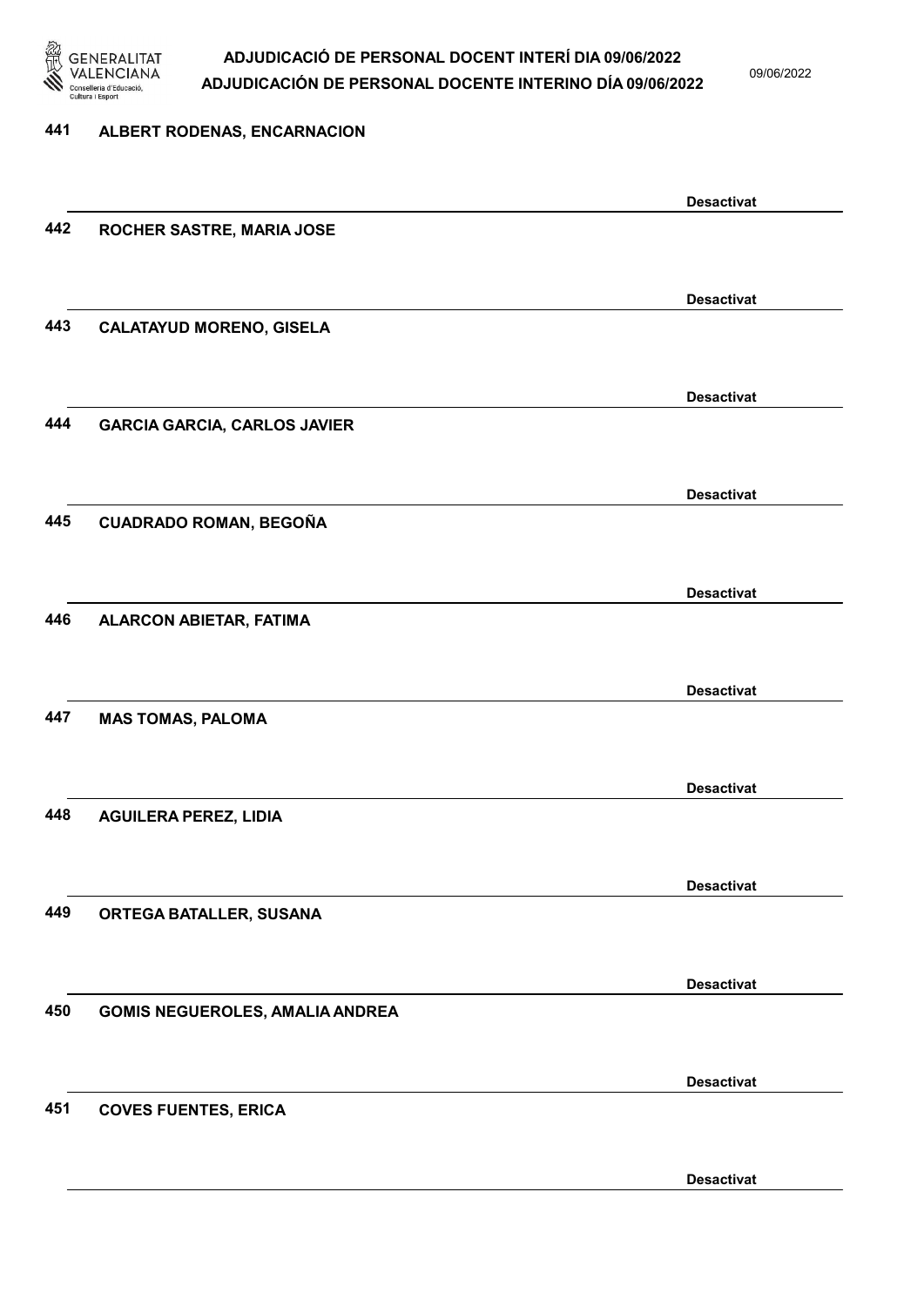

09/06/2022

| 452 | <b>MOMPARLER MARZAL, MARIA</b> |                   |
|-----|--------------------------------|-------------------|
|     |                                |                   |
|     |                                | <b>Desactivat</b> |
| 453 | LOPEZ CARBONELL, NURIA         |                   |
|     |                                |                   |
|     |                                | <b>Desactivat</b> |
| 454 | LLORENS MANRESA, INMACULADA    |                   |
|     |                                |                   |
|     |                                | <b>Desactivat</b> |
| 455 | <b>MASIA GARCIA, SARA</b>      |                   |
|     |                                |                   |
|     |                                | <b>Desactivat</b> |
| 456 | <b>GARCIA FERRIZ, VERONICA</b> |                   |
|     |                                |                   |
| 457 | <b>MENOR ESTEVE, SILVIA</b>    | <b>Desactivat</b> |
|     |                                |                   |
|     |                                | <b>Desactivat</b> |
| 458 | ARISTOY CADENAS, BLANCA        |                   |
|     |                                |                   |
|     |                                | <b>Desactivat</b> |
| 459 | <b>MICO CERDA, NURIA</b>       |                   |
|     |                                |                   |
|     |                                | <b>Desactivat</b> |
| 460 | NAVARRETE ROZALEN, LAURA       |                   |
|     |                                |                   |
|     |                                | Ha participat     |
| 461 | <b>BARTUAL FERRANDIS, AIDA</b> |                   |
|     |                                |                   |
|     |                                | <b>Desactivat</b> |
| 462 | TABARANU, ANCA-MIHAELA         |                   |
|     |                                |                   |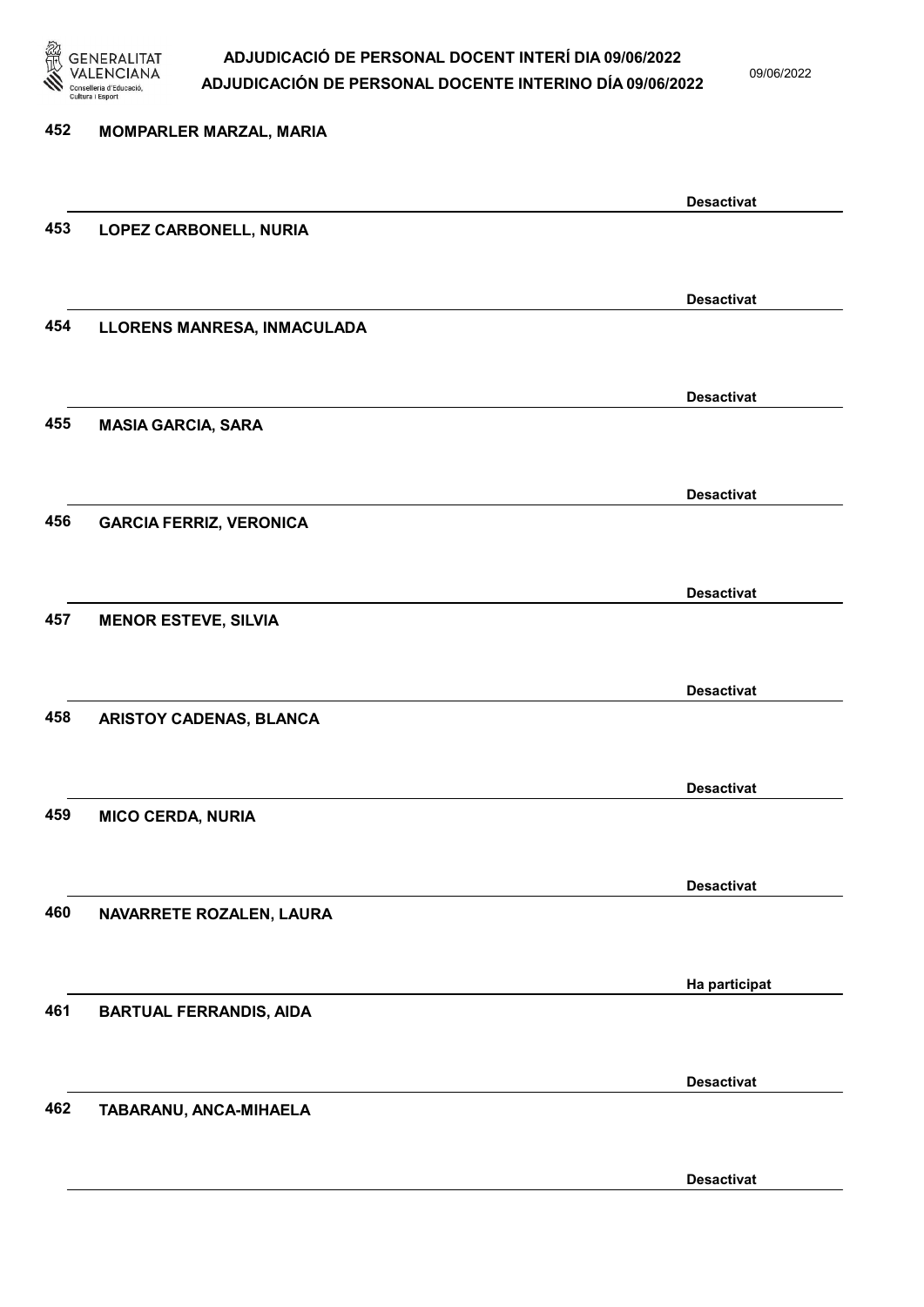

09/06/2022

Desactivat

## 463 CALERO GENOVES, CLARA Desactivat 464 ZARAGOZA BARAZA, MARTA Desactivat 465 RODRIGUEZ SANZ, MARIA DE LOS DESAMPARADOS Desactivat 466 DE PERALTA TORRES, CARLA Desactivat 467 GRANGEL GALLEGO, MARIA DE LOS ANGELES Desactivat 468 TARAZONA CHORNET, ADELA Desactivat 469 SEBASTIA GARRIDO, RAQUEL Desactivat 470 AGULLO DOMINGO, LUCIA Desactivat 471 PASTOR PASTOR, MARIA BELEN Desactivat 472 RUIZ CERVERA, LARA Desactivat 473 MARGARIT ORTOLA, ANNA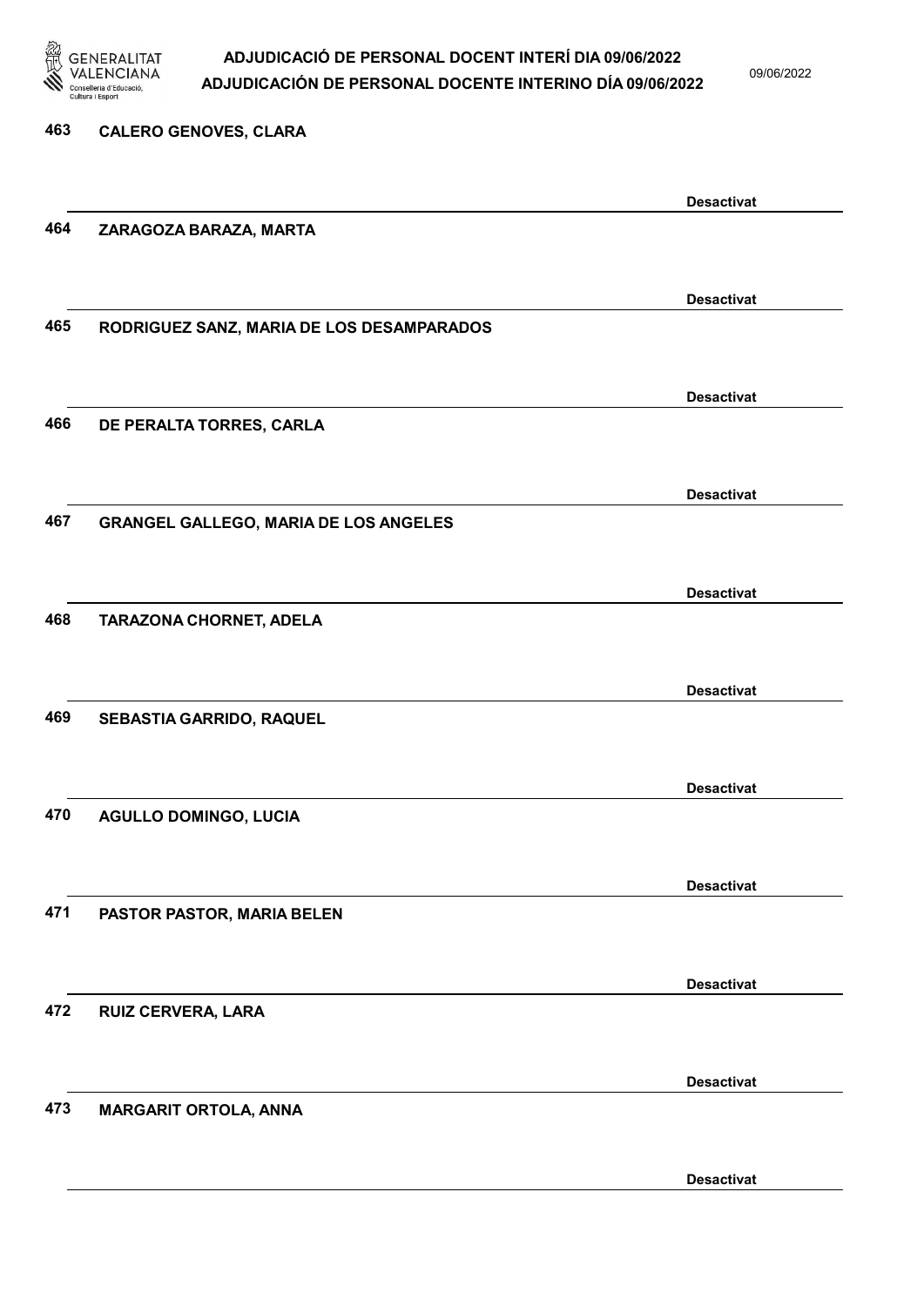

09/06/2022

#### 474 BATALLA GIL, LIDON

|     |                                        | <b>Desactivat</b> |
|-----|----------------------------------------|-------------------|
| 475 | IBAÑEZ ESCRIG, CARMINA                 |                   |
|     |                                        |                   |
|     |                                        | <b>Desactivat</b> |
| 476 | <b>BENEDI HERNANDEZ, MARTA</b>         |                   |
|     |                                        |                   |
|     |                                        | <b>Desactivat</b> |
| 477 | TRIGUEROS BAÑO, RAQUEL                 |                   |
|     |                                        |                   |
|     |                                        | <b>Desactivat</b> |
| 478 | PONS POQUET, EVARISTO JOSE             |                   |
|     |                                        |                   |
|     |                                        | <b>Desactivat</b> |
| 479 | <b>CAMPOS MOLERO, MARIA DEL CAMINO</b> |                   |
|     |                                        |                   |
|     |                                        | <b>Desactivat</b> |
| 480 | ARQUIMBAU CHINCHILLA, ANA ISABEL       |                   |
|     |                                        |                   |
|     |                                        | <b>Desactivat</b> |
| 481 | <b>GONZALEZ ANTON, MARINA</b>          |                   |
|     |                                        |                   |
|     |                                        | <b>Desactivat</b> |
| 482 | <b>ADRIA CASANS, SARA</b>              |                   |
|     |                                        |                   |
|     |                                        | <b>Desactivat</b> |
| 483 | PONCE BALLESTEROS, PAULA               |                   |
|     |                                        |                   |
|     |                                        | <b>Desactivat</b> |
| 484 | <b>MARTI PEREZ, SUSANA</b>             |                   |
|     |                                        |                   |
|     |                                        |                   |
|     |                                        | <b>Desactivat</b> |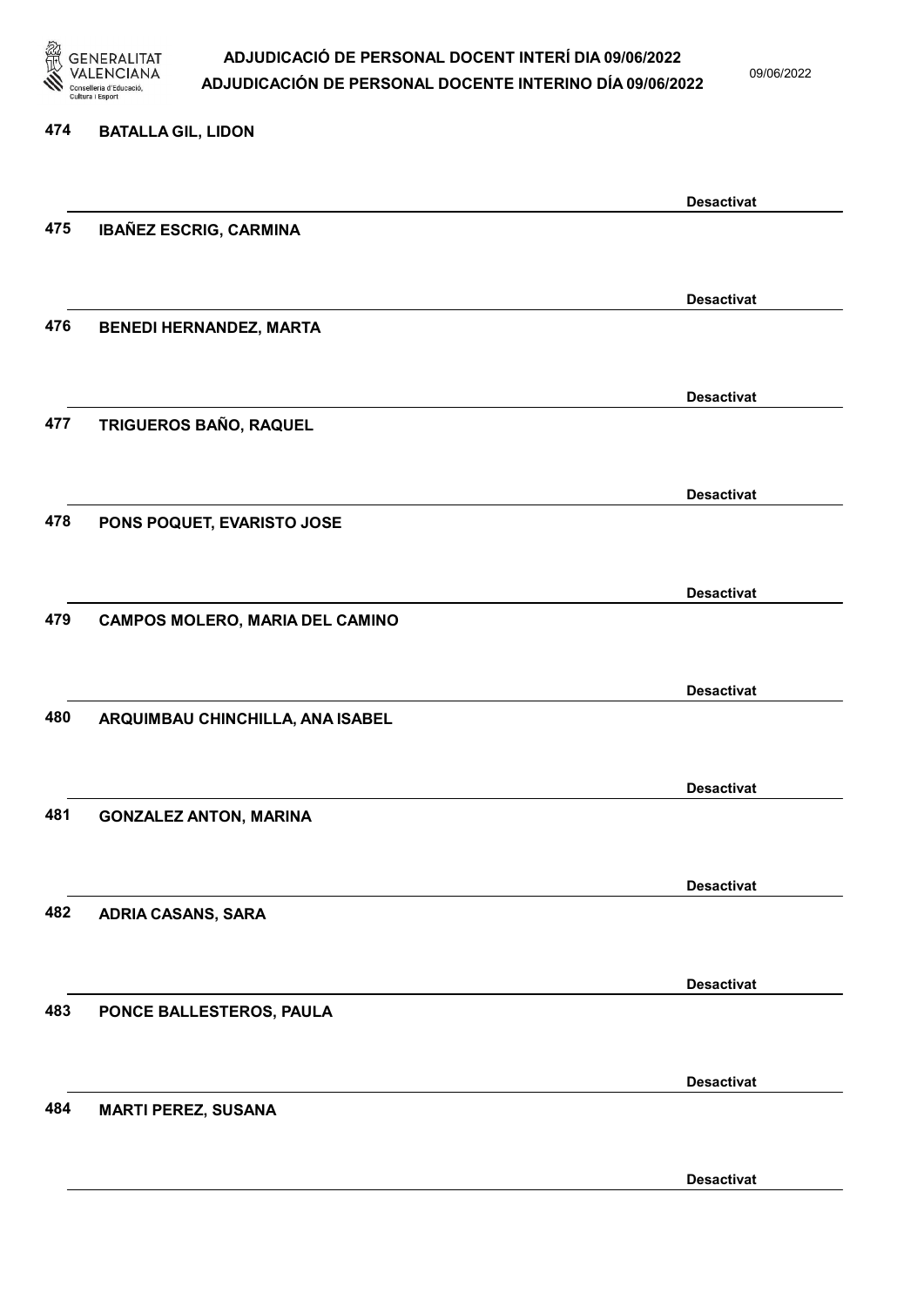

09/06/2022

## 485 DURA MARTINEZ, MONICA Desactivat 486 MADRID PALERM, ROSA MARIA Desactivat 487 TUR LLORCA, JORDI Desactivat 488 REIG BORRELL-PENADES, MARTA Desactivat 489 GISBERT CASTELLS, MARIA Ha participat 490 RAMIREZ RAMON, ROSA Ha participat 491 MAIQUES CAMARERO, CRISTINA Desactivat 492 NAVARRO OLTRA, TANIA Desactivat 493 FITA GARCIA, CARMEN Desactivat 494 BORDES GONZALEZ, GLORIA Desactivat 495 FERNANDEZ FERNANDEZ, LAURA ENCARNACION Desactivat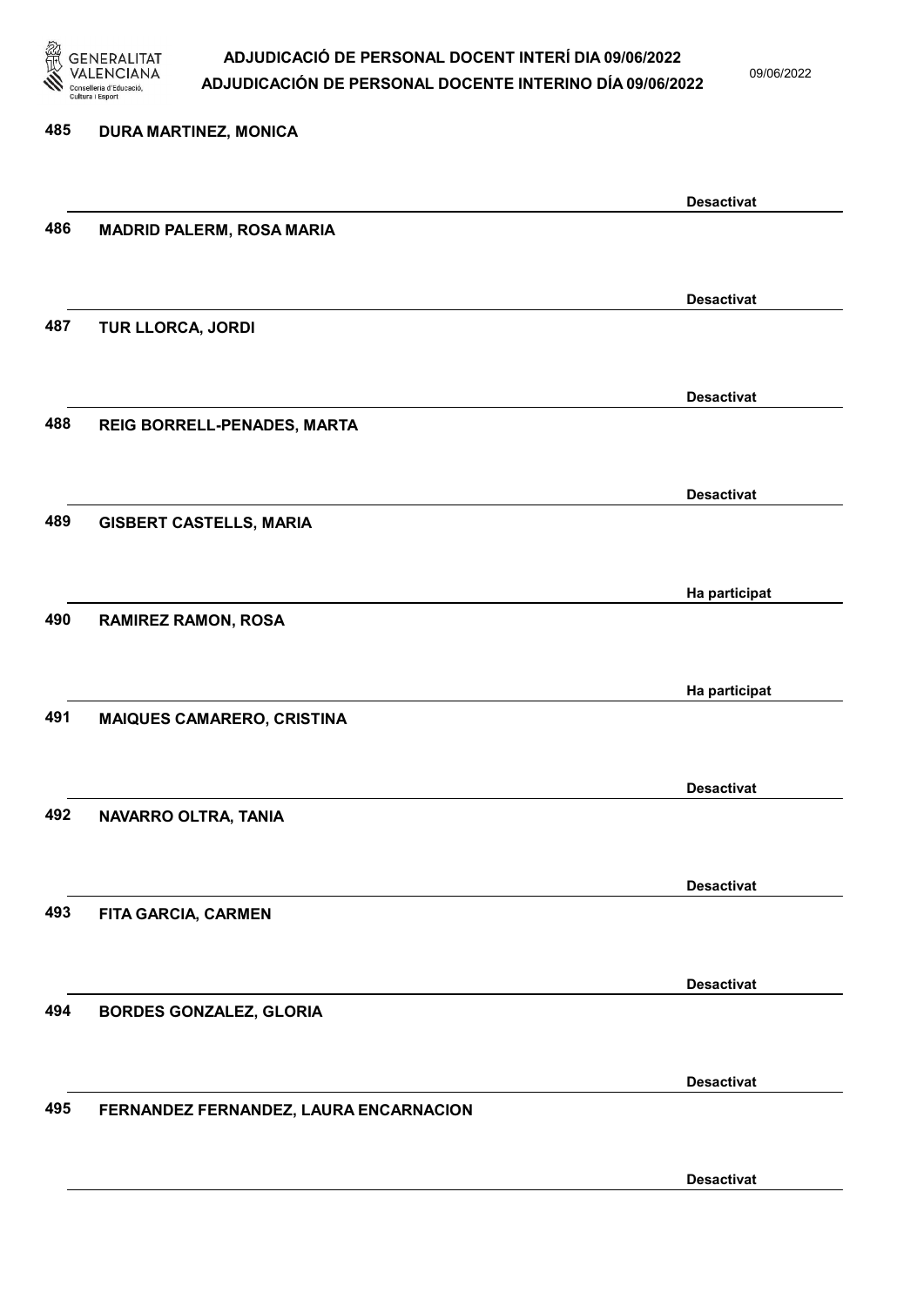

09/06/2022

| 496 | <b>MATA FERRERO, BERNARDO</b>    |                   |
|-----|----------------------------------|-------------------|
|     |                                  | Ha participat     |
| 497 | HORTELANO DEVES, ESTER           |                   |
|     |                                  | <b>Desactivat</b> |
| 498 | <b>CLIMENT BROTONS, PATRICIA</b> |                   |
|     |                                  | <b>Desactivat</b> |
| 499 | <b>GIL PASTOR, MARIA BEATRIZ</b> |                   |
|     |                                  | <b>Desactivat</b> |
| 500 | TORTAJADA ALEMANY, ALBA          |                   |
|     |                                  | <b>Desactivat</b> |
| 501 | MARTINEZ LOPEZ, ALEXANDRA        |                   |
|     |                                  | <b>Desactivat</b> |
| 502 | <b>ORTIZ CORTES, ELENA</b>       |                   |
|     |                                  | <b>Desactivat</b> |
| 503 | <b>GARCIA SANCHEZ, LARA</b>      |                   |
|     |                                  | <b>Desactivat</b> |
| 504 | <b>GARCIA GOMEZ, ANA MARIA</b>   |                   |
|     |                                  | <b>Desactivat</b> |
| 505 | <b>BUSQUIER DIAZ, INES</b>       |                   |
|     |                                  | <b>Desactivat</b> |
| 506 | SORIA JOVER, MARIA MAGDALENA     |                   |
|     |                                  | <b>Desactivat</b> |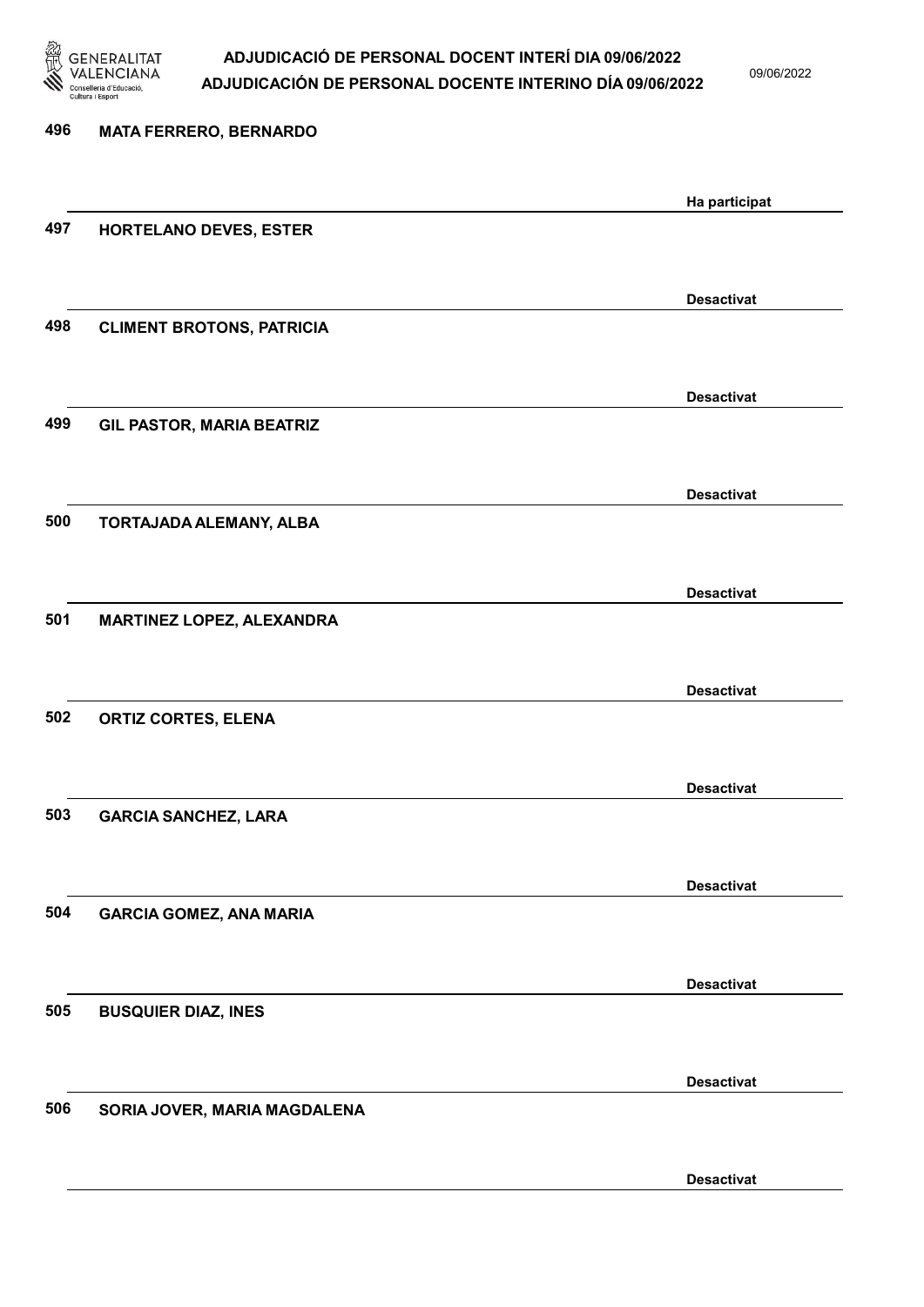

09/06/2022

#### 507 HERNANDEZ DUART, MARIA MAGDALENA

|     |                                      | <b>Desactivat</b> |
|-----|--------------------------------------|-------------------|
| 508 | <b>VENTURA BALLESTER, CRISTINA</b>   |                   |
|     |                                      |                   |
|     |                                      | <b>Desactivat</b> |
| 509 | <b>BRAVO CASCALES, VERONICA</b>      |                   |
|     |                                      |                   |
|     |                                      | <b>Desactivat</b> |
| 510 | <b>GARCIA RODRIGO, CLARA</b>         |                   |
|     |                                      |                   |
|     |                                      |                   |
|     |                                      | <b>Desactivat</b> |
| 511 | <b>CHACON DIAZ, NOEMI</b>            |                   |
|     |                                      |                   |
|     |                                      | <b>Desactivat</b> |
| 512 | <b>CARCEL MARTINEZ, MARIA ESTHER</b> |                   |
|     |                                      |                   |
|     |                                      | <b>Desactivat</b> |
| 513 | <b>GIL BOLUFER, NIEVES</b>           |                   |
|     |                                      |                   |
|     |                                      | <b>Desactivat</b> |
| 514 | JIMENEZ VICENTE, PAULA MERCEDES      |                   |
|     |                                      |                   |
|     |                                      |                   |
| 515 |                                      | <b>Desactivat</b> |
|     | HERNANDEZ BELMONTE, MARIA JOSE       |                   |
|     |                                      |                   |
|     |                                      | <b>Desactivat</b> |
| 516 | <b>GOMEZ LUNA, RAQUEL</b>            |                   |
|     |                                      |                   |
|     |                                      | <b>Desactivat</b> |
| 517 | <b>GARCIA BERGIA, ALICIA SUSANA</b>  |                   |
|     |                                      |                   |
|     |                                      | <b>Desactivat</b> |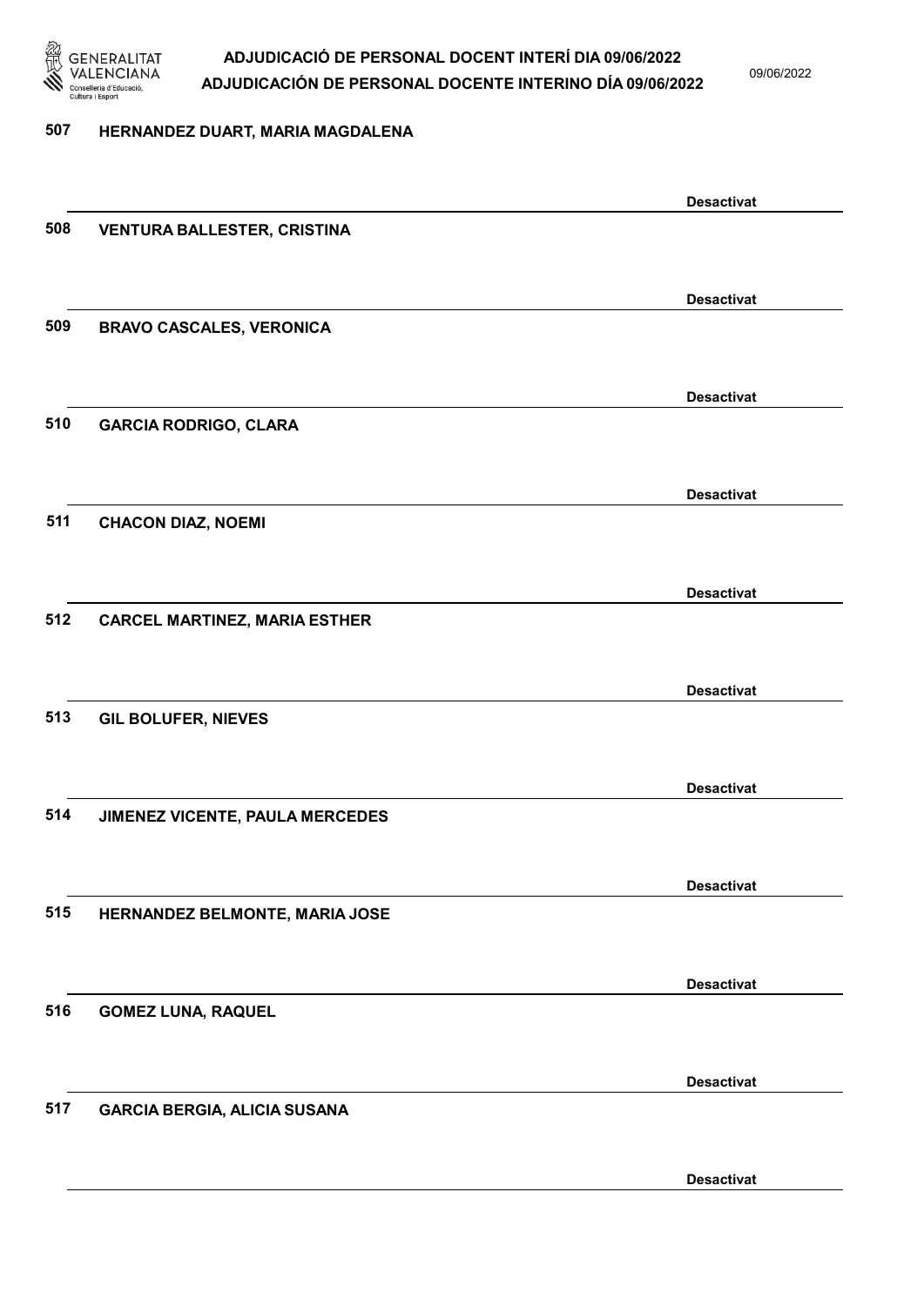

09/06/2022

| 518 | SOTOMAYOR MARIA, ROSARIO            |                   |
|-----|-------------------------------------|-------------------|
|     |                                     | <b>Desactivat</b> |
| 519 | <b>MAS LLORENS, VICTORIA</b>        |                   |
|     |                                     | <b>Desactivat</b> |
| 520 | <b>MARTINEZ TORRECILLAS, CORINA</b> |                   |
|     |                                     | <b>Desactivat</b> |
| 521 | ARIÑO VIGUER, MARIA CARMEN          |                   |
|     |                                     | Ha participat     |
| 522 | <b>TORNERO ROCA, CARMEN</b>         |                   |
|     |                                     | <b>Desactivat</b> |
| 523 | <b>LOPEZ GIMENEZ, ANDREA</b>        |                   |
|     |                                     | <b>Desactivat</b> |
| 524 | LIMORTI GALLARDO, SARAI MARIA       |                   |
|     |                                     | <b>Desactivat</b> |
| 525 | PERIS FERRANDO, MARIA ADELA         |                   |
|     |                                     | <b>Desactivat</b> |
| 526 | <b>MARTI ASENSIO, EVA Ma</b>        |                   |
|     |                                     | <b>Desactivat</b> |
| 527 | <b>BALLESTER GONZALEZ, MIRIAM</b>   |                   |
|     |                                     | <b>Desactivat</b> |
| 528 | PAREJA CHACON, MARIA JOSE           |                   |
|     |                                     | <b>Desactivat</b> |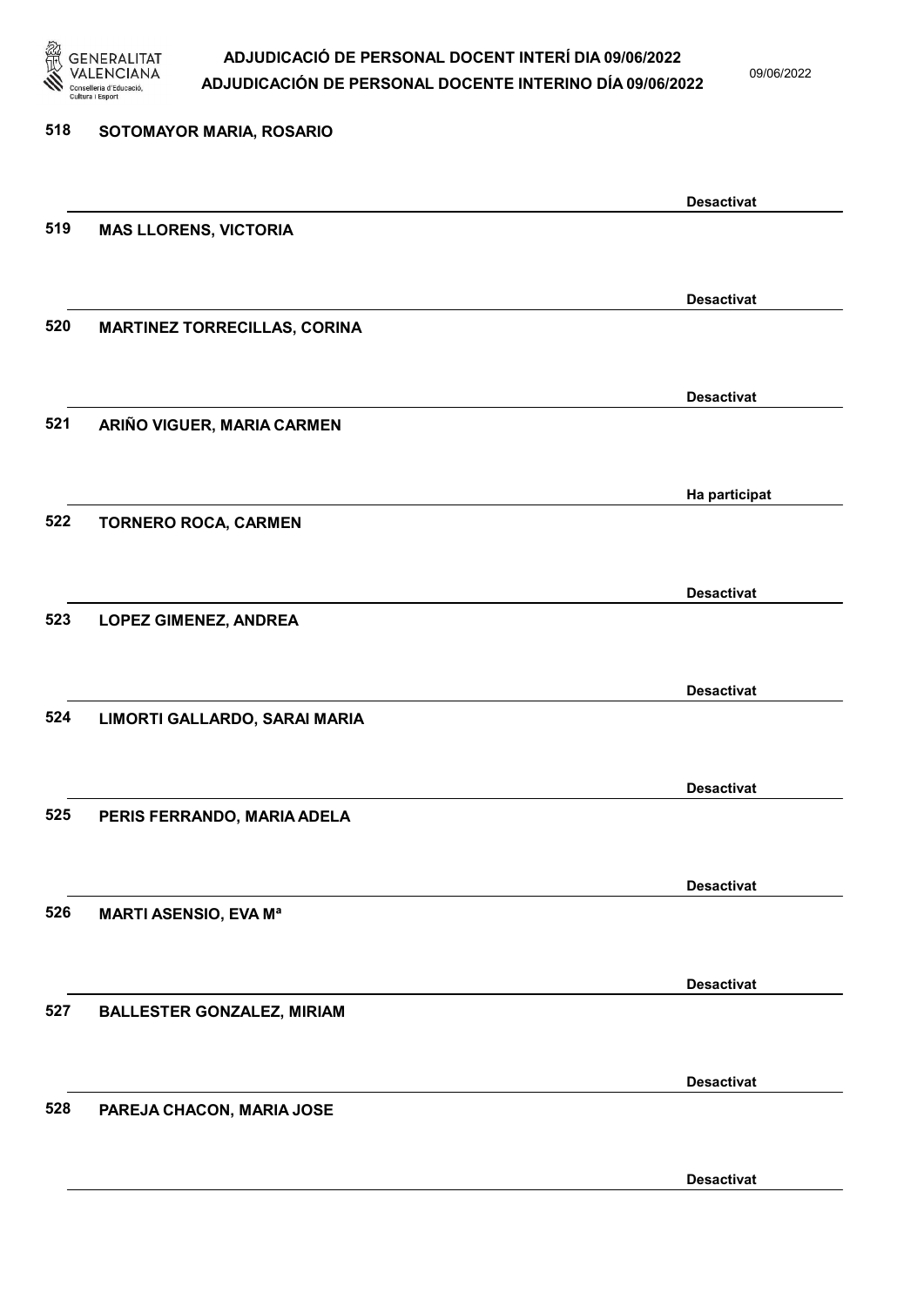|     |                                          | ADJUDICACIÓ DE PERSONAL DOCENT INTERÍ DIA 09/06/2022                |                           |   | 09/06/2022           |
|-----|------------------------------------------|---------------------------------------------------------------------|---------------------------|---|----------------------|
|     | Conselleria d'Educaci<br>Cultura i Espor | ADJUDICACIÓN DE PERSONAL DOCENTE INTERINO DÍA 09/06/2022            |                           |   |                      |
| 529 |                                          | FERNANDEZ SOLER, MARIA                                              | Petición:                 | 1 | Adjudicación forzosa |
|     | 828368                                   | ALMORADÍ (03013054) CEIP PASCUAL ANDREU<br>128 / EDUCACIÓ PRIMÀRIA. |                           |   |                      |
|     | Horas                                    | 23                                                                  | SUBSTITUCIÓ INDETERMINADA |   | Adjudicat            |
| 530 |                                          | LOPEZ LAFOND, CAROLE MANUELA                                        |                           |   |                      |
|     |                                          |                                                                     |                           |   |                      |
|     |                                          |                                                                     |                           |   | <b>Desactivat</b>    |
| 531 |                                          | <b>CAMPOS GARCÍA, LUCIA</b>                                         |                           |   |                      |
|     |                                          |                                                                     |                           |   |                      |
|     |                                          |                                                                     |                           |   | <b>Desactivat</b>    |
| 532 |                                          | DONATE RODRIGUEZ, PAULA                                             |                           |   |                      |
|     |                                          |                                                                     |                           |   |                      |
|     |                                          |                                                                     |                           |   | <b>Desactivat</b>    |
| 533 |                                          | RODRIGUEZ LOPEZ, SARAY MIRIAM                                       |                           |   |                      |
|     |                                          |                                                                     |                           |   |                      |
| 534 |                                          |                                                                     |                           |   | <b>Desactivat</b>    |
|     |                                          | <b>GINER SANCHEZ, MARIA</b>                                         |                           |   |                      |
|     |                                          |                                                                     |                           |   |                      |
| 535 |                                          | <b>CANET CANO, SARA</b>                                             |                           |   | <b>Desactivat</b>    |
|     |                                          |                                                                     |                           |   |                      |
|     |                                          |                                                                     |                           |   | <b>Desactivat</b>    |
| 536 |                                          | BELDA CALABUIG, MARIA CARMEN                                        |                           |   |                      |
|     |                                          |                                                                     |                           |   |                      |
|     |                                          |                                                                     |                           |   | <b>Desactivat</b>    |
| 537 |                                          | <b>SOLE ORTS, JANA</b>                                              |                           |   |                      |
|     |                                          |                                                                     |                           |   |                      |
|     |                                          |                                                                     |                           |   | <b>Desactivat</b>    |
| 538 |                                          | <b>LOZANO LOPEZ, CLARA</b>                                          |                           |   |                      |
|     |                                          |                                                                     |                           |   |                      |
|     |                                          |                                                                     |                           |   | <b>Desactivat</b>    |
| 539 |                                          | PEREZ DIAZ, MARIA                                                   |                           |   |                      |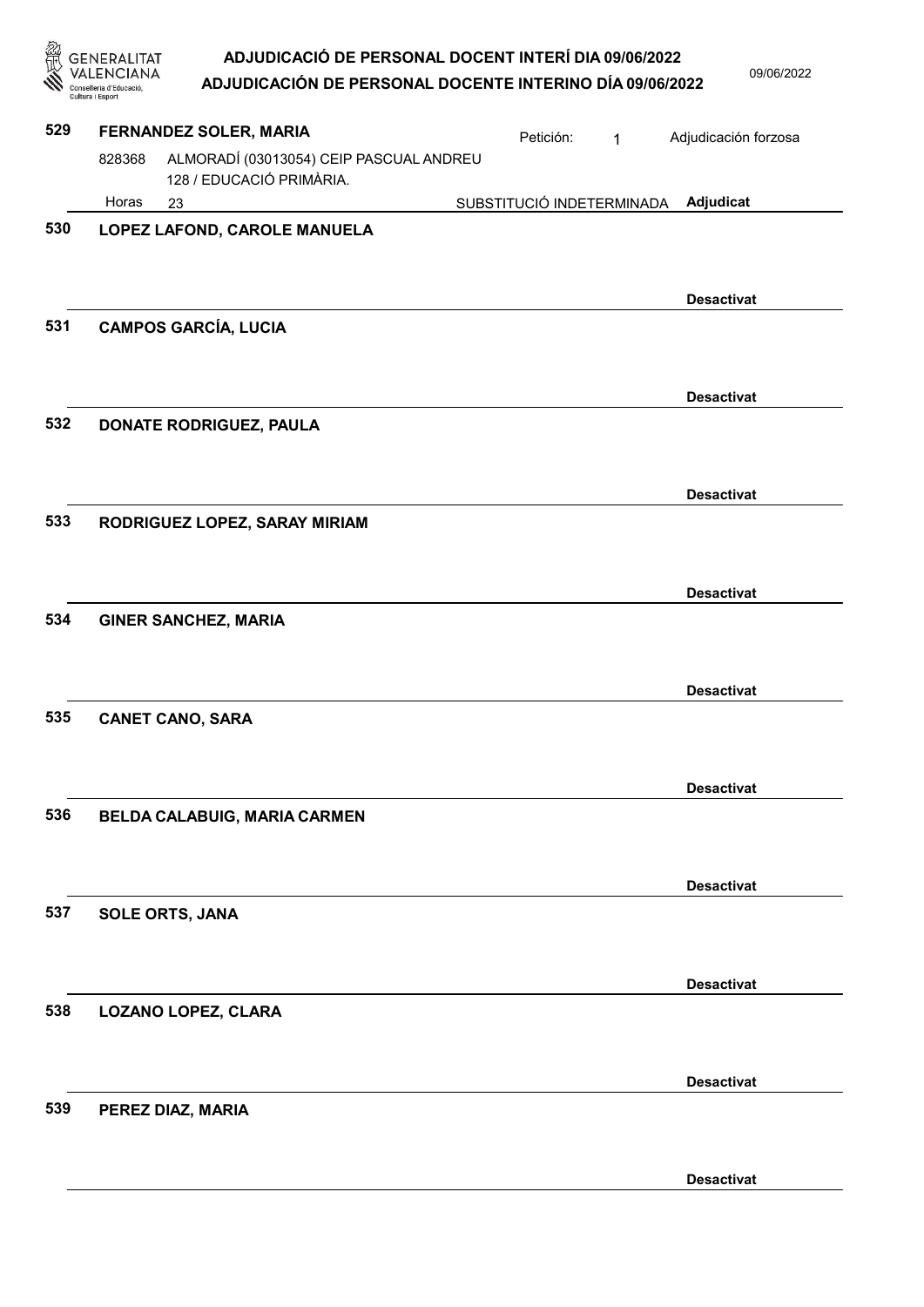

09/06/2022

Desactivat

# 540 RUIZ GARCIA, ANGELA Desactivat 541 MOLAS VILLANUEVA, MARÍA Desactivat 542 PASTOR SOLA, SONIA Desactivat 543 RATIA MARTINEZ, JORDI Desactivat 544 APARISI MASCARELL, ANGELA Desactivat 545 GONZALEZ CHUAN, MARIA MAZZARELLO Desactivat 546 NAVARRO OCHANDO, ALICIA Desactivat 547 PICAZO MORCILLO, ALBERTO Desactivat 548 TORNADOR BELTRAN, EVA Desactivat 549 BAÑOS OLMOS, NURIA Desactivat 550 GOMEZ VIVES, PABLO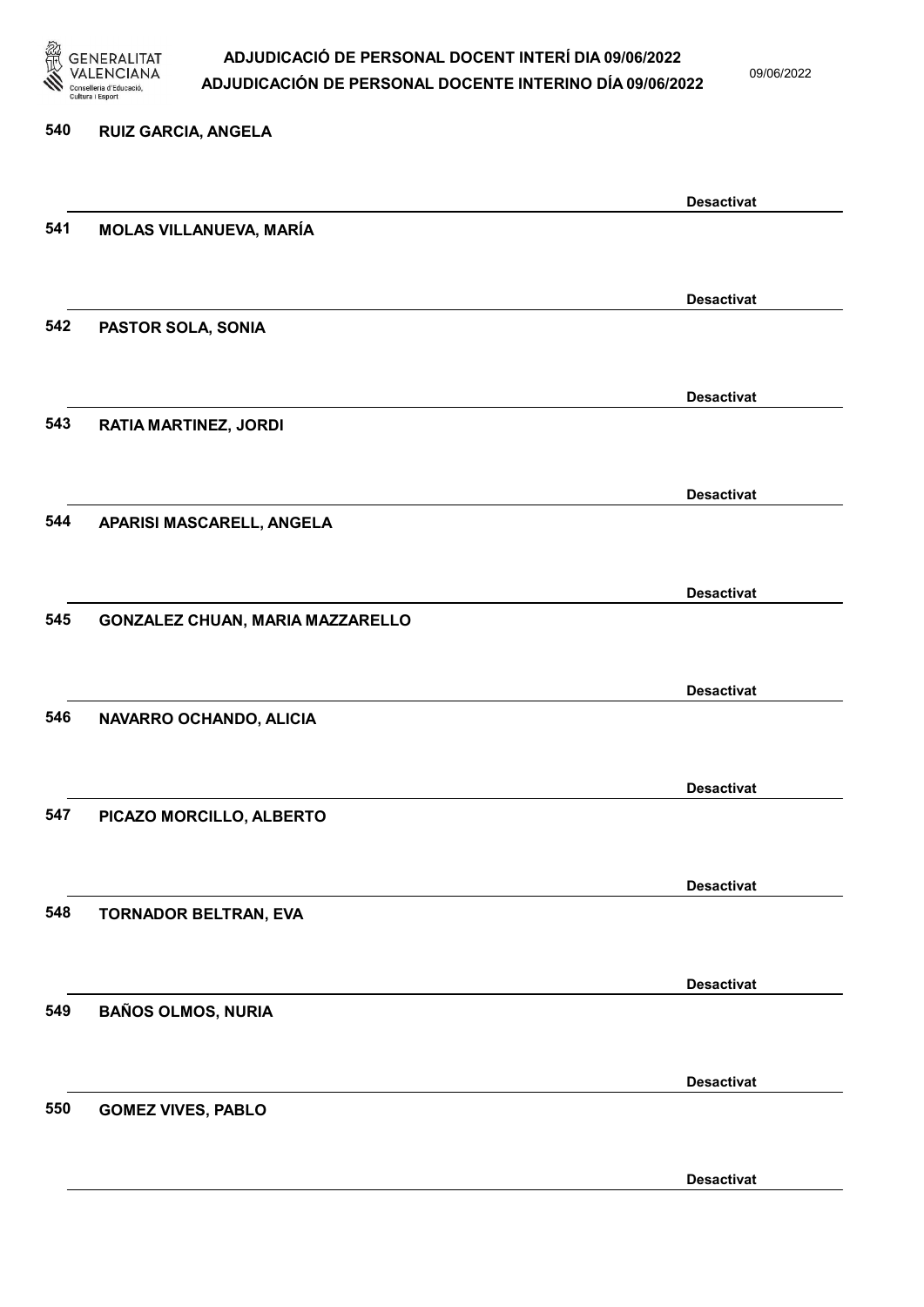

09/06/2022

#### 551 GONZALEZ PEREZ, MARIA DE LOS ANGELES

|     |                                  | <b>Desactivat</b> |
|-----|----------------------------------|-------------------|
| 552 | <b>SANCHIS BUSTOS, JAVIER</b>    |                   |
|     |                                  |                   |
|     |                                  |                   |
|     |                                  | <b>Desactivat</b> |
| 553 | <b>LEON RUIZ, NOELIA</b>         |                   |
|     |                                  |                   |
|     |                                  | <b>Desactivat</b> |
| 554 | <b>BENITO BENITO, IRENE</b>      |                   |
|     |                                  |                   |
|     |                                  |                   |
|     |                                  | <b>Desactivat</b> |
| 555 | FALAGUERA MATA, VIRGINIA MARIA   |                   |
|     |                                  |                   |
|     |                                  |                   |
|     |                                  | <b>Desactivat</b> |
| 556 | <b>GONZALEZ PASCUAL, ZORAIDA</b> |                   |
|     |                                  |                   |
|     |                                  | <b>Desactivat</b> |
| 557 |                                  |                   |
|     | <b>MOLL MORELL, ANGELA</b>       |                   |
|     |                                  |                   |
|     |                                  | <b>Desactivat</b> |
| 558 | PEREZ ZAMORA, BEGOÑA             |                   |
|     |                                  |                   |
|     |                                  |                   |
|     |                                  | <b>Desactivat</b> |
| 559 | <b>SERRA GARCIA, EVA</b>         |                   |
|     |                                  |                   |
|     |                                  |                   |
|     |                                  | <b>Desactivat</b> |
| 560 | LLISTERRI GIL, JOANA             |                   |
|     |                                  |                   |
|     |                                  | <b>Desactivat</b> |
| 561 | <b>SAEZ POMARES, MARIA</b>       |                   |
|     |                                  |                   |
|     |                                  |                   |
|     |                                  | <b>Desactivat</b> |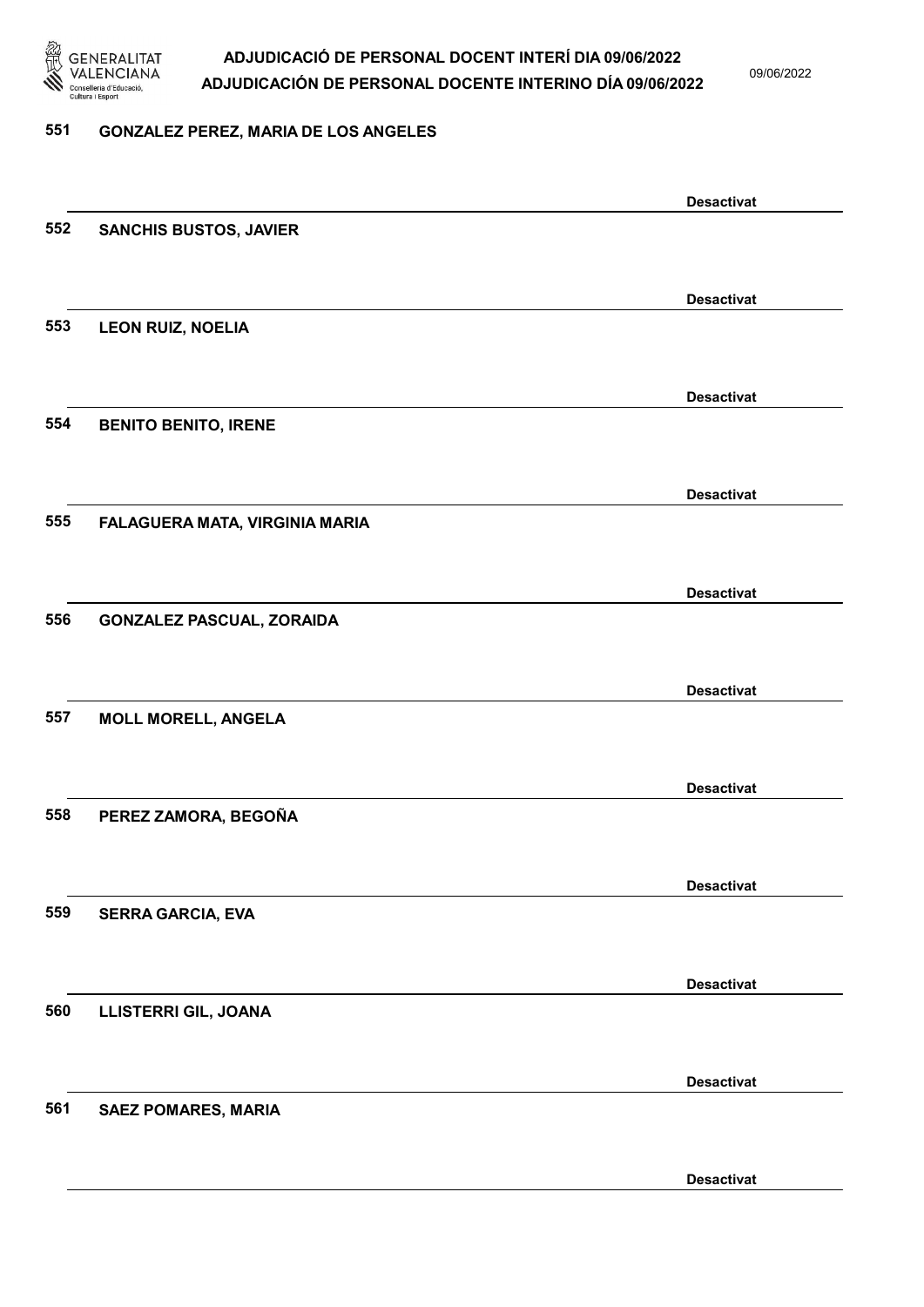

09/06/2022

| 562 | HERNANDEZ BERTO, CRISTINA               |                   |
|-----|-----------------------------------------|-------------------|
|     |                                         | <b>Desactivat</b> |
| 563 | ALONSO LOPEZ, MARIA DEL MAR             |                   |
|     |                                         | <b>Desactivat</b> |
| 564 | SANJUAN CASTELLO, PURIFICACION          |                   |
|     |                                         | <b>Desactivat</b> |
| 565 | <b>LABERNIA BOIX, MARIA DELS ANGELS</b> |                   |
|     |                                         | <b>Desactivat</b> |
| 566 | <b>BERNABEU BENEITO, MARIA DOLORES</b>  |                   |
| 567 |                                         | <b>Desactivat</b> |
|     | <b>MORA GUIJARRO, IGNACIO</b>           |                   |
| 568 | <b>MARIN CASELLES, DIEGO</b>            | <b>Desactivat</b> |
|     |                                         |                   |
| 569 | <b>LOZANO MATEU, MARTA</b>              | <b>Desactivat</b> |
|     |                                         |                   |
| 570 | <b>GOMEZ GARCIA, ISABEL</b>             | <b>Desactivat</b> |
|     |                                         |                   |
| 571 | DE DIOS RUIZ, MIREIA                    | <b>Desactivat</b> |
|     |                                         |                   |
| 572 | HERRERA VÁZQUEZ, MIRIAM                 | <b>Desactivat</b> |
|     |                                         | <b>Desactivat</b> |
|     |                                         |                   |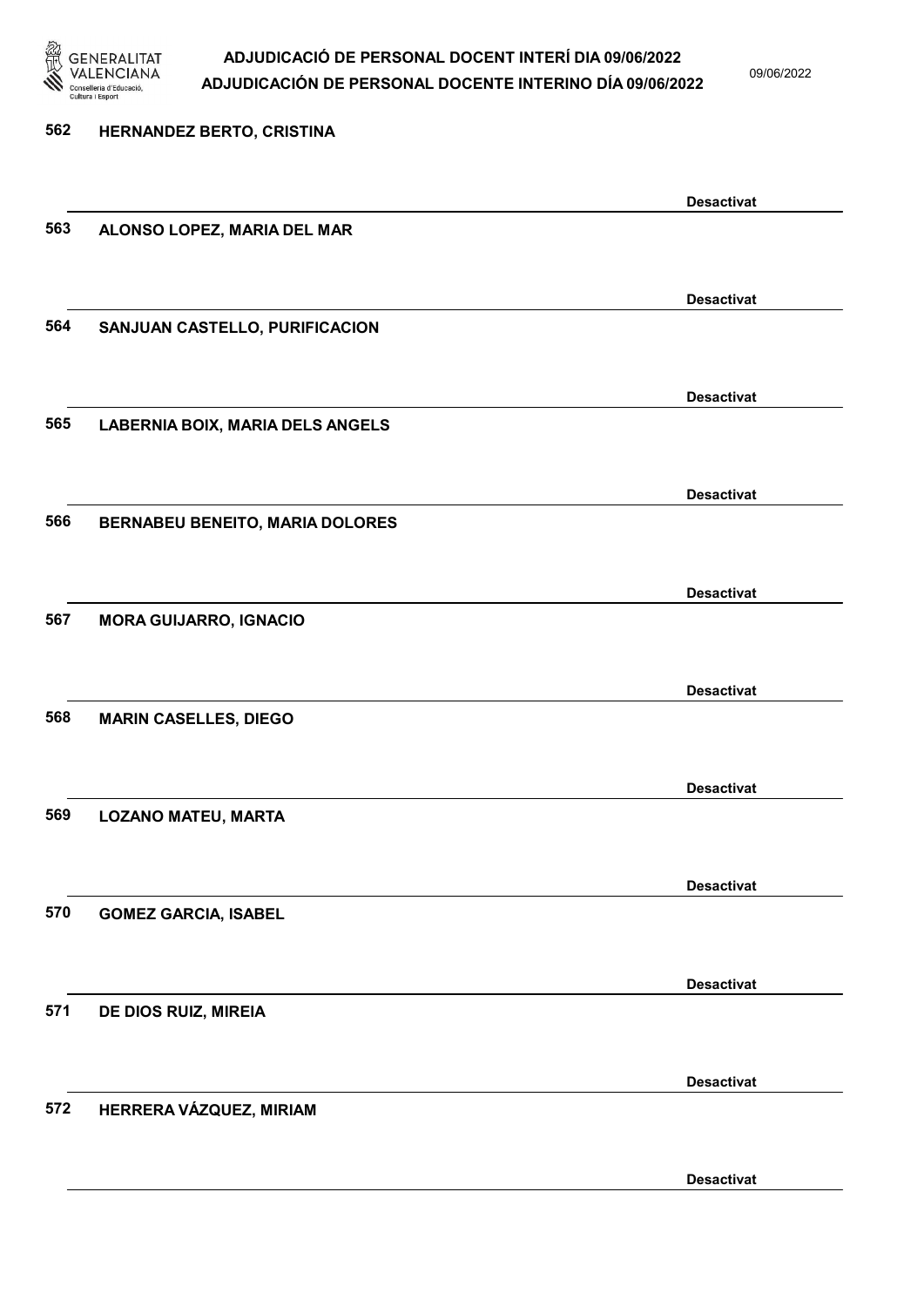

09/06/2022

## 573 PEREZ GRIMA, SANDRA Desactivat 574 LLOPIS GINESTAR, ESTER Desactivat 575 EUGENIO DIAZ, JAVIER Desactivat 576 MORANT ZARAGOZA, LUIS MIGUEL Desactivat 577 TURELL MARTIN, CRISTINA Desactivat 578 MUT GIMENEZ, CRISTINA Desactivat 579 NACHER SOLER, MARIA JOSE Desactivat 580 FRAILE CASTRO, NURIA Desactivat 581 LOZANO ESPERT, CARLA Desactivat 582 SANTOLARIA MAÑES, MARIA VICTORIA Desactivat 583 FORNES LLODRA, MARIA DOLORES Desactivat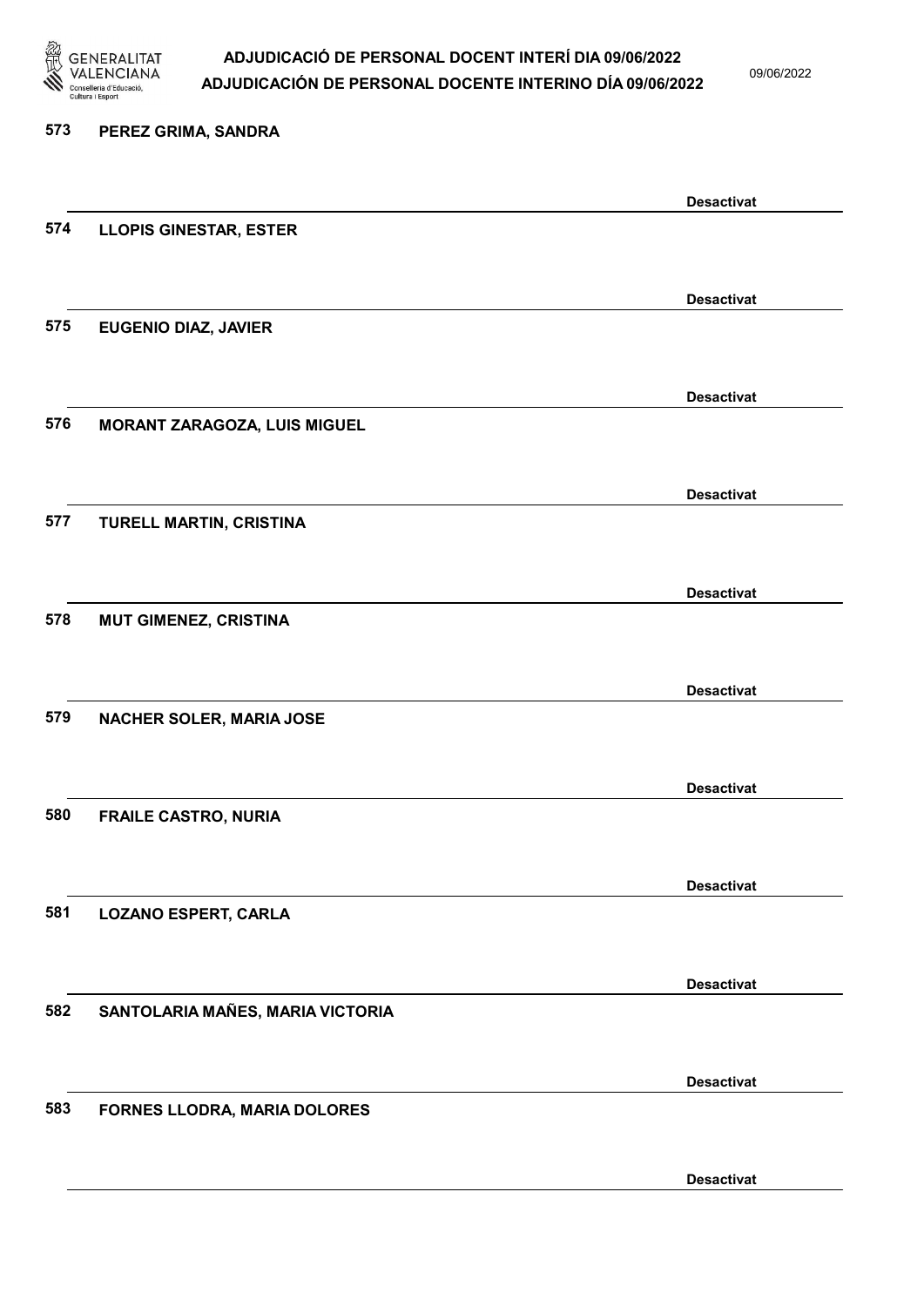

09/06/2022

| 584 | HERREROS RAMON, ANA MARIA       |                   |
|-----|---------------------------------|-------------------|
|     |                                 | <b>Desactivat</b> |
| 585 | <b>BENEYTO CARDOS, MARIOLA</b>  |                   |
|     |                                 | <b>Desactivat</b> |
| 586 | <b>GUILLEN LUQUE, EVA MARIA</b> |                   |
|     |                                 | <b>Desactivat</b> |
| 587 | <b>MARTINEZ MONREAL, CARLES</b> |                   |
|     |                                 | <b>Desactivat</b> |
| 588 | <b>BATALLER GRAU, LAURA</b>     |                   |
|     |                                 | <b>Desactivat</b> |
| 589 | RIPOLL MANSANET, ROSANA JULIA   |                   |
| 590 |                                 | <b>Desactivat</b> |
|     | MANZANA SEGARRA, MARIA TERESA   |                   |
| 591 | <b>GUZMAN SANCHIS, LAURA</b>    | <b>Desactivat</b> |
|     |                                 |                   |
| 592 | PIQUER ORTIZ, LETICIA           | <b>Desactivat</b> |
|     |                                 |                   |
| 593 | PEREZ TOMAS, DOLORES YOLANDA    | <b>Desactivat</b> |
|     |                                 |                   |
| 594 | <b>CERDAN PERIS, NOEMI</b>      | <b>Desactivat</b> |
|     |                                 |                   |
|     |                                 | <b>Desactivat</b> |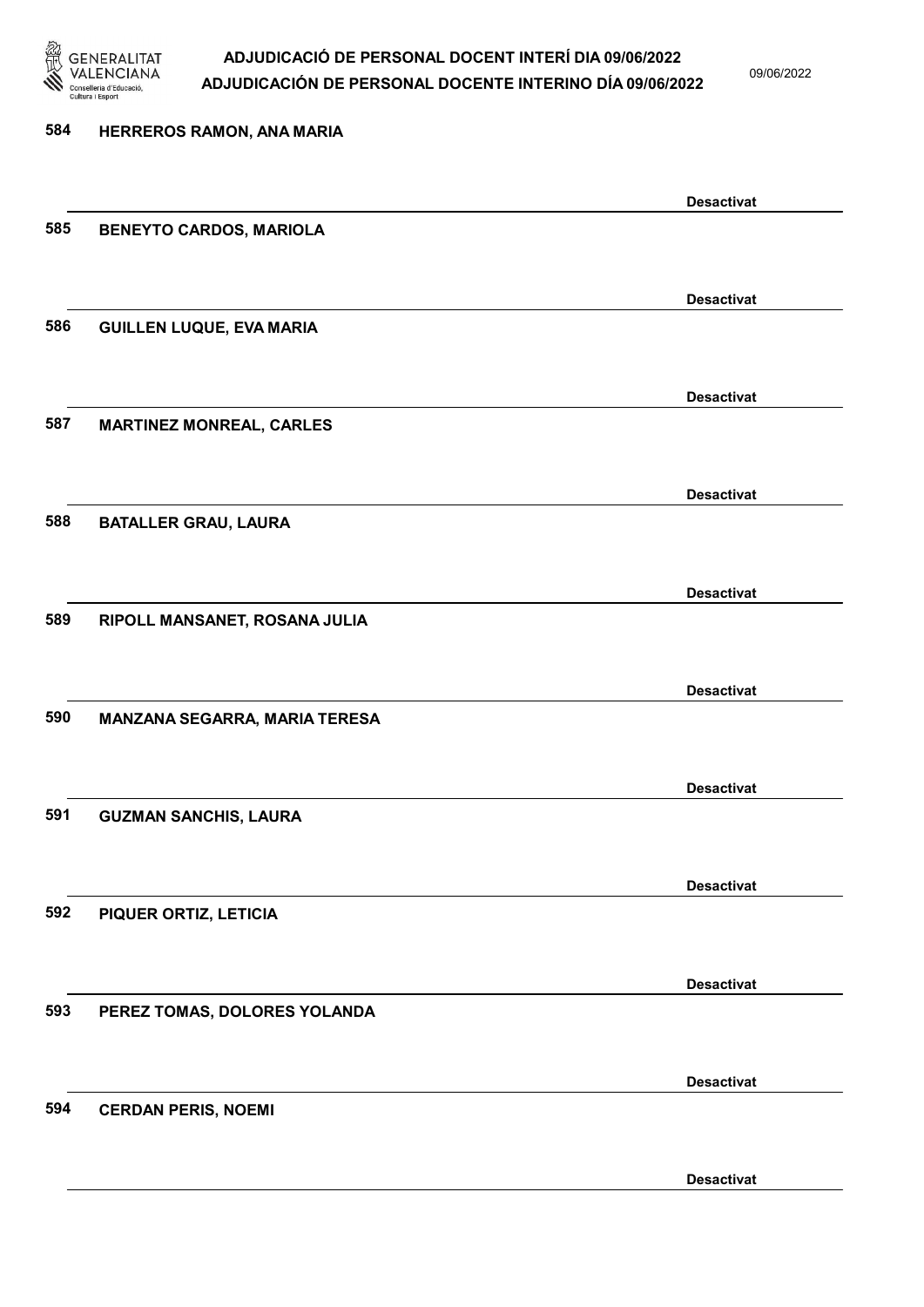

09/06/2022

| 595 | <b>CATALAN MEDINA, LAURA</b>      |                   |
|-----|-----------------------------------|-------------------|
|     |                                   | <b>Desactivat</b> |
| 596 | <b>DENIA BENLLOCH, LAIA</b>       |                   |
|     |                                   | <b>Desactivat</b> |
| 597 | MARTINEZ NEGRETE, BEATRIZ ELENA   |                   |
| 598 | <b>BARBA SANCHEZ, SARA</b>        | <b>Desactivat</b> |
|     |                                   |                   |
| 599 | <b>GIL AUCEJO, ALVARO</b>         | <b>Desactivat</b> |
|     |                                   |                   |
| 600 | <b>MARTI SEMPERE, CLARA</b>       | <b>Desactivat</b> |
|     |                                   |                   |
| 601 | <b>MARTINEZ TORREGROSA, MARIA</b> | <b>Desactivat</b> |
|     |                                   |                   |
| 602 | HITA NOHALES, MARIA               | <b>Desactivat</b> |
|     |                                   |                   |
| 603 | TALENS MARTINEZ, YANIRA           | <b>Desactivat</b> |
|     |                                   |                   |
| 604 | <b>LANCIS LLORCA, ESTEFANIA</b>   | <b>Desactivat</b> |
|     |                                   |                   |
| 605 | <b>HUGUET GIL, JUDIT</b>          | <b>Desactivat</b> |
|     |                                   |                   |
|     |                                   | <b>Desactivat</b> |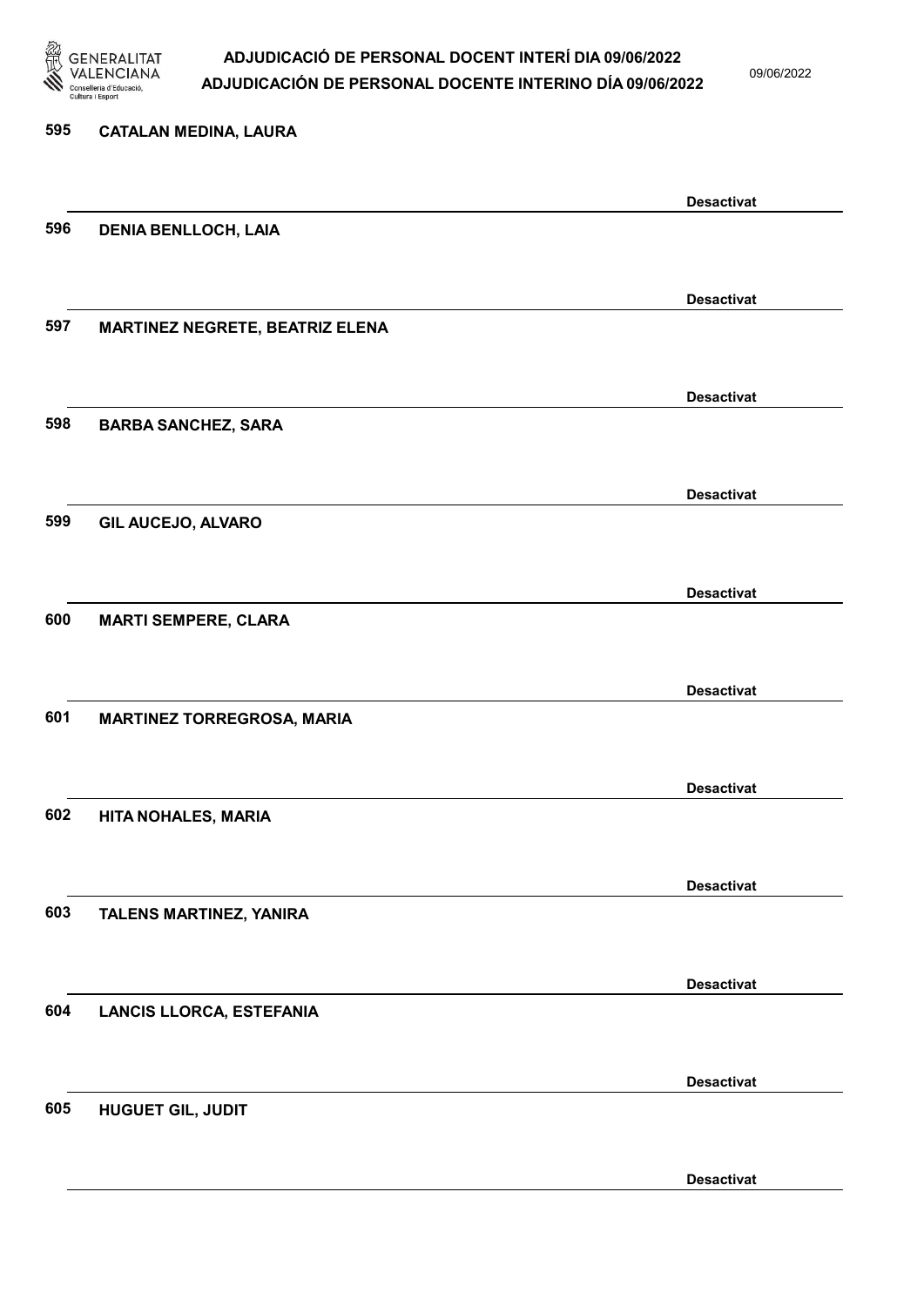

09/06/2022

Desactivat

# 606 VIDAL SANFELIX, LIDIA Desactivat 607 VALERO AGUT, INMACULADA Desactivat 608 COBOS ALBA, SANDRA Desactivat 609 LOPEZ GARRIDO, LUCIA Desactivat 610 CUBAS MARTINEZ, VICTOR Desactivat 611 MARTIN LORENTE TABERNERO, SANDRA Desactivat 612 ARROYO LLEDO, VANESSA Desactivat 613 MIRA MARTINEZ, ADELA Desactivat 614 BORREDA ALVENTOSA, ALEJANDRO Desactivat 615 PEREZ MARTIN, ERICA Desactivat 616 BOCHONS ALVAREZ, MARÍA TERESA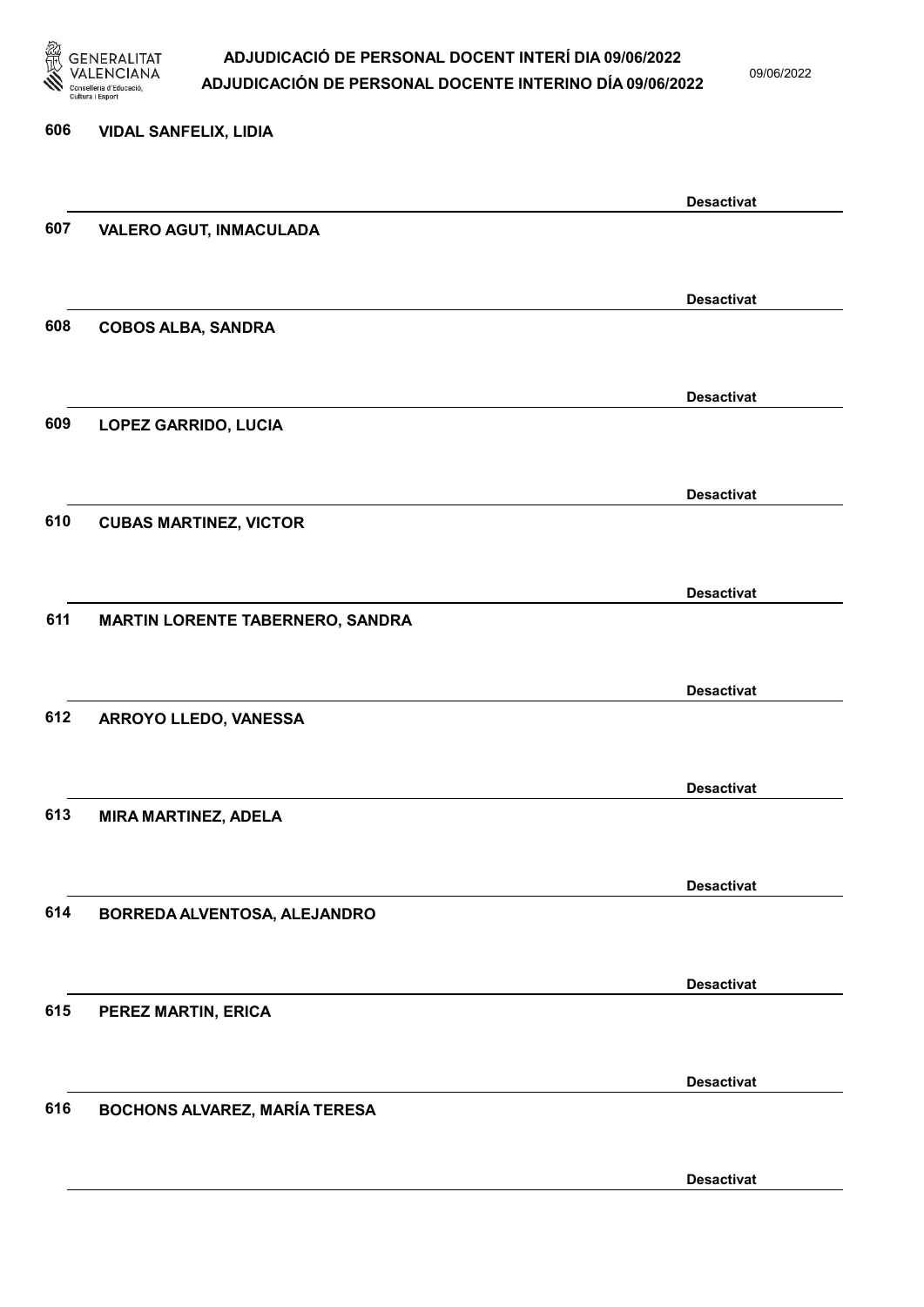

09/06/2022

#### 617 ALONSO TENA, BEATRIZ

|     |                                | <b>Desactivat</b> |
|-----|--------------------------------|-------------------|
| 618 | VILLARROYA PEDROSA, JOSE LUIS  |                   |
|     |                                |                   |
|     |                                |                   |
|     |                                | <b>Desactivat</b> |
| 619 | DELGADO OLIVA, RAQUEL          |                   |
|     |                                |                   |
|     |                                |                   |
|     |                                | <b>Desactivat</b> |
|     |                                |                   |
| 620 | <b>TORRENT ALBORCH, ANA</b>    |                   |
|     |                                |                   |
|     |                                |                   |
|     |                                | <b>Desactivat</b> |
| 621 | <b>GOMEZ SOLER, CRISTIAN</b>   |                   |
|     |                                |                   |
|     |                                |                   |
|     |                                | <b>Desactivat</b> |
| 622 | <b>ESPASA RONDA, LYDIA</b>     |                   |
|     |                                |                   |
|     |                                |                   |
|     |                                | <b>Desactivat</b> |
| 623 | <b>GRANERO MARTINEZ, MARIA</b> |                   |
|     |                                |                   |
|     |                                |                   |
|     |                                | <b>Desactivat</b> |
| 624 | <b>GONZALEZ EDO, SANTIAGO</b>  |                   |
|     |                                |                   |
|     |                                |                   |
|     |                                | <b>Desactivat</b> |
| 625 |                                |                   |
|     | <b>ROMERO BAS, NEREA</b>       |                   |
|     |                                |                   |
|     |                                |                   |
|     |                                | <b>Desactivat</b> |
| 626 | PEREZ SILVA, ISABEL MARIA      |                   |
|     |                                |                   |
|     |                                |                   |
|     |                                | <b>Desactivat</b> |
| 627 | LOPEZ SERRANO, ELENA           |                   |
|     |                                |                   |
|     |                                |                   |
|     |                                | <b>Desactivat</b> |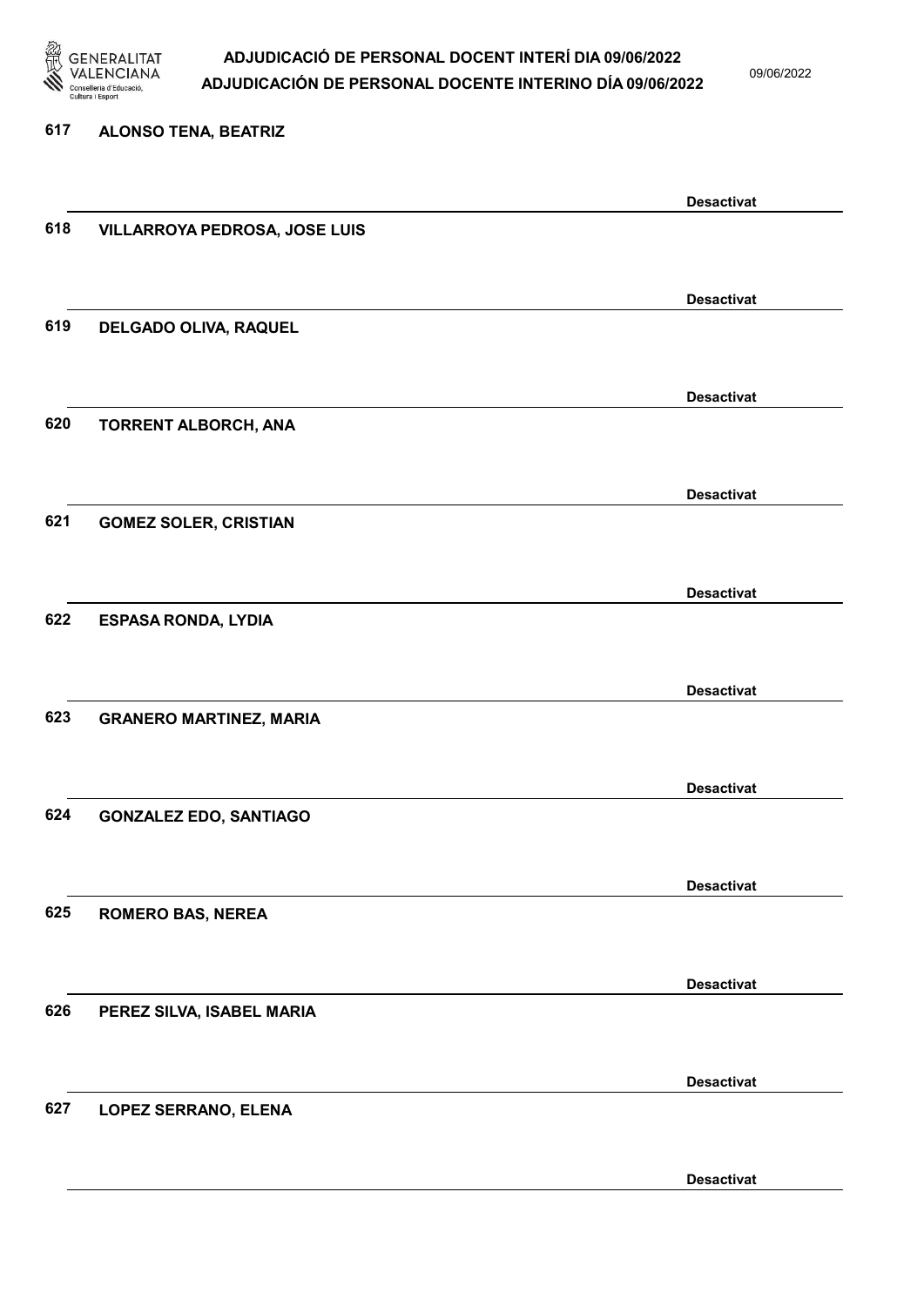

09/06/2022

## 628 RUIZ APARICIO, RAQUEL Desactivat 629 POMARES RAMON, MARINA Desactivat 630 FAYOS VICENTE, MARTA Desactivat 631 DIAZ URBANO, LUCIA Desactivat 632 LEAL ROMO, ANA Desactivat 633 CALABUIG BELDA, CARMEN Desactivat 634 PICO GUZMAN, JOSE VICENTE Desactivat 635 MARTI ROMERO, BRENDA Desactivat 636 CUERDA CASTILLO, MARIA DEL CARMEN Desactivat 637 MORILLO MOSCARDÓ, RAQUEL Desactivat 638 OLCINA PEREZ, MIREIA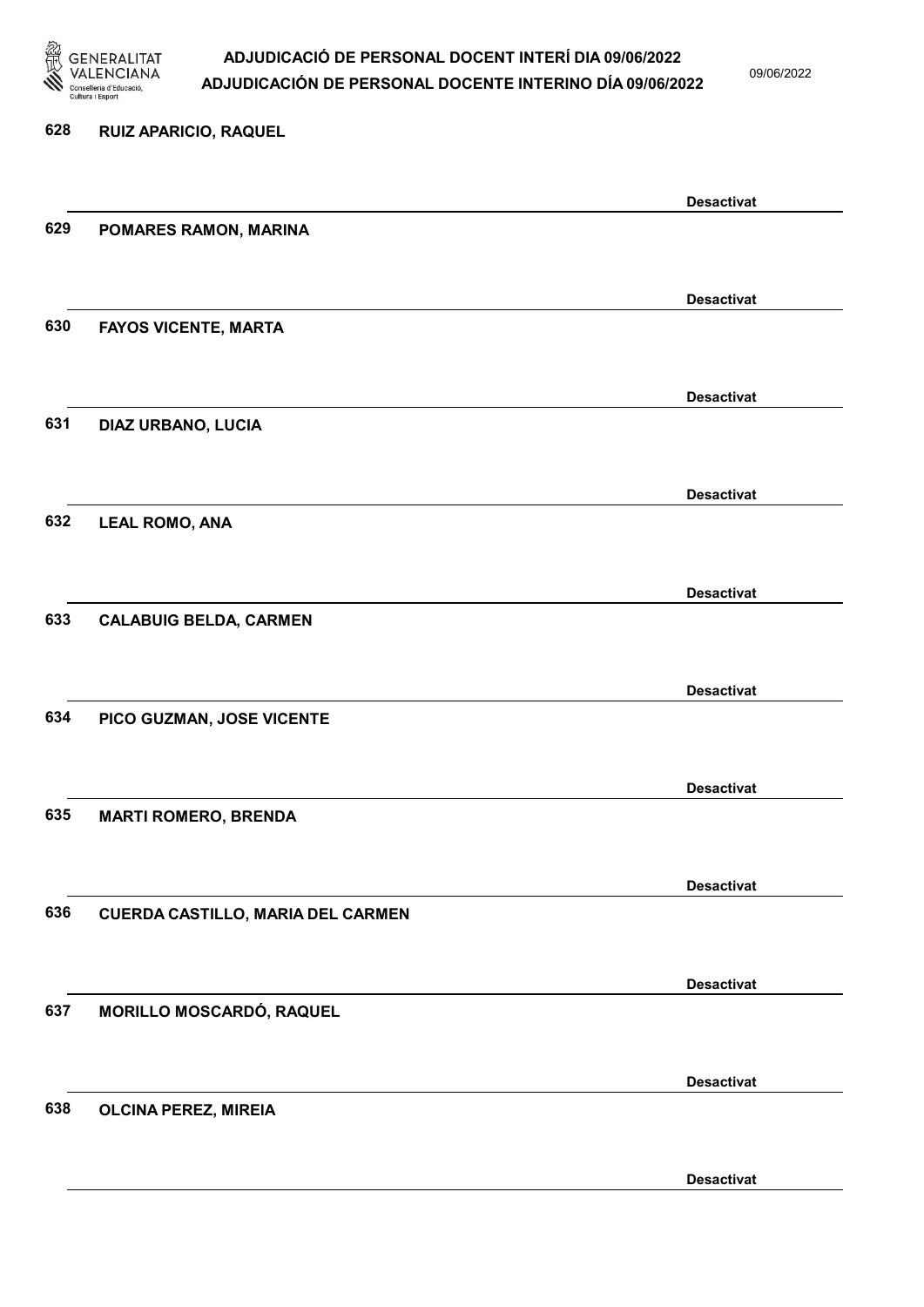

09/06/2022

#### 639 PEY IVARS, PAULA

|     |                                   | <b>Desactivat</b> |
|-----|-----------------------------------|-------------------|
| 640 | <b>CONEJOS SANCHEZ, BEATRIZ</b>   |                   |
|     |                                   |                   |
|     |                                   |                   |
|     |                                   | <b>Desactivat</b> |
| 641 | PONS MANZANET, SARAY              |                   |
|     |                                   |                   |
|     |                                   |                   |
|     |                                   | <b>Desactivat</b> |
| 642 |                                   |                   |
|     | <b>MARTI SANCHEZ, ANGELA</b>      |                   |
|     |                                   |                   |
|     |                                   | <b>Desactivat</b> |
|     |                                   |                   |
| 643 | <b>VILLAVICENCIO CORELLA, ANA</b> |                   |
|     |                                   |                   |
|     |                                   |                   |
|     |                                   | <b>Desactivat</b> |
| 644 | NAVARRO ALIAGA, MARIA DEL CARMEN  |                   |
|     |                                   |                   |
|     |                                   |                   |
|     |                                   | <b>Desactivat</b> |
| 645 | <b>ADAM GIMENEZ, ANGELA</b>       |                   |
|     |                                   |                   |
|     |                                   |                   |
|     |                                   | <b>Desactivat</b> |
| 646 | QUESADA CANDELA, VICTORIA         |                   |
|     |                                   |                   |
|     |                                   |                   |
|     |                                   | <b>Desactivat</b> |
| 647 | <b>SEMPERE MIRA, CLARA</b>        |                   |
|     |                                   |                   |
|     |                                   |                   |
|     |                                   | <b>Desactivat</b> |
| 648 | <b>ALARCON GALLEN, JORGE</b>      |                   |
|     |                                   |                   |
|     |                                   |                   |
|     |                                   | <b>Desactivat</b> |
| 649 |                                   |                   |
|     | <b>VIVAS CLIMENT, ANDREA</b>      |                   |
|     |                                   |                   |
|     |                                   | <b>Desactivat</b> |
|     |                                   |                   |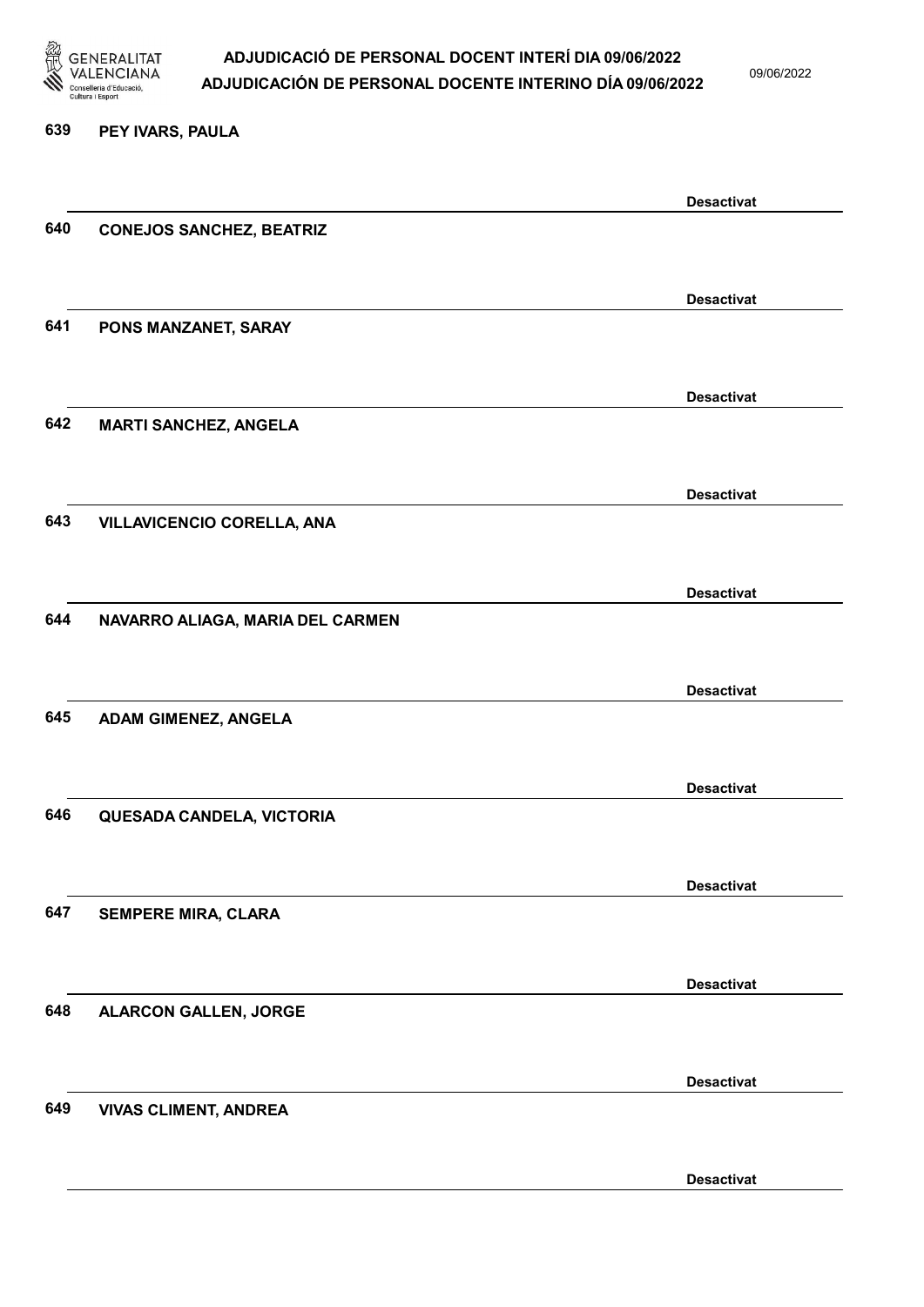

09/06/2022

Desactivat

# 650 LORES SENAR, SUSANA Desactivat 651 FORNES PORTA, MARTA Desactivat 652 ALEJO LOPEZ, JUAN MANUEL Desactivat 653 APARICI PEREZ, CARLA Desactivat 654 BALLESTER FERRANDEZ, LORENA Desactivat 655 MARI FERNANDEZ, TONI Desactivat 656 HERNANDEZ MORENZA, LUIS Desactivat 657 CABALLERO PASTOR, RAQUEL Desactivat 658 CUESTA CHACON, CARMEN MARIA Desactivat 659 RODADO ORTIZ, MARIA DEL ROCIO Desactivat 660 FRANCES REQUENA, CRISTINA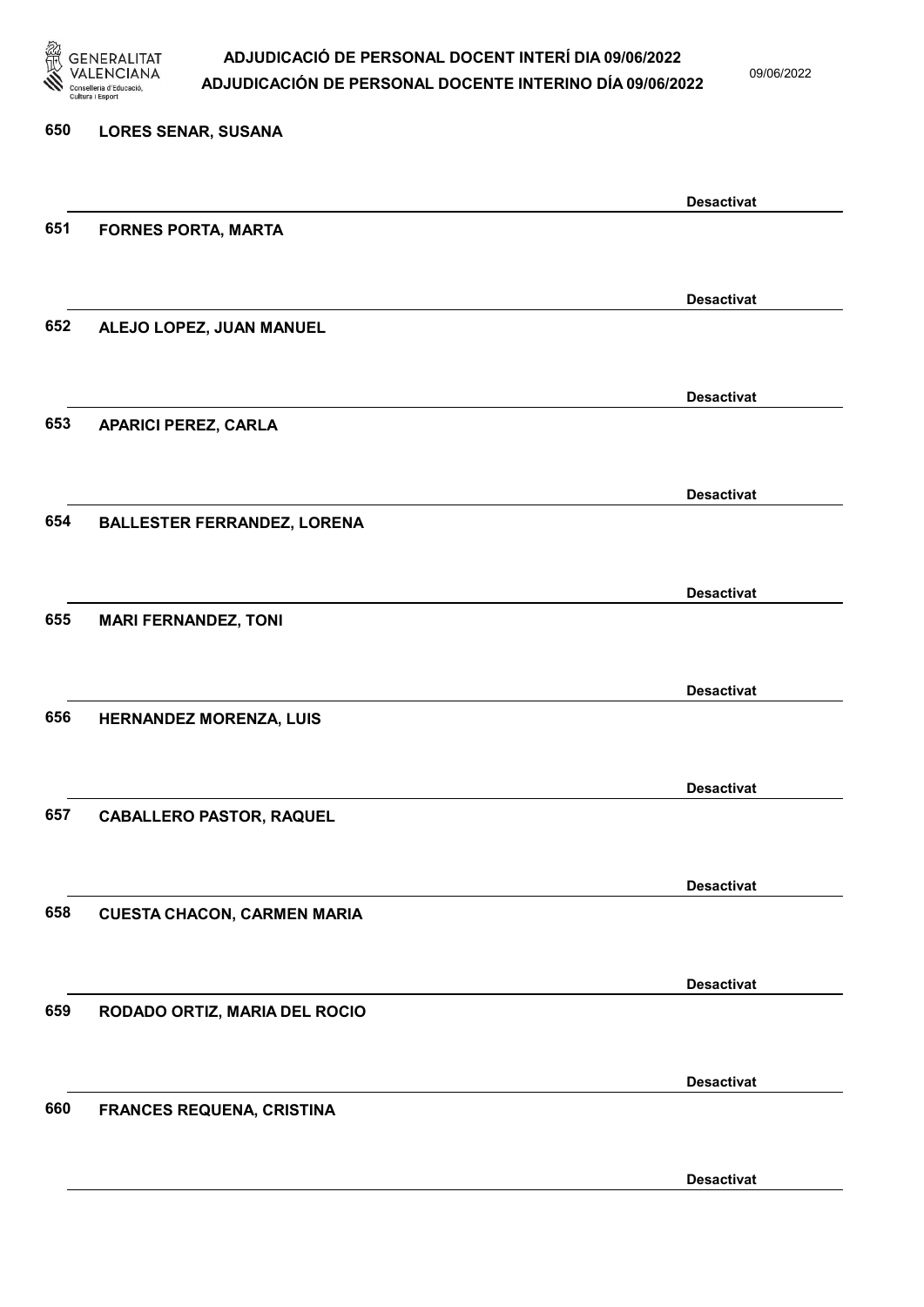

09/06/2022

Desactivat

# 661 DOMENECH VALERO, ERNESTO Desactivat 662 FENOLL CANDELA, MIRIAM COVADONGA Desactivat 663 MARTINEZ BLASCO, CARMEN Desactivat 664 MONTERDE ROMERO, SOFIA Desactivat 665 MELERO VIDAL, MARIA AMPARO Desactivat 666 VALLET RUIZ, INMACULADA Desactivat 667 SELLES PEREZ, RAQUEL Desactivat 668 GOMEZ FABRA, NATALIA Desactivat 669 ESCUDERO COLLADO, JOSE Desactivat 670 MUÑOZ CARRIL, OLGA Desactivat 671 MONLEON FERRER, MARIA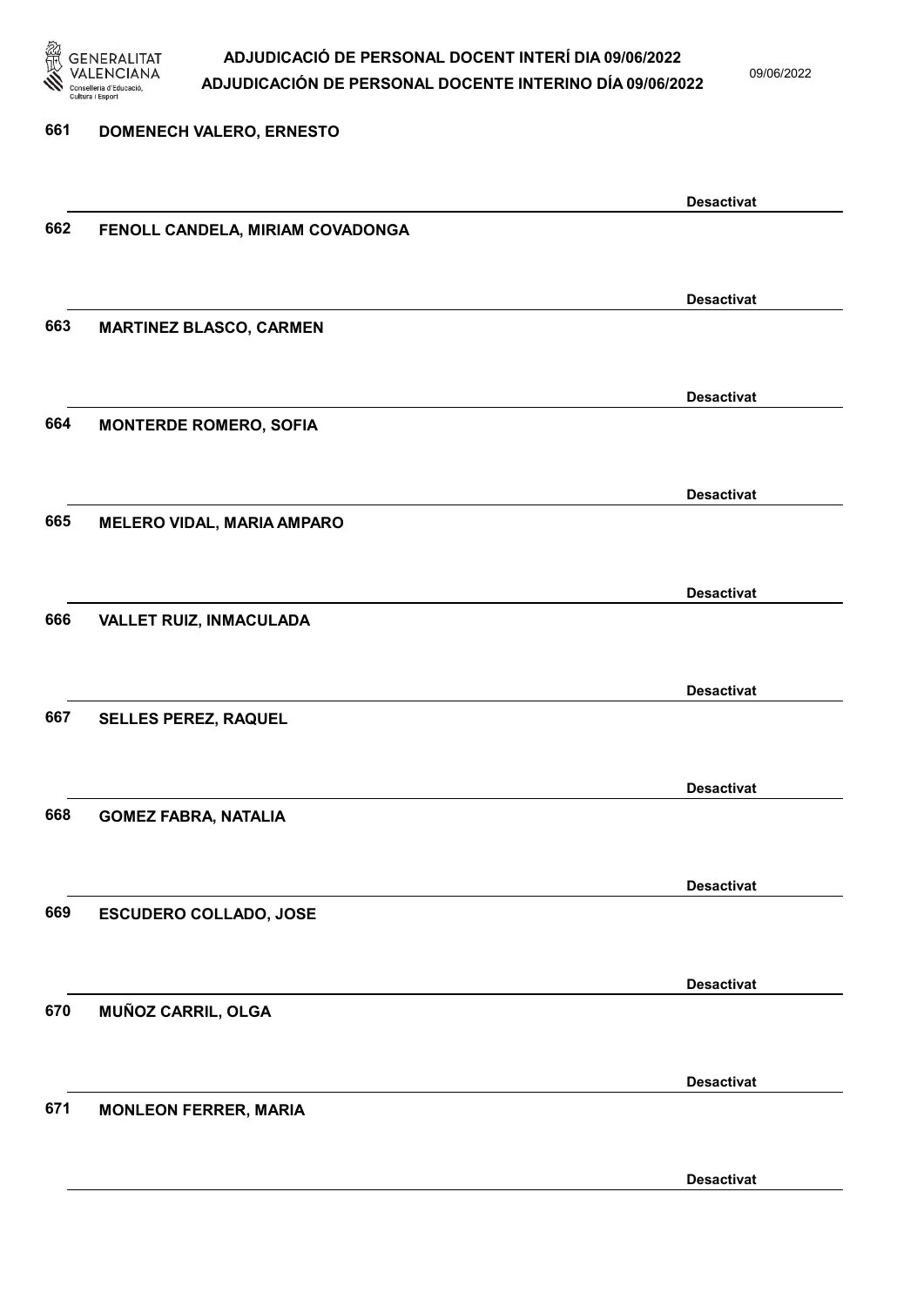

09/06/2022

| 672 | <b>BODÍ GONZÁLEZ, SONIA</b>           |                   |
|-----|---------------------------------------|-------------------|
|     |                                       | <b>Desactivat</b> |
| 673 | <b>GARRIDO MALLACH, MARTA ISABEL</b>  |                   |
|     |                                       | <b>Desactivat</b> |
| 674 | <b>VALLES MONTAGUD, LOURDES</b>       |                   |
|     |                                       | <b>Desactivat</b> |
| 675 | <b>SAEZ BROTONS, NURIA</b>            |                   |
|     |                                       | <b>Desactivat</b> |
| 676 | <b>COLOMER CLIMENT, MARTA</b>         |                   |
|     |                                       | <b>Desactivat</b> |
| 677 | ALVAREZ LUJAN, ALICIA                 |                   |
| 678 |                                       | <b>Desactivat</b> |
|     | <b>GRAS BALLESTER, CARLOS</b>         |                   |
| 679 | SEMPERE DOMENECH, FLORA               | <b>Desactivat</b> |
|     |                                       |                   |
| 680 | <b>MASCARELL PAVIA, CARMEN</b>        | <b>Desactivat</b> |
|     |                                       |                   |
| 681 | <b>MARTINEZ PERIS, JOSE CARLOS</b>    | <b>Desactivat</b> |
|     |                                       |                   |
| 682 | <b>MARTINEZ RUBIO, ANGELES CARMEN</b> | Ha participat     |
|     |                                       |                   |
|     |                                       | <b>Desactivat</b> |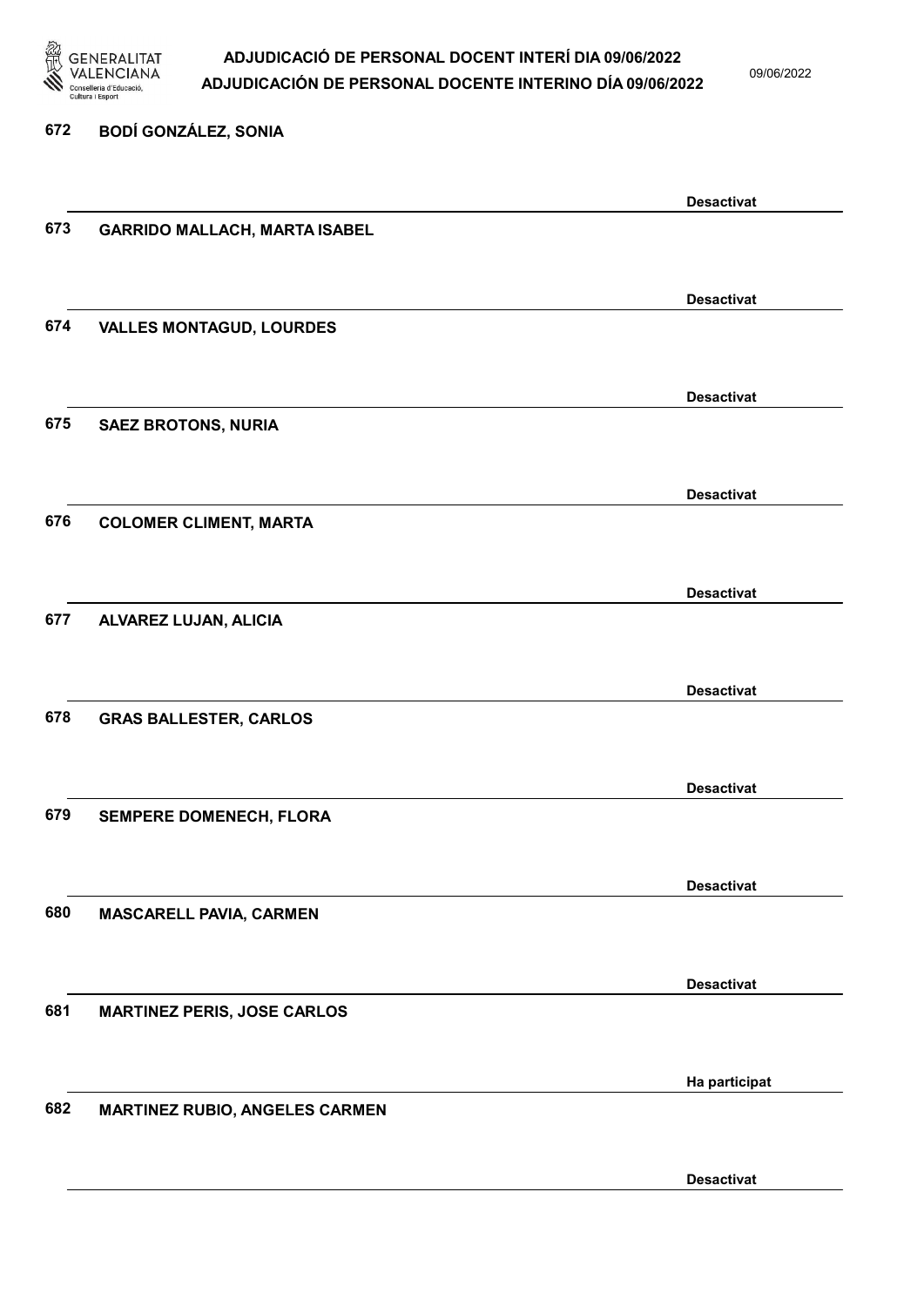

09/06/2022

| 683 | <b>BENAVENT GIMENEZ, SHEILA</b>    |                   |
|-----|------------------------------------|-------------------|
|     |                                    |                   |
|     |                                    | <b>Desactivat</b> |
| 684 | LOZOYA MARTINEZ, ROSA MARIA        |                   |
|     |                                    |                   |
|     |                                    | <b>Desactivat</b> |
| 685 | PALOP TECLES, FRANCISCO            |                   |
|     |                                    |                   |
|     |                                    | <b>Desactivat</b> |
| 686 | RODRIGUEZ DE HARO, YOLANDA         |                   |
|     |                                    |                   |
|     |                                    | <b>Desactivat</b> |
| 687 | <b>MARTI SANCHEZ, CELIA EUNICE</b> |                   |
|     |                                    |                   |
|     |                                    | <b>Desactivat</b> |
| 688 | MACHI CASTELLANO, ISABEL           |                   |
|     |                                    |                   |
|     |                                    | <b>Desactivat</b> |
| 689 | LOPEZ RUANO, PAOLA                 |                   |
|     |                                    |                   |
|     |                                    | <b>Desactivat</b> |
| 690 | <b>GONZALEZ DIENTE, MIREIA</b>     |                   |
|     |                                    |                   |
| 691 | FLOR PEREZ, MARIA GEMA             | <b>Desactivat</b> |
|     |                                    |                   |
|     |                                    | <b>Desactivat</b> |
| 692 | <b>ESPERT MOLTO, NURIA</b>         |                   |
|     |                                    |                   |
|     |                                    | <b>Desactivat</b> |
| 693 | PERALES SANCHIS, LETICIA           |                   |
|     |                                    |                   |
|     |                                    |                   |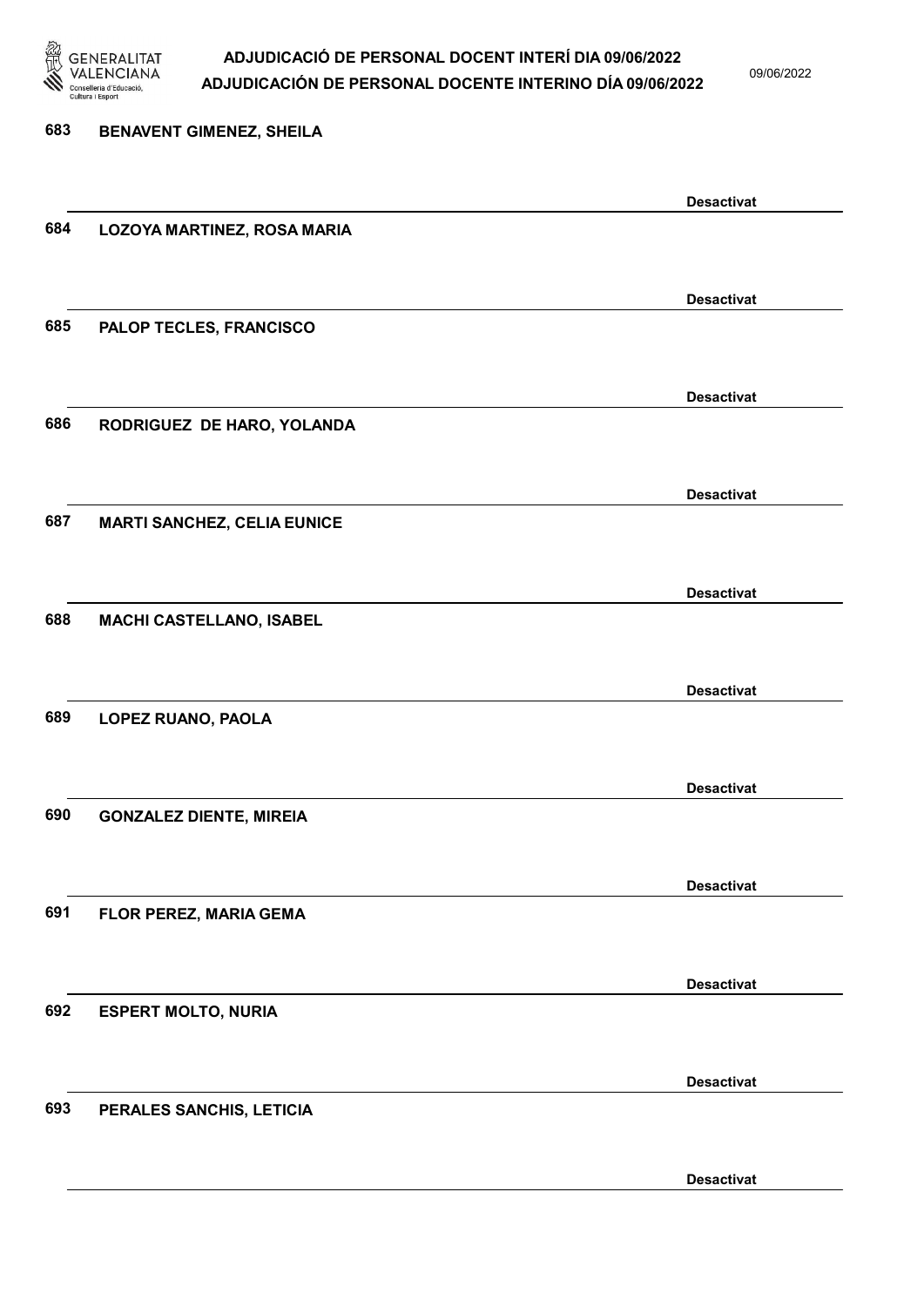

09/06/2022

# 694 ALARCON MARTINEZ, LIDIA Desactivat 695 BESES RAMO, MIREIA Desactivat 696 SEMPERE PARRA, SARA Desactivat 697 MORENO PEÑA, ARANTXA Desactivat 698 BOLUDA PEREZ, VICTORIA Desactivat 699 MATEO PIQUER, ESTHER Desactivat 700 MOLERO NAVARRO, LAURA Desactivat 701 SELMA PUCHALT, INMACULADA Desactivat 702 JIMENEZ REQUENA, MARIA Desactivat 703 BADENES CAPSIR, SARA Desactivat 704 MARTINEZ GARCIA, LORENA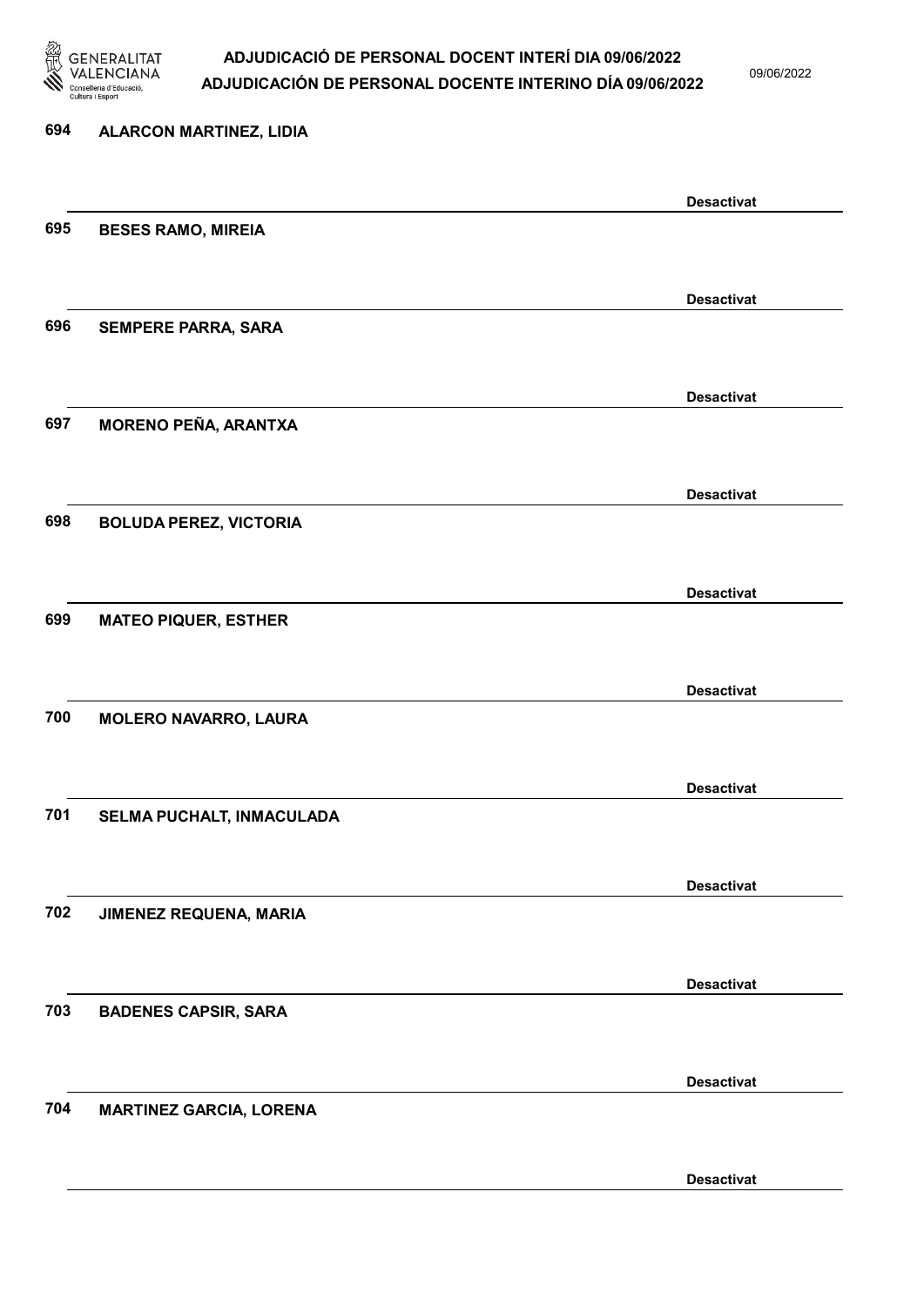

09/06/2022

| 705 | <b>CONTRERAS GIMENO, LAURA</b>     |                   |
|-----|------------------------------------|-------------------|
|     |                                    |                   |
|     |                                    | <b>Desactivat</b> |
| 706 | <b>CALVO PANADERO, LORENA</b>      |                   |
|     |                                    | <b>Desactivat</b> |
| 707 | <b>QUINTANILLA ALEMANY, SILVIA</b> |                   |
|     |                                    |                   |
|     |                                    | <b>Desactivat</b> |
| 708 | <b>GONZALVEZ BOIX, Mª MAR</b>      |                   |
|     |                                    | <b>Desactivat</b> |
| 709 | PONCE BALAGUER, GEMA               |                   |
|     |                                    |                   |
|     |                                    | <b>Desactivat</b> |
| 710 | <b>CARRILLO PLAZA, ANA BELEN</b>   |                   |
|     |                                    |                   |
|     |                                    | <b>Desactivat</b> |
| 711 | LUCAS MUÑOZ, FRANCISCA             |                   |
|     |                                    | <b>Desactivat</b> |
| 712 | DOMENECH MONFORT, VERONICA         |                   |
|     |                                    |                   |
|     |                                    | <b>Desactivat</b> |
| 713 | ORTS FRANCES, NEUS                 |                   |
|     |                                    |                   |
| 714 |                                    | <b>Desactivat</b> |
|     | PEREZ CERDAN, LUIS                 |                   |
|     |                                    | <b>Desactivat</b> |
| 715 | OLTRA GOMEZ, SARA                  |                   |
|     |                                    |                   |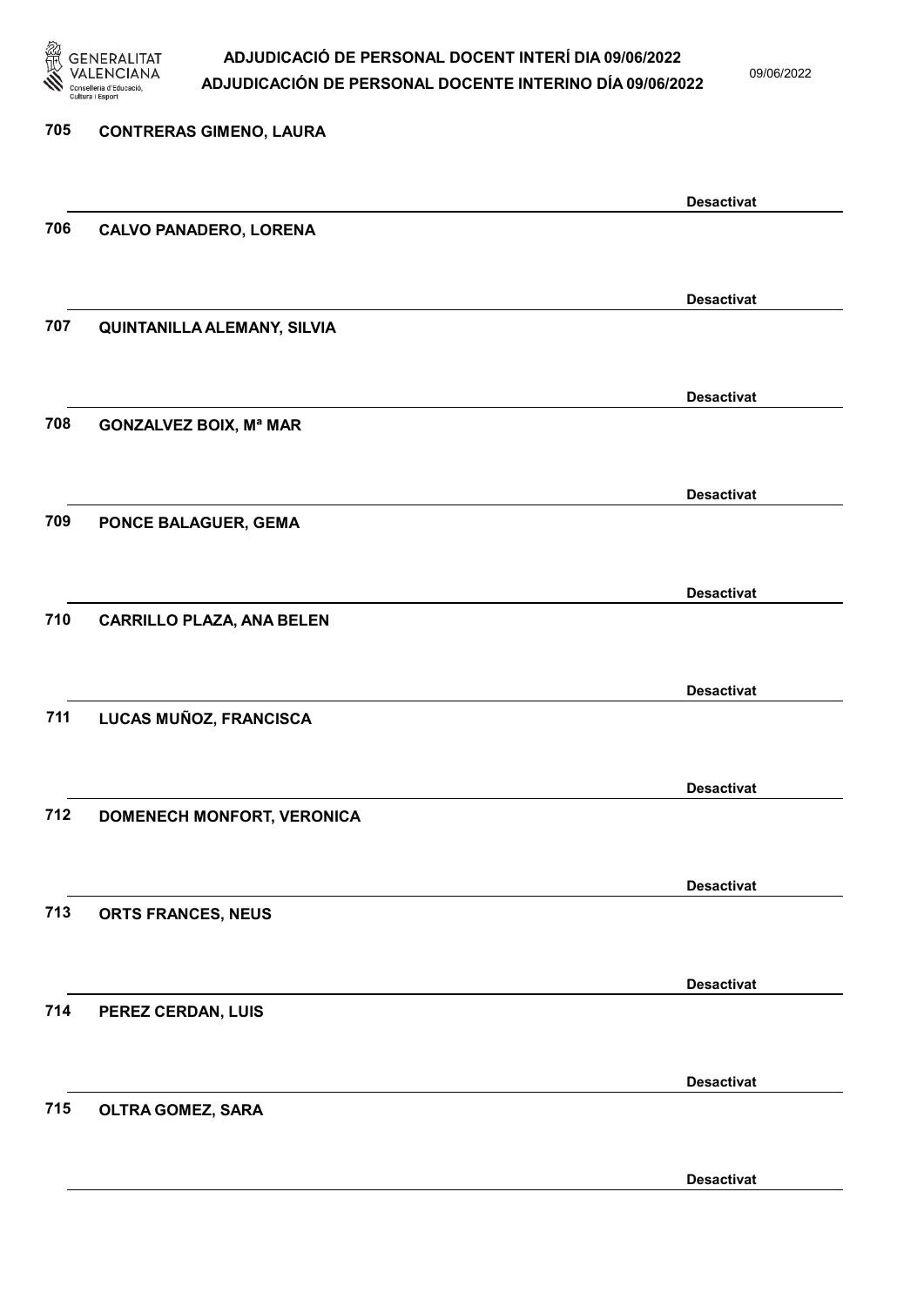

09/06/2022

| 716 | PONZ DOMINGO, MARIA LOURDES        |                   |
|-----|------------------------------------|-------------------|
|     |                                    |                   |
|     |                                    | <b>Desactivat</b> |
| 717 | <b>ESTORNELL PEREZ, NOELIA</b>     |                   |
|     |                                    |                   |
|     |                                    | <b>Desactivat</b> |
| 718 | <b>FORTE PEREZ, ANDREA</b>         |                   |
|     |                                    |                   |
|     |                                    | <b>Desactivat</b> |
| 719 | <b>FERRER ROMERO, LARA</b>         |                   |
|     |                                    |                   |
|     |                                    | <b>Desactivat</b> |
| 720 | <b>RIBAS BROCH, PAULA</b>          |                   |
|     |                                    |                   |
| 721 |                                    | <b>Desactivat</b> |
|     | NIETO ALBORS, NAIARA               |                   |
|     |                                    |                   |
| 722 | PUCHADES DASI, DAVID               | <b>Desactivat</b> |
|     |                                    |                   |
|     |                                    | <b>Desactivat</b> |
| 723 | <b>COSTA SANCHO, MARIA LOURDES</b> |                   |
|     |                                    |                   |
|     |                                    | <b>Desactivat</b> |
| 724 | <b>BURGUERA JIMENEZ, SARA</b>      |                   |
|     |                                    |                   |
|     |                                    | <b>Desactivat</b> |
| 725 | <b>LLOPIS CASTELL, ESTER</b>       |                   |
|     |                                    |                   |
|     |                                    | <b>Desactivat</b> |
| 726 | <b>MARI ARMELLES, ROSA ELENA</b>   |                   |
|     |                                    |                   |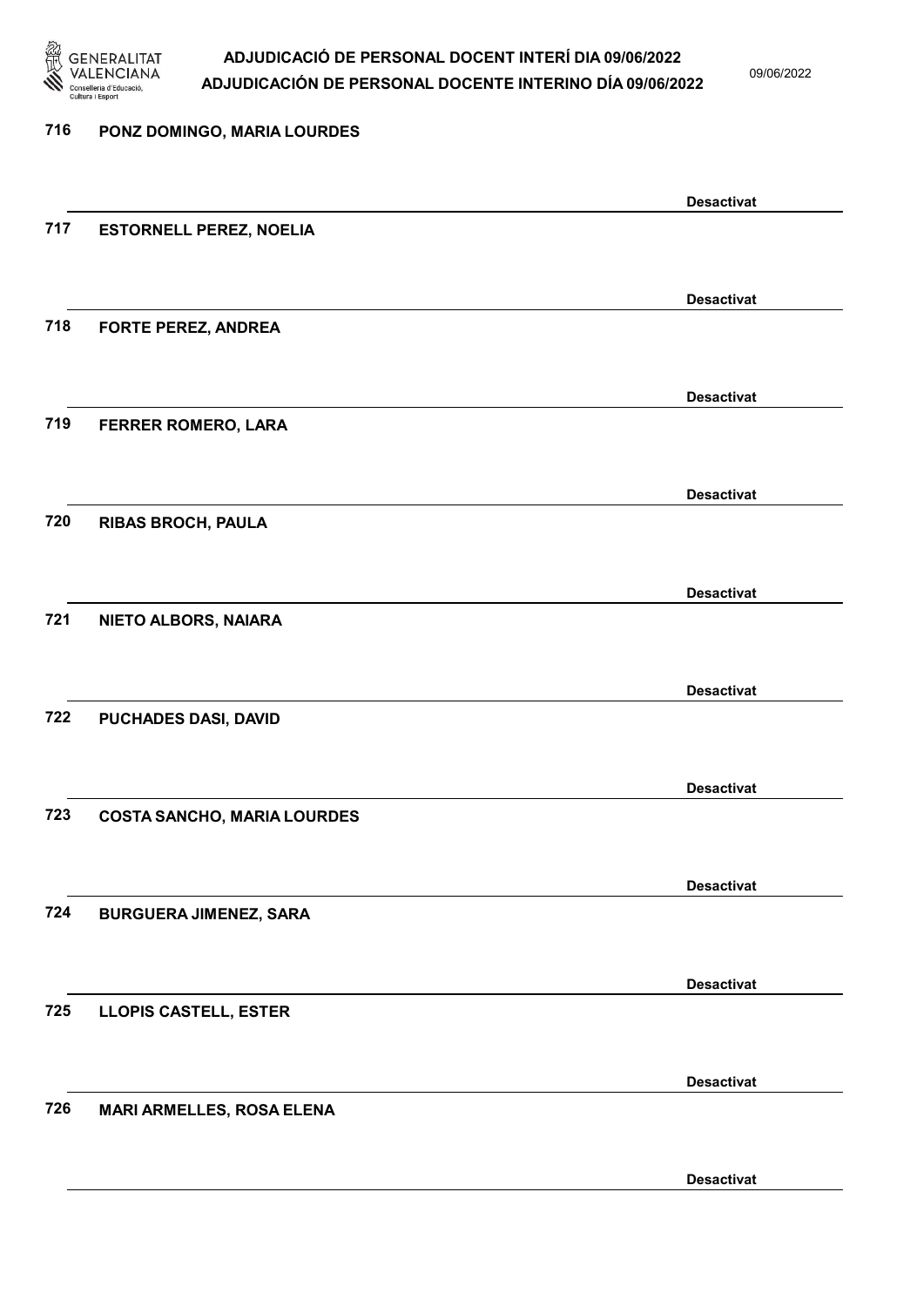

09/06/2022

| 727 | <b>MARTINEZ MARIN, HELENA</b>    |                   |
|-----|----------------------------------|-------------------|
|     |                                  | <b>Desactivat</b> |
| 728 | SORRENTINO MONT, LORENA          |                   |
|     |                                  | <b>Desactivat</b> |
| 729 | <b>CLEMENTE LIZONDO, VICENTA</b> |                   |
|     |                                  | <b>Desactivat</b> |
| 730 | <b>ALTAVA AVINENT, CARLA</b>     |                   |
|     |                                  | <b>Desactivat</b> |
| 731 | CARREÑO SAN NICOLAS, JULIA       |                   |
|     |                                  | <b>Desactivat</b> |
| 732 | ORDOÑEZ MUÑOZ, AITANA            |                   |
|     |                                  | <b>Desactivat</b> |
| 733 | <b>LLACER GUILLEM, VICTOR</b>    |                   |
|     |                                  | <b>Desactivat</b> |
| 734 | MUÑOZ RUIZ, INMACULADA MERCEDES  |                   |
|     |                                  | <b>Desactivat</b> |
| 735 | <b>SANCHEZ REOLID, ALICIA</b>    |                   |
|     |                                  | <b>Desactivat</b> |
| 736 | TARIN VIVES, MARIA ELVIRA        |                   |
|     |                                  | <b>Desactivat</b> |
| 737 | <b>CALBO MARONDA, REMEDIOS</b>   |                   |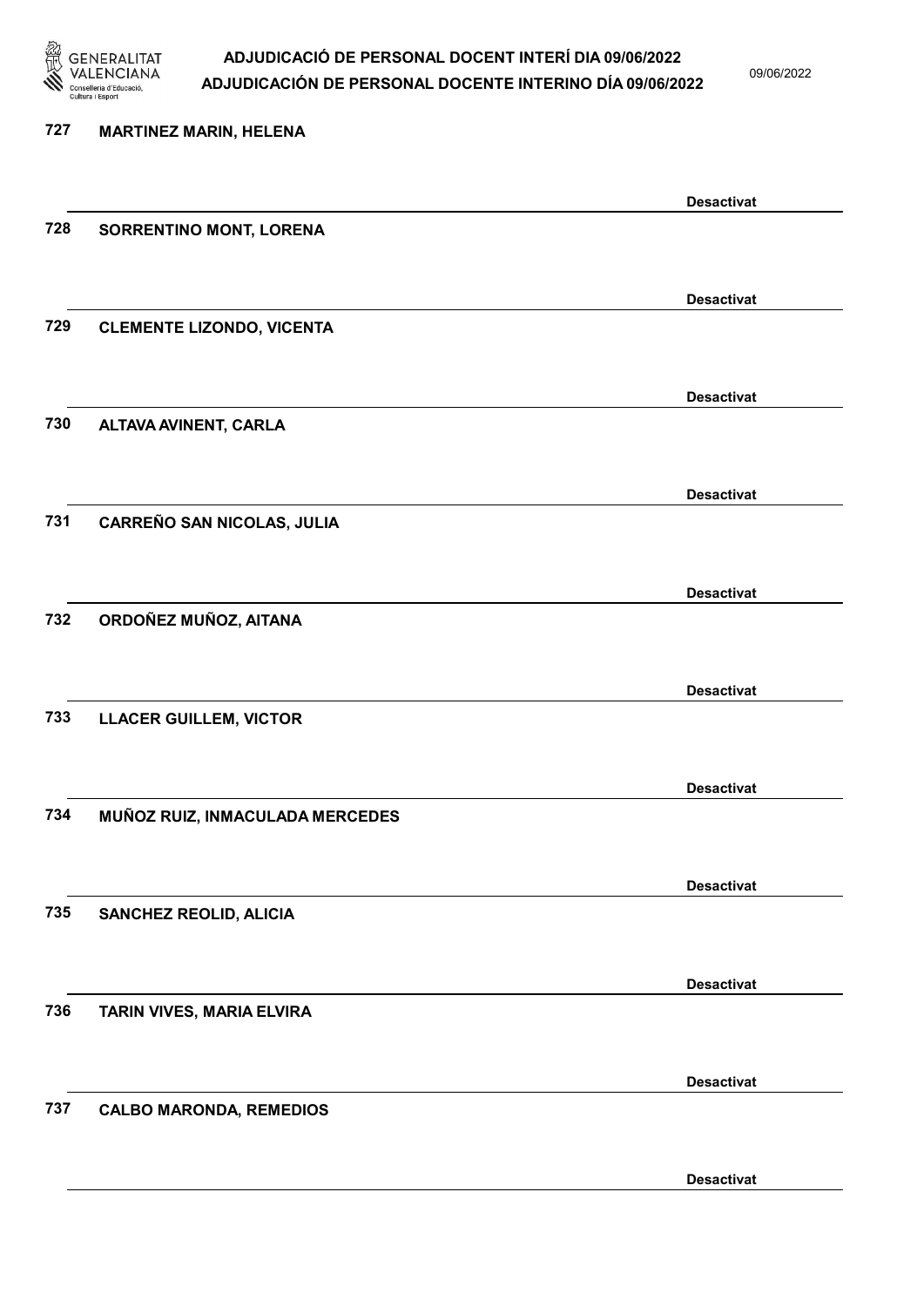

09/06/2022

Desactivat

# 738 MONZO LOPEZ, ANA MARIA Desactivat 739 NAVARRO ALIAGA, CRISTINA Desactivat 740 JUAN ARGUDO, SANDRA Ha participat 741 RIPOLL FONS, JUDITH Desactivat 742 RODENAS CABAÑAS, RAUL Desactivat 743 PARDO BUSTAMANTE, MARIA JOSE Desactivat 744 SALAS ARIAS, ALBERTO Ha participat 745 CORDOBA MARTINEZ, MARIA DEL CARMEN Desactivat 746 CLARAMUNT CARCEL, SILVIA Desactivat 747 CARMONA BALAGUER, ANA Desactivat 748 MARGALEJO BLASCO, ALICIA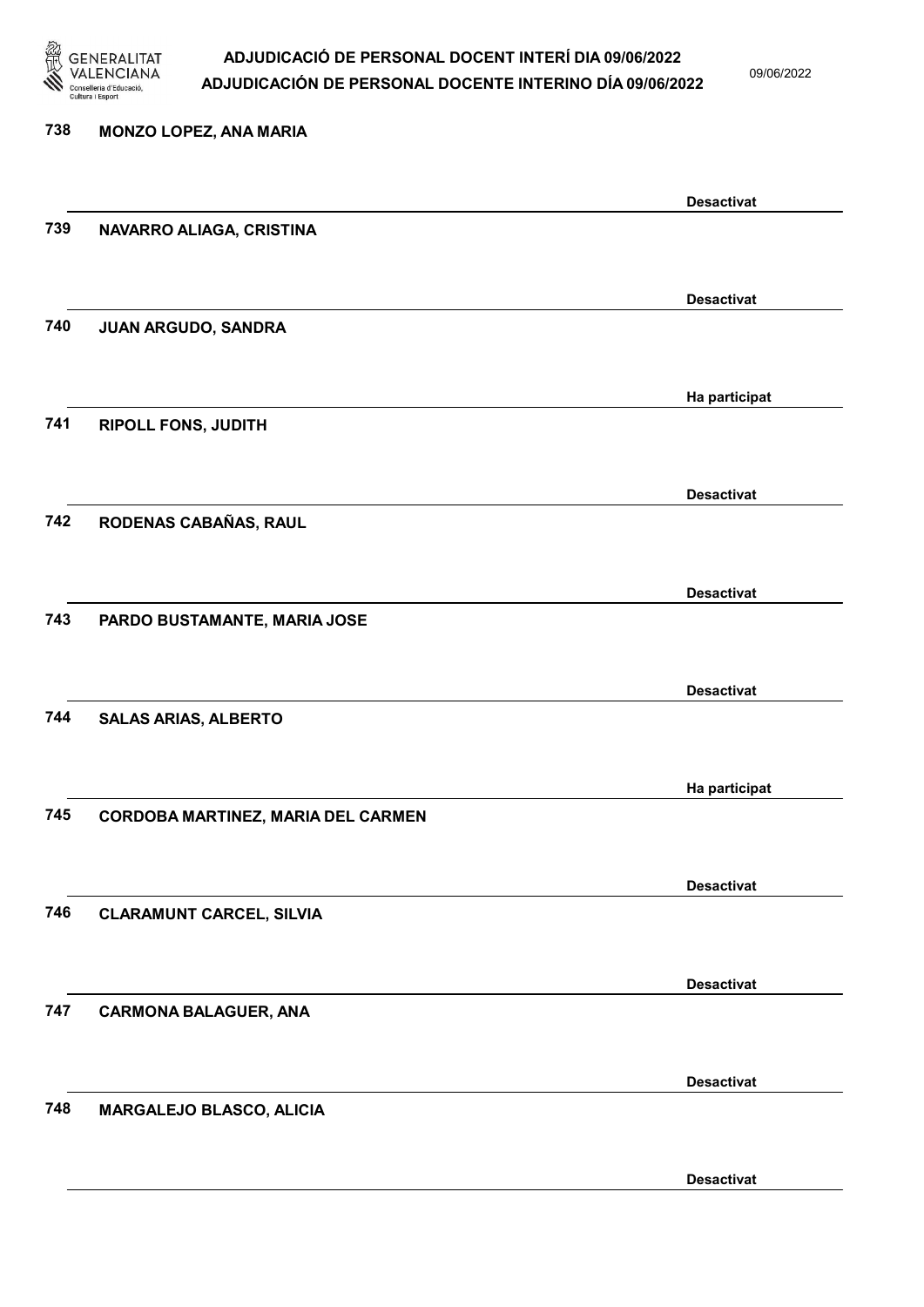

09/06/2022

#### 749 ALBEROLA MONTELL, INMACULADA

|     |                                      | <b>Desactivat</b> |
|-----|--------------------------------------|-------------------|
| 750 | <b>BAEZA HURTADO, RAQUEL</b>         |                   |
|     |                                      |                   |
|     |                                      | <b>Desactivat</b> |
| 751 | PARRA EIXEA, DAVID PASCUAL           |                   |
|     |                                      |                   |
|     |                                      |                   |
|     |                                      | <b>Desactivat</b> |
| 752 | PALMI REVERT, ANTONI                 |                   |
|     |                                      |                   |
|     |                                      | <b>Desactivat</b> |
| 753 | <b>ESPERANZA MORENO, BEATRIZ</b>     |                   |
|     |                                      |                   |
|     |                                      |                   |
|     |                                      | Ha participat     |
| 754 | <b>DOMENECH VIVES, OSCAR</b>         |                   |
|     |                                      |                   |
|     |                                      | <b>Desactivat</b> |
| 755 | SANCHEZ REQUENA, CRISTINA            |                   |
|     |                                      |                   |
|     |                                      |                   |
| 756 |                                      | <b>Desactivat</b> |
|     | <b>ROVIRA GOMEZ, ESTHER</b>          |                   |
|     |                                      |                   |
|     |                                      | <b>Desactivat</b> |
| 757 | CARBONERES TAFANER, MARIA INMACULADA |                   |
|     |                                      |                   |
|     |                                      | <b>Desactivat</b> |
| 758 | <b>CEPEDA COLMENERO, GEMA</b>        |                   |
|     |                                      |                   |
|     |                                      |                   |
|     |                                      | Ha participat     |
| 759 | <b>MARCO GREGORIO, MARIA ALEXIA</b>  |                   |
|     |                                      |                   |
|     |                                      | <b>Desactivat</b> |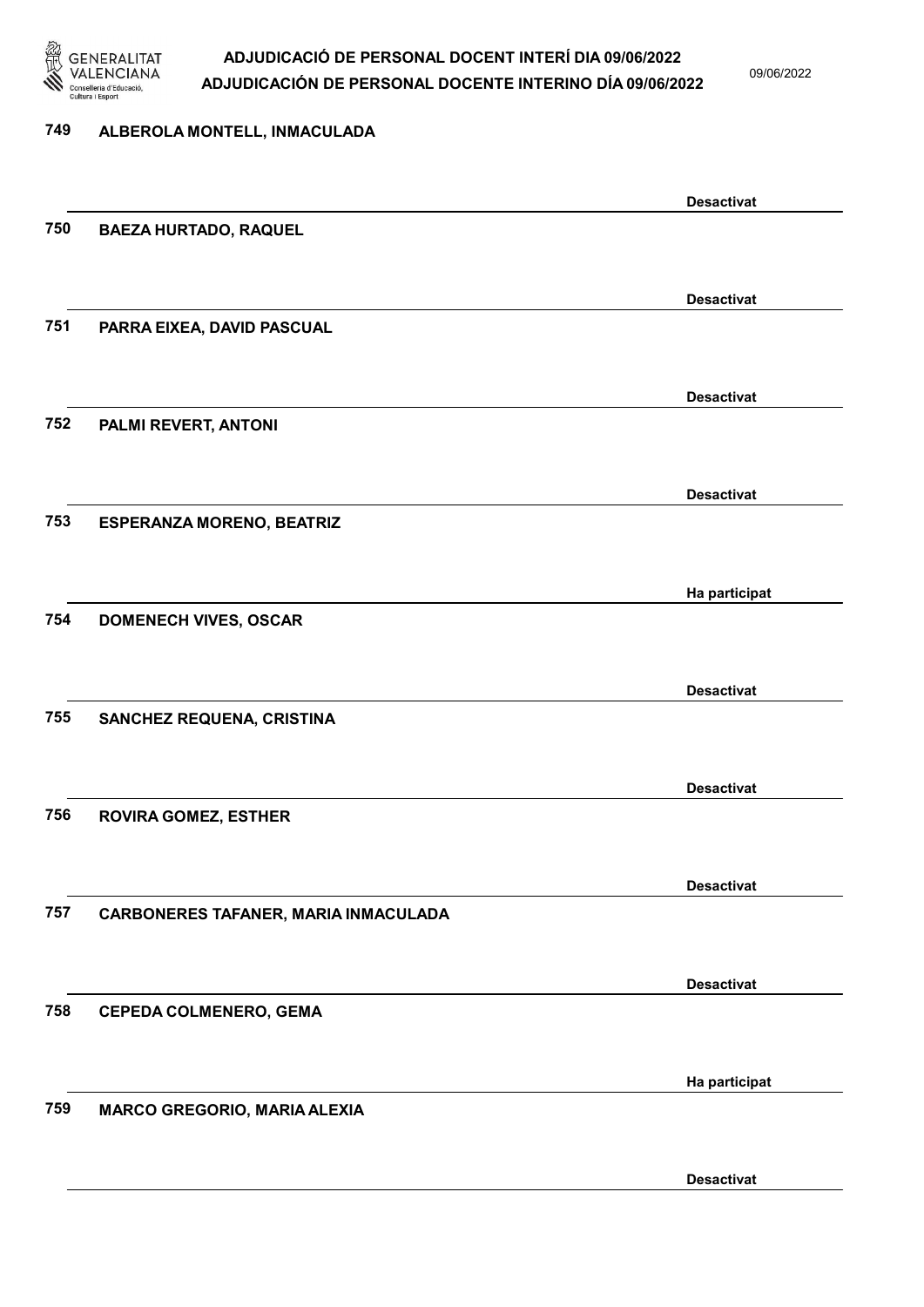

09/06/2022

# 760 PIÑA DOMINGUEZ, LAURA Desactivat 761 VILAPLANA PEREZ, LORENA Desactivat 762 ROS HERRERO, MIREIA Ha participat 763 RAYAS DUARTE, ANA MARIA Desactivat 764 CONCHILLA LOPEZ, RAQUEL Desactivat 765 ORQUIN VERCHER, CRISTINA Desactivat 766 MATEU MARTINEZ, CARLOS Desactivat 767 DE PAUL AGUILAR, ISABEL Desactivat 768 NARGANES GALLARDO, ANA Desactivat 769 BARCELO MONTOYA, BARBARA Desactivat 770 REQUENA AGULLO, JESSICA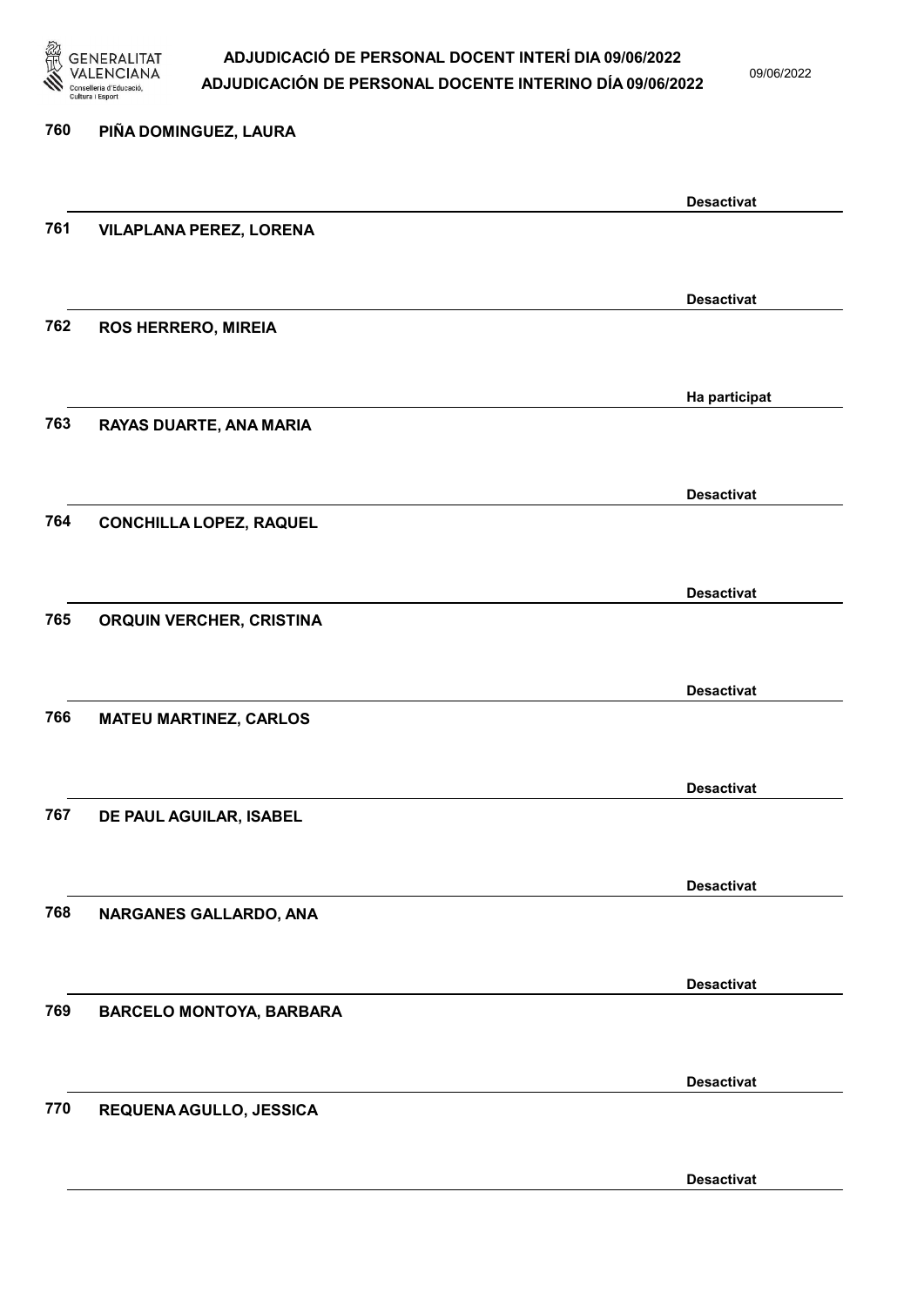

09/06/2022

| 771 | <b>GARCIA CONTRERAS, RUBEN</b> |                   |  |
|-----|--------------------------------|-------------------|--|
|     |                                | <b>Desactivat</b> |  |
| 772 | MUÑOZ GARCIA, AIDA             |                   |  |
|     |                                | <b>Desactivat</b> |  |
| 773 | OCHOA HERNANDEZ, ESTELA        |                   |  |
|     |                                | <b>Desactivat</b> |  |
| 774 | <b>CERISUELO CAMPOS, MARIA</b> |                   |  |
|     |                                | <b>Desactivat</b> |  |
| 775 | <b>NADAL TUR, MIGUEL ANGEL</b> |                   |  |
|     |                                | <b>Desactivat</b> |  |
| 776 | <b>ROS FORES, ISABEL</b>       |                   |  |
|     |                                | <b>Desactivat</b> |  |
| 777 | <b>GUILLEN GARCIA, MARCOS</b>  |                   |  |
|     |                                | <b>Desactivat</b> |  |
| 778 | PASCUAL CASANOVA, ALEJANDRA    |                   |  |
|     |                                | <b>Desactivat</b> |  |
| 779 | SÁNCHEZ MORA, ANA              |                   |  |
|     |                                | <b>Desactivat</b> |  |
| 780 | <b>COTANDA ROSELLO, DANIEL</b> |                   |  |
|     |                                | <b>Desactivat</b> |  |
| 781 | TARAZONA CISCAR, GEMMA         |                   |  |
|     |                                | <b>Desactivat</b> |  |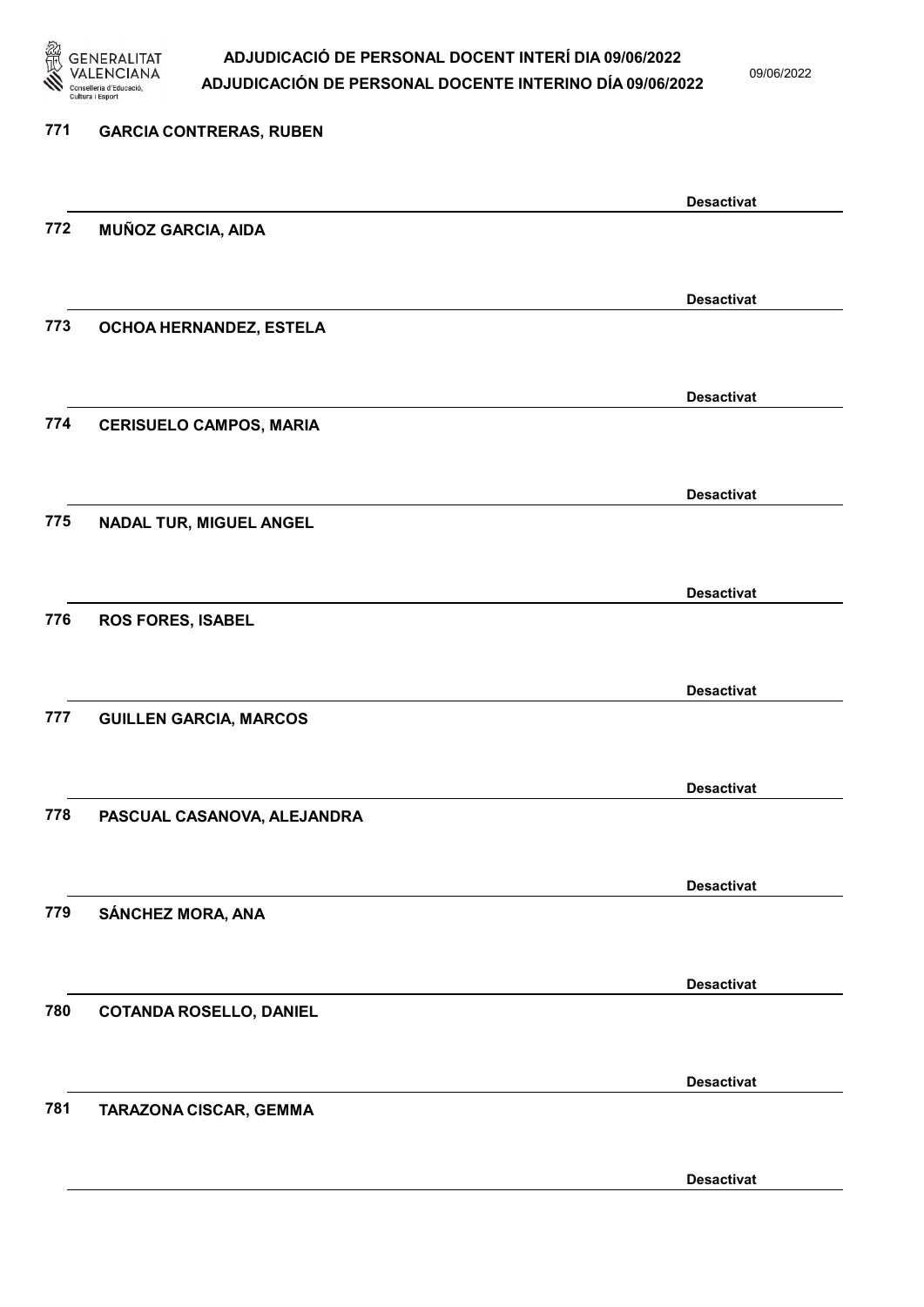

09/06/2022

# 782 GALLARDO OLIVARES, LAURA Desactivat 783 PERIS HERVÁS, ÁNGELA Desactivat 784 ROS RUIZ, YESMINA Desactivat 785 ROCA DURA, MARIA Desactivat 786 PASTOR GINER, MARIA Desactivat 787 GALLACH MARTINEZ, MARIA DEL MAR Desactivat 788 MINAYA VIRGIL, ANA MARIA Desactivat 789 SEGARRA CAMPILLO, MIRIAM Desactivat 790 GONZALEZ-CARRIÓN VELLÓN, ROCÍO Desactivat 791 TORTOSA ESQUEMBRE, MARIA Desactivat 792 MORATAL VIVES, ALEXANDRA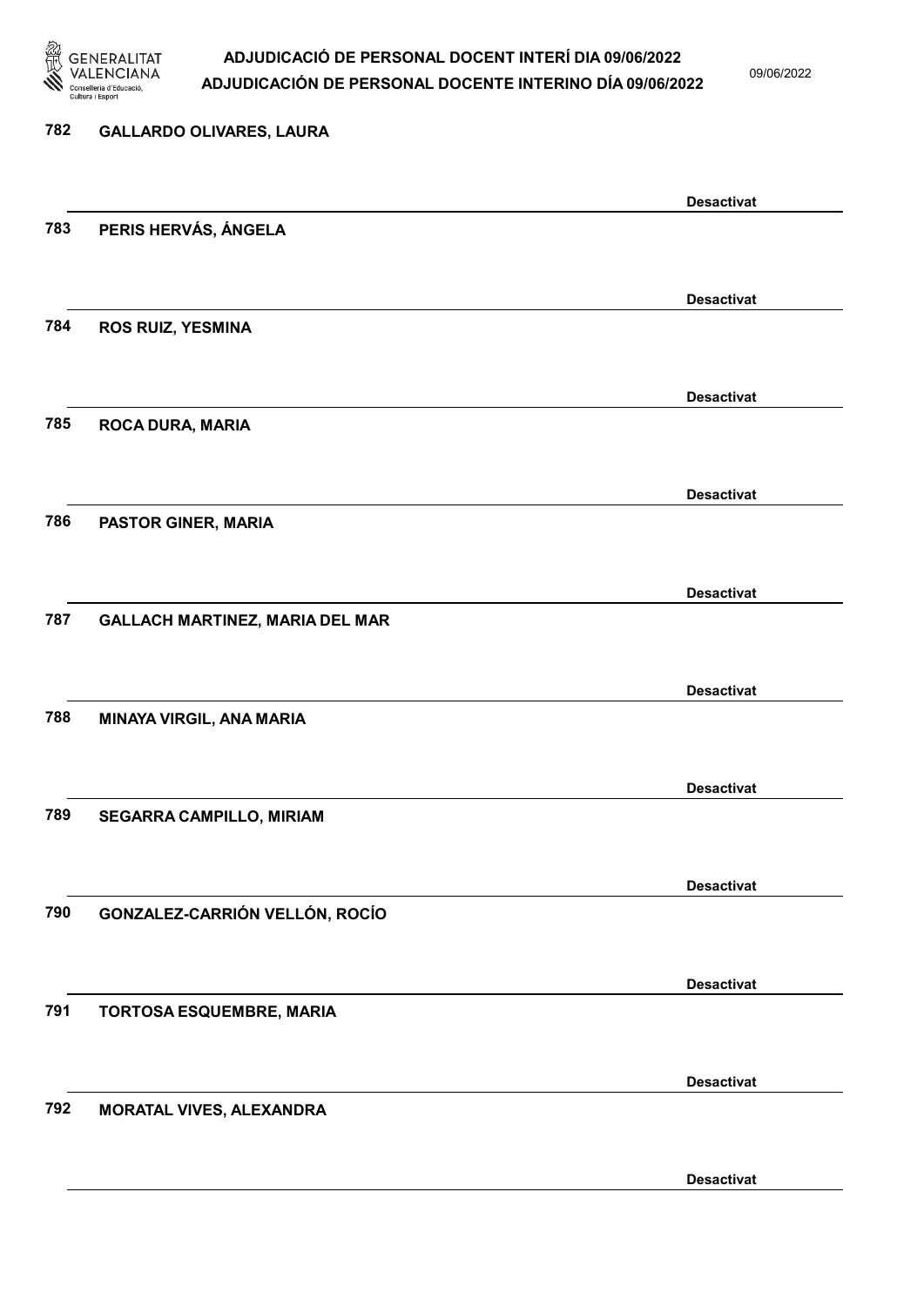

09/06/2022

Desactivat

# 793 BOSCA CALATAYUD, SONSOLES Desactivat 794 CHAMORRO VILLADANGOS, MARIA DEL CARMEN Desactivat 795 MARTINEZ SALAZAR, VIRGINIA Desactivat 796 BENAVENT COSTA, PAULA Desactivat 797 MYUMYUN, SABRIE SAMI Desactivat 798 HERRERO VALLS, MARIA Desactivat 799 BOIX TORMOS, SANDRA Desactivat 800 CABALLER MONSONIS, ANA Desactivat 801 SALAZAR BALAGUER, ERIKA FRANCISCA Desactivat 802 LOZOYA MACIA, ANA Desactivat 803 BLESA LLANA, SARA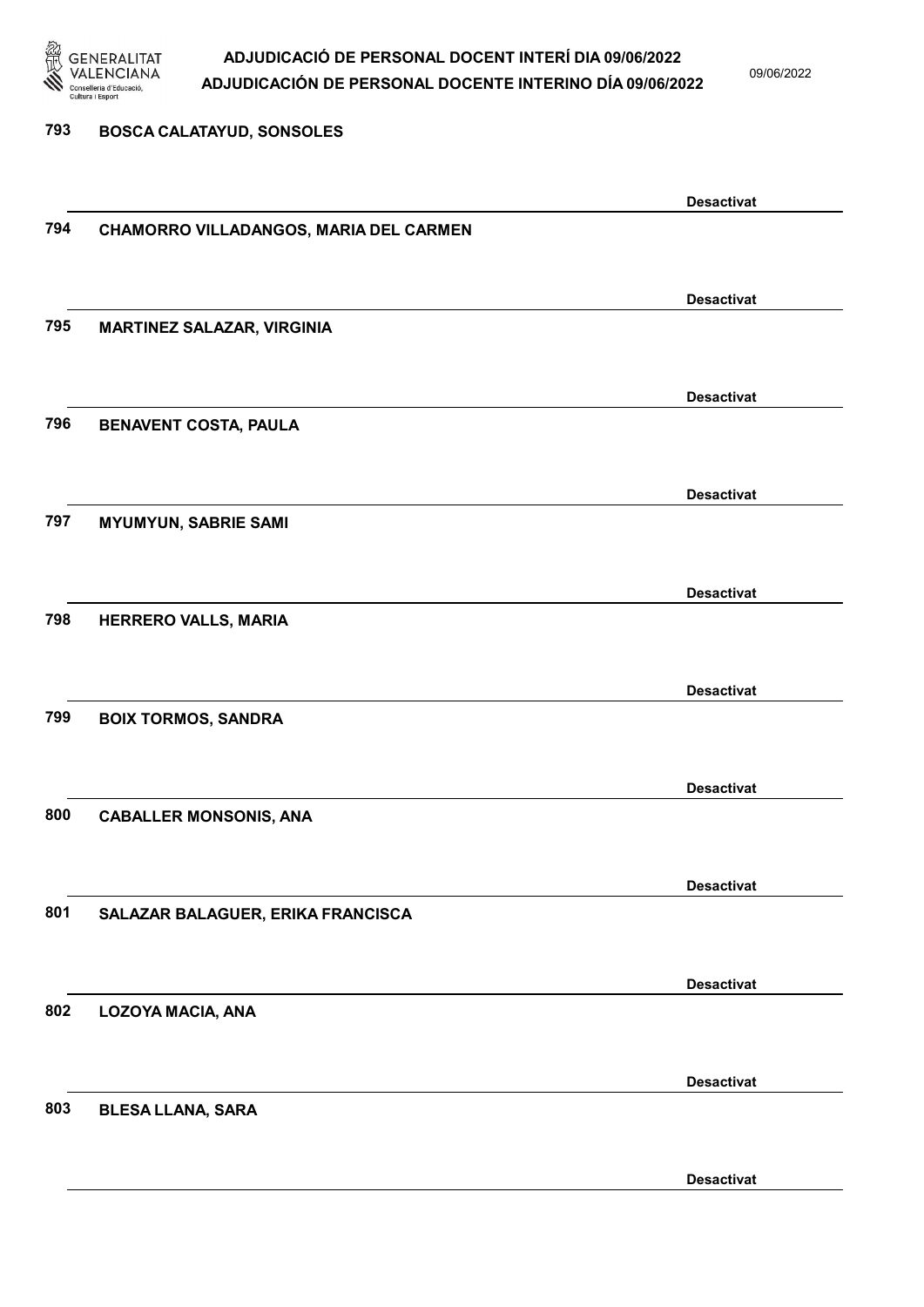

09/06/2022

804 FERNÁNDEZ ESCOBAR, EVA Desactivat 805 GARRIDO JUAN, MARIA DE LOS ANGELES Desactivat 806 RUIZ GRACIA, SONIA Desactivat 807 MEDINA GOMEZ, JESUS Desactivat 808 SORIA REY, PAULA Desactivat 809 ORTIZ IBORRA, MARTA Desactivat 810 GIL COLL, AIDA Desactivat 811 SANCHEZ VALERO, MARTA Desactivat 812 FUSTER MOLINA, RAUL Desactivat 813 MORENO LUCAS, MARIA TERESA Desactivat 814 TORRES FERNANDEZ, MANUEL Desactivat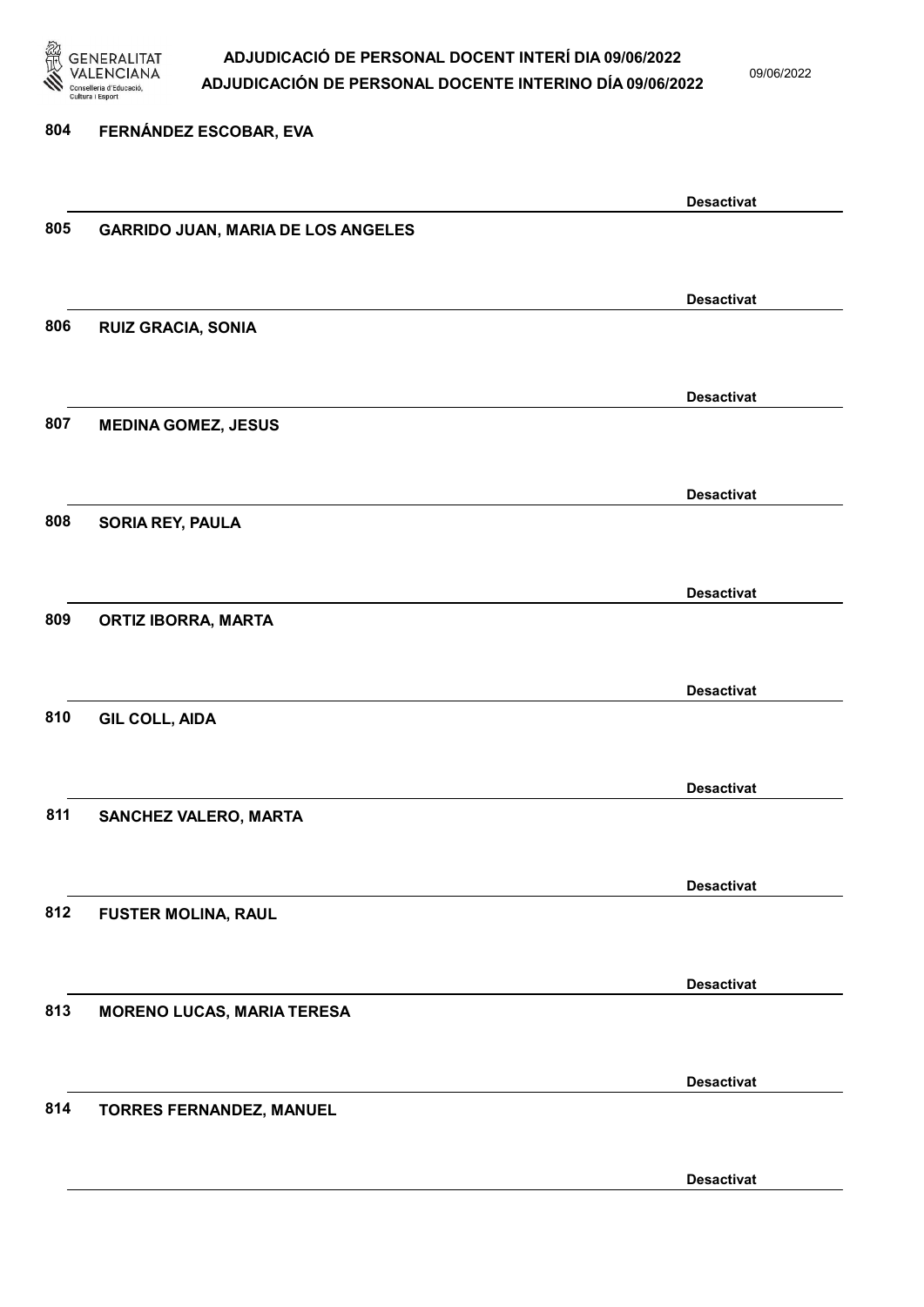

815 RODENAS GALAS, ALBA

### ADJUDICACIÓ DE PERSONAL DOCENT INTERÍ DIA 09/06/2022 ADJUDICACIÓN DE PERSONAL DOCENTE INTERINO DÍA 09/06/2022

09/06/2022

### Desactivat 816 GARCIA CHILLIDA, INMACULADA Desactivat 817 DIAZ MOLINA, CARLOS ANDRES Desactivat 818 BELTRAN SUELVES, MARIO Desactivat 819 BENAVENT PRATS, SORAYA Desactivat 820 FERRANDEZ CLEMENTE, LUIS Desactivat 821 MASCARELL ESTRUCH, MARIA Desactivat 822 GARCIA PALOMARES, ALEJANDRO Desactivat 823 ALIS ALCAÑIZ, PABLO Desactivat 824 LOPEZ TORRELLA, CLARA Desactivat 825 BLASCO SEBASTIA, JESSICA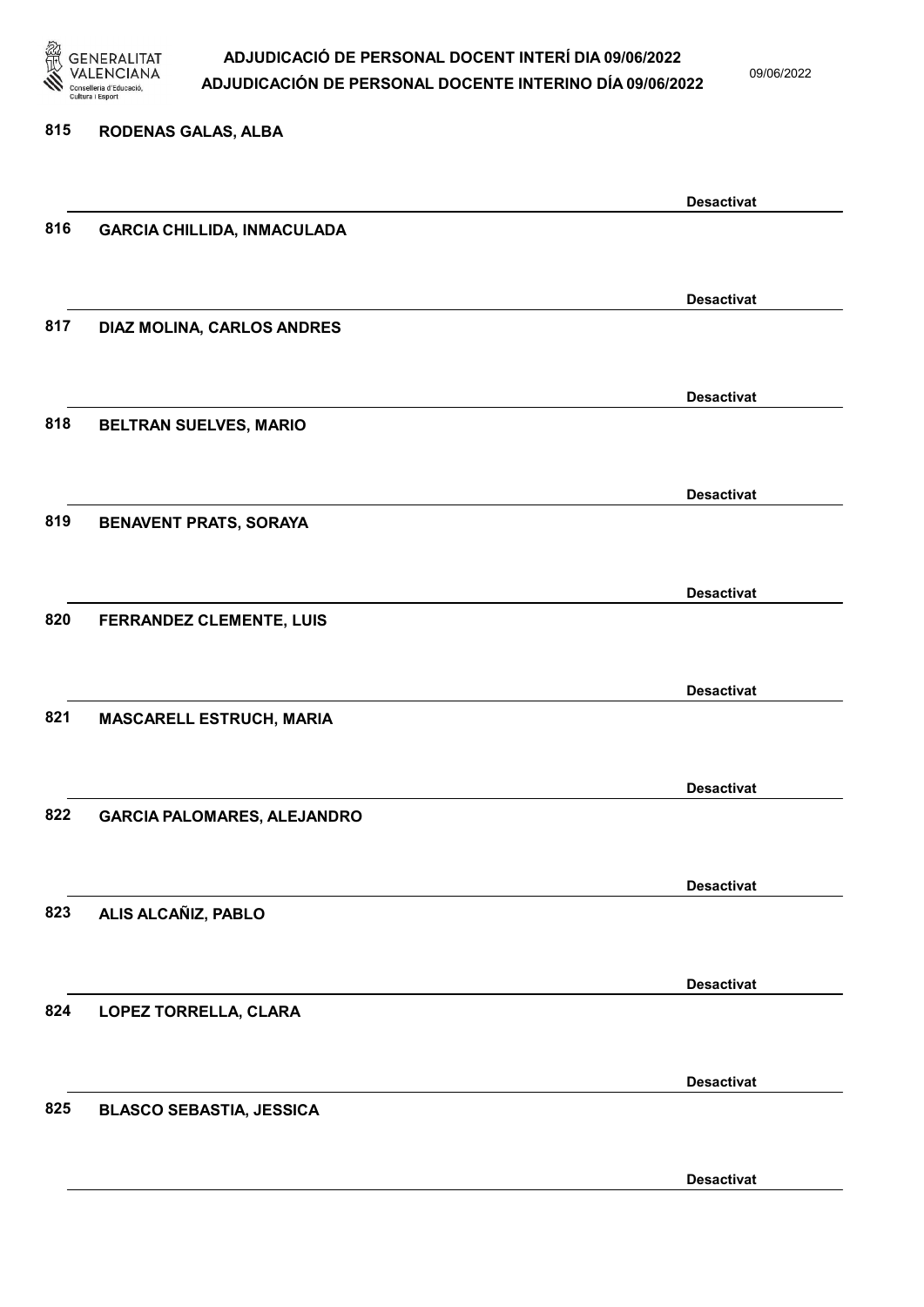

09/06/2022

Desactivat

# 826 CERVERA VIVO, MARIA Desactivat 827 VERCHER BARBER, NEUS Desactivat 828 BENAVENT OLTRA, INES Desactivat 829 BOLUDA CASTELLO, MIRIAM Desactivat 830 SALES ARTES, CRISTINA Desactivat 831 MARTI MANCLUS, MARIA DEL MAR Desactivat 832 LOPEZ GUIMERA, CAROL Desactivat 833 MONLLOR OLTRA, JORGE Desactivat 834 FERNANDEZ OJEDA, MARINA Desactivat 835 SUAY NICOLAS, ENRIQUE Desactivat 836 CATALA GARRIGOS, GEMMA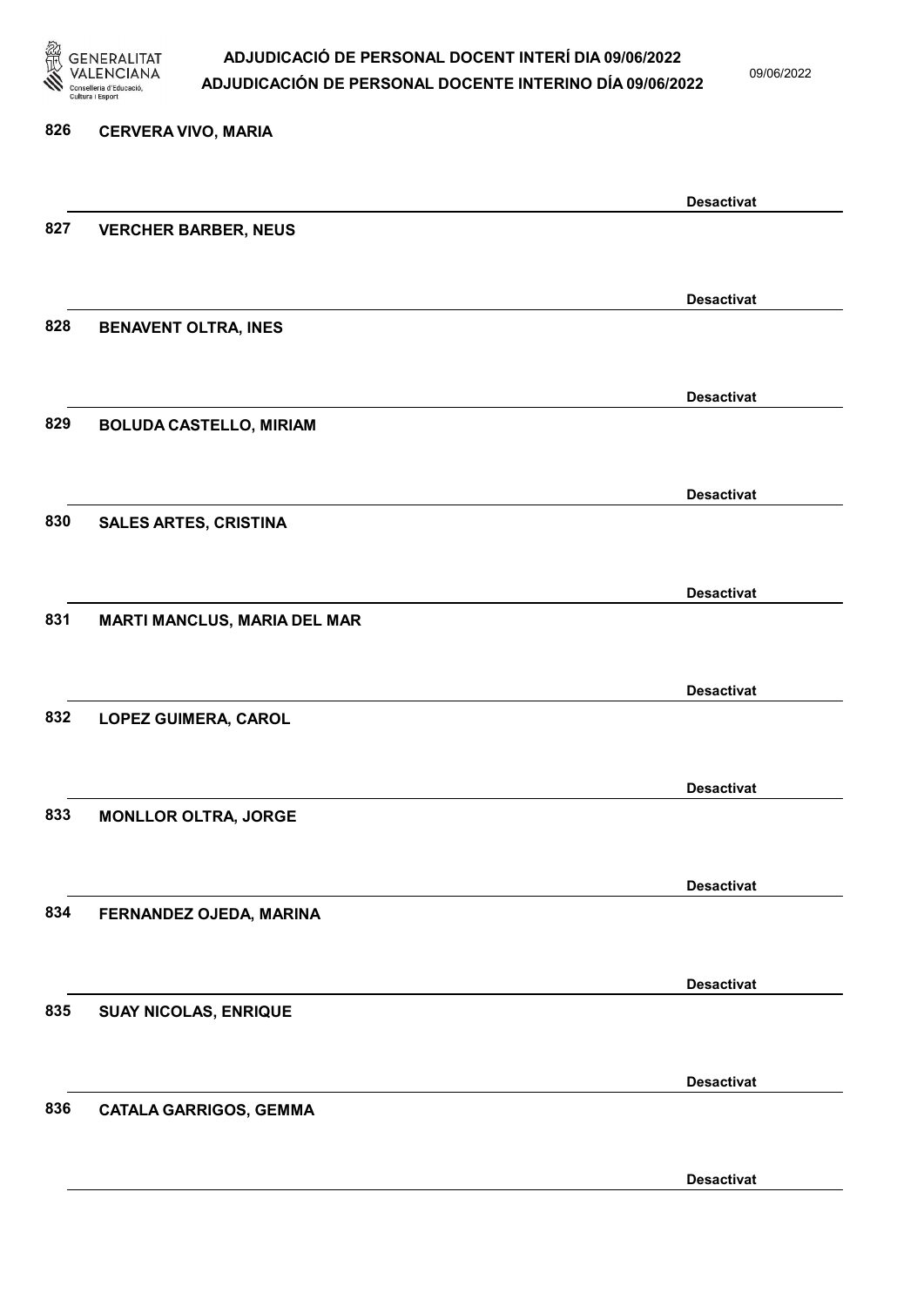

09/06/2022

Desactivat

# 837 GOMEZ GOMEZ, KATIA MARIA Desactivat 838 MARZAL MOSCARDO, LAURA Desactivat 839 PIQUER ROS, CELINA Desactivat 840 ALABAU RIVAS, ESTHER Desactivat 841 CHORRO GIL, ANA Desactivat 842 HONRUBIA BELENGUER, LAURA Desactivat 843 VILLATORO GARCIA, PAULA MARINA Desactivat 844 LAMBEA BALBASTRE, MARIA ELISA Desactivat 845 POVEDA SERNA, SUSANA Desactivat 846 LEON VILLETA, SERGIO Desactivat 847 ALEPUZ BRUNET, PATRICIA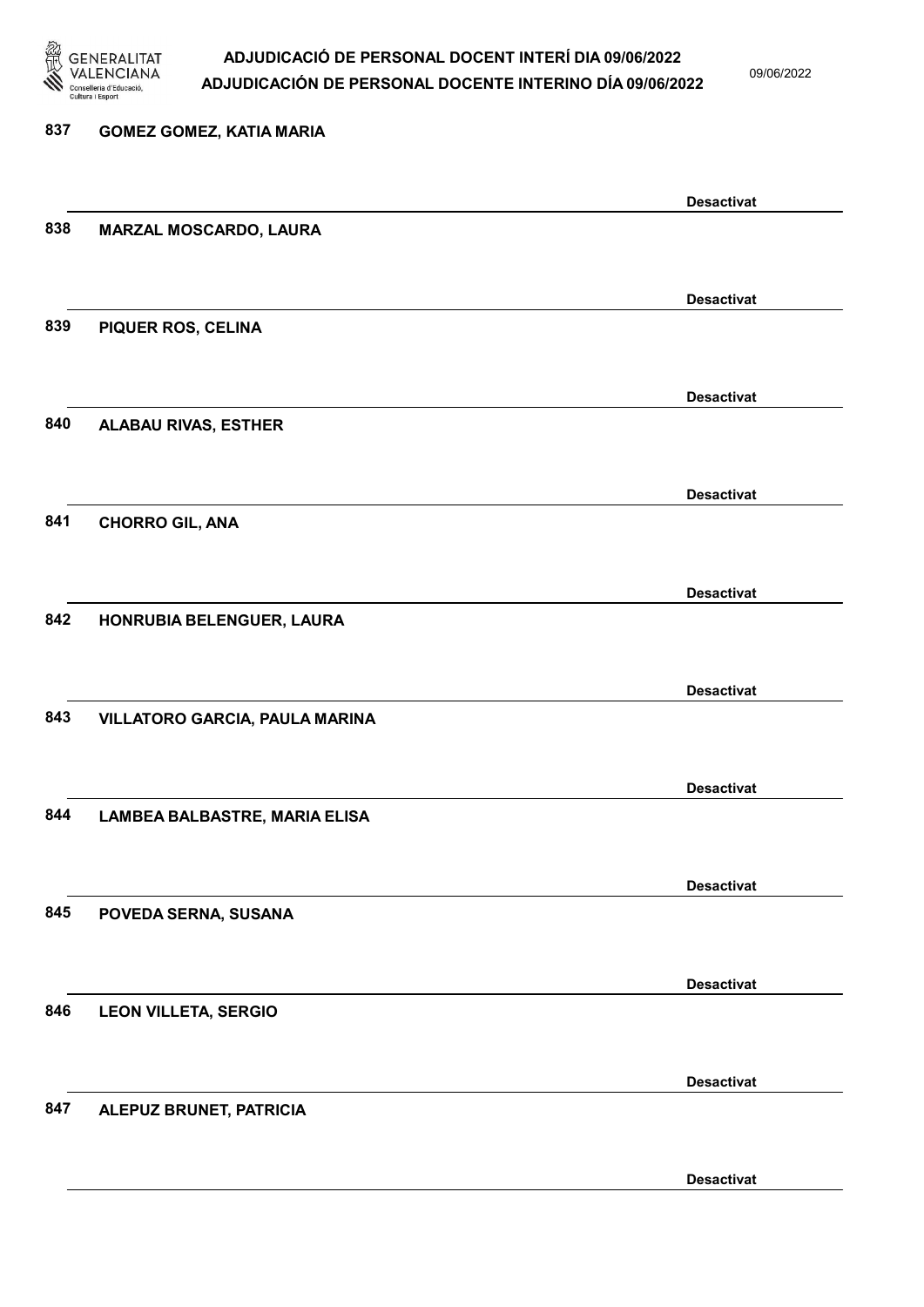

09/06/2022

| 848 | PUIG GARCES, MARIA NEUS          |                   |
|-----|----------------------------------|-------------------|
|     |                                  | <b>Desactivat</b> |
| 849 | <b>GOMAR SELFA, SANDRA</b>       |                   |
|     |                                  | <b>Desactivat</b> |
| 850 | <b>SALVADOR MARTINEZ, ROSA</b>   |                   |
|     |                                  | <b>Desactivat</b> |
| 851 | <b>SALOM FEMENIA, LIDIA</b>      |                   |
|     |                                  | <b>Desactivat</b> |
| 852 | ADEVA ALONSO, M. PALOMA          |                   |
|     |                                  | No ha participat  |
| 853 | <b>VERDEGUER CRESPO, BEATRIZ</b> |                   |
|     |                                  | <b>Desactivat</b> |
| 854 | SORIANO PARRA, ANA ISABEL        |                   |
|     |                                  | <b>Desactivat</b> |
| 855 | PUCHADES MATOQUE, SELICA         |                   |
|     |                                  | <b>Desactivat</b> |
| 856 | <b>BONO GANDIA, MARIA</b>        |                   |
|     |                                  | <b>Desactivat</b> |
| 857 | <b>GARCIA FRAGUAS, SANDRA</b>    |                   |
|     |                                  | <b>Desactivat</b> |
| 858 | PEREA SANZ, ESTELA               |                   |
|     |                                  |                   |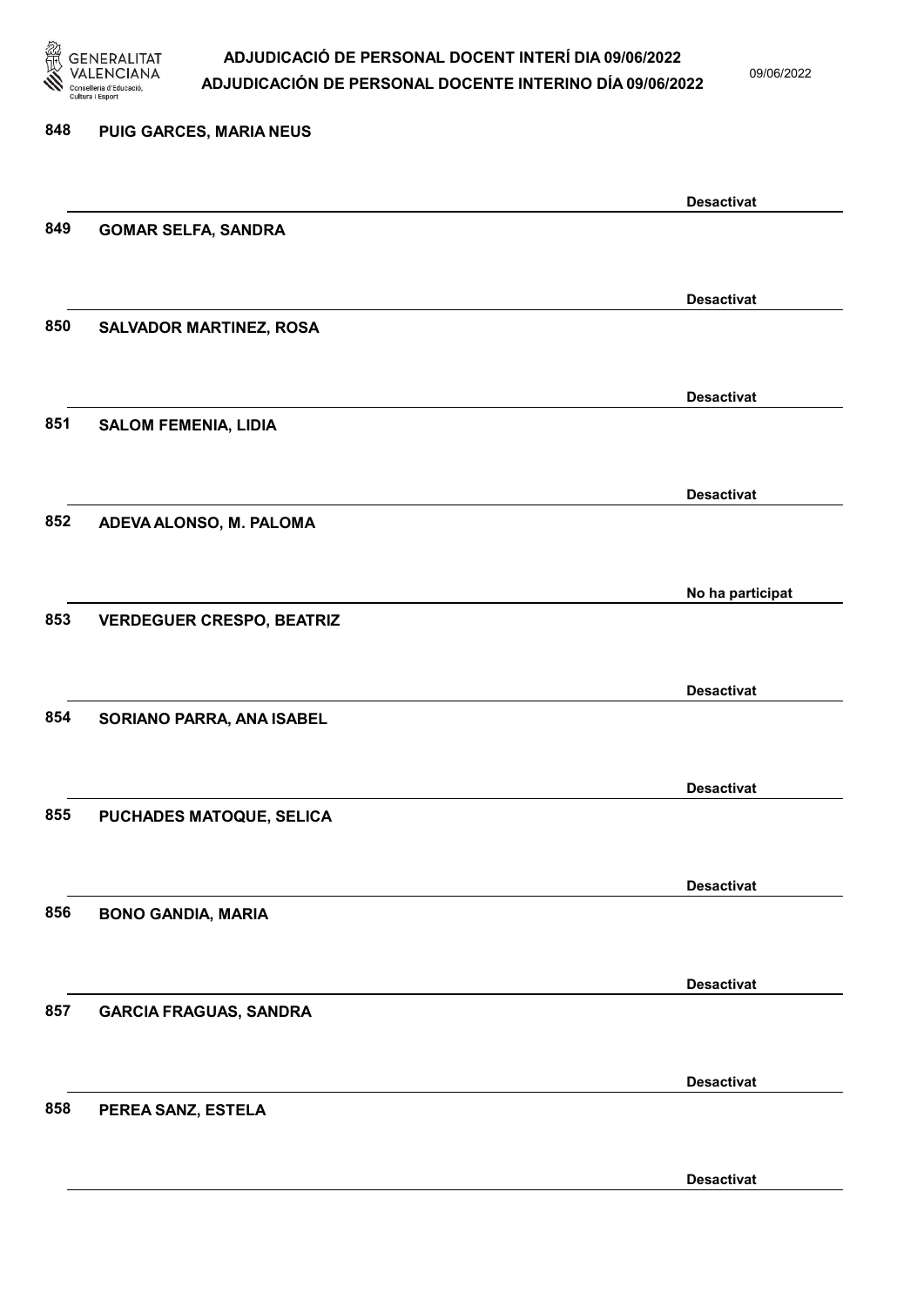

09/06/2022

| 859 | <b>GUILLEM TORRES, NURIA</b>        |                   |
|-----|-------------------------------------|-------------------|
|     |                                     | <b>Desactivat</b> |
| 860 | <b>GONZALEZ CHUST, CELIA</b>        |                   |
|     |                                     | <b>Desactivat</b> |
| 861 | <b>GIMENO CASTELLO, MARIA BELEN</b> |                   |
| 862 |                                     | <b>Desactivat</b> |
|     | <b>VINDEL PEREZ, RAFAEL</b>         |                   |
|     |                                     | <b>Desactivat</b> |
| 863 | <b>CAMPOS RIBES, PURIFICACIÓN</b>   |                   |
|     |                                     | <b>Desactivat</b> |
| 864 | PARRA VERDU, MOISES                 |                   |
|     |                                     | <b>Desactivat</b> |
| 865 | <b>CORRAL COSTA, MARÍA LUISA</b>    |                   |
|     |                                     | <b>Desactivat</b> |
| 866 | PEIRO MARQUES, VANESA               |                   |
|     |                                     | No ha participat  |
| 867 | NIETO MACLINO, SILVIA               |                   |
|     |                                     | <b>Desactivat</b> |
| 868 | NAVARRO DE LA ROSA, MARIA DOLORES   |                   |
|     |                                     | <b>Desactivat</b> |
| 869 | <b>GISBERT GONZALEZ, MARIO</b>      |                   |
|     |                                     | <b>Desactivat</b> |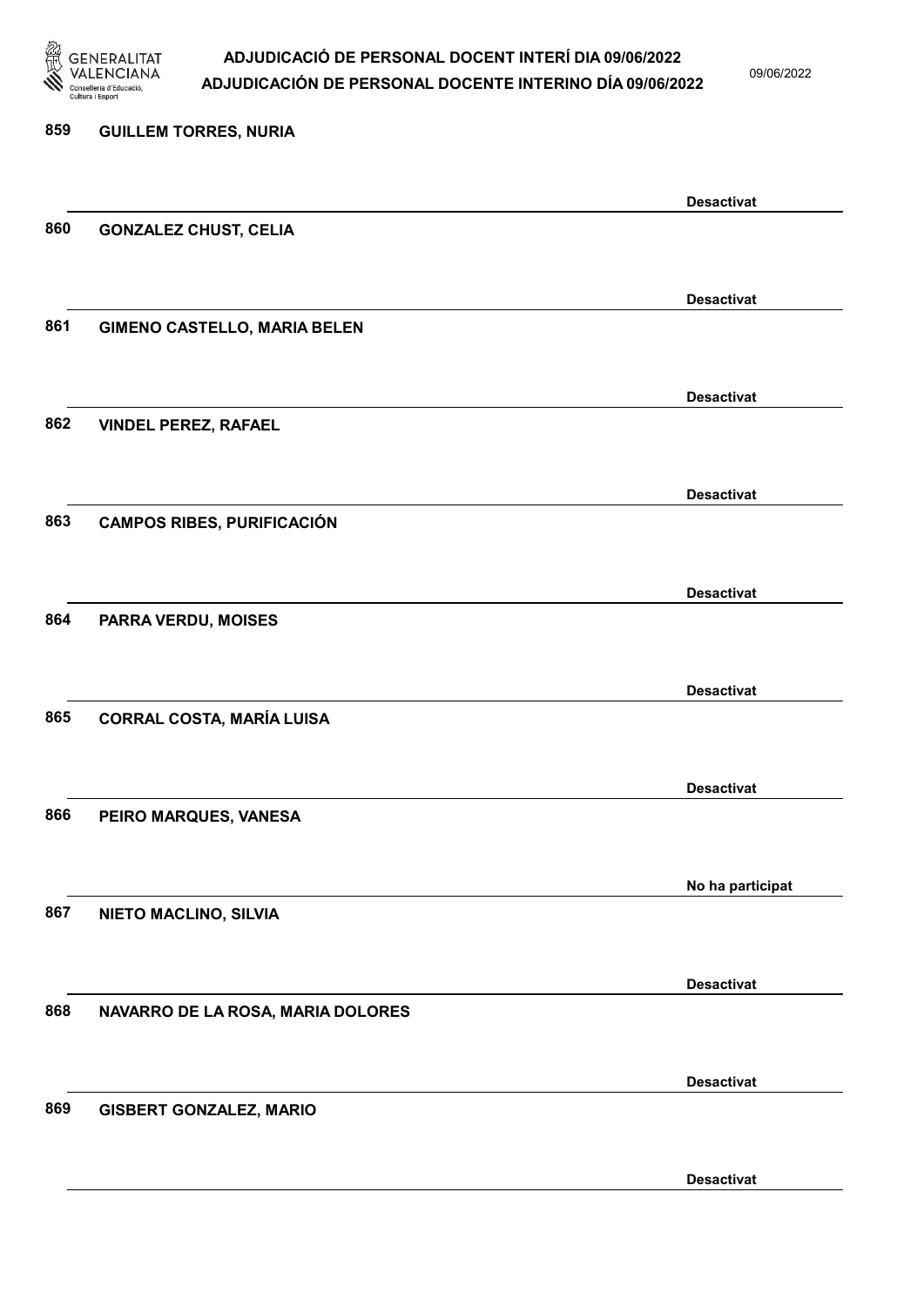

09/06/2022

Desactivat

# 870 RIBES QUINTANA, IGNACIO Desactivat 871 IRANZO BOLINCHES, LORENA Desactivat 872 ORTS TORRES, MANUEL Desactivat 873 MAYORDOMO LOPEZ, PATRICIA Desactivat 874 ARNANDIS LIZANA, IRINA Desactivat 875 PERIS REIG, LAURA Desactivat 876 CANET BIXQUERT, CONSUELO RAFAELA Desactivat 877 MICO FERRANDO, INMACULADA CONCEPCION Desactivat 878 CARDENAL FERNANDEZ, MARIA EUGENIA Desactivat 879 NICASIO QUERALT, MARIA ENCARNACION Desactivat 880 SERRANO GIL, AIDA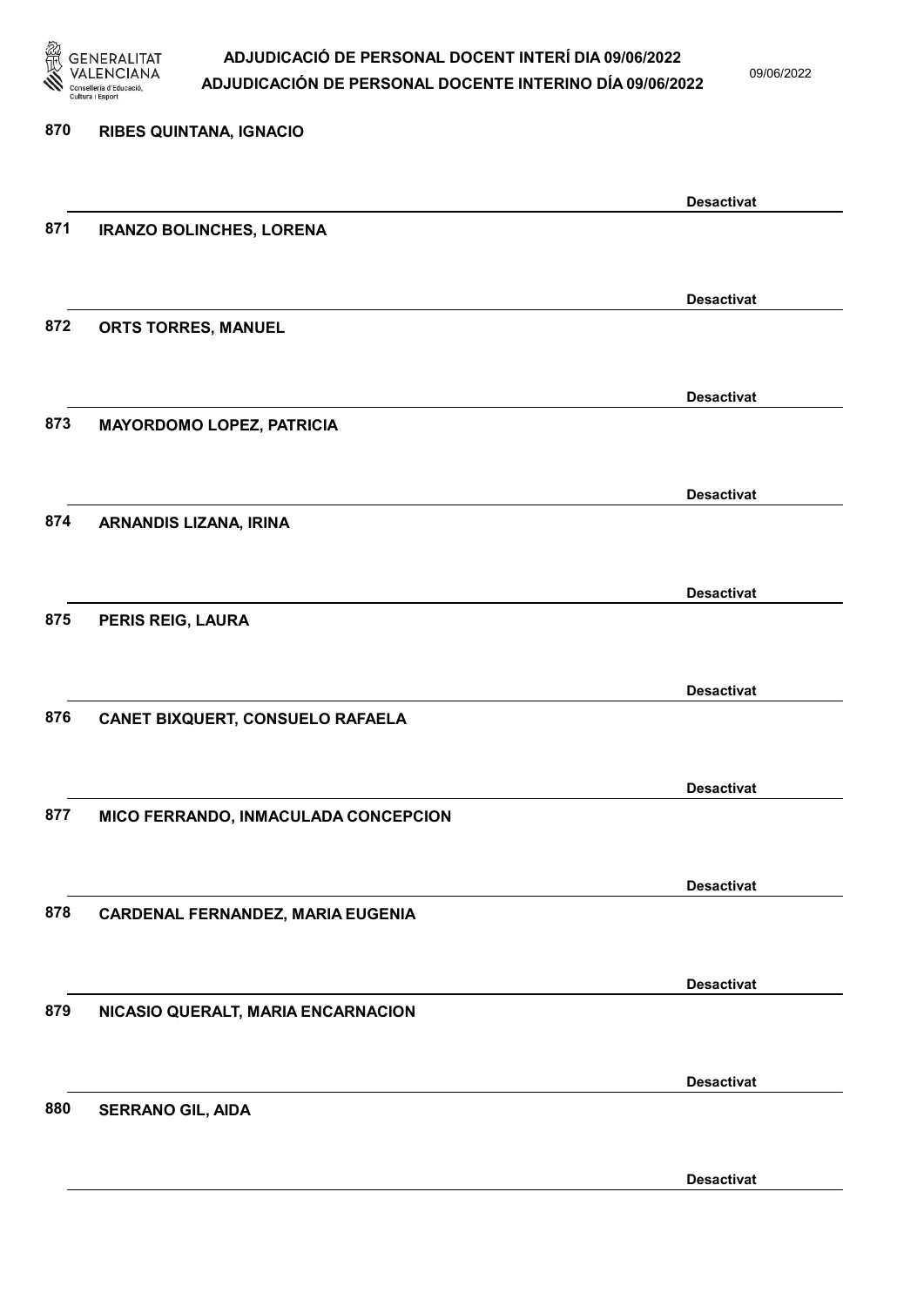

09/06/2022

| 881 | <b>GIL BAYARRI, ADRIAN</b>      |                   |
|-----|---------------------------------|-------------------|
|     |                                 | <b>Desactivat</b> |
| 882 | <b>SERNA SERNA, ALICIA</b>      |                   |
|     |                                 | Ha participat     |
| 883 | ROLDÁN LUCAS, MARI CARMEN       |                   |
|     |                                 | <b>Desactivat</b> |
| 884 | <b>CHUMILLAS JURADO, CARLOS</b> |                   |
|     |                                 | <b>Desactivat</b> |
| 885 | LLOPEZ TORRENT, MARIA AMPARO    |                   |
|     |                                 | <b>Desactivat</b> |
| 886 | <b>MIRASOL CARRION, YAIZA</b>   |                   |
|     |                                 | <b>Desactivat</b> |
| 887 | <b>CARRASCO MATA, JESICA</b>    |                   |
|     |                                 | <b>Desactivat</b> |
| 888 | <b>FABUEL RAGA, MARIA JOSE</b>  |                   |
|     |                                 | <b>Desactivat</b> |
| 889 | <b>MARTIN PEREZ, PATRICIA</b>   |                   |
|     |                                 | <b>Desactivat</b> |
| 890 | PEREZ CASTAÑOS, ALFREDO         |                   |
|     |                                 | <b>Desactivat</b> |
| 891 | <b>SORREL AMAT, JENNIFER</b>    |                   |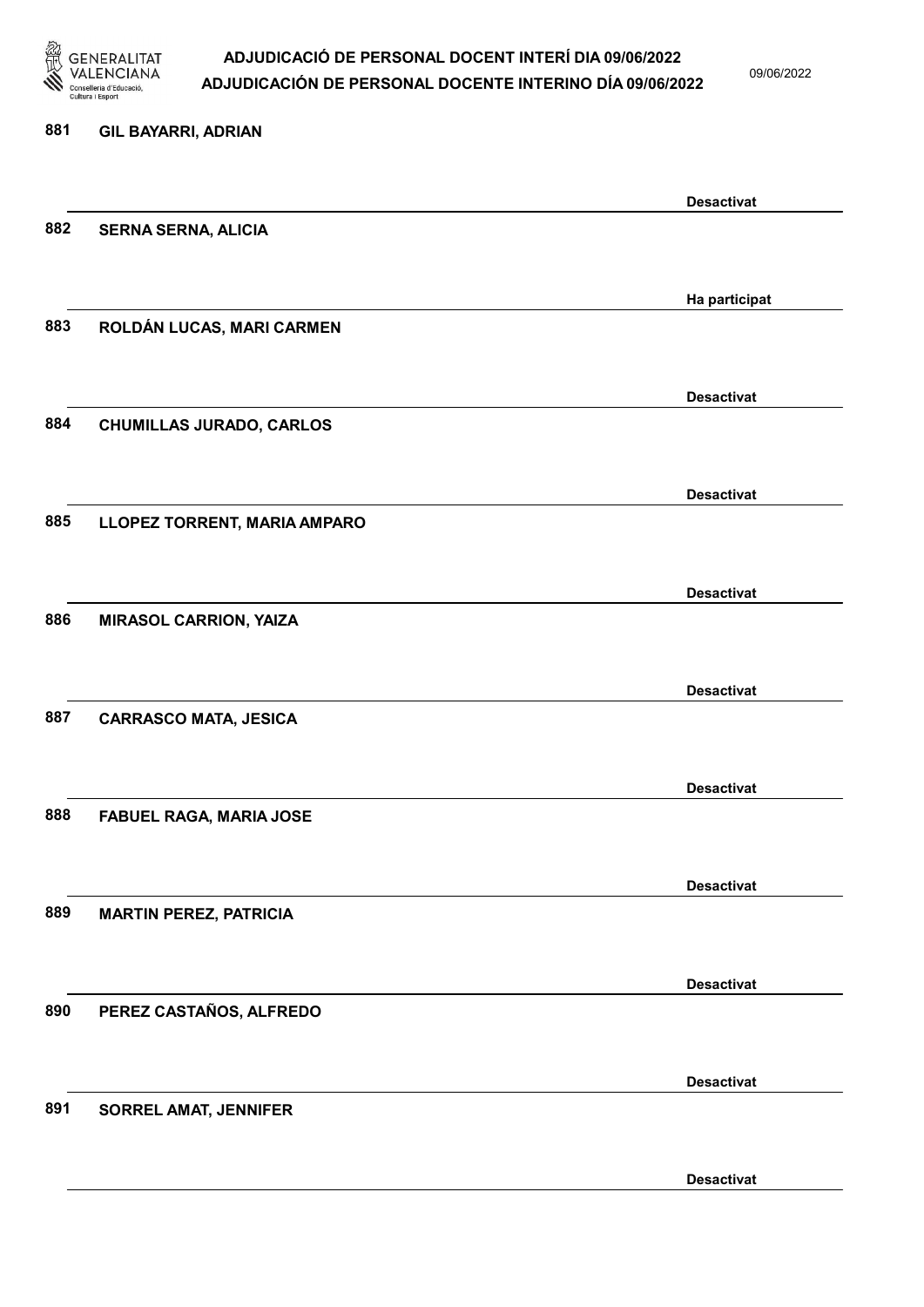

09/06/2022

### 892 TORMO LLOPIS, MARIA TERESA Desactivat 893 ALCARAZ SANTOS, EVA MARIA Desactivat 894 HERRERO FELIP, AINARA Desactivat 895 ALEDON ARAGONES, LAURA Desactivat 896 RIOS BELDA, DAVINIA Desactivat 897 GARCIA ESCORTELL, INES Desactivat 898 MONZONIS CARDA, IRENE Desactivat 899 CAPELLA SANCHIS, JOSEP Desactivat 900 ORTUÑO SALVADOR, ANA MARIA Desactivat 901 DEVESA FERRER, CAROLINA Desactivat 902 LLOPIS GOMEZ, PAULA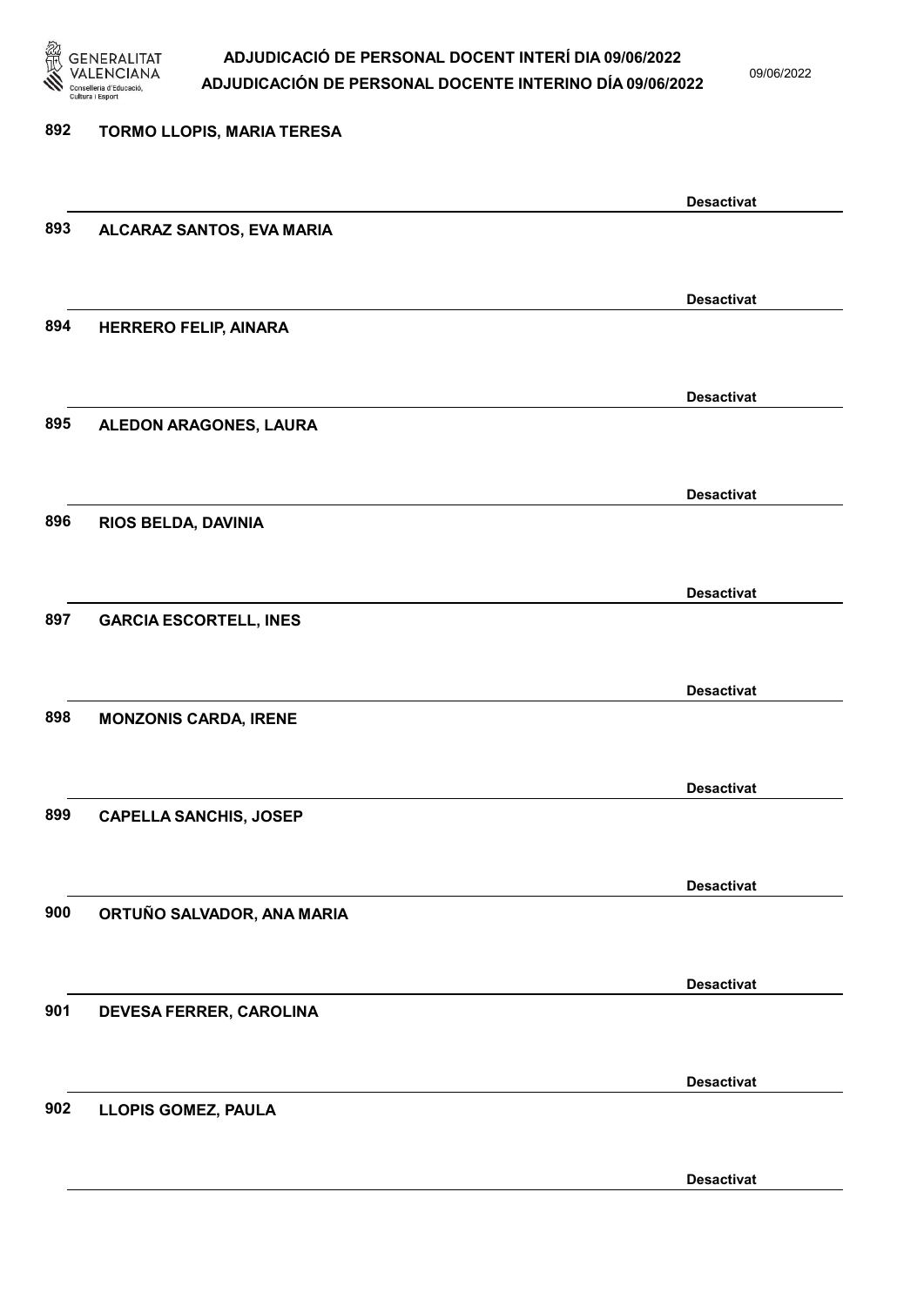

09/06/2022

Desactivat

# 903 JOVER GOMEZ, PATRICIA Desactivat 904 BENEDITO CALVO, MANUEL Desactivat 905 VALLS APARICI, RUBEN Desactivat 906 LOPEZ GAMEZ, LAURA Desactivat 907 MATEU CAMPOS, ANGELA Desactivat 908 SOLER FERNANDEZ, MIREIA Desactivat 909 GALAN CABRERA, CRISTINA Desactivat 910 HERRERO CAMPOS, DAVID Desactivat 911 SANCHEZ HIDALGO, ANA MARIA Desactivat 912 LOPEZOSA LUQUE, MARTA Desactivat 913 PASTOR HERRERO, TERESA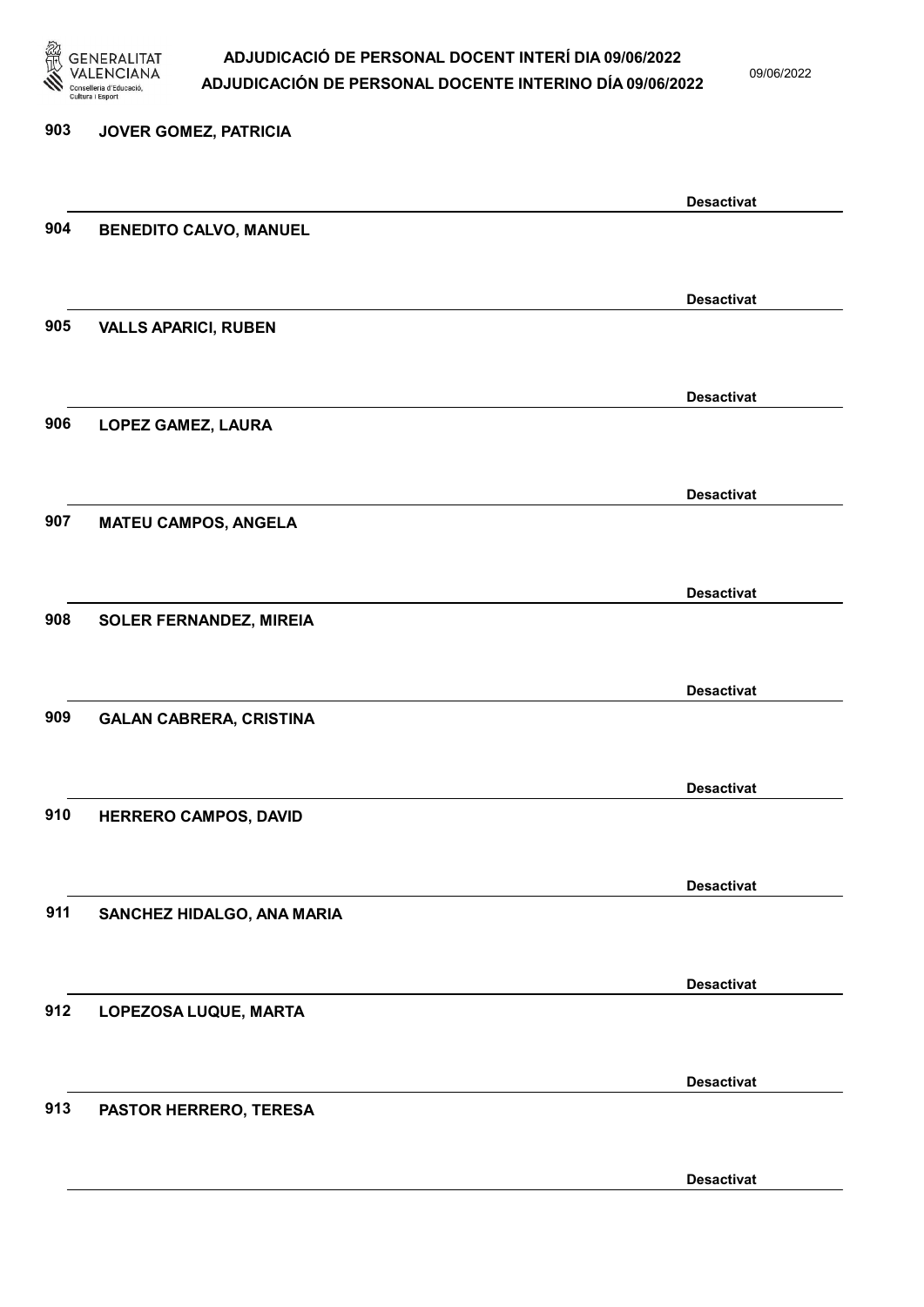

09/06/2022

Desactivat

# 914 FONS COMPANY, HECTOR Desactivat 915 RICART BORONAT, JOANA JULIA Desactivat 916 BENAVENT GIMENEZ, ESTER Desactivat 917 BELDA PEREZ, MARIA JOSE Desactivat 918 RUIZ ROS, ANNA PILAR Desactivat 919 FORNES MUT, SANDRA Desactivat 920 ESTRUCH SEMPERE, SAORO Desactivat 921 SEMPERE ANDREU, MARGARITA Desactivat 922 PEREZ IVORRA, MIGUEL ANGEL Desactivat 923 GARCIA JORDA, YAIZA Desactivat 924 GINER REAL, CLAUDIA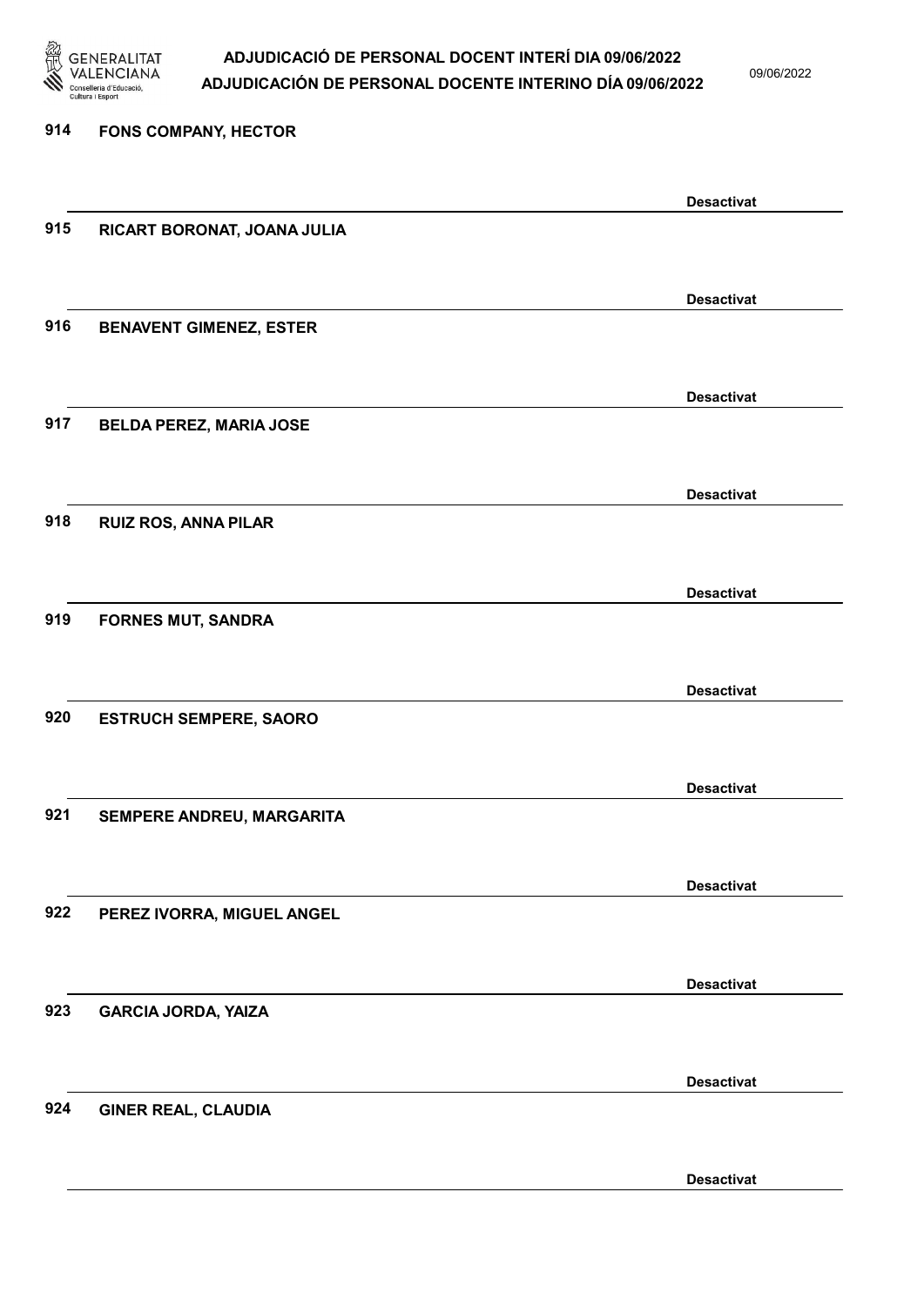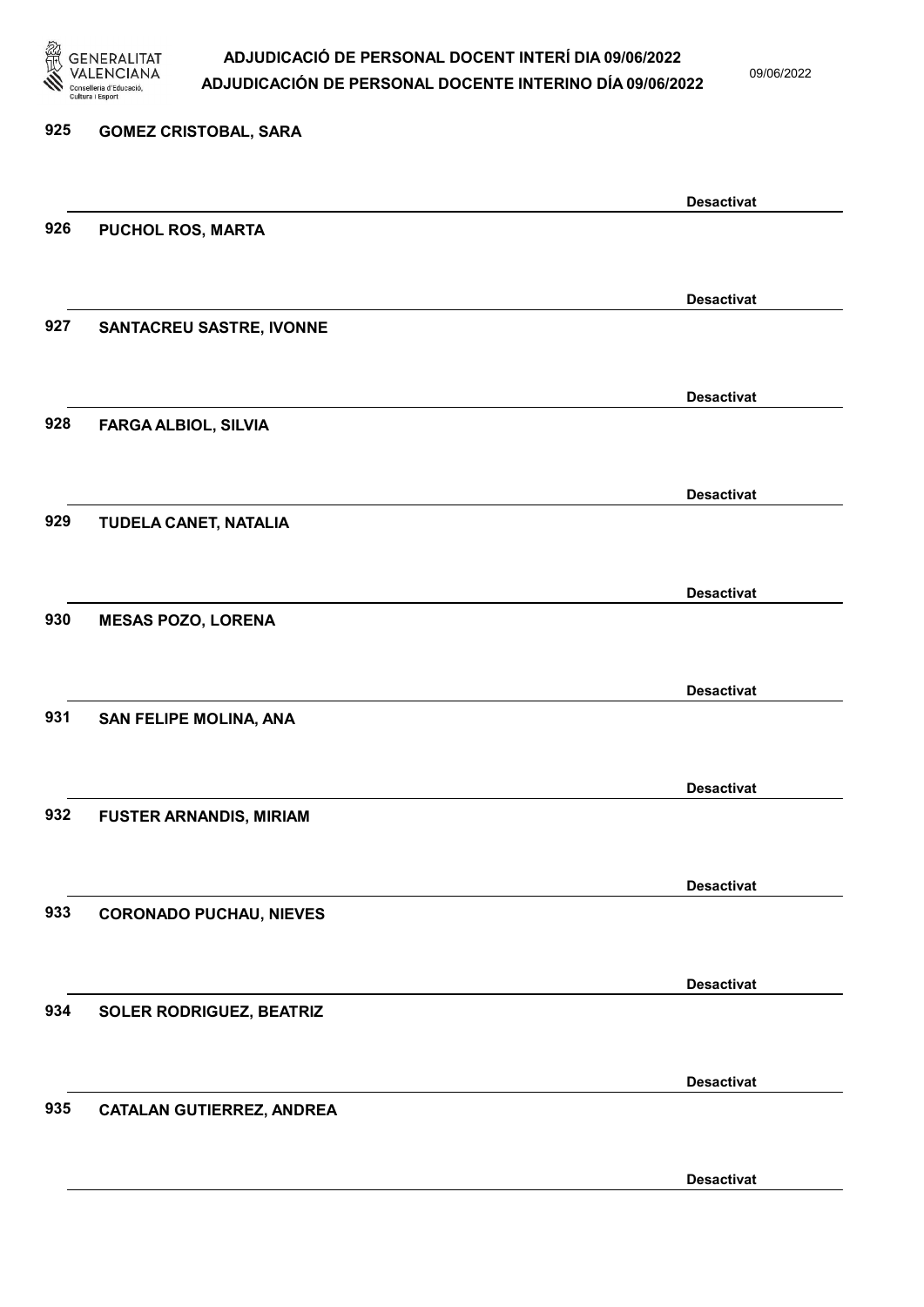

09/06/2022

Desactivat

# 936 CIURANA PEREZ, ESTHER Desactivat 937 GORRITA RAJA, MARIA Desactivat 938 PASTOR NIETO, LAURA Ha participat 939 MORA PEÑAFIEL, MIREIA Desactivat 940 CAMPAYO JULVE, RAUL Desactivat 941 RODRIGUEZ DE GUZMAN MORENO, MARTA Desactivat 942 GARCIA ORRICO, SUSANA Desactivat 943 SORIANO ESCUDER, CELIA Desactivat 944 BAENA ROJAS, ANTONIO Ha participat 945 PORCAR DIAZ, DAVID Desactivat 946 TORRES LEAL, ESTEFANIA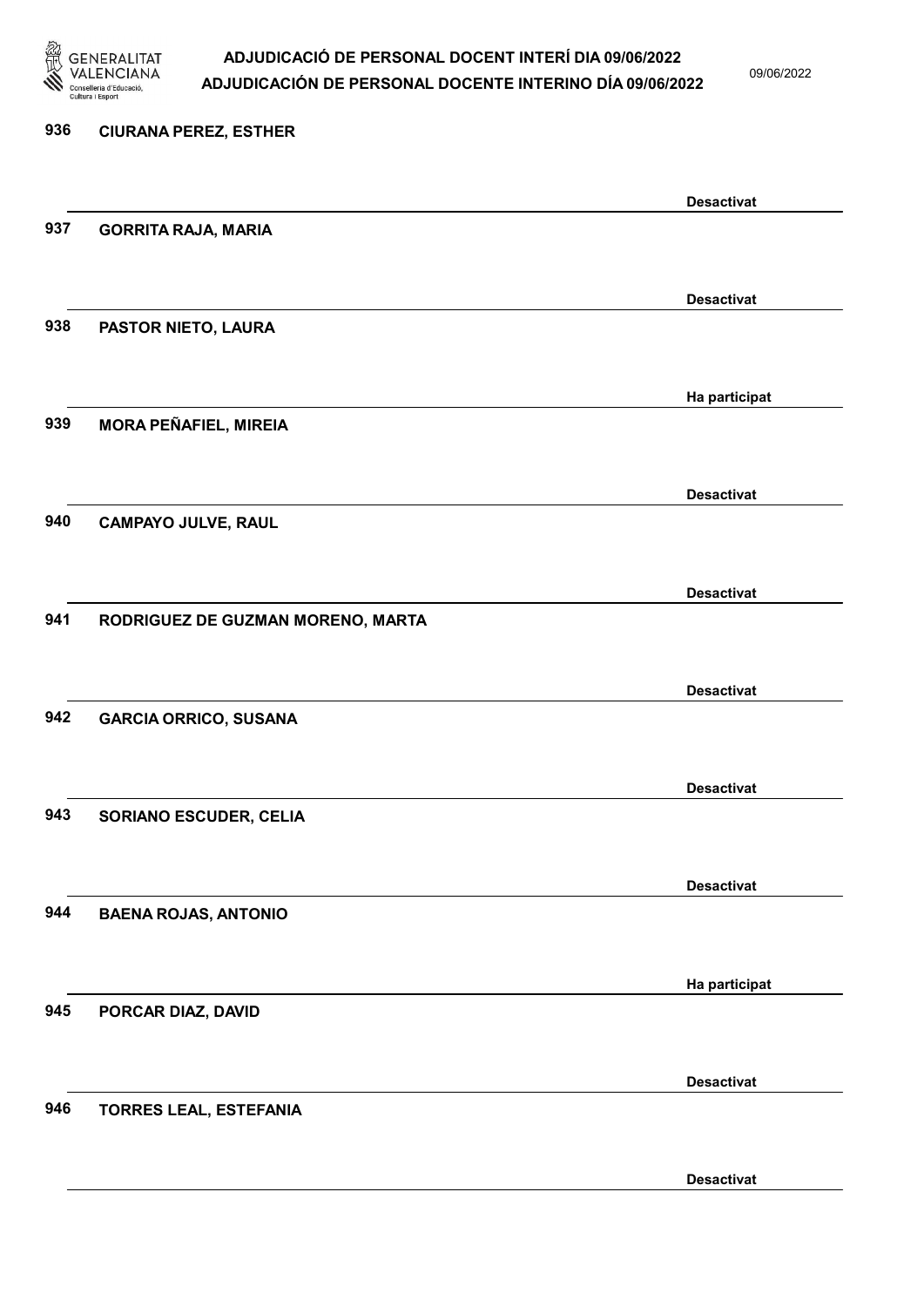

09/06/2022

| 947 | PRADES FERRER, ELISABET          |                   |
|-----|----------------------------------|-------------------|
|     |                                  | <b>Desactivat</b> |
| 948 | <b>MAESTRE PIZARRO, LAURA</b>    |                   |
|     |                                  | <b>Desactivat</b> |
| 949 | <b>MARTINEZ ANTON, PAULA</b>     |                   |
|     |                                  | <b>Desactivat</b> |
| 950 | <b>MUÑOZ BOU, CARLOS</b>         |                   |
| 951 |                                  | <b>Desactivat</b> |
|     | FELIP ROCA, CARLA                |                   |
| 952 | MINGOL PALLARES, ANDREA          | <b>Desactivat</b> |
|     |                                  |                   |
| 953 | <b>GARCIA BALAGUER, PATRICIA</b> | <b>Desactivat</b> |
|     |                                  |                   |
| 954 | SAN JOSE VILLACH, PAULA          | <b>Desactivat</b> |
|     |                                  |                   |
| 955 | <b>SOLER SELLES, NURIA</b>       | <b>Desactivat</b> |
|     |                                  |                   |
| 956 | <b>GOMEZ ALCANTUD, RAQUEL</b>    | <b>Desactivat</b> |
|     |                                  | <b>Desactivat</b> |
| 957 | <b>GARCIA BARRACHINA, NOELIA</b> |                   |
|     |                                  | <b>Desactivat</b> |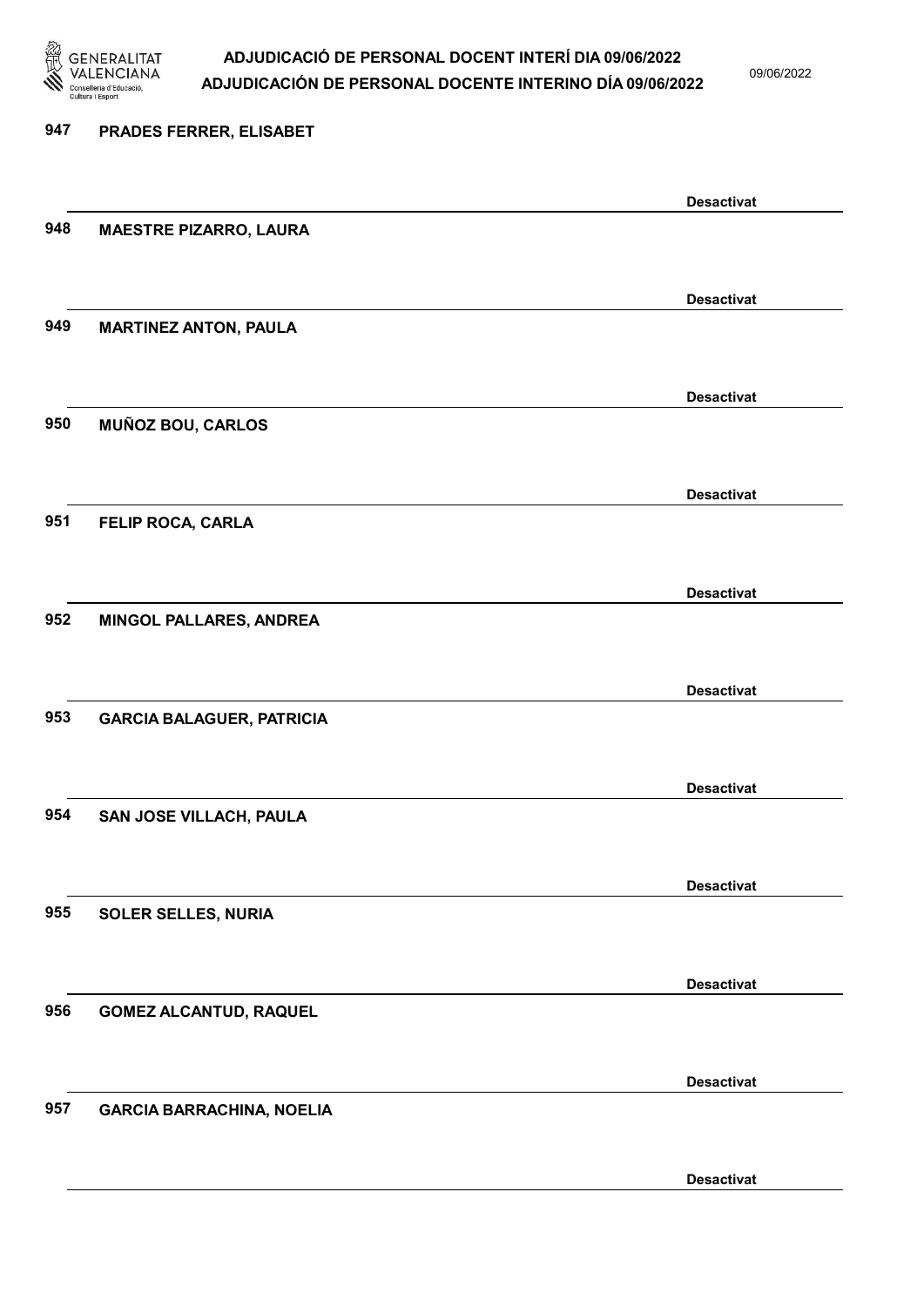

09/06/2022

Desactivat

# 958 MARTI BALLESTER, SILVIA Desactivat 959 CAMAÑ BELLMUNT, MARTA Desactivat 960 CABALLER ESTEVE, VICTOR Desactivat 961 ADARO BAEZ, CARLA NOELIA Desactivat 962 BADENAS CHAPA, MARTA Desactivat 963 BENAVENT TARRASO, MAR ANGELS Desactivat 964 CORBERAN RUIZ, PAULA Desactivat 965 ROIG ESCORCIA, MARTA Desactivat 966 PUERTO BELDA, MARIA Desactivat 967 MOLL VINUESA, NATALIA Desactivat 968 ROMAN CARBONELL, NURIA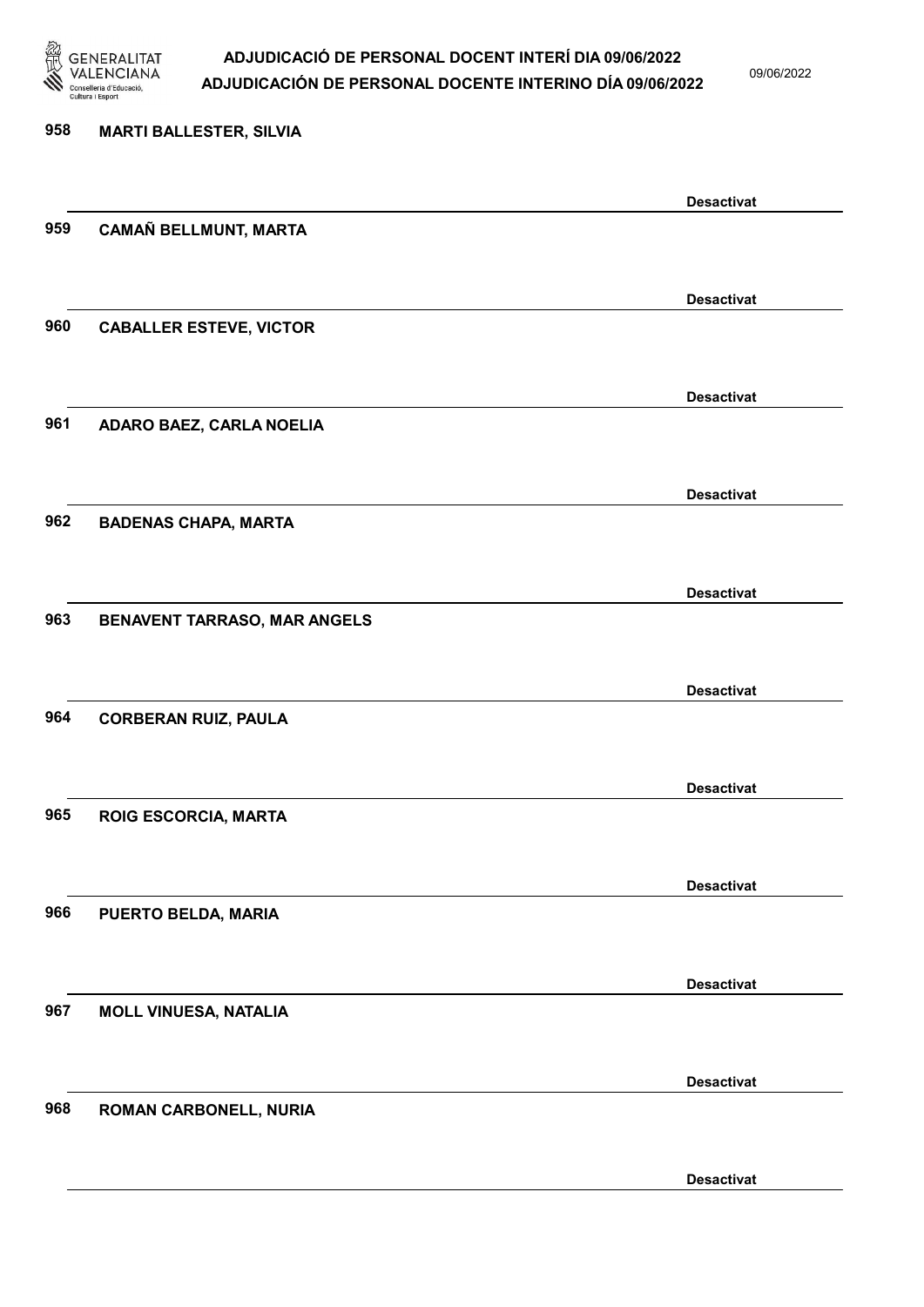

09/06/2022

| 969 | HUIDOBRO TAENGUA, LUCIA               |                   |
|-----|---------------------------------------|-------------------|
|     |                                       | <b>Desactivat</b> |
| 970 | JUAN VALERO, BERTA                    |                   |
|     |                                       | <b>Desactivat</b> |
| 971 | <b>COLL LARA, ANA</b>                 |                   |
|     |                                       | <b>Desactivat</b> |
| 972 | TARIN CUENCA, JUAN                    |                   |
|     |                                       | <b>Desactivat</b> |
| 973 | JIMÉNEZ ARCO, MARÍA JOSÉ              |                   |
| 974 |                                       | <b>Desactivat</b> |
|     | <b>SANCHEZ LLUCH, ERIK</b>            |                   |
| 975 | ZARAGOZA BALLESTER, MARIA DE LA BALMA | <b>Desactivat</b> |
|     |                                       |                   |
| 976 | <b>CAMACHO GOSALVEZ, MARIA PILAR</b>  | <b>Desactivat</b> |
|     |                                       |                   |
| 977 | <b>VILA VILA, CARLES</b>              | <b>Desactivat</b> |
|     |                                       |                   |
| 978 | <b>MOYA RUIZ, LAURA</b>               | <b>Desactivat</b> |
|     |                                       |                   |
| 979 | <b>GIRONES TAMARIT, ALEJANDRO</b>     | <b>Desactivat</b> |
|     |                                       | <b>Desactivat</b> |
|     |                                       |                   |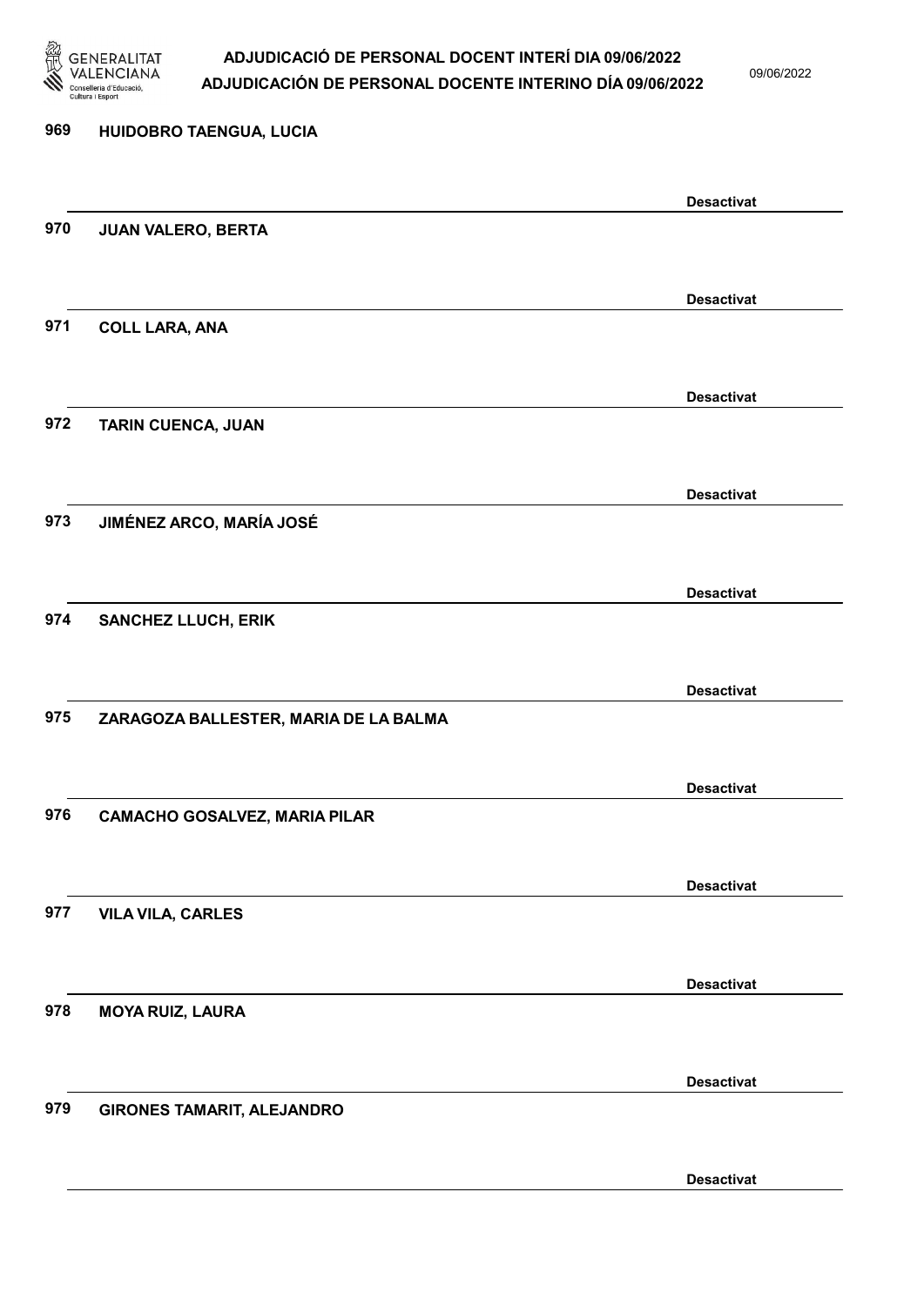

09/06/2022

#### 980 PISA FERNANDEZ, MARIA DEL CARMEN

|     |                                      | <b>Desactivat</b> |
|-----|--------------------------------------|-------------------|
| 981 | CHIARAMELLO BORRAJO, GABRIELA        |                   |
|     |                                      |                   |
|     |                                      |                   |
|     |                                      | <b>Desactivat</b> |
| 982 | PUIG MORENO, ALBA                    |                   |
|     |                                      |                   |
|     |                                      |                   |
|     |                                      | <b>Desactivat</b> |
| 983 | <b>VERCHER RUIZ, DAVID</b>           |                   |
|     |                                      |                   |
|     |                                      |                   |
|     |                                      | <b>Desactivat</b> |
| 984 | FERNANDEZ GARCIA, MARIA JOSE         |                   |
|     |                                      |                   |
|     |                                      |                   |
|     |                                      | <b>Desactivat</b> |
| 985 | <b>MOLL CARRION, MARIA ARACELI</b>   |                   |
|     |                                      |                   |
|     |                                      |                   |
|     |                                      | <b>Desactivat</b> |
| 986 | <b>ESCUTIA MURILLO, TERESA ELENA</b> |                   |
|     |                                      |                   |
|     |                                      |                   |
|     |                                      | <b>Desactivat</b> |
| 987 | MONSELL MORALES, MARIA JESUS         |                   |
|     |                                      |                   |
|     |                                      |                   |
|     |                                      | <b>Desactivat</b> |
| 988 | <b>GINER PLA, IRIS</b>               |                   |
|     |                                      |                   |
|     |                                      |                   |
|     |                                      | <b>Desactivat</b> |
| 989 | PALANCA MATEU, LUISA GEMMA           |                   |
|     |                                      |                   |
|     |                                      |                   |
|     |                                      | <b>Desactivat</b> |
| 990 | <b>UBEDA SAEZ, ESTEFANIA</b>         |                   |
|     |                                      |                   |
|     |                                      |                   |
|     |                                      | <b>Desactivat</b> |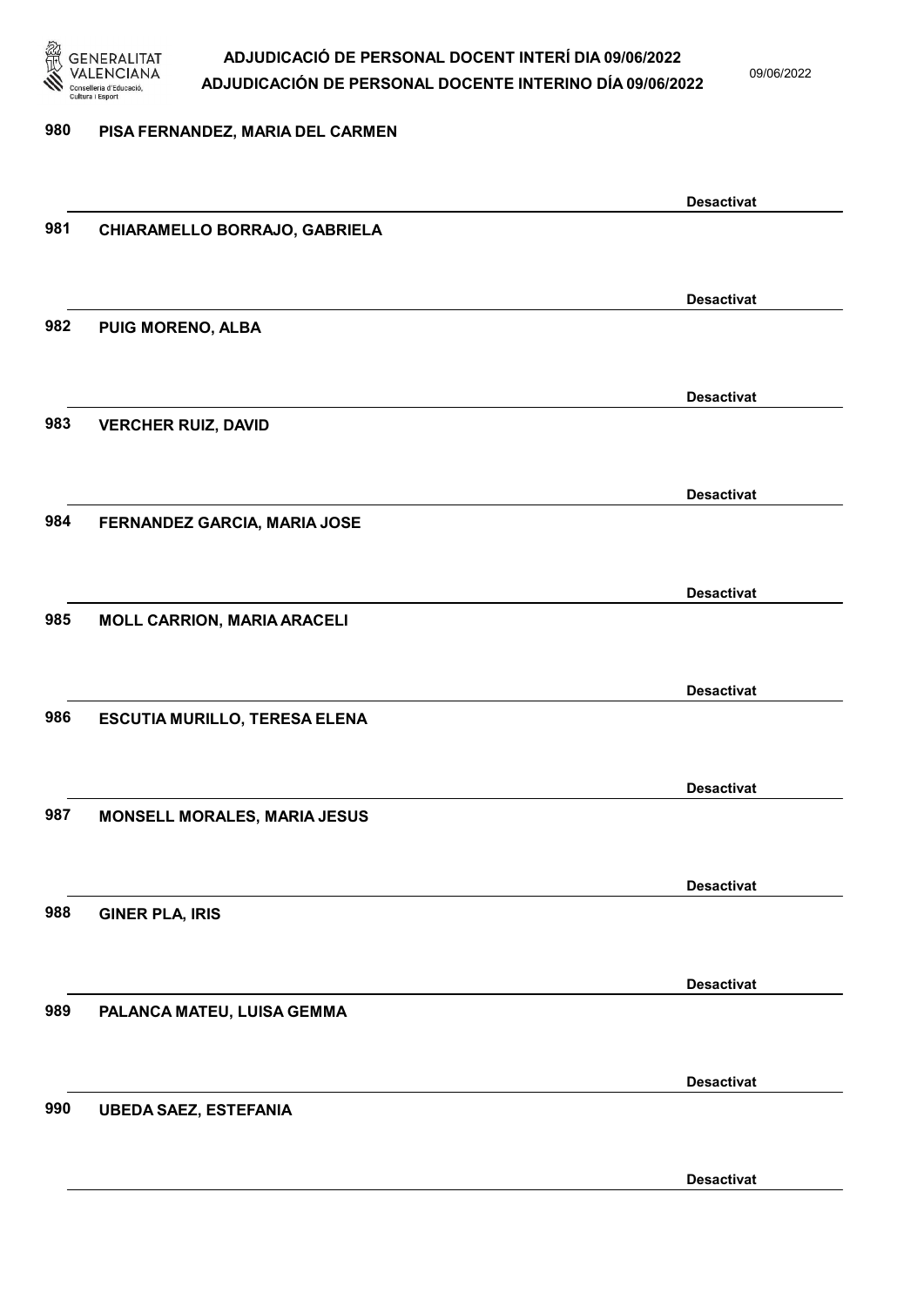

09/06/2022

Desactivat

# 991 GOMIS ESTEVE, ANTONI Desactivat 992 CLIMENT ORTIZ, VICENT Desactivat 993 ALBERO URBÁN, CLARA Desactivat 994 PASTOR IBAÑEZ, ESTER Desactivat 995 PERELLO GOMAR, IRENE Desactivat 996 DOMINGUEZ PAUNER, LAURA Desactivat 997 DEL VALLE SORIANO, ALBA Desactivat 998 SANZ CATALA, JOSEFA INES Desactivat 999 MARTI APARICI, INMACULADA Desactivat 1000 GARCIA GARCIA, ALBA Desactivat 1001 DUART NADAL, MIGUEL ANGEL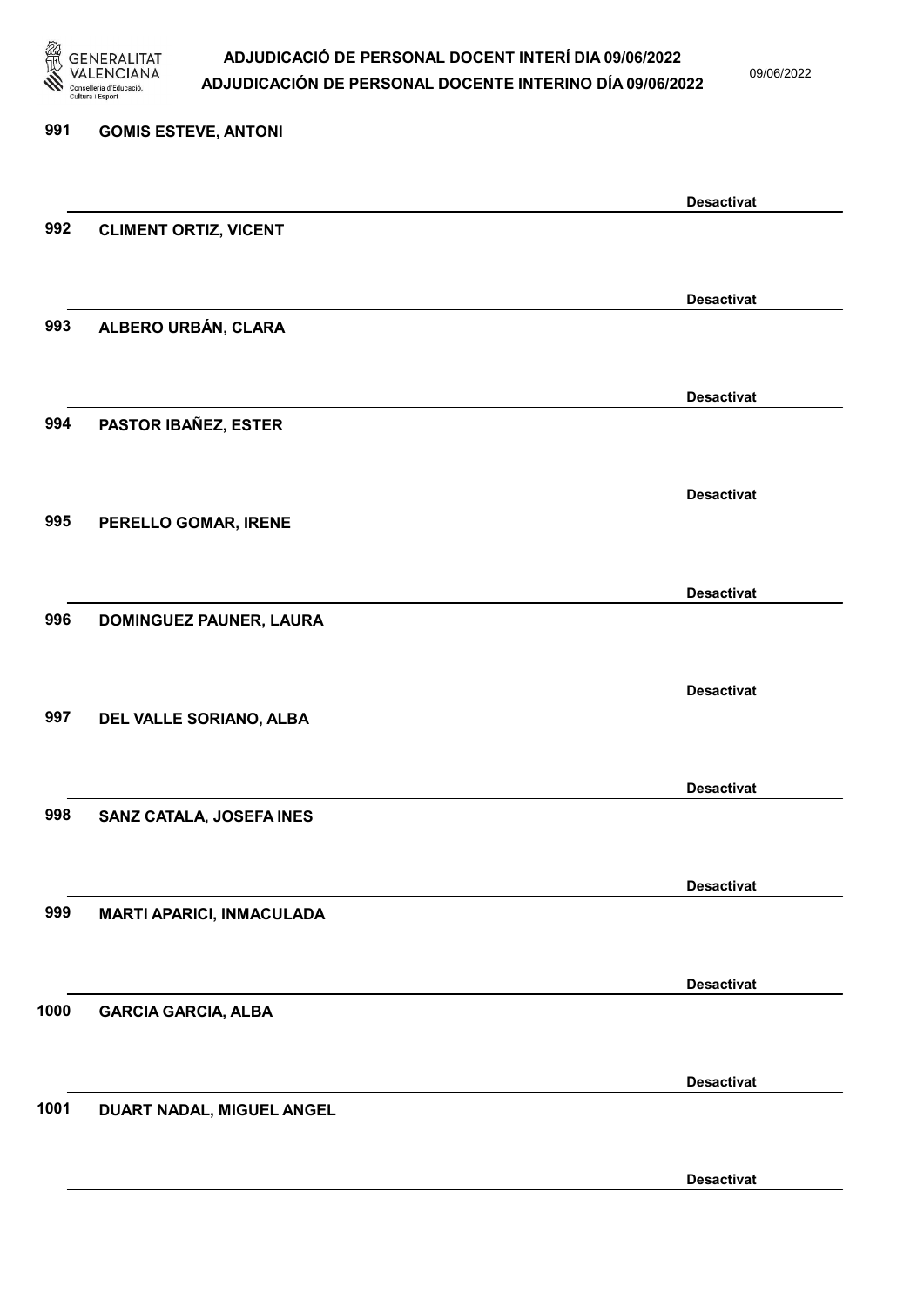

09/06/2022

Desactivat

# 1002 ALBERO GIL, LAURA Desactivat 1003 PEREZ BISQUERT, MONICA Desactivat 1004 FERNANDEZ BENAVENT, EVA MARIA Desactivat 1005 CARBONELL MACIA, MIRIAM Desactivat 1006 IBAÑEZ MONTAÑANA, ANDREA Desactivat 1007 ESTEVE MARIN, YAIZA Ha participat 1008 PEIRO JARQUE, LUIS Desactivat 1009 GIMENO GRAU, MARIA Desactivat 1010 PEREZ MARTINEZ, CARLA Desactivat 1011 GARCIA NIÑEROLA, ALICIA Desactivat 1012 LLORENS OROZCO, ALTEA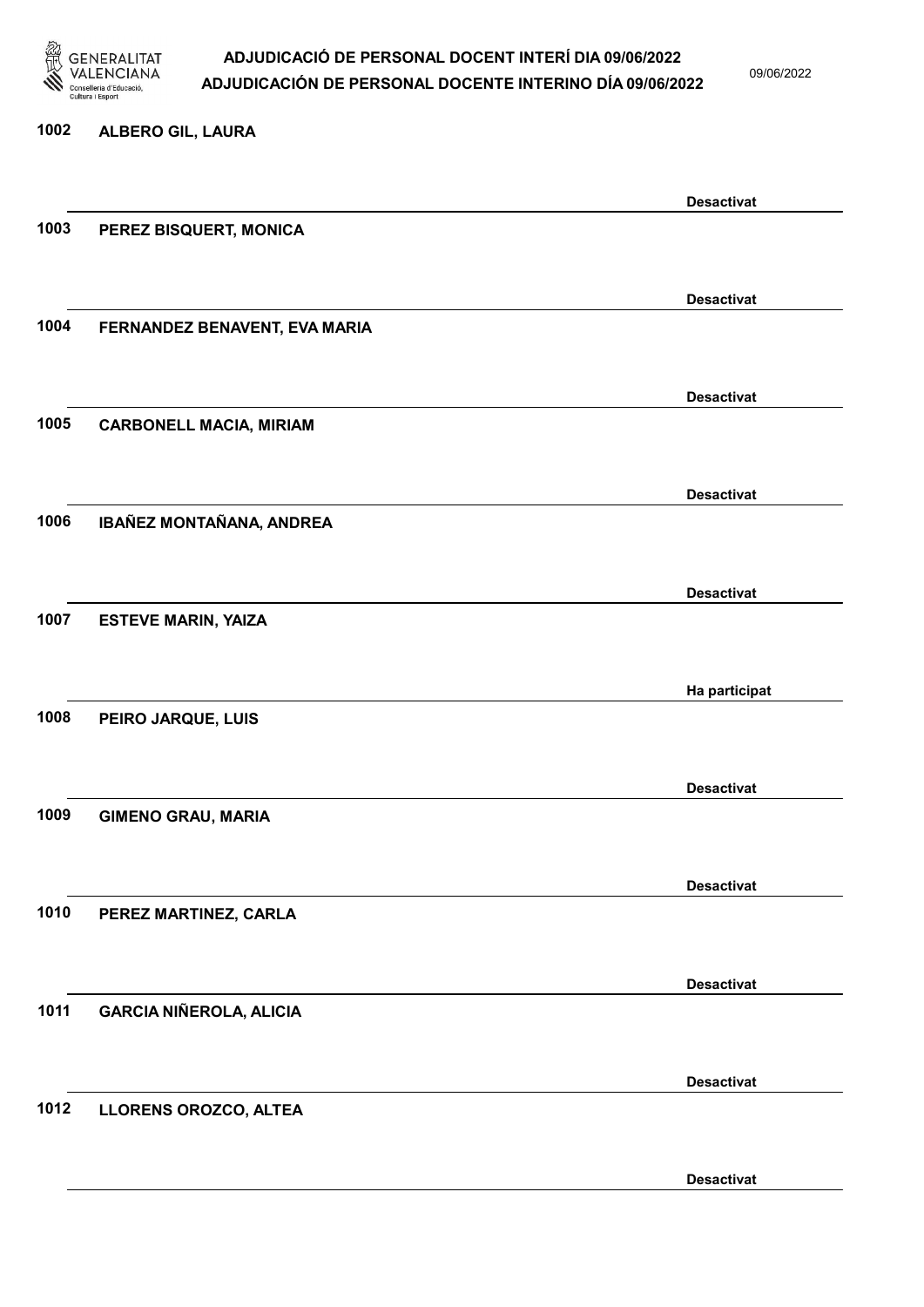

09/06/2022

Desactivat

# 1013 SANCHIS BALAGUER, ANDREA Desactivat 1014 ESCRICH SENENT, MIREIA Desactivat 1015 ALPERA ARACIL, MARIA Desactivat 1016 PEREZ COLLADO, LUCIA Desactivat 1017 VALERO PORTOLES, VIRGINIA Desactivat 1018 CAÑIZARES AYALA, TAMARA Desactivat 1019 SAIS CANUT, REBECA Desactivat 1020 VILLAR MORENO, SONIA Desactivat 1021 RAMOS MARTINEZ, SANDRA Desactivat 1022 MOLLON BADAL, MARIA Desactivat 1023 MACARRO GARRIDO, ANA ISABEL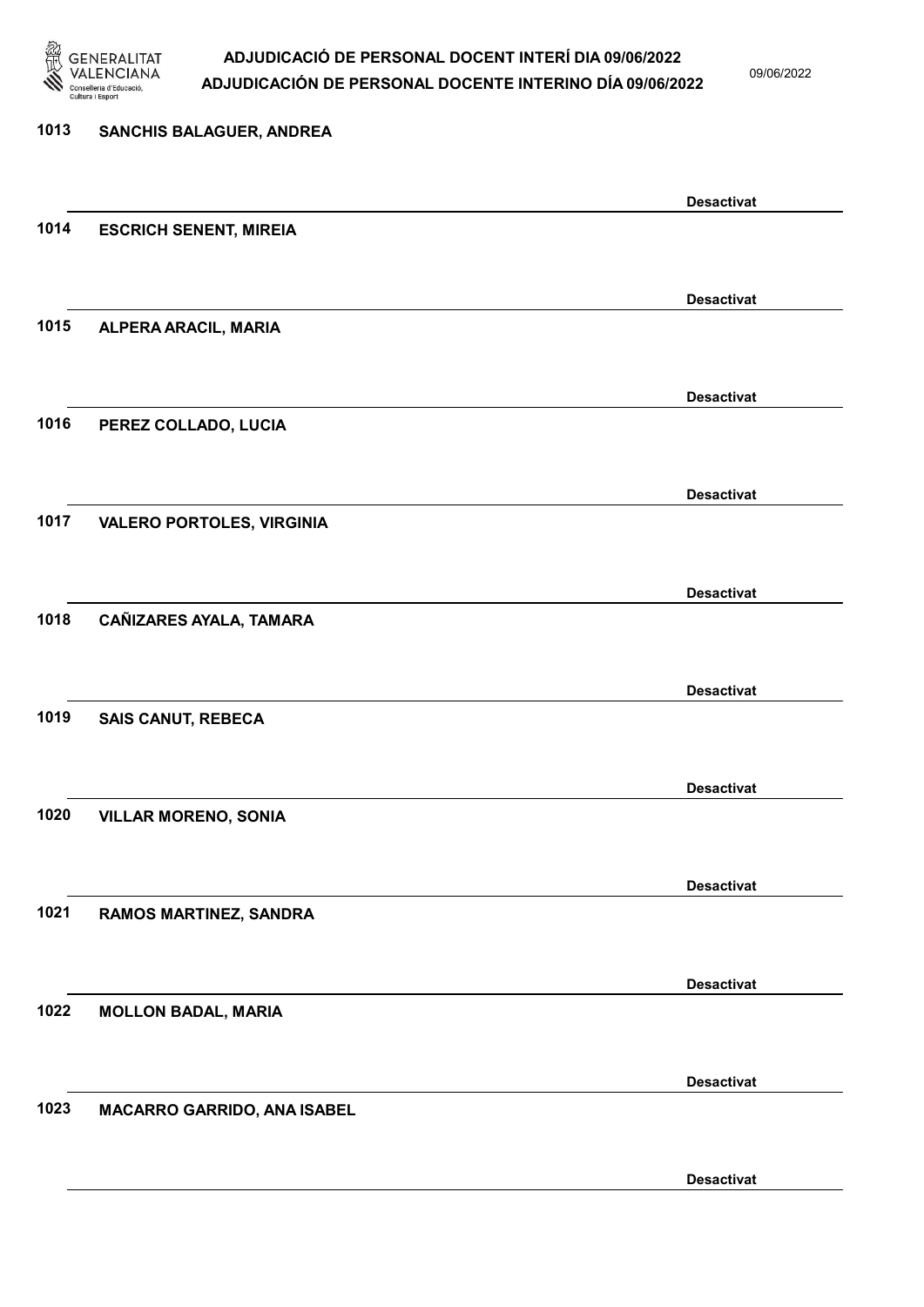

09/06/2022

#### 1024 LLAVATA GALLACH, ELIA

|      |                                     | <b>Desactivat</b> |
|------|-------------------------------------|-------------------|
| 1025 | <b>IBAÑEZ NOVA, ESTER</b>           |                   |
|      |                                     |                   |
|      |                                     | <b>Desactivat</b> |
| 1026 | <b>HERVAS JORDAN, IRIS</b>          |                   |
|      |                                     |                   |
|      |                                     | <b>Desactivat</b> |
| 1027 | <b>GRIMALT CABRERA, LORENA</b>      |                   |
|      |                                     |                   |
|      |                                     | <b>Desactivat</b> |
| 1028 | <b>GAY QUINZA, ALBA</b>             |                   |
|      |                                     |                   |
|      |                                     | <b>Desactivat</b> |
| 1029 | <b>TOLEDO CORRALO, PAULA</b>        |                   |
|      |                                     |                   |
|      |                                     | <b>Desactivat</b> |
| 1030 | <b>GARCIA SANCHEZ, JOSE ANTONIO</b> |                   |
|      |                                     |                   |
|      |                                     | <b>Desactivat</b> |
| 1031 | RODRIGUEZ TORCA, SARA               |                   |
|      |                                     |                   |
|      |                                     | <b>Desactivat</b> |
| 1032 | <b>GOMIS GOMEZ, MIRIAM</b>          |                   |
|      |                                     |                   |
|      |                                     | <b>Desactivat</b> |
| 1033 | ROMERO CAMARENA, VERONICA           |                   |
|      |                                     |                   |
|      |                                     | <b>Desactivat</b> |
| 1034 | DIAZ CASTILLO, LAURA                |                   |
|      |                                     |                   |
|      |                                     | <b>Desactivat</b> |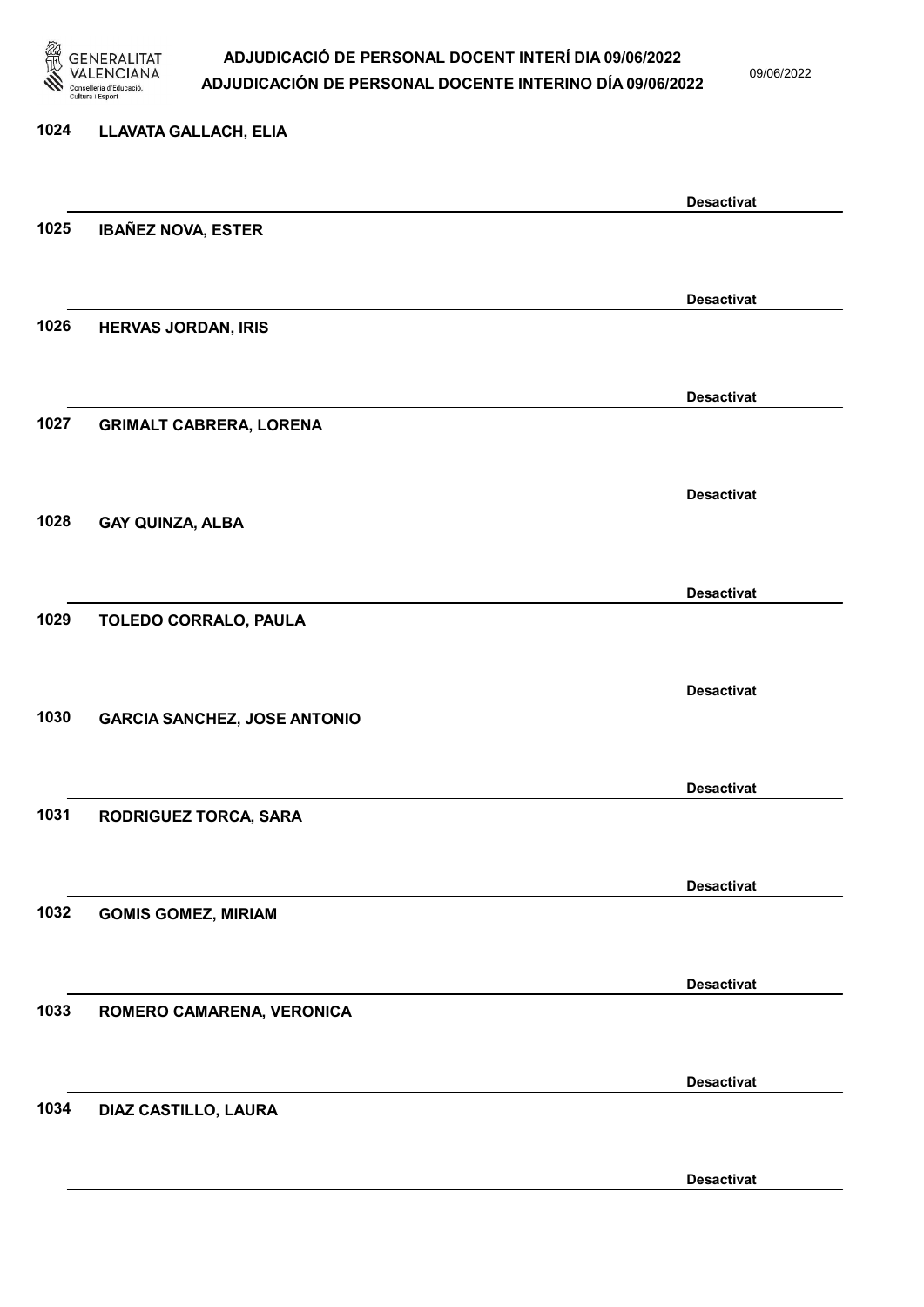

09/06/2022

#### 1035 BATALLER HITA, ASELA

|      |                               | <b>Desactivat</b> |
|------|-------------------------------|-------------------|
| 1036 | IBAÑEZ OSUNA, ALEJANDRO       |                   |
|      |                               |                   |
|      |                               | <b>Desactivat</b> |
| 1037 | <b>GALLEGO CALERO, ANDREA</b> |                   |
|      |                               |                   |
|      |                               |                   |
|      |                               | <b>Desactivat</b> |
| 1038 | NAVARRO GUERRERO, ANA BELEN   |                   |
|      |                               |                   |
|      |                               | <b>Desactivat</b> |
| 1039 | <b>CHAQUES RAGA, RAQUEL</b>   |                   |
|      |                               |                   |
|      |                               | <b>Desactivat</b> |
| 1040 | ESCRIVA MORENO, ROSA ANA      |                   |
|      |                               |                   |
|      |                               |                   |
| 1041 |                               | <b>Desactivat</b> |
|      | PASCUAL LOPEZ, VERONICA       |                   |
|      |                               |                   |
|      |                               | <b>Desactivat</b> |
| 1042 | AGUSTI OLIVARES, MARIA GEMA   |                   |
|      |                               |                   |
|      |                               | <b>Desactivat</b> |
| 1043 | <b>SALINAS LOPEZ, BEATRIZ</b> |                   |
|      |                               |                   |
|      |                               | <b>Desactivat</b> |
| 1044 | SABATER RAMIREZ, ALVARO       |                   |
|      |                               |                   |
|      |                               |                   |
|      |                               | <b>Desactivat</b> |
| 1045 | <b>GARCIA CARBO, AINA</b>     |                   |
|      |                               |                   |
|      |                               | <b>Desactivat</b> |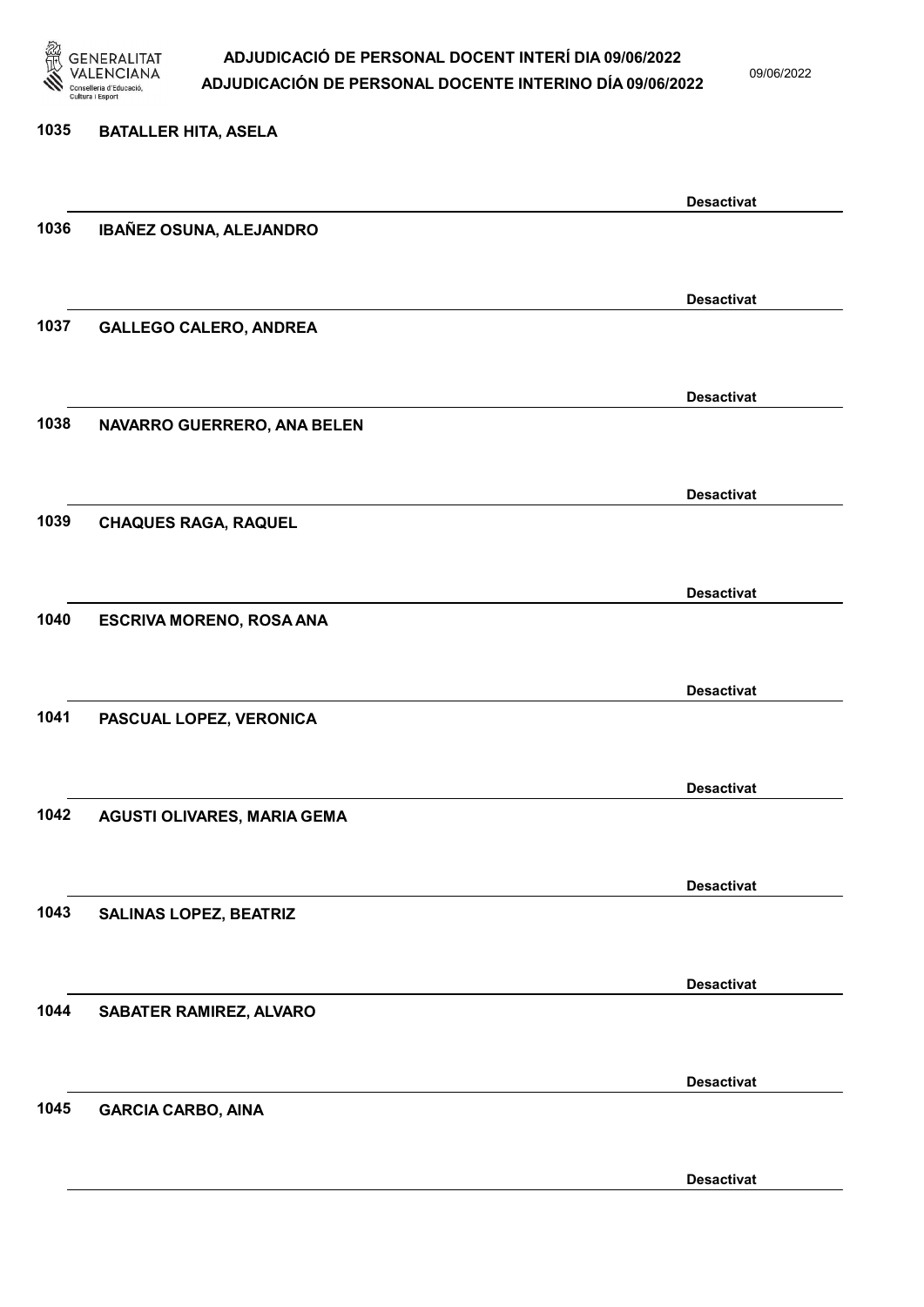

09/06/2022

| 1046 | <b>CASANOVA MOLINA, NOEMI</b> |                   |
|------|-------------------------------|-------------------|
|      |                               | <b>Desactivat</b> |
| 1047 | RAMON RUIZ, CLAUDIA LLEDO     |                   |
|      |                               | <b>Desactivat</b> |
| 1048 | PEREZ SANCHEZ, MARINA         |                   |
|      |                               |                   |
| 1049 | NUÑEZ NAVARRETE, JUAN RAMON   | <b>Desactivat</b> |
|      |                               |                   |
| 1050 | <b>GORDON RUIZ, ROCIO</b>     | <b>Desactivat</b> |
|      |                               |                   |
| 1051 | PUERTA ARCAS, VERONICA        | <b>Desactivat</b> |
|      |                               |                   |
|      |                               | <b>Desactivat</b> |
| 1052 | PASCUAL GONZALEZ, NATALIA     |                   |
|      |                               | <b>Desactivat</b> |
| 1053 | <b>BARCELO SANCHEZ, ZAIRA</b> |                   |
|      |                               | <b>Desactivat</b> |
| 1054 | JULIA FERNANDEZ, CARLA        |                   |
|      |                               | Ha participat     |
| 1055 | <b>LLORENS NEBOT, ANDREA</b>  |                   |
|      |                               | <b>Desactivat</b> |
| 1056 | DOMENECH JIMENEZ, ALICIA      |                   |
|      |                               |                   |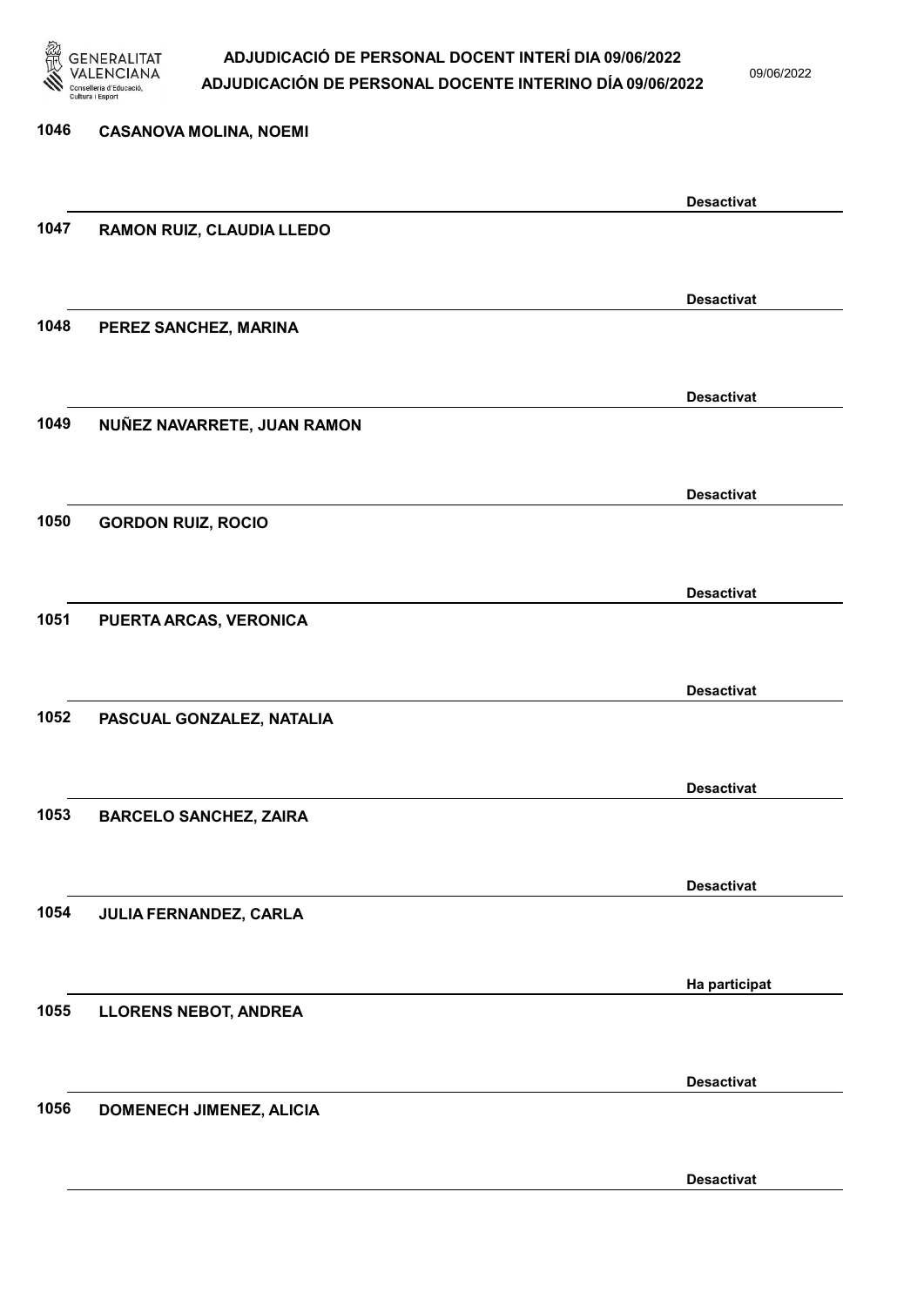

09/06/2022

Desactivat

# 1057 OMBUENA YAGO, SANDRA Desactivat 1058 ESPASA SAVAL, MARIA YASMINA Desactivat 1059 CHULVI SAEZ, CARLA Desactivat 1060 SANCHEZ MELIA, LAURA Desactivat 1061 MARTI VIDAL, LAURA Desactivat 1062 NAVARRO BELENGUER, INMACULADA Desactivat 1063 CASADO HARO, MARIA JESUS Desactivat 1064 ANDREU DE LA CRUZ, CARLOS Ha participat 1065 MEDINA GARCIA, ALEJANDRO EDUARDO Desactivat 1066 RAMOS OLMOS, MARTA Desactivat 1067 LARA HIDALGO, NIEVES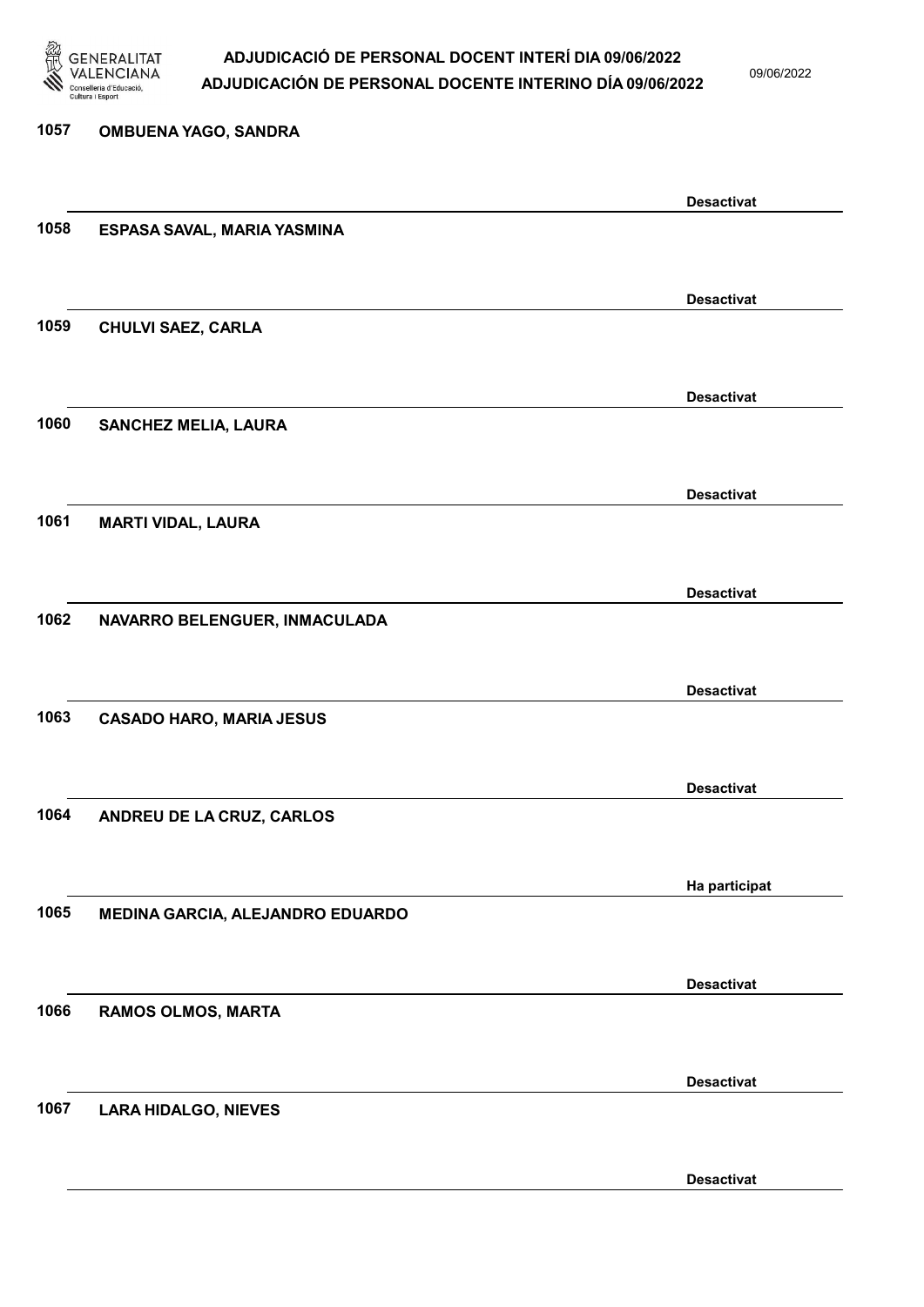

09/06/2022

Desactivat

1068 MORENO GARCIA, CARLOS Desactivat 1069 GARRIGUES GONZALEZ, RICHARD Ha participat 1070 BAUTISTA SANCHEZ VALDEPEÑAS, EVELINA Desactivat 1071 GARROTE SILLAS, EVA Ha participat 1072 DIES LOPEZ, ANDREA Desactivat 1073 BADAL BLASCO, CRISTIAN Desactivat 1074 URBAN QUILES, MARIA TERESA Desactivat 1075 SERRANO MOLINA, MARIA DEL CARMEN Desactivat 1076 TORMO VICO, CLARA SOFIA Desactivat 1077 CAMARASA PASTOR, MARIA DESAMPARADOS Desactivat 1078 CERDAN GOMIS, TERESA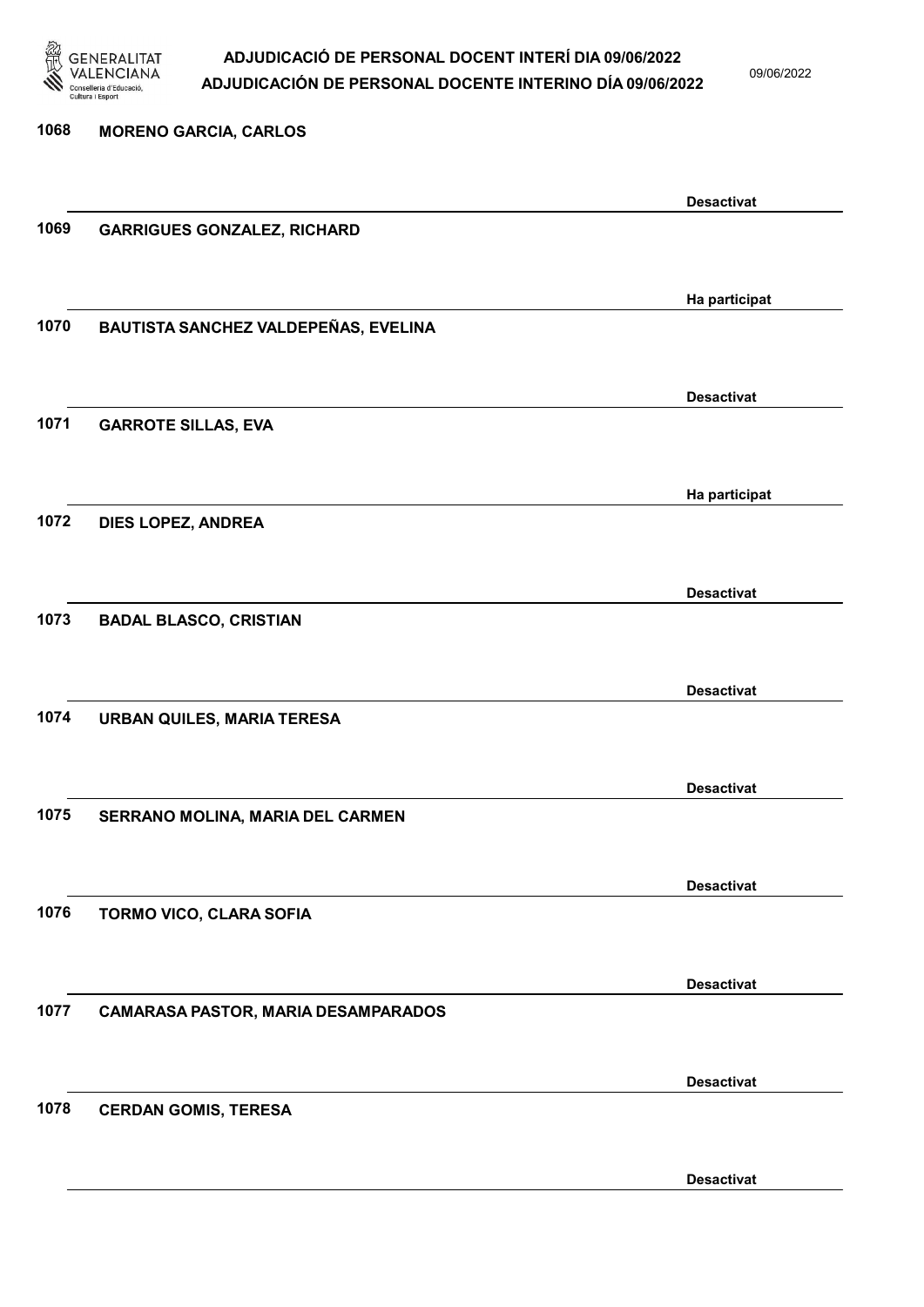

09/06/2022

Desactivat

# 1079 LOSA CAMACHO, RAQUEL Desactivat 1080 OLIVER GAVARA, SANDRA Desactivat 1081 CRESPO GUSTEMS, ANDREA Desactivat 1082 COY CASAS, SARA Desactivat 1083 VALLS NIETO, MARIA PILAR Ha participat 1084 MONTOLIU GIL, ALBA Desactivat 1085 BORDONADO MORENO, ALMUDENA Desactivat 1086 MUÑOZ GARCIA, SANDRA Ha participat 1087 GUILLEM SOLDEVILA, LAURA Desactivat 1088 ZANON MOLINER, JOAQUIN RAFAEL Desactivat 1089 GRAMAGE PASCUAL, RUBEN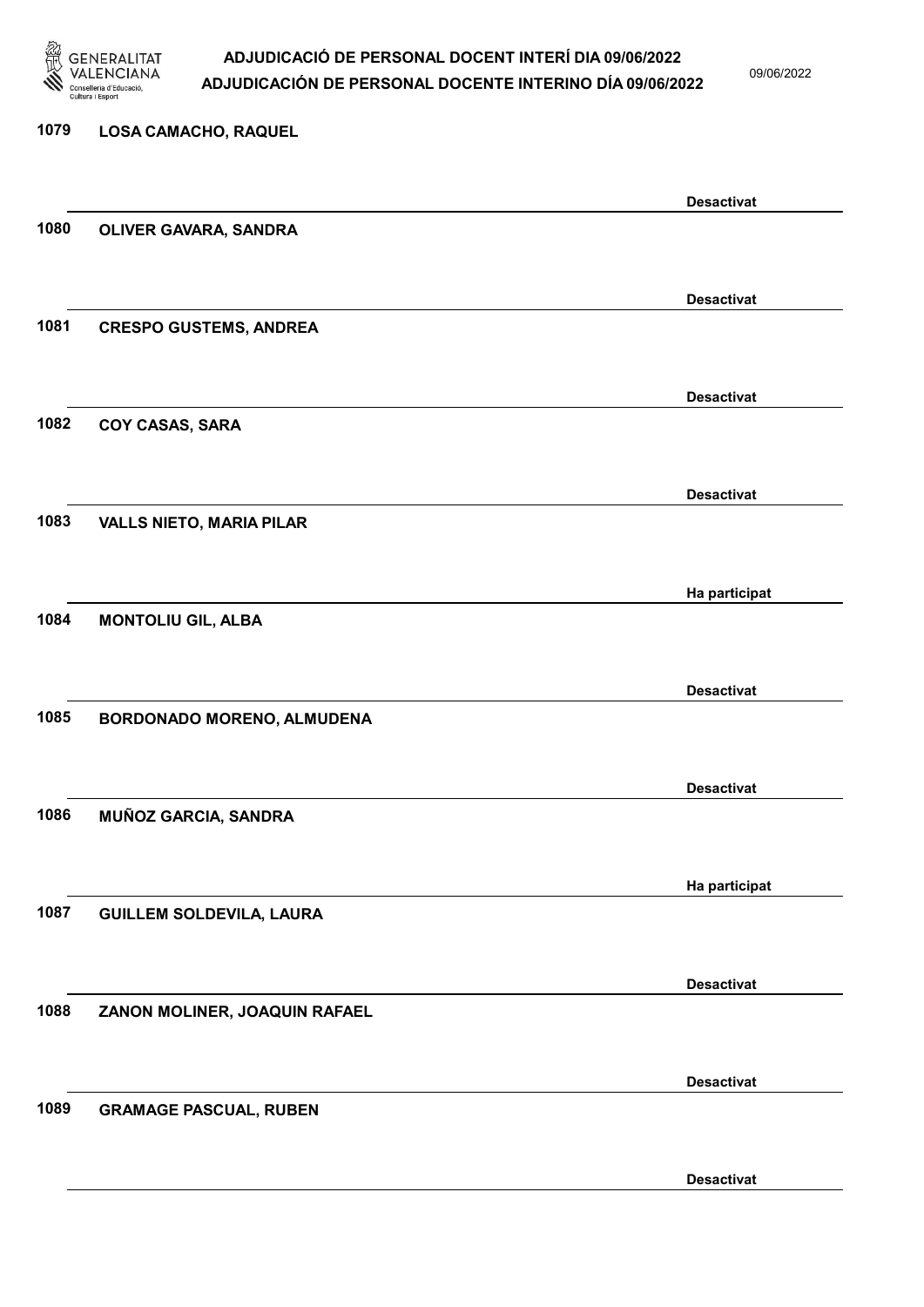

09/06/2022

Desactivat

# 1090 CARRETON DIAZ-MINGUEZ, DAVINIA Desactivat 1091 BENAVENT MATEU, SARA Ha participat 1092 VILA REIG, CARLA Desactivat 1093 GARCIA SOSPEDRA, LAURA Desactivat 1094 NADERPOUR PEÑALVER, MARTA Desactivat 1095 ALBERT PATIÑO, ESTER Desactivat 1096 LENO CARCELLER, MELANI Desactivat 1097 FELIX FERRER, AIDA Desactivat 1098 ORDINAS LLOP, ESTHER Desactivat 1099 PERONA CALDES, CLARA Desactivat 1100 SANCHEZ MOLLA, ANA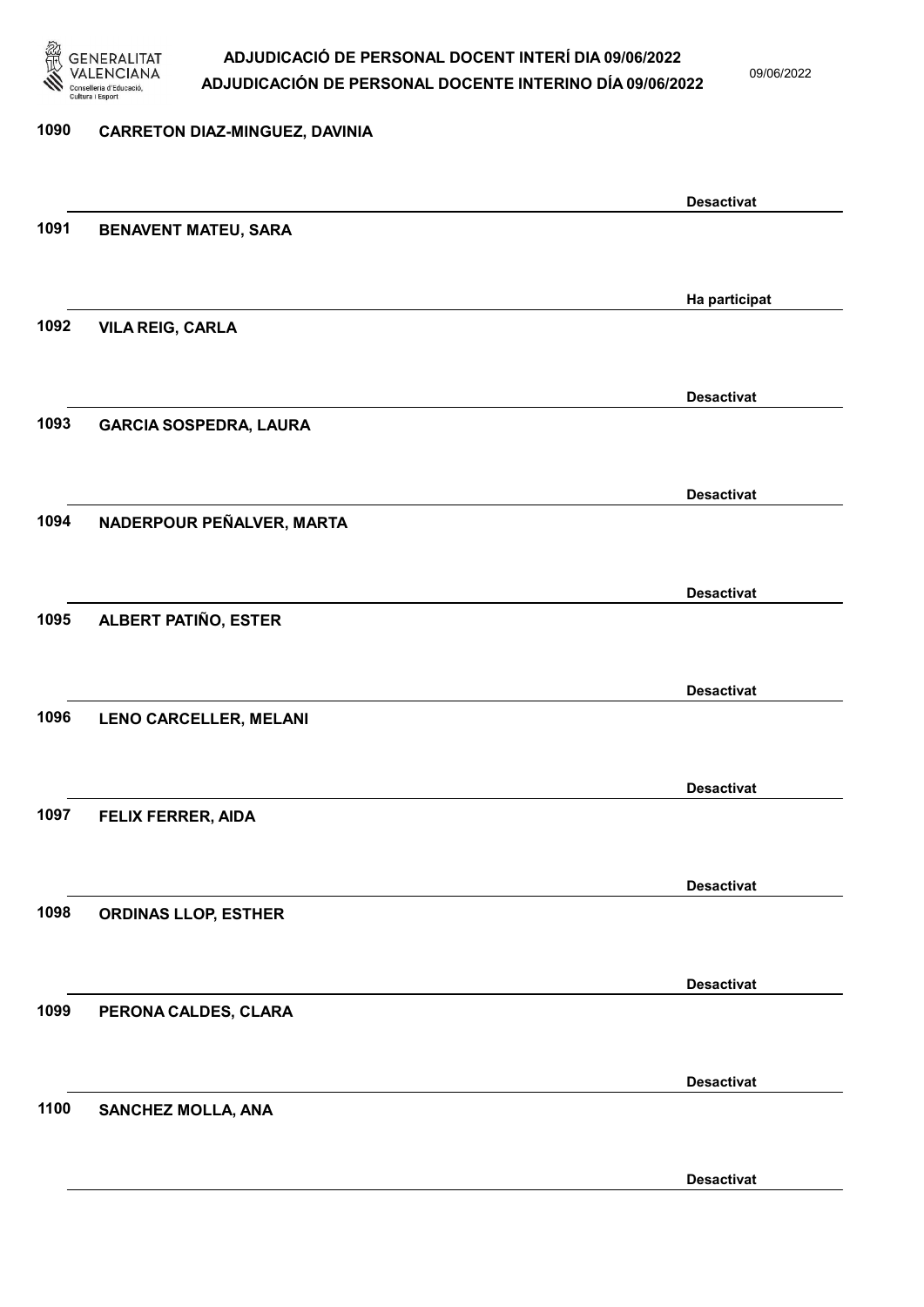

09/06/2022

| 1101 | <b>ESCAMILLA QUIROGA, ANA</b>                                                                                                                       |                   |
|------|-----------------------------------------------------------------------------------------------------------------------------------------------------|-------------------|
|      |                                                                                                                                                     | <b>Desactivat</b> |
| 1102 | ALIAGA MONTOLIO, LIDIA                                                                                                                              |                   |
|      |                                                                                                                                                     | <b>Desactivat</b> |
| 1103 | FERNANDEZ LAINS, JUAN ANTONIO                                                                                                                       |                   |
|      |                                                                                                                                                     |                   |
| 1104 | <b>BOHIGUES LLI, SARA</b>                                                                                                                           | <b>Desactivat</b> |
|      |                                                                                                                                                     |                   |
| 1105 | FRANCH JOVER, ARACELI                                                                                                                               | <b>Desactivat</b> |
|      |                                                                                                                                                     |                   |
|      |                                                                                                                                                     | <b>Desactivat</b> |
| 1106 | <b>GARCIA BLASCO, ALBA</b><br>Petición:<br>$\mathbf{1}$<br>CASTELLÓ DE LA PLANA (12000832) CEIP BISBE CLIMENT<br>501692<br>128 / EDUCACIÓ PRIMÀRIA. | Voluntaria        |
|      | Horas<br>SUBSTITUCIÓ INDETERMINADA<br>23                                                                                                            | Adjudicat         |
| 1107 | <b>SORIANO AGUADO, VICENTE</b>                                                                                                                      |                   |
|      |                                                                                                                                                     | <b>Desactivat</b> |
| 1108 | SANCHO BATALLER, INMACULADA                                                                                                                         |                   |
|      |                                                                                                                                                     | <b>Desactivat</b> |
| 1109 | <b>MARTINEZ CASTILLO, NATALIA</b>                                                                                                                   |                   |
|      |                                                                                                                                                     | <b>Desactivat</b> |
| 1110 | LLORCA GONZALVO, AROA                                                                                                                               |                   |
|      |                                                                                                                                                     | <b>Desactivat</b> |
| 1111 | <b>CORRAL GARCIA, ANA ISABEL</b>                                                                                                                    |                   |
|      |                                                                                                                                                     |                   |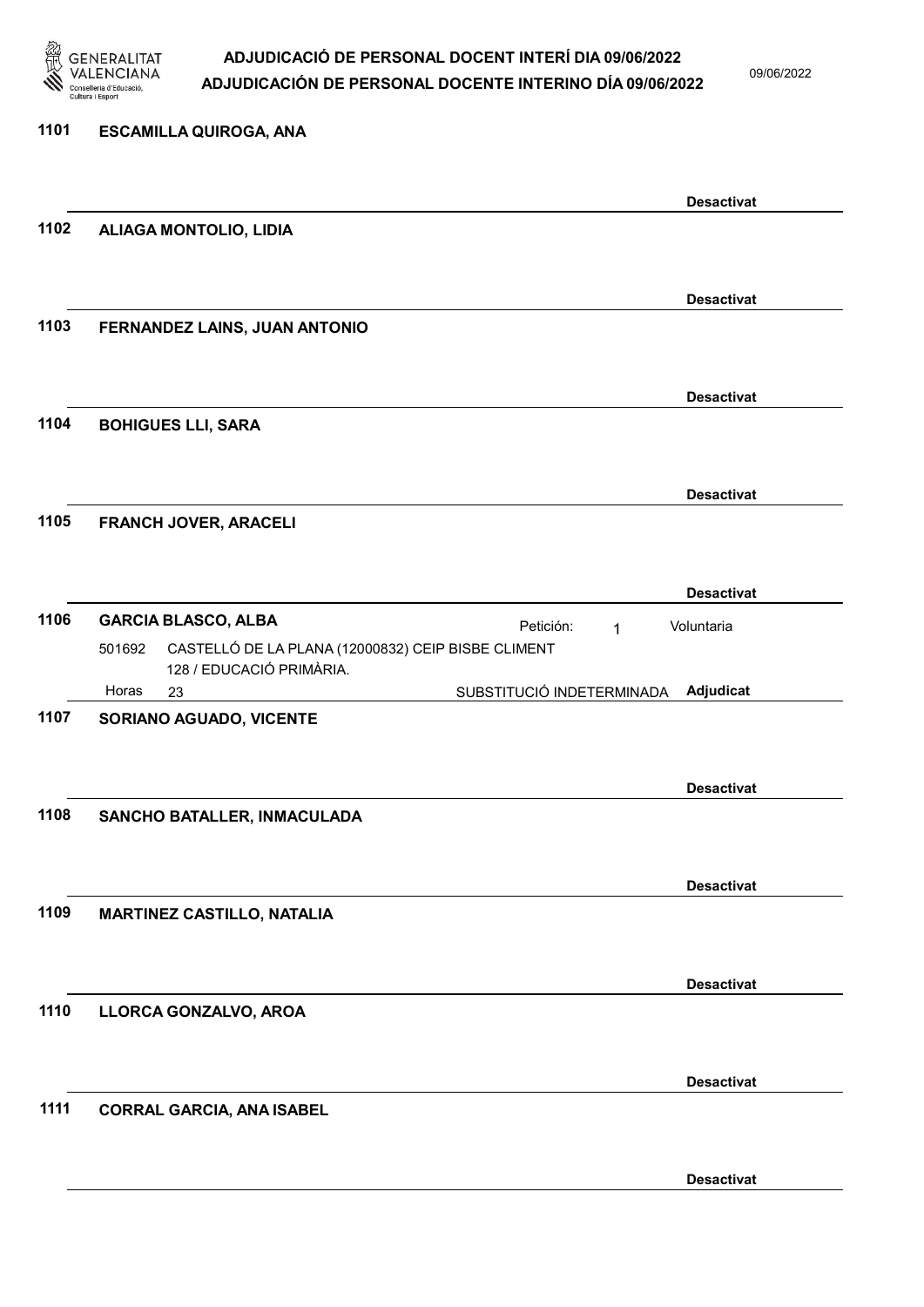

09/06/2022

Desactivat

# 1112 ARRIBAS VILLAR, CONSUELO Desactivat 1113 GARIN MENENDEZ, CLAUDIA Desactivat 1114 GARCIA VALENCIA, MARIA AMPARO Desactivat 1115 MARTINEZ MUÑOZ, RAQUEL MARIA Desactivat 1116 CES CERVERA, ESTELA Desactivat 1117 BURRIEL FERRER, MARIA Desactivat 1118 RAMON SERRANO, PAULA Desactivat 1119 SERRANO CUQUERELLA, MARIA Desactivat 1120 SANCHEZ SANCHEZ, BRISA Desactivat 1121 TERUEL HERNANDEZ, JOSE MARIA Desactivat 1122 MARTINEZ GONZALEZ, RAQUEL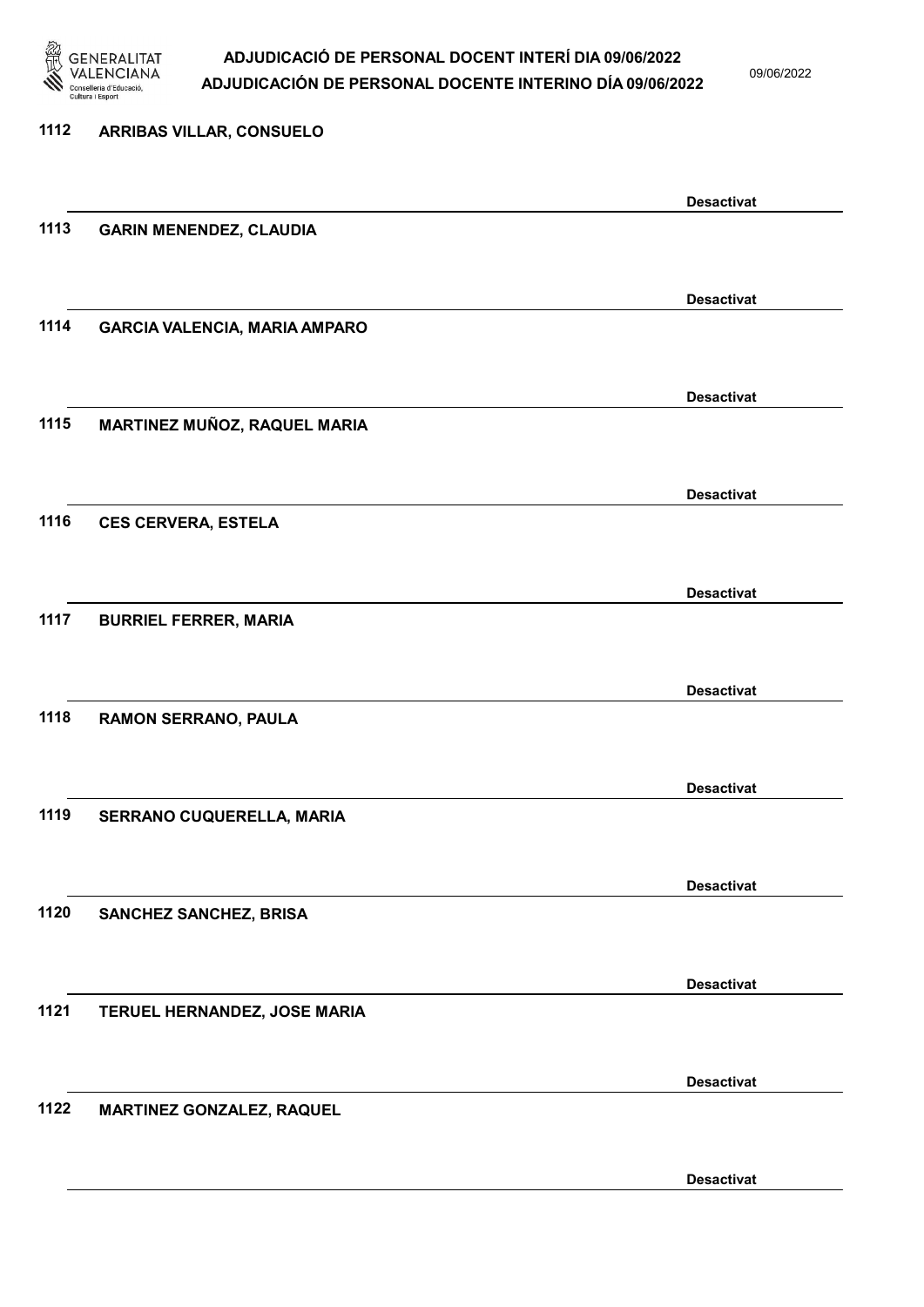

09/06/2022

Desactivat

### 1123 OLMOS GARDEY, PAULA Desactivat 1124 ADSUAR LOPEZ, JOSE MANUEL Desactivat 1125 PILES NAVARRO, SANDRA Desactivat 1126 PAÑOS PEREA, ANDREA Desactivat 1127 SORIANO SORO, SANDRA Desactivat 1128 GIL BOSCA, ANDREA Desactivat 1129 CARRETERO DE CARA, ESTIBALIZ Desactivat 1130 MALAGON RODRIGUEZ, PAULA Desactivat 1131 CATALA FERRIZ, ANA ALICIA Desactivat 1132 MEIAD THANOON, NOOR<br>
1 23 SUBSTITUCIÓ INDETERMINADA VERGER (EL) (03008873) CEIP SEGARIA 120 / EDUCACIÓ INFANTIL Adjudicat Voluntaria 717849 Horas 1133 MOYA GARRIDO, LIDIA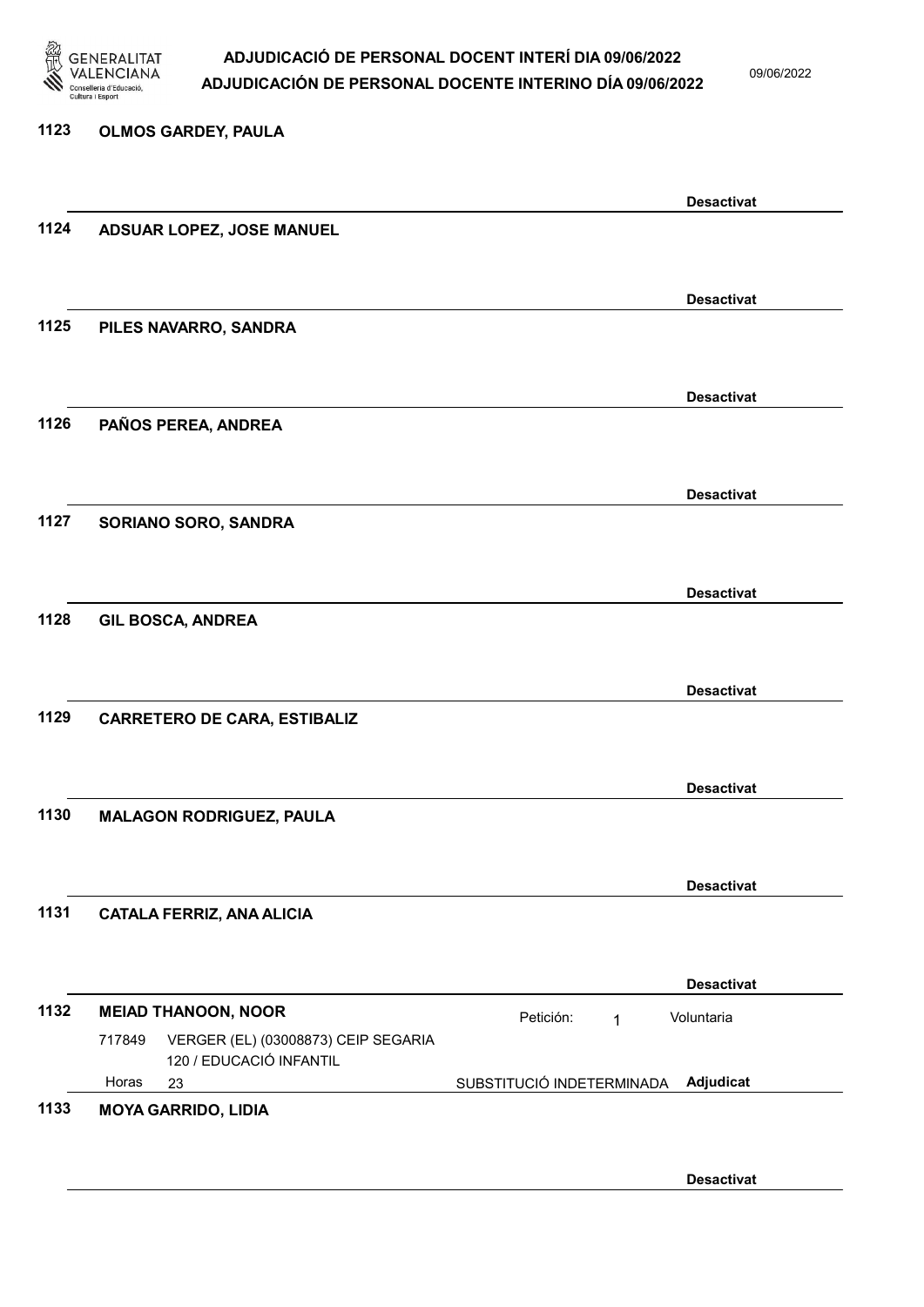

09/06/2022

| <b>Desactivat</b><br>1135<br><b>BRUIXOLA CHIRIVELLA, ESTHER</b><br><b>Desactivat</b><br>1136<br>ARENAS LOBATO, NOELIA<br><b>Desactivat</b><br>1137<br>BRACELI BEJERANO, ANDREA DE LAS NIEVES<br><b>Desactivat</b><br>1138<br>FERRUS BAYARRI, JANA<br><b>Desactivat</b><br>1139<br>LOPEZ GOMEZ, ALBA MARIA<br><b>Desactivat</b><br>1140<br><b>BUIGUES IRANZO, ANA MIREIA</b> |  |
|-----------------------------------------------------------------------------------------------------------------------------------------------------------------------------------------------------------------------------------------------------------------------------------------------------------------------------------------------------------------------------|--|
|                                                                                                                                                                                                                                                                                                                                                                             |  |
|                                                                                                                                                                                                                                                                                                                                                                             |  |
|                                                                                                                                                                                                                                                                                                                                                                             |  |
|                                                                                                                                                                                                                                                                                                                                                                             |  |
|                                                                                                                                                                                                                                                                                                                                                                             |  |
|                                                                                                                                                                                                                                                                                                                                                                             |  |
|                                                                                                                                                                                                                                                                                                                                                                             |  |
|                                                                                                                                                                                                                                                                                                                                                                             |  |
|                                                                                                                                                                                                                                                                                                                                                                             |  |
|                                                                                                                                                                                                                                                                                                                                                                             |  |
|                                                                                                                                                                                                                                                                                                                                                                             |  |
|                                                                                                                                                                                                                                                                                                                                                                             |  |
|                                                                                                                                                                                                                                                                                                                                                                             |  |
|                                                                                                                                                                                                                                                                                                                                                                             |  |
|                                                                                                                                                                                                                                                                                                                                                                             |  |
|                                                                                                                                                                                                                                                                                                                                                                             |  |
|                                                                                                                                                                                                                                                                                                                                                                             |  |
|                                                                                                                                                                                                                                                                                                                                                                             |  |
|                                                                                                                                                                                                                                                                                                                                                                             |  |
|                                                                                                                                                                                                                                                                                                                                                                             |  |
|                                                                                                                                                                                                                                                                                                                                                                             |  |
| <b>Desactivat</b>                                                                                                                                                                                                                                                                                                                                                           |  |
| 1141<br>HERRERA GONZALEZ, BELEN                                                                                                                                                                                                                                                                                                                                             |  |
|                                                                                                                                                                                                                                                                                                                                                                             |  |
| <b>Desactivat</b>                                                                                                                                                                                                                                                                                                                                                           |  |
| 1142<br>FERNANDEZ CABRERA, ROSALIA                                                                                                                                                                                                                                                                                                                                          |  |
|                                                                                                                                                                                                                                                                                                                                                                             |  |
|                                                                                                                                                                                                                                                                                                                                                                             |  |
| <b>Desactivat</b>                                                                                                                                                                                                                                                                                                                                                           |  |
| 1143<br><b>CALABUIG SIGNES, MARINA</b>                                                                                                                                                                                                                                                                                                                                      |  |
|                                                                                                                                                                                                                                                                                                                                                                             |  |
| <b>Desactivat</b>                                                                                                                                                                                                                                                                                                                                                           |  |
| 1144<br>SANTAMARIA POVEDA, RAQUEL                                                                                                                                                                                                                                                                                                                                           |  |
|                                                                                                                                                                                                                                                                                                                                                                             |  |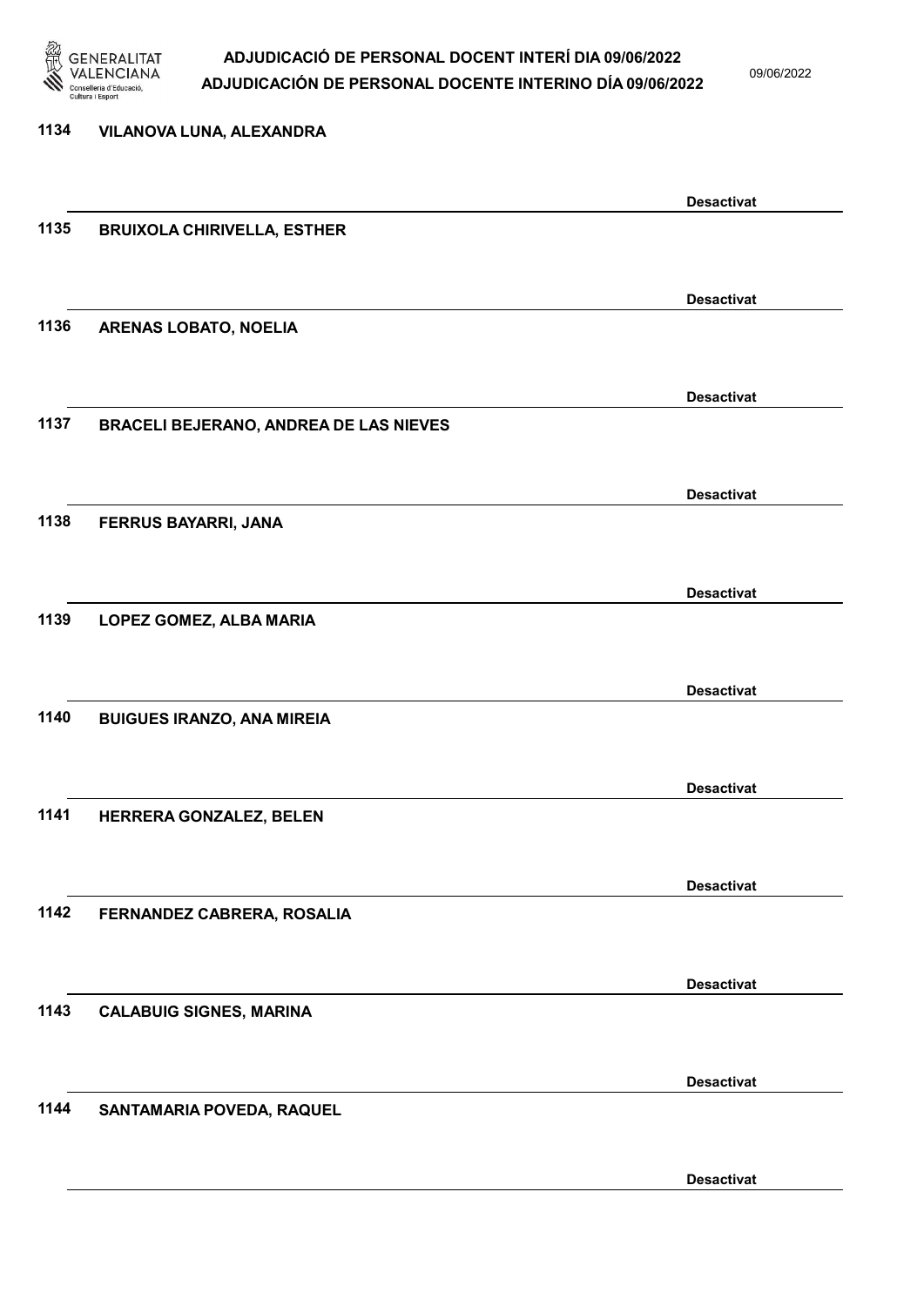

09/06/2022

| 1145 | <b>LOPEZ PEREZ, MIRIAM</b>           |                   |
|------|--------------------------------------|-------------------|
|      |                                      | <b>Desactivat</b> |
| 1146 | <b>SALINAS MAÑEZ, EVA</b>            |                   |
|      |                                      | <b>Desactivat</b> |
| 1147 | <b>IVARS DEVESA, NURIA</b>           |                   |
|      |                                      | <b>Desactivat</b> |
| 1148 | <b>MARTINEZ CANTOS, CAROLINA</b>     |                   |
|      |                                      | Ha participat     |
| 1149 | <b>MURCIA TARRAGA, ANGELA</b>        |                   |
|      |                                      | <b>Desactivat</b> |
| 1150 | LLORET CUCARELLA, ANNA               |                   |
| 1151 |                                      | <b>Desactivat</b> |
|      | <b>COTANDA ROSELLO, DESAMPARADOS</b> |                   |
| 1152 |                                      | <b>Desactivat</b> |
|      | YRAZUSTA MOLINA, PAULA               |                   |
| 1153 |                                      | <b>Desactivat</b> |
|      | <b>CAMPILLO GALLEGO, SUSANA</b>      |                   |
|      |                                      | <b>Desactivat</b> |
| 1154 | GOMEZ ALMODOVAR, INMACULADA          |                   |
|      |                                      | <b>Desactivat</b> |
| 1155 | <b>GARCIA VALERO, NURIA</b>          |                   |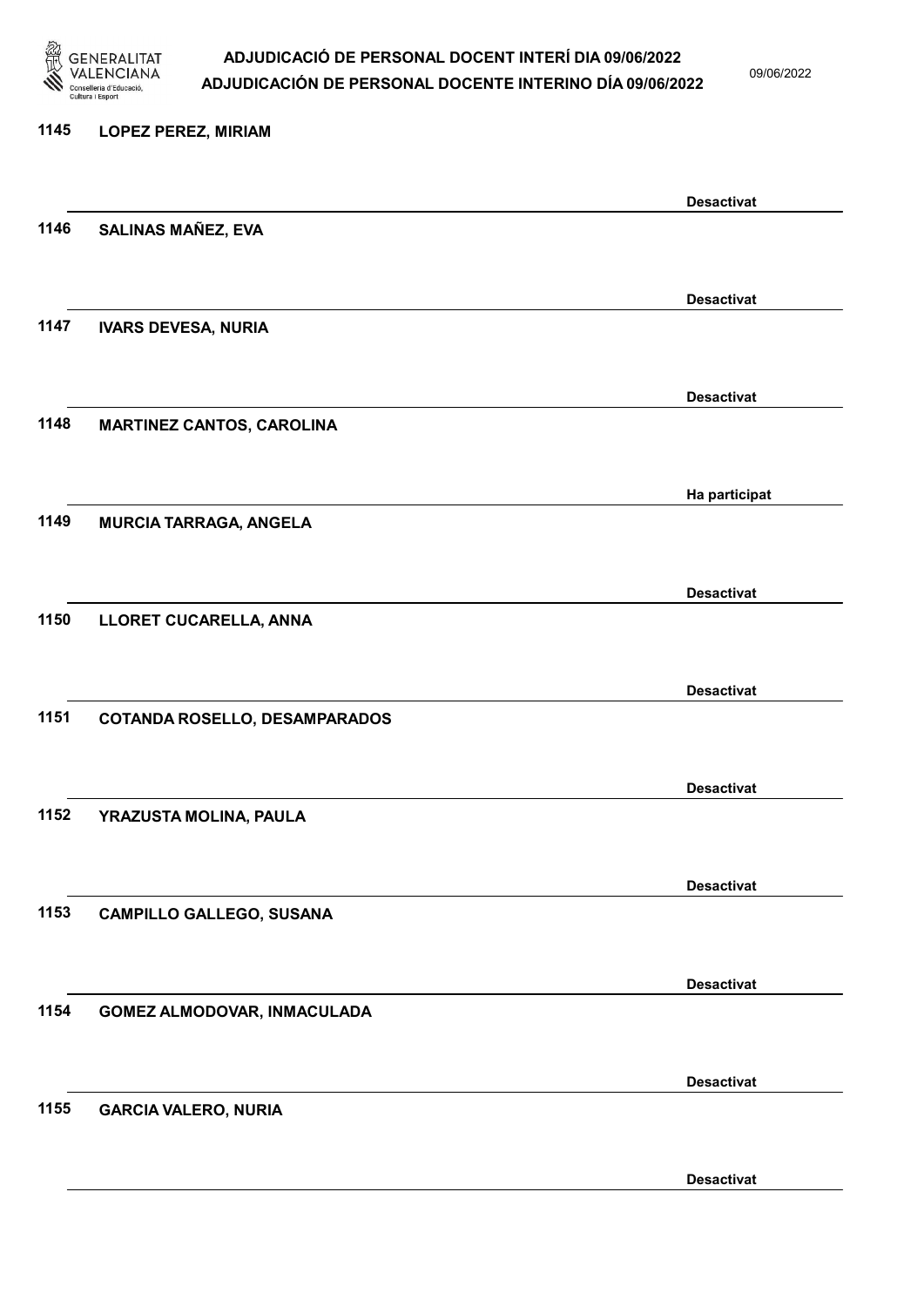

09/06/2022

### 1156 MARCHANTE LORENTE, DAVINIA Desactivat 1157 GARCIA MARTIN, SANDRA Desactivat 1158 LOPEZ LOPEZ, LAURA Ha participat 1159 MONTON SANCHEZ, JAVIER Desactivat 1160 ARBONA PICOT, EVA Desactivat 1161 PARREÑO GIMENEZ, ISABEL Ha participat 1162 CARCELES GARCIA, MARTA Desactivat 1163 SANTAMARIA GISBERT, JORGE Ha participat 1164 GARCIA ESPINAR, CRISTINA Desactivat 1165 MOLINA BOX, ESTEFANIA Desactivat 1166 HERNANDIS LATORRE, ITZIAR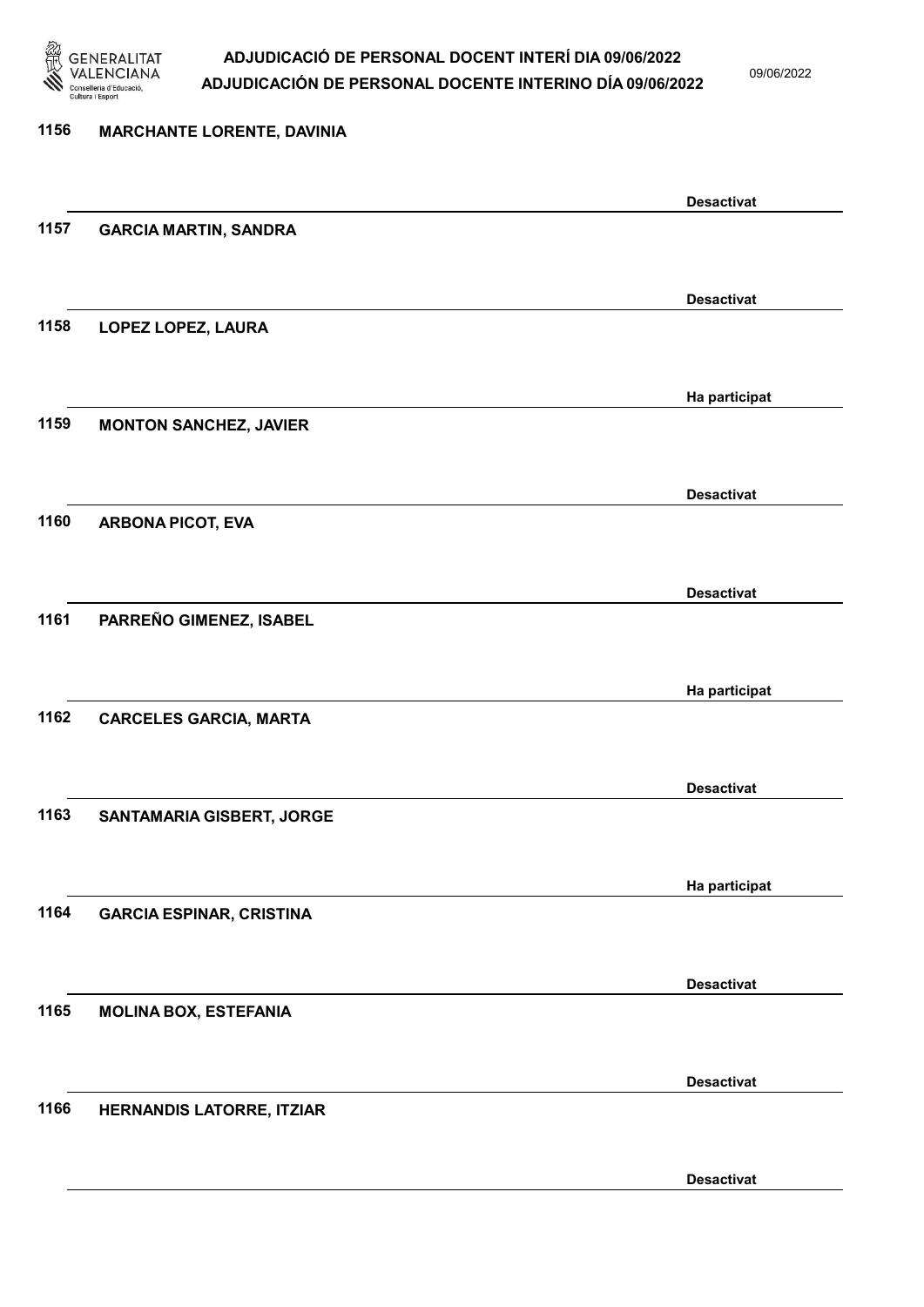

09/06/2022

| 1167 | ROCHINA ASTORGA, CRISTINA            |                   |
|------|--------------------------------------|-------------------|
|      |                                      | <b>Desactivat</b> |
| 1168 | <b>GARCIA MUÑOZ, GERARDO</b>         |                   |
|      |                                      | <b>Desactivat</b> |
| 1169 | FERRER TUR, MARIA AMPARO             |                   |
|      |                                      | <b>Desactivat</b> |
| 1170 | ALONSO EGEA, INMACULADA              |                   |
|      |                                      | <b>Desactivat</b> |
| 1171 | SISTERNAS CERVERA, MARIA REYES       |                   |
|      |                                      | <b>Desactivat</b> |
| 1172 | HARO GODOY, MARIA DE LOS ANGELES     |                   |
|      |                                      | <b>Desactivat</b> |
| 1173 | <b>MOYA GOMEZ, IGNACIO</b>           |                   |
|      |                                      | <b>Desactivat</b> |
| 1174 | <b>GOMEZ GAINZARAIN, LAURA</b>       |                   |
|      |                                      | Ha participat     |
| 1175 | <b>GAMEZ NARANJO, FRANCISCO JOSE</b> |                   |
|      |                                      | <b>Desactivat</b> |
| 1176 | <b>MARQUEZ LOPEZ, ANA</b>            |                   |
|      |                                      | <b>Desactivat</b> |
| 1177 | MUÑOZ GONZALEZ, MARIA FUENSANTA      |                   |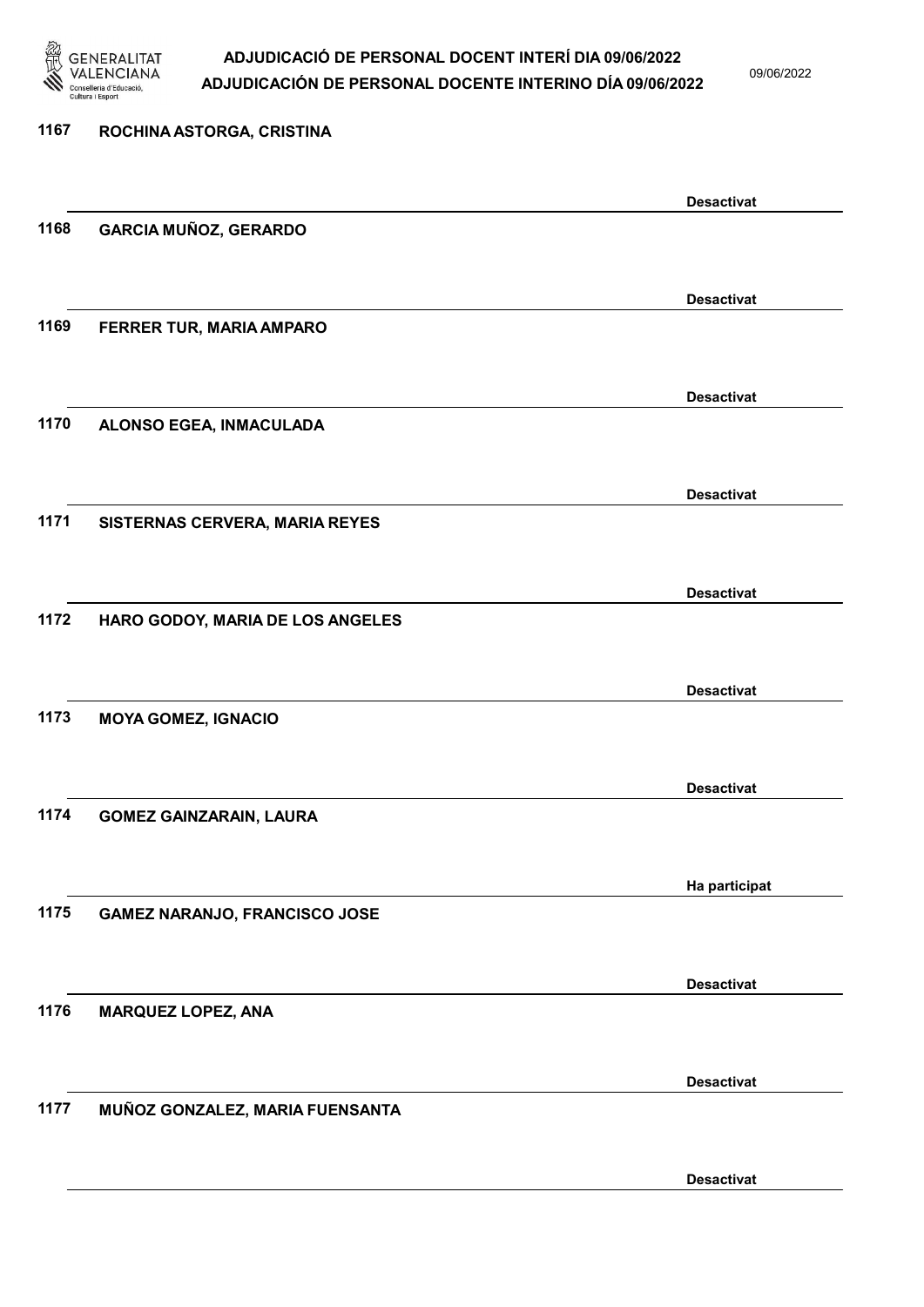

09/06/2022

Desactivat

# 1178 RONCHERA URQUIZU, MAR Desactivat 1179 CARRIO RUEDA, MARINA Desactivat 1180 TORRES MARTI, GEMA Desactivat 1181 CORELLA PASTOR, ASIA Desactivat 1182 MORENO VALVERDE, ANA BELEN Desactivat 1183 GIL MARTINEZ, LORENA Desactivat 1184 MAÑEZ DOMINGUEZ, MIRIAM Desactivat 1185 LOPEZ PIERA, SERGIO Desactivat 1186 ALVAREZ BLASCO, FATIMA LARA Desactivat 1187 GOMEZ MORENO, CRISTINA Desactivat 1188 RAMOS VILLAESCUSA, RAQUEL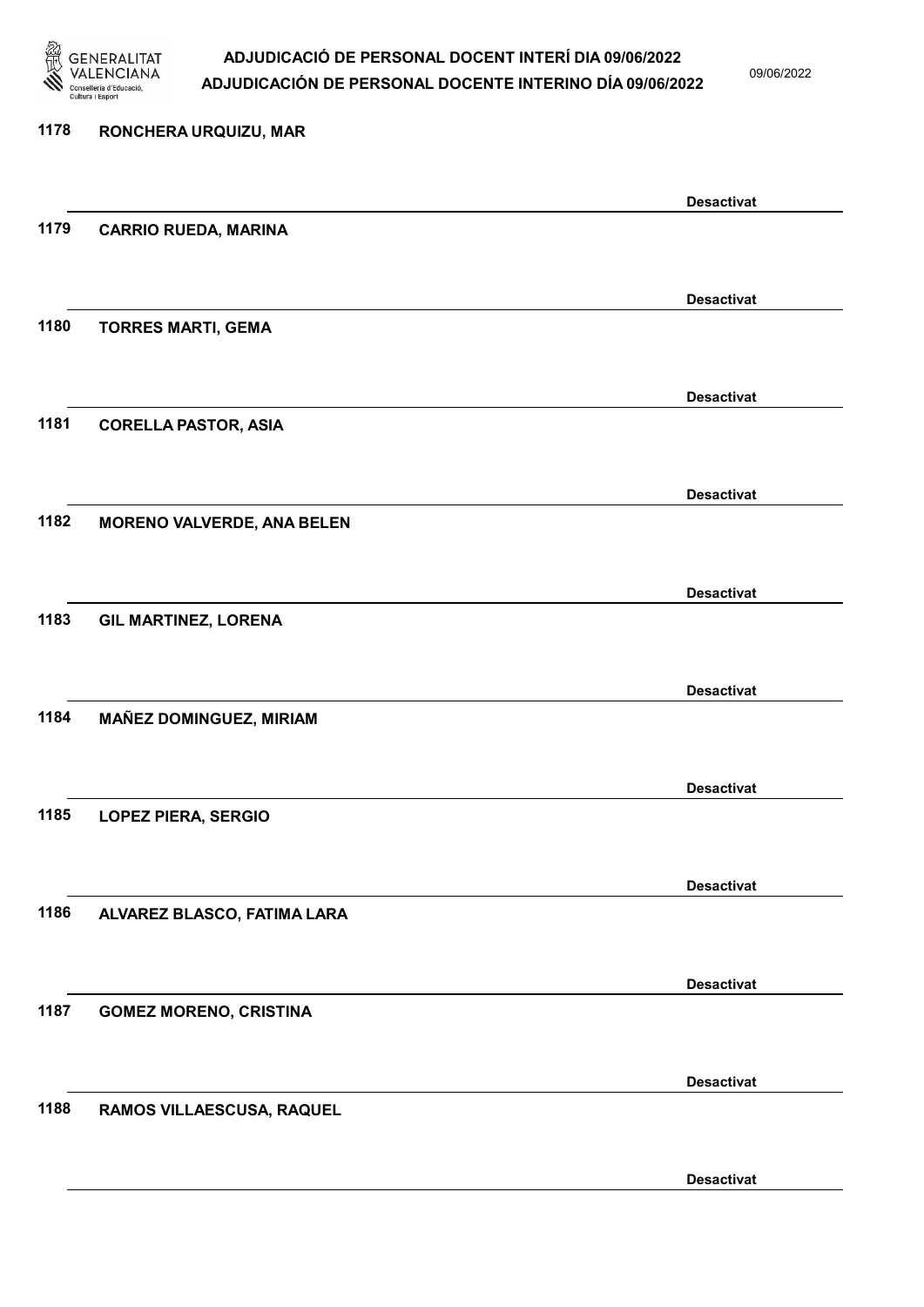

09/06/2022

| 1189 | SANTIAGO CARAME, MONTSERRAT            |                   |
|------|----------------------------------------|-------------------|
|      |                                        |                   |
|      |                                        | <b>Desactivat</b> |
| 1190 | <b>LORENTE MORENO, ANNA</b>            |                   |
|      |                                        |                   |
|      |                                        | <b>Desactivat</b> |
| 1191 | DELGADO MASEGOSA, FRANCISCO MANUEL     |                   |
|      |                                        |                   |
|      |                                        | <b>Desactivat</b> |
| 1192 | EPILA RUIZ, NURIA                      |                   |
|      |                                        |                   |
|      |                                        | <b>Desactivat</b> |
| 1193 | COBO MARTINEZ, JOANA MARIA             |                   |
|      |                                        |                   |
| 1194 | <b>MONTESINOS PINA, SARA</b>           | <b>Desactivat</b> |
|      |                                        |                   |
|      |                                        | <b>Desactivat</b> |
| 1195 | <b>MENDEZ VERCHER, CRISTINA ISABEL</b> |                   |
|      |                                        |                   |
|      |                                        | <b>Desactivat</b> |
| 1196 | ANTOLINOS LAHUERTA, MARINA             |                   |
|      |                                        |                   |
|      |                                        | <b>Desactivat</b> |
| 1197 | <b>CANTÓ MAS, NURIA</b>                |                   |
|      |                                        |                   |
|      |                                        | Ha participat     |
| 1198 | PASCUAL PULIDO, CARLA                  |                   |
|      |                                        |                   |
|      |                                        | <b>Desactivat</b> |
| 1199 | <b>ESCRIBANO SERRANO, GLORIA</b>       |                   |
|      |                                        |                   |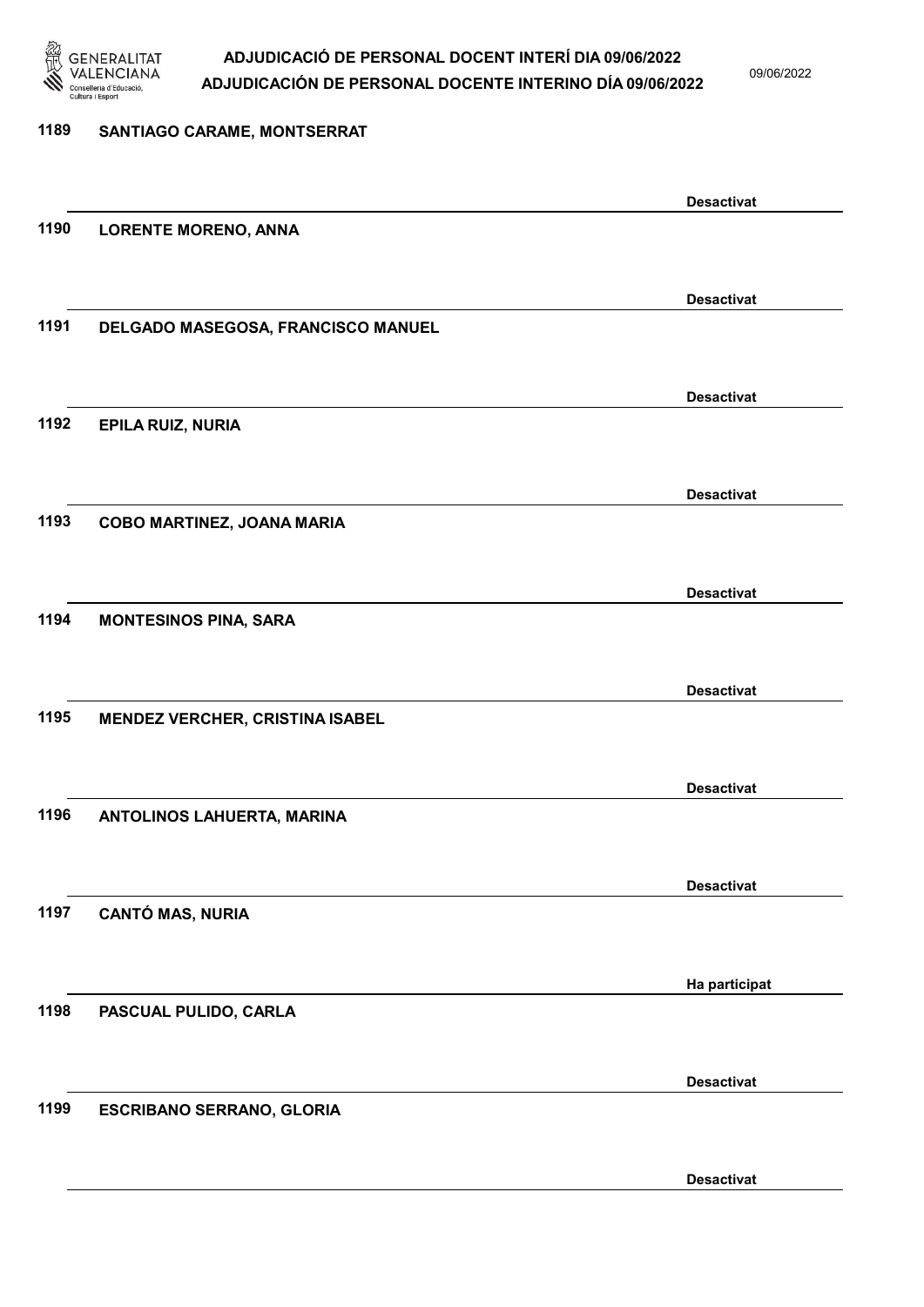

09/06/2022

Desactivat

# 1200 NUÑEZ VIVES, SANDRA Desactivat 1201 BENITO SANCHEZ, MIRYAM Desactivat 1202 MARTI ISACH, NEUS Desactivat 1203 PASTOR BEVIA, NEREA Desactivat 1204 CARDONA VELEZ, CRISTINA Desactivat 1205 RIOS PLAZA, MARIA DEL CARMEN Desactivat 1206 SANCHEZ SERVER, MARTA Desactivat 1207 MARTINEZ CARBONERES, LOURDES Desactivat 1208 LURBE BATALLER, ESTEFANIA Desactivat 1209 GARCIA ALDEGUER, RAQUEL Desactivat 1210 GARCIA FRANCES, EVA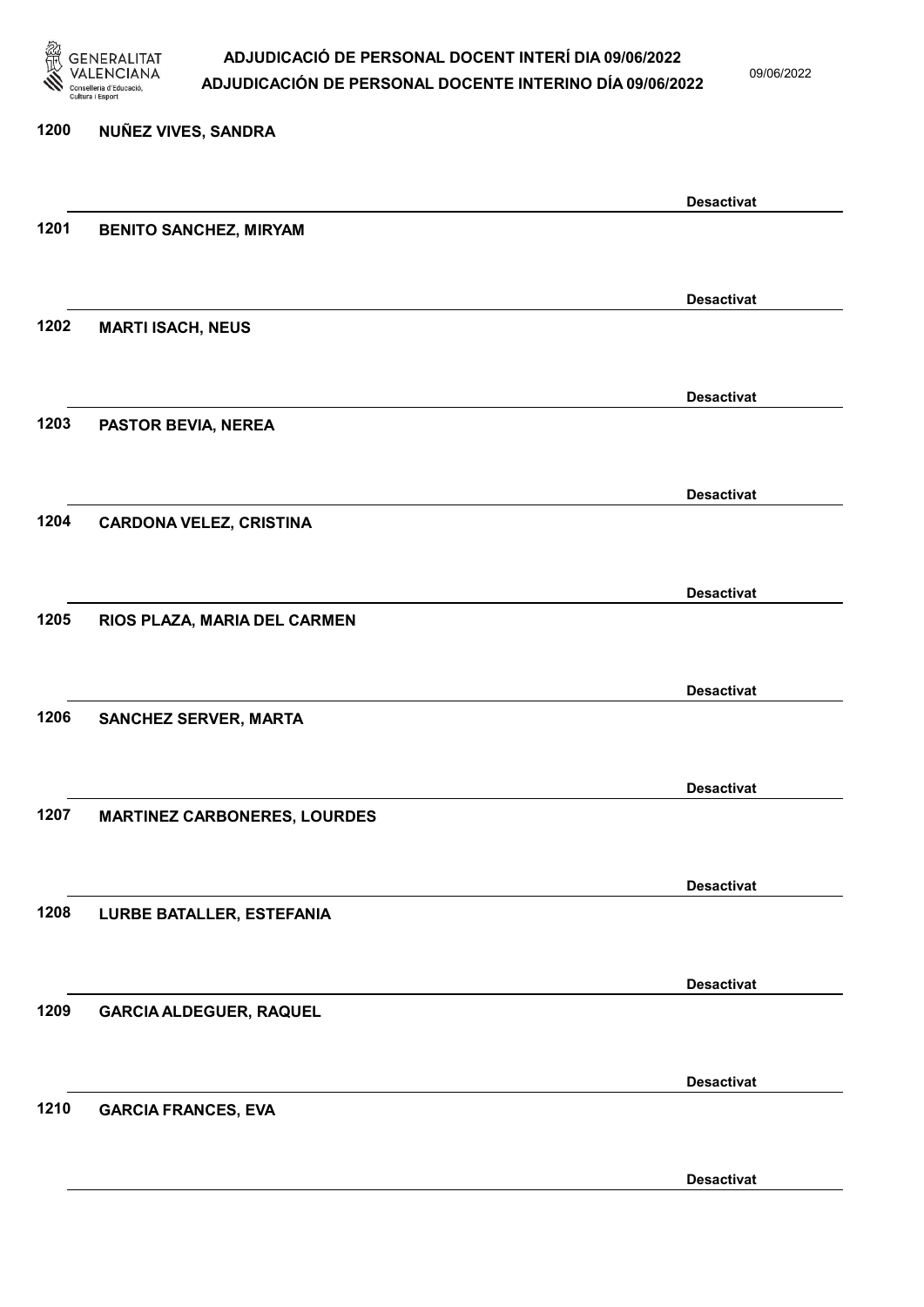

09/06/2022

Ha participat

# 1211 FERRER CARVAJAL, JOAN ANDREU Desactivat 1212 ORTEGA MATEU, JORDI Desactivat 1213 PEIRO CLIMENT, ANNA Desactivat 1214 FLOR SANCHEZ, SARA Desactivat 1215 CANDEL CONTELL, MARIA ELVIRA Ha participat 1216 LLAVATA GALLACH, LARA Desactivat 1217 MONTELL BATALLER, RAQUEL Ha participat 1218 TALENS LLINARES, CLARA Desactivat 1219 RUIZ MARÍN, MARÍA JESÚS Desactivat 1220 GAS VALOIS, AITANA Desactivat 1221 COLOMINA JUAN, TERESA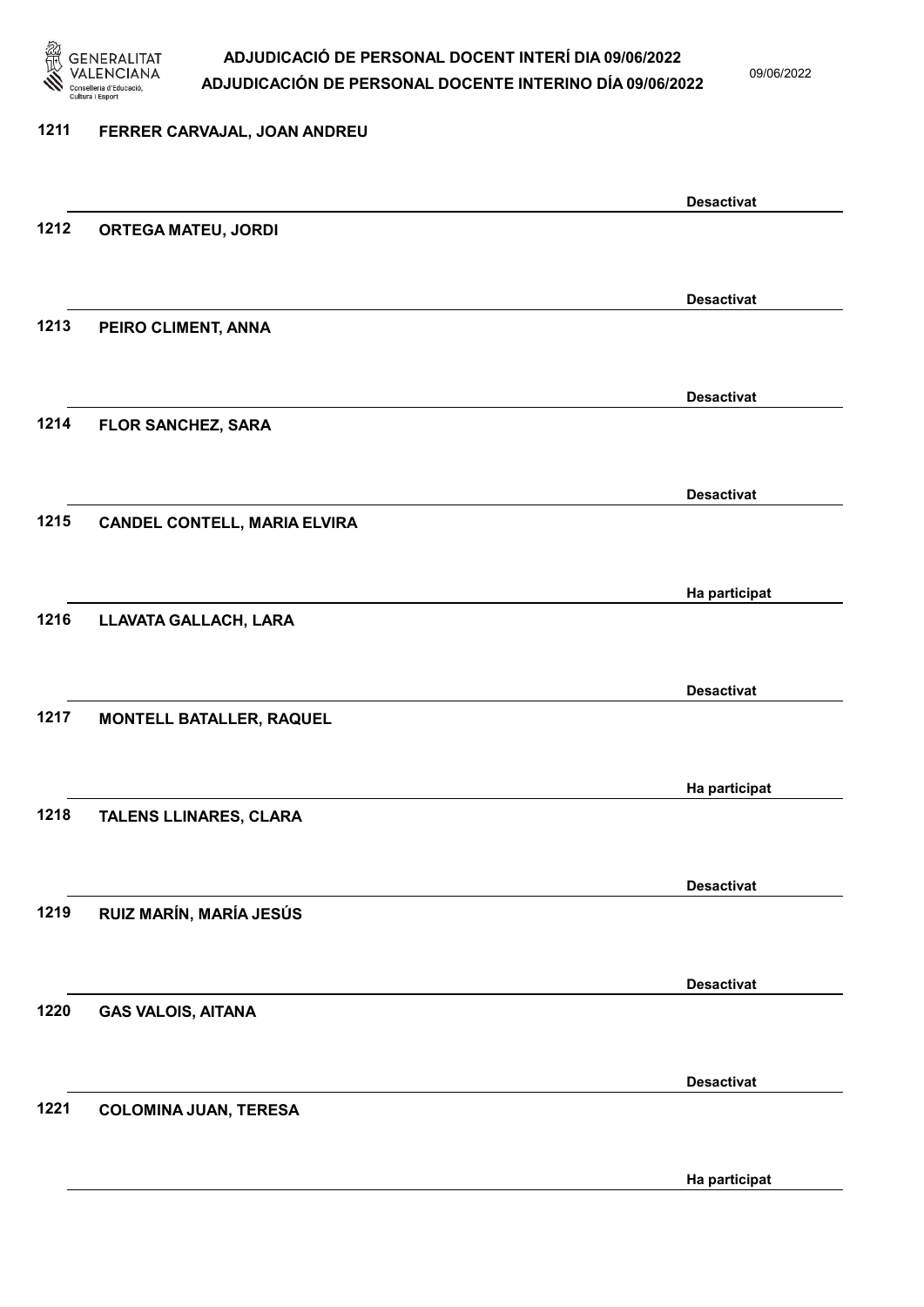

09/06/2022

| 1222 | FERRANDIS ABEL, SALVADOR                                              |                                         |
|------|-----------------------------------------------------------------------|-----------------------------------------|
|      |                                                                       | <b>Desactivat</b>                       |
| 1223 | SANCHEZ MOLTO, JOAQUIN                                                |                                         |
|      |                                                                       | Ha participat                           |
| 1224 | <b>MOLINA FERNANDEZ, MARTA</b>                                        |                                         |
|      |                                                                       | <b>Desactivat</b>                       |
| 1225 | PIERA DOMINGUEZ, LAURA<br>ALCOI (03000266) CEIP SAN VICENTE<br>505969 | Petición:<br>Voluntaria<br>$\mathbf{1}$ |
|      | 120 / EDUCACIÓ INFANTIL<br>Horas<br>23                                | Adjudicat<br>SUBSTITUCIÓ INDETERMINADA  |
| 1226 | RENART ROSELL, ADRIANA                                                |                                         |
|      |                                                                       | <b>Desactivat</b>                       |
| 1227 | MUÑOZ MARTI, FRANCISCO JAVIER                                         |                                         |
|      |                                                                       | <b>Desactivat</b>                       |
| 1228 | <b>MARTIN LOPEZ, SARA</b>                                             |                                         |
|      |                                                                       | <b>Desactivat</b>                       |
| 1229 | <b>MARTINEZ JEMES, BARBARA</b>                                        |                                         |
|      |                                                                       |                                         |
| 1230 | <b>MARTINEZ ALBERT, BEATRIZ</b>                                       | <b>Desactivat</b>                       |
|      |                                                                       |                                         |
| 1231 | <b>MACIAN PEREZ, ANDREA</b>                                           | <b>Desactivat</b>                       |
|      |                                                                       |                                         |
| 1232 | <b>GARCIA GARCIA, VICENTE DAVID</b>                                   | <b>Desactivat</b>                       |
|      |                                                                       |                                         |
|      |                                                                       | <b>Desactivat</b>                       |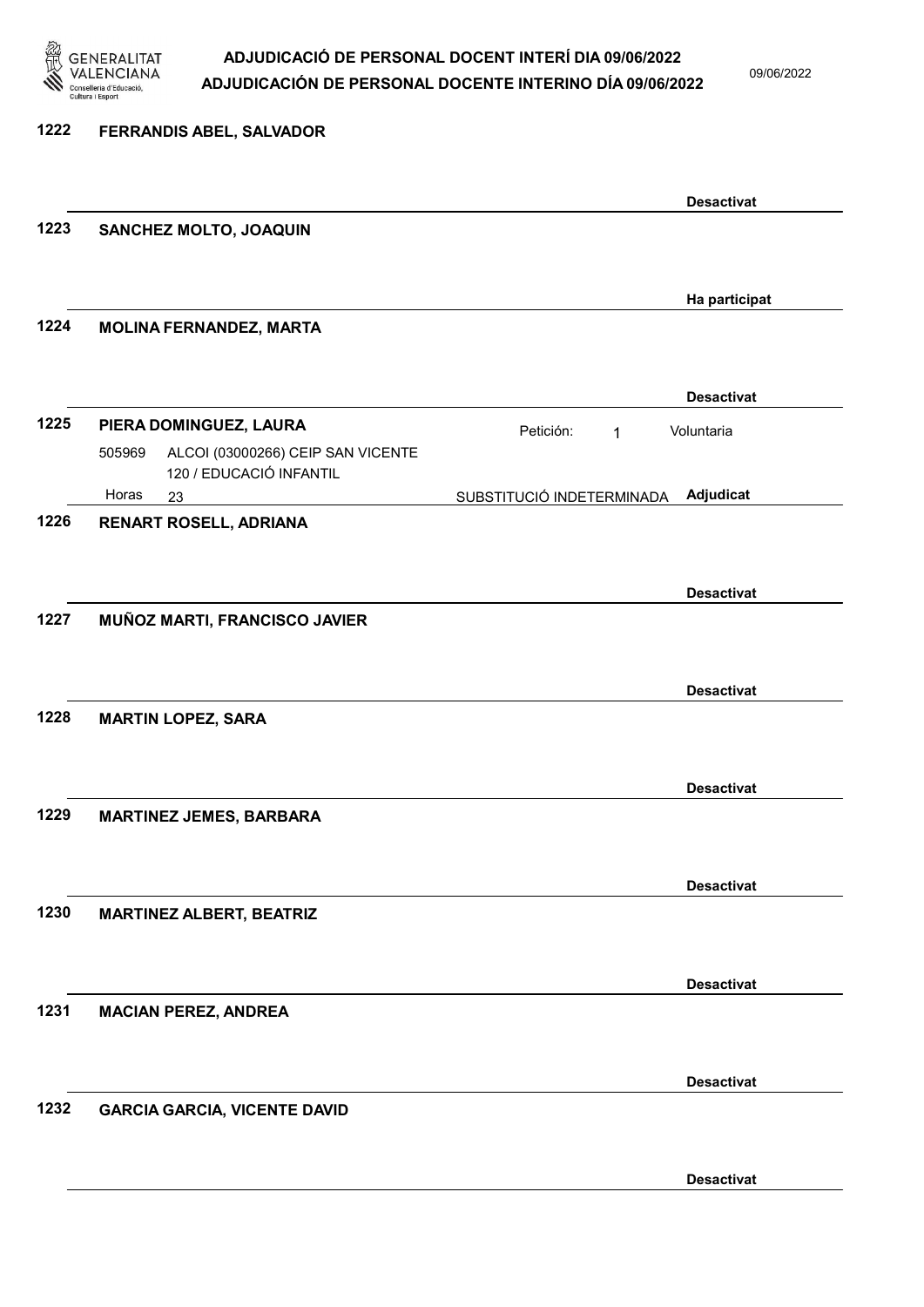

09/06/2022

Desactivat

# 1233 BELDA CALABUIG, LAURA Desactivat 1234 HUESO HERNANDEZ, TANIA Desactivat 1235 MARTINEZ GADEA, JOSE Desactivat 1236 MARTINEZ MULLOR, JOSE Desactivat 1237 ZABALA BERGANZA, CAROLINA PILAR Desactivat 1238 ABAD BOSCA, MARTA LEONOR Desactivat 1239 SANFELIX SANCHO, JOSEP Desactivat 1240 BEAS SALVADOR, NURIA Desactivat 1241 COLMENERO JIMENEZ, MARTA Desactivat 1242 HERNANDEZ MOLINA, CARLA Desactivat 1243 IZQUIERDO JUAN, CELESTE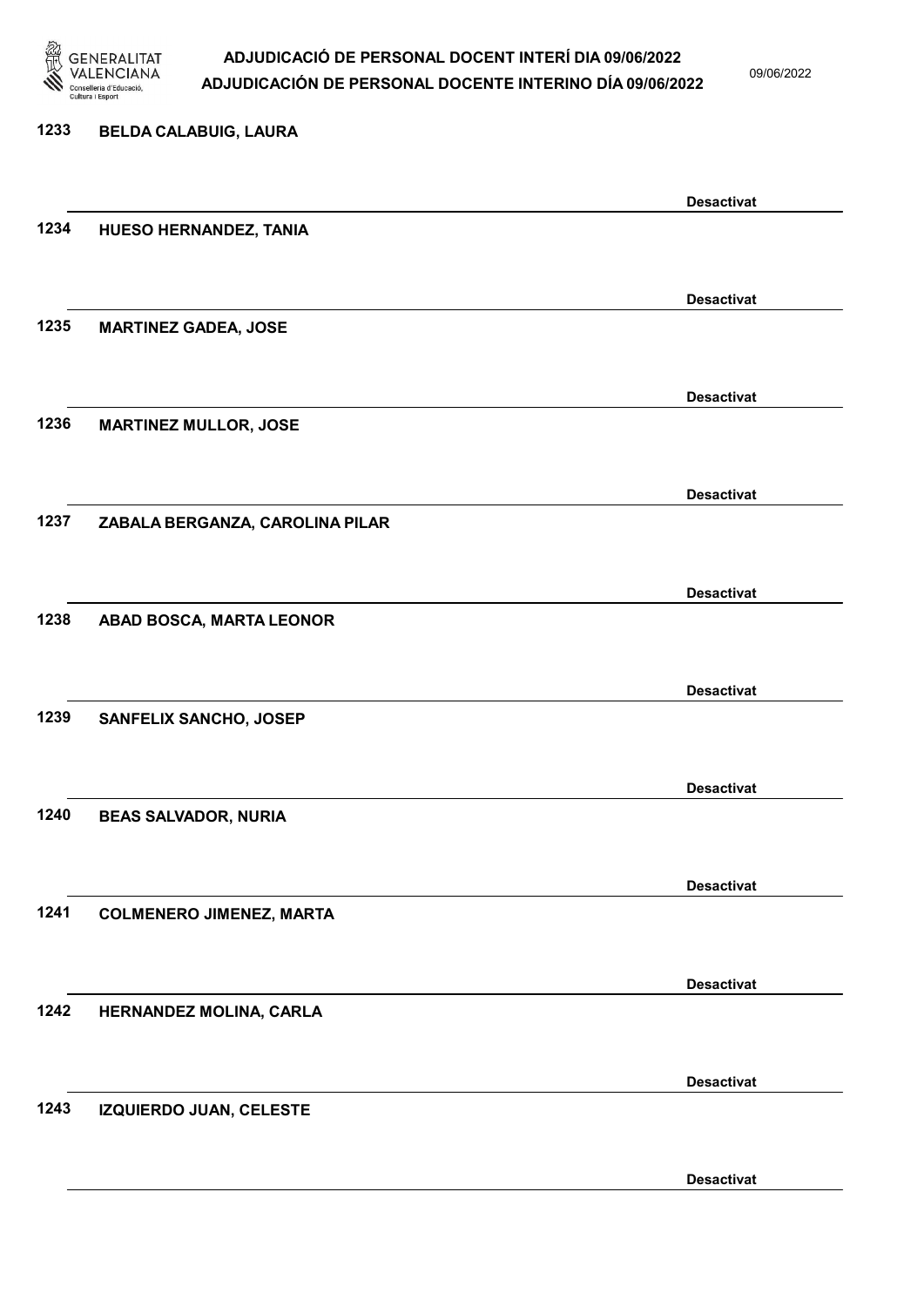

09/06/2022

Desactivat

# 1244 BOSCH ROBLES, BELEN Desactivat 1245 GARCIA TORRES, ANAIS Desactivat 1246 BROTONS PEREZ, ANA Desactivat 1247 UGEDA PEREZ, RUT Desactivat 1248 BORI MURGUI, MARIA JOSE Desactivat 1249 GIL PERETO, SARA Desactivat 1250 RODRIGUEZ GOMEZ, MARTA Desactivat 1251 ARROYO MEDINA, ITZIAR Desactivat 1252 SEGURA BERESALUCE, MARIA Desactivat 1253 CARRILERO DIAZ, ALICIA Desactivat 1254 CANTOS SOLAZ, FRANCISCO PEDRO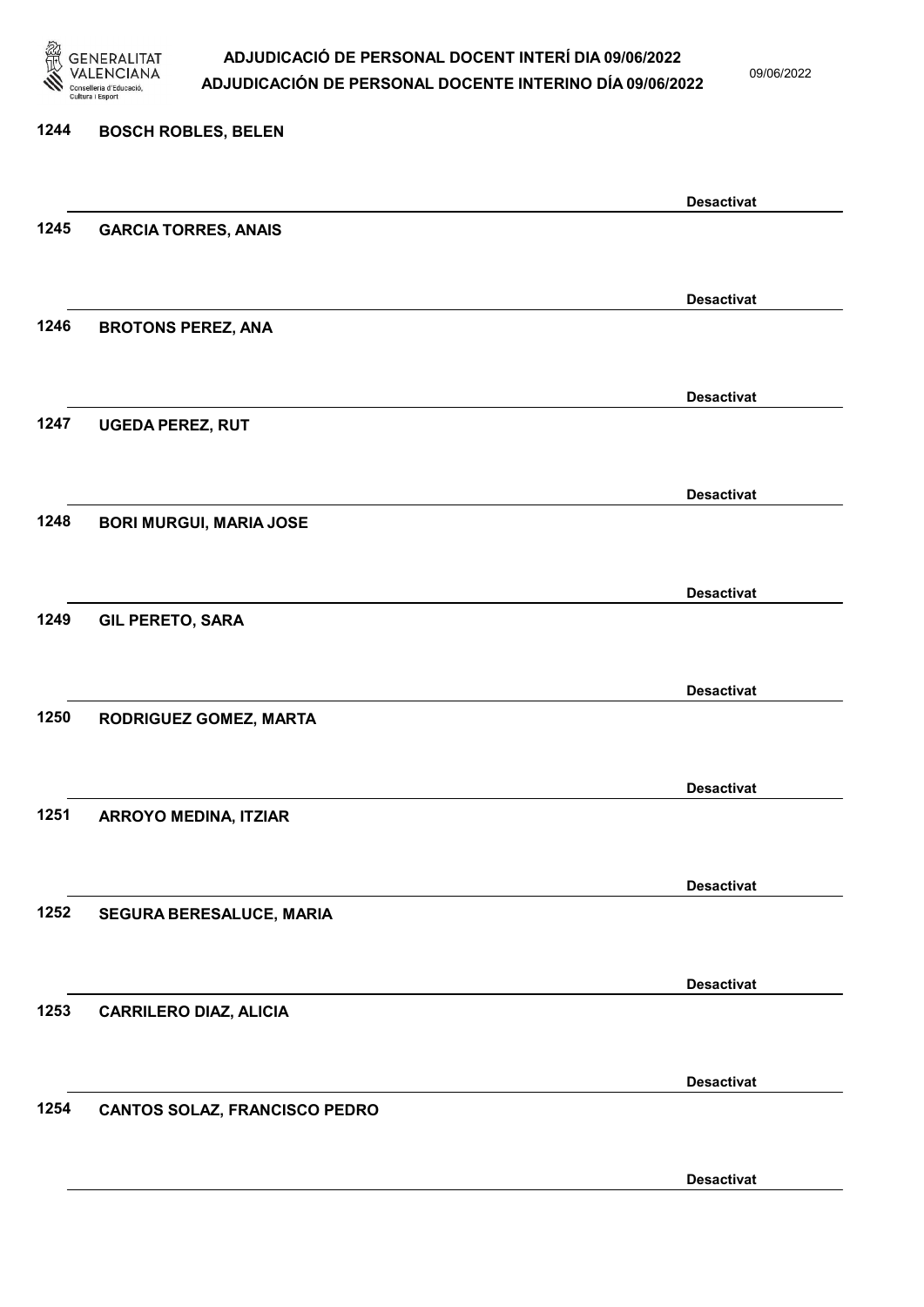

09/06/2022

| 1255 | HERRERA ABAD, PATRICIA             |                   |
|------|------------------------------------|-------------------|
|      |                                    |                   |
|      |                                    | <b>Desactivat</b> |
| 1256 | <b>GABARDA VEINTIMILLA, MARIA</b>  |                   |
|      |                                    |                   |
|      |                                    | <b>Desactivat</b> |
| 1257 | FERNANDEZ MASCARELL, MIGUEL ANGEL  |                   |
|      |                                    |                   |
|      |                                    | <b>Desactivat</b> |
| 1258 | <b>SANCHEZ PINEDA, BRAULIO</b>     |                   |
|      |                                    |                   |
|      |                                    | <b>Desactivat</b> |
| 1259 | <b>LOPEZ IGLESIAS, MONICA</b>      |                   |
|      |                                    |                   |
|      |                                    | <b>Desactivat</b> |
| 1260 | PASTOR LAGUNA, ROCIO               |                   |
|      |                                    |                   |
| 1261 |                                    | <b>Desactivat</b> |
|      | <b>VICENTE HIDALGO, ROSA MARIA</b> |                   |
|      |                                    |                   |
| 1262 | <b>CARBONELL ALFONSO, JESSICA</b>  | <b>Desactivat</b> |
|      |                                    |                   |
|      |                                    | <b>Desactivat</b> |
| 1263 | ZURIAGA BALAGUER, ALBA             |                   |
|      |                                    |                   |
|      |                                    | <b>Desactivat</b> |
| 1264 | <b>BIELSA ROLDAN, RAQUEL</b>       |                   |
|      |                                    |                   |
|      |                                    | <b>Desactivat</b> |
| 1265 | <b>CORRALES VILANOVA, MONICA</b>   |                   |
|      |                                    |                   |
|      |                                    |                   |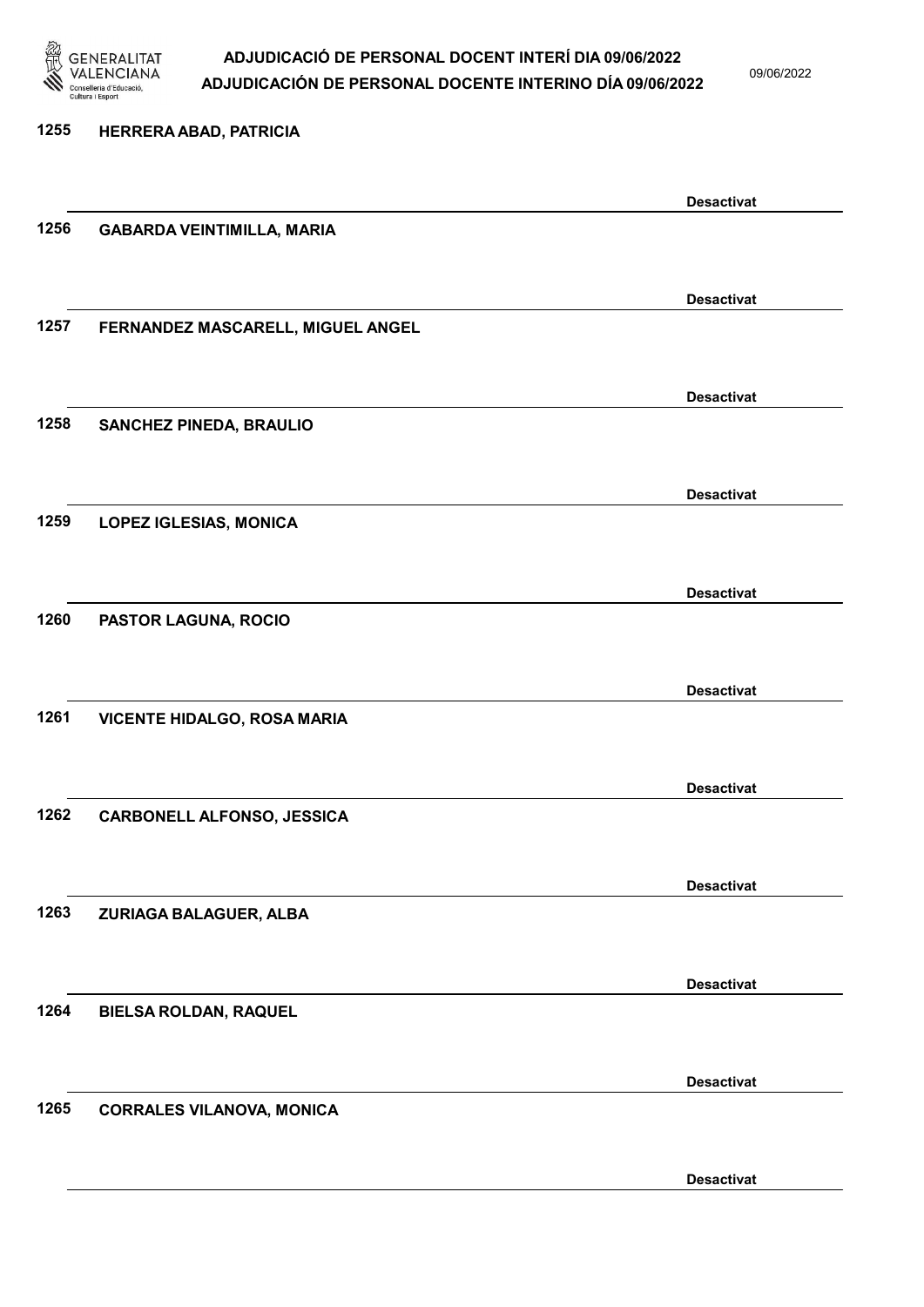

09/06/2022

| 1266 | <b>BOLTA BROTONS, PAULA</b>                                             |                           |                   |
|------|-------------------------------------------------------------------------|---------------------------|-------------------|
|      |                                                                         |                           | Ha participat     |
| 1267 | YAÑEZ MONEDERO, MARIA AMPARO                                            |                           |                   |
|      |                                                                         |                           | <b>Desactivat</b> |
| 1268 | BERENGUER PARREÑO, AILEEN                                               |                           |                   |
|      |                                                                         |                           | <b>Desactivat</b> |
| 1269 | MILITARU, OANA TATIANA                                                  |                           |                   |
|      |                                                                         |                           | <b>Desactivat</b> |
| 1270 | NOFUENTES MONTES, PURIFICACION MARIA                                    |                           |                   |
|      |                                                                         |                           | <b>Desactivat</b> |
| 1271 | <b>MARTINEZ SANCHEZ, SANDRA</b>                                         |                           |                   |
|      |                                                                         |                           | <b>Desactivat</b> |
| 1272 | OÑATE JIMENEZ, ESTHER                                                   |                           |                   |
|      |                                                                         |                           | <b>Desactivat</b> |
| 1273 | PASCUAL VICEDO, MIRIAM                                                  |                           |                   |
|      |                                                                         |                           | <b>Desactivat</b> |
| 1274 | <b>GODOY MORALES, Mª JOSE</b>                                           |                           |                   |
|      |                                                                         |                           | <b>Desactivat</b> |
| 1275 | <b>GARCIA RODRIGUEZ, ANA MARIA</b>                                      |                           |                   |
|      |                                                                         |                           | <b>Desactivat</b> |
| 1276 | <b>GONZALEZ BERNAD, IRIS</b>                                            | Petición:<br>$\mathbf{1}$ | Voluntaria        |
|      | ELX (03011884) CEIP JORGE GUILLÉN<br>513626<br>128 / EDUCACIÓ PRIMÀRIA. |                           |                   |
|      | Horas<br>23                                                             | SUBSTITUCIÓ INDETERMINADA | Adjudicat         |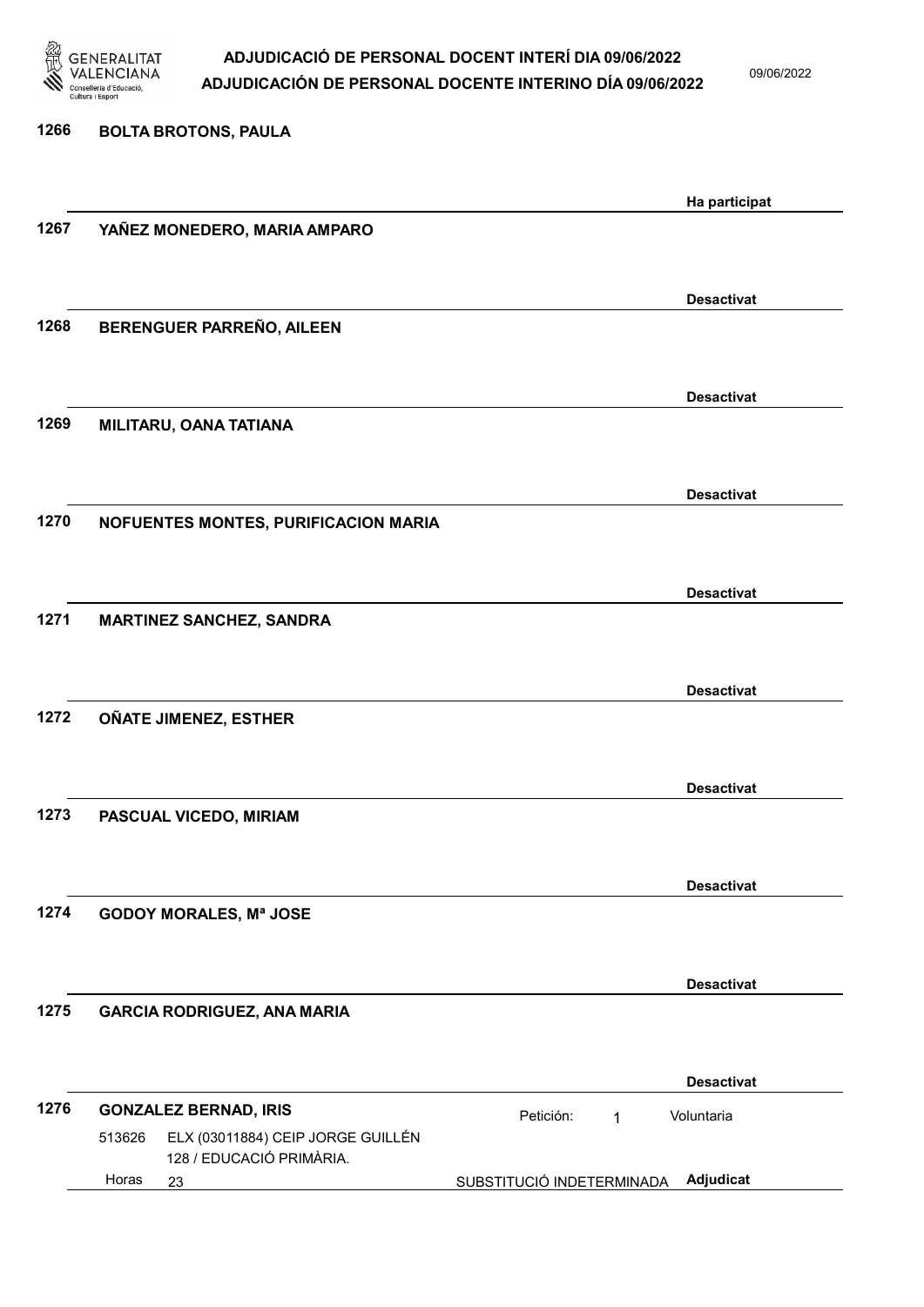

09/06/2022

#### 1277 PELLICER MARQUES, MARIA DEL PILAR

|      |                                   | Ha participat     |
|------|-----------------------------------|-------------------|
| 1278 | <b>COTANDA MONTANER, PILAR</b>    |                   |
|      |                                   |                   |
|      |                                   | <b>Desactivat</b> |
| 1279 | PASAMONTES HIGUERAS, SAUL         |                   |
|      |                                   |                   |
|      |                                   |                   |
|      |                                   | <b>Desactivat</b> |
| 1280 | NAVALON CAMARASA, JORGE           |                   |
|      |                                   |                   |
|      |                                   | <b>Desactivat</b> |
| 1281 | <b>CARRASCO MORALES, LAURA</b>    |                   |
|      |                                   |                   |
|      |                                   | <b>Desactivat</b> |
| 1282 | <b>MAHIQUES MIÑANA, TANIA</b>     |                   |
|      |                                   |                   |
|      |                                   |                   |
|      |                                   | <b>Desactivat</b> |
| 1283 | RODENAS PORRIÑO, ALEXANDRA        |                   |
|      |                                   |                   |
|      |                                   | <b>Desactivat</b> |
| 1284 | POVEDA IRLES, DANIEL              |                   |
|      |                                   |                   |
|      |                                   | <b>Desactivat</b> |
| 1285 | <b>BALLESTER ESTRUCH, VICENTE</b> |                   |
|      |                                   |                   |
|      |                                   |                   |
|      |                                   | <b>Desactivat</b> |
| 1286 | FERRER MORELLA, CRISTINA          |                   |
|      |                                   |                   |
|      |                                   | <b>Desactivat</b> |
| 1287 | <b>FRANCO COMPANY, SARA</b>       |                   |
|      |                                   |                   |
|      |                                   | <b>Desactivat</b> |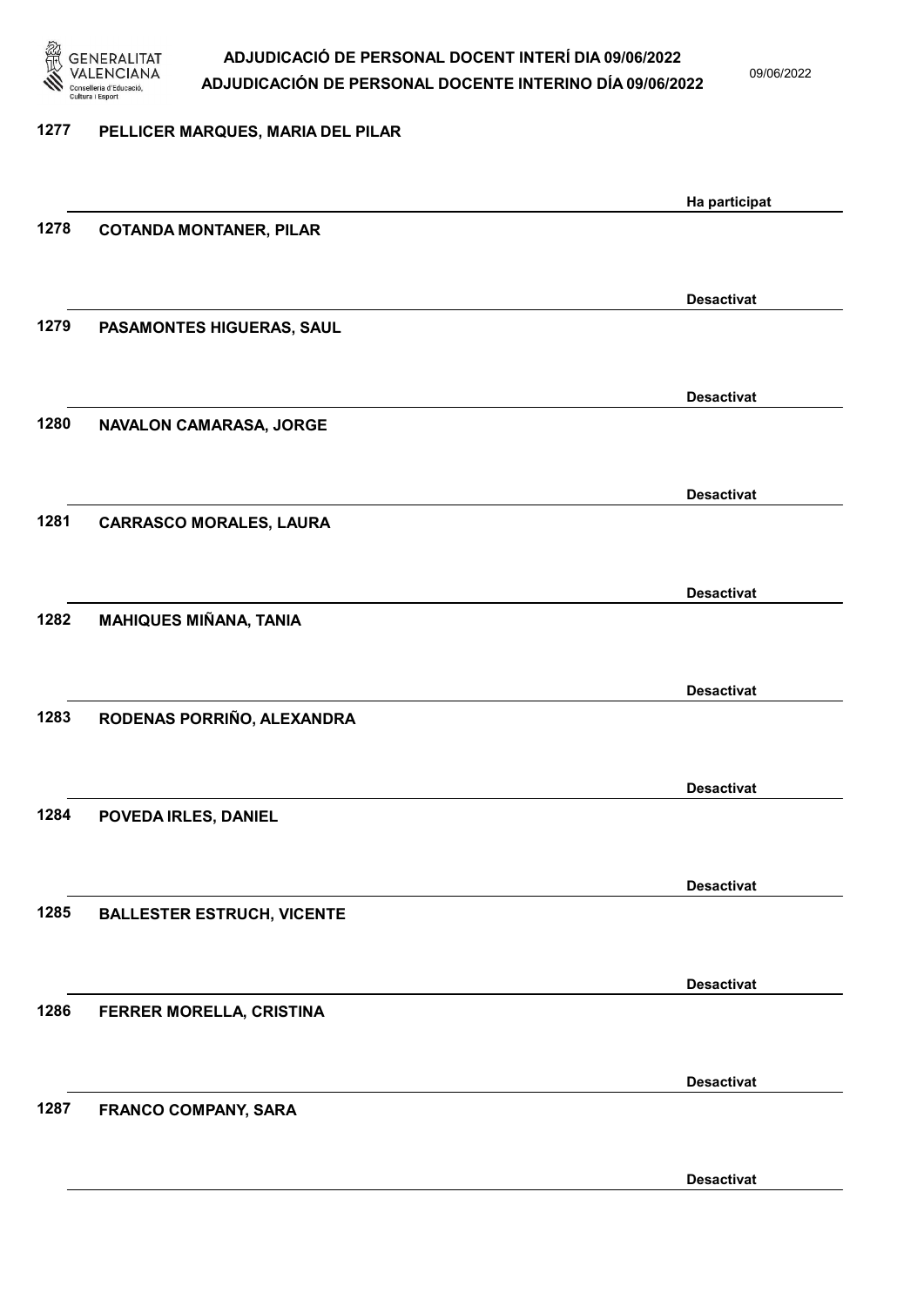

09/06/2022

Desactivat

# 1288 TORRIJOS VIVES, ROSA Desactivat 1289 ANTON LOZANO, RAQUEL Desactivat 1290 MARTI SEMPERE, TERESA Desactivat 1291 XALER MARIN, MIRIAM Desactivat 1292 COUÑAGO MARTIN, JONATAN Desactivat 1293 TORREGROSA MORAGUES, LORENA Desactivat 1294 GARCIA ORTI, DANIEL ALBERTO Desactivat 1295 SANCHEZ URIOS, IVAN Desactivat 1296 FERRANDIS GARRIDO, INDARA MARIA Desactivat 1297 FRIAS GRANELL, EDGAR No adjudicat 1298 MIRA JUAN, CARLA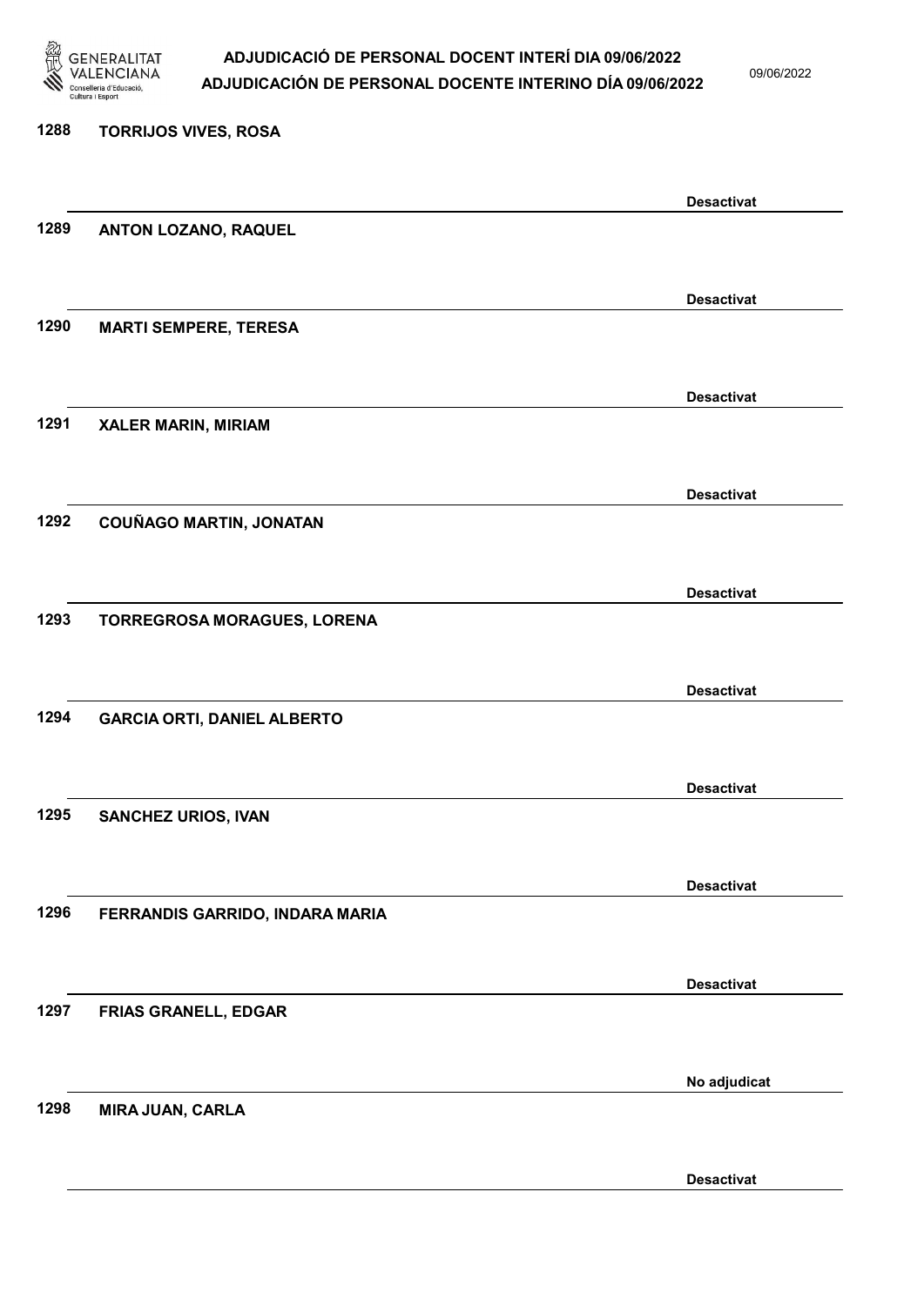

09/06/2022

Desactivat

# 1299 MONTERDE LLORIA, LUCIA Desactivat 1300 ALIAGA MUNDO, LLEDO Ha participat 1301 CUBERTORER ROS, PAULA Desactivat 1302 ROCAMORA ARAEZ, ANGELA Desactivat 1303 SAEZ FERRER, ADRIAN Desactivat 1304 SANCHEZ CABRERA, JUDIT MARIA Desactivat 1305 MARTINEZ ALARCON, GUILLERMO Desactivat 1306 NAVARRO NAVARRO, LUNA Desactivat 1307 PARDO PEDRON, ESTELA Desactivat 1308 GOMEZ DE VAL, LUISA Desactivat 1309 URBAN QUILES, ANA MARIA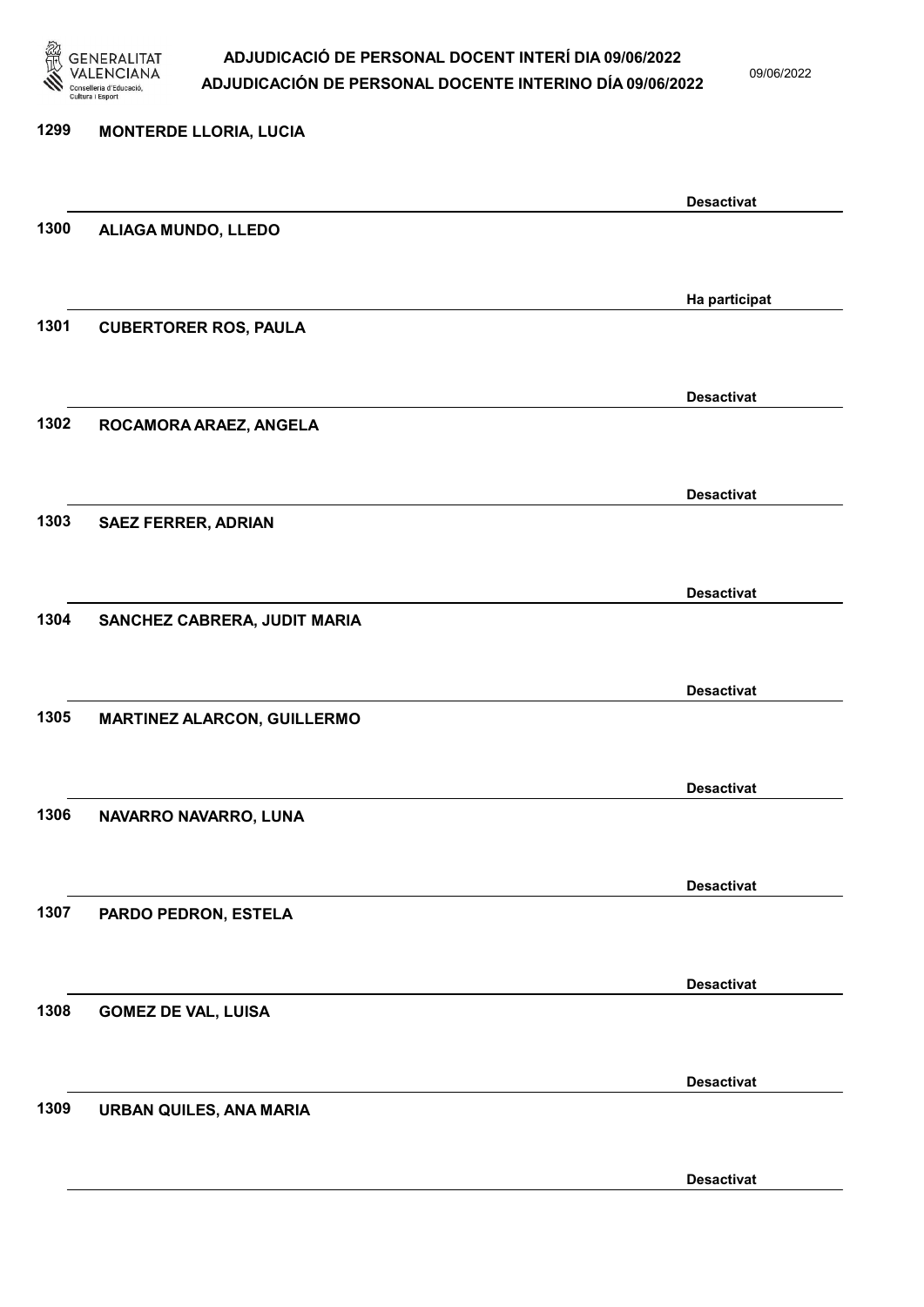

09/06/2022

### 1310 BELLOD BALLESTER, DANIEL Desactivat 1311 FERRANDO RODRIGUEZ, MARIA LUISA Desactivat 1312 LLOPIS RODRIGO, ANDREA Desactivat 1313 PEREZ GARCIA, SHEILA Desactivat 1314 TEROL PASTOR, NATALIA Desactivat 1315 VALERO INIESTA, ROSA JULIA Desactivat 1316 DURA RAMETA, RAQUEL Desactivat 1317 SORIANO CLARAMONTE, PAULA Desactivat 1318 FRANCES CASTELLO, MARIA Desactivat 1319 SANFELIX RICHART, BALBINO Desactivat 1320 BARBA CANALES, CARLA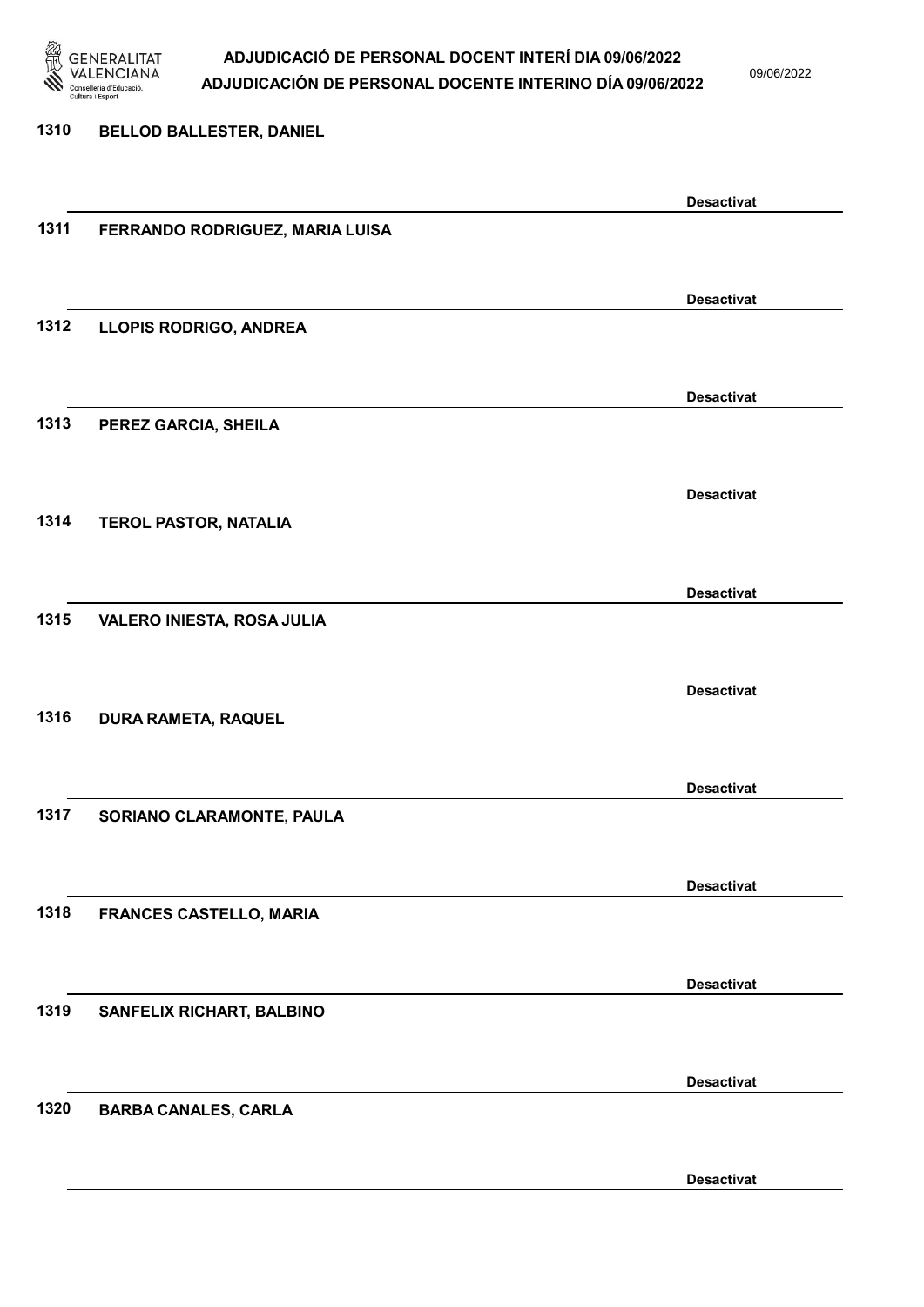

09/06/2022

#### 1321 BELTRAN VILLA, ISABEL

|      |                                                                        |                           | <b>Desactivat</b> |
|------|------------------------------------------------------------------------|---------------------------|-------------------|
| 1322 | JUAN SASTRE, PAULA                                                     |                           |                   |
|      |                                                                        |                           | <b>Desactivat</b> |
| 1323 | SERRA IVÁÑEZ, ALBA                                                     | Petición:<br>1            | Voluntaria        |
|      | ALCOI (03000266) CEIP SAN VICENTE<br>505968<br>120 / EDUCACIÓ INFANTIL |                           |                   |
| 1324 | Horas<br>23<br>ALEMAÑ MORELL, PAULA                                    | SUBSTITUCIÓ INDETERMINADA | Adjudicat         |
|      |                                                                        |                           |                   |
|      |                                                                        |                           |                   |
|      |                                                                        |                           | <b>Desactivat</b> |
| 1325 | HURTADO MONGE, JUDIT                                                   |                           |                   |
|      |                                                                        |                           |                   |
|      |                                                                        |                           | <b>Desactivat</b> |
| 1326 | <b>MARI LAUDER, MARIA VICTORIA</b>                                     |                           |                   |
|      |                                                                        |                           |                   |
|      |                                                                        |                           | <b>Desactivat</b> |
| 1327 | RAMIREZ PAREDES, ANA ESMERALDA                                         |                           |                   |
|      |                                                                        |                           |                   |
|      |                                                                        |                           | <b>Desactivat</b> |
| 1328 | <b>VICENTE MARTI, PALOMA</b>                                           |                           |                   |
|      |                                                                        |                           |                   |
|      |                                                                        |                           |                   |
|      |                                                                        |                           | <b>Desactivat</b> |
| 1329 | <b>GOMEZ GARCIA, PAULA</b>                                             |                           |                   |
|      |                                                                        |                           |                   |
|      |                                                                        |                           | <b>Desactivat</b> |
| 1330 | <b>SIGNES FORNES, JOSEFA</b>                                           |                           |                   |
|      |                                                                        |                           |                   |
|      |                                                                        |                           |                   |
|      |                                                                        |                           | <b>Desactivat</b> |
| 1331 | <b>DIAZ MAS, PAULA</b>                                                 |                           |                   |
|      |                                                                        |                           |                   |
|      |                                                                        |                           | <b>Desactivat</b> |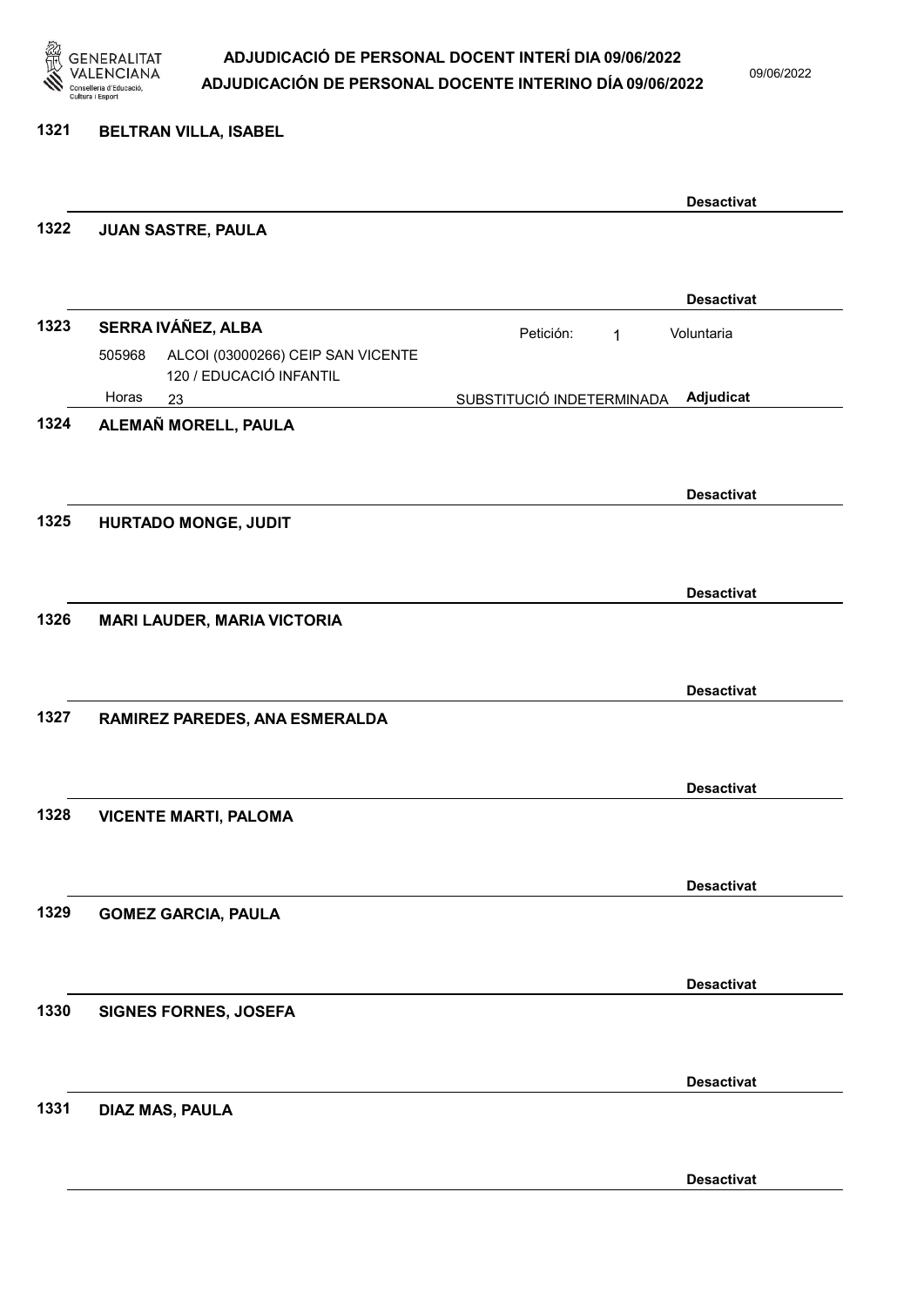

09/06/2022

Desactivat

### 1332 JUAN RUBIO, SANDRA Desactivat 1333 VICTORIA AÑO, CELIA Desactivat 1334 SARRION PICON, ALBA Desactivat 1335 SIMO ESTEVE, MIREIA ISABEL Desactivat 1336 ORTIZ MARTI, FRANCISCA Desactivat 1337 MARTINEZ MOLINA, CRISTINA Desactivat 1338 GOMEZ ESCRIVA, EMMA Desactivat 1339 LOPEZ RUIZ, JORGE Desactivat 1340 BOLTA GIMENEZ, JOAQUIN Petición: 3 23 ING. SUBSTITUCIÓ INDETERMINADA CASTELLÓ DE LA PLANA (12004242) CEIP GAETA HUGUET 123 / EDUCACIÓ FÍSICA Adjudicat Adjudicación forzosa 514696 Horas 1341 FAS FITA, JOANA Desactivat 1342 MONTALT CUSTODIO, FABIANA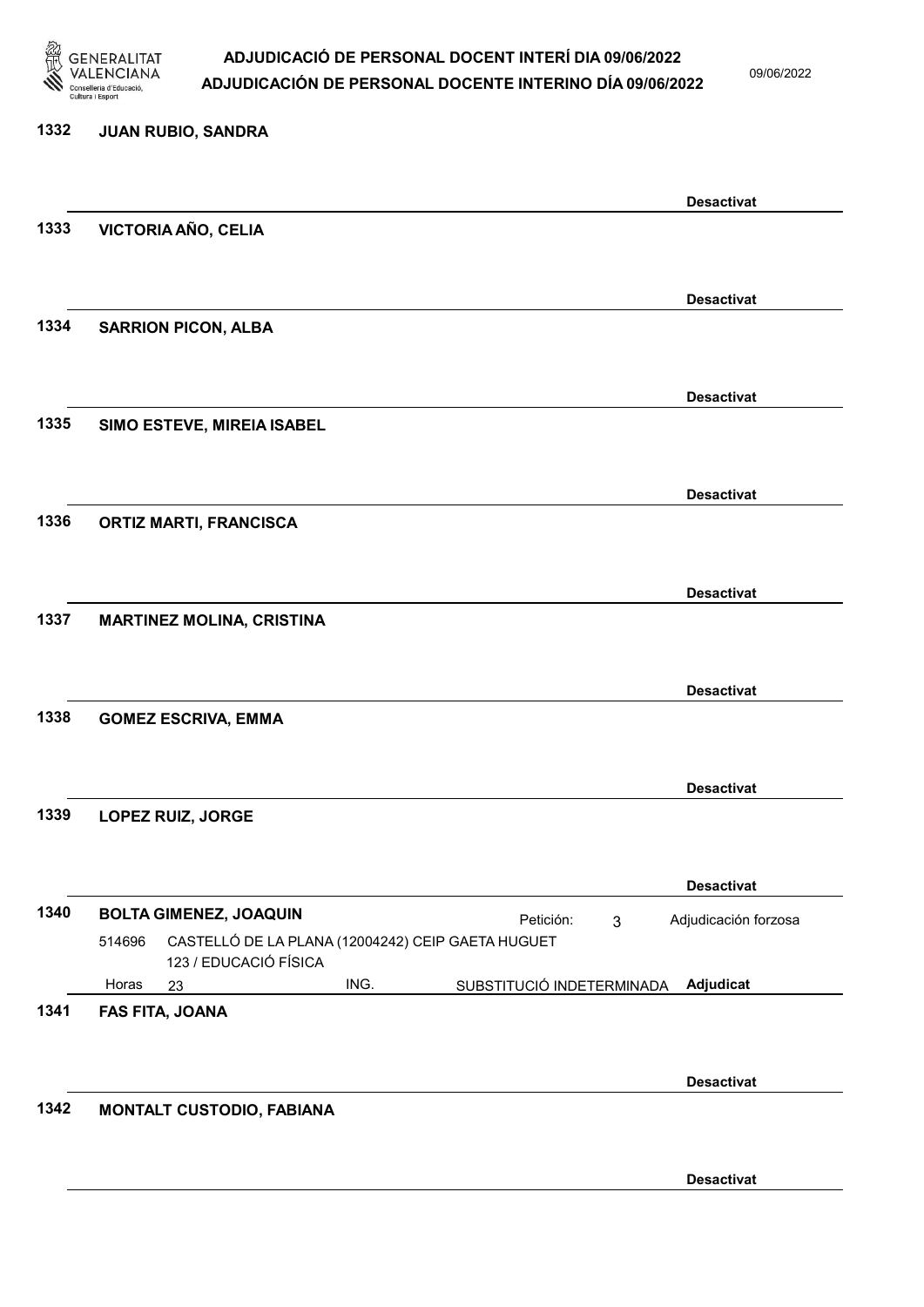

09/06/2022

Desactivat

# 1343 MOROS ALBERT, BEATRIZ Desactivat 1344 OCHEDA BONET, GRACIELA Ha participat 1345 REDO RINCON, REBECA MARIA Desactivat 1346 SANCHEZ SANTANA, FRANCINE Desactivat 1347 SANCHIS HERRERO, ALMA MARIA Desactivat 1348 GONZALEZ ALBIÑANA, MARIA Desactivat 1349 CISCAR TUR, LOLES Desactivat 1350 LOPEZ PEREZ, SANDRA Desactivat 1351 CHAFER BENAVENT, BELEN Desactivat 1352 BALAGUER LOPEZ, MARIOLA Desactivat 1353 CABALLER ROVIRA, SARA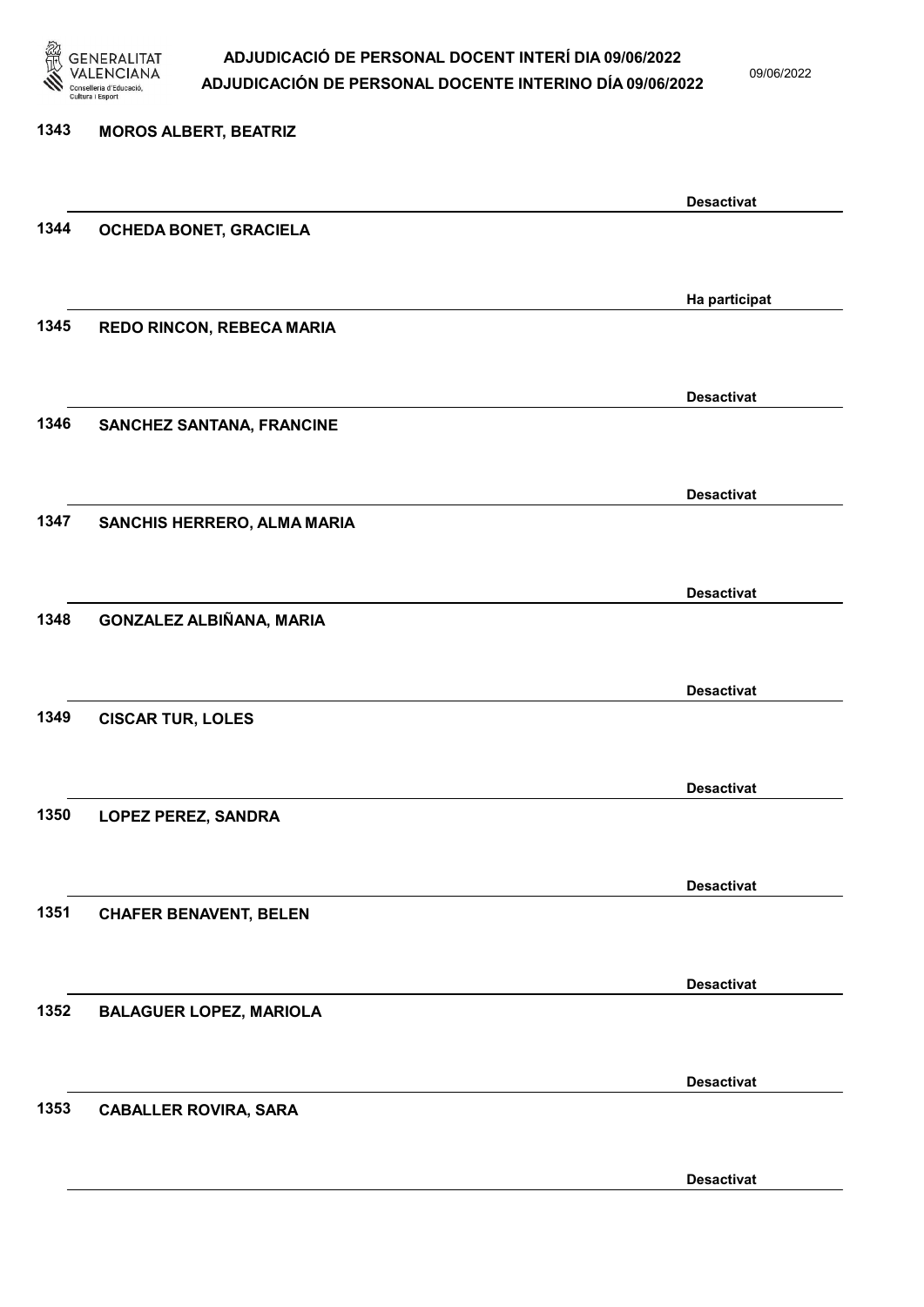

09/06/2022

Desactivat

# 1354 FERRIS BLESA, PATRICIA Desactivat 1355 SANMARTIN GUILABERT, ANA Desactivat 1356 ALEIXANDRE AGUSTIN, CLARA Ha participat 1357 MAYANS REYNAU, RUBEN Desactivat 1358 GUERRERO SALOM, ESTELA Desactivat 1359 MARTINEZ SANCHEZ, ANA Desactivat 1360 MOMPO TAVARES, JOAN JOSEP Desactivat 1361 SERRA ISNARDO, MARTA Desactivat 1362 TAFALLA IZQUIERDO, LUCIA Desactivat 1363 CARBONELL MARTIN, BELEN Ha participat 1364 CASINOS MONTORO, ESTER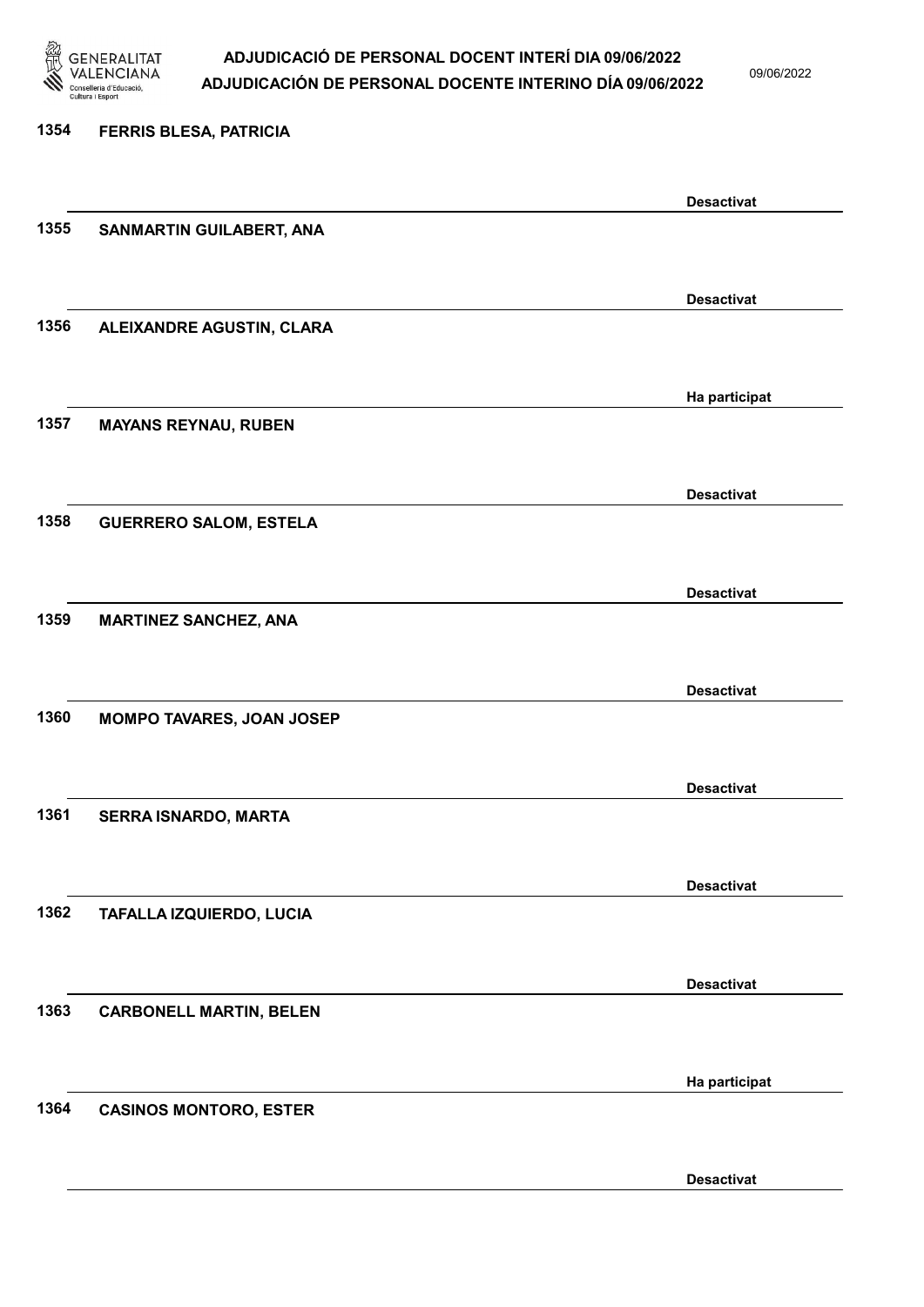

09/06/2022

Desactivat

# 1365 DEFEZ GOMEZ, MARIA Desactivat 1366 LOPEZ CABREJAS, CRISTINA Desactivat 1367 PALAU BOVEDA, SARA Desactivat 1368 PEREZ LUNA, SONIA Desactivat 1369 SANCHEZ AMOROS, JOSE ANDRES Desactivat 1370 GARCIA SUÑER, JAVIER Desactivat 1371 MORELL VICENTE, ANDRES Desactivat 1372 ORTEGA VAYA, PATRICIA Desactivat 1373 BALLESTEROS PEREZ, CARLA Desactivat 1374 BLAT GIMENO, HELENA Desactivat 1375 HERNANDEZ WELTI, AMANDA DOLORES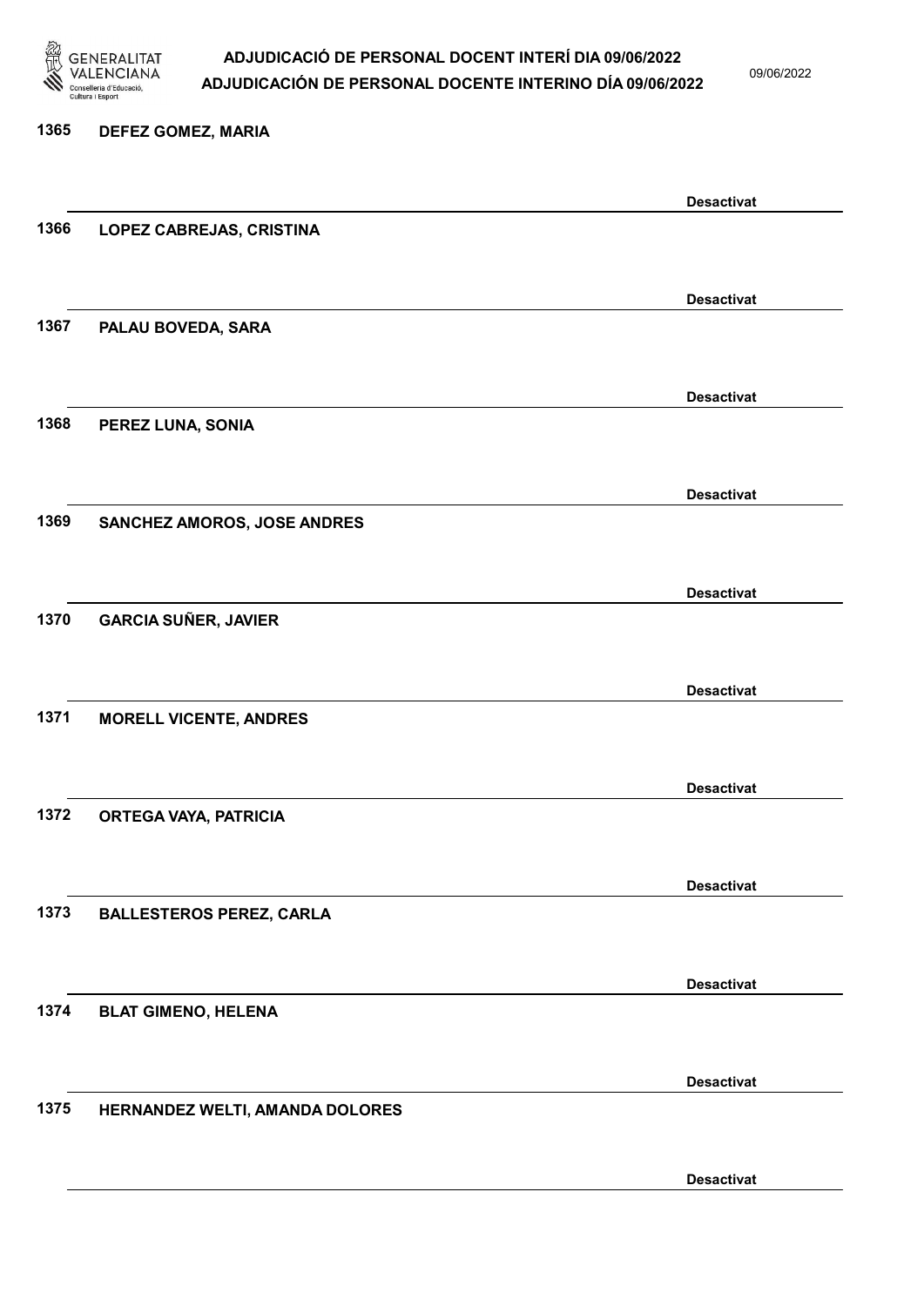

09/06/2022

Desactivat

# 1376 VITORIA TOMAS, MARIA Desactivat 1377 BENITO GONZALEZ, ANA MARIA Desactivat 1378 ZANON CARRASCOSA, MARIA AMPARO Desactivat 1379 SATORRE MARTÍNEZ, MIRIAM No adjudicat 1380 TARANCON SERRANO, AMPARO Desactivat 1381 LOPATEGUI LARAUDOGOITIA, XABIER Desactivat 1382 ALBERT NACHER, SARA No adjudicat 1383 SANTIAGO SANCHEZ, BEATRIZ Desactivat 1384 MOCETE MATEU, CRISTINA Desactivat 1385 TALENS PEREZ, NEREA Desactivat 1386 TAUS VOLTES, ISABEL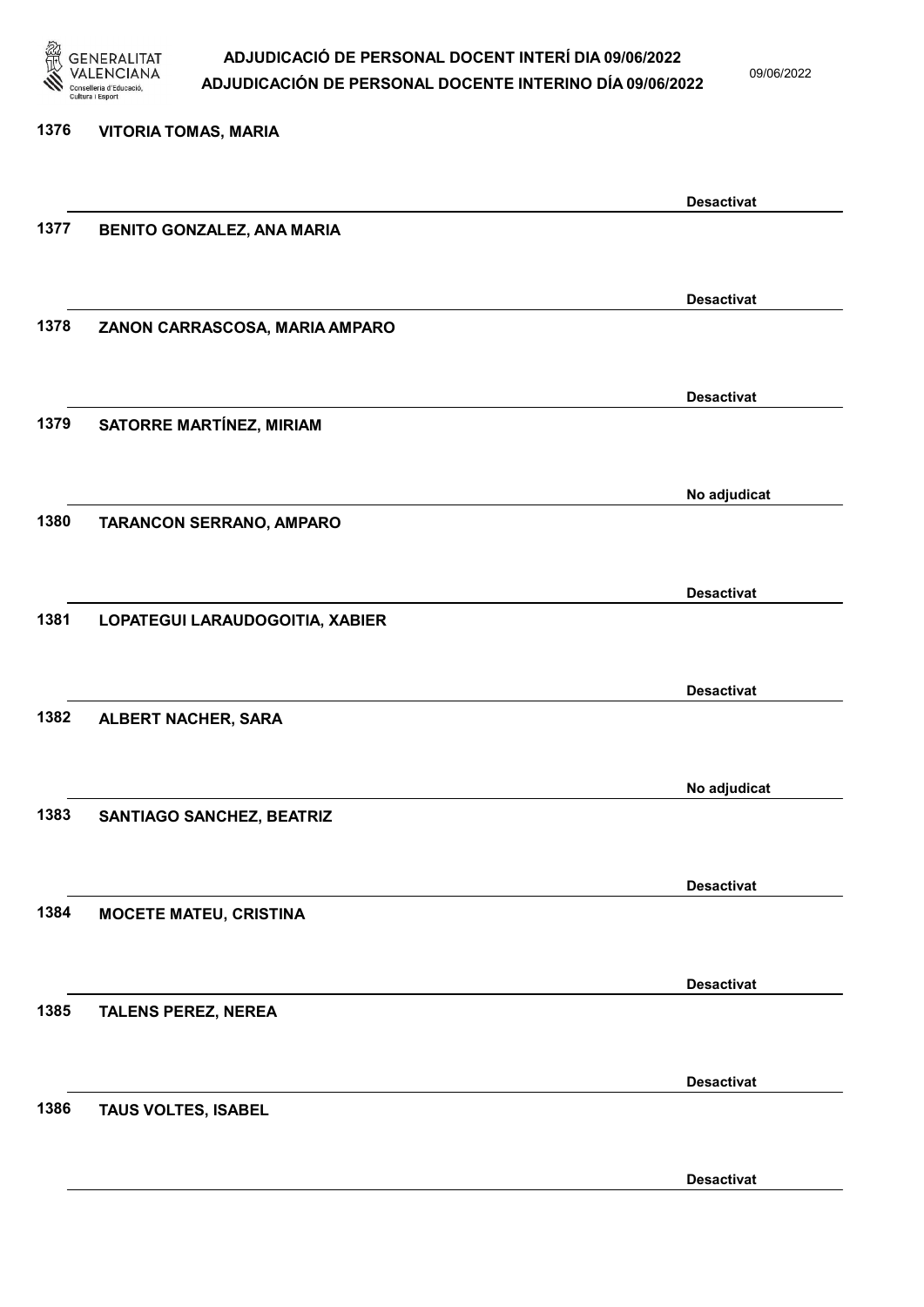

09/06/2022

Desactivat

# 1387 PEREZ GARRETA, SANDRA Desactivat 1388 MARIN PEIRO, NURIA Ha participat 1389 REDONDO MILLAN, DIANA Desactivat 1390 ROCA BORRAS, SHAILA Desactivat 1391 GIL PORCAR, ADA Desactivat 1392 LATORRE GOMEZ, MARIA Desactivat 1393 ORTS GOMEZ, MARTA Desactivat 1394 LUQUE BUESO, ZAIRA Desactivat 1395 DIEZ MONTAÑES, JAVIER Ha participat 1396 ZAHONERO DOMINGUEZ, PATRICIA Ha participat 1397 ALONSO SANZ, BELEN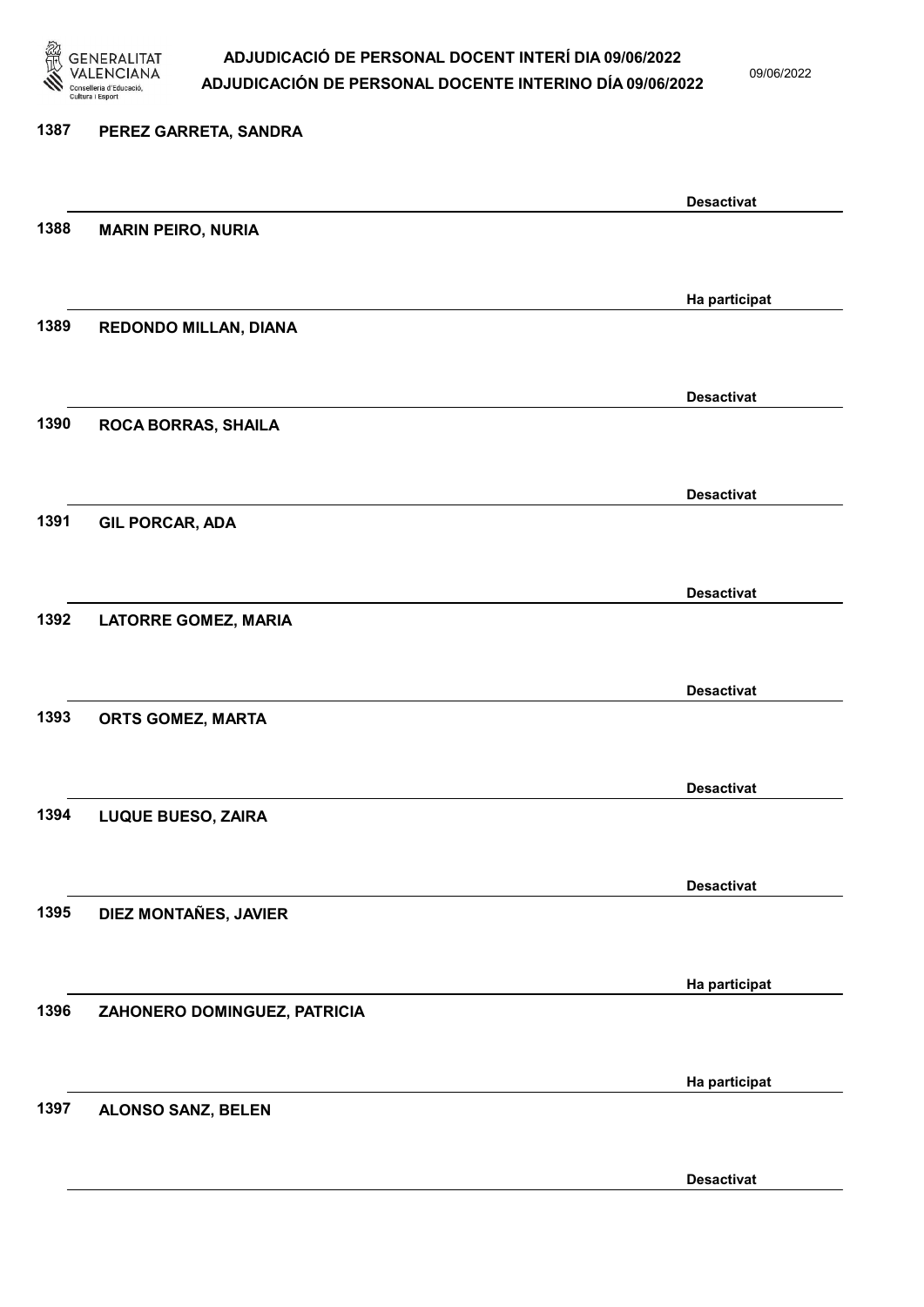

09/06/2022

#### 1398 ALEJOS RICART, MARIA DE LOS DESAMPARADOS

|      |                                         | <b>Desactivat</b> |
|------|-----------------------------------------|-------------------|
| 1399 | <b>MONZONIS FONT, PATRICIA</b>          |                   |
|      |                                         |                   |
|      |                                         | <b>Desactivat</b> |
| 1400 | <b>MORENO CARRASCO, MIREYA</b>          |                   |
|      |                                         |                   |
|      |                                         | <b>Desactivat</b> |
| 1401 | SANTO ROCAMORA, MARIA                   |                   |
|      |                                         |                   |
|      |                                         | <b>Desactivat</b> |
| 1402 | <b>CLARI SANCHEZ, HECTOR</b>            |                   |
|      |                                         |                   |
|      |                                         | <b>Desactivat</b> |
| 1403 | <b>COLLADO CARRIO, EVA</b>              |                   |
|      |                                         |                   |
|      |                                         |                   |
| 1404 | JIMENEZ GARRIDO, MARIA ISABEL           | <b>Desactivat</b> |
|      |                                         |                   |
|      |                                         |                   |
|      |                                         | <b>Desactivat</b> |
| 1405 | TORREGROSA PEIRO, ANA ISABEL            |                   |
|      |                                         |                   |
|      |                                         | <b>Desactivat</b> |
| 1406 | <b>CUÑAT ROSELLO, ANA</b>               |                   |
|      |                                         |                   |
|      |                                         | <b>Desactivat</b> |
| 1407 | <b>ARIAS TRAPERO, SILVIA</b>            |                   |
|      |                                         |                   |
|      |                                         | <b>Desactivat</b> |
| 1408 | LAPROVITERA SILVERA, CECILIA ALESSANDRA |                   |
|      |                                         |                   |
|      |                                         | <b>Desactivat</b> |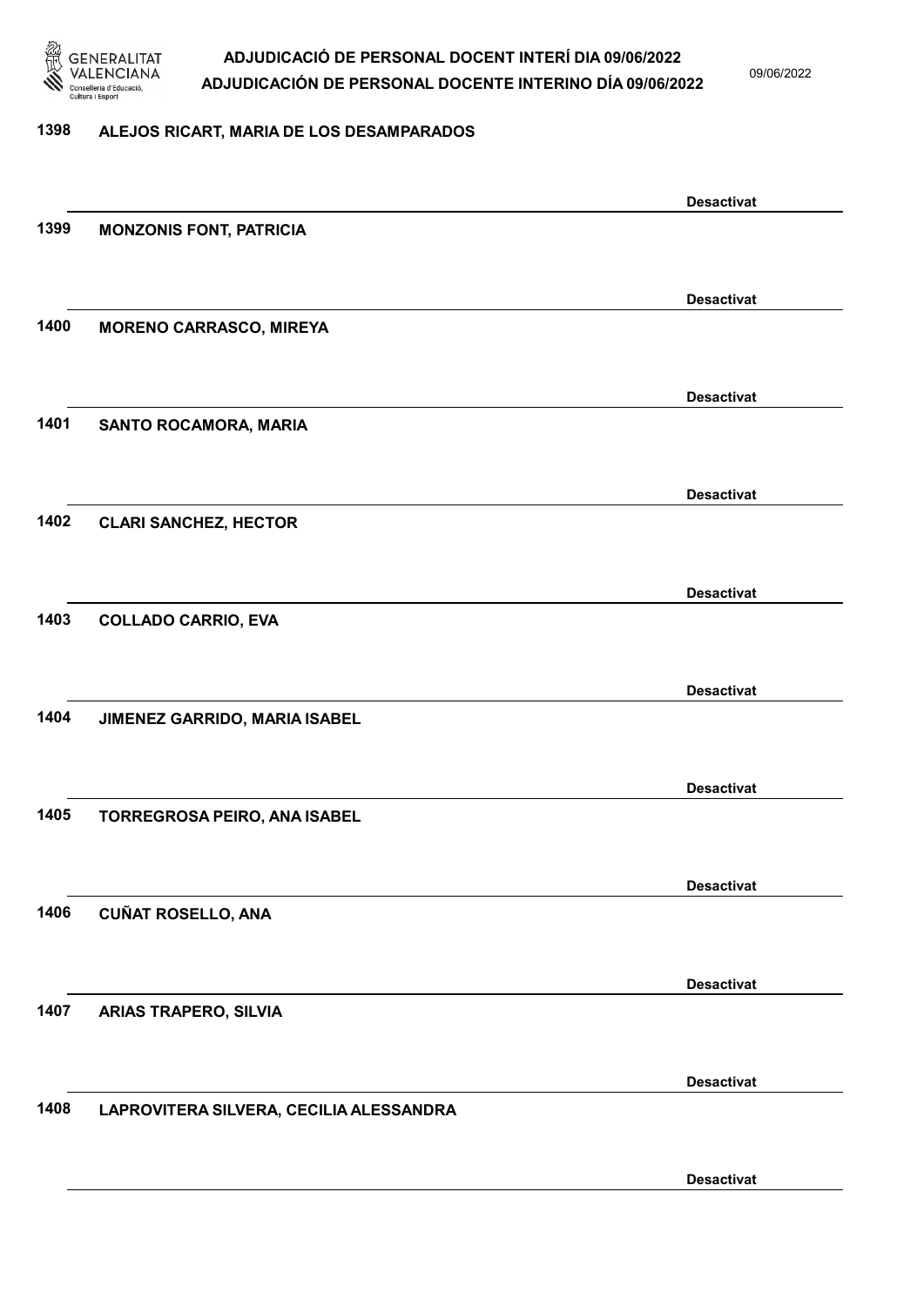

09/06/2022

#### 1409 GONZALEZ IRANZO, MARIA DE LAS MERCEDES

|      |                                       | <b>Desactivat</b> |
|------|---------------------------------------|-------------------|
| 1410 | <b>COSTA TORDERA, SHEREZADE MARIA</b> |                   |
|      |                                       |                   |
|      |                                       | <b>Desactivat</b> |
| 1411 | DIAZ GOMEZ, NOEMI                     |                   |
|      |                                       |                   |
|      |                                       |                   |
|      |                                       | <b>Desactivat</b> |
| 1412 | <b>GARCIA CASADO, ROCIO</b>           |                   |
|      |                                       |                   |
|      |                                       | <b>Desactivat</b> |
| 1413 | <b>RAMIREZ CARPIO, NEREA</b>          |                   |
|      |                                       |                   |
|      |                                       |                   |
|      |                                       | <b>Desactivat</b> |
| 1414 | RUIZ MONTORO, ALICIA                  |                   |
|      |                                       |                   |
|      |                                       | <b>Desactivat</b> |
| 1415 | <b>GARCIA GINES, MONICA</b>           |                   |
|      |                                       |                   |
|      |                                       | <b>Desactivat</b> |
| 1416 | SANCHEZ NUÑEZ, SARAY                  |                   |
|      |                                       |                   |
|      |                                       |                   |
|      |                                       | <b>Desactivat</b> |
| 1417 | <b>CARMONA RUBIO, MARIA ELENA</b>     |                   |
|      |                                       |                   |
|      |                                       | <b>Desactivat</b> |
| 1418 | <b>GUTIERREZ URBAN, ANABEL</b>        |                   |
|      |                                       |                   |
|      |                                       | <b>Desactivat</b> |
| 1419 | <b>COLLADO TARIN, PAULA</b>           |                   |
|      |                                       |                   |
|      |                                       |                   |
|      |                                       | <b>Desactivat</b> |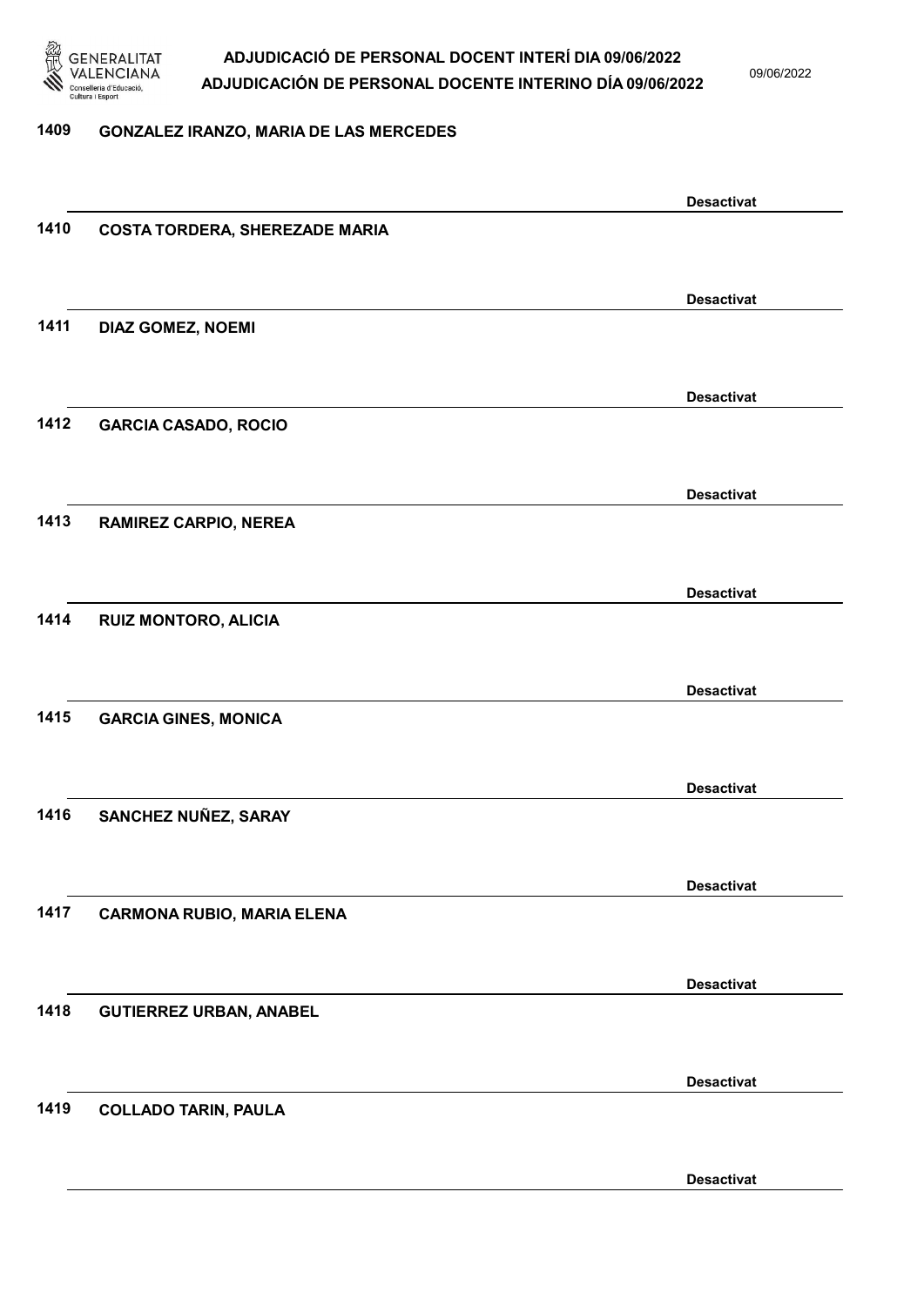

09/06/2022

Desactivat

# 1420 FRANCH FLETA, BELEN JUANA Desactivat 1421 ORTEGA FERNANDEZ, MARIA JOSE Desactivat 1422 PERIS DONATO, ANA Desactivat 1423 DELGADO MERINO, ALBA Desactivat 1424 GUADILLA ORTIGOSA, OLGA Desactivat 1425 ALBELDA ALIAGA, BLANCA Desactivat 1426 BELEN LOPEZ, PERE Desactivat 1427 CASANOVA BERTOMEU, ISABEL Desactivat 1428 LATORRE SERNA, MARIA DE LA PAZ Desactivat 1429 SOSA CHANAB, VALERIA DAIANA Desactivat 1430 TEJERA GOMEZ, CARLA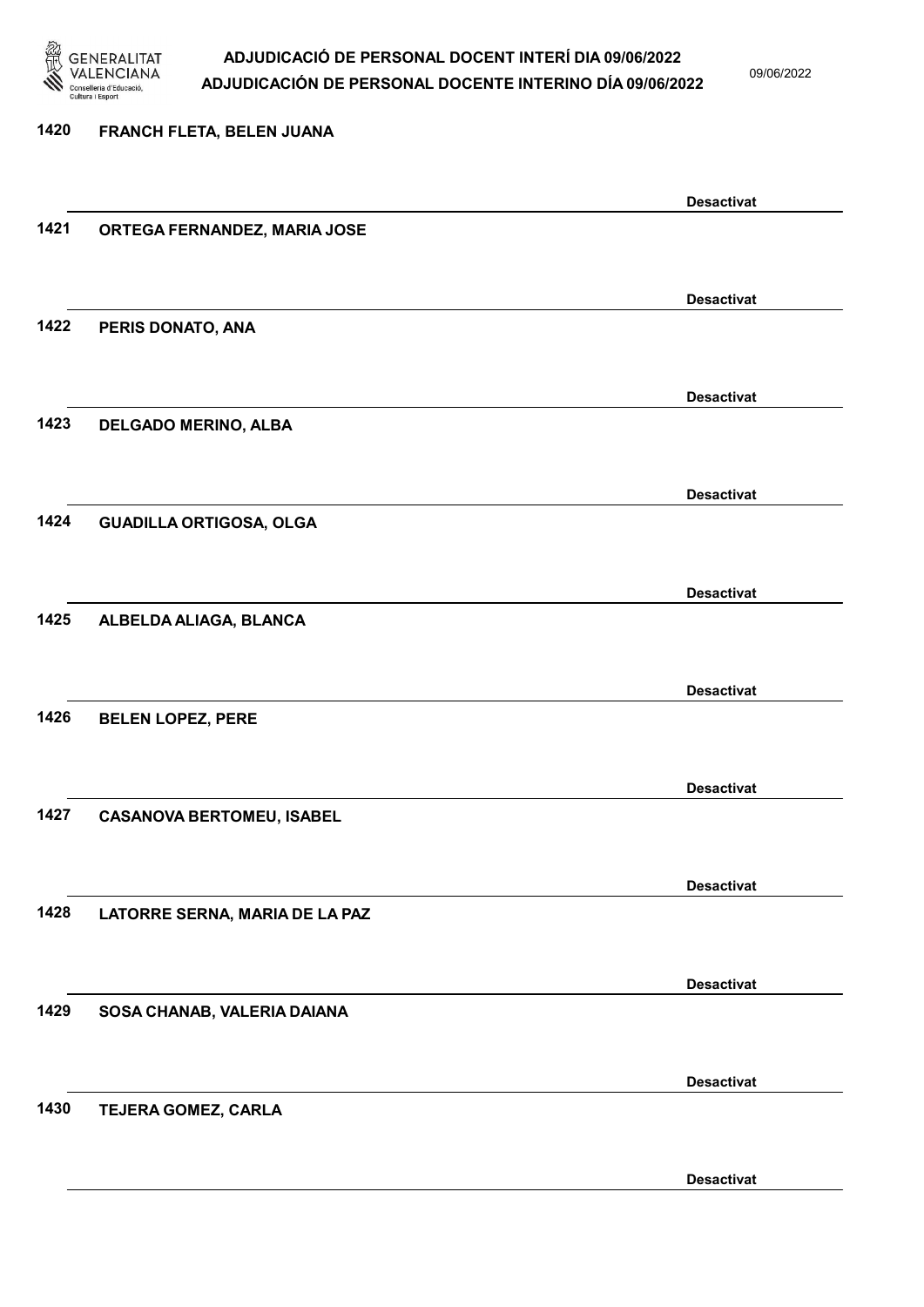

09/06/2022

| 1431 | <b>VALLES CASADO, CAROLINA</b>                                                                               |                           |                   |
|------|--------------------------------------------------------------------------------------------------------------|---------------------------|-------------------|
|      |                                                                                                              |                           | <b>Desactivat</b> |
| 1432 | <b>CORELL SÁNCHEZ, ADRIÁN</b>                                                                                |                           |                   |
|      |                                                                                                              |                           | <b>Desactivat</b> |
| 1433 | SIMO ESBRI, LORENA                                                                                           |                           |                   |
|      |                                                                                                              |                           | <b>Desactivat</b> |
| 1434 | ROSELLO CLEMENTE, LARA TERESA<br>ELDA (03013595) EI 1er CICLO EL PUENTE<br>894563<br>120 / EDUCACIÓ INFANTIL | Petición:<br>1            | Voluntaria        |
|      | Horas<br>23                                                                                                  | SUBSTITUCIÓ INDETERMINADA | Adjudicat         |
| 1435 | <b>ORTELLS BALAGUER, JAVIER</b>                                                                              |                           |                   |
|      |                                                                                                              |                           | <b>Desactivat</b> |
| 1436 | HERRERA SANCHEZ, ESTHER                                                                                      |                           | <b>Desactivat</b> |
| 1437 | ZAFRILLA PELACH, ALEX                                                                                        |                           |                   |
|      |                                                                                                              |                           | <b>Desactivat</b> |
| 1438 | <b>BARAJA BELENGUER, MARIA</b>                                                                               |                           |                   |
|      |                                                                                                              |                           | <b>Desactivat</b> |
| 1439 | HERRERO PENADES, ANDREA                                                                                      |                           |                   |
|      |                                                                                                              |                           | Ha participat     |
| 1440 | TITOS SANCHEZ, IRENE                                                                                         |                           |                   |
| 1441 | <b>GONZALEZ VILA, IRENE</b>                                                                                  |                           | <b>Desactivat</b> |
|      |                                                                                                              |                           |                   |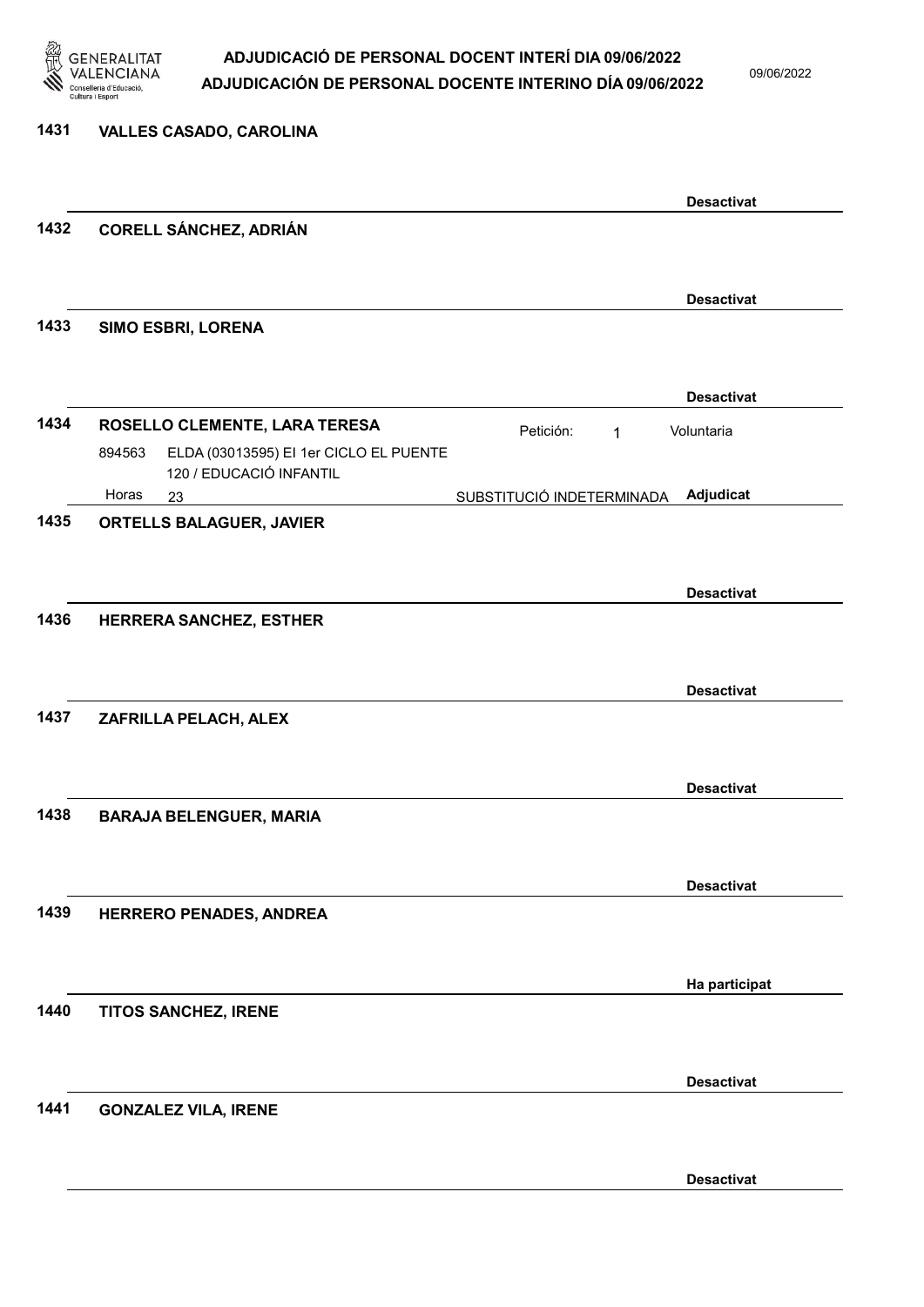

09/06/2022

Desactivat

# 1442 MARTI ESCOLANO, LUCIA Desactivat 1443 SEGUI MAS, PAULA Desactivat 1444 MONTEJANO MARTINEZ, NURIA Desactivat 1445 GUERRA AGUILERA, RAQUEL Ha participat 1446 MARTINEZ FERNANDEZ, CARLOS Desactivat 1447 GARGALLO CAMARILLAS, LAURA Ha participat 1448 BETORET GUIZA, SARA Desactivat 1449 CREMADES SOLER, IRENE Desactivat 1450 MORATAL LLORCA, MAR Desactivat 1451 PEREZ PARDO, SILVIA Desactivat 1452 SORRIBES PARIS, CARMEN MARIA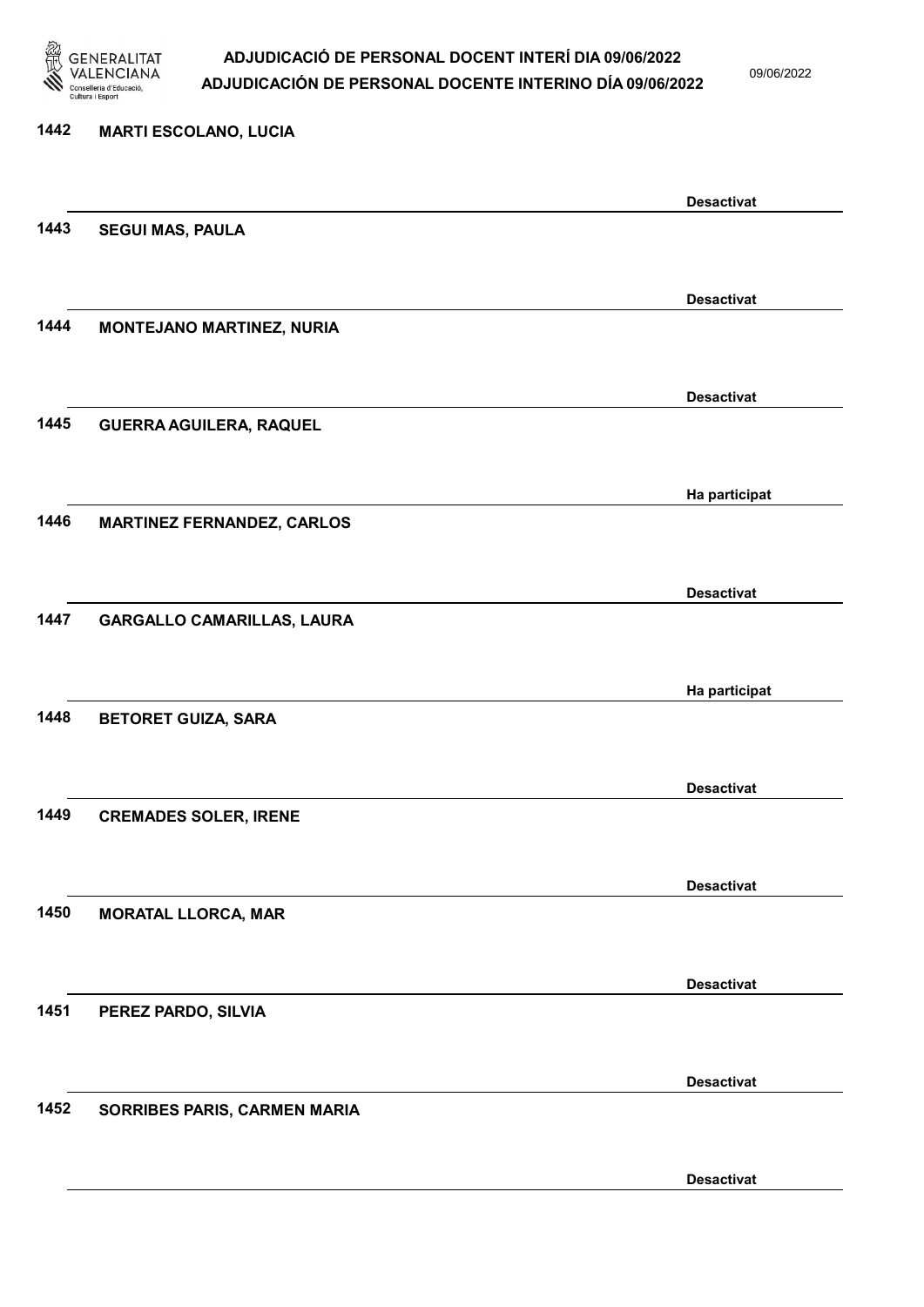

09/06/2022

#### 1453 BLASCO BELLOCH, SANDRA

|      |                                     | <b>Desactivat</b> |
|------|-------------------------------------|-------------------|
| 1454 | GIL MONTANER, MARIA DE LAS MERCEDES |                   |
|      |                                     |                   |
|      |                                     |                   |
|      |                                     | <b>Desactivat</b> |
| 1455 | <b>SORO DIAGO, MIRIAM</b>           |                   |
|      |                                     |                   |
|      |                                     |                   |
|      |                                     | <b>Desactivat</b> |
| 1456 | HERRAIZ MARTINEZ, SONIA             |                   |
|      |                                     |                   |
|      |                                     |                   |
|      |                                     | <b>Desactivat</b> |
| 1457 | <b>BLASCO RAMOS, SARA</b>           |                   |
|      |                                     |                   |
|      |                                     |                   |
|      |                                     | <b>Desactivat</b> |
| 1458 | <b>MAS IVARS, GEMA</b>              |                   |
|      |                                     |                   |
|      |                                     |                   |
|      |                                     | <b>Desactivat</b> |
| 1459 | <b>MORENO MARTI, MIRIAM</b>         |                   |
|      |                                     |                   |
|      |                                     |                   |
|      |                                     | <b>Desactivat</b> |
| 1460 | FUENTES ALGARRA, ALBA               |                   |
|      |                                     |                   |
|      |                                     | <b>Desactivat</b> |
|      |                                     |                   |
| 1461 | <b>MARTINEZ MOYA, CAROLINA</b>      |                   |
|      |                                     |                   |
|      |                                     | <b>Desactivat</b> |
| 1462 |                                     |                   |
|      | NAVALON NAVARRO, GLORIA             |                   |
|      |                                     |                   |
|      |                                     | <b>Desactivat</b> |
| 1463 |                                     |                   |
|      | SANCHEZ CASAS, CRISTINA             |                   |
|      |                                     |                   |
|      |                                     | <b>Desactivat</b> |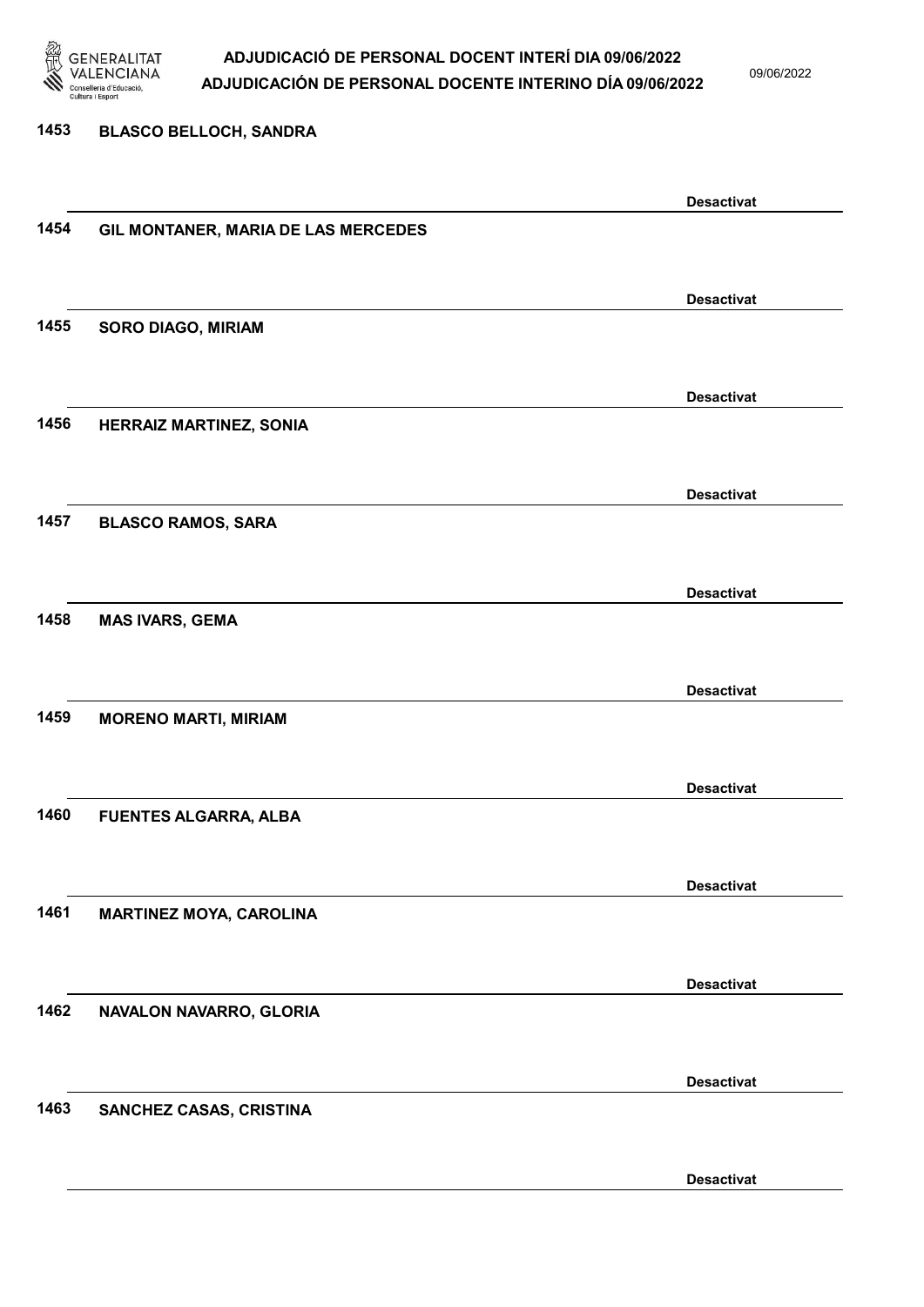

09/06/2022

| 1464 | SANTISTEBAN LOPEZ, ANA              |                   |
|------|-------------------------------------|-------------------|
|      |                                     | <b>Desactivat</b> |
| 1465 | <b>SANZ LORENTE, JESSICA</b>        |                   |
|      |                                     |                   |
|      |                                     | <b>Desactivat</b> |
| 1466 | AGUILERA SALMERON, MARIA INMACULADA |                   |
|      |                                     | <b>Desactivat</b> |
| 1467 | LORENZO MATAMOROS, CRISTINA         |                   |
|      |                                     |                   |
| 1468 | ALBUIXECH BALDOVI, ANA              | <b>Desactivat</b> |
|      |                                     |                   |
|      |                                     | <b>Desactivat</b> |
| 1469 | <b>BRAVO MARTI, BEATRIZ</b>         |                   |
|      |                                     |                   |
|      |                                     | <b>Desactivat</b> |
| 1470 | <b>MARTINEZ ESCRIBANO, INDRA</b>    |                   |
|      |                                     | <b>Desactivat</b> |
| 1471 | <b>CLARAMUNT CLARAMUNT, LAURA</b>   |                   |
|      |                                     |                   |
|      |                                     | <b>Desactivat</b> |
| 1472 | LOPEZ ANCHEL, MARIA DESAMPARADOS    |                   |
|      |                                     | <b>Desactivat</b> |
| 1473 | <b>MARTINEZ RABASCO, SARAY</b>      |                   |
|      |                                     |                   |
|      |                                     | <b>Desactivat</b> |
| 1474 | NAVARRO ARCUSA, ANA                 |                   |
|      |                                     |                   |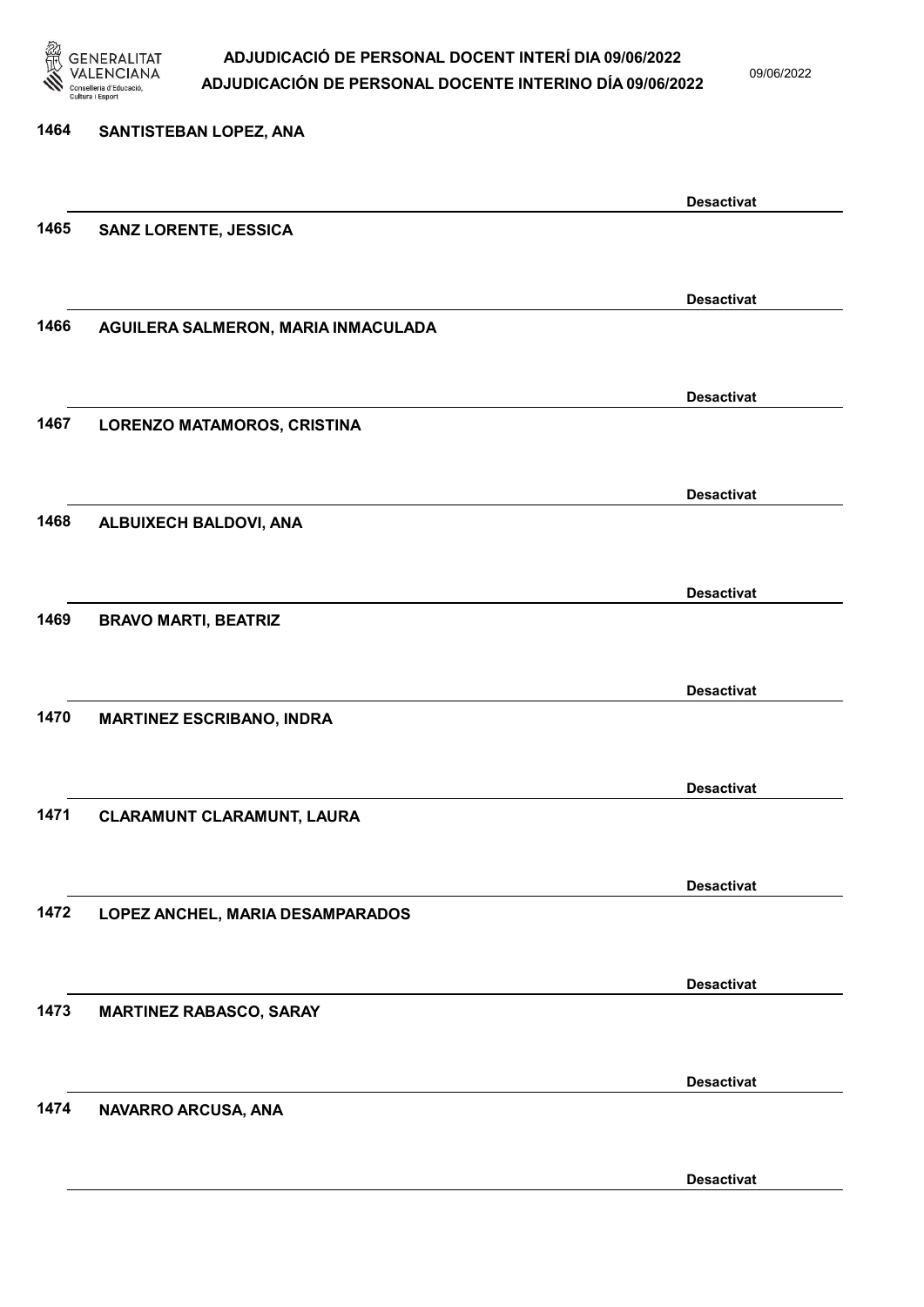

09/06/2022

#### 1475 GRAU SALVADOR, ANA

|      |                                           | <b>Desactivat</b> |
|------|-------------------------------------------|-------------------|
| 1476 | <b>CASTELLON MOLLA, MARIA DEL MAR</b>     |                   |
|      |                                           |                   |
|      |                                           | <b>Desactivat</b> |
| 1477 | PEIGNEUX D'EGMONT BOILLOS, CRISTINA LAURA |                   |
|      |                                           |                   |
|      |                                           |                   |
|      |                                           | <b>Desactivat</b> |
| 1478 | PEREZ ESTRUCH, MONICA                     |                   |
|      |                                           |                   |
|      |                                           | <b>Desactivat</b> |
| 1479 | <b>LLISO CABO, CRISTINA</b>               |                   |
|      |                                           |                   |
|      |                                           | <b>Desactivat</b> |
| 1480 | LOPEZ CORONADO, MARTA                     |                   |
|      |                                           |                   |
|      |                                           |                   |
|      |                                           | <b>Desactivat</b> |
| 1481 | <b>BODI GIJON, ERICA</b>                  |                   |
|      |                                           |                   |
|      |                                           | <b>Desactivat</b> |
| 1482 | <b>OBRA JARA, ROCIO</b>                   |                   |
|      |                                           |                   |
|      |                                           | <b>Desactivat</b> |
| 1483 | <b>VIVES CASANOVA, ANGELA</b>             |                   |
|      |                                           |                   |
|      |                                           |                   |
| 1484 |                                           | <b>Desactivat</b> |
|      | <b>TORRES BORJA, MARIA</b>                |                   |
|      |                                           |                   |
|      |                                           | <b>Desactivat</b> |
| 1485 | SUEY MOTILLA, CRISTINA                    |                   |
|      |                                           |                   |
|      |                                           | <b>Desactivat</b> |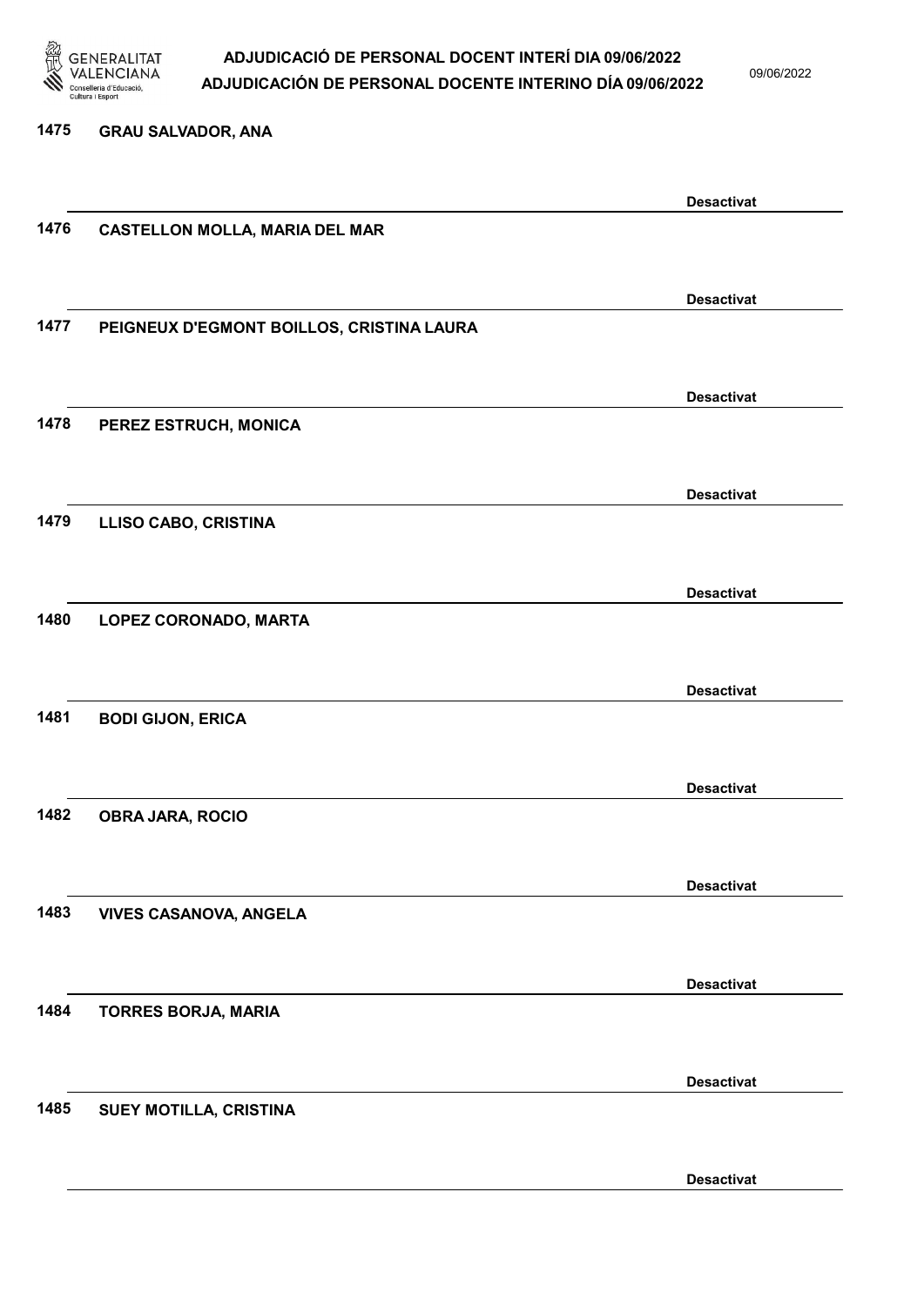

09/06/2022

Desactivat

# 1486 SENENT ALVAREZ, LAURA Desactivat 1487 SELLES CORTES, REBECA Desactivat 1488 PEREZ LORENZO, RAUL Desactivat 1489 GALIANA TORRO, SOFIA Desactivat 1490 MARTINEZ FERRER, BEATRIZ Desactivat 1491 APARICIO LOSTADO, MARTA Desactivat 1492 SANCHEZ INIESTA, MARIA LYDIA Desactivat 1493 MARTINEZ PARDO, LAURA Desactivat 1494 DIAZ MARCOS, JAVIER Desactivat 1495 VICENTE LOPEZ, NEREA Desactivat 1496 VELIS GIMENEZ, BEATRIZ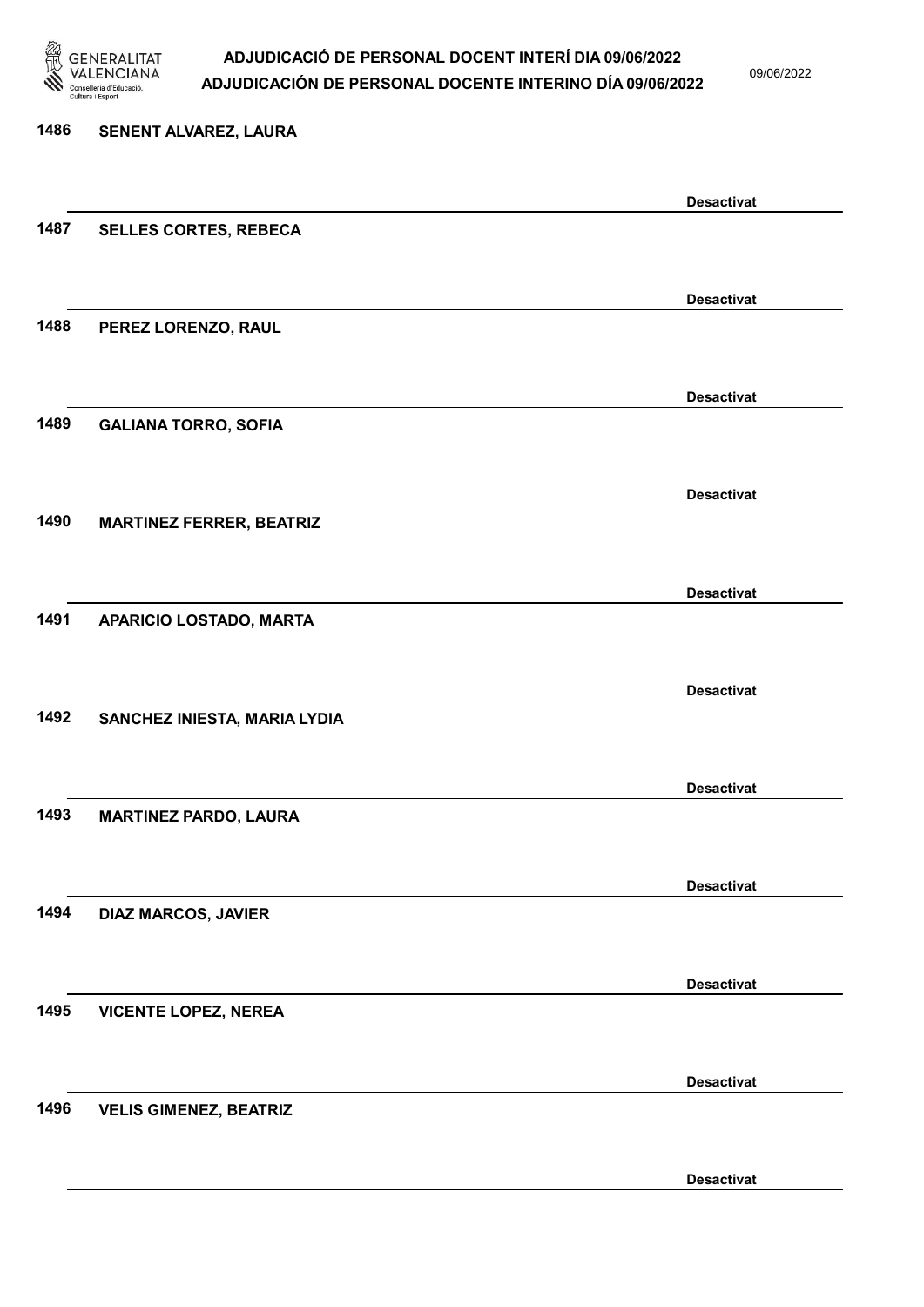

09/06/2022

Desactivat

# 1497 CATURLA DOBLADO, ANNA Desactivat 1498 ROLDAN NAVALON, MIRIAM Desactivat 1499 MARCO PEIRO, CRISTINA Desactivat 1500 MARTIN GUTIERREZ, SANDRA Desactivat 1501 SANZ CARRASCO, REBECA Desactivat 1502 SERRA MINGUEZ, MARIA IRENE Desactivat 1503 HERRAN MENDOZA, BERNARDO Desactivat 1504 PENADES MATALI, EVA Desactivat 1505 LLOPIS PEREZ, ANDREA Desactivat 1506 CANO AZOR, LIDIA Desactivat 1507 CASTILLO BLASCO, ISABEL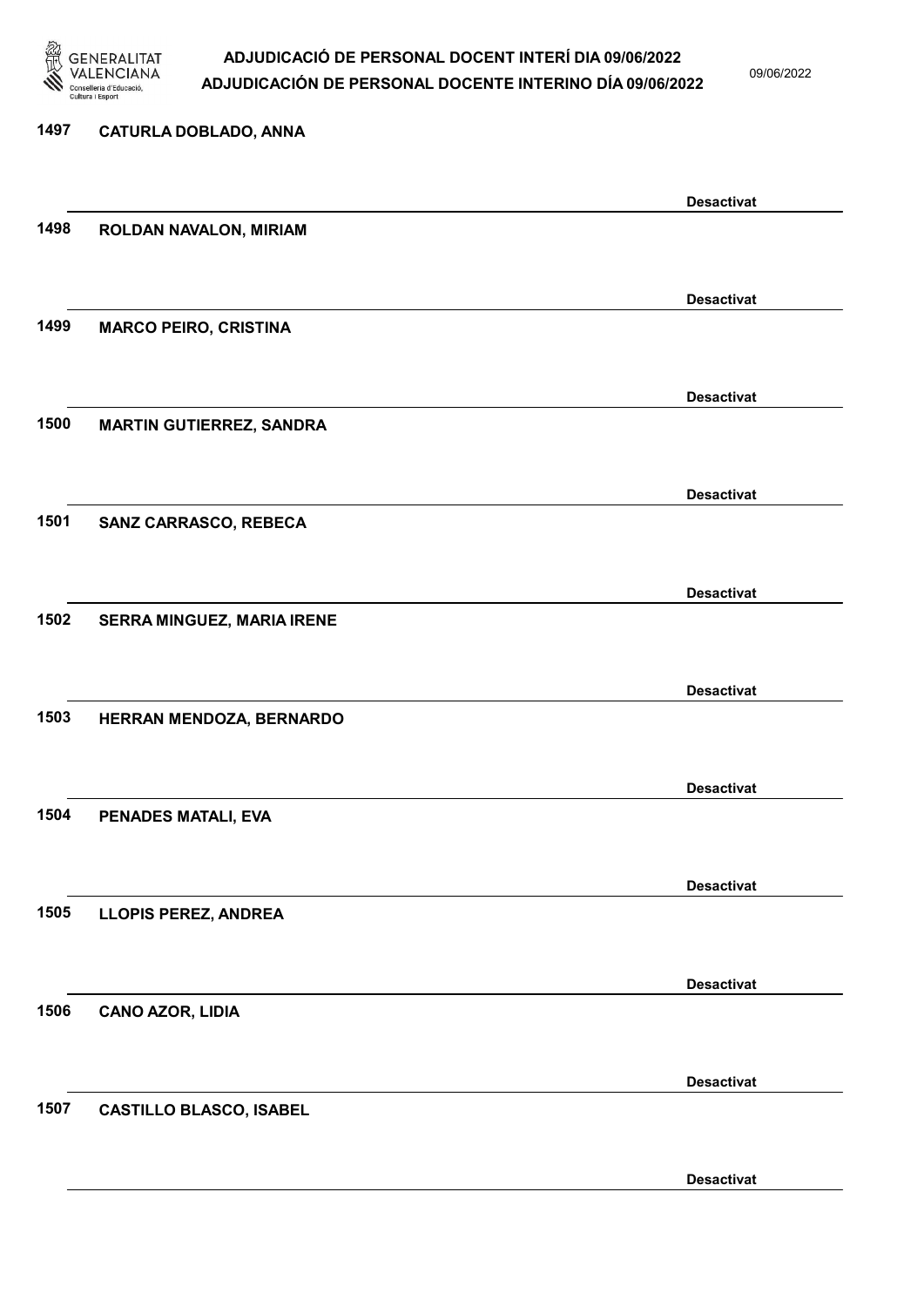

09/06/2022

| 1508 | <b>VALERO MARTINEZ, ISABEL</b>  |                   |
|------|---------------------------------|-------------------|
|      |                                 | <b>Desactivat</b> |
| 1509 | <b>TARRASO CRESPO, AIDA</b>     |                   |
|      |                                 |                   |
| 1510 | REQUENA DEL REY, VERONICA       | <b>Desactivat</b> |
|      |                                 |                   |
|      |                                 | <b>Desactivat</b> |
| 1511 | DE LA TORRE MIRA, LAURA         |                   |
|      |                                 | <b>Desactivat</b> |
| 1512 | VARELA NEGRE, ELENA MARIA       |                   |
|      |                                 |                   |
| 1513 |                                 | <b>Desactivat</b> |
|      | <b>MOTOSO CIFUENTES, NIEVES</b> |                   |
|      |                                 | <b>Desactivat</b> |
| 1514 | <b>ROMAN HURTADO, GEMMA</b>     |                   |
|      |                                 |                   |
| 1515 | OLIVA TORRENT, SANDRA           | <b>Desactivat</b> |
|      |                                 |                   |
|      |                                 | <b>Desactivat</b> |
| 1516 | SELFA NOGUES, SANDRA            |                   |
|      |                                 | <b>Desactivat</b> |
| 1517 | <b>BERTO COTS, NEREA</b>        |                   |
|      |                                 |                   |
| 1518 |                                 | Ha participat     |
|      | <b>BOQUER CORTES, SANDRA</b>    |                   |
|      |                                 |                   |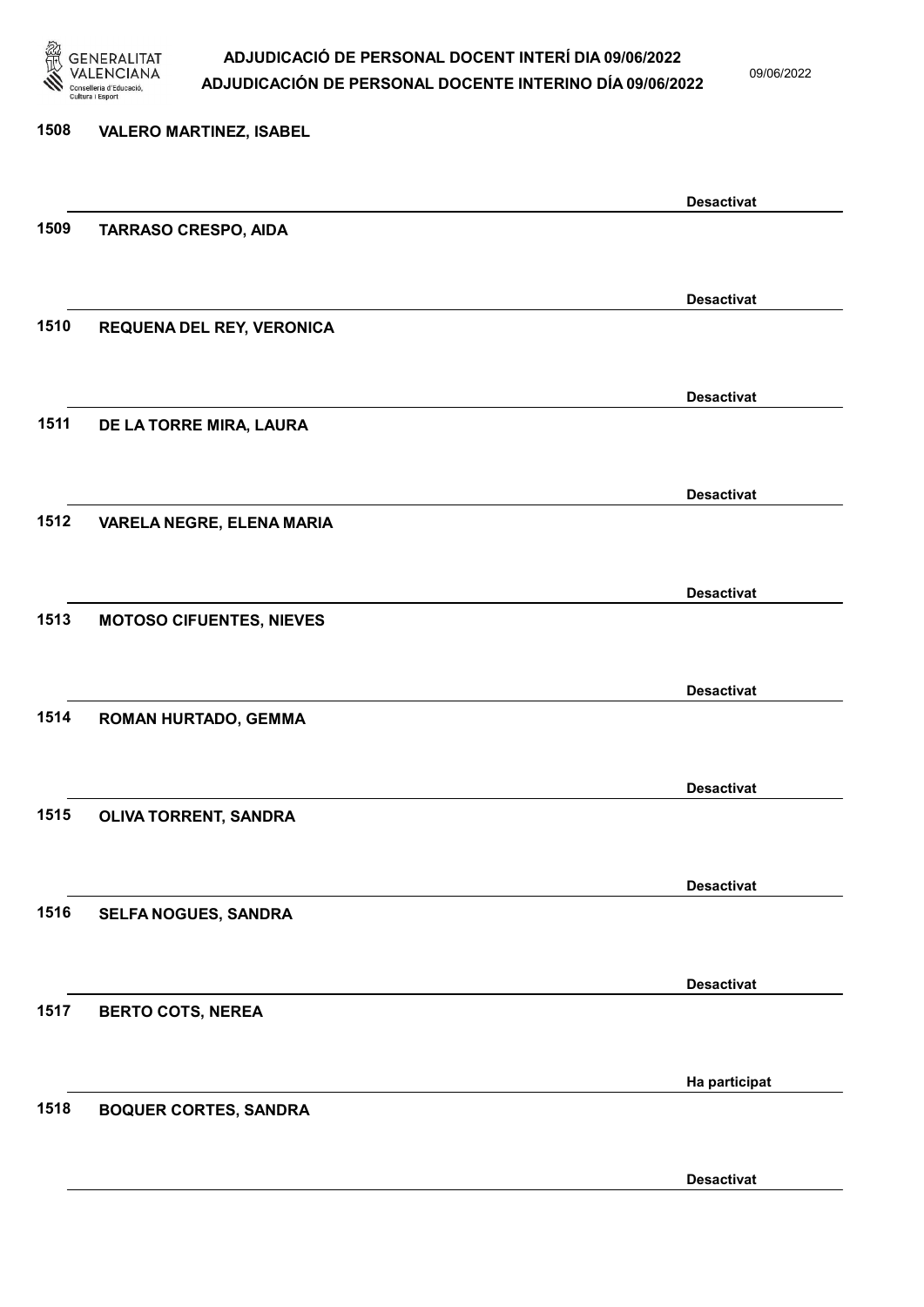

09/06/2022

### 1519 CORTS APARICIO, SARA Desactivat 1520 HUESO RIERA, BARBARA Desactivat 1521 RULL SORIA, ROSA MARIA Desactivat 1522 BENEYTO TEL, ALEJANDRA Desactivat 1523 CLERIGUES SEBASTIA, ANA BELEN Desactivat 1524 PLANELLS BLANES, SERGIO Desactivat 1525 MARTINEZ MEDINA, SANDRA Desactivat 1526 MARTIN GARCIA, PATRICIA Desactivat 1527 SUAREZ MAÑEZ, ALICIA Desactivat 1528 AUÑON MUÑOZ, IRENE Desactivat 1529 YAÑEZ RUBIO, NEREA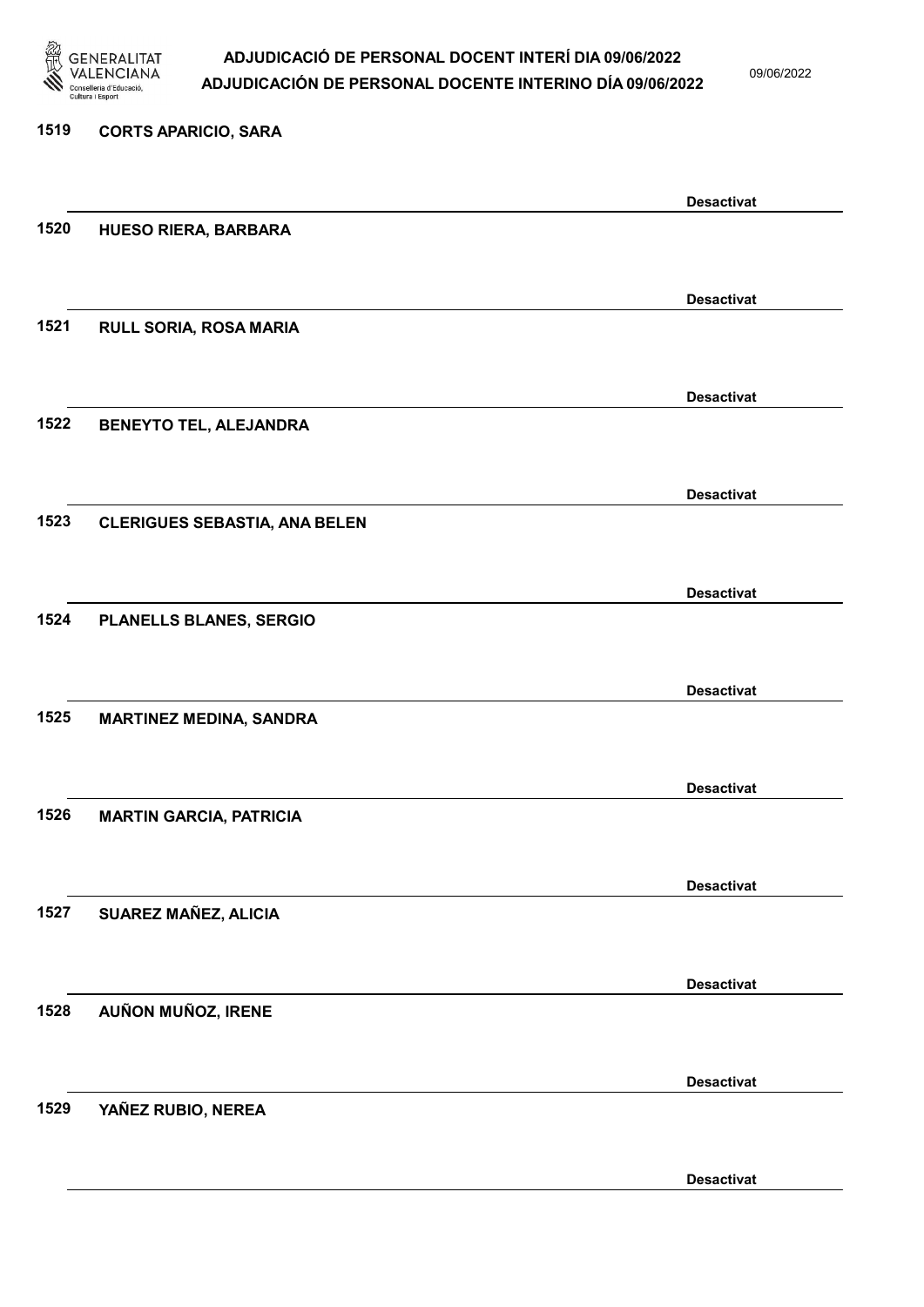

09/06/2022

#### 1530 MANRIQUE CARRASCO, SARA ISABEL

|      |                                | <b>Desactivat</b> |
|------|--------------------------------|-------------------|
| 1531 | PONZ DOMINGO, SERGIO           |                   |
|      |                                |                   |
|      |                                | <b>Desactivat</b> |
| 1532 |                                |                   |
|      | PEREZ TORAN, ALBA              |                   |
|      |                                |                   |
|      |                                | <b>Desactivat</b> |
| 1533 | FERNANDEZ LEONIS, MONICA ALANA |                   |
|      |                                |                   |
|      |                                | <b>Desactivat</b> |
| 1534 | RIBERA NAVARRO, AINARA         |                   |
|      |                                |                   |
|      |                                |                   |
|      |                                | <b>Desactivat</b> |
| 1535 | <b>CANET ORTEGA, CLAUDIA</b>   |                   |
|      |                                |                   |
|      |                                | <b>Desactivat</b> |
| 1536 | <b>VILA CHAFER, ISABEL</b>     |                   |
|      |                                |                   |
|      |                                | <b>Desactivat</b> |
| 1537 |                                |                   |
|      | BELTRA PEREA, MARIA JESUS      |                   |
|      |                                |                   |
|      |                                | Ha participat     |
| 1538 | <b>LOPEZ MARTI, SARA</b>       |                   |
|      |                                |                   |
|      |                                | <b>Desactivat</b> |
| 1539 | OCHOA PLAZA, LUCIA             |                   |
|      |                                |                   |
|      |                                |                   |
|      |                                | <b>Desactivat</b> |
| 1540 | <b>ORTIZ MARCO, SANDRA</b>     |                   |
|      |                                |                   |
|      |                                | <b>Desactivat</b> |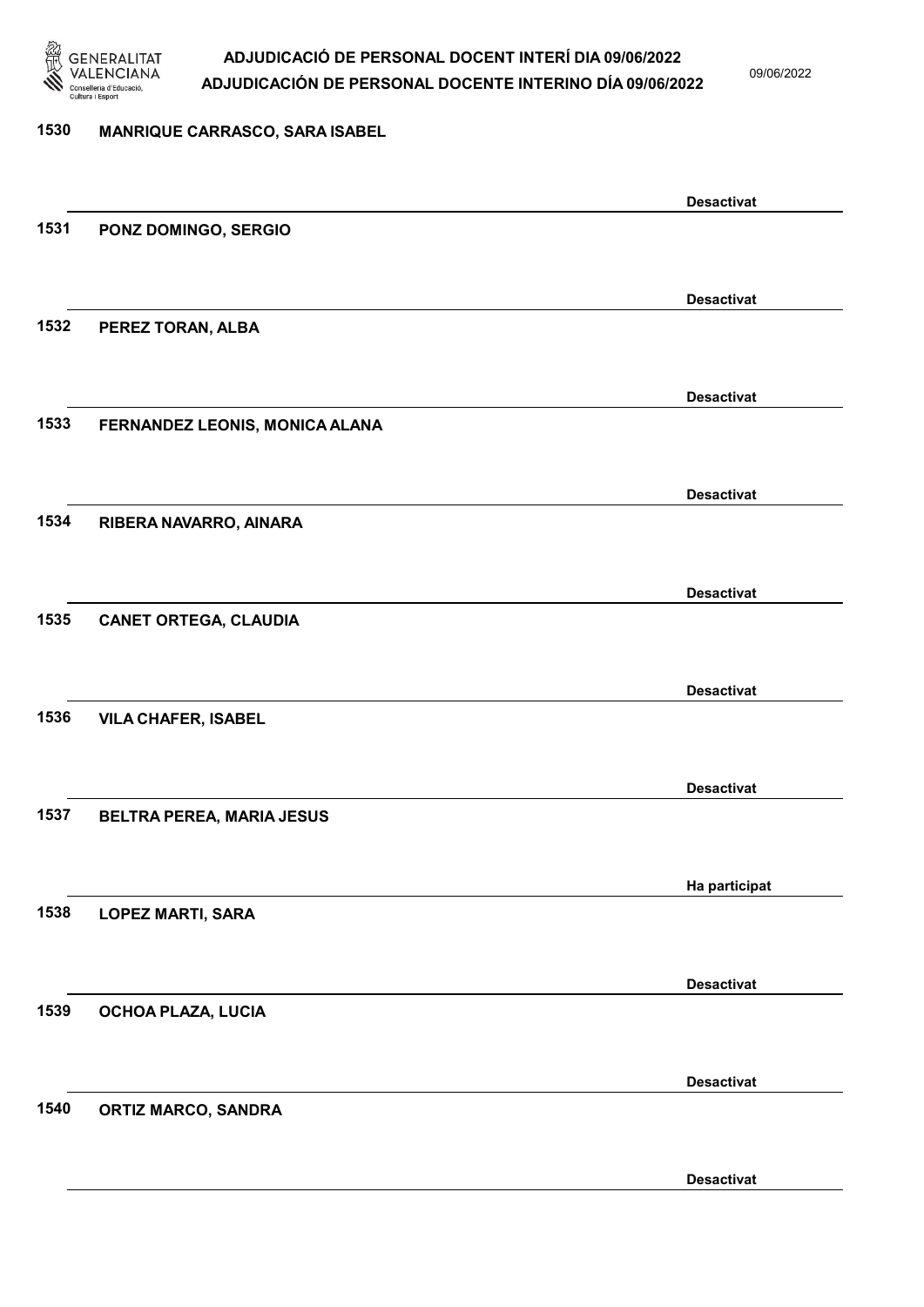

09/06/2022

# 1541 VAÑO CASTELLO, LORETO Desactivat 1542 GARRIDO MERCADO, CARLA MARIA Desactivat 1543 TROYA NAVARRO, ROCIO Desactivat 1544 ALLER MAÑAS, JAVIER Desactivat 1545 LEON RUDILLA, MARIA ELENA Desactivat 1546 VALLES LLORCA, SARA Desactivat 1547 GOMEZ BATALLER, ANA MARIA Desactivat 1548 BERENGUER RAMIREZ, MARIA DEL PILAR Desactivat 1549 CAMPO HERNANDEZ, CRISTIAN Desactivat 1550 BIOT CABRERA, MARIA AMPARO Desactivat 1551 PASCUAL GARCIA, ESTHER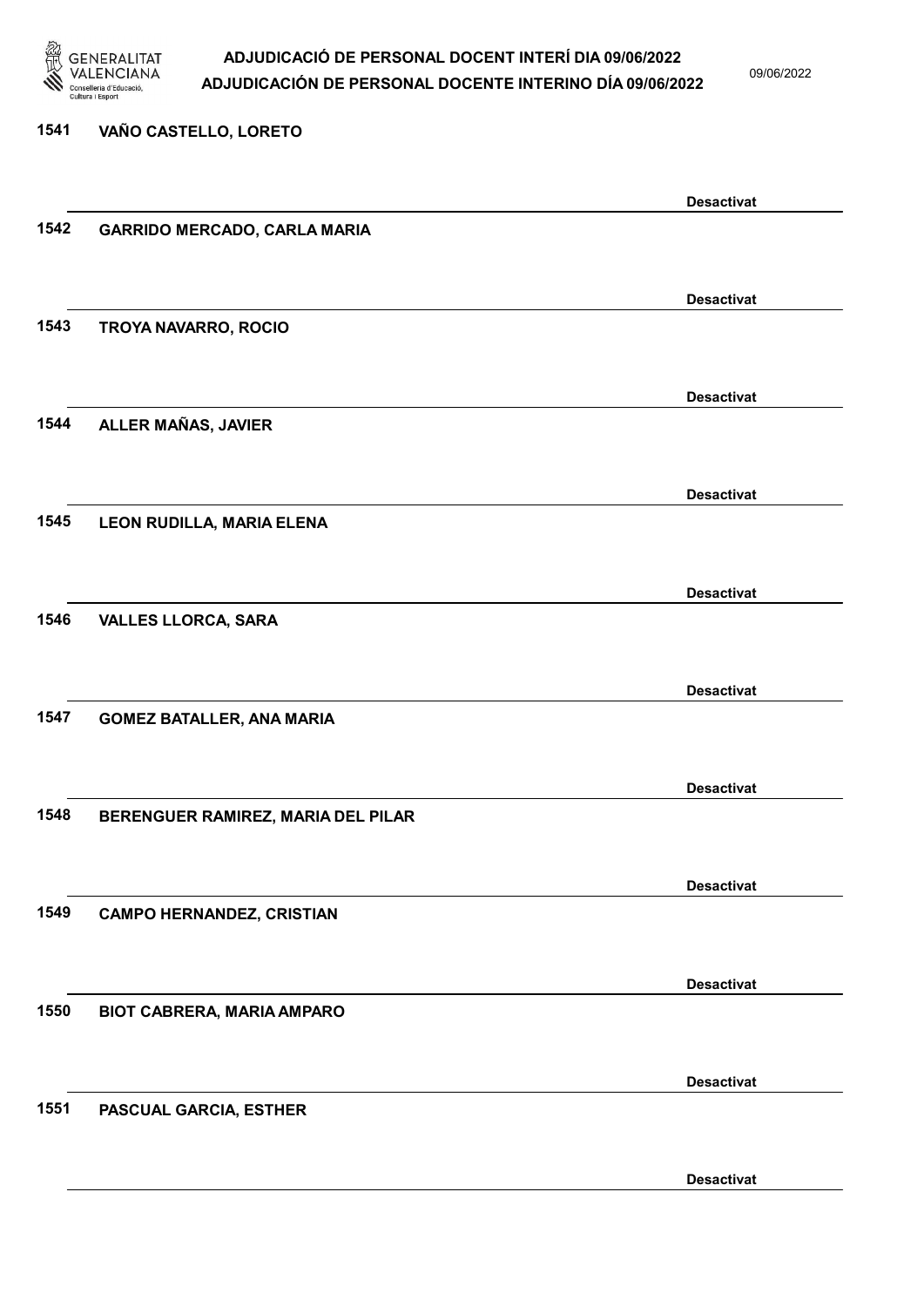

09/06/2022

Desactivat

1552 RUBIO ROGLA, PALOMA Desactivat 1553 TARRAZONA CASTELLA, CARLA Desactivat 1554 CALAFORRA PALOP, MARIA DEL CARMEN Desactivat 1555 GREGORI ABAD, CARMEN Desactivat 1556 PEREZ SANCHO, YAGO Desactivat 1557 TORRES GASCON, JESSICA Desactivat 1558 LOPEZ GALVAÑ, JOSE DAVID Desactivat 1559 MORENO MEDINA, ALVARO Desactivat 1560 GARRIDO MARTÍNEZ, JUAN MANUEL Desactivat 1561 BENEIT MORENO, CELIA Desactivat 1562 HERAS PIQUER, MARIA GEMMA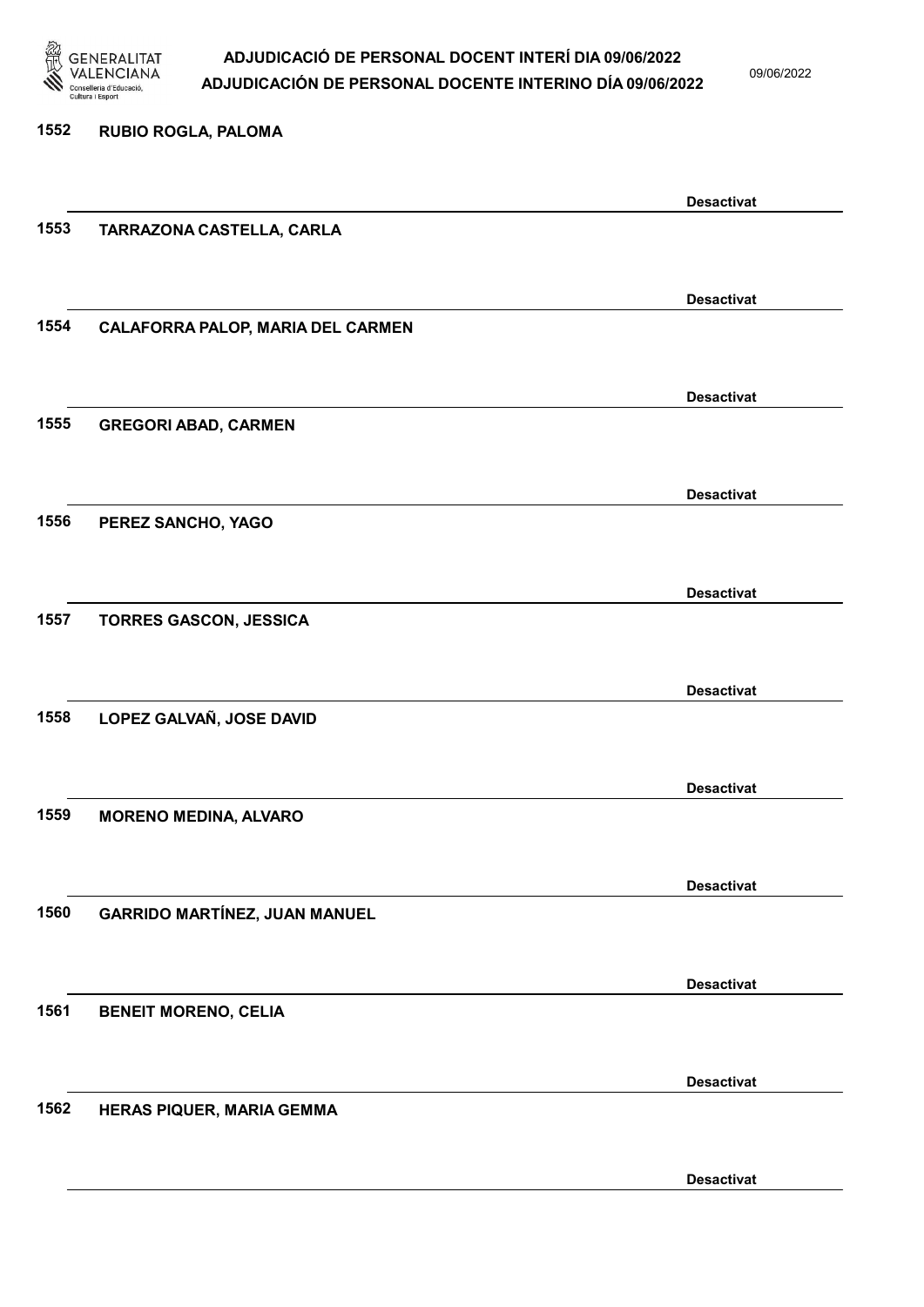

09/06/2022

# 1563 SOLER TEROL, ALBA Desactivat 1564 RUBIO JORDÁ, JORGE Desactivat 1565 MUÑOZ BIENDICHO, ANDREA Desactivat 1566 VILA CERDA, MARIA DEL CARMEN Desactivat 1567 SAORIN POZUELO, MIGUEL Desactivat 1568 OLIVER MORENO, PAULA Desactivat 1569 MOLINA OLIVARES, VANESA Desactivat 1570 ARLANDIS BONET, AURORA Desactivat 1571 JIMENA PEREZ, LUIS ANGEL Desactivat 1572 GARCIA GARRIDO, ARANZAZU Desactivat 1573 GOMEZ NAVARRO, PATRICIA

Ha participat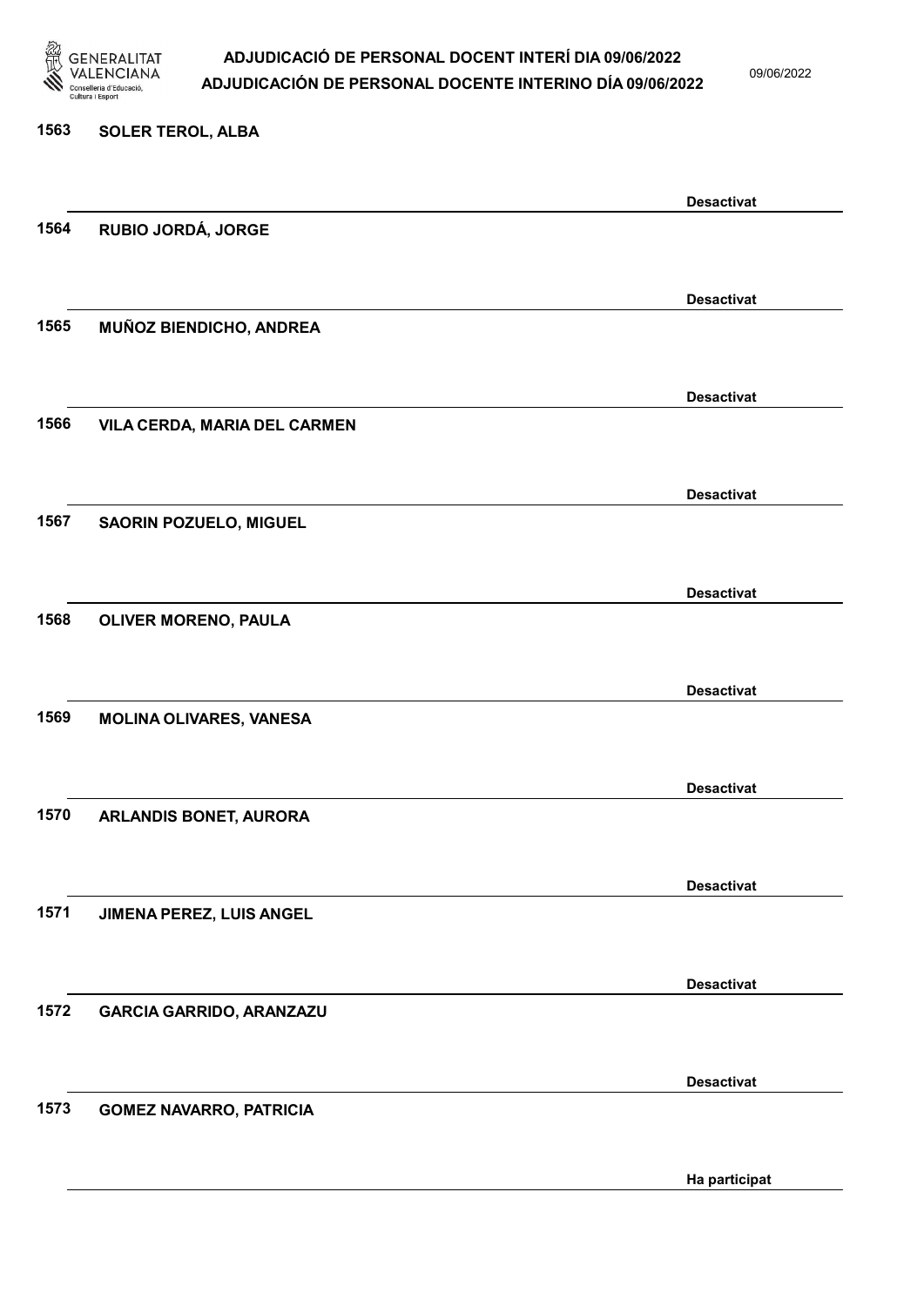

09/06/2022

| <b>MARTINEZ RODRIGUEZ, VICTOR</b> |                                                |
|-----------------------------------|------------------------------------------------|
|                                   | <b>Desactivat</b>                              |
| <b>MOR DOLZ, JAVIER</b>           |                                                |
|                                   | <b>Desactivat</b>                              |
| <b>GOMEZ ELLACURIA, MARTA</b>     |                                                |
|                                   | <b>Desactivat</b>                              |
|                                   |                                                |
|                                   | <b>Desactivat</b>                              |
| RIOS PENALBA, RAQUEL              |                                                |
|                                   | <b>Desactivat</b>                              |
| <b>MARTINEZ ESTELLER, NOELIA</b>  |                                                |
|                                   | <b>Desactivat</b>                              |
| <b>LLOPIS INGLES, LAURA</b>       |                                                |
|                                   | <b>Desactivat</b>                              |
| ROCAMORA LOZANO, AGUSTIN          |                                                |
|                                   | <b>Desactivat</b>                              |
|                                   |                                                |
|                                   | <b>Desactivat</b>                              |
| PEREZ ARAGON, JOSE SAMUEL         |                                                |
|                                   | <b>Desactivat</b>                              |
| <b>SALA PUCHE, AARON</b>          |                                                |
|                                   | HEREDIA ALCARAZ, ALMUDENA<br>MUÑOZ VILA, LAURA |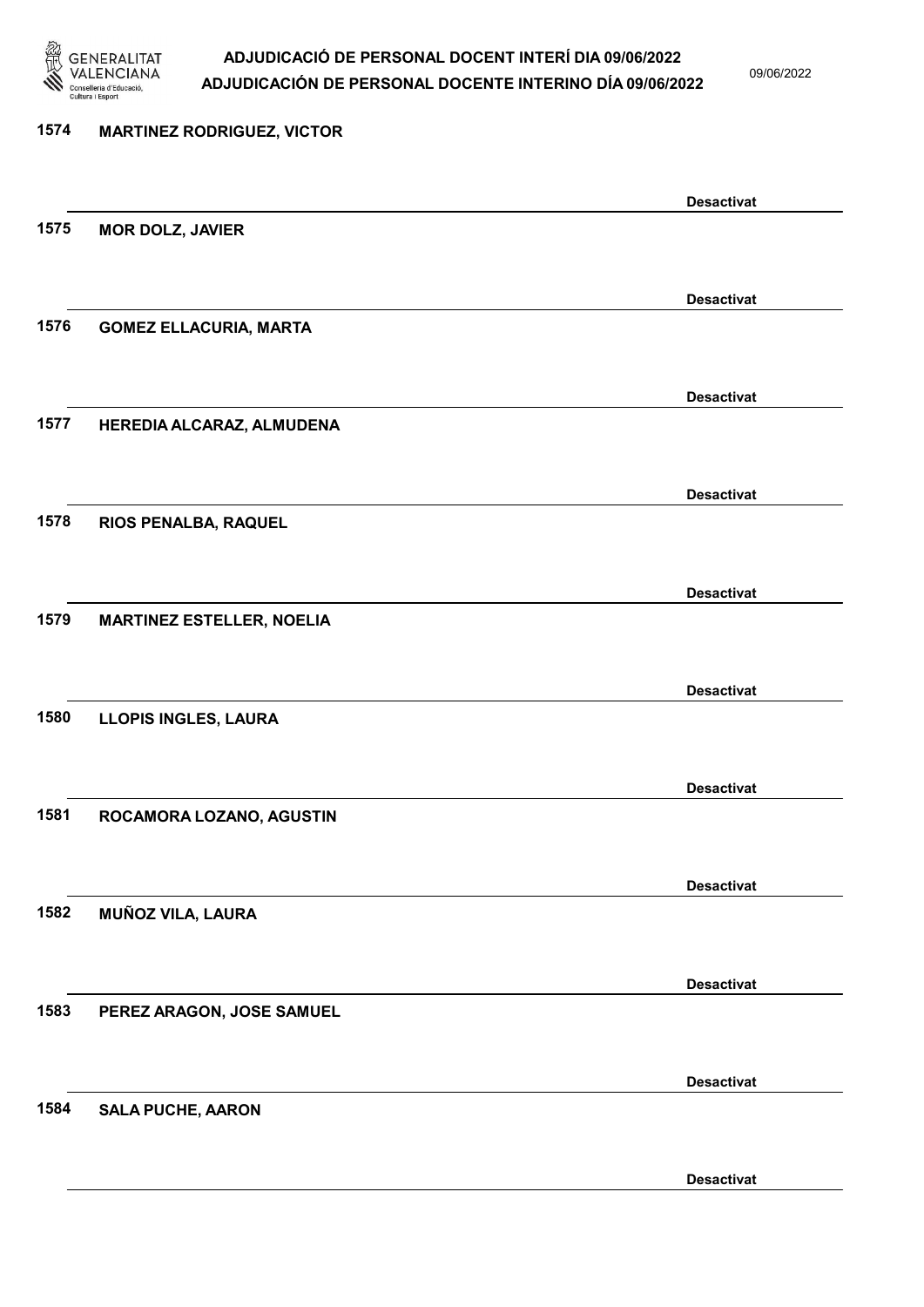

09/06/2022

#### 1585 MARTINEZ PEÑA, MARIA MERCEDES

|      |                                          | <b>Desactivat</b> |
|------|------------------------------------------|-------------------|
| 1586 | <b>BOSCH MONTAGUD, VICENTE</b>           |                   |
|      |                                          |                   |
|      |                                          | <b>Desactivat</b> |
| 1587 | <b>MOLINA MACIA, JOSE</b>                |                   |
|      |                                          |                   |
|      |                                          |                   |
|      |                                          | <b>Desactivat</b> |
| 1588 | MUÑOZ ARDILA, LAURA                      |                   |
|      |                                          |                   |
|      |                                          | <b>Desactivat</b> |
| 1589 | JORDA PEREZ, SILVIA                      |                   |
|      |                                          |                   |
|      |                                          | <b>Desactivat</b> |
| 1590 | <b>COPEIRO DEL VILLAR JIMENEZ, MARTA</b> |                   |
|      |                                          |                   |
|      |                                          |                   |
|      |                                          | <b>Desactivat</b> |
| 1591 | <b>MATEU GISBERT, JAVIER</b>             |                   |
|      |                                          |                   |
|      |                                          | <b>Desactivat</b> |
| 1592 | <b>SANCHEZ GINER, EVA</b>                |                   |
|      |                                          |                   |
|      |                                          | <b>Desactivat</b> |
| 1593 | <b>CLAR BONO, CRISTINA</b>               |                   |
|      |                                          |                   |
|      |                                          |                   |
|      |                                          | <b>Desactivat</b> |
| 1594 | <b>CORREA PEREZ, IGNACIO VICENTE</b>     |                   |
|      |                                          |                   |
|      |                                          | <b>Desactivat</b> |
| 1595 | <b>SAIZ LORENTE, PATRICIA</b>            |                   |
|      |                                          |                   |
|      |                                          | <b>Desactivat</b> |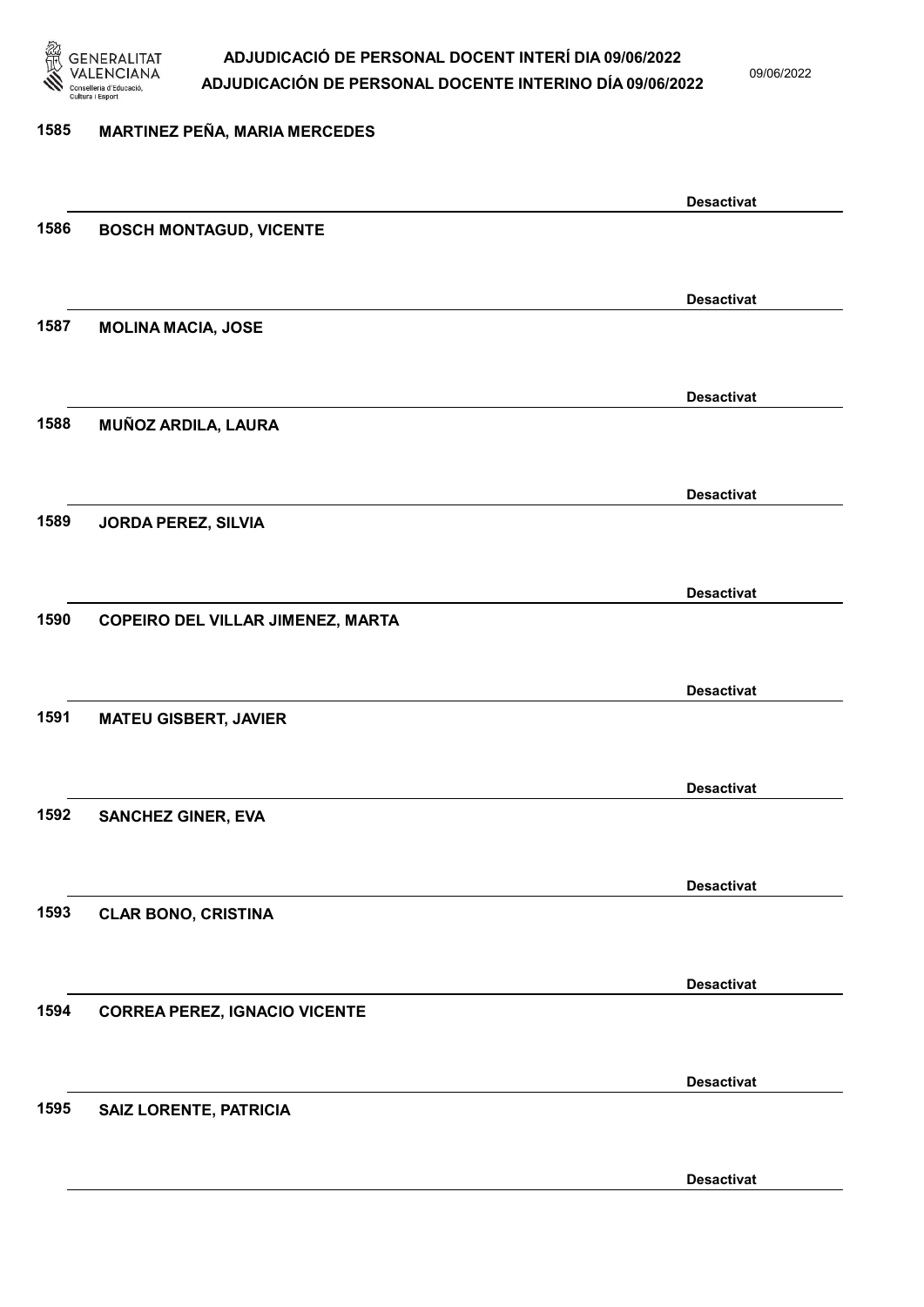

09/06/2022

#### 1596 PEREZ LOPEZ, IRENE

| 1597 | <b>MACHI BAÑON, REBECA</b>      | <b>Desactivat</b> |
|------|---------------------------------|-------------------|
|      |                                 |                   |
|      |                                 |                   |
| 1598 | <b>MORALES PATON, ALVARO</b>    | <b>Desactivat</b> |
|      |                                 |                   |
|      |                                 | <b>Desactivat</b> |
| 1599 | <b>RIPOLL MORANT, MERCEDES</b>  |                   |
|      |                                 |                   |
|      |                                 | <b>Desactivat</b> |
| 1600 | <b>CABANILLES LOZANO, RUBEN</b> |                   |
|      |                                 |                   |
|      |                                 | <b>Desactivat</b> |
| 1601 | PEREDA GARRIDO, CARMEN          |                   |
|      |                                 |                   |
|      |                                 | <b>Desactivat</b> |
| 1602 | PIERA ESCRIVA, MARTA            |                   |
|      |                                 |                   |
|      |                                 | <b>Desactivat</b> |
| 1603 | <b>SANZ SIMON, OSCAR</b>        |                   |
|      |                                 |                   |
|      |                                 | <b>Desactivat</b> |
| 1604 | PAYA CRESPO, DAVID              |                   |
|      |                                 |                   |
|      |                                 | <b>Desactivat</b> |
| 1605 | PERCOCO FERNANDEZ, CARMEN       |                   |
|      |                                 |                   |
|      |                                 | <b>Desactivat</b> |
| 1606 | <b>CATALA DUQUE, LAURA</b>      |                   |
|      |                                 |                   |
|      |                                 | Ha participat     |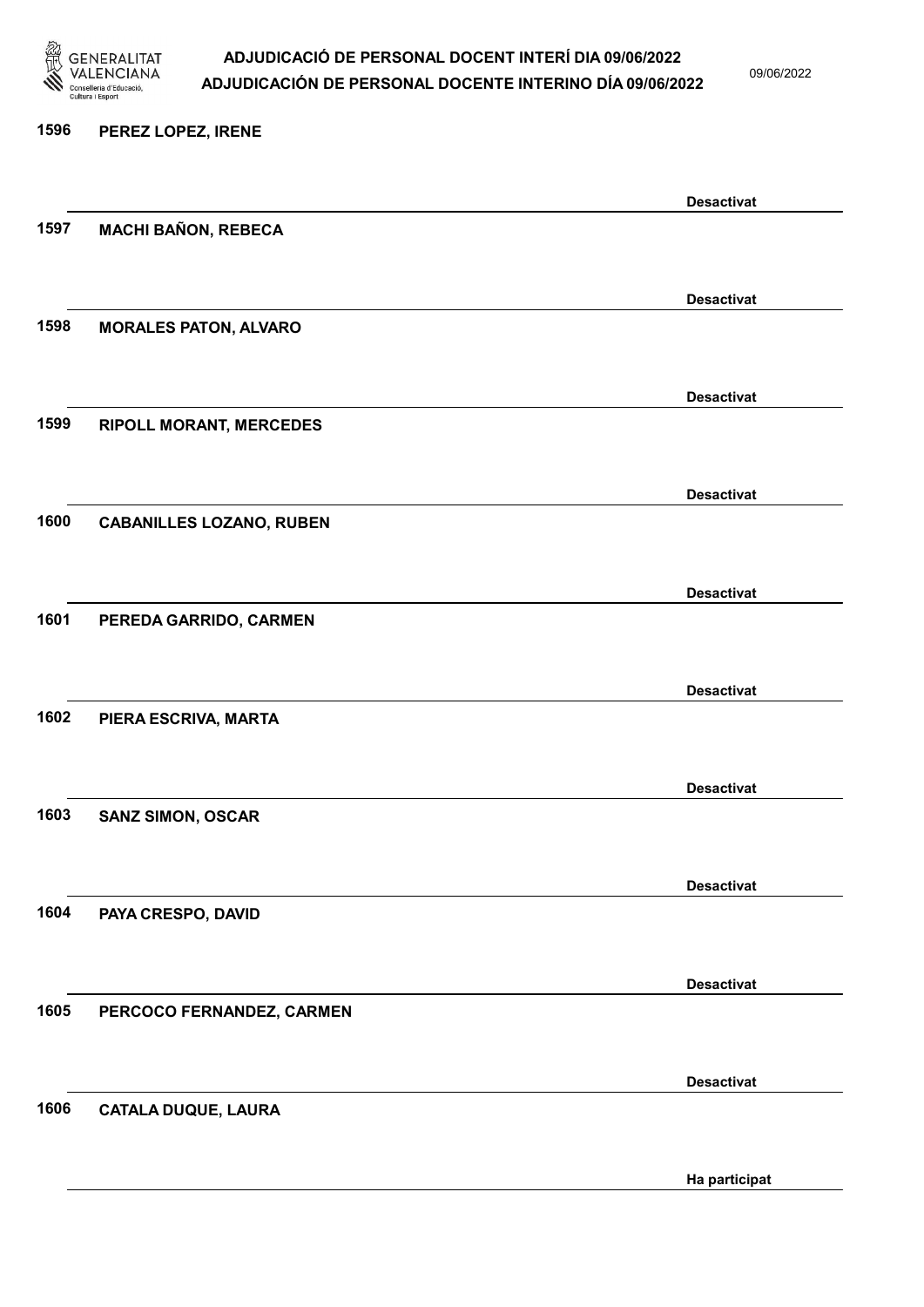

09/06/2022

Desactivat

# 1607 FURIO RECATALA, ALEJANDRO Desactivat 1608 CUENCA GARCIA, ISABEL Desactivat 1609 CARO BLAT, MARIA Desactivat 1610 MARTINEZ VIDAL, ROSA MARIA Desactivat 1611 MARTINEZ FONT, SARA Desactivat 1612 PEREZ MARTINEZ, JOSE LUIS Desactivat 1613 APARISI ORTEGA, SARA Desactivat 1614 GARCIA LOPEZ, MIRIAM Desactivat 1615 GIMENEZ EGEA, GUILLERMO Desactivat 1616 DIAZ VALLES, FRANCISCO Desactivat 1617 IZQUIERDO SALVADOR, EVA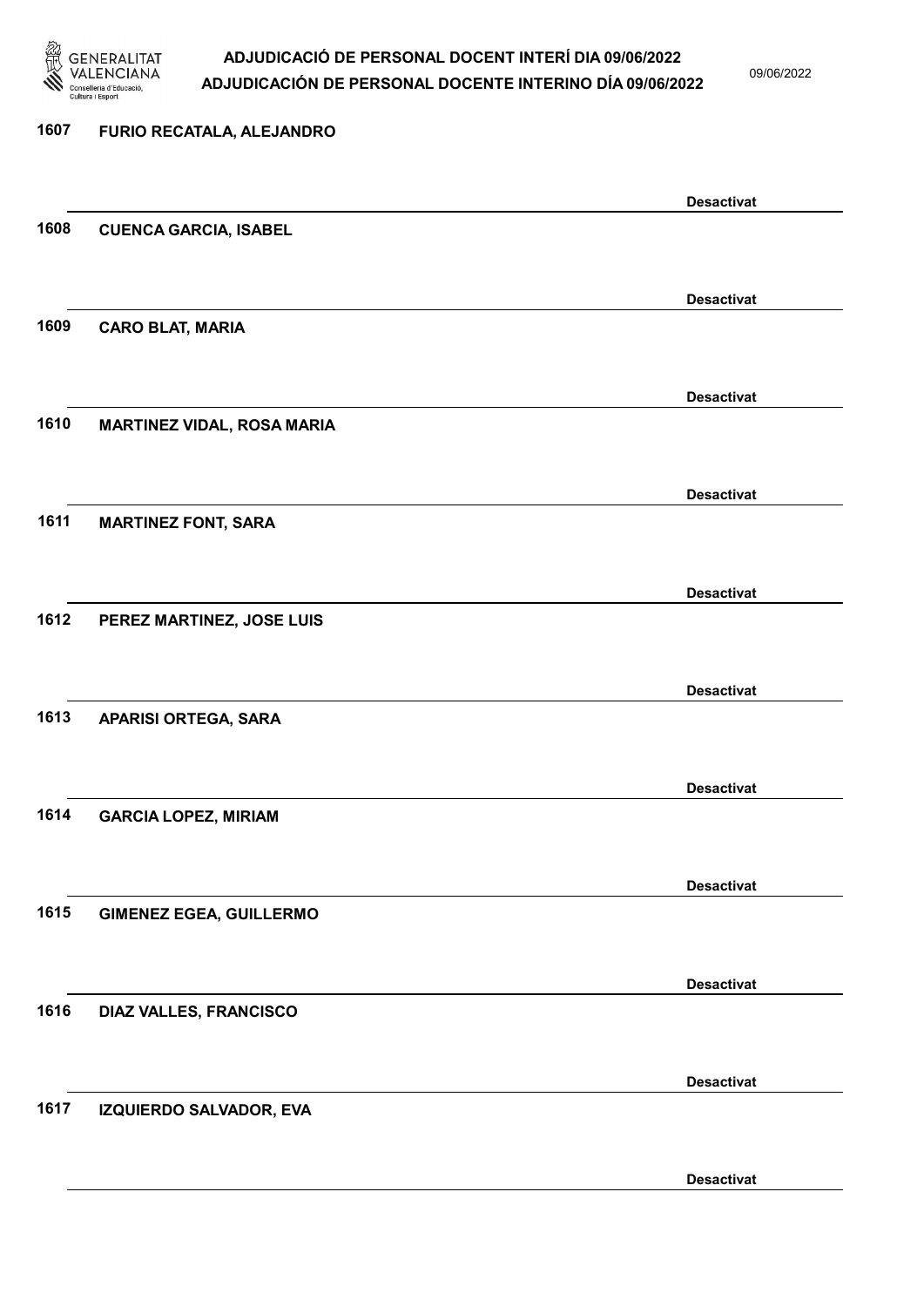

09/06/2022

Desactivat

## 1618 NADAL FERRANDIZ, MARCEL Desactivat 1619 GONZALEZ MARQUINA, SANDRA Desactivat 1620 GARCIA GARCIA, CLAUDIA Desactivat 1621 CLIMENT FERRER, ALBA Desactivat 1622 ALTUR ALONSO, ISABEL Desactivat 1623 PASTOR PLA, DAVID Desactivat 1624 GOMEZ FUSTER, JUAN MANUEL Desactivat 1625 CRESPO CISCAR, IRENE Desactivat 1626 ROIG BOHIGUES, XAVIER Desactivat 1627 GREGORI VISO, NOEMI Desactivat 1628 LAZARO TORRALBA, PATRICIA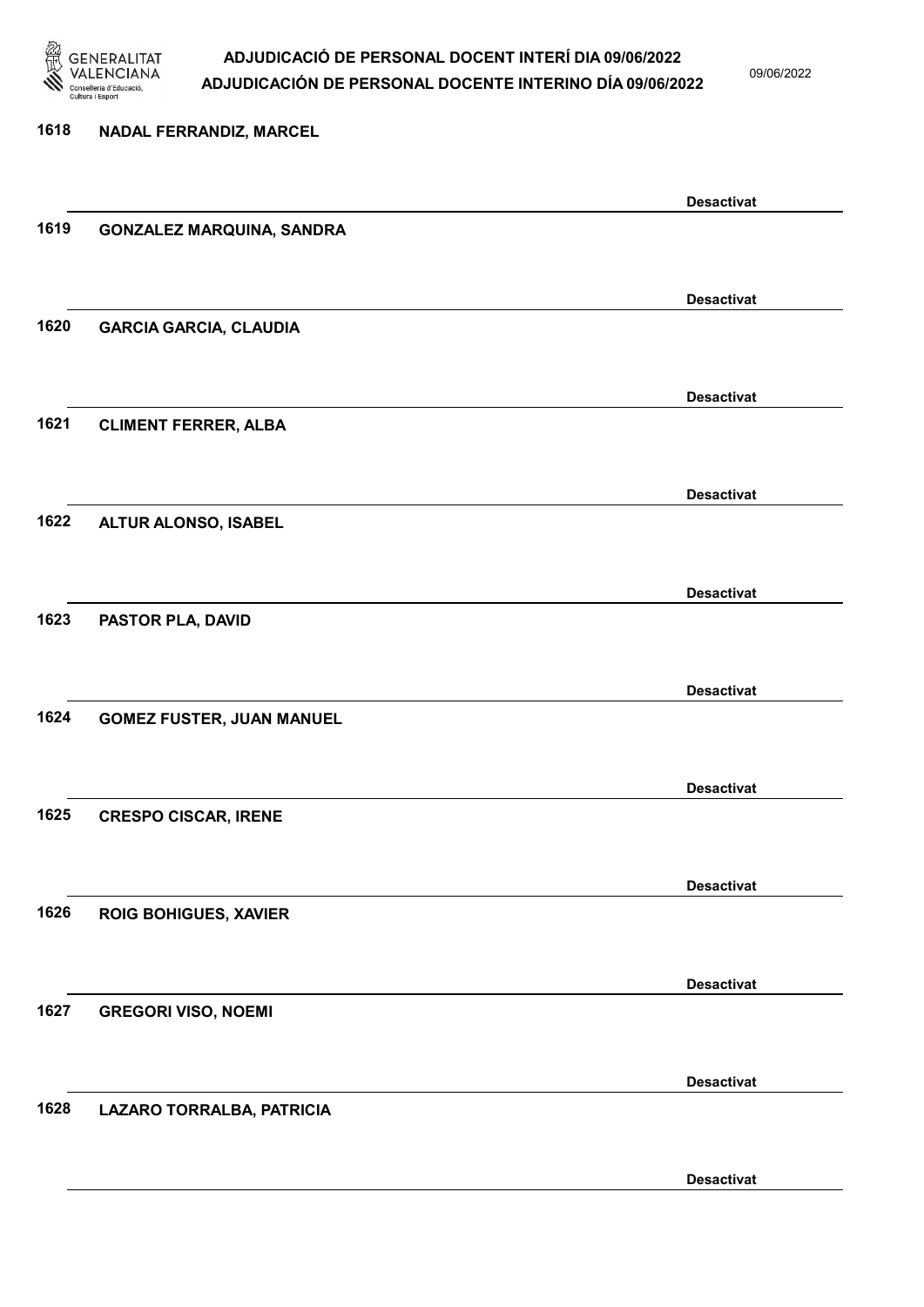

09/06/2022

Desactivat

# 1629 SANCHEZ FERNANDEZ, ELENA Desactivat 1630 LANGA RODRIGUEZ, NOELIA Desactivat 1631 NAVARRO SORIA, SARA Desactivat 1632 NAVARRO HERNANDEZ, MARIA DE LOS ANGELES Desactivat 1633 VALLS ALEDON, ROSA ISABEL Desactivat 1634 VILCHES TENA, MARIA LIDON Desactivat 1635 EGEA MARTINEZ, AFRICA MARIA Desactivat 1636 MARTINEZ BIOSCA, LARA Desactivat 1637 TORRES POZO, CAROLINA Desactivat 1638 SENDRA FEMENIA, JUAN JOSE Desactivat 1639 GARCIA JULIÁ, VICTOR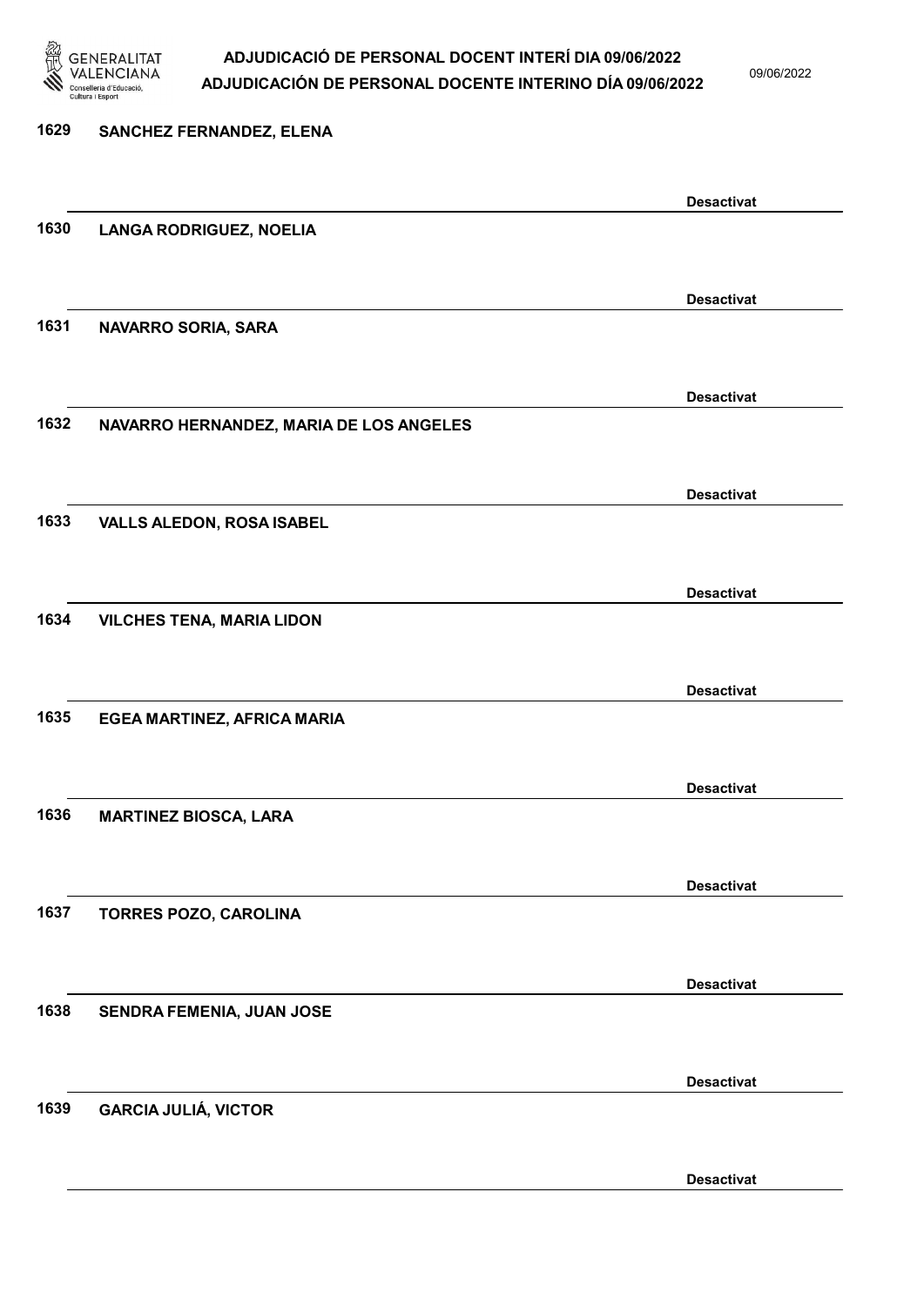

09/06/2022

| 1640 | ORDIÑANA SANCHIS, ELODIA          |                   |
|------|-----------------------------------|-------------------|
|      |                                   | <b>Desactivat</b> |
| 1641 | TRESCOLI SANZ, MARIA              |                   |
|      |                                   | <b>Desactivat</b> |
| 1642 | ALCARAZ MARQUEZ, SONIA            |                   |
|      |                                   | <b>Desactivat</b> |
| 1643 | FERMOSELLE ESCLAPEZ, ANGEL        |                   |
|      |                                   | <b>Desactivat</b> |
| 1644 | HERNANDEZ OLIVER, PATRICIA        |                   |
|      |                                   | <b>Desactivat</b> |
| 1645 | <b>CORDOBA VIÑO, NOEMI</b>        |                   |
|      |                                   | <b>Desactivat</b> |
| 1646 | TOLEDO RIPOLL, VANESA             |                   |
|      |                                   | <b>Desactivat</b> |
| 1647 | SORANDO GARCIA, LORENA            |                   |
|      |                                   | <b>Desactivat</b> |
| 1648 | GIL VERGEL, ANA ISABEL            |                   |
|      |                                   | <b>Desactivat</b> |
| 1649 | <b>ADSUAR BOU, JOSEFA</b>         |                   |
|      |                                   | <b>Desactivat</b> |
| 1650 | <b>BOLUFER SENDRA, JOSE MARIA</b> |                   |
|      |                                   | <b>Desactivat</b> |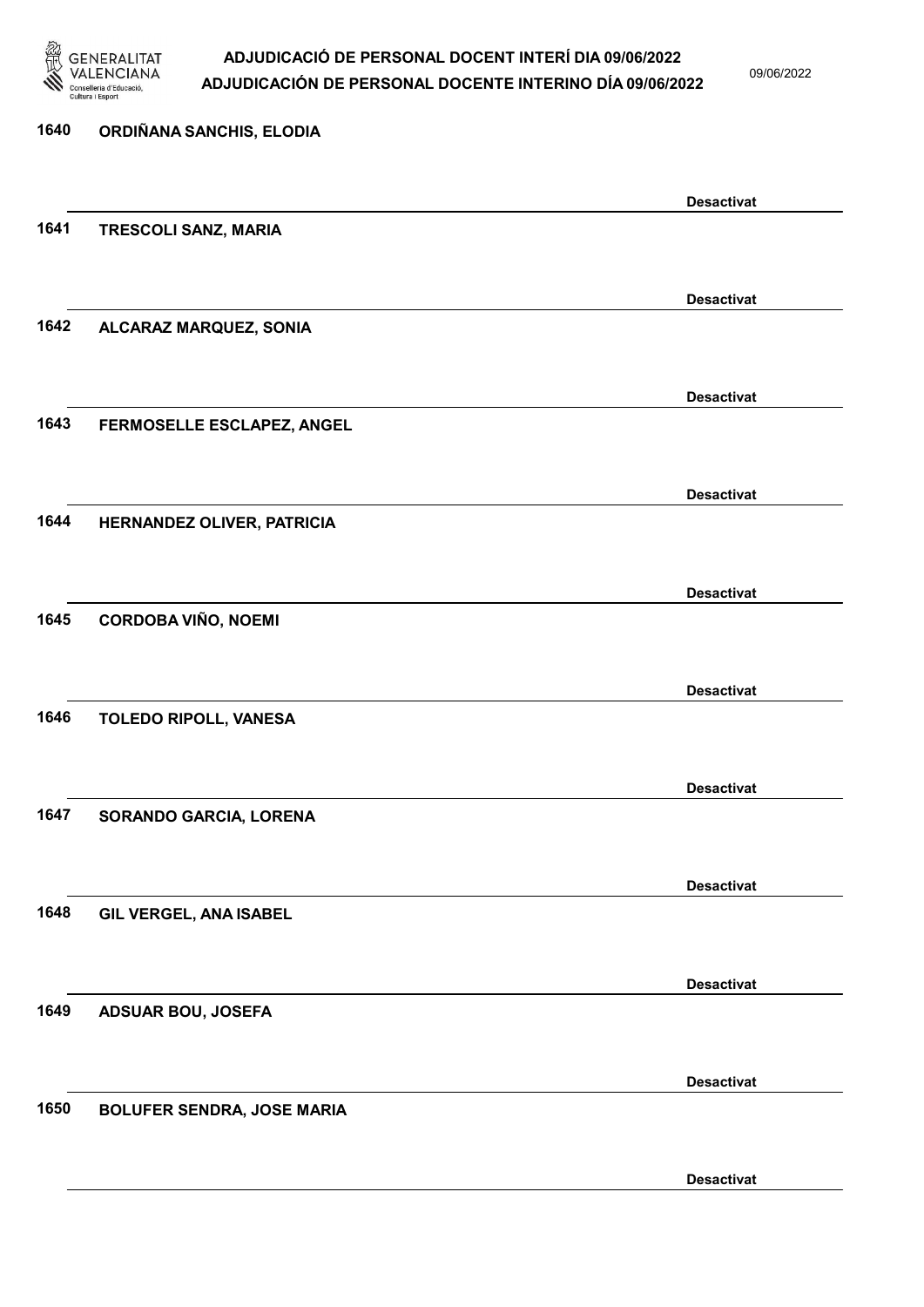

09/06/2022

### 1651 DOMINGO GONZALEZ, PALOMA Desactivat 1652 ESCUDERO MORAN, BEGOÑA Desactivat 1653 TRILLO CAMPO, BEATRIZ Desactivat 1654 LLORENS MIGUEL, INES DE LA CONCEPCION Desactivat 1655 FERRANDO LLOBELL, PABLO Desactivat 1656 MEDINA PIERA, CRISTINA Desactivat 1657 OLTRA LUCENA, JORGE LIDIANO Desactivat 1658 VIDAL PUERTOS, EDUARD Desactivat 1659 MARTINEZ TORTOSA, ALBA Desactivat 1660 MARTINEZ LATORRE, PAULA AIDA Desactivat 1661 BARRIONUEVO VILCHES, CRISTINA Desactivat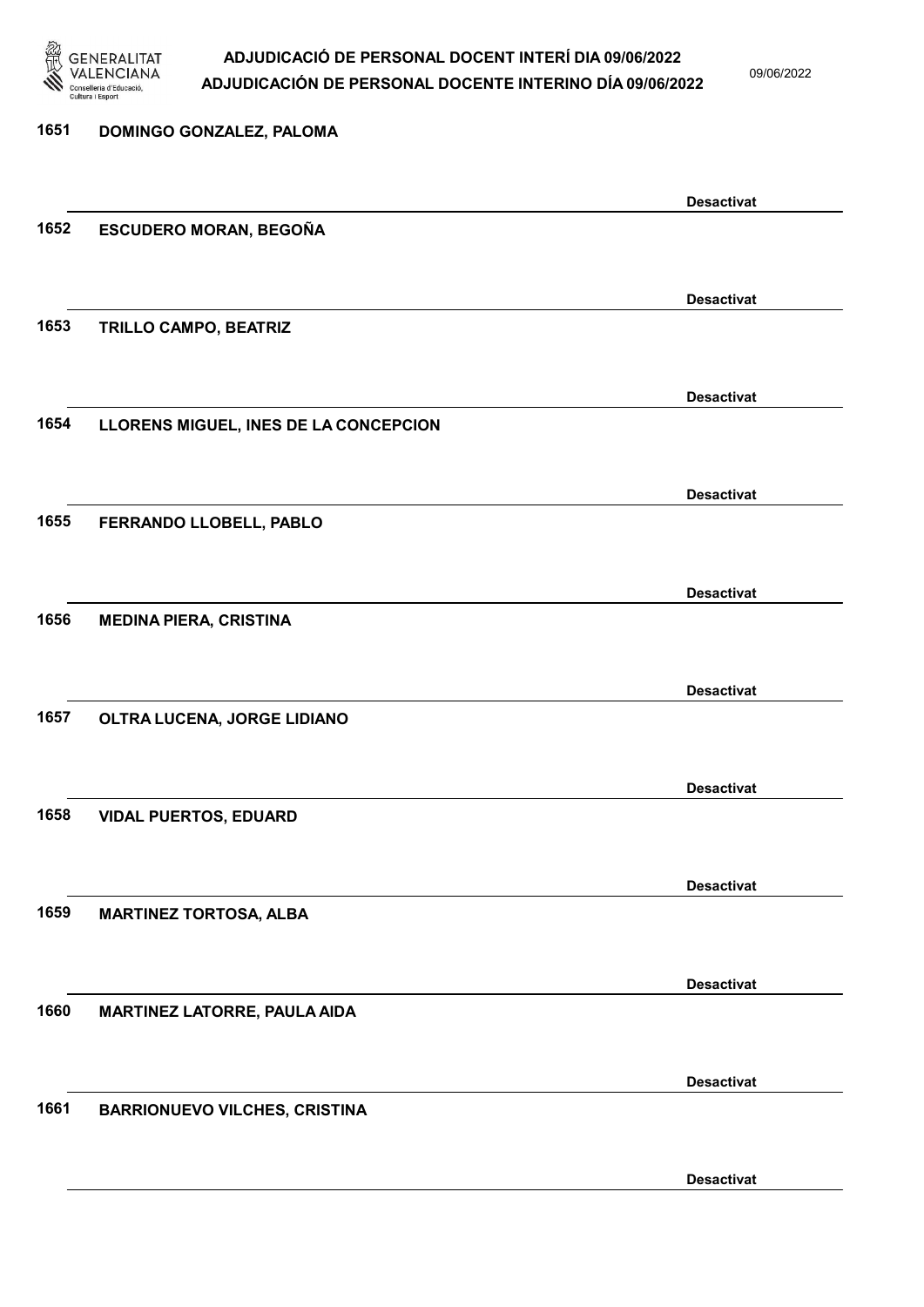

09/06/2022

| 1662 | <b>ESCOBAR FERNANDEZ, JAVIER</b>  |                   |
|------|-----------------------------------|-------------------|
|      |                                   | <b>Desactivat</b> |
| 1663 | SERAL GALINDO, JORGE              |                   |
|      |                                   | <b>Desactivat</b> |
| 1664 | ALTAMIRANO CERRILLO, LORENA       |                   |
|      |                                   | <b>Desactivat</b> |
| 1665 | <b>MONTESINOS BOSCA, CAROLINA</b> |                   |
|      |                                   | <b>Desactivat</b> |
| 1666 | ALCARRIA LA PAZ, SARA             |                   |
|      |                                   | <b>Desactivat</b> |
| 1667 | PERIS GOIG, DAVID                 |                   |
|      |                                   | <b>Desactivat</b> |
| 1668 | TORINOS RODRIGO, ALEXIA SFORZZA   |                   |
|      |                                   | <b>Desactivat</b> |
| 1669 | PALANCA MARTINEZ, MARTA           |                   |
|      |                                   | <b>Desactivat</b> |
| 1670 | ROMERO SERRANO, CRISTINA          |                   |
|      |                                   | <b>Desactivat</b> |
| 1671 | CARDENAL CARBONELL, ANA MARIA     |                   |
|      |                                   | <b>Desactivat</b> |
| 1672 | <b>MARTI MOLLA, EVA</b>           |                   |

Desactivat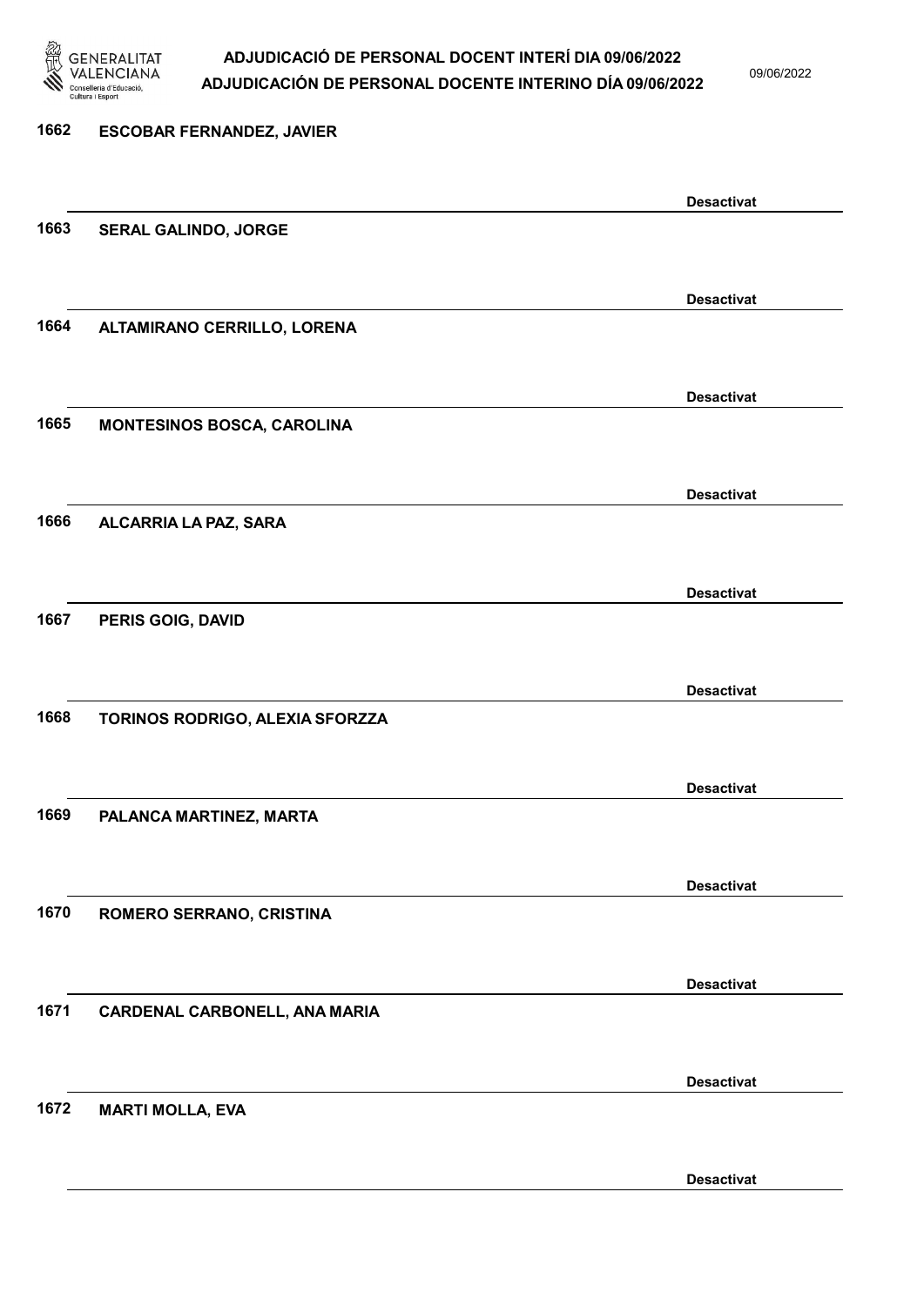

09/06/2022

Desactivat

# 1673 SANCHEZ POVEDA, JONATHAN Desactivat 1674 BORRAS LARZA, GERMAN Ha participat 1675 NOGUES PEREZ, MARIA DE LOS DESAMPARADOS Desactivat 1676 IVARS FERRER, MARIA Desactivat 1677 TAPIA GARCIA, JOAN VICENT Desactivat 1678 SEMPERE TORRELLA, ALEJANDRO Desactivat 1679 CORTELL MARTINEZ, BEATRIZ Desactivat 1680 SENDRA FOLQUES, NATIVIDAD Desactivat 1681 MIÑANA OLIVER, CARMEN Desactivat 1682 CATALAN NUÑEZ, JOAQUIN Desactivat 1683 HUIDOBRO SALAZAR, MARTA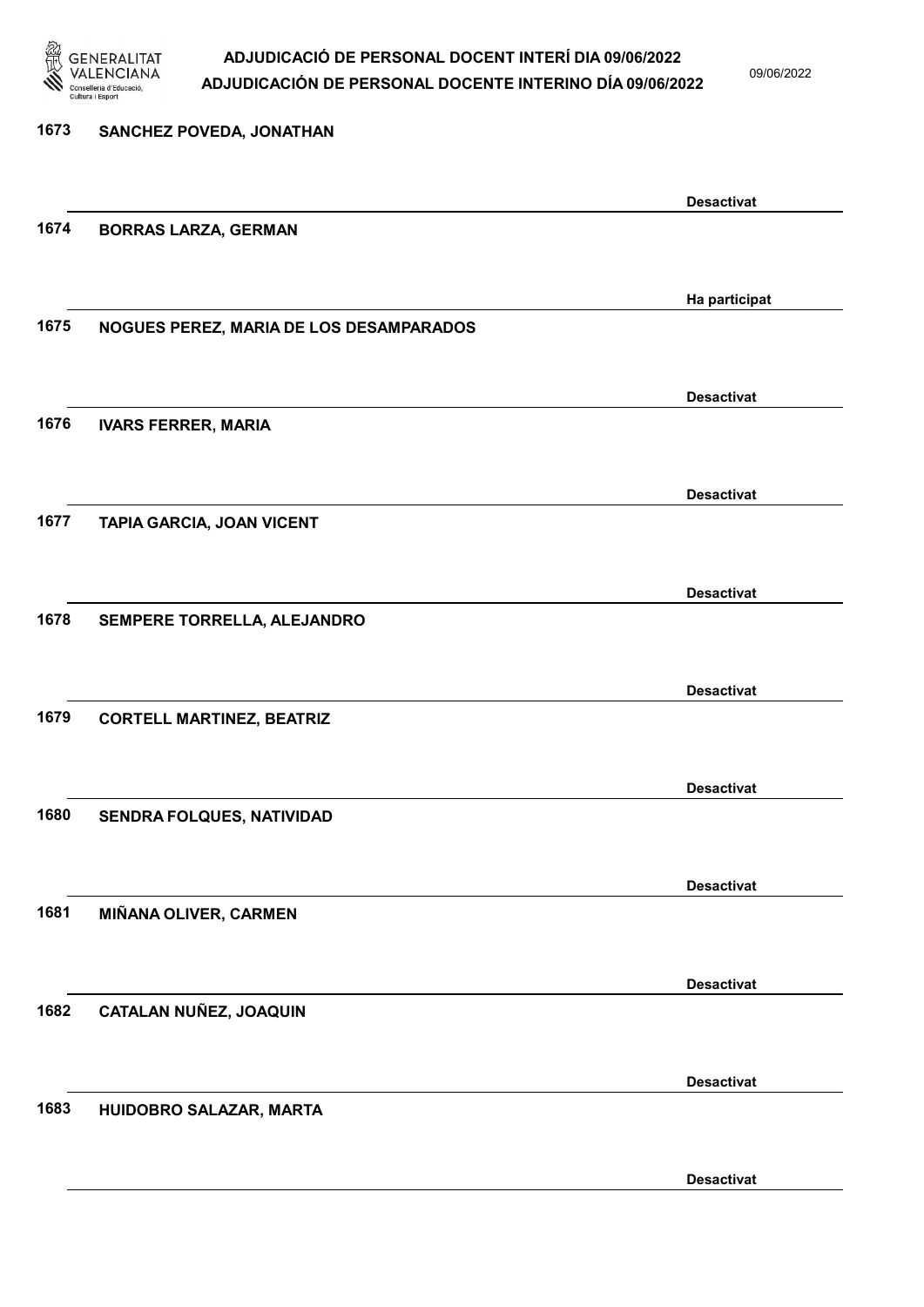

09/06/2022

Desactivat

| 1684 | <b>CREMADES OLMO, AMPARO SALUD</b>     |                   |
|------|----------------------------------------|-------------------|
|      |                                        |                   |
|      |                                        | <b>Desactivat</b> |
| 1685 | <b>FUSTER BLASCO, SANDRA</b>           |                   |
|      |                                        |                   |
|      |                                        | <b>Desactivat</b> |
| 1686 | <b>CARRASCO GUILLEN, ALEJANDRO</b>     |                   |
|      |                                        |                   |
|      |                                        | <b>Desactivat</b> |
| 1687 | <b>IVARS ROMA, NATALIA</b>             |                   |
|      |                                        |                   |
|      |                                        | <b>Desactivat</b> |
| 1688 | PEDROSA SOLA, JOSE MARIA               |                   |
|      |                                        |                   |
|      |                                        | <b>Desactivat</b> |
| 1689 | <b>CRESPO LUNA, JOSE FRANCISCO</b>     |                   |
|      |                                        |                   |
|      |                                        | <b>Desactivat</b> |
| 1690 | <b>CALABUIG BELLIDO, CARLOS MANUEL</b> |                   |
|      |                                        |                   |
|      |                                        | <b>Desactivat</b> |
| 1691 | <b>SERE LEYDA, LIDIA</b>               |                   |
|      |                                        |                   |
|      |                                        | <b>Desactivat</b> |
| 1692 | <b>GARCIA ROCA, MARIA</b>              |                   |
|      |                                        |                   |
|      |                                        | <b>Desactivat</b> |
| 1693 | <b>RENAU PENADES, PAULA</b>            |                   |
|      |                                        |                   |
|      |                                        | <b>Desactivat</b> |
| 1694 | <b>CAPARROS BLANCO, BELEN</b>          |                   |
|      |                                        |                   |
|      |                                        |                   |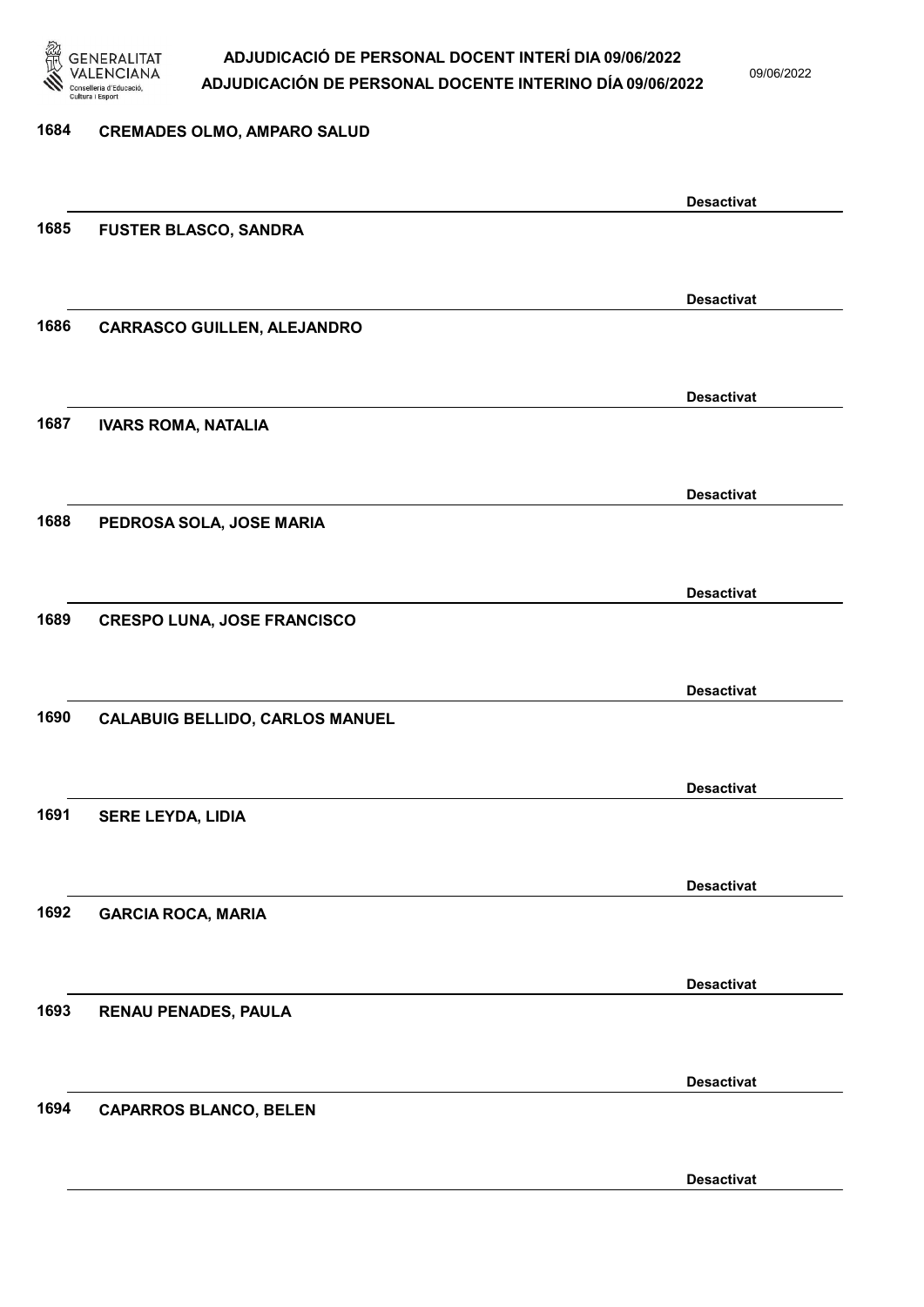

09/06/2022

| 1695 | SEDEÑO ESCRIBA, MONICA              |                   |
|------|-------------------------------------|-------------------|
|      |                                     | <b>Desactivat</b> |
| 1696 | FLORES GARCÍA, ANA MARÍA            |                   |
|      |                                     |                   |
|      |                                     | Ha participat     |
| 1697 | <b>BLANQUER MARIN, MARIA CARMEN</b> |                   |
|      |                                     |                   |
| 1698 | PONS CORBERA, MARIA                 | <b>Desactivat</b> |
|      |                                     |                   |
|      |                                     | <b>Desactivat</b> |
| 1699 | <b>BORONAT CERDA, RAQUEL</b>        |                   |
|      |                                     |                   |
|      |                                     | <b>Desactivat</b> |
| 1700 | BERESALUCE GOMEZ, TERESA            |                   |
|      |                                     | <b>Desactivat</b> |
| 1701 | <b>ORTIZ IGUAL, MARIA TERESA</b>    |                   |
|      |                                     |                   |
|      |                                     | <b>Desactivat</b> |
| 1702 | <b>CARBONELL FERRER, ESTEFANIA</b>  |                   |
|      |                                     |                   |
| 1703 |                                     | <b>Desactivat</b> |
|      | MAÑAS PEREZ, ANTONIO FRANCISCO      |                   |
|      |                                     | <b>Desactivat</b> |
| 1704 | ZARZO DURA, BEATRIZ                 |                   |
|      |                                     |                   |
|      |                                     | <b>Desactivat</b> |
| 1705 | ALVAREZ GIMENEZ, RICARDO            |                   |
|      |                                     |                   |

Desactivat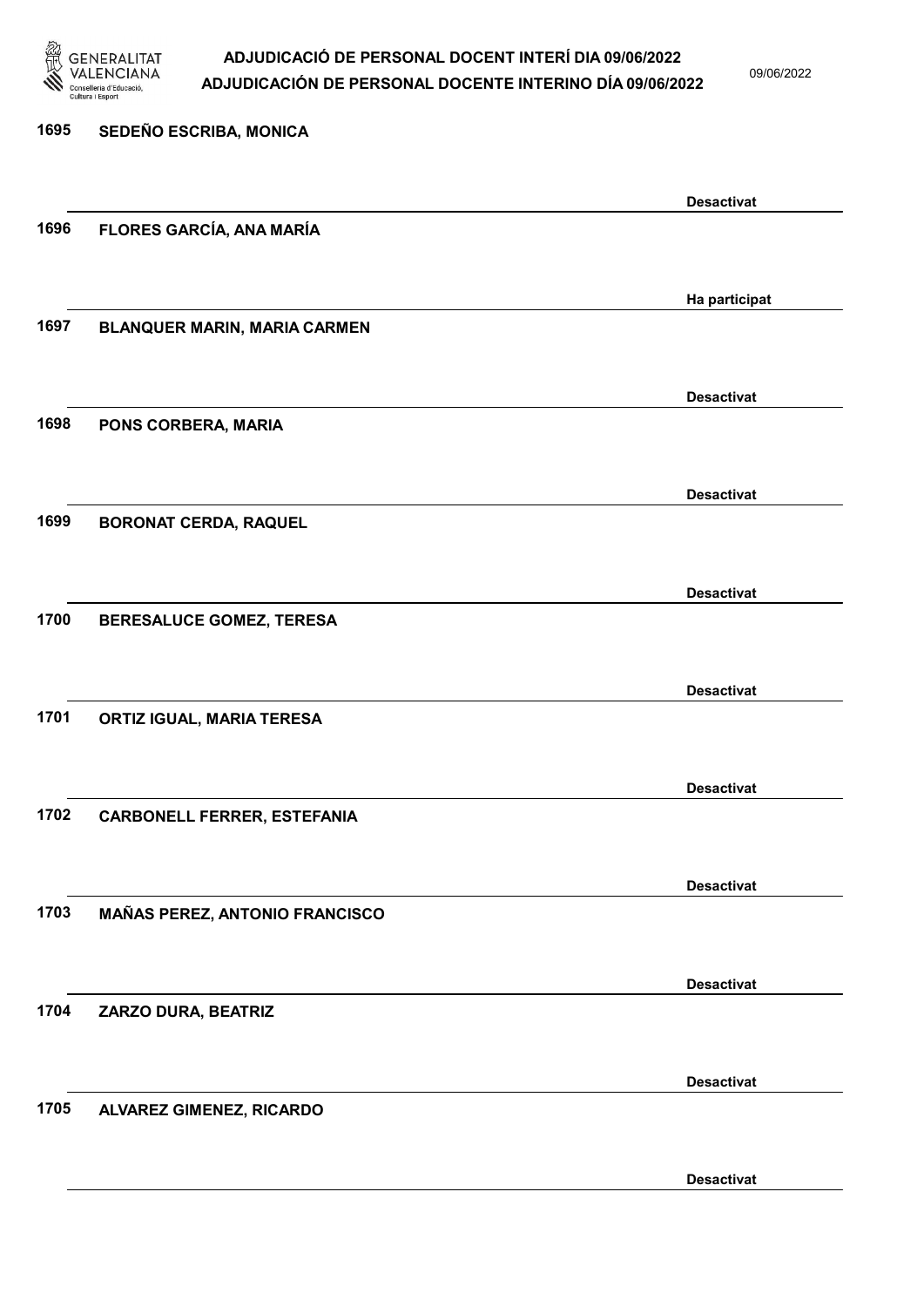

09/06/2022

| 1706 | ARANDA ALVAREZ, CARMEN                                                             |                   |
|------|------------------------------------------------------------------------------------|-------------------|
|      |                                                                                    | <b>Desactivat</b> |
| 1707 | <b>SANCHO MARCO, CARLA</b>                                                         |                   |
|      |                                                                                    | <b>Desactivat</b> |
| 1708 | <b>GARCIA MURCIA, ELENA</b>                                                        |                   |
| 1709 | <b>GARCIA BARBERA, RAQUEL</b>                                                      | <b>Desactivat</b> |
|      |                                                                                    |                   |
| 1710 | <b>APARICIO SOLER, EVA</b>                                                         | <b>Desactivat</b> |
|      |                                                                                    | <b>Desactivat</b> |
| 1711 | SAHUQUILLO SAEZ, MARTA<br>Petición:<br>1                                           | Voluntaria        |
|      | SEGORBE (12002312) CEIP PINTOR CAMARÓN<br>508780<br>128 / EDUCACIÓ PRIMÀRIA.       |                   |
| 1712 | Horas<br>ING.<br>SUBSTITUCIÓ INDETERMINADA<br>23<br><b>CONTELLES GOMEZ, TERESA</b> | Adjudicat         |
|      |                                                                                    | <b>Desactivat</b> |
| 1713 | <b>MICO CHAMORRO, ELISA</b>                                                        |                   |
|      |                                                                                    | <b>Desactivat</b> |
| 1714 | <b>MEZQUITA SOLER, AINA</b>                                                        |                   |
| 1715 | FERNANDEZ-CARRANZA PEREZ, ARANZAZU                                                 | <b>Desactivat</b> |
|      |                                                                                    |                   |
| 1716 | <b>GARCIA GARCIA, EMILIANO JOSE</b>                                                | <b>Desactivat</b> |
|      |                                                                                    |                   |
|      |                                                                                    | <b>Desactivat</b> |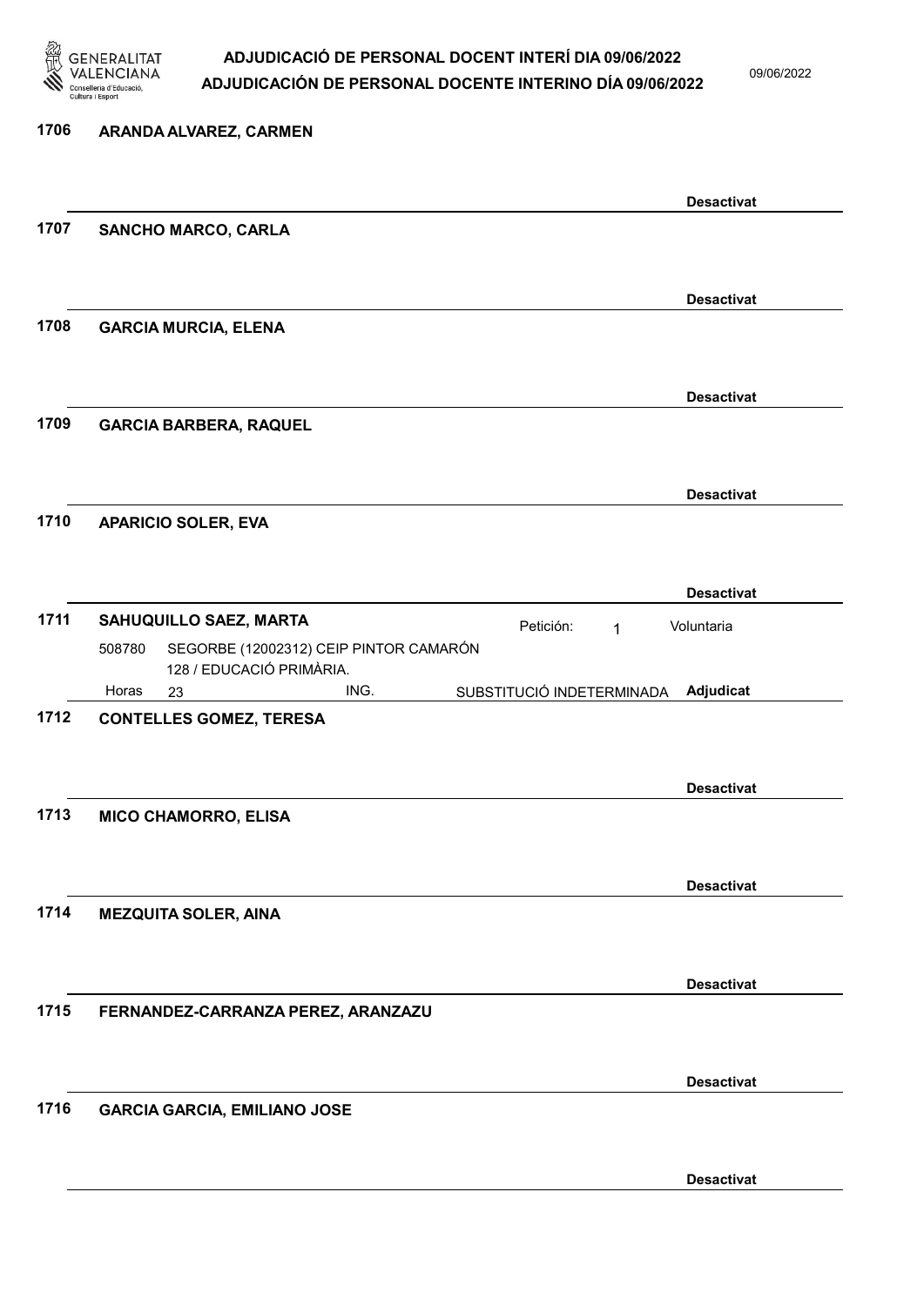

09/06/2022

#### 1717 ZAMARBIDE FORES, SARA

|      |                                  | <b>Desactivat</b> |
|------|----------------------------------|-------------------|
| 1718 | LOZANO MARTINEZ, ISAAC FLORENCIO |                   |
|      |                                  |                   |
|      |                                  | <b>Desactivat</b> |
| 1719 | FILGAIRA ALCON, LAURA            |                   |
|      |                                  |                   |
|      |                                  |                   |
|      |                                  | <b>Desactivat</b> |
| 1720 | MONZO MARTINEZ, MARIA MICAELA    |                   |
|      |                                  |                   |
|      |                                  | <b>Desactivat</b> |
| 1721 | <b>GRANERO CHISVERT, LAURA</b>   |                   |
|      |                                  |                   |
|      |                                  | <b>Desactivat</b> |
| 1722 | TRAPERO CARRASCO, ANA            |                   |
|      |                                  |                   |
|      |                                  |                   |
|      |                                  | <b>Desactivat</b> |
| 1723 | AMOROS GOMEZ, BIENVENIDA         |                   |
|      |                                  |                   |
|      |                                  | <b>Desactivat</b> |
| 1724 | <b>SANCHEZ PLAZA, INES</b>       |                   |
|      |                                  |                   |
|      |                                  | <b>Desactivat</b> |
| 1725 | <b>RAMIREZ GIL, MATIAS</b>       |                   |
|      |                                  |                   |
|      |                                  |                   |
| 1726 | <b>COZAR PILAN, VALERIA</b>      | <b>Desactivat</b> |
|      |                                  |                   |
|      |                                  |                   |
|      |                                  | <b>Desactivat</b> |
| 1727 | <b>CASES LOPEZ, LUCIA</b>        |                   |
|      |                                  |                   |
|      |                                  | <b>Desactivat</b> |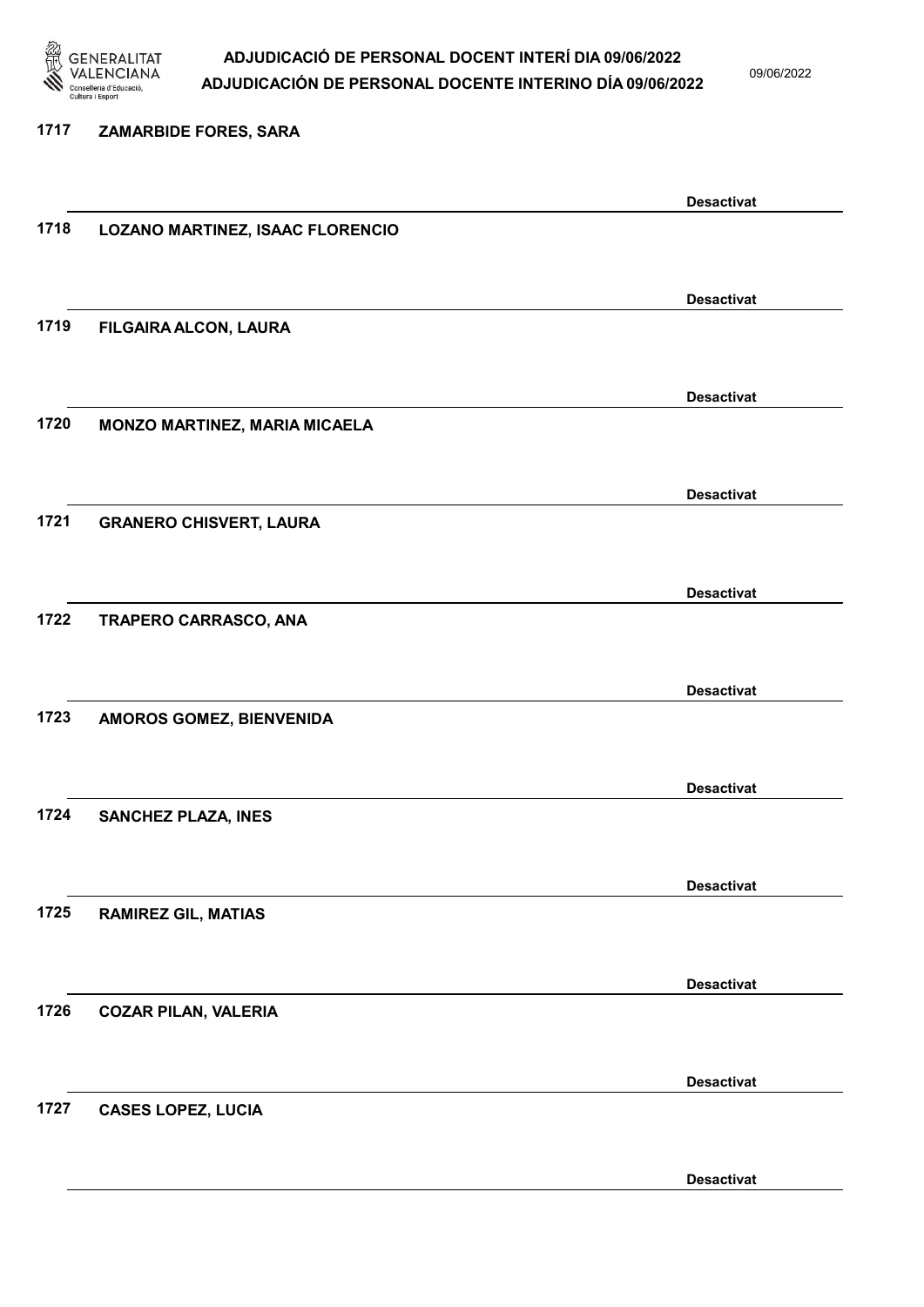

09/06/2022

Desactivat

## 1728 ROCA GIMENEZ, CARLA Desactivat 1729 GARCIA HERNANDEZ, DOLORES Desactivat 1730 MORALES FABRA, MARTA MARIA Desactivat 1731 GARRIDO MARTINEZ, MIRIAM Desactivat 1732 MARTINEZ ROIG, IRENE Desactivat 1733 PRADAS TORRES, BELEN Desactivat 1734 ALCARAZ CASTILLO, LAURA Desactivat 1735 GOMEZ INZA, VERONICA Desactivat 1736 GARCIA VIZCAINO, NATALIA Desactivat 1737 ROMERO MIQUEL, ANNA MARIA Desactivat 1738 FRASQUET CORTES, Mª HERMINIA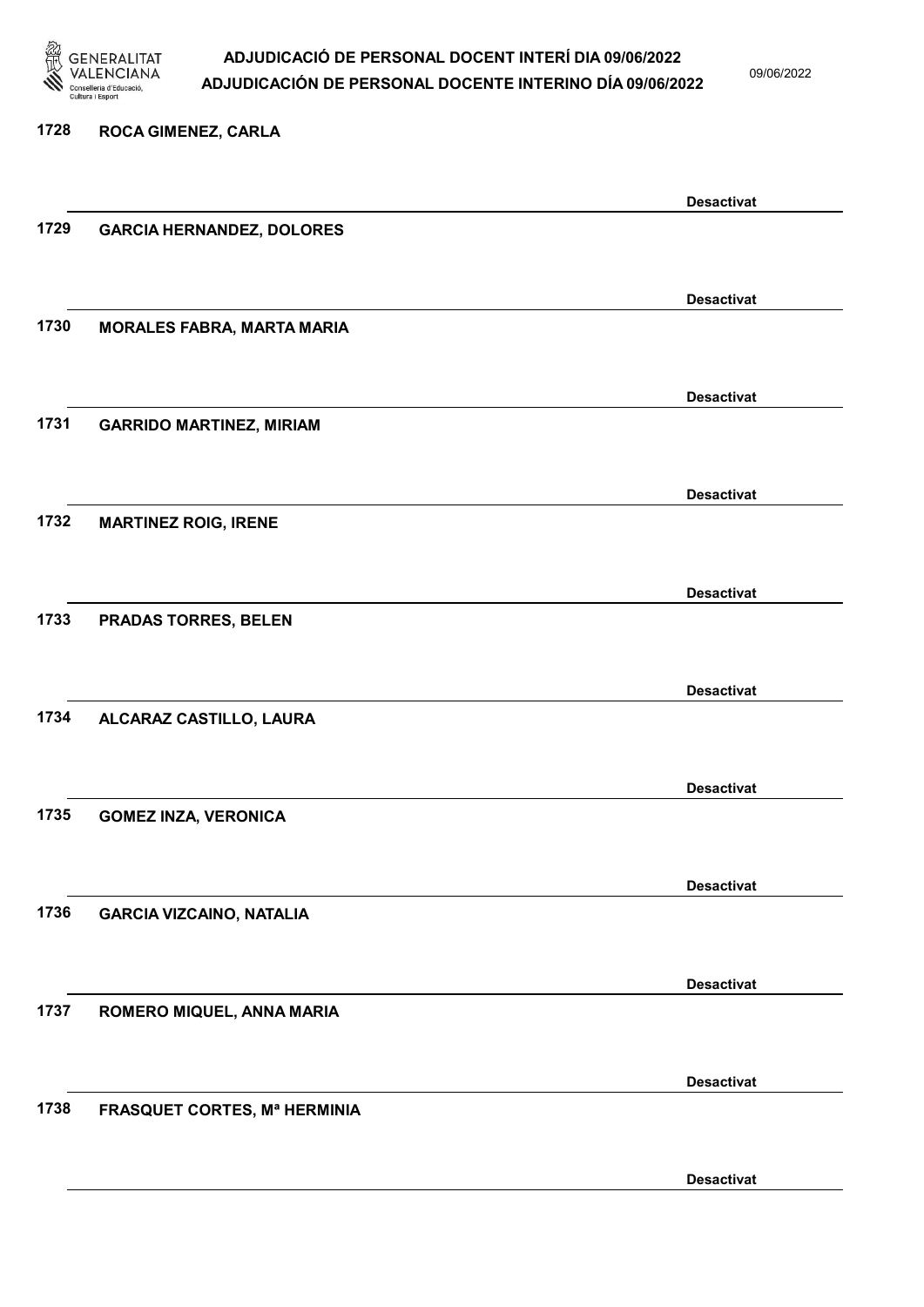

09/06/2022

Desactivat

## 1739 BALLESTER GALVEZ, RAQUEL Desactivat 1740 OSA NAVAJAS, RAQUEL Desactivat 1741 MAXIA BERNABE, MARTA Desactivat 1742 TOMAS CUELLAR, NEREA Desactivat 1743 SOLER HERNANDEZ, MARIA Desactivat 1744 QUILES DIRANZO, SANDRA Desactivat 1745 LLUNA JORGE, LOURDES Desactivat 1746 CARPINTERO ORTEGA, REBECA Desactivat 1747 ESTEVE GALVEZ, PAULA Desactivat 1748 MAS GOMEZ, GLORIA Desactivat 1749 RAMOS HERNANDEZ, MARIA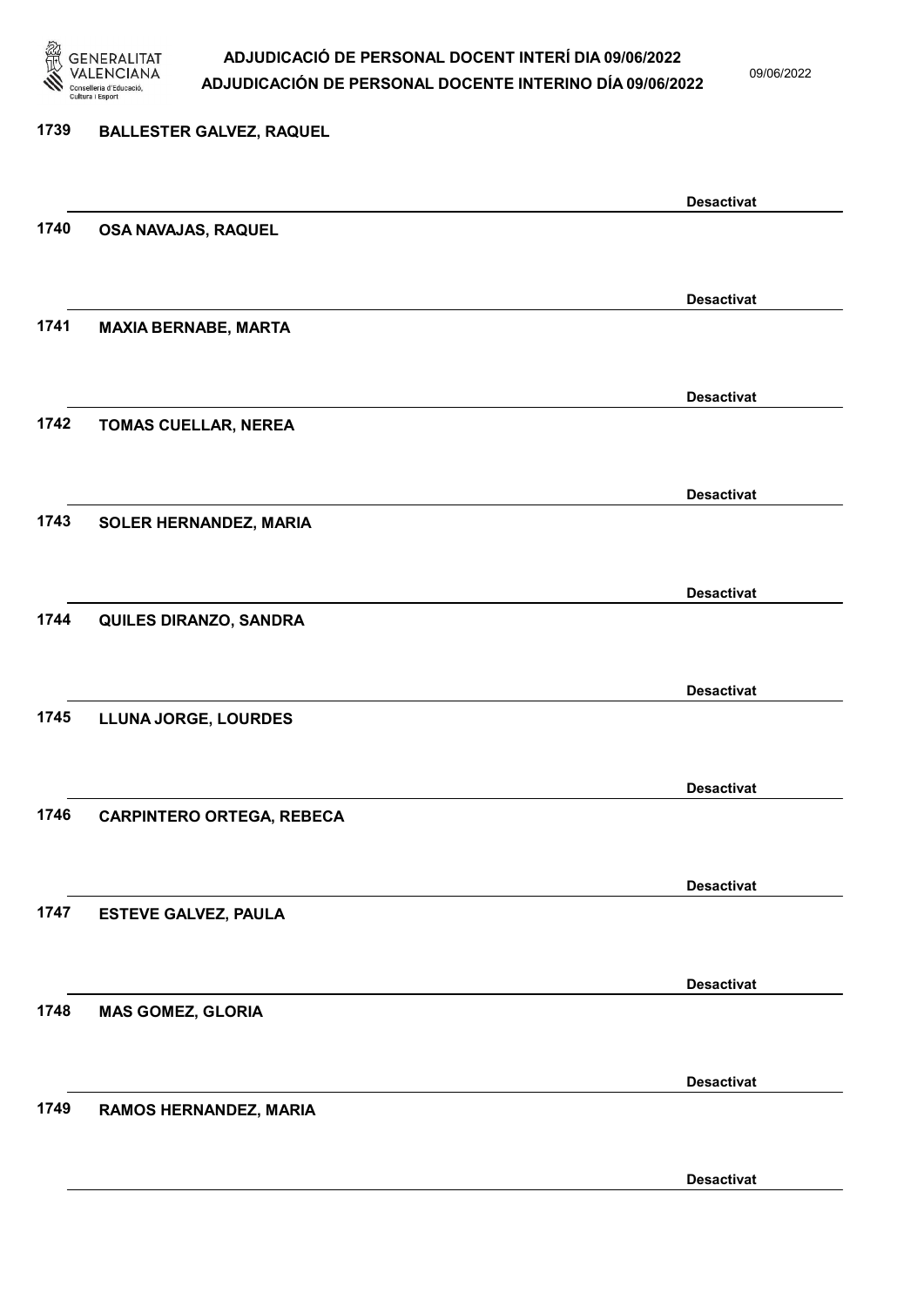

09/06/2022

Desactivat

# 1750 FERRIOLS JORGE, ROSA Desactivat 1751 RAMON RAMOS, PABLO Desactivat 1752 MANRESA FRANCO, ELIAS Desactivat 1753 GARCIA PELAEZ, MARIA Desactivat 1754 BLASCO VERGE, JAVIER LUIS Desactivat 1755 CANALES LOPEZ, SONIA Desactivat 1756 ESCUDERO CANDEL, PABLO PEDRO Desactivat 1757 RAMON PEREZ, MARIA Desactivat 1758 LOZANO PARDO, PABLO Desactivat 1759 BELMAR LOPEZ, LAURA Desactivat 1760 SANTOS ZAMBRANA, MIRIAM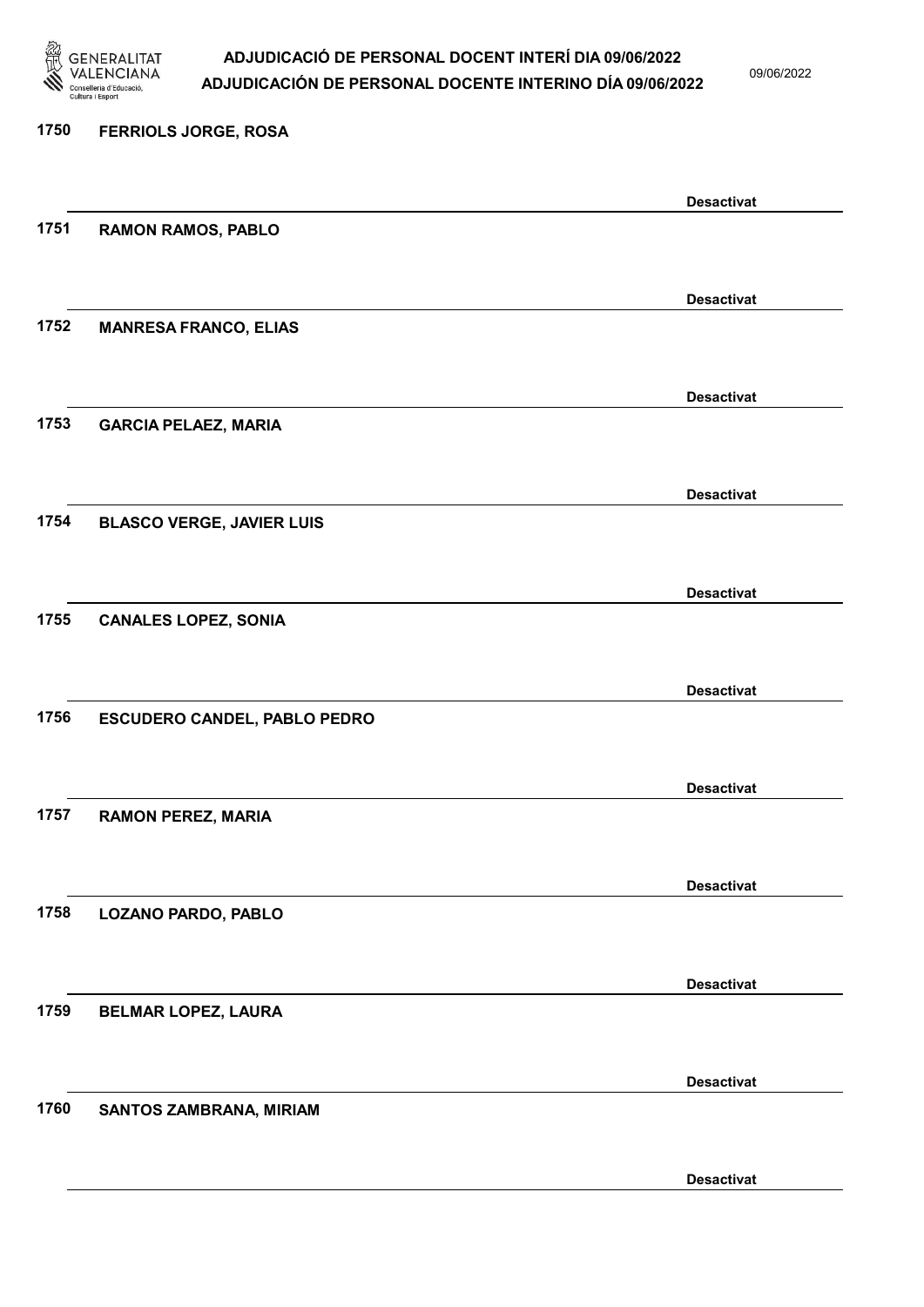

09/06/2022

Desactivat

# 1761 VARO PEREZ, MARIA CRISTINA Desactivat 1762 RIBES RUBIO, RAFAEL Desactivat 1763 CARPIO RIOS, ADRIANA Desactivat 1764 MELERO PEREZ, PAOLA Desactivat 1765 PARDO GUILLEM, MARC Desactivat 1766 LLUCH SANCHO, LAURA Desactivat 1767 SIENRA GUTIERREZ, IRENE ISABEL Desactivat 1768 GABALDO LERMA, ROSER Desactivat 1769 DIAGO SANCHEZ, CARLOS Desactivat 1770 RUIZ LLOPIS, ESTEFANIA Desactivat 1771 ALBERT MARÍN, ARANCHA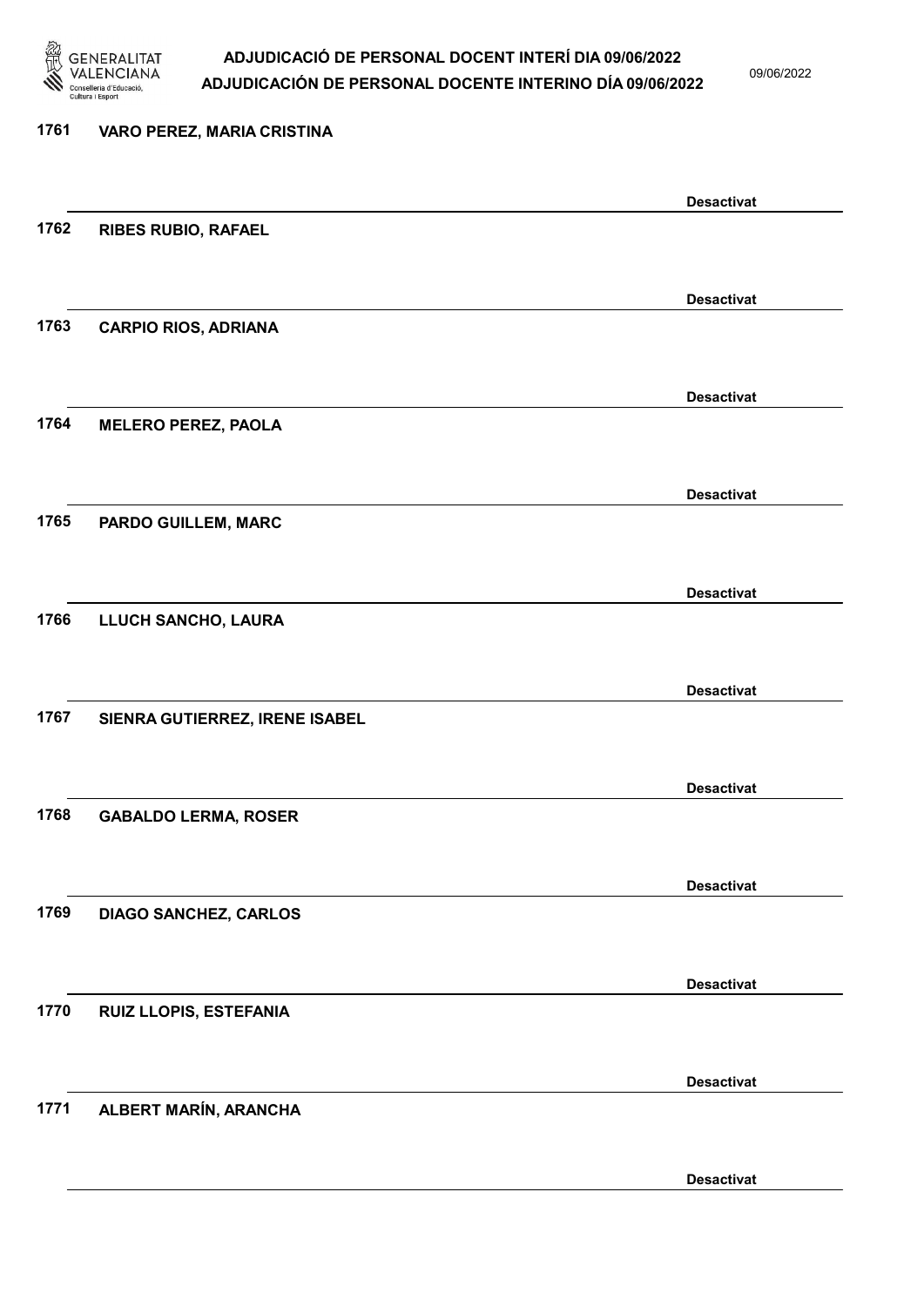

09/06/2022

Desactivat

# 1772 MARTIN CARBO, MARTA Desactivat 1773 CAMALLONGA ESCOBAR, MARIA Desactivat 1774 LORCA ALHAMA, MARIA TERESA Desactivat 1775 CUENCA LARAS, EMMA Desactivat 1776 MIFSUD BALLESTEROS, SERGI Desactivat 1777 CARAVACA BERENGUER, MARIA ANGELES Desactivat 1778 LORENTE PUENTE, RAQUEL Desactivat 1779 VIVES GIMENO, MARIA DEL CARMEN Desactivat 1780 VELA SOLER, GEMMA Desactivat 1781 VERDEJO LIEBANA, LAURA Desactivat 1782 SILVESTRE FOLCH, PAULA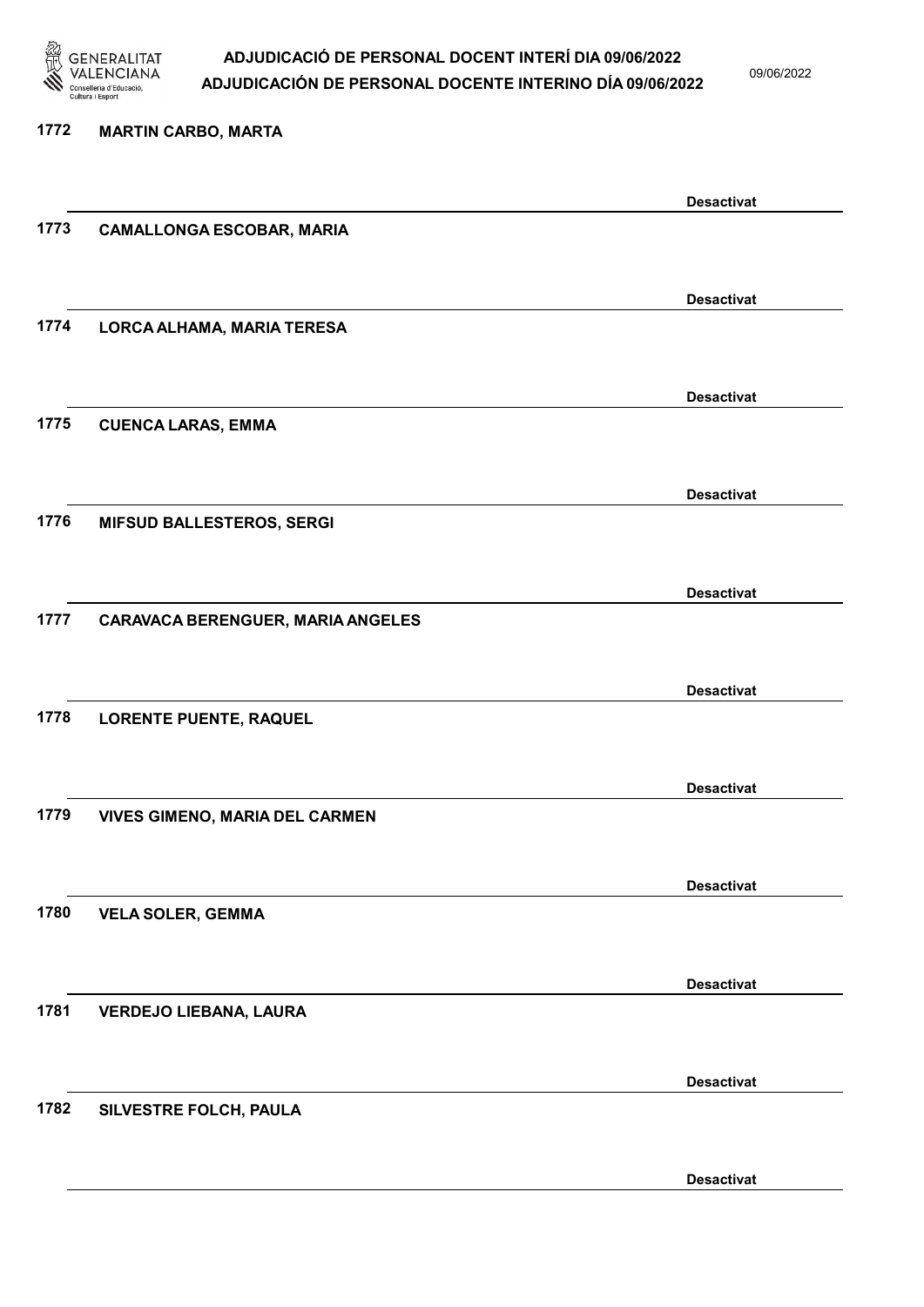

09/06/2022

Desactivat

| 1783 | <b>AZORIN EXOJOS, SERGIO</b>   |                   |
|------|--------------------------------|-------------------|
|      |                                | <b>Desactivat</b> |
| 1784 | HERNANDEZ GALLARDO, DANIEL     |                   |
|      |                                | <b>Desactivat</b> |
| 1785 | <b>BARAZA SANCHEZ, BEATRIZ</b> |                   |
|      |                                | <b>Desactivat</b> |
| 1786 | <b>GOMEZ PEREZ, LAURA</b>      |                   |
|      |                                | <b>Desactivat</b> |
| 1787 | <b>CISCAR BLASCO, ANTONI</b>   |                   |
|      |                                | <b>Desactivat</b> |
| 1788 | <b>MARTINEZ NAVARRO, PAULA</b> |                   |
|      |                                | <b>Desactivat</b> |
| 1789 | <b>MARTINEZ PRATS, LAURA</b>   |                   |
|      |                                | <b>Desactivat</b> |
| 1790 | JULIAN QUINTANILLA, ANA        |                   |
|      |                                | <b>Desactivat</b> |
| 1791 | <b>MENESES ROMERO, EVA</b>     |                   |
|      |                                | <b>Desactivat</b> |
| 1792 | ROS BERNARDINO, FRANCESCA      |                   |
|      |                                | <b>Desactivat</b> |
| 1793 | DONET CAMARENA, MARIA GEMMA    |                   |
|      |                                |                   |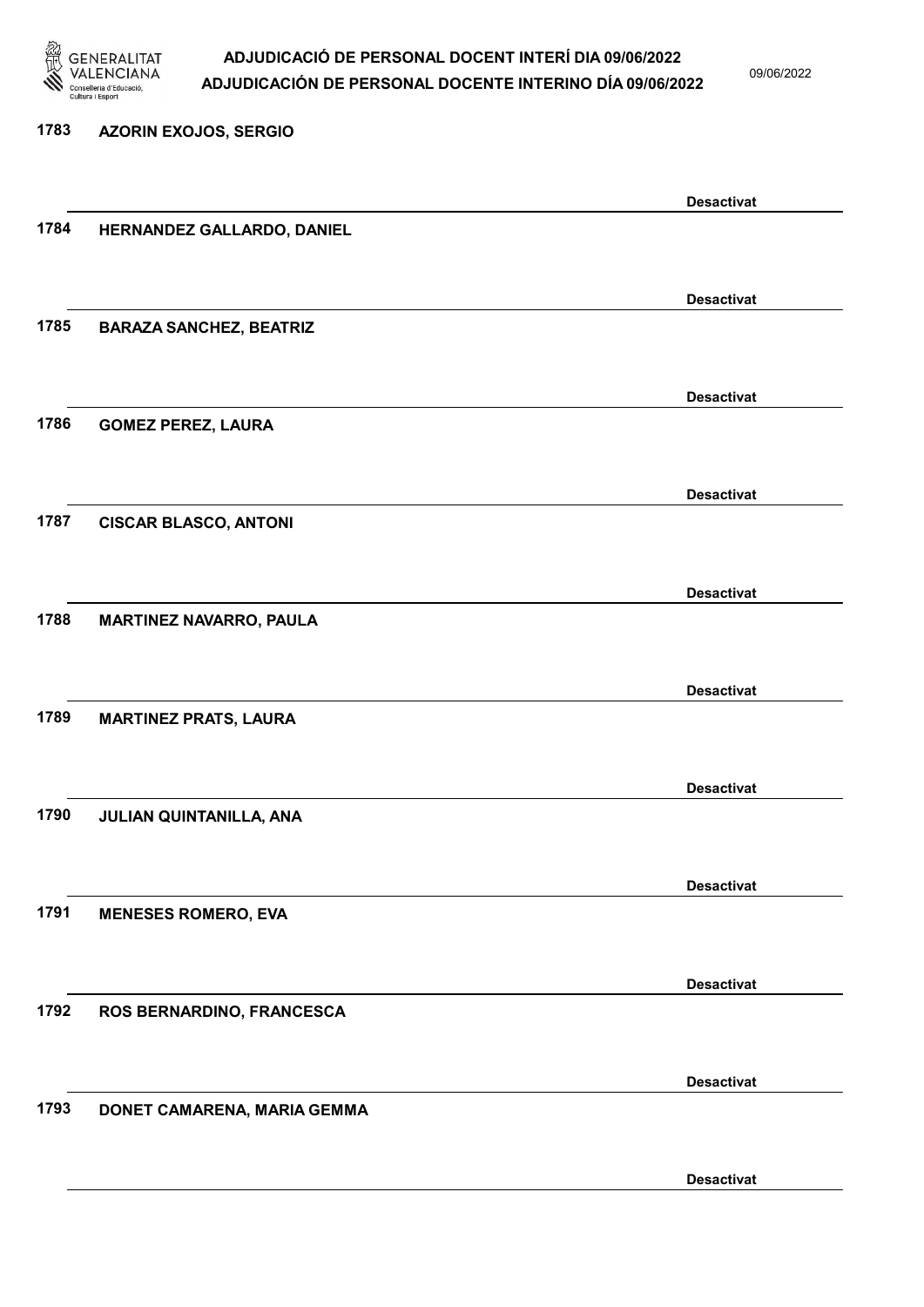

09/06/2022

Desactivat

# 1794 MARQUES PRADAS, RAQUEL Desactivat 1795 GUTIERREZ LAPEÑA, SARA Ha participat 1796 PEREZ SELLES, LUCIA Desactivat 1797 BELTRAN LECHA, NURIA Desactivat 1798 RUIZ CASES, ANA MARIA Desactivat 1799 CREMADES GALLEGO, OLGA Desactivat 1800 FOLGUERA ARAGO, SARA Desactivat 1801 PEREZ SILVESTRE, ALVARO Desactivat 1802 DOLZ ENGUIX, EMILIO Desactivat 1803 MORENO CARRASCOSA, MONICA ELISABETH Desactivat 1804 GALLEGO DELGADO, JAIME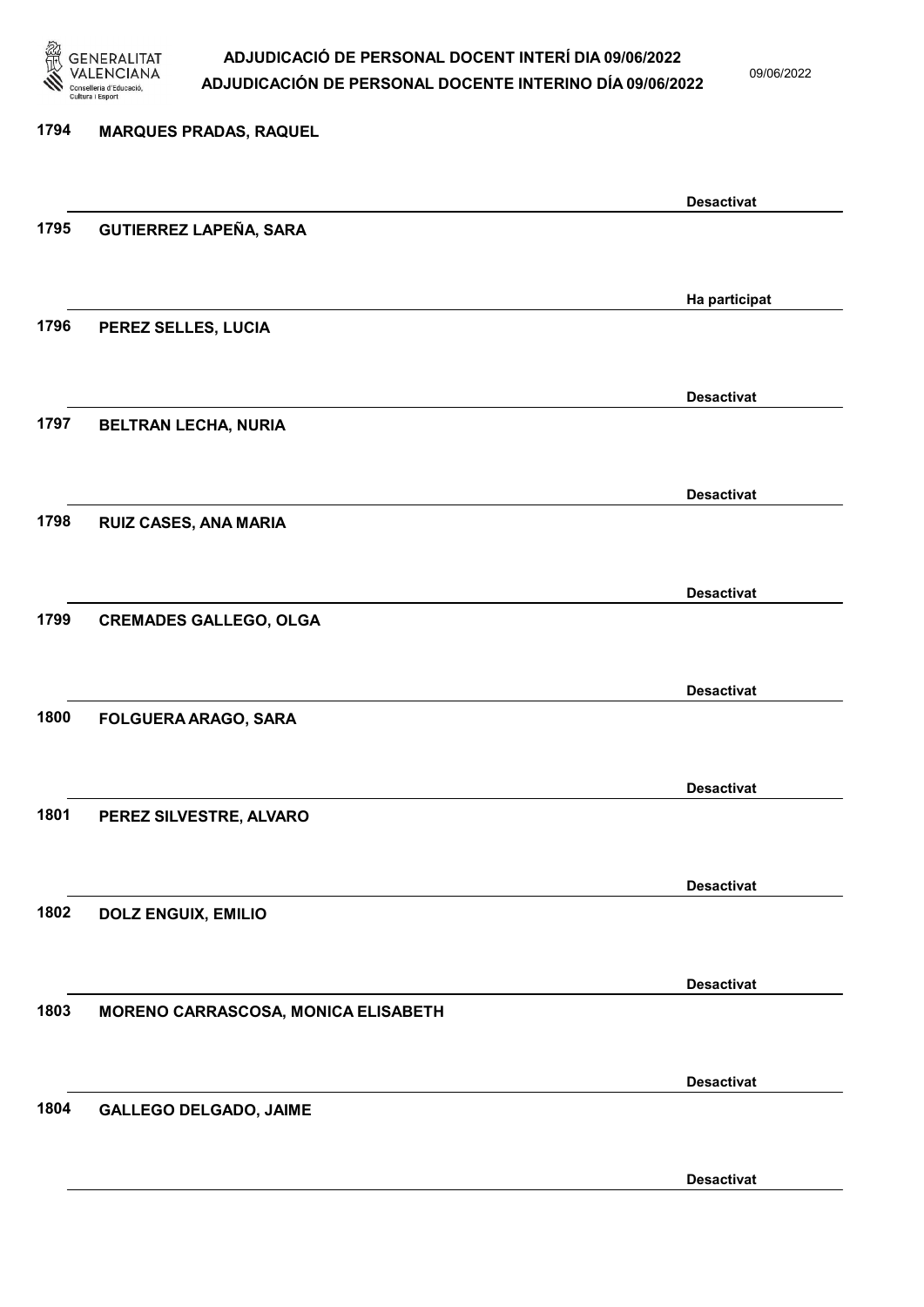

09/06/2022

Desactivat

# 1805 BOSO PEREZ, CRISTINA Desactivat 1806 LIZAN VILLEGAS, NURIA Desactivat 1807 CORTES SERRANO, LAIA Ha participat 1808 CANO ALTES, JAVIER Desactivat 1809 NAVARRO ALVAREZ, AMPARO Desactivat 1810 SANCHO PONS, LAURA Desactivat 1811 VILLACAMPA RIERA, ARANTXA Desactivat 1812 PARDO LIRIO, MIREIA Desactivat 1813 COUPEAU SANCHEZ, YVETTE Desactivat 1814 FERRER AÑON, ANA Desactivat 1815 REIG ROCA, SANDRA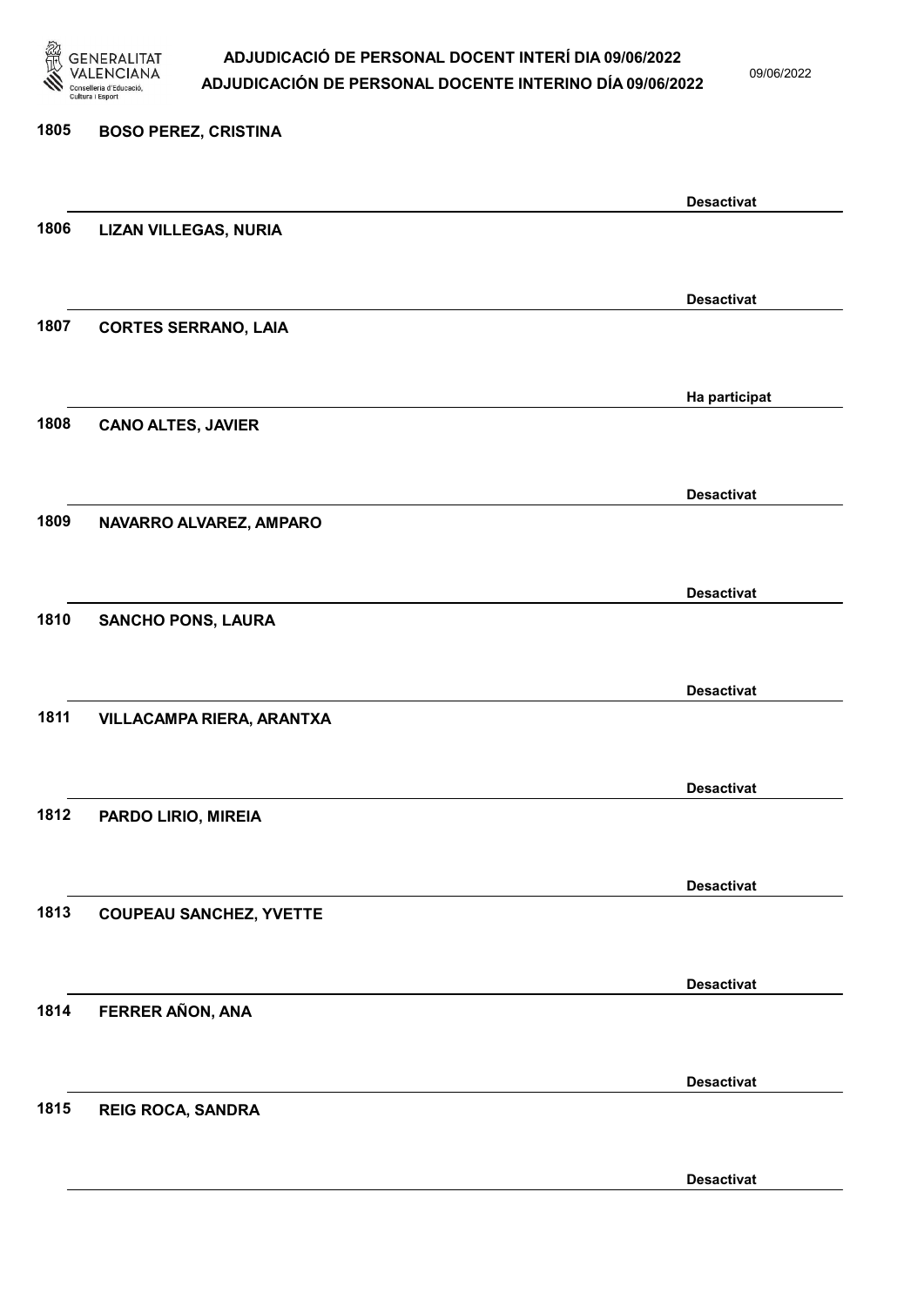

09/06/2022

Desactivat

# 1816 LLORENS PARDO, MARIA Desactivat 1817 GARCIA DIAZ, LIDIA Desactivat 1818 ORTOLA CRESPO, SILVIA Desactivat 1819 CORTES RUIZ, LYDIA Desactivat 1820 BELLO FERNANDEZ, MARIA ESPERANZA Desactivat 1821 GOMIS PIÑA, SHEILA Desactivat 1822 SAEZ MARCH, CLAUDIA Desactivat 1823 CABAÑERO CASTILLO, NOELIA Desactivat 1824 CHORDA MARTINEZ, MARTA Desactivat 1825 VILLALBA SANFELIX, ANDREA Desactivat 1826 RUIZ GARCIA, ELENA DE LOS ANGELES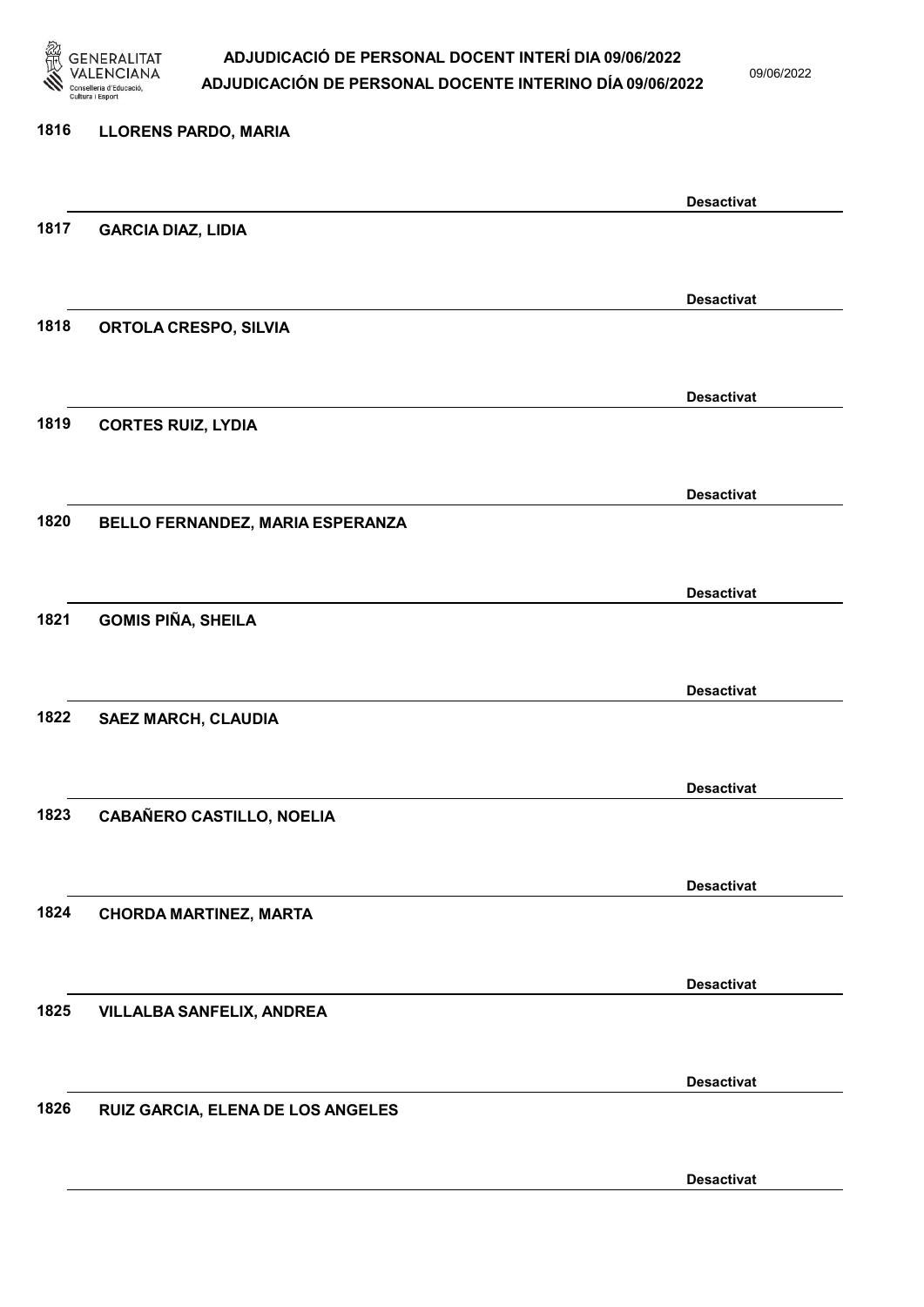

09/06/2022

Desactivat

### 1827 RUIZ BUSTOS, ÚRSULA Desactivat 1828 GOMEZ POMARES, ALEJANDRO Desactivat 1829 FERRER IVORRA, SILVIA Desactivat 1830 TORMOS GARCIA, EVA Desactivat 1831 SERRA TERUEL, MIREIA LLUÏSA Desactivat 1832 BOIX PADILLA, MARINA Desactivat 1833 RIBES FERRER, ALEJANDRO Desactivat 1834 ROMERO SEDANO, LOURDES Desactivat 1835 LOPEZ BENEDICTO, TANIA Desactivat 1836 MORELL SAVALL, RAQUEL Desactivat 1837 SANZ RUBIO, MARIA DEL CARMEN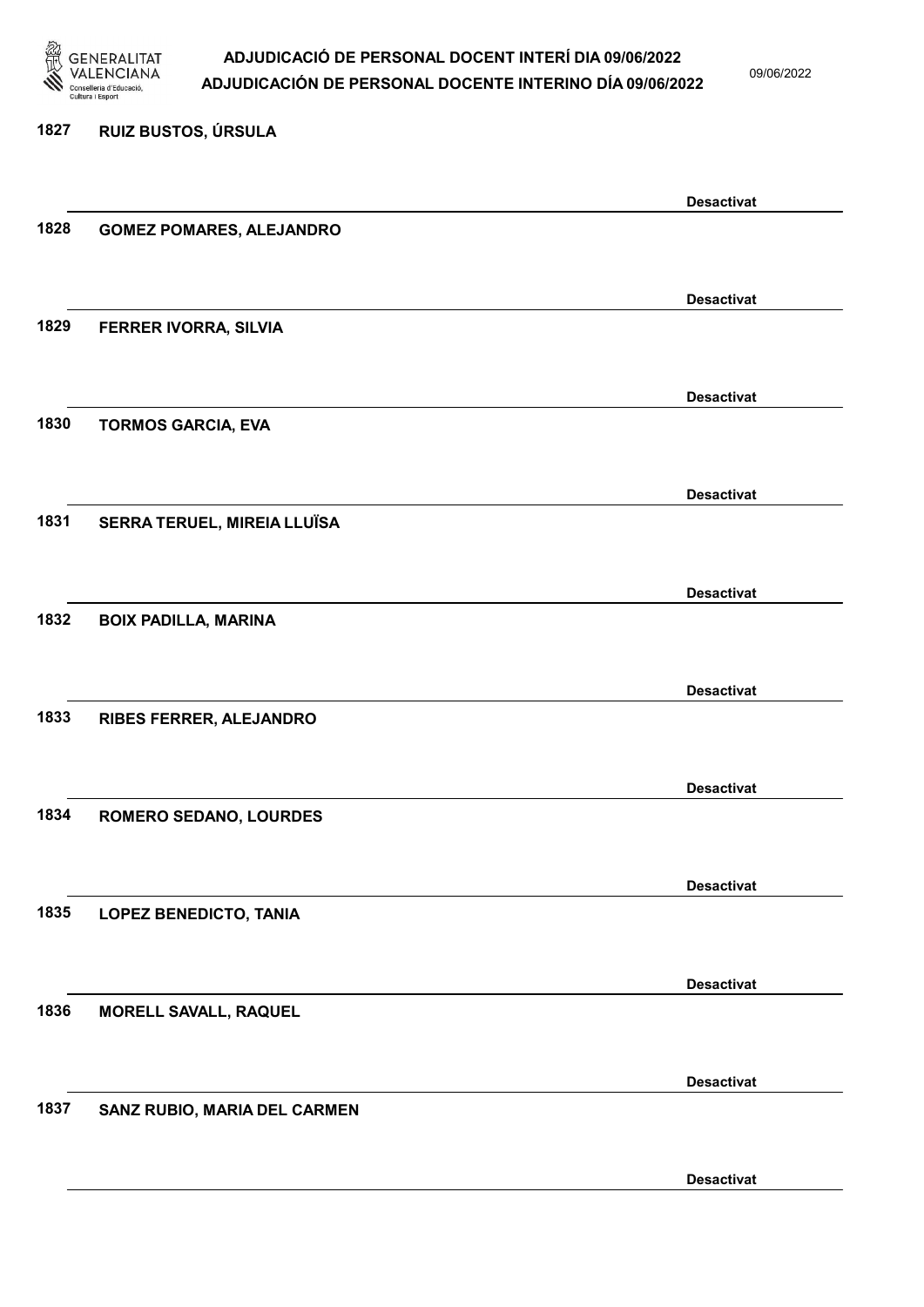

09/06/2022

#### 1838 BOLEA DESCO, YOLANDA

|      |                                                                                   | <b>Desactivat</b>                      |
|------|-----------------------------------------------------------------------------------|----------------------------------------|
| 1839 | BENAVENT CALAFAT, MARIA DOLORES                                                   |                                        |
|      |                                                                                   |                                        |
|      |                                                                                   | <b>Desactivat</b>                      |
| 1840 | <b>MARTÍ MARCED, MARÍA PILAR</b>                                                  |                                        |
|      |                                                                                   |                                        |
|      |                                                                                   | <b>Desactivat</b>                      |
| 1841 | <b>GIL SAN ANTONIO, IRENE</b>                                                     |                                        |
|      |                                                                                   |                                        |
|      |                                                                                   | <b>Desactivat</b>                      |
| 1842 | TERUEL MARTINEZ, ANDREA                                                           |                                        |
|      |                                                                                   |                                        |
|      |                                                                                   | <b>Desactivat</b>                      |
| 1843 | PEIRO GASCON, Mª INMACULADA                                                       |                                        |
|      |                                                                                   |                                        |
|      |                                                                                   | <b>Desactivat</b>                      |
| 1844 | <b>GARCIA JIMENEZ, MARIA</b>                                                      |                                        |
|      |                                                                                   |                                        |
|      |                                                                                   | <b>Desactivat</b>                      |
| 1845 | <b>GARCIA SOLAVERA, ANA BELEN</b>                                                 | Petición:<br>Voluntaria<br>1           |
|      | CALLOSA DE SEGURA (03009324) CEIP LA PAZ<br>838407<br>127 / PEDAGOGIA TERAPÈUTICA |                                        |
|      | Horas<br>23                                                                       | Adjudicat<br>SUBSTITUCIÓ INDETERMINADA |
| 1846 | <b>BONO SANCHEZ, JOSE FRANCISCO</b>                                               |                                        |
|      |                                                                                   |                                        |
|      |                                                                                   | <b>Desactivat</b>                      |
| 1847 | <b>MOMPO FORTUÑO, SILVIA</b>                                                      |                                        |
|      |                                                                                   |                                        |
|      |                                                                                   | <b>Desactivat</b>                      |
| 1848 | <b>GUTIERREZ SOLAZ, VICENTE</b>                                                   |                                        |
|      |                                                                                   |                                        |
|      |                                                                                   | <b>Desactivat</b>                      |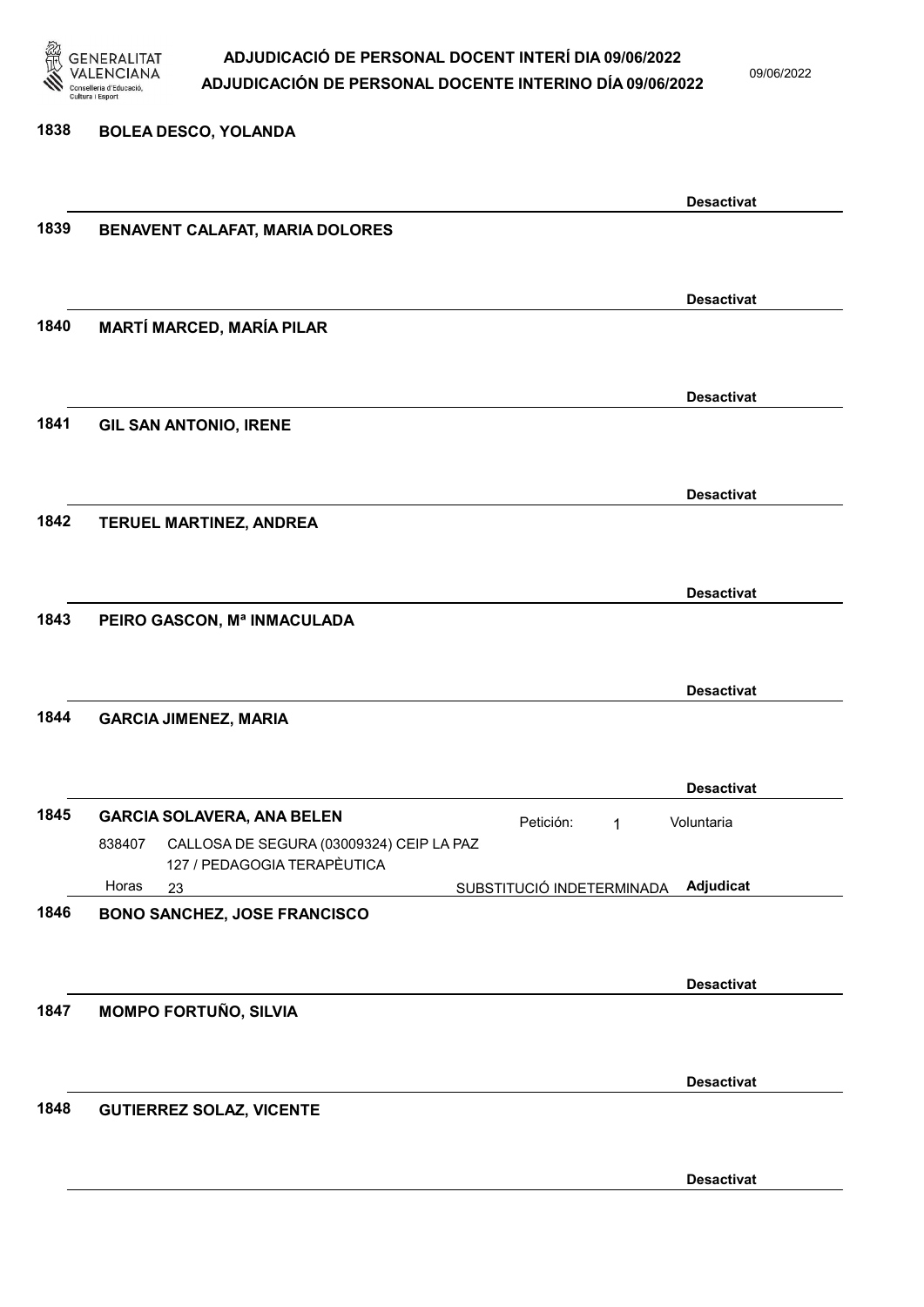

09/06/2022

| 1849 | <b>BOSQUE ORTUÑO, CARMEN</b>        |                   |
|------|-------------------------------------|-------------------|
|      |                                     | Ha participat     |
| 1850 | PEREZ JAREÑO, PATRICIA              |                   |
|      |                                     | <b>Desactivat</b> |
| 1851 | <b>ARGUDO ESPI, MIREIA</b>          |                   |
|      |                                     | <b>Desactivat</b> |
| 1852 | <b>CEPAS DUQUE, OLGA</b>            |                   |
|      |                                     | <b>Desactivat</b> |
| 1853 | DEUSTO ABAROA, JUAN ANTONIO         |                   |
|      |                                     | <b>Desactivat</b> |
| 1854 | PONS MARCO, LAURA                   |                   |
|      |                                     | <b>Desactivat</b> |
| 1855 | FERRANDO BATALLER, MARIA DEL CARMEN |                   |
|      |                                     | No ha participat  |
| 1856 | <b>BARRERA PLA, ANDREA</b>          |                   |
|      |                                     | <b>Desactivat</b> |
| 1857 | <b>GIMENO REAL, ANDREA</b>          |                   |
|      |                                     | <b>Desactivat</b> |
| 1858 | RICO SALVADOR, NURIA                |                   |
|      |                                     | <b>Desactivat</b> |
| 1859 | <b>CAMUS FERRI, MARIA DEL MAR</b>   |                   |
|      |                                     | <b>Desactivat</b> |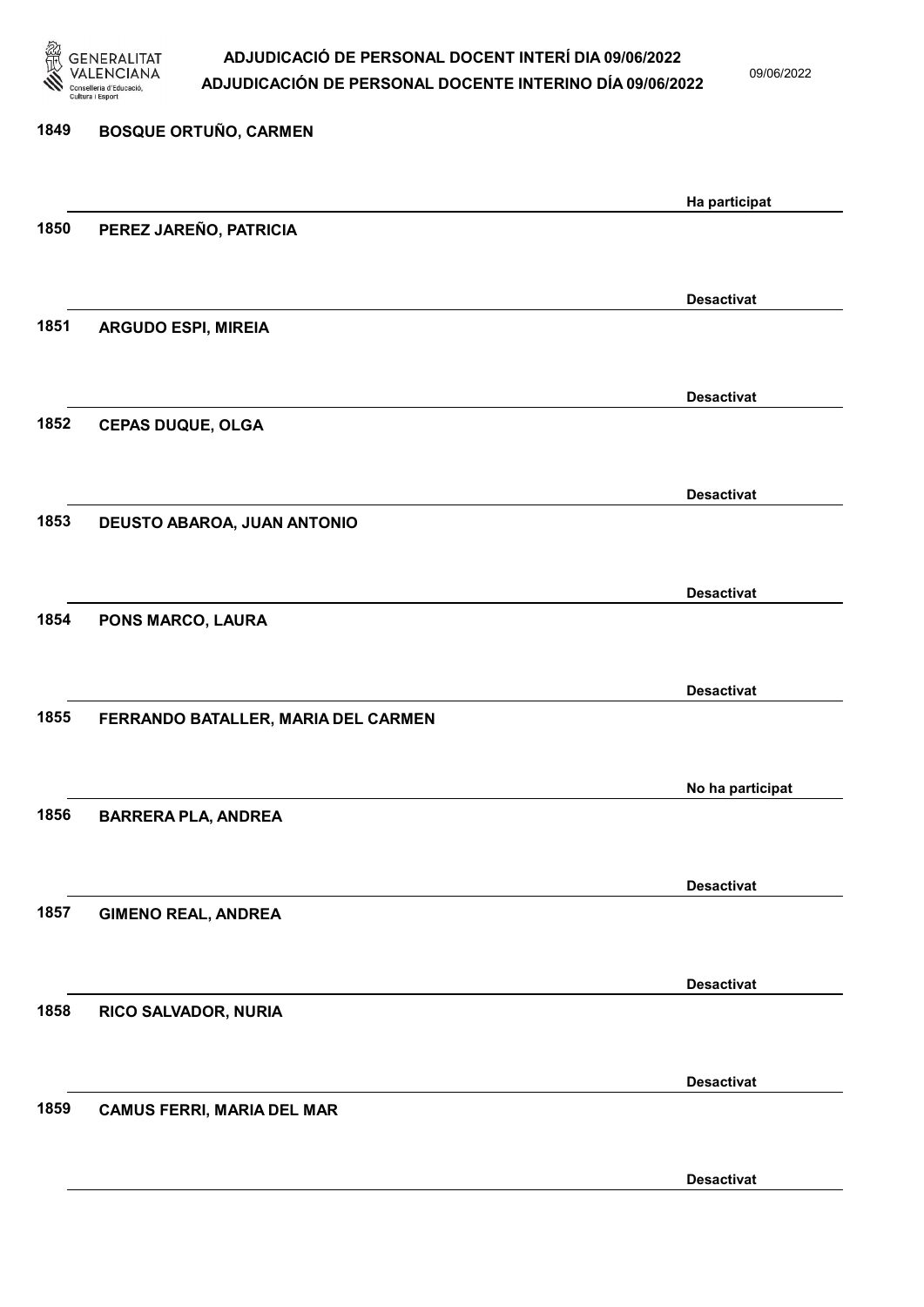

09/06/2022

| 1860 | <b>CHAIR BEN ACHA, SOFIAN</b>        |                   |
|------|--------------------------------------|-------------------|
|      |                                      | <b>Desactivat</b> |
| 1861 | <b>VILLANUEVA VERICAT, YASMINA</b>   |                   |
|      |                                      |                   |
| 1862 | PARDO CLIMENT, MARIA DEL CARMEN      | <b>Desactivat</b> |
|      |                                      |                   |
|      |                                      | <b>Desactivat</b> |
| 1863 | PAVIA RICO, CARMEN                   |                   |
|      |                                      |                   |
| 1864 | QUINTO LATORRE, MANUEL ALEJANDRO     | <b>Desactivat</b> |
|      |                                      |                   |
|      |                                      | <b>Desactivat</b> |
| 1865 | <b>HEREDIA COMINS, ANGEL</b>         |                   |
|      |                                      | <b>Desactivat</b> |
| 1866 | REBOLLO SAMPER, PEDRO ANTONIO        |                   |
|      |                                      |                   |
|      |                                      | <b>Desactivat</b> |
| 1867 | <b>BENAVENT BENAVENT, JOSEP</b>      |                   |
|      |                                      | <b>Desactivat</b> |
| 1868 | BELTRAN MONREAL, BALMA               |                   |
|      |                                      |                   |
| 1869 |                                      | <b>Desactivat</b> |
|      | <b>GEA CASELLES, FRANCISCA IRENE</b> |                   |
|      |                                      | <b>Desactivat</b> |
| 1870 | PALAZON IBAÑEZ, RAQUEL               |                   |
|      |                                      |                   |

Desactivat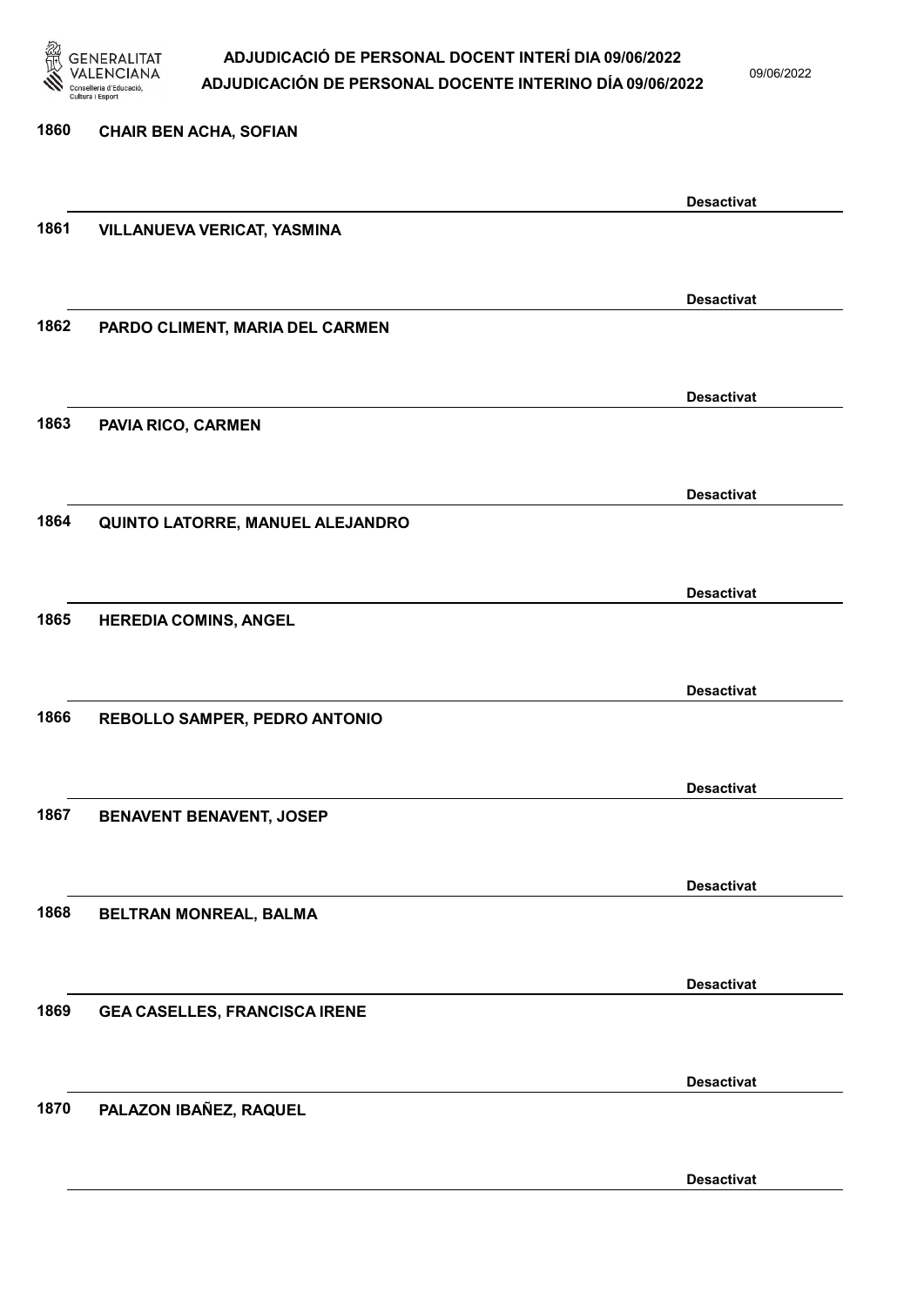

09/06/2022

| 1871 | <b>CUENCA IBAÑEZ, RAFAEL</b>       |                   |
|------|------------------------------------|-------------------|
|      |                                    | <b>Desactivat</b> |
| 1872 | <b>MAÑEZ TESTOR, MARIA DEL MAR</b> |                   |
|      |                                    | <b>Desactivat</b> |
| 1873 | FERRER CALATAYUD, ANGELA           |                   |
|      |                                    | <b>Desactivat</b> |
| 1874 | VAZQUEZ VICENTE, LOURDES MARIA     |                   |
|      |                                    | <b>Desactivat</b> |
| 1875 | RUIZ GARCIA, MARIA JOSE            |                   |
|      |                                    | <b>Desactivat</b> |
| 1876 | <b>REINA RODES, ISABEL</b>         |                   |
| 1877 |                                    | <b>Desactivat</b> |
|      | RUBIO FERNANDEZ, ANA               |                   |
| 1878 | <b>MIRALLES BAYARRI, JESSICA</b>   | <b>Desactivat</b> |
|      |                                    |                   |
| 1879 | PESUDO MARCILLA, ESTER             | <b>Desactivat</b> |
|      |                                    |                   |
| 1880 | <b>GREGORI LLOPIS, MARISA</b>      | <b>Desactivat</b> |
|      |                                    |                   |
| 1881 | <b>SANCHO TOLEDO, MARTA</b>        | <b>Desactivat</b> |
|      |                                    |                   |
|      |                                    | <b>Desactivat</b> |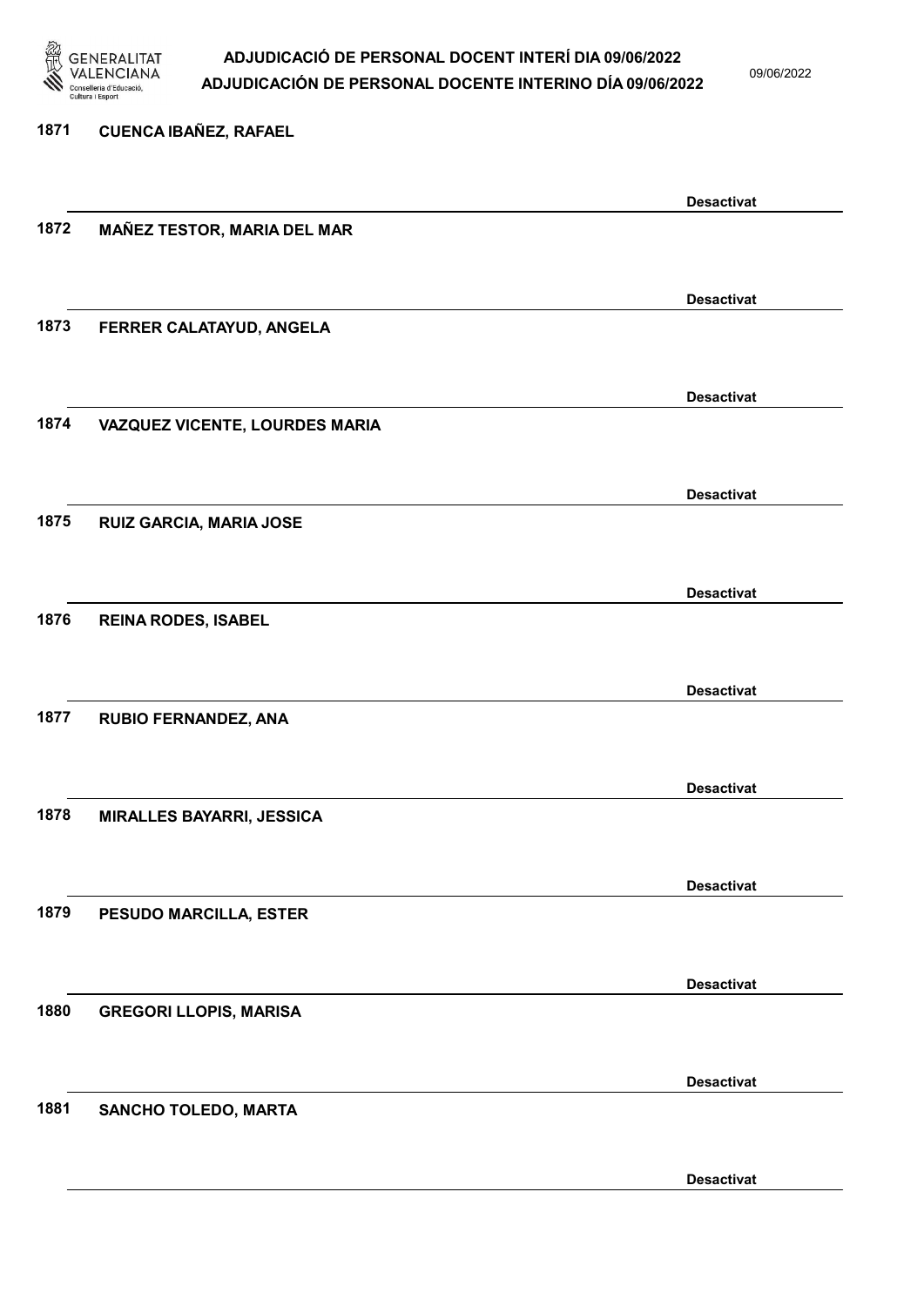

09/06/2022

Desactivat

# 1882 BADA ZAGALÁ, MARIA Desactivat 1883 LLACER GARCIA, MIREIA Desactivat 1884 RAMOS BAGAN, CELIA Desactivat 1885 GALINDO FERRER, TERESA Desactivat 1886 BERMEJO GOMEZ, MARIA DE LAS MERCEDES Desactivat 1887 CORTES CANTO, VERONICA Desactivat 1888 MOLINA VIDAL, LUIS Desactivat 1889 ALVAREZ VICIOSO, CRISTINA Desactivat 1890 VIDAL PASTOR, LAURA Desactivat 1891 PLANCHADELL MAJUELOS, FRANCISCO Desactivat 1892 GINES VILLAESCUSA, MARIA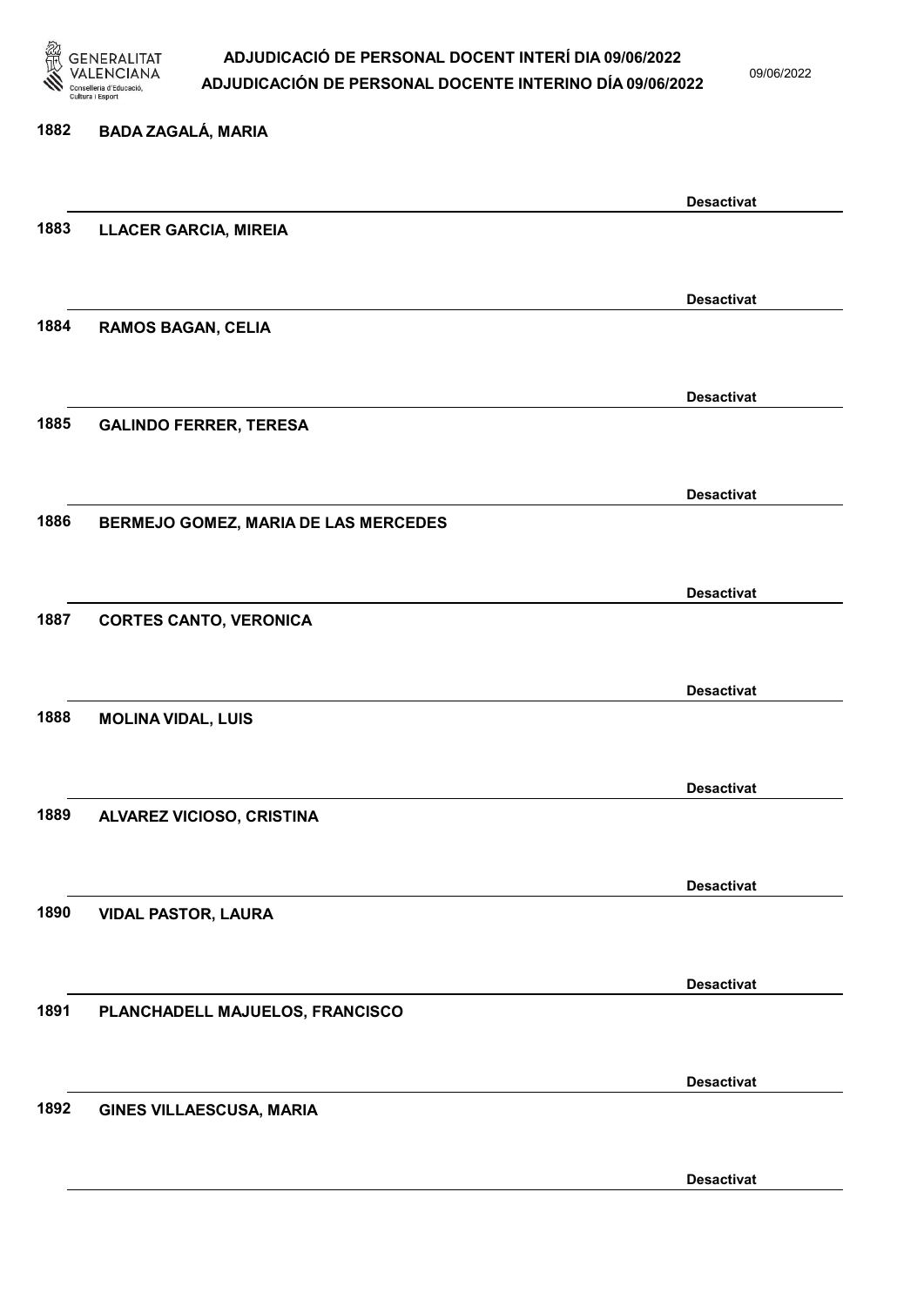

09/06/2022

1893 SALVADOR GIMENO, LEYRE Desactivat 1894 GOMEZ CONDE, MARIA AMPARO Desactivat 1895 SELMA SANCHEZ, MARIA DEL CARMEN Ha participat 1896 BAÑULS BENAVENT, GEMA Desactivat 1897 SANZ MARTINEZ, JOAQUIN JOSE Desactivat 1898 PEREZ SERRANO, ESMERALDA Desactivat 1899 CARDONA BLASCO, ANGELA Desactivat 1900 TAVIRA MOYA, JOSE Desactivat 1901 JIMÉNEZ RUÍZ, MIRIAM Desactivat 1902 JULVE LLORENS, ANGEL Desactivat 1903 LOPEZ DE SCALS, CARMEN VICTORIA Desactivat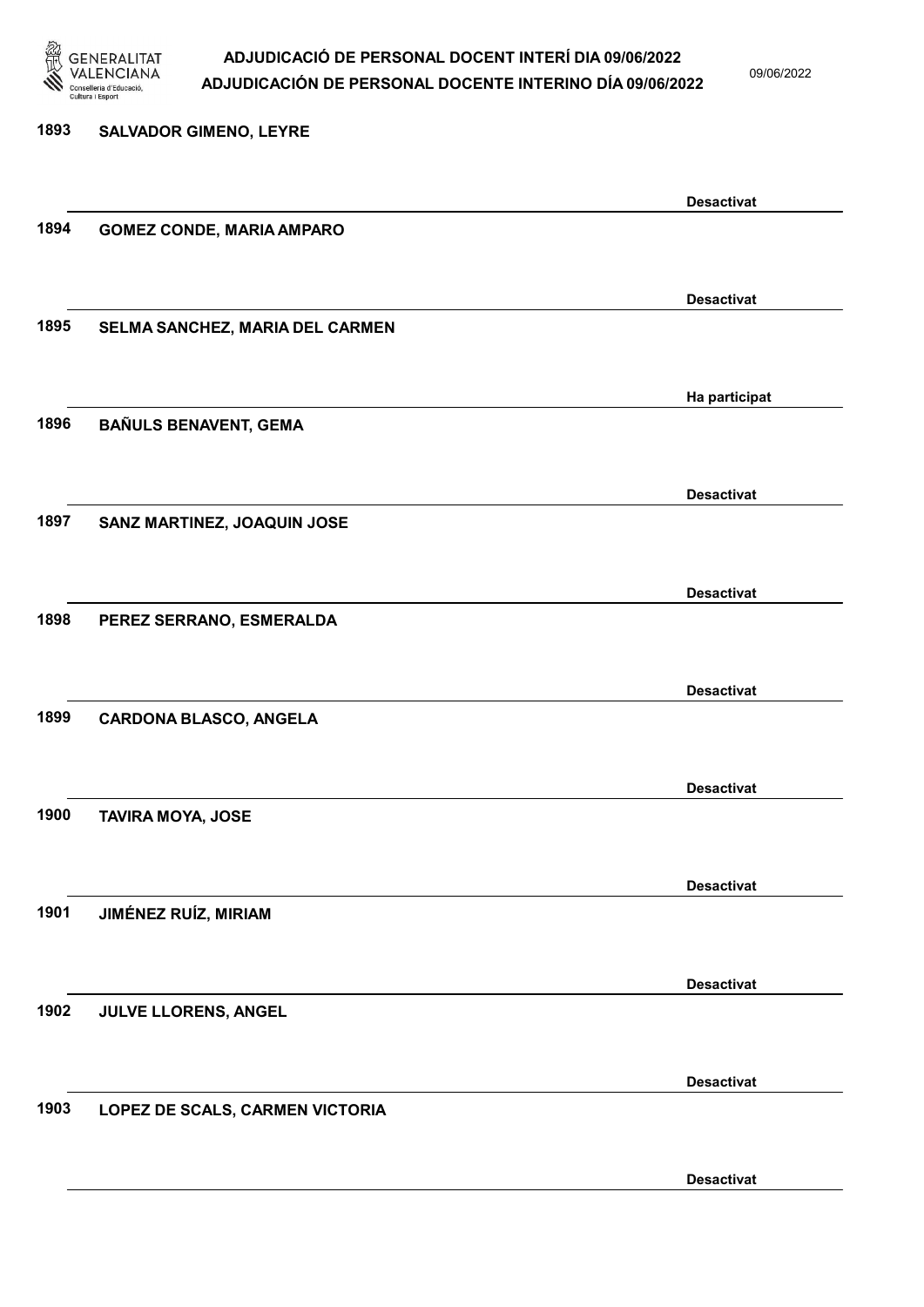

09/06/2022

Desactivat

# 1904 MIRALLES SERRANO, ANDREA Desactivat 1905 PRADES MARTINEZ, MARTA Desactivat 1906 ROCHER MASCARELL, ROSA Desactivat 1907 JUAN CUCARELLA, ANDREA Desactivat 1908 PEREZ RODRIGUEZ, MARIA CRUZ Desactivat 1909 BLASCO GONZALEZ, CRISTINA Desactivat 1910 PONS ROGER, JAIME Desactivat 1911 GARCIA MARTINEZ, MARIA TERESA Desactivat 1912 JOVER MURILLO, GRACIELA Desactivat 1913 HERRANZ AGUSTÍN, ELENA Desactivat 1914 NAVARRO GARCIA, ELENA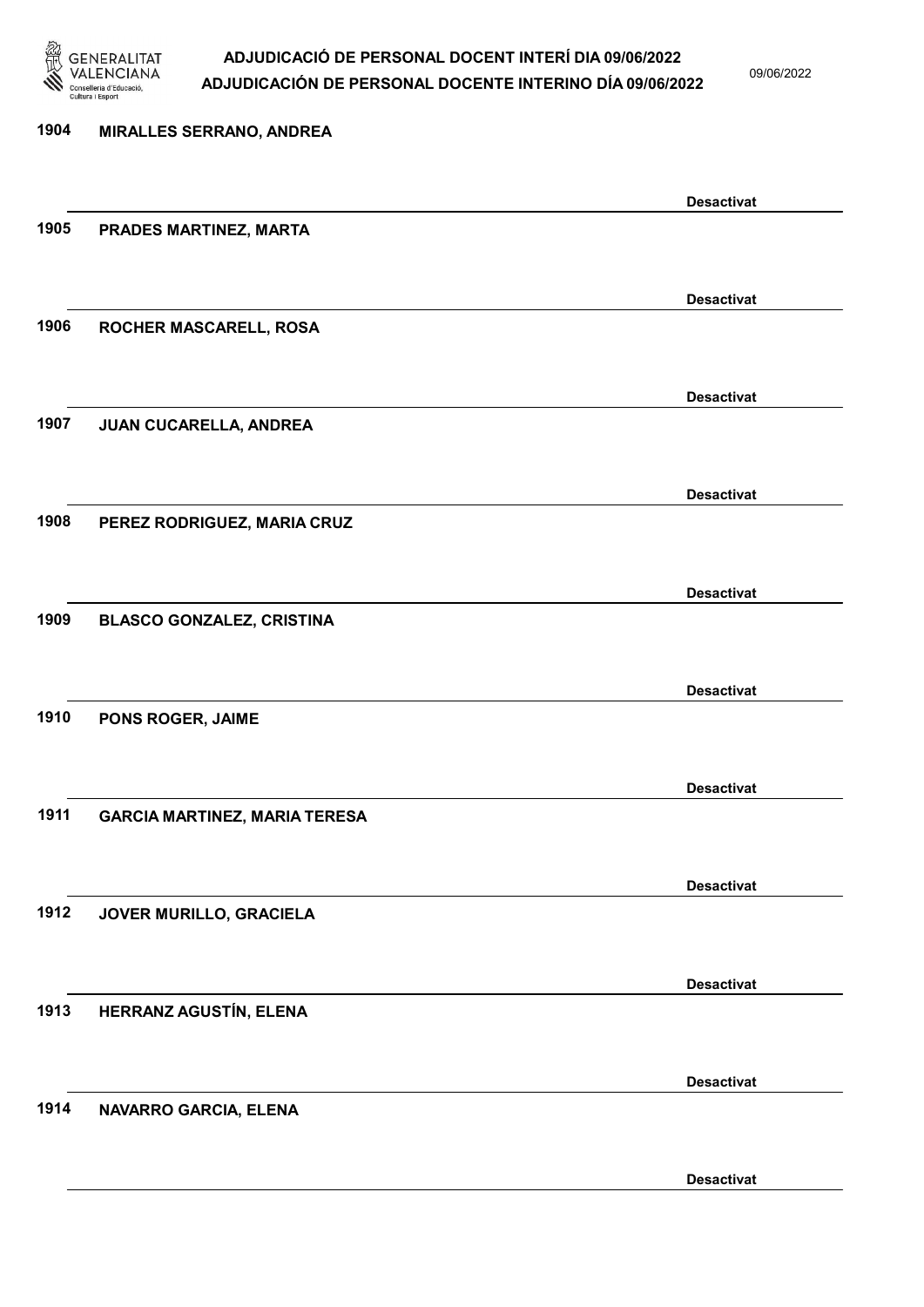

09/06/2022

Desactivat

| 1915 | <b>MARTI NAVARRO, ALBERTO</b>    |                   |
|------|----------------------------------|-------------------|
|      |                                  |                   |
|      |                                  | <b>Desactivat</b> |
| 1916 | VAQUER GONZALEZ, RAQUEL          |                   |
|      |                                  |                   |
|      |                                  | <b>Desactivat</b> |
| 1917 | TEBAR HERNANDEZ, JUAN MIGUEL     |                   |
|      |                                  |                   |
|      |                                  | <b>Desactivat</b> |
| 1918 | <b>ALMENAR ROYO, RAUL</b>        |                   |
|      |                                  |                   |
|      |                                  | <b>Desactivat</b> |
| 1919 | <b>MOLINER SIMO, JUDIT</b>       |                   |
|      |                                  |                   |
|      |                                  | <b>Desactivat</b> |
| 1920 | PEREZ VAZQUEZ, ELENA             |                   |
|      |                                  |                   |
| 1921 |                                  | <b>Desactivat</b> |
|      | <b>CABRER CARVAJAL, LAURA</b>    |                   |
|      |                                  |                   |
| 1922 | <b>COLL RODRIGUEZ, PATRICIA</b>  | <b>Desactivat</b> |
|      |                                  |                   |
|      |                                  | <b>Desactivat</b> |
| 1923 | SANMARTIN COSTA, JOAQUIN         |                   |
|      |                                  |                   |
|      |                                  | <b>Desactivat</b> |
| 1924 | <b>MARTINEZ LOPEZ, NATALIA</b>   |                   |
|      |                                  |                   |
|      |                                  | <b>Desactivat</b> |
| 1925 | <b>GONZALEZ TRONCHONI, BELEN</b> |                   |
|      |                                  |                   |
|      |                                  |                   |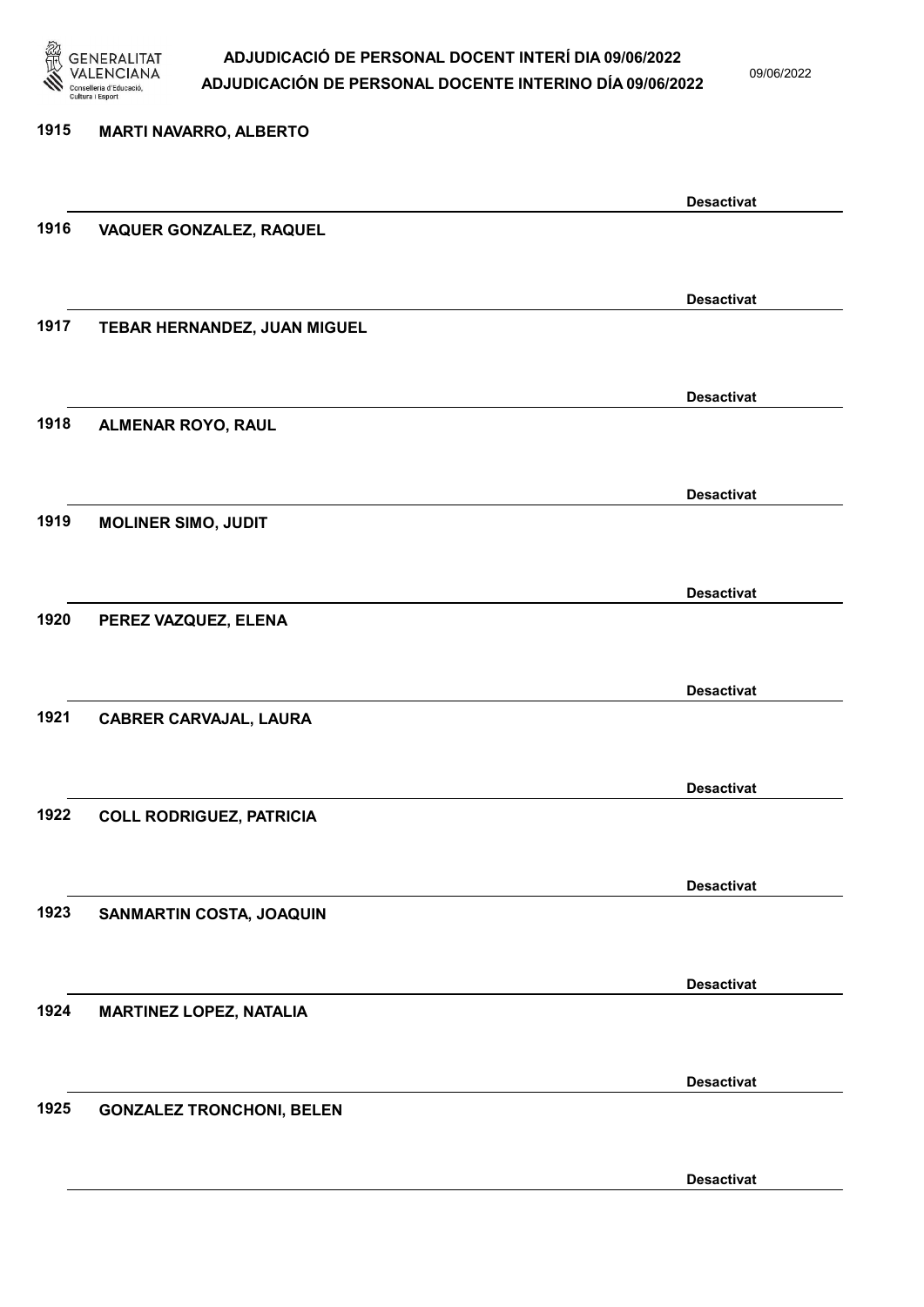

09/06/2022

Desactivat

# 1926 ALARCON SANCHEZ, CARMEN Desactivat 1927 PALOMARES CAMARENA, ALEIXANDRA Desactivat 1928 MURILLO SANTAMARIA, LORENA Desactivat 1929 MESA LAFARGUE, LORENA Desactivat 1930 CRISTO RODRIGUEZ, BELEN Desactivat 1931 SALVADOR MIRALLES, BERTA Desactivat 1932 MIRO TORMO, AIDA Desactivat 1933 BALAGUER FERRI, SILVIA Desactivat 1934 VAQUER HERRERO, MARIA DEL PILAR Desactivat 1935 FERRERO PERALES, PAOLA Desactivat 1936 ROMERO MONTESINOS, AZUCENA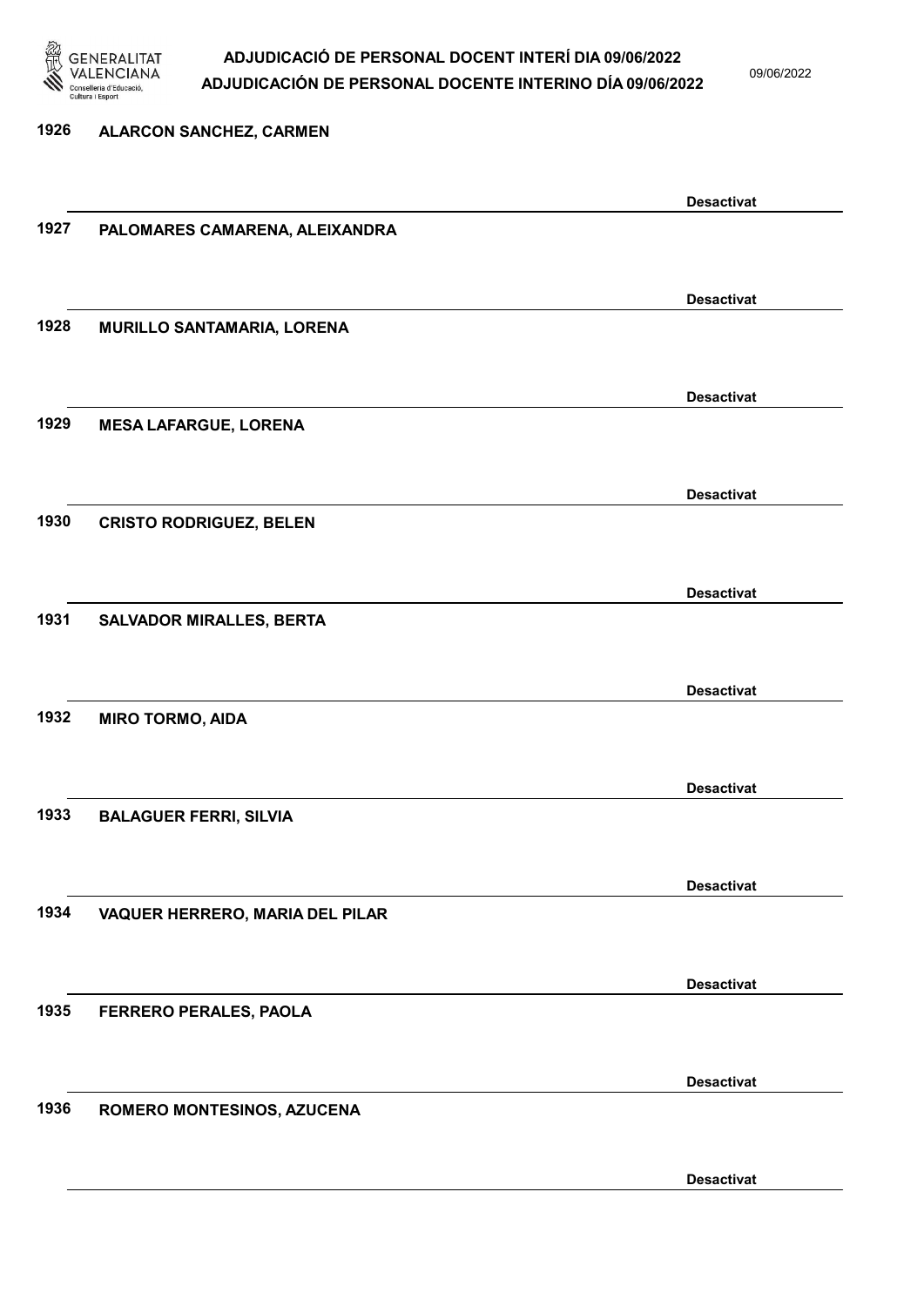

1937 GALARZA ROMERO, RAUL

#### ADJUDICACIÓ DE PERSONAL DOCENT INTERÍ DIA 09/06/2022 ADJUDICACIÓN DE PERSONAL DOCENTE INTERINO DÍA 09/06/2022

09/06/2022

Desactivat

# Desactivat 1938 ORTS FUENTES, MARIA Desactivat 1939 ALVAREZ MARIN, ESTELA Desactivat 1940 MARIN LOPEZ, FRANCISCO JOSE Desactivat 1941 VERDEGUER HERNANDEZ, ELISA Desactivat 1942 PERALES GIJON, DAVINIA Ha participat 1943 MARTELL CHETO, PERE Desactivat 1944 BELLVER ALONSO, LAIA Desactivat 1945 LOZANO GARCIA, CRISTIAN Desactivat 1946 RAMON LLACER, VALERIANA Desactivat 1947 FAULI BLANES, SARA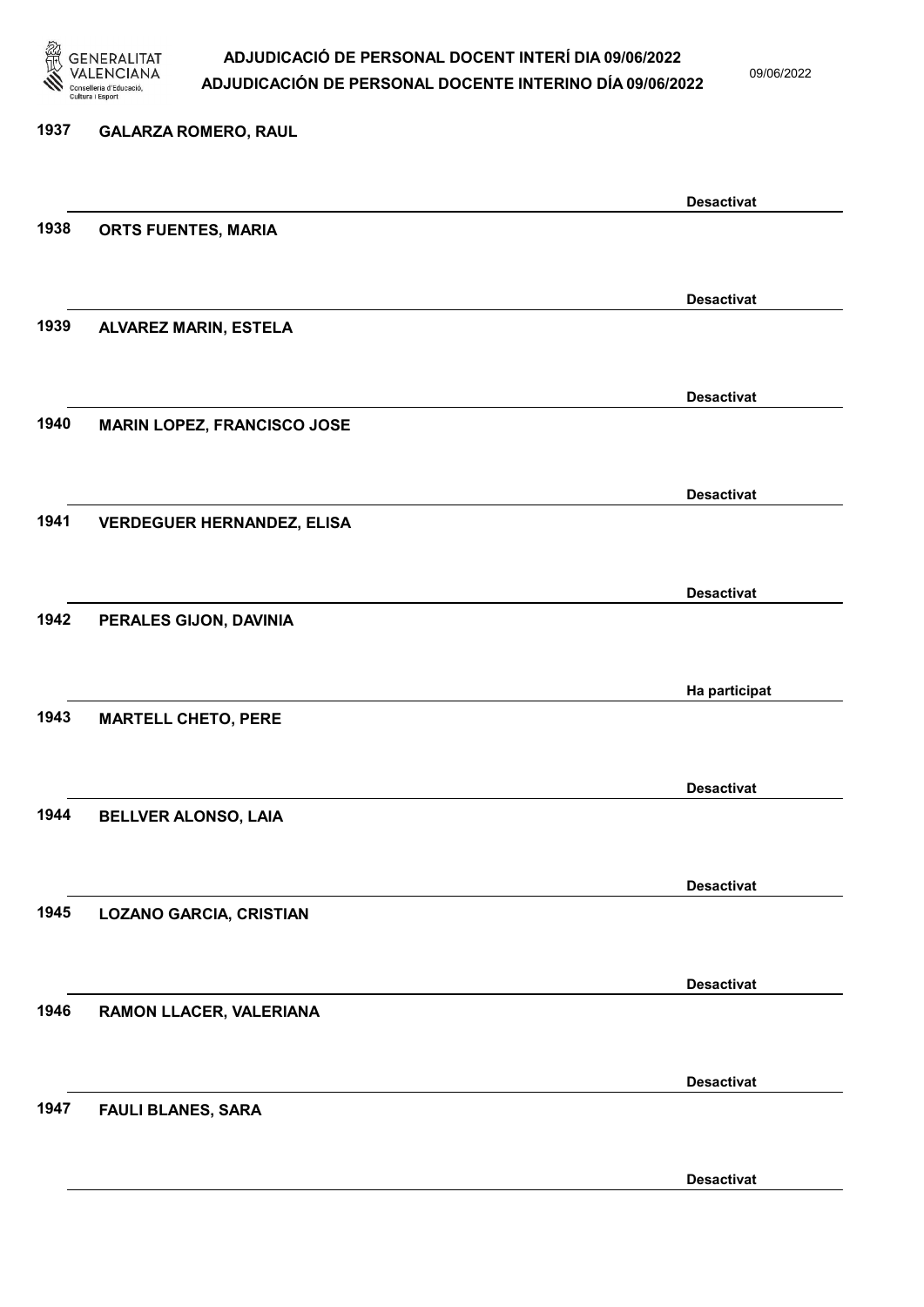

09/06/2022

### 1948 RIQUELME CELDA, SARA Desactivat 1949 BERNAT SANCHO, LUCIA Desactivat 1950 YUSTE VIÑOLES, MARIA SALES Desactivat 1951 RUBIO MUÑOZ, PAULA Desactivat 1952 SOMEÑO CANET, RAQUEL Desactivat 1953 HIGUERAS MORENO, CAROLINA Desactivat 1954 GARCIA CALVO, JUAN Desactivat 1955 MARTI PAGES, ANA Desactivat 1956 ARLANDIS TOLEDANO, CARLA Desactivat 1957 APARICIO CAUDET, MARIA Desactivat 1958 ANDRES SORIANO, TANIA Desactivat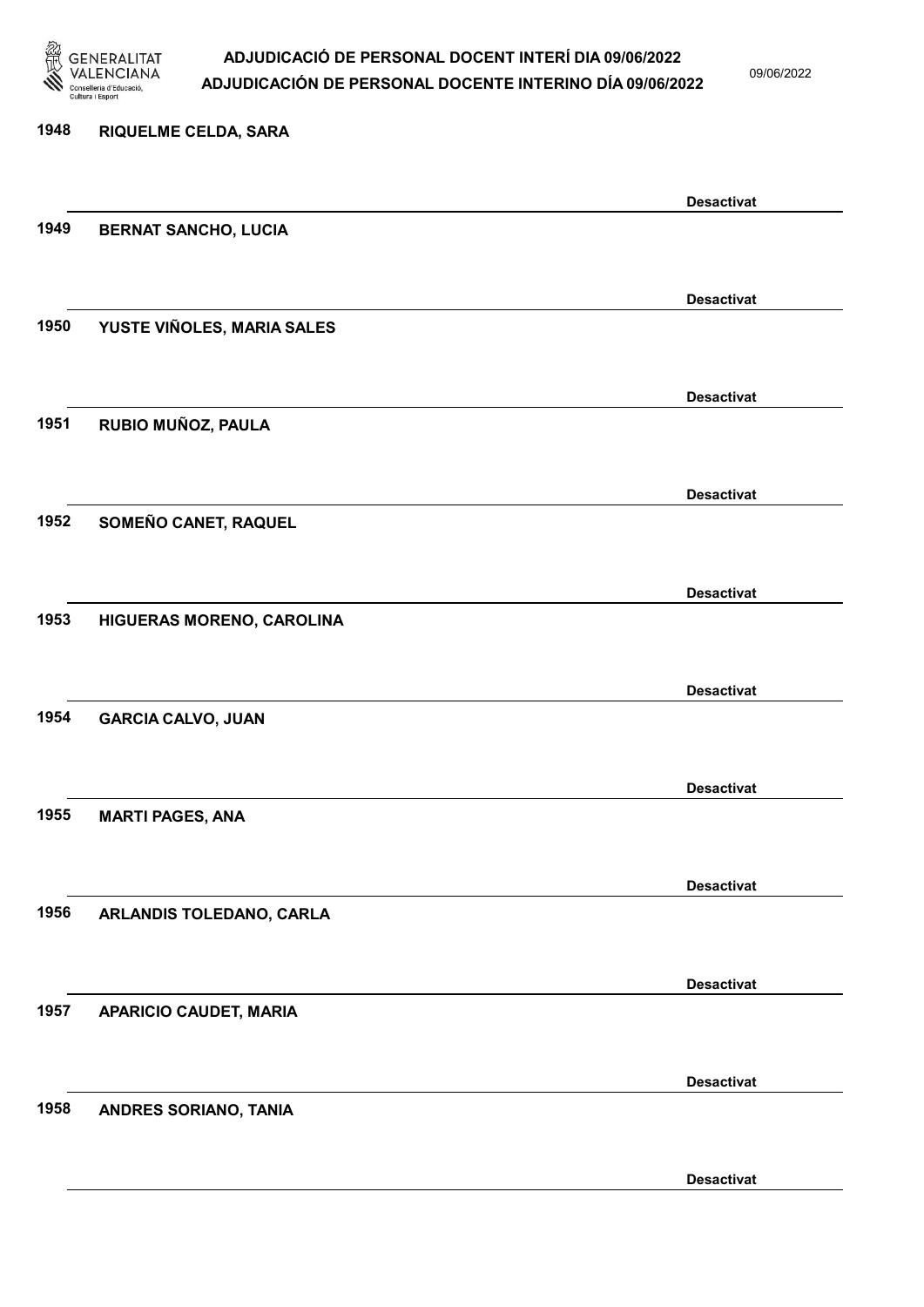

09/06/2022

Desactivat

# 1959 FERNANDEZ MOROTE, AITOR Desactivat 1960 MUÑIZ SALINAS, ANGELA Desactivat 1961 FORNER FUSTER, ROCIO Desactivat 1962 GUZMAN ALCON, IRENE Desactivat 1963 CHIRLAQUE ALBERT, SANDRA Desactivat 1964 CAPELLINO MICO, JOSEP Desactivat 1965 DIAGO MONTON, ANNA Desactivat 1966 CARRERES GOMEZ, ANA Desactivat 1967 BELMONTE MONZON, MARIA DEL CARMEN Desactivat 1968 HERVAS LORENTE, ESTELA Desactivat 1969 VALLES RUIZ, ELENA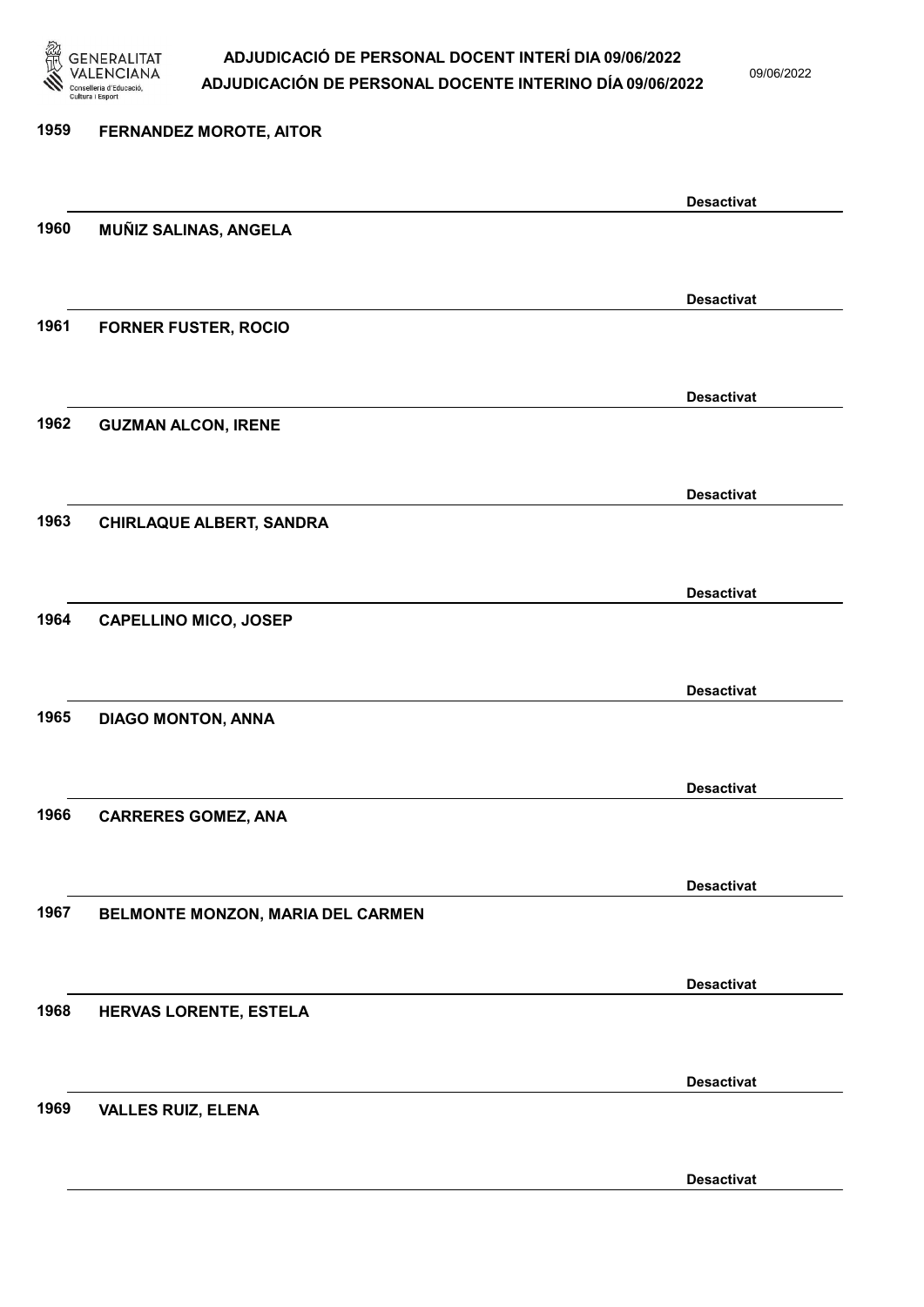

09/06/2022

Desactivat

| 1970 | <b>HERRERO AMAT, MARIO</b>       |                   |
|------|----------------------------------|-------------------|
|      |                                  | <b>Desactivat</b> |
| 1971 | <b>BERNABEU MIRA, NOELIA</b>     |                   |
|      |                                  | <b>Desactivat</b> |
| 1972 | <b>ORTEGA GIMENEZ, CELIA</b>     |                   |
|      |                                  | <b>Desactivat</b> |
| 1973 | APARISI CASTELLOTE, MARIA JESUS  |                   |
|      |                                  | <b>Desactivat</b> |
| 1974 | DURA MARTIN, JORGE ANTONIO       |                   |
|      |                                  | <b>Desactivat</b> |
| 1975 | <b>VIECO FRANCISCO, BLANCA</b>   |                   |
|      |                                  | <b>Desactivat</b> |
| 1976 | <b>MESEGUER FABREGAT, FATIMA</b> |                   |
|      |                                  | <b>Desactivat</b> |
| 1977 | <b>MARTÍNEZ DEL RÍO, BEGOÑA</b>  |                   |
| 1978 |                                  | <b>Desactivat</b> |
|      | <b>LLIDO BONET, PABLO</b>        |                   |
| 1979 | <b>MILLAN PRADOS, NATALIA</b>    | <b>Desactivat</b> |
|      |                                  |                   |
| 1980 | <b>GARCIA RUIZ, REBECA</b>       | <b>Desactivat</b> |
|      |                                  |                   |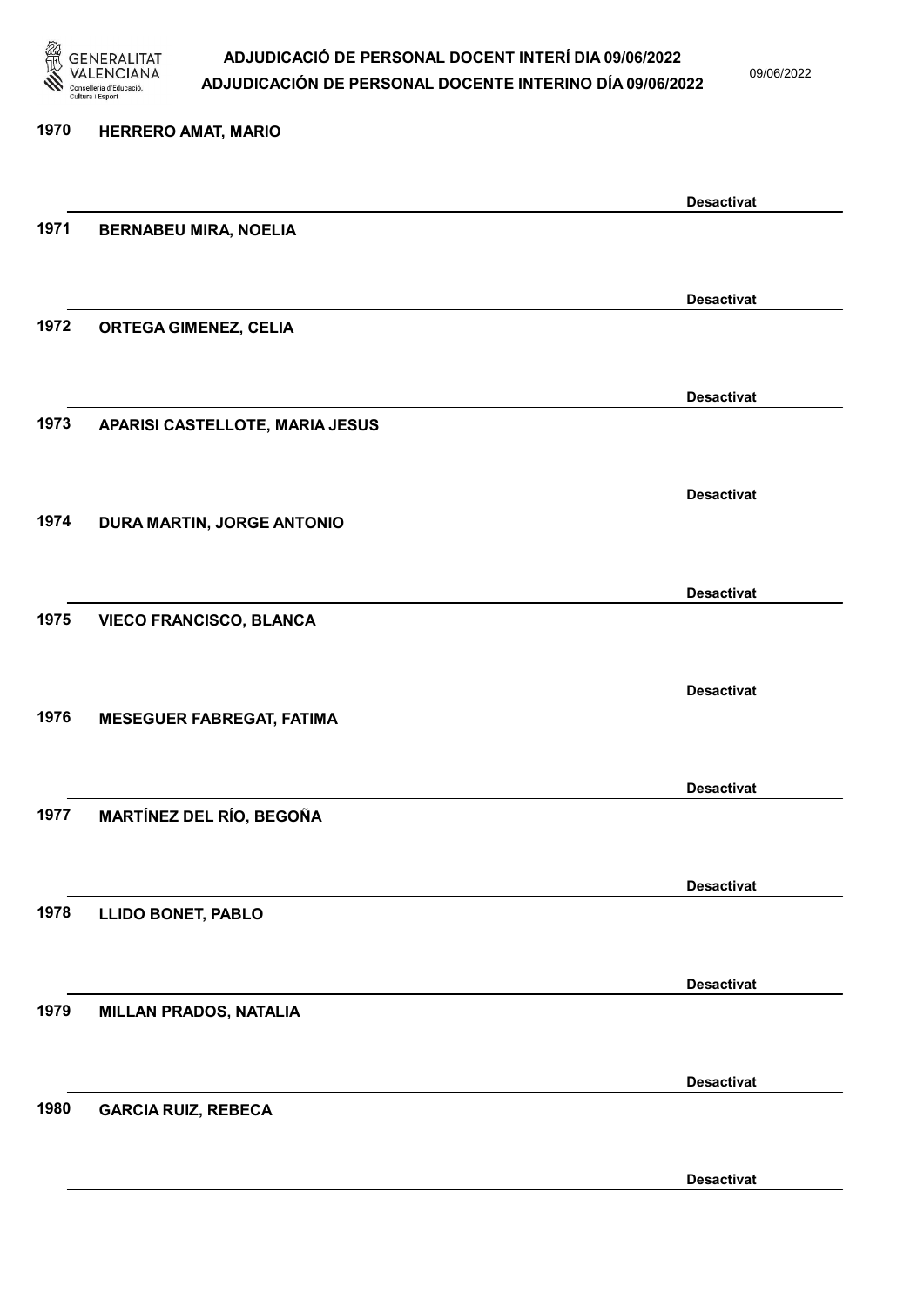

09/06/2022

Desactivat

| 1981 | SANCHIS VAROCH, ARIADNA              |                   |
|------|--------------------------------------|-------------------|
|      |                                      | <b>Desactivat</b> |
| 1982 | <b>CRESPI PORCAR, XAVIER</b>         |                   |
|      |                                      | <b>Desactivat</b> |
| 1983 | <b>MONTAÑES ZAPATA, ALICIA</b>       |                   |
|      |                                      | <b>Desactivat</b> |
| 1984 | <b>MORENO PARRADO, GABRIELA RITA</b> |                   |
|      |                                      | <b>Desactivat</b> |
| 1985 | <b>MARCO MELGAREJO, NURIA</b>        |                   |
|      |                                      | <b>Desactivat</b> |
| 1986 | <b>CHERTA CUCALA, RAQUEL</b>         | <b>Desactivat</b> |
| 1987 | FERNANDEZ MORENO, SUSANA             |                   |
|      |                                      |                   |
| 1988 | DALMAU ALFONSO, MARIA                | <b>Desactivat</b> |
|      |                                      |                   |
|      |                                      | <b>Desactivat</b> |
| 1989 | SORIA COMPANY, DIANA                 |                   |
|      |                                      | <b>Desactivat</b> |
| 1990 | <b>BOTELLA ASENCIO, ISABEL</b>       |                   |
|      |                                      | <b>Desactivat</b> |
| 1991 | LOPEZ CASTELLO, DANIEL               |                   |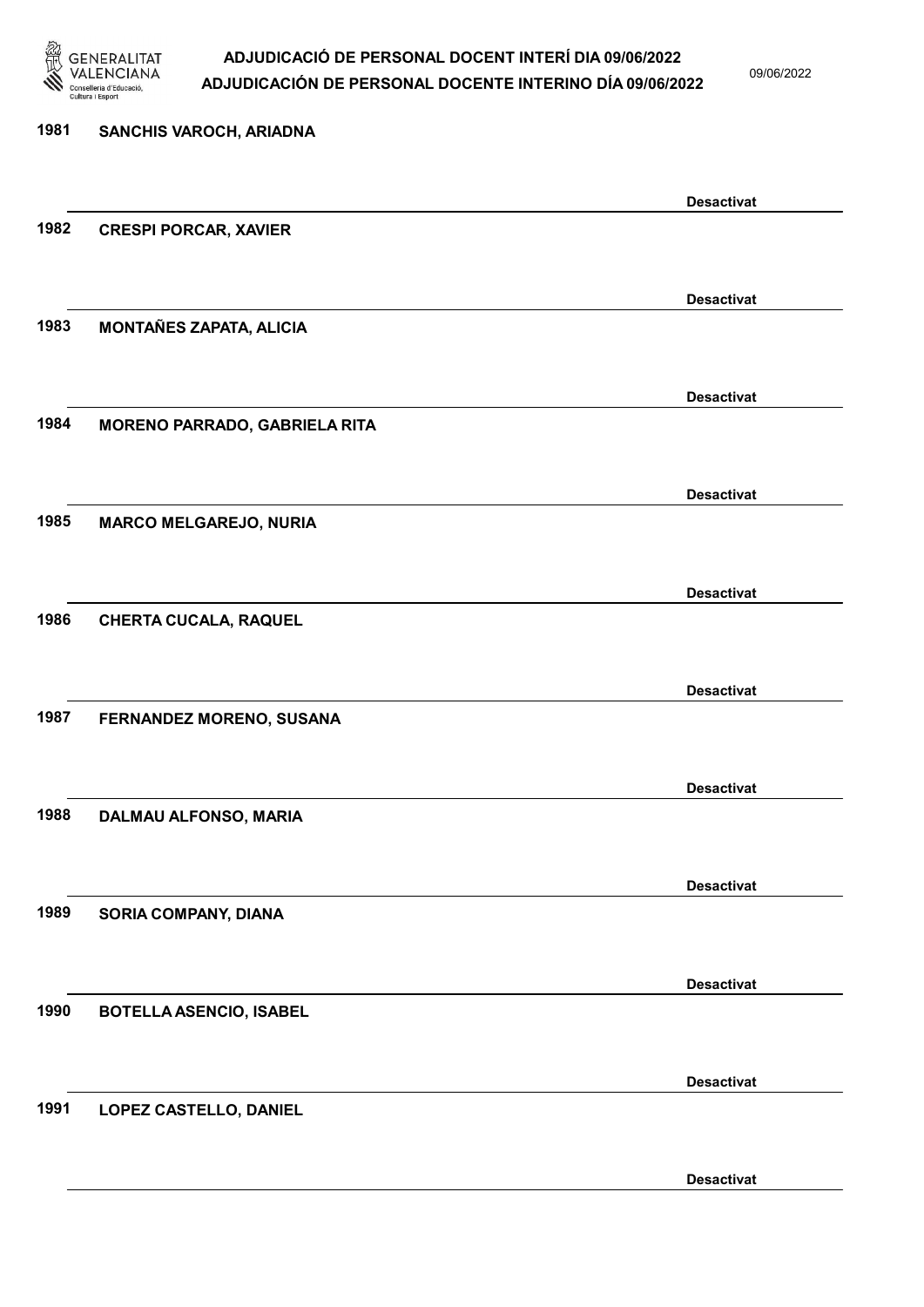

09/06/2022

Desactivat

# 1992 LOPEZ ESCOBAR, BARBARA Desactivat 1993 MEZQUIDA CASTAÑER, SILVIA Desactivat 1994 MARTINEZ LOPEZ, DAVID Desactivat 1995 PEPIOL MARIN, ANA MARIA Desactivat 1996 NAVARRO MARTINEZ, ESTEFANIA Desactivat 1997 SANCHEZ YAGO, ESTHER Desactivat 1998 RUIZ GARCIA, ALEJANDRA Desactivat 1999 PEDRO ORTOLA, MARIA Desactivat 2000 CABANES RIPOLL, KRYSTEL Desactivat 2001 DE LA CRUZ RIBES, CRISTINA Desactivat 2002 ARMERO TORNEL, ANA MARIA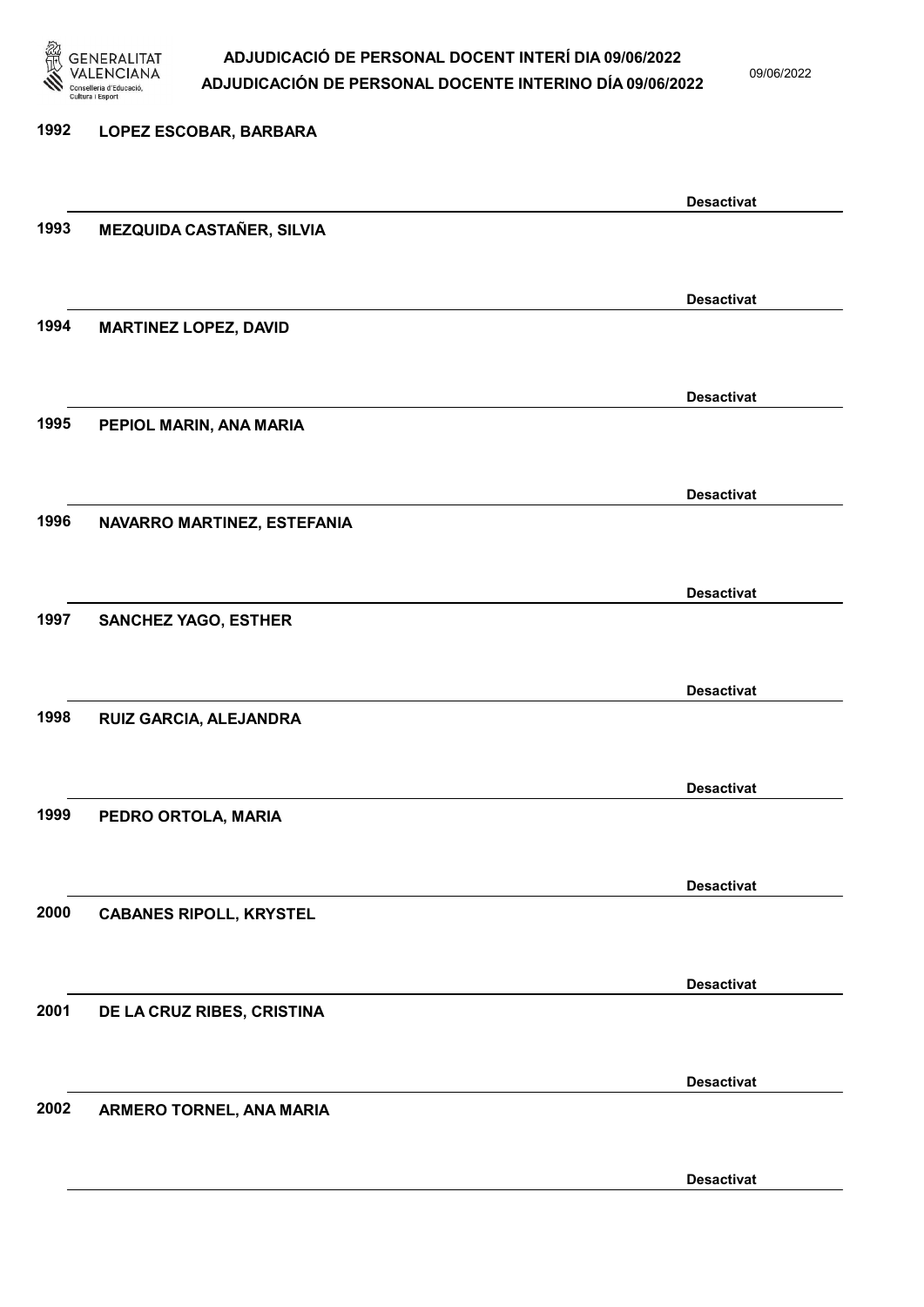

09/06/2022

Desactivat

# 2003 RODRIGO SANZ, MARIA Desactivat 2004 SANCHEZ PIÑERO, ANA Desactivat 2005 CORDONES HERNANDEZ, LORETO Desactivat 2006 ROMERO ALARCON, MARIA Desactivat 2007 SOLER IÑARETA, JOAN Desactivat 2008 UBEDA CRESPO, CRISTIAN Desactivat 2009 CASTELLO MOLINA, MARIA MERCEDES Desactivat 2010 LOPEZ DE ATALAYA ORTEGA, MARIA Desactivat 2011 SIRVENT MUÑOZ, MARÍA DEL MAR Desactivat 2012 MELIA SEGARRA, MARIA BLANCA Desactivat 2013 POZO NOGUERAS, ANA MARIA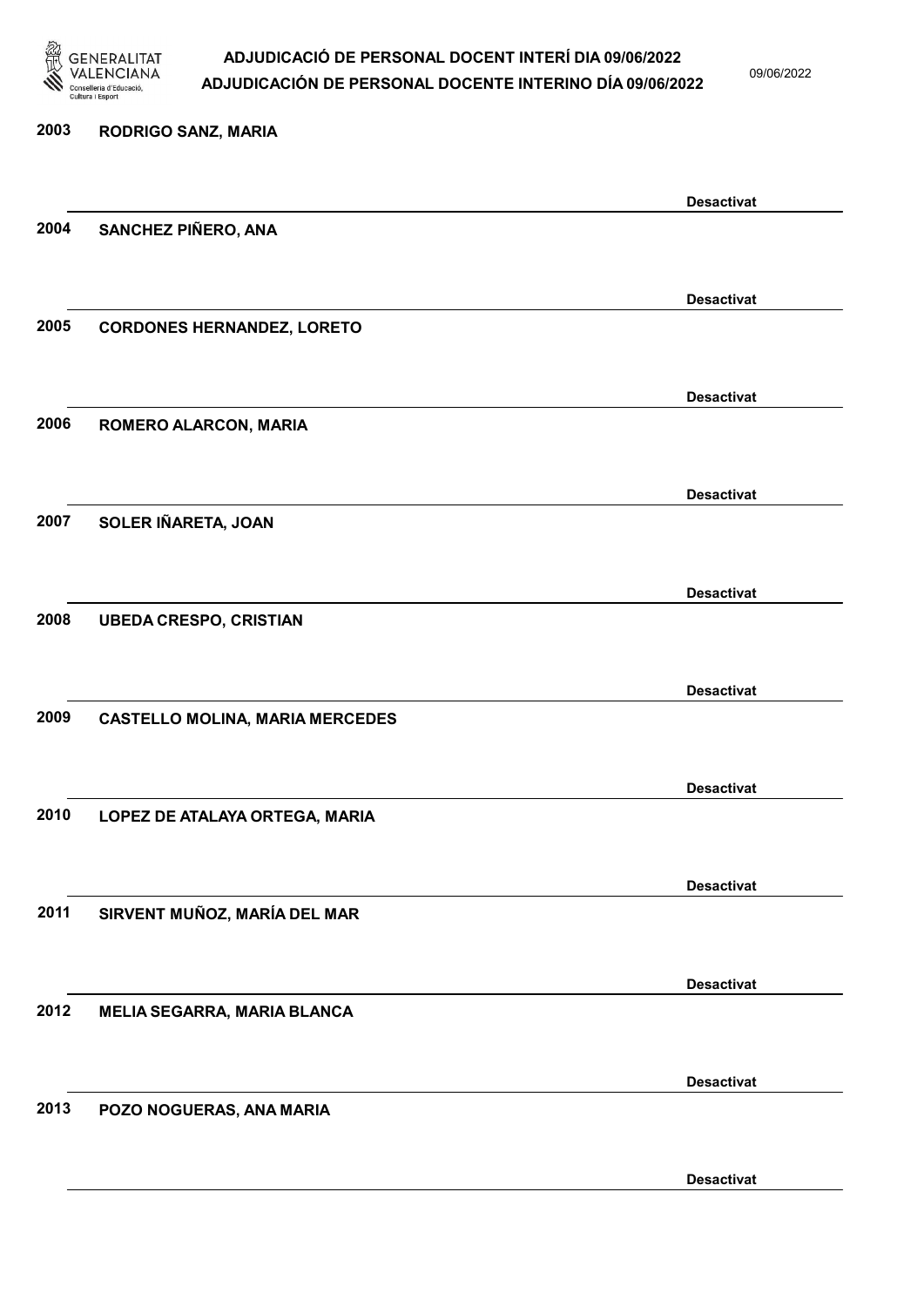

09/06/2022

#### 2014 RUIZ TORRES, MARIA DE LA CRUZ

|      |                                  | <b>Desactivat</b> |
|------|----------------------------------|-------------------|
| 2015 | PERDIGONES BORREGO, ANA MERCEDES |                   |
|      |                                  |                   |
|      |                                  |                   |
| 2016 |                                  | <b>Desactivat</b> |
|      | <b>CABANILLES LOZANO, JOSE</b>   |                   |
|      |                                  |                   |
|      |                                  | <b>Desactivat</b> |
| 2017 | <b>MARTINEZ JUAN, RICARDO</b>    |                   |
|      |                                  |                   |
|      |                                  |                   |
| 2018 |                                  | <b>Desactivat</b> |
|      | <b>OSMA JOVER, ANA</b>           |                   |
|      |                                  |                   |
|      |                                  | <b>Desactivat</b> |
| 2019 | <b>GUILLEN AGUILAR, JAVIER</b>   |                   |
|      |                                  |                   |
|      |                                  | <b>Desactivat</b> |
| 2020 |                                  |                   |
|      | VILASECA VAYA, GEMA MARIA        |                   |
|      |                                  |                   |
|      |                                  | <b>Desactivat</b> |
| 2021 | <b>MANCHON MOLLA, MARIA</b>      |                   |
|      |                                  |                   |
|      |                                  | <b>Desactivat</b> |
| 2022 | <b>MARTINEZ MIRALLES, SARA</b>   |                   |
|      |                                  |                   |
|      |                                  |                   |
|      |                                  | <b>Desactivat</b> |
| 2023 | <b>GONZALEZ LLOPIS, CELIA</b>    |                   |
|      |                                  |                   |
|      |                                  |                   |
| 2024 |                                  | <b>Desactivat</b> |
|      | TOLEDO LORENTE, LOURDES          |                   |
|      |                                  |                   |
|      |                                  | <b>Desactivat</b> |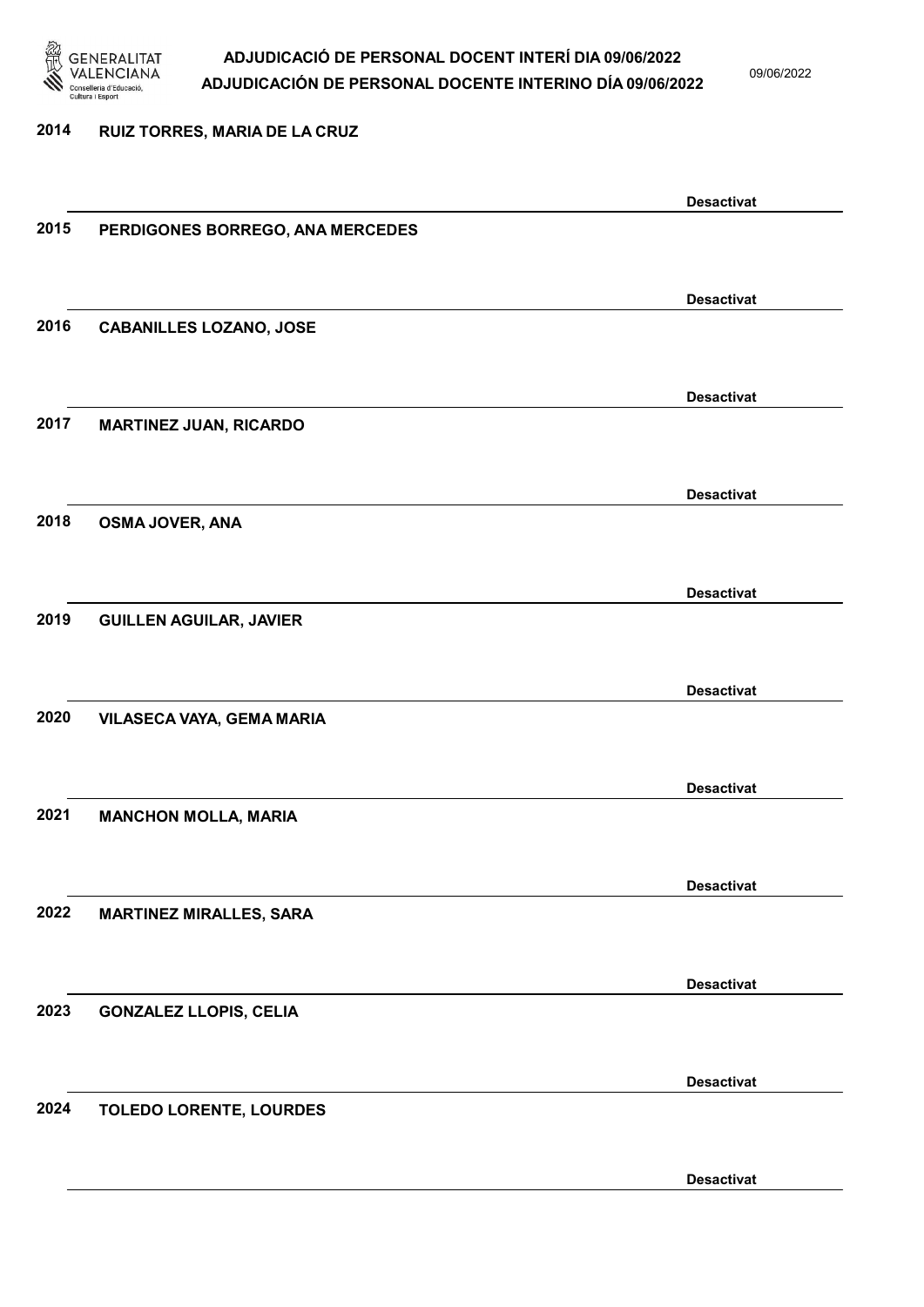

09/06/2022

Desactivat

2025 VIDAL ALBALAT, CARLES Desactivat 2026 GARCIA MONTEAGUDO, CARLOS Desactivat 2027 GOMEZ MUÑOZ, ROSA MARIA Desactivat 2028 BARBERA MORENO, MARTA GEMA Desactivat 2029 FULLERA CAMPOS, PAULA Desactivat 2030 FERRER SORIANO, ISABEL GEMA Desactivat 2031 BENEITO ALOS, BIBIANA Desactivat 2032 MONFORT GARCIA, CRISTIAN Desactivat 2033 CASTELLO SERRANO, ESTELA Desactivat 2034 HERNANDEZ LANDETE, MARIA DE ARANZAZU Ha participat 2035 FENOLLAR AGUT, PAULA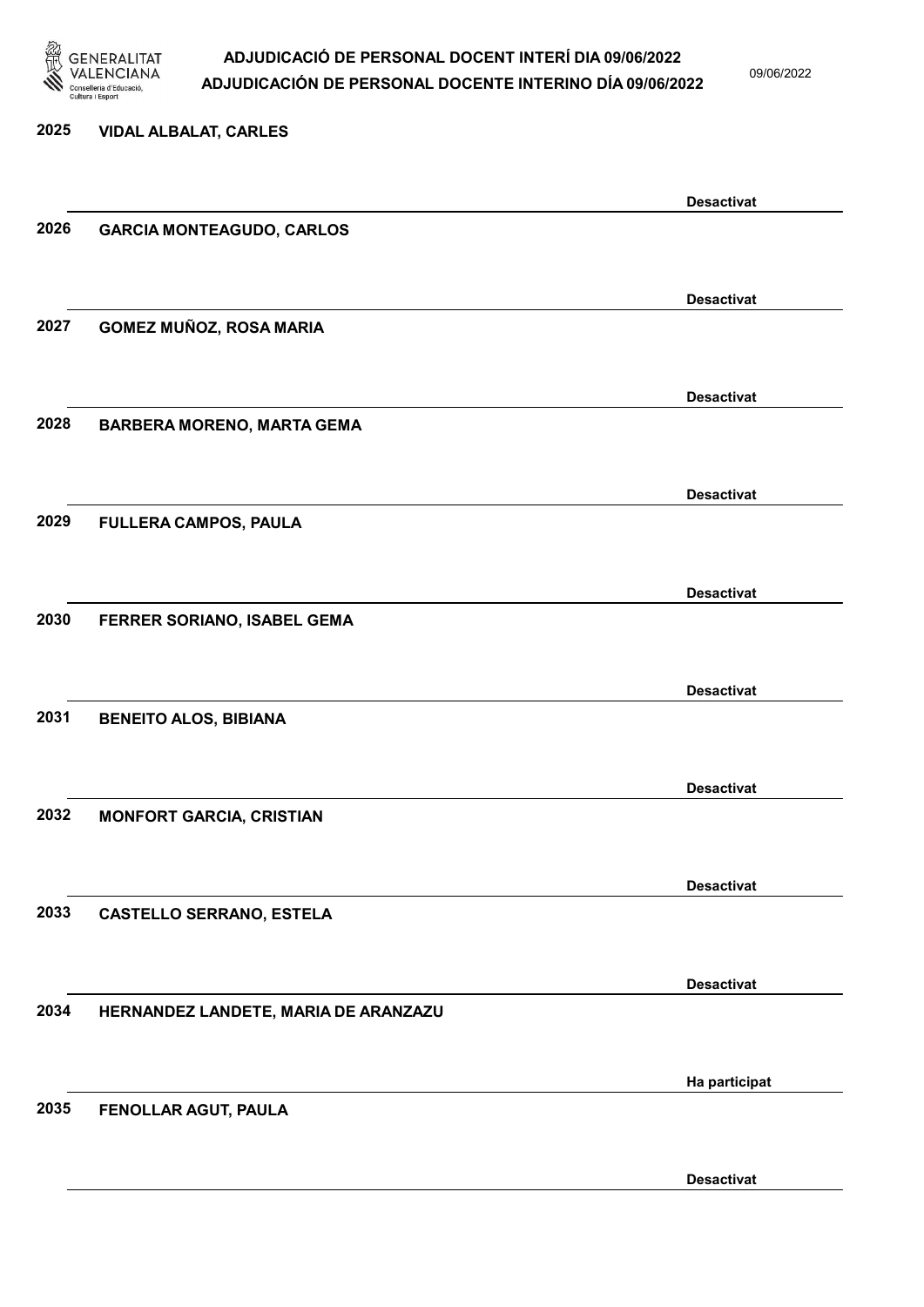

09/06/2022

2036 VIVES CARRIÓ, JOSEP MATEU Desactivat 2037 FERRANDIS LOPEZ, MARIA PILAR Desactivat 2038 VIDAL SOLER, RAMON Desactivat 2039 APARICIO VITORIA, PAULA Desactivat 2040 PEIRO FEMENIA, SANDRA Desactivat 2041 GISBERT SOTO, ANGELA Desactivat 2042 RUIZ SALAS, RUBEN Desactivat 2043 GALAN MONZON, SILVIA Desactivat 2044 MONTOLIO GARCES, MIGUEL Desactivat 2045 ESCRICHE CATALA, SARA Desactivat 2046 MARTINEZ TORTOSA, MARIA DE LAS NIEVES Ha participat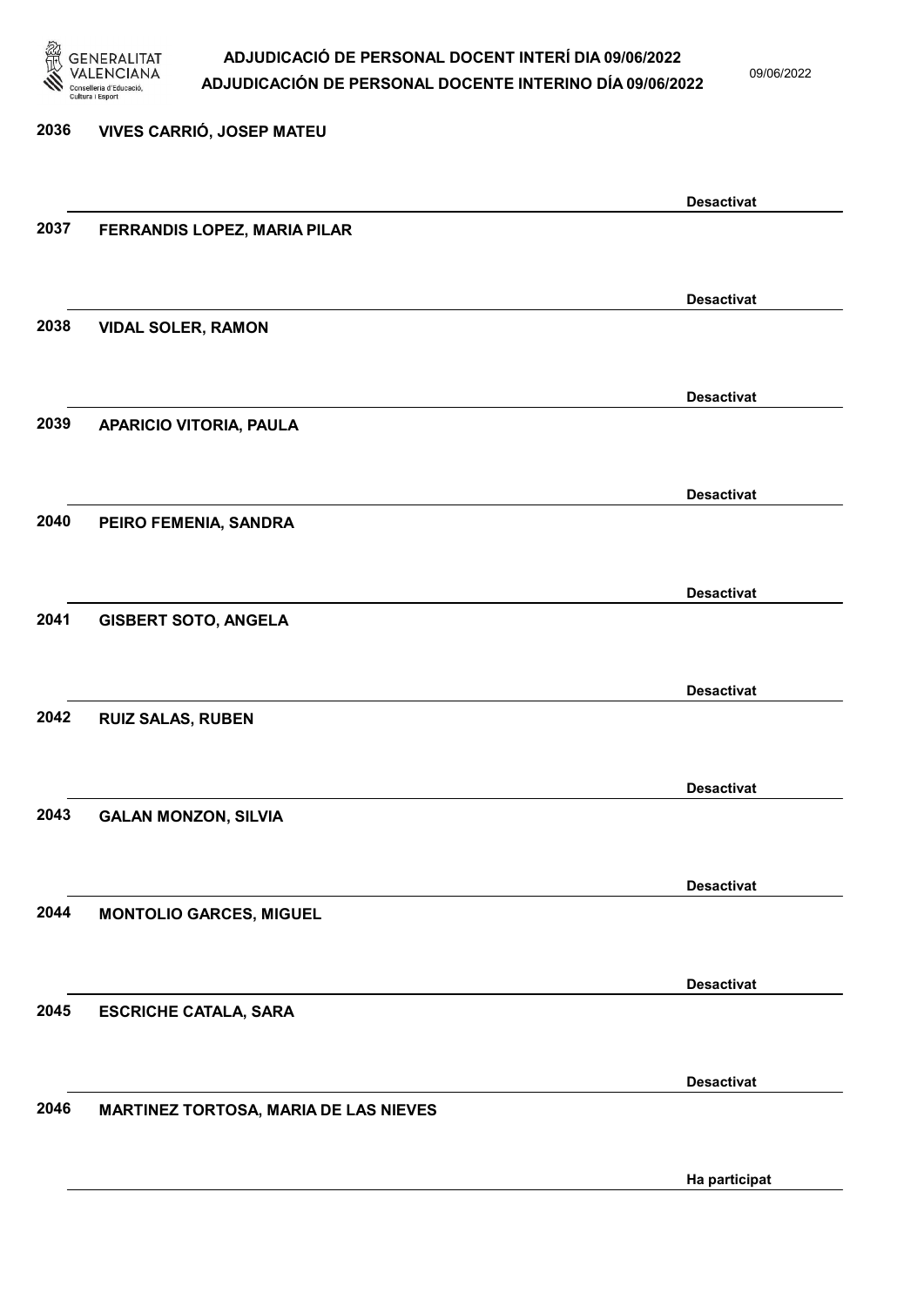

09/06/2022

Desactivat

# 2047 BALLESTER PERIS, MARIA Desactivat 2048 SALVADOR ARNAL, MIREIA Ha participat 2049 LLUNA CALERO, AIDA Desactivat 2050 QUESADA CAMARILLAS, VANESSA Desactivat 2051 ROLDAN ADALID, SILVIA Desactivat 2052 MARTINAVARRO BLOCONA, MIRIAM Desactivat 2053 GARCIA SORIANO, ADRIANA Desactivat 2054 CLEMENTE PEREZ, MERCEDES Desactivat 2055 BARBERA GARCIA, FRANCISCO JAVIER Desactivat 2056 RODRIGUEZ DUEÑAS, SERGIO Desactivat 2057 CARRIO MARTINEZ, SARA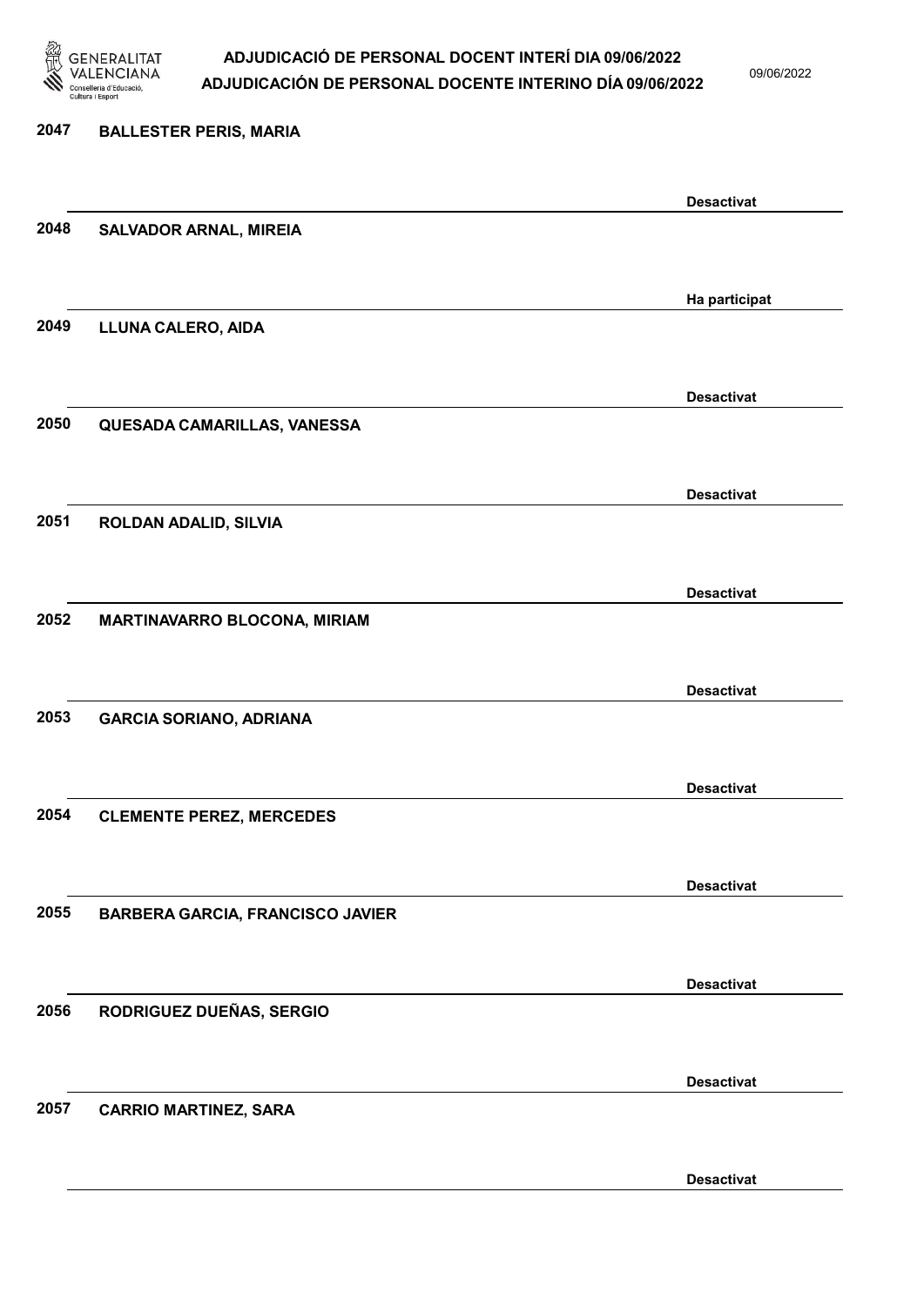

09/06/2022

Desactivat

# 2058 TORRES HERNANDEZ, YESSICA Desactivat 2059 GANAU GIMENO, MARIA Desactivat 2060 GIL GINER, NURIA Desactivat 2061 PEREZ BLANES, CARLA Desactivat 2062 AGUADO ARGUDO, DAVID Ha participat 2063 LOPEZ REQUENA, SARA Desactivat 2064 ASSAD BOSCH, SOUHA Desactivat 2065 AGUILAR ALCAÑIZ, ESTEFANIA Ha participat 2066 CORTES GARCIA, MARIA ANGELES Desactivat 2067 DOMENECH LILLO, VERÓNICA Desactivat 2068 LUCAS PONS, DOLORES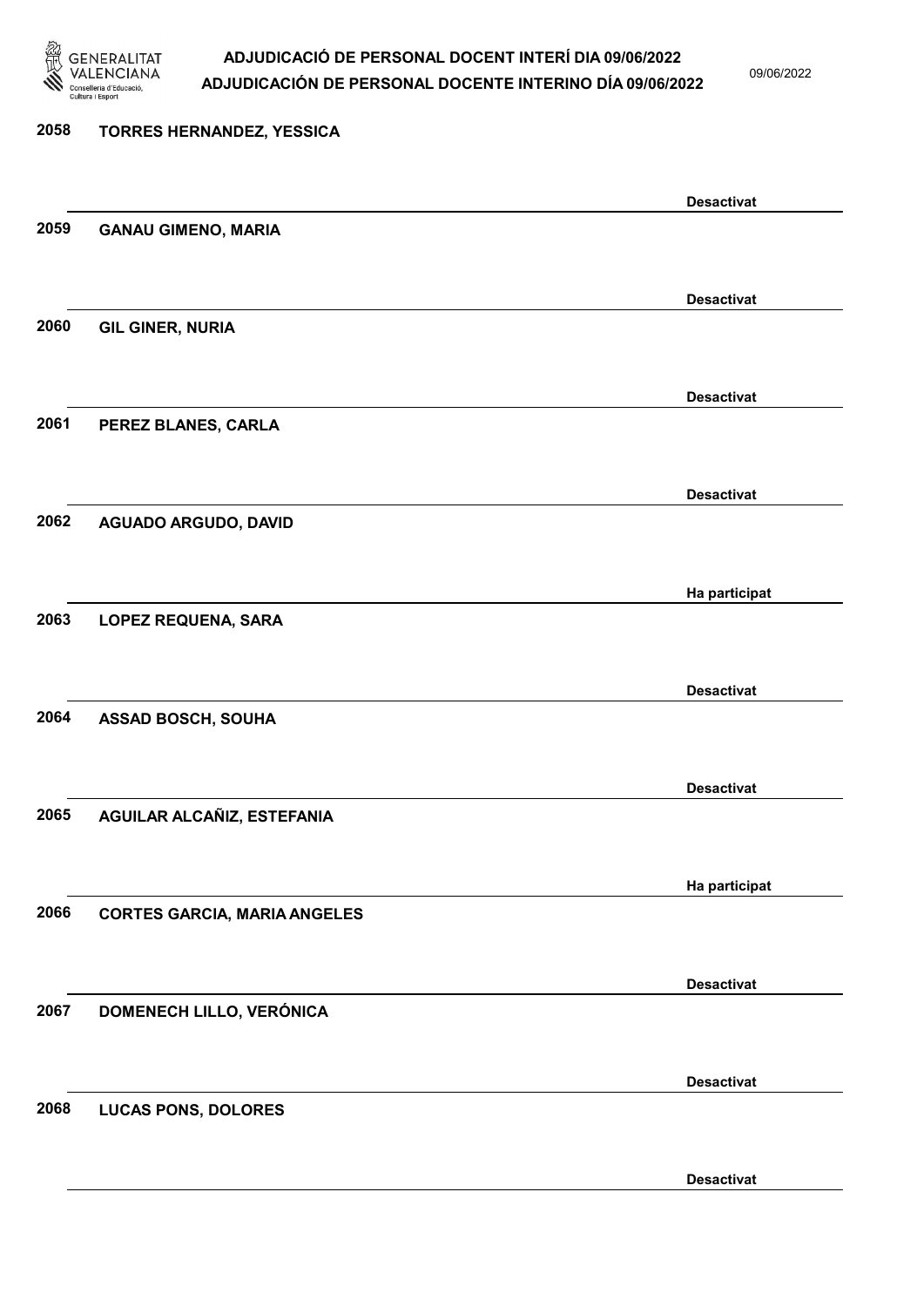

09/06/2022

Desactivat

# 2069 COBO TOYOS, JUAN CARLOS Desactivat 2070 VICTORIO VERDU, SONIA Desactivat 2071 MARTINEZ MANZANO, SALVADOR Desactivat 2072 MOSCARDO SUAY, BERNABE Ha participat 2073 JORDA CARCHANO, CLARA Desactivat 2074 CARBONELL AGUILAR, SARA Desactivat 2075 PARDO MARTINEZ, LUCIA Desactivat 2076 MILAN FRANCES, VIRGINIA Desactivat 2077 SERRA FORTEA, FELIX RAMON Desactivat 2078 RUIZ REVELLES, ALBA Ha participat 2079 RUIZ GREGORI, ROSER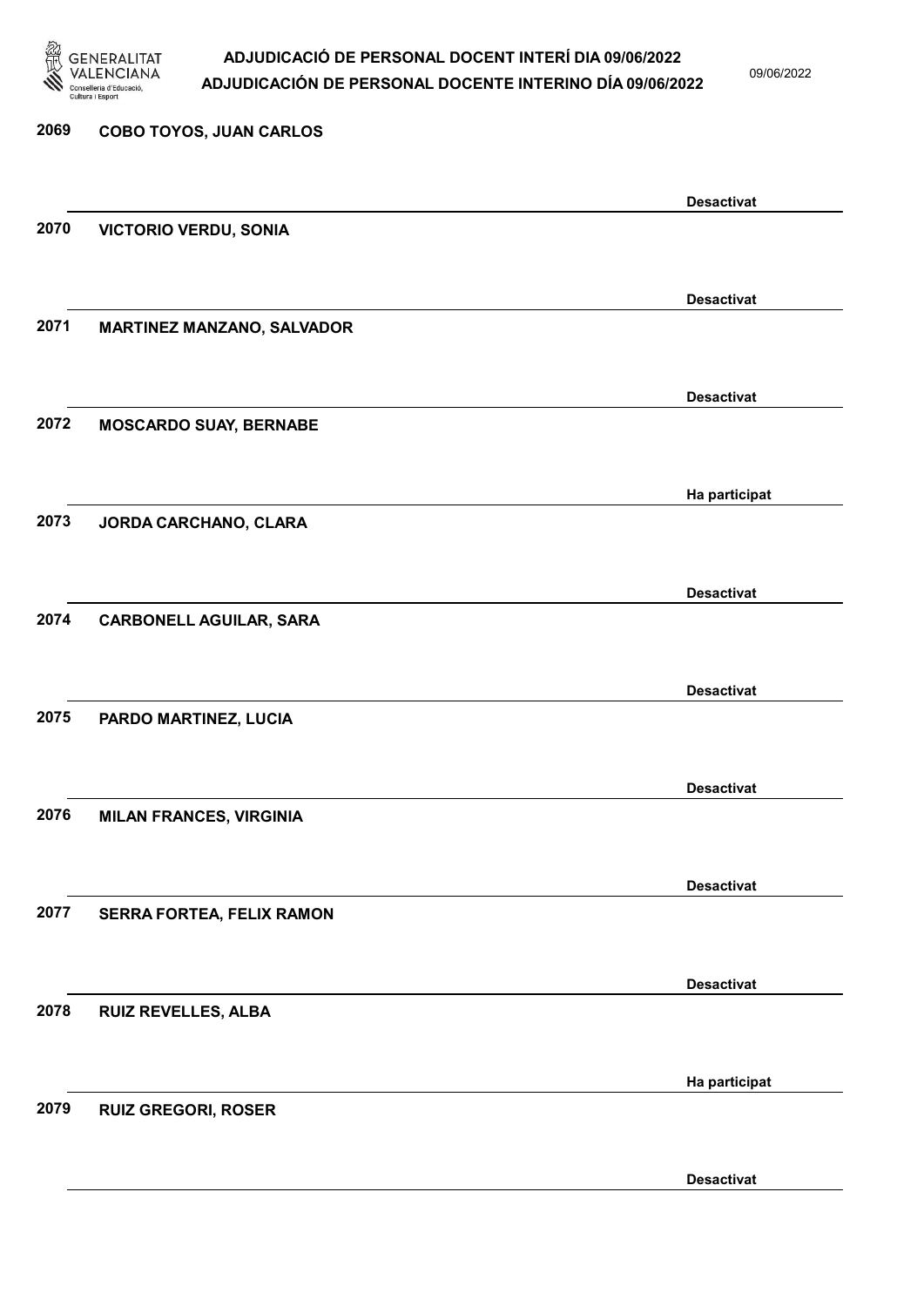

09/06/2022

| 2080 | DE LA TORRE MUÑOZ, JESSICA          |                   |
|------|-------------------------------------|-------------------|
|      |                                     | Ha participat     |
| 2081 | RAMOS ALVAREZ, ANA                  |                   |
|      |                                     | <b>Desactivat</b> |
| 2082 | LOPEZ ISAZA, LEIDY JOHANA           |                   |
|      |                                     | <b>Desactivat</b> |
| 2083 | <b>SAIZ COLOMINA, SHEILA</b>        |                   |
|      |                                     | <b>Desactivat</b> |
| 2084 | <b>CLEMENTE CASTELLO, CARLOS</b>    |                   |
|      |                                     | <b>Desactivat</b> |
| 2085 | <b>ORQUIN SABATER, ROSA</b>         |                   |
| 2086 |                                     | <b>Desactivat</b> |
|      | <b>LLINARES RONDA, NEUS</b>         |                   |
| 2087 | <b>CANET MIRALLES, ANA</b>          | <b>Desactivat</b> |
|      |                                     |                   |
| 2088 | <b>APARICI CABEDO, LUCAS</b>        | <b>Desactivat</b> |
|      |                                     |                   |
| 2089 | CABAÑERO CASTILLO, MARIA ESPERANZA  | <b>Desactivat</b> |
|      |                                     |                   |
| 2090 | <b>GARCES VENTURA, MARIA AMPARO</b> | <b>Desactivat</b> |
|      |                                     | <b>Desactivat</b> |
|      |                                     |                   |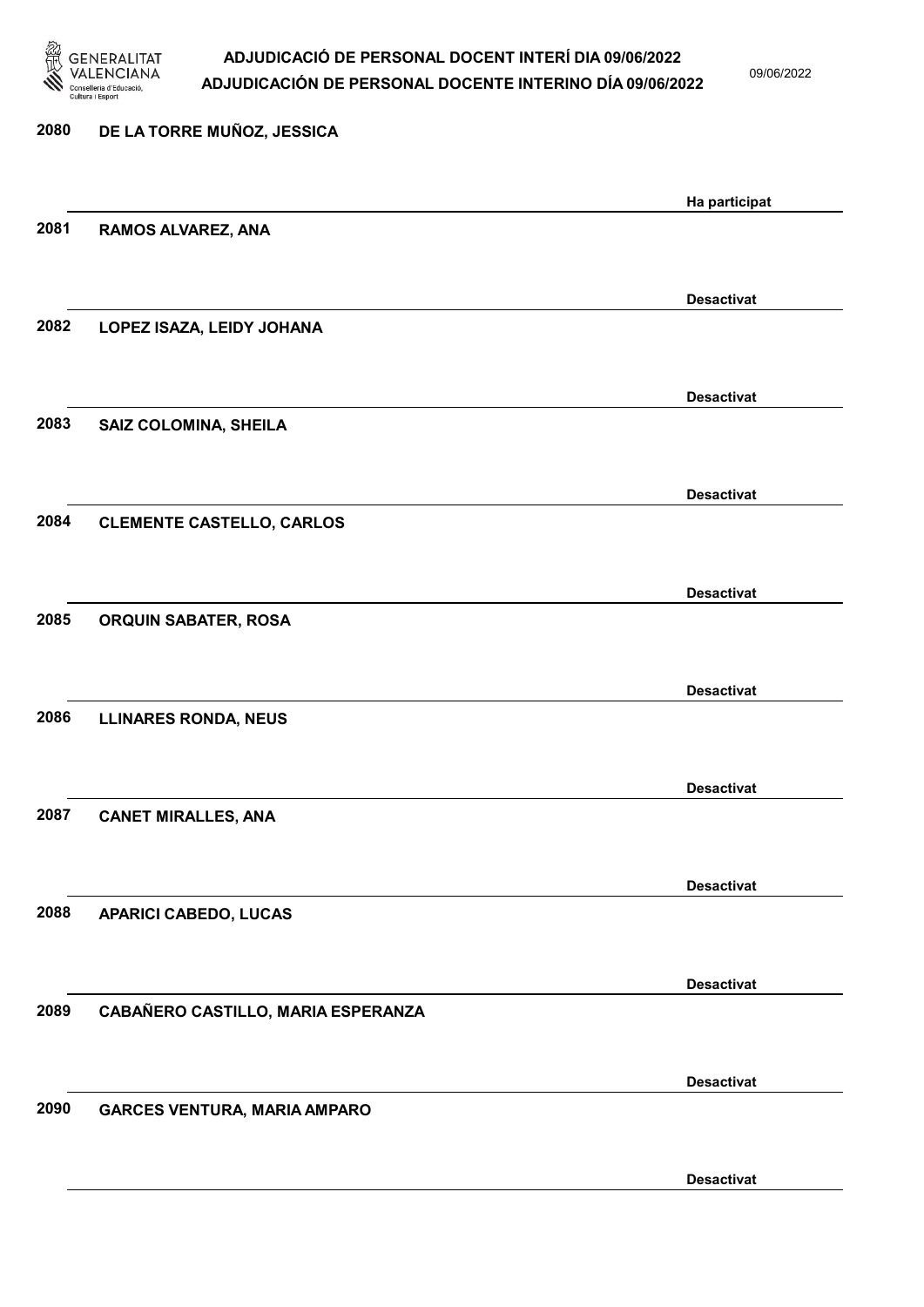

09/06/2022

| 2091 | PEREZ SENCHERMES, ROSA MARIA   |                   |
|------|--------------------------------|-------------------|
|      |                                | Ha participat     |
| 2092 | ALENTADO MUÑOZ, SANDRA         |                   |
|      |                                | <b>Desactivat</b> |
| 2093 | <b>SALVADOR POBES, CARLOS</b>  |                   |
|      |                                | <b>Desactivat</b> |
| 2094 | <b>MONZO MILLET, MIGUEL</b>    |                   |
|      |                                | <b>Desactivat</b> |
| 2095 | <b>MARTIN CARMONA, JENIFER</b> |                   |
|      |                                | <b>Desactivat</b> |
| 2096 | TORMO AGUSTI, JOSE SALVADOR    |                   |
|      |                                | Ha participat     |
| 2097 | ESTEVAN GREGORI, JOAN MANUEL   |                   |
|      |                                | <b>Desactivat</b> |
| 2098 | PEREZ SALORT, MARIA TERESA     |                   |
|      |                                | <b>Desactivat</b> |
| 2099 | RADA COBO, OLGA                |                   |
| 2100 |                                | <b>Desactivat</b> |
|      | TORTOSA SORIANO, RICARDO       |                   |
| 2101 | HERNANDEZ RAMON, MARINA PILAR  | <b>Desactivat</b> |
|      |                                |                   |
|      |                                | <b>Desactivat</b> |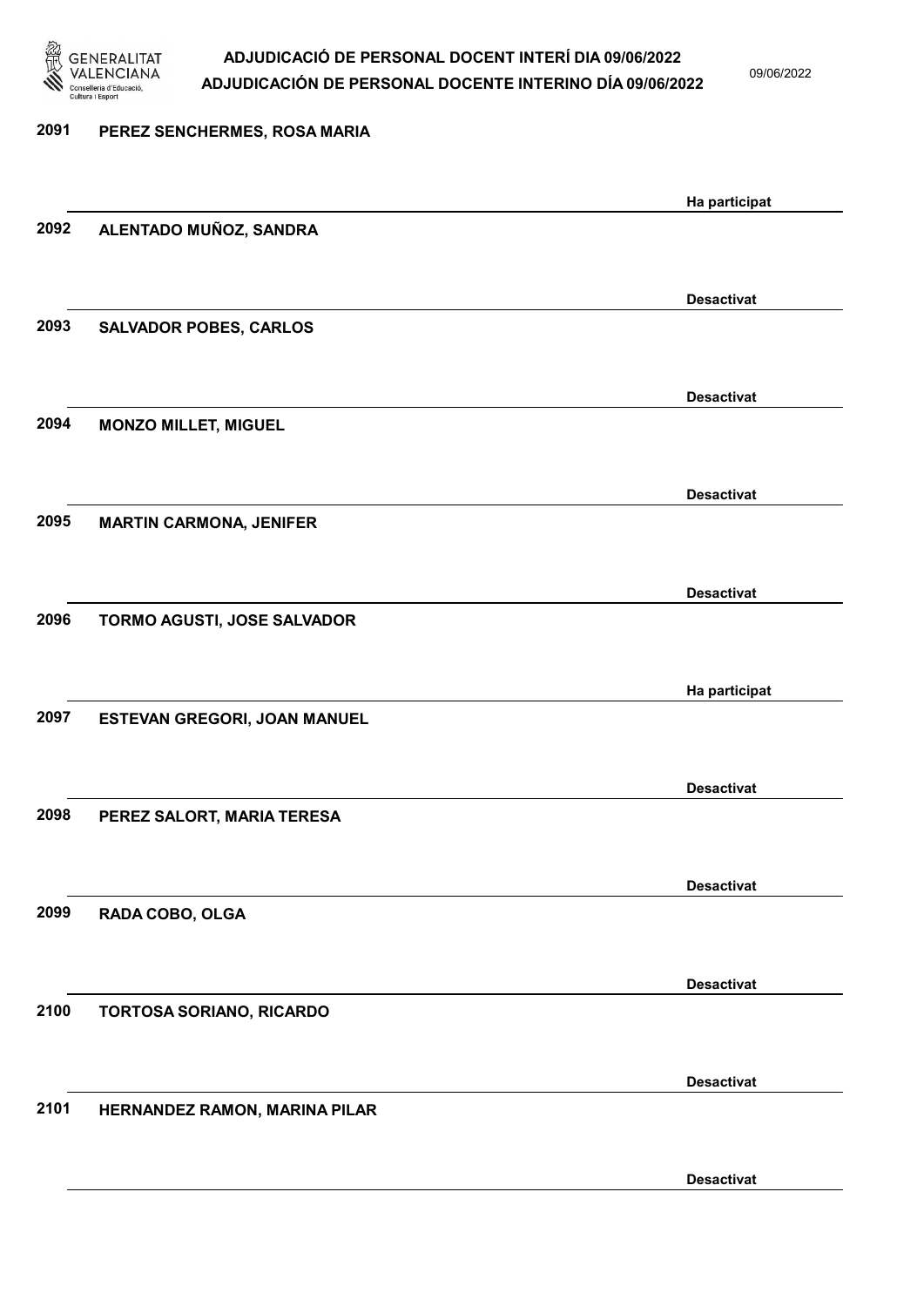

09/06/2022

Desactivat

# 2102 LLORACH GONZALEZ, MARIA Ha participat 2103 COLOMER ALIAGA, LIDIA Desactivat 2104 BAU GAVILA, PAULA Desactivat 2105 ROS ARGENTE, ELENA Desactivat 2106 CAÑAS ORTEGA, CRISTINA Desactivat 2107 CURRAS GALLARDO, LETICIA Desactivat 2108 CHILET NAVARRO, AIDA Desactivat 2109 MENGUAL BIELSA, JOSE VICENTE Ha participat 2110 BAÑULS RODRIGUEZ, TATIANA Desactivat 2111 LOPEZ GILABERTE, MARIA Ha participat 2112 MARTINEZ SALVADOR, ASUNCION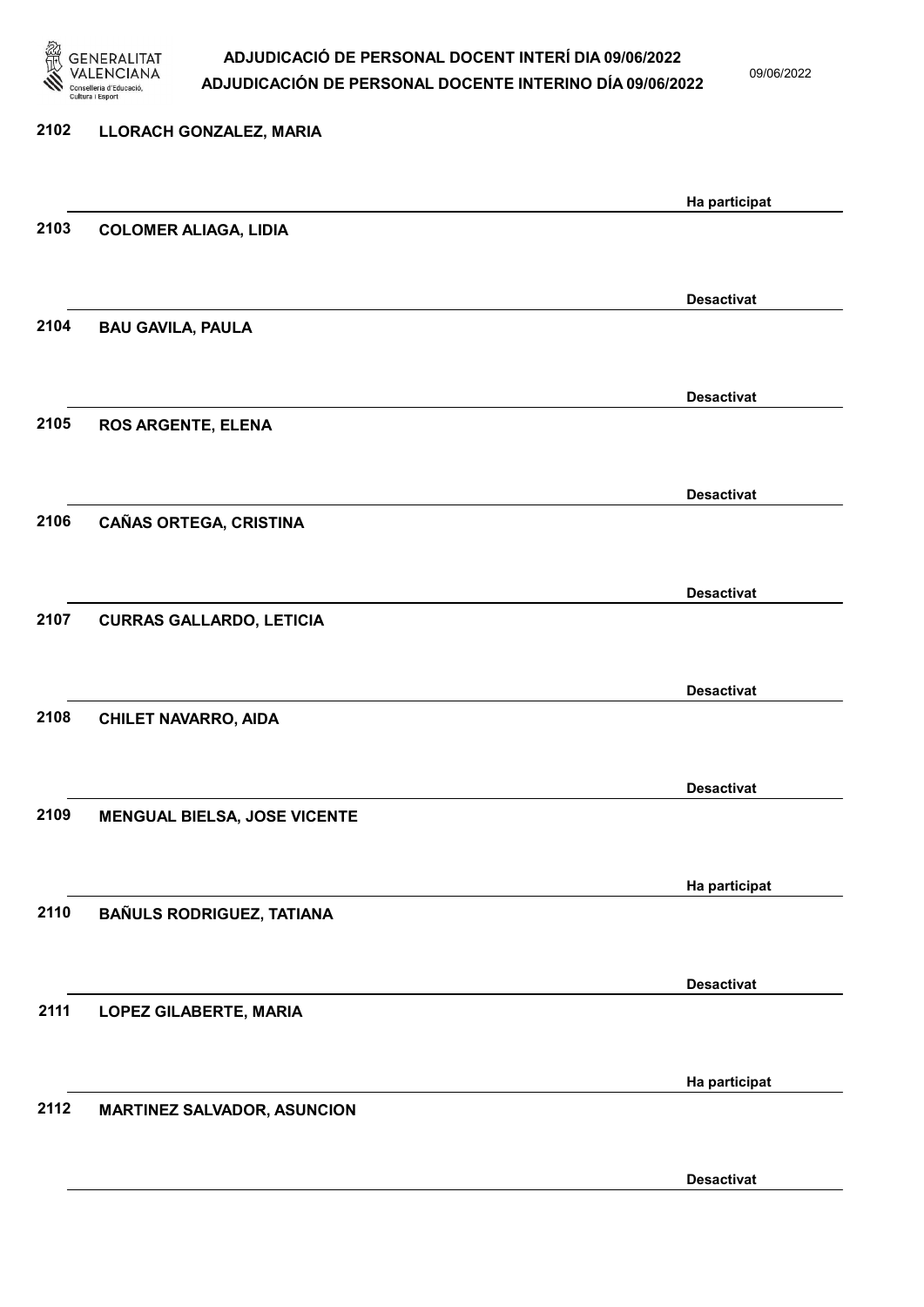

2113 BELVIS REIG, REBECA

### ADJUDICACIÓ DE PERSONAL DOCENT INTERÍ DIA 09/06/2022 ADJUDICACIÓN DE PERSONAL DOCENTE INTERINO DÍA 09/06/2022

09/06/2022

Desactivat 2114 LLOBET BELTRAN, INMACULADA CONCEPCION Desactivat 2115 LLACER ROSA, JAIME Desactivat 2116 FRANCES RICO, LAURA Desactivat 2117 HERNANDIZ ALMERICH, LOURDES Petición: 2 23 SUBSTITUCIÓ INDETERMINADA VILLENA (03009154) CEIP SANTA TERESA 120 / EDUCACIÓ INFANTIL Adjudicat Voluntaria 895576 Horas 2118 MARCO CONS, MARIA TERESA Desactivat 2119 BARBERA MARTI, MERCE Desactivat 2120 GARCIA LATORRE, SARA Desactivat 2121 RUIZ MACHUCA, MARINA Desactivat 2122 ALOS GARDO, MARIA Desactivat 2123 MATEU ROIG, JORDI

Desactivat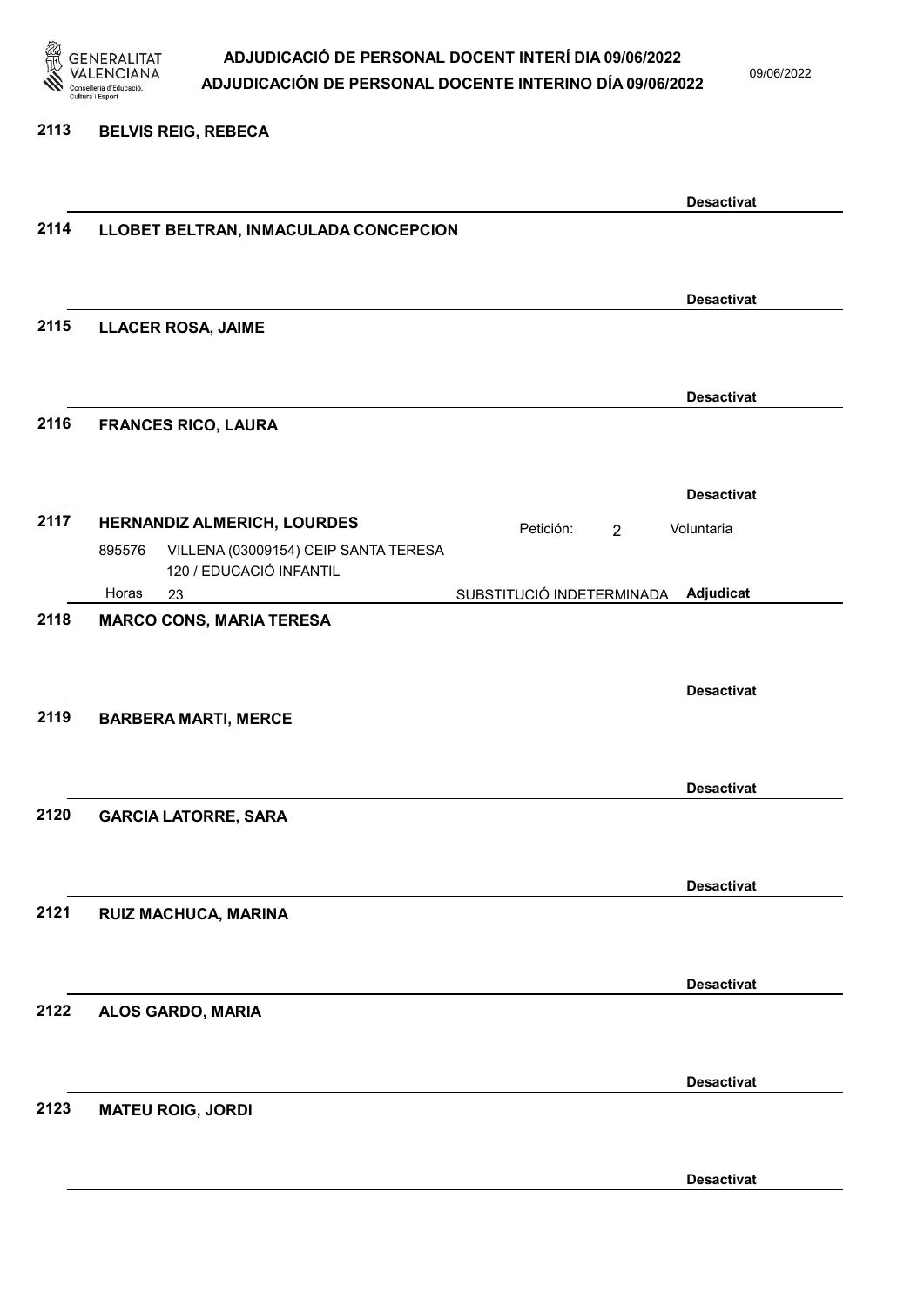

09/06/2022

#### 2124 CLARAMUNT VIANA, MARIA ISABEL

|      |                                | <b>Desactivat</b> |
|------|--------------------------------|-------------------|
| 2125 | FORNES NOGUERA, PASCUALA MARIA |                   |
|      |                                |                   |
|      |                                |                   |
| 2126 |                                | <b>Desactivat</b> |
|      | <b>CASAS RUSTARAZO, RAQUEL</b> |                   |
|      |                                |                   |
|      |                                | <b>Desactivat</b> |
| 2127 | DELAS ALVAREZ, LEONOR          |                   |
|      |                                |                   |
|      |                                | <b>Desactivat</b> |
| 2128 | FONT MONFORT, YOLANDA          |                   |
|      |                                |                   |
|      |                                |                   |
|      |                                | <b>Desactivat</b> |
| 2129 | <b>SORRIBES NEBOT, CARLO</b>   |                   |
|      |                                |                   |
|      |                                | Ha participat     |
| 2130 | <b>BASILI ASIN, SANDRA</b>     |                   |
|      |                                |                   |
|      |                                |                   |
|      |                                | <b>Desactivat</b> |
| 2131 | <b>CORTES MORA, LAURA</b>      |                   |
|      |                                |                   |
|      |                                | <b>Desactivat</b> |
| 2132 | <b>GARCIA SEMPERE, ROSER</b>   |                   |
|      |                                |                   |
|      |                                |                   |
| 2133 |                                | <b>Desactivat</b> |
|      | PEIRO FUSTER, YASMINA          |                   |
|      |                                |                   |
|      |                                | <b>Desactivat</b> |
| 2134 | <b>RUBERT MONTOLIU, ESTHER</b> |                   |
|      |                                |                   |
|      |                                | <b>Desactivat</b> |
|      |                                |                   |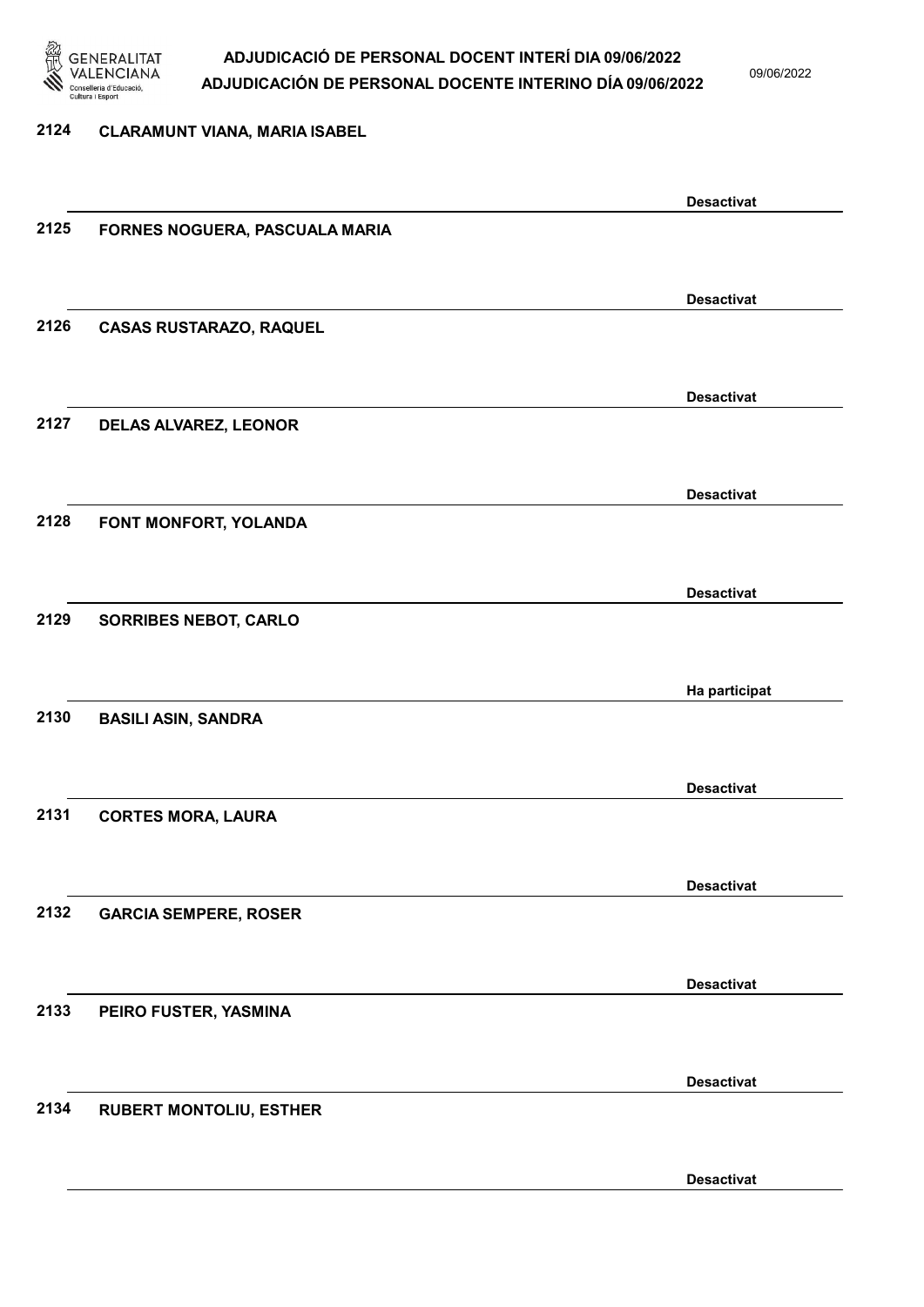

09/06/2022

Desactivat

# 2135 RUIZ CHINCHILLA, JUAN MANUEL Desactivat 2136 SALVADOR FRANCH, CARLA Desactivat 2137 SORIA PERPINYA, SALVADOR Ha participat 2138 RODRIGUEZ SERNA, MARIA Ha participat 2139 MONTANER GIMENEZ, MARIA Ha participat 2140 ARCOS CAÑAVERAS, ISAAC Desactivat 2141 LORENTE CANOVES, GAL.LA Desactivat 2142 GARCIA PASTOR, JORGE Desactivat 2143 MESEGUER NAVARRO, IRENE Desactivat 2144 CHICO BAYONA, JESSICA Desactivat 2145 MARTIN MUSEROS, NEUS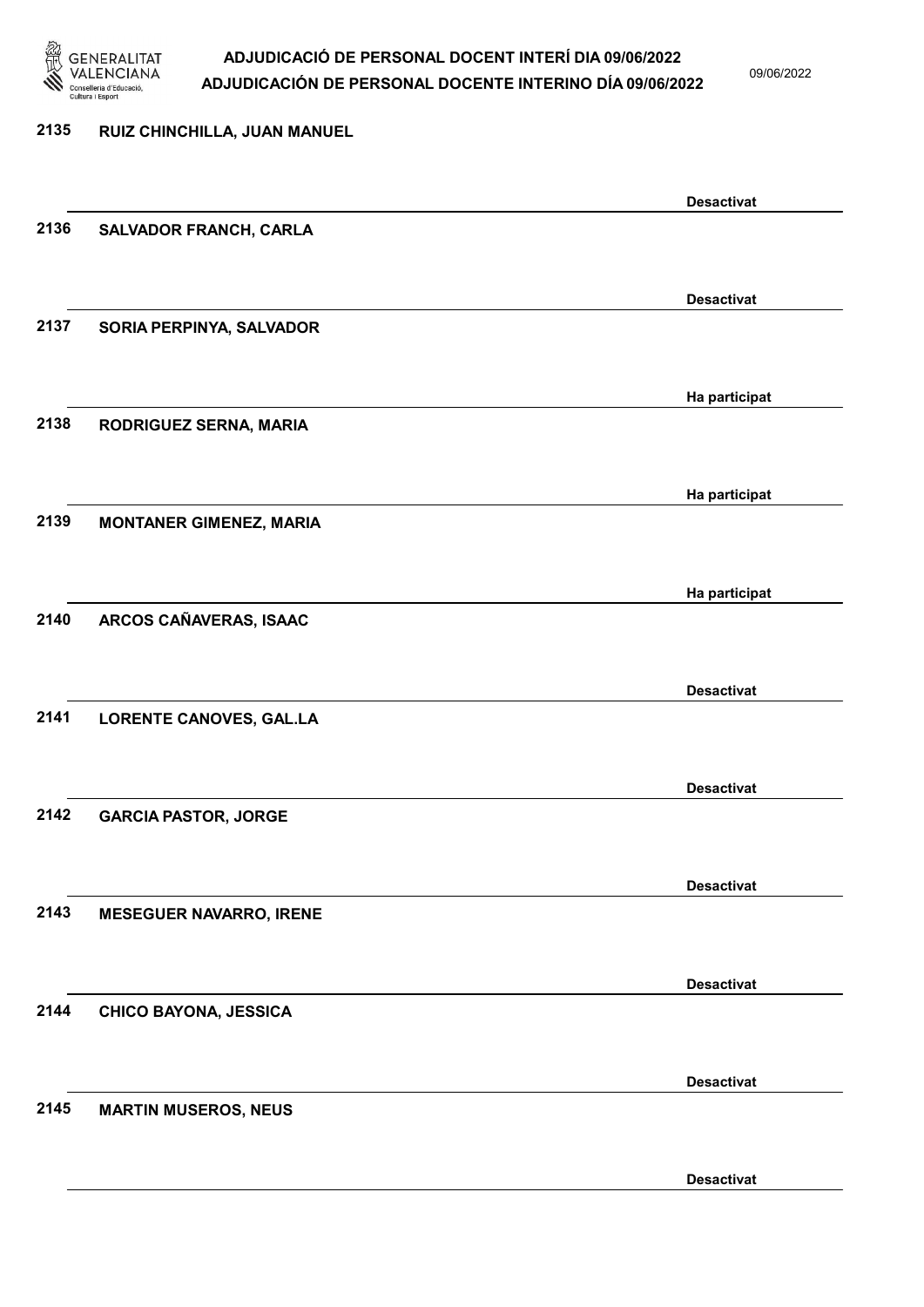

09/06/2022

Desactivat

# 2146 RAMON FUENTES, CARMEN MARIA Desactivat 2147 RODRIGUEZ MARTINEZ, MANUEL JESUS Desactivat 2148 CATURLA JODAS, SYLVIA Desactivat 2149 FRASES FRUCTUOSO, NEREA Desactivat 2150 GAUXACHS SOSPEDRA, MARTA Desactivat 2151 MARI MILLET, LAURA Desactivat 2152 MENGUAL FORNES, LAURA Desactivat 2153 PALAZON SANZ, MIRIAM Desactivat 2154 PERALES MESTRE, JUAN MANUEL Desactivat 2155 SANCHEZ FERRANDIZ, MARIA INMACULADA Desactivat 2156 SOTO LONGO, LUCIANA AYELEN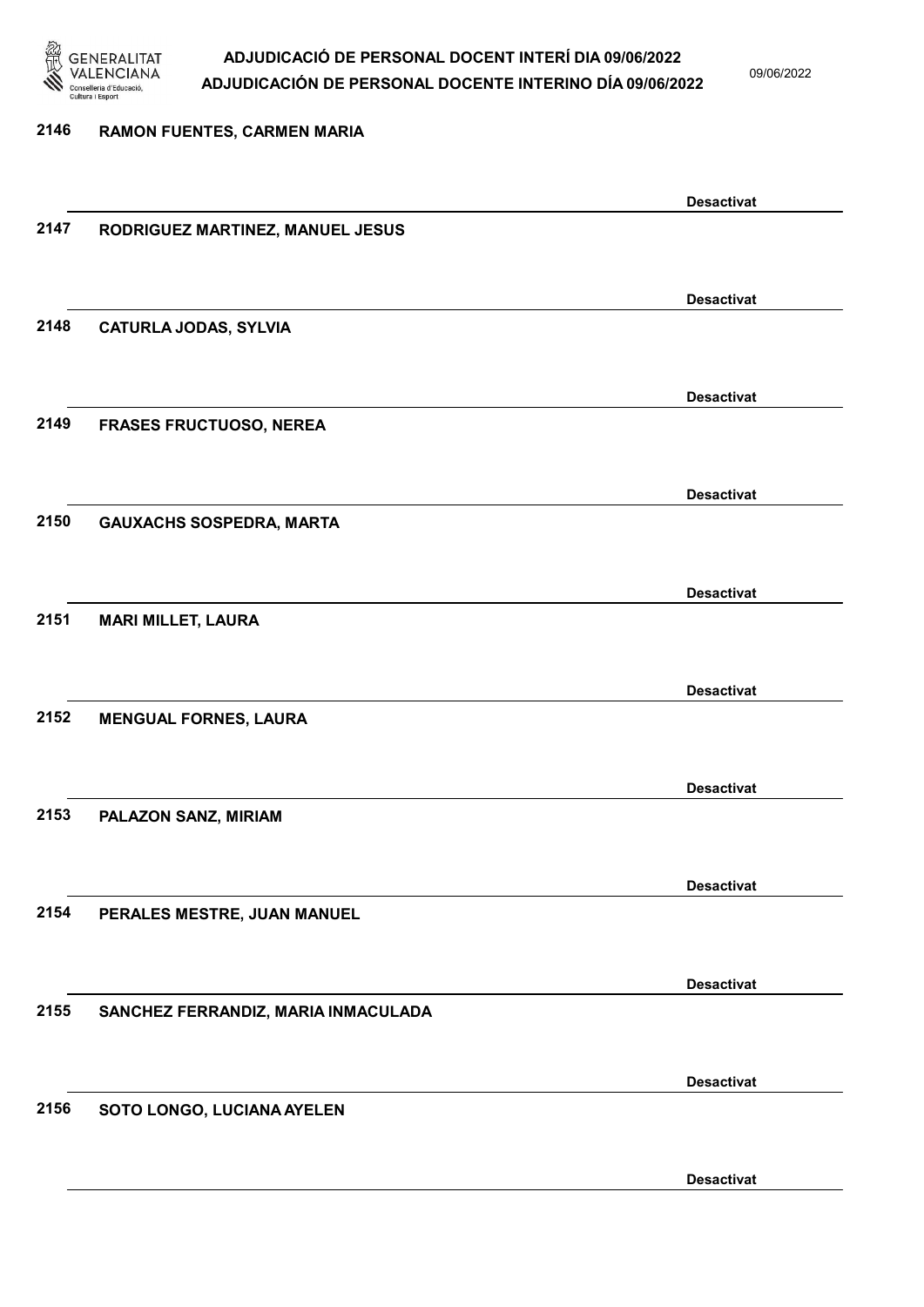

09/06/2022

# 2157 MARTIN LAGUNA, ISABEL DOLORES

|      |                                        | <b>Desactivat</b> |
|------|----------------------------------------|-------------------|
| 2158 | MONTOYO PUJOL, CINTIA TERESA           |                   |
|      |                                        |                   |
|      |                                        | <b>Desactivat</b> |
| 2159 |                                        |                   |
|      | <b>GOMEZ GIMENEZ, MILAGROS BARBARA</b> |                   |
|      |                                        |                   |
|      |                                        | <b>Desactivat</b> |
| 2160 | <b>MOLINA FUENTES, MARIA ISABEL</b>    |                   |
|      |                                        |                   |
|      |                                        | <b>Desactivat</b> |
| 2161 | <b>CARRERO MARTINEZ, YOLANDA</b>       |                   |
|      |                                        |                   |
|      |                                        |                   |
|      |                                        | <b>Desactivat</b> |
| 2162 | FERRANDIS GIMENEZ, SUSANA              |                   |
|      |                                        |                   |
|      |                                        | <b>Desactivat</b> |
| 2163 | <b>VELASCO GARCIA, IRENE</b>           |                   |
|      |                                        |                   |
|      |                                        | <b>Desactivat</b> |
| 2164 | ALFONSO MARTINEZ, EVA                  |                   |
|      |                                        |                   |
|      |                                        |                   |
|      |                                        | <b>Desactivat</b> |
| 2165 | <b>CANO GOMEZ, NOELIA</b>              |                   |
|      |                                        |                   |
|      |                                        | <b>Desactivat</b> |
| 2166 | <b>MARTINEZ MARCO, NEREIDA</b>         |                   |
|      |                                        |                   |
|      |                                        |                   |
| 2167 |                                        | <b>Desactivat</b> |
|      | <b>GARCIA DE LEONARDO GIL, ROCIO</b>   |                   |
|      |                                        |                   |
|      |                                        | <b>Desactivat</b> |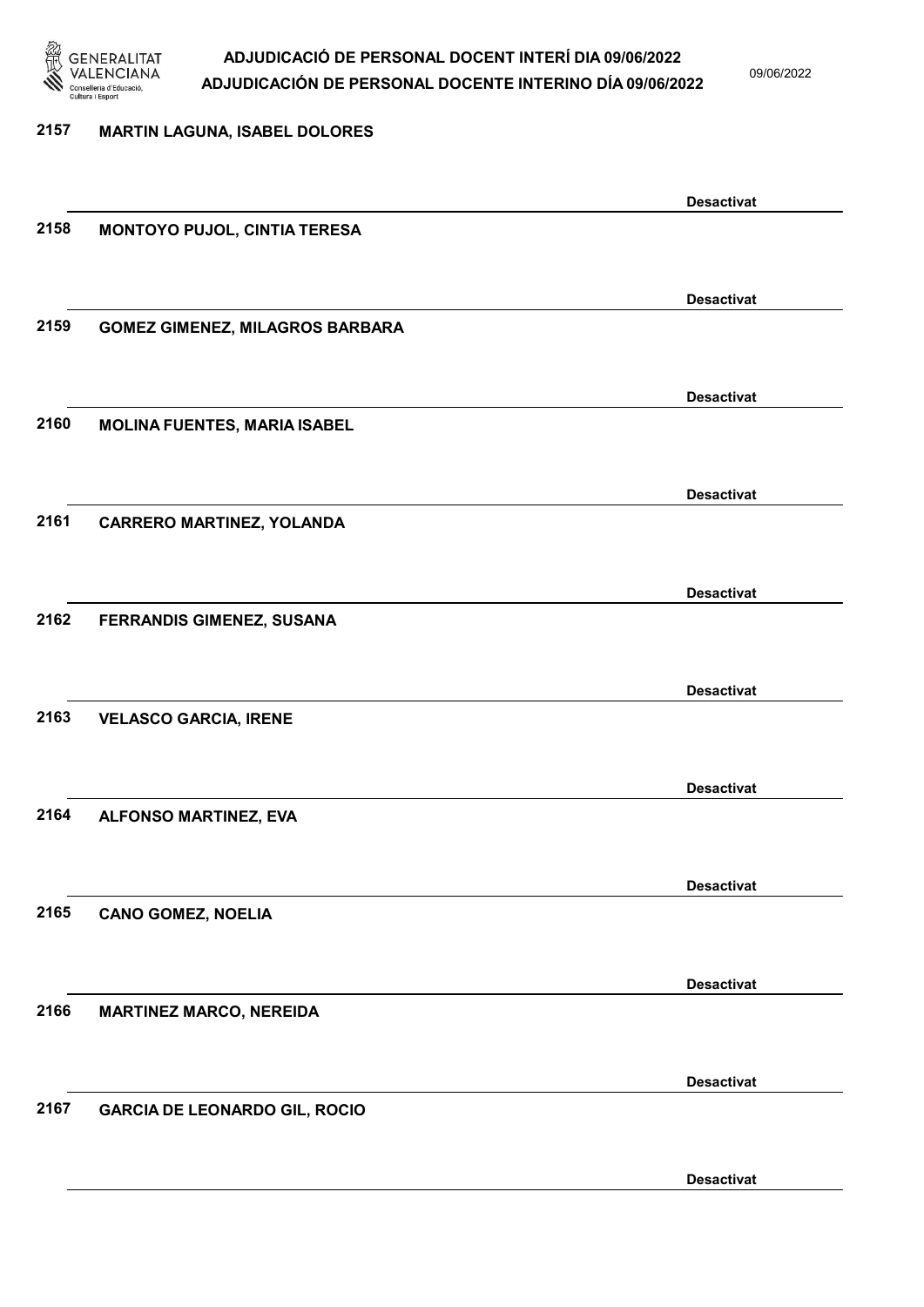

09/06/2022

| 2168 | SOLANO FERNANDEZ, JULIAN             |                   |
|------|--------------------------------------|-------------------|
|      |                                      | <b>Desactivat</b> |
| 2169 | <b>CORREDOR VALLES, AINHOA</b>       |                   |
|      |                                      | <b>Desactivat</b> |
| 2170 | <b>CONDE MARTINEZ, JOSE FILOMENO</b> |                   |
|      |                                      | <b>Desactivat</b> |
| 2171 | FERRANDEZ PEREZ, ANTONIO             |                   |
|      |                                      | <b>Desactivat</b> |
| 2172 | <b>AGRAZ GARCÍA, HELENA</b>          |                   |
|      |                                      | <b>Desactivat</b> |
| 2173 | ARNAU NAVARRO, NURIA                 |                   |
|      |                                      | <b>Desactivat</b> |
| 2174 | <b>RAYOS MARCO, EVA</b>              |                   |
|      |                                      | <b>Desactivat</b> |
| 2175 | <b>SANS VIDAL, NORBERT</b>           |                   |
|      |                                      | <b>Desactivat</b> |
| 2176 | <b>SENABRE ALABORT, ESTHER</b>       |                   |
|      |                                      | <b>Desactivat</b> |
| 2177 | RAMIREZ CAMAÑO, MARTA                |                   |
|      |                                      | <b>Desactivat</b> |
| 2178 | CARTAGENA MARTINEZ, MARIA OLVIDO     |                   |
|      |                                      | <b>Desactivat</b> |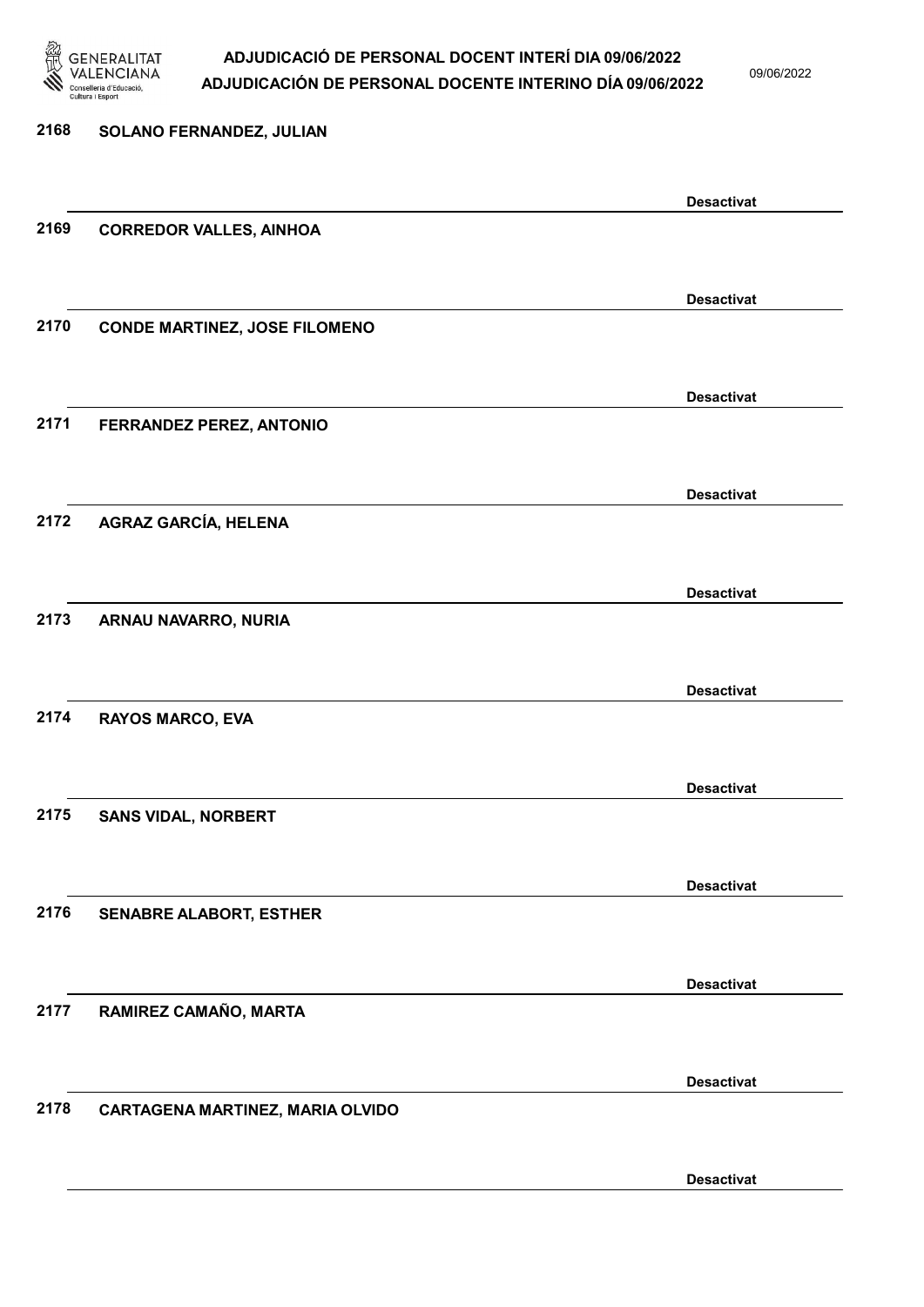

09/06/2022

Desactivat

# 2179 GIL TORTOSA, TERESA Desactivat 2180 LEAL PICAZO, ALBERTO Desactivat 2181 TORRECILLA GONZALEZ, CAROLINA Desactivat 2182 VILA BORRULL, JAVIER Desactivat 2183 LOPEZ PEREZ, LAURA Desactivat 2184 SANCHEZ ZAMORANO, MARIA DEL CARMEN Desactivat 2185 MARTINEZ IBORRA, ESTHER Desactivat 2186 MORENO AMORES, LAURA Desactivat 2187 ALVEAR BOIX, ELENA ANDREA Desactivat 2188 GALLARDO JIMENEZ, SANDRA Desactivat 2189 SANCHIS CARAÑANA, NEREA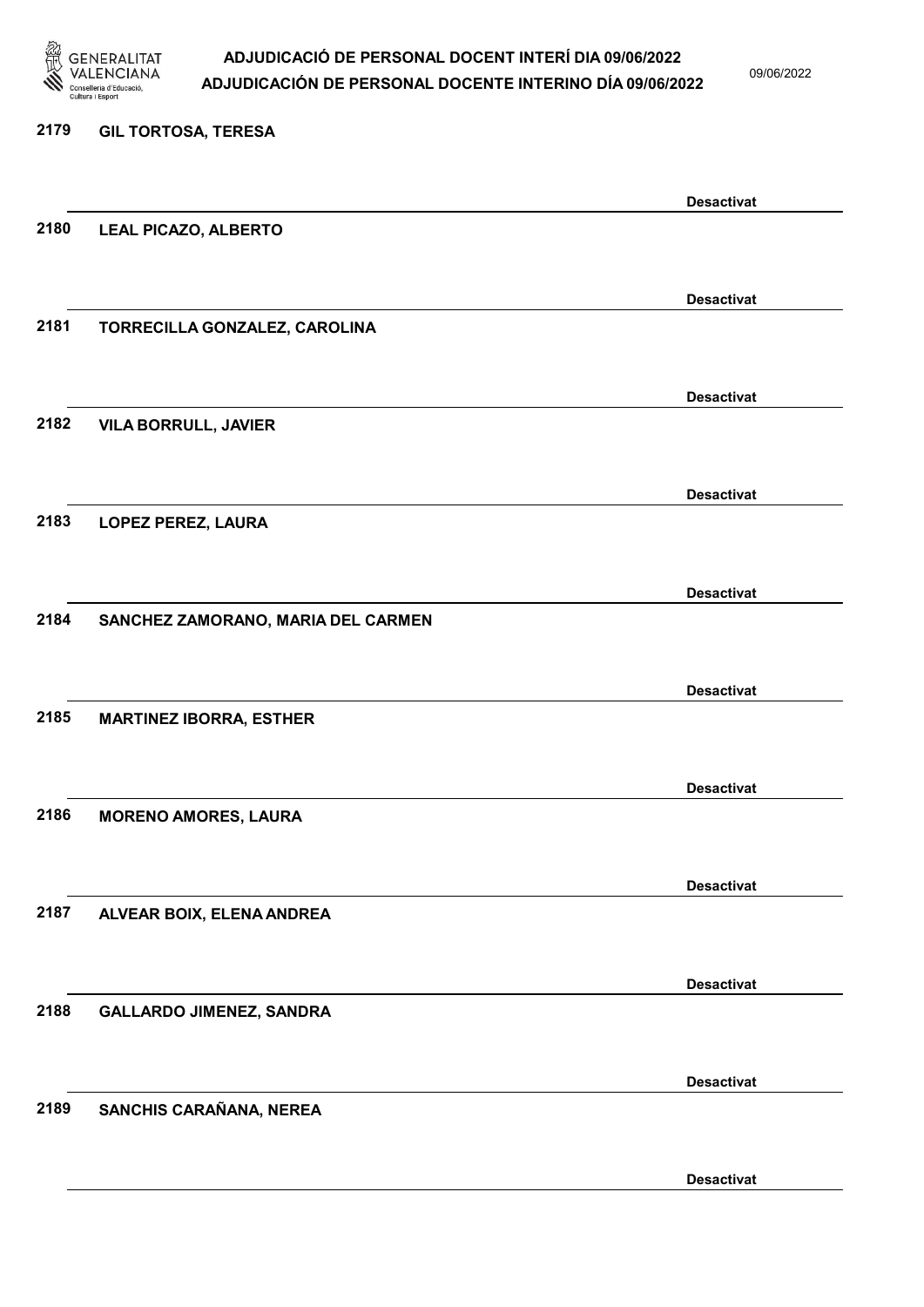

09/06/2022

#### 2190 VIDAL FITA, SANDRA

|      |                                 | <b>Desactivat</b> |
|------|---------------------------------|-------------------|
| 2191 | FRACES BALAGUER, ANDREA         |                   |
|      |                                 |                   |
|      |                                 |                   |
|      |                                 | Ha participat     |
| 2192 | SEGURA GOMEZ, RAUL              |                   |
|      |                                 |                   |
|      |                                 | <b>Desactivat</b> |
| 2193 | <b>ALBERT SANCHIS, SONIA</b>    |                   |
|      |                                 |                   |
|      |                                 |                   |
|      |                                 | <b>Desactivat</b> |
| 2194 | ALCACER BALLESTER, JESSICA      |                   |
|      |                                 |                   |
|      |                                 |                   |
|      |                                 | <b>Desactivat</b> |
| 2195 | <b>GARCIA LUIS, CECILIA</b>     |                   |
|      |                                 |                   |
|      |                                 | <b>Desactivat</b> |
| 2196 | SAMPER DE ESPAÑA, LAURA         |                   |
|      |                                 |                   |
|      |                                 |                   |
|      |                                 | <b>Desactivat</b> |
| 2197 | <b>IBAÑEZ ESCRIG, MONICA</b>    |                   |
|      |                                 |                   |
|      |                                 | <b>Desactivat</b> |
| 2198 |                                 |                   |
|      | <b>ALMEIDA MOTA, IRENE</b>      |                   |
|      |                                 |                   |
|      |                                 | <b>Desactivat</b> |
| 2199 | <b>GRAU SOLER, JOSE VICENTE</b> |                   |
|      |                                 |                   |
|      |                                 |                   |
|      |                                 | <b>Desactivat</b> |
| 2200 | ALVENTOSA TORMO, INMACULADA     |                   |
|      |                                 |                   |
|      |                                 | <b>Desactivat</b> |
|      |                                 |                   |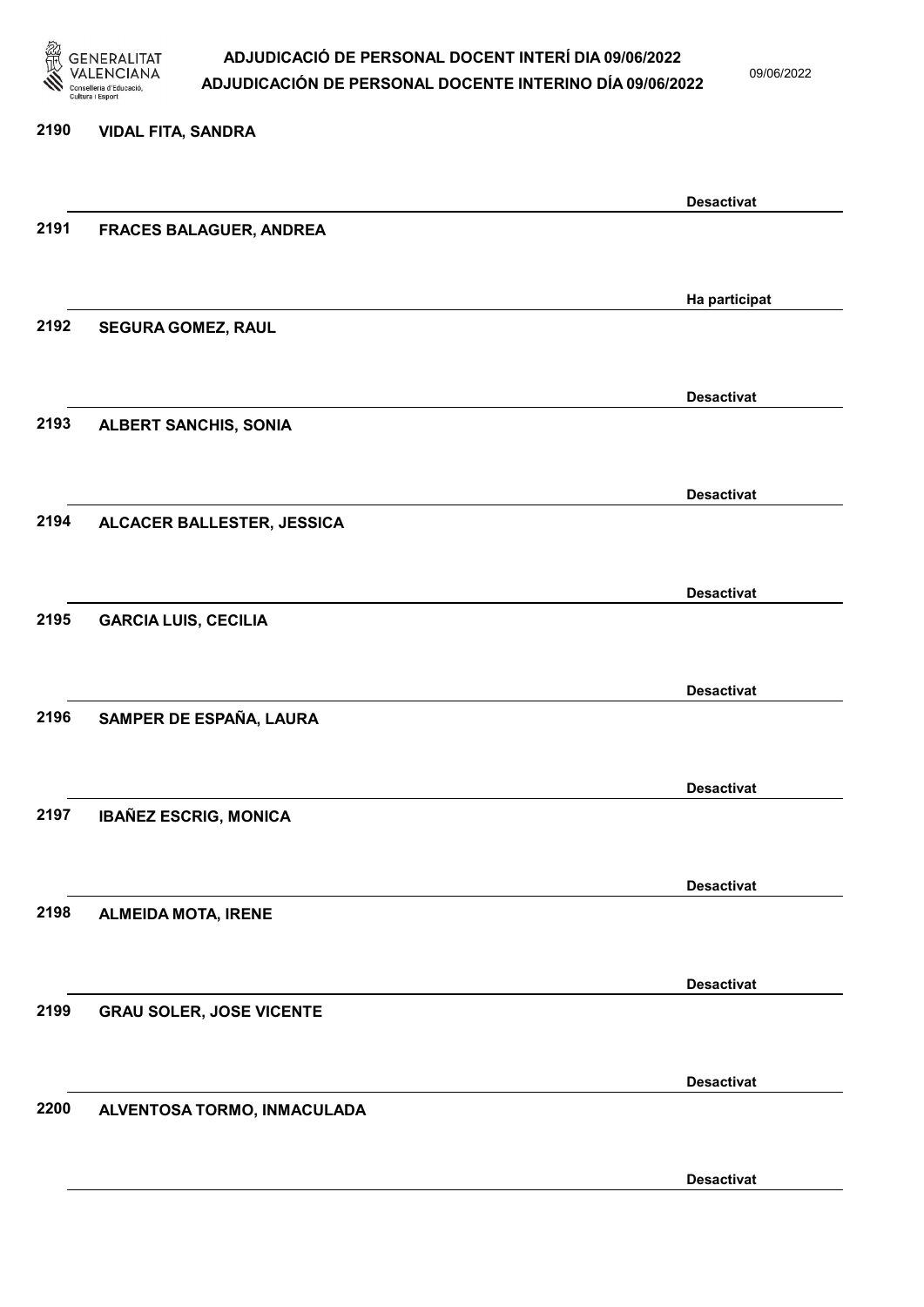

09/06/2022

#### 2201 GALLEGO GARCIA, ZEUS ANTONIO

|      |                                  | <b>Desactivat</b> |
|------|----------------------------------|-------------------|
| 2202 | <b>MOLLA GUEROLA, ANDREA</b>     |                   |
|      |                                  |                   |
|      |                                  | <b>Desactivat</b> |
| 2203 | FERRIS GALINDO, LAURA            |                   |
|      |                                  |                   |
|      |                                  |                   |
| 2204 |                                  | <b>Desactivat</b> |
|      | <b>FERRIOLS FERRIOLS, RAQUEL</b> |                   |
|      |                                  |                   |
|      |                                  | Ha participat     |
| 2205 | TORRES ROMANS, ROSA MARIA        |                   |
|      |                                  |                   |
|      |                                  | <b>Desactivat</b> |
| 2206 | <b>BOTELLA MARTÍN, CELIA</b>     |                   |
|      |                                  |                   |
|      |                                  | <b>Desactivat</b> |
| 2207 | PARRAGA SALORT, ANNA             |                   |
|      |                                  |                   |
|      |                                  | <b>Desactivat</b> |
| 2208 | <b>GARCIA ARSIS, PASQUAL</b>     |                   |
|      |                                  |                   |
|      |                                  |                   |
| 2209 |                                  | <b>Desactivat</b> |
|      | JUAREZ MOLLON, OSCAR             |                   |
|      |                                  |                   |
|      |                                  | <b>Desactivat</b> |
| 2210 | <b>GARCIA CENTENO, BEATRIZ</b>   |                   |
|      |                                  |                   |
|      |                                  | <b>Desactivat</b> |
| 2211 | <b>GARCIA LLIN, VICENT</b>       |                   |
|      |                                  |                   |
|      |                                  | Ha participat     |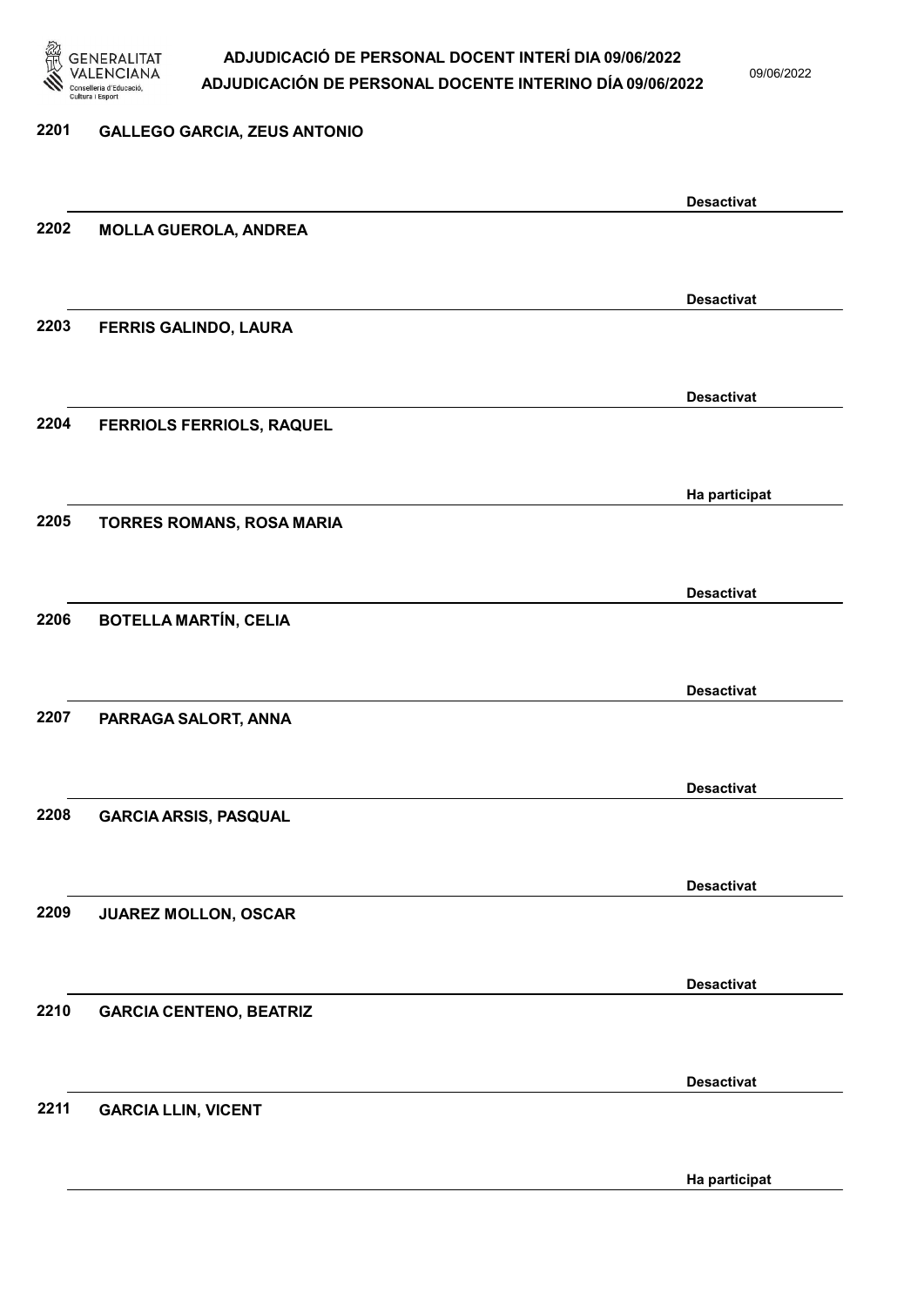

09/06/2022

### 2212 GARCIA MILLET, JOANA

|      |                                         | <b>Desactivat</b> |
|------|-----------------------------------------|-------------------|
| 2213 | <b>GARCIA NAVARRETE, MARIA TRINIDAD</b> |                   |
|      |                                         |                   |
|      |                                         |                   |
|      |                                         |                   |
|      |                                         | <b>Desactivat</b> |
| 2214 | <b>LIMORTI RIPOLL, CARLOS</b>           |                   |
|      |                                         |                   |
|      |                                         |                   |
|      |                                         | <b>Desactivat</b> |
| 2215 |                                         |                   |
|      | <b>SEGORBE AYZA, MARIA</b>              |                   |
|      |                                         |                   |
|      |                                         |                   |
|      |                                         | <b>Desactivat</b> |
| 2216 | FERNANDEZ MILLA, ALBA                   |                   |
|      |                                         |                   |
|      |                                         |                   |
|      |                                         | <b>Desactivat</b> |
|      |                                         |                   |
| 2217 | <b>GALLEGO CANDEL, LORENA</b>           |                   |
|      |                                         |                   |
|      |                                         |                   |
|      |                                         | Ha participat     |
| 2218 | NAVARRO MONTESINOS, RAMON               |                   |
|      |                                         |                   |
|      |                                         |                   |
|      |                                         | <b>Desactivat</b> |
|      |                                         |                   |
| 2219 | <b>SERRA BARBERA, NEUS</b>              |                   |
|      |                                         |                   |
|      |                                         |                   |
|      |                                         | <b>Desactivat</b> |
| 2220 | <b>SANCHIS MIQUEL, PAULA</b>            |                   |
|      |                                         |                   |
|      |                                         |                   |
|      |                                         | <b>Desactivat</b> |
|      |                                         |                   |
| 2221 | <b>GRANELL RUIZ, SERGIO</b>             |                   |
|      |                                         |                   |
|      |                                         |                   |
|      |                                         | <b>Desactivat</b> |
| 2222 | TENDERO REOLID, GLORIA MARIA            |                   |
|      |                                         |                   |
|      |                                         |                   |
|      |                                         |                   |
|      |                                         | <b>Desactivat</b> |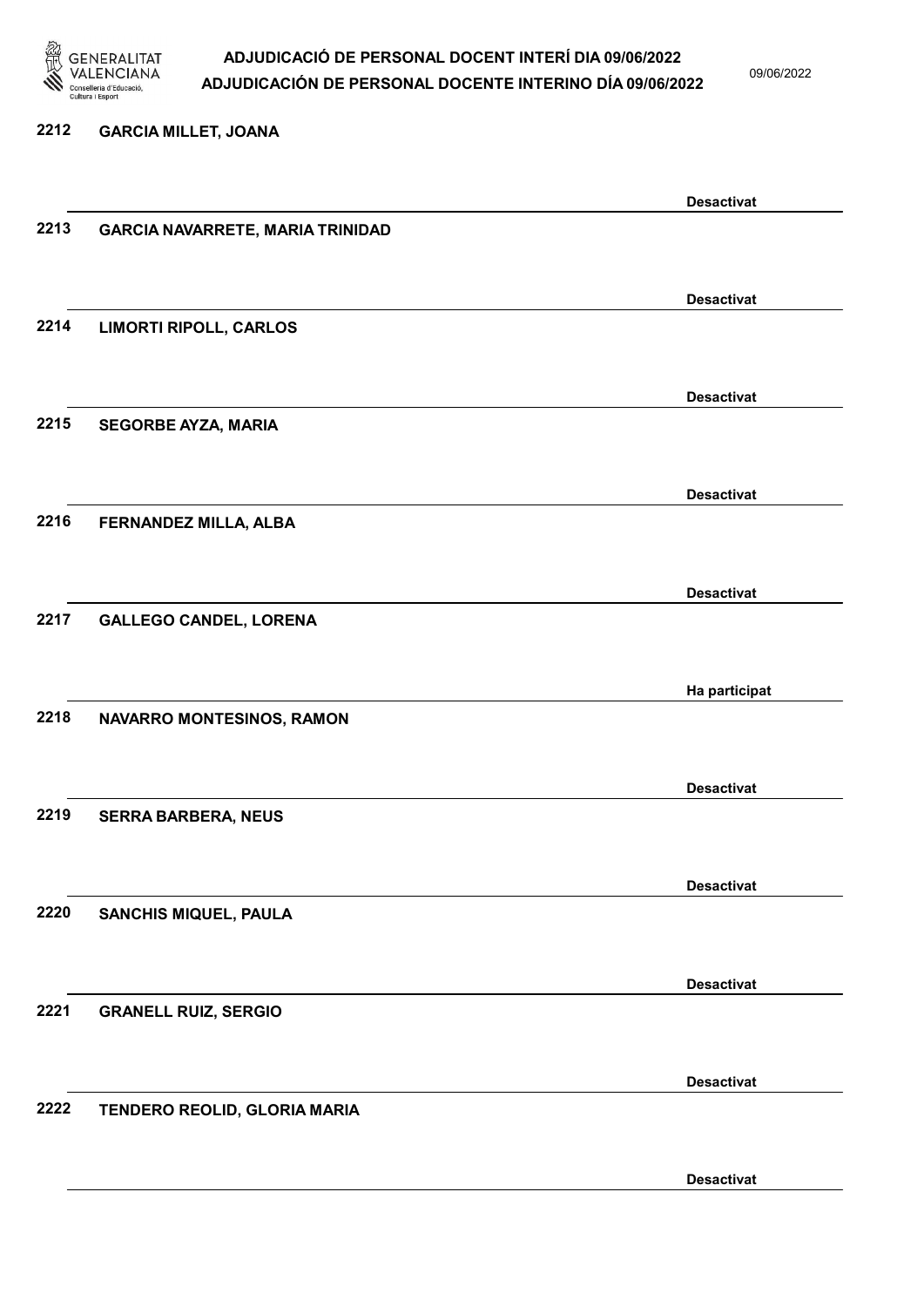

09/06/2022

#### 2223 SANTOS DIEZ, EVA

|      |                                           | <b>Desactivat</b> |
|------|-------------------------------------------|-------------------|
| 2224 | TENA SAURA, ANA ISABEL                    |                   |
|      |                                           |                   |
|      |                                           | Ha participat     |
| 2225 | <b>MARTINEZ BLASCO, VICTORIA</b>          |                   |
|      |                                           |                   |
|      |                                           |                   |
| 2226 | <b>CAÑADAS CABANES, MARIA</b>             | <b>Desactivat</b> |
|      |                                           |                   |
|      |                                           |                   |
|      |                                           | <b>Desactivat</b> |
| 2227 | <b>CLAUSI MORANT, ANDREA</b>              |                   |
|      |                                           |                   |
|      |                                           | <b>Desactivat</b> |
| 2228 | NAVARRO SIERRA, NURIA DIANA               |                   |
|      |                                           |                   |
|      |                                           | <b>Desactivat</b> |
| 2229 | SOLER CASTELL0, ALICIA                    |                   |
|      |                                           |                   |
|      |                                           | <b>Desactivat</b> |
| 2230 | <b>OLMOS LIDON, SILVIA</b>                |                   |
|      |                                           |                   |
|      |                                           |                   |
| 2231 |                                           | <b>Desactivat</b> |
|      | MUÑOZ QUINTANAR, MARTA                    |                   |
|      |                                           |                   |
|      |                                           | <b>Desactivat</b> |
| 2232 | CASTAÑO GARCIA, ALEXANDRA                 |                   |
|      |                                           |                   |
|      |                                           | <b>Desactivat</b> |
| 2233 | <b>CASTELLS FEMENIA, MARIA DEL CARMEN</b> |                   |
|      |                                           |                   |
|      |                                           | <b>Desactivat</b> |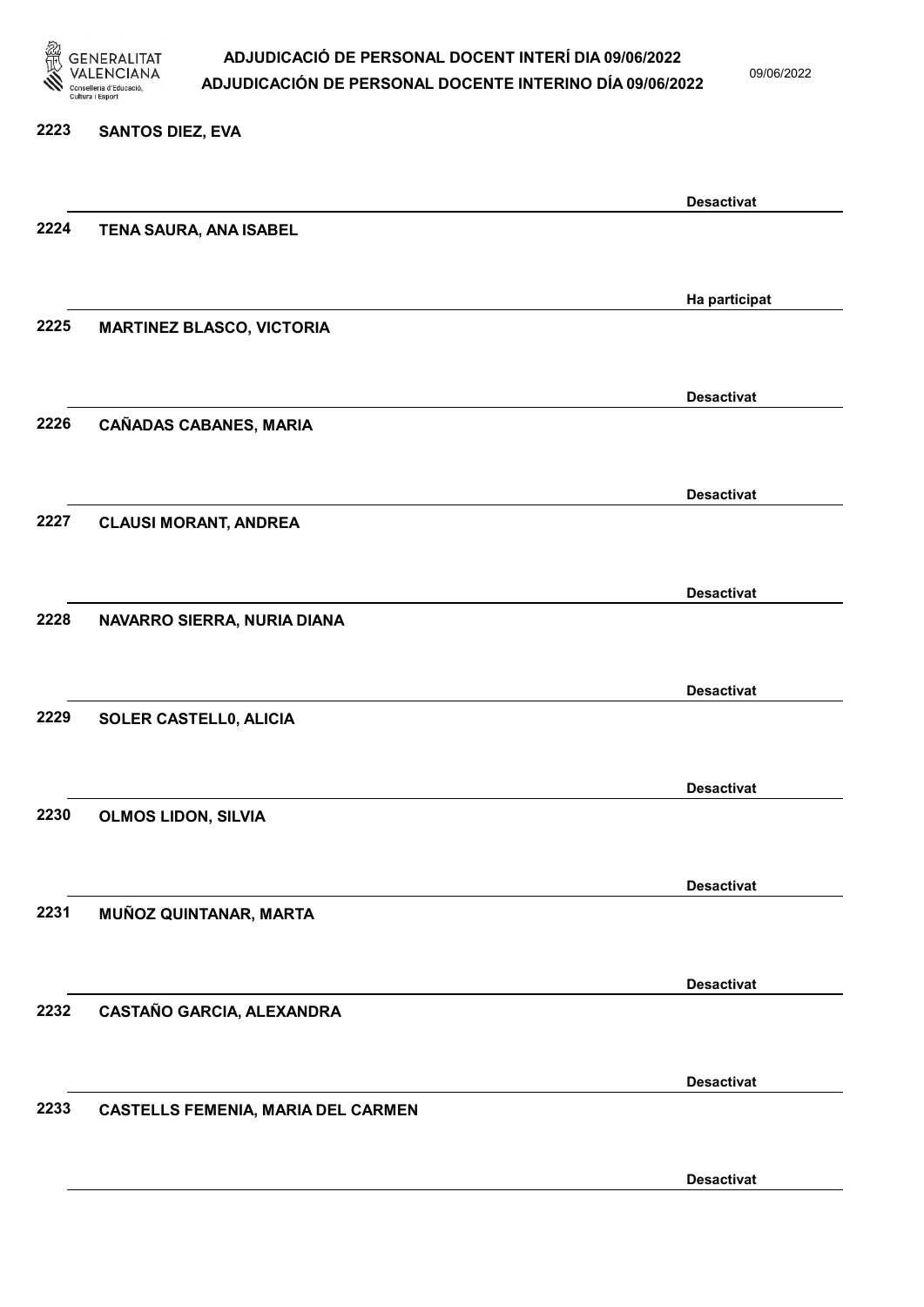

09/06/2022

Desactivat

# 2234 FERRER MARGAIX, SUSANA Desactivat 2235 GINER FUENTES, SARA Desactivat 2236 FUSTER OCHANDO, LAURA Desactivat 2237 MURILLO GARCIA, PATRICIA Desactivat 2238 ANDREU GALLEGO, ANDRES Desactivat 2239 ÑECO MESAS, PATRICIA Desactivat 2240 DE LA PEÑITA ARQUES, ANA Desactivat 2241 ARNAU LLORIS, FERRAN Desactivat 2242 LLORCA LÓPEZ, FRANCISCA Ha participat 2243 MUÑOZ FERNANDEZ, LORENA Desactivat 2244 GIL FERRANDEZ, RUBEN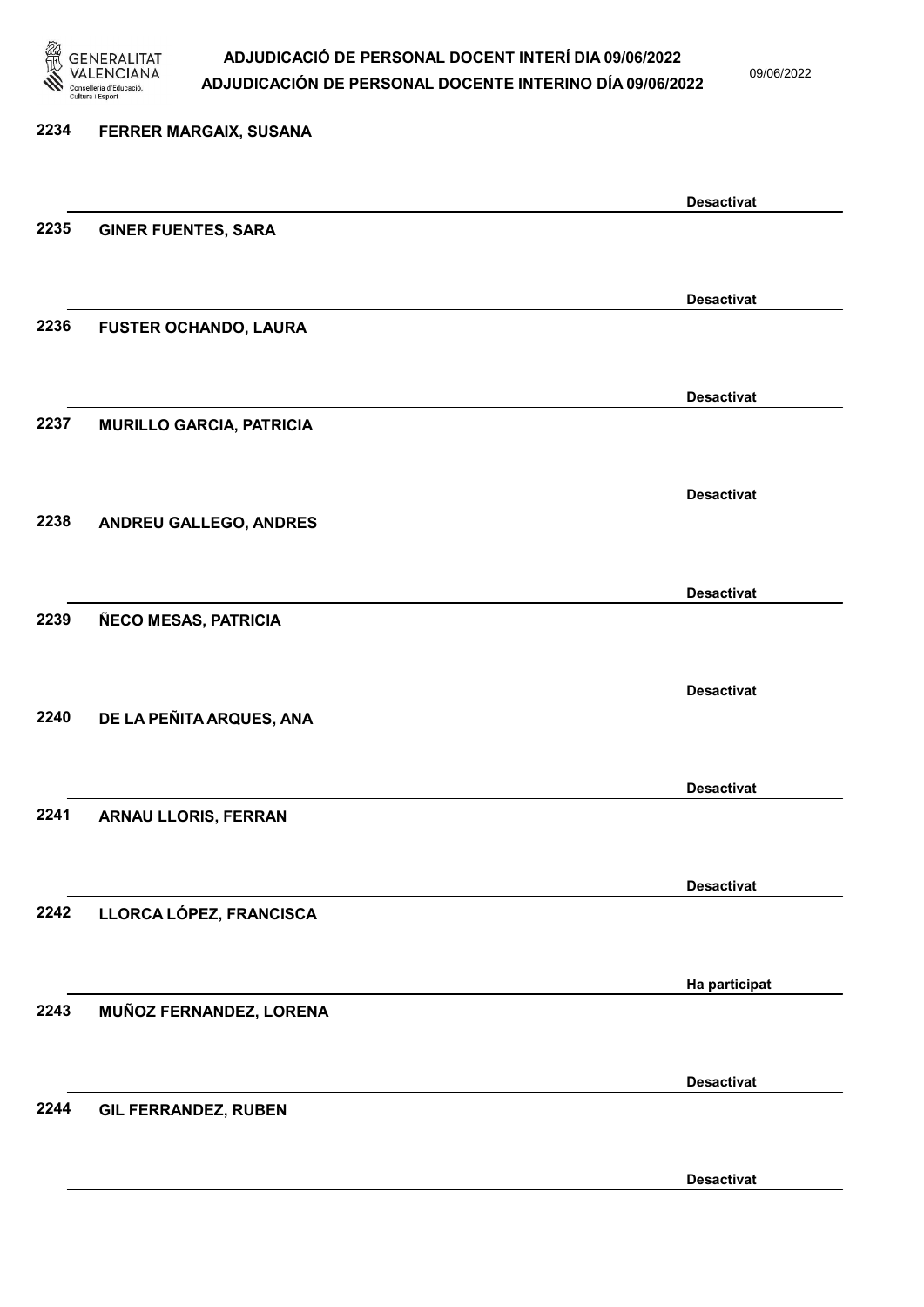

09/06/2022

Desactivat

| 2245 | <b>SOLBES BACHILLER, LIDIA</b>        |                   |
|------|---------------------------------------|-------------------|
|      |                                       | <b>Desactivat</b> |
| 2246 | <b>RAYOS MARCO, ASUNCION</b>          |                   |
|      |                                       | <b>Desactivat</b> |
| 2247 | PLANA CUÑAT, CARLA                    |                   |
|      |                                       | <b>Desactivat</b> |
| 2248 | <b>CUENCA LOZAR, NATALIA CAROLINA</b> |                   |
| 2249 |                                       | <b>Desactivat</b> |
|      | <b>MATEU NAVARRO, ESTHER</b>          |                   |
| 2250 | VIDAL ESCRIVA, MARIA AMPARO           | <b>Desactivat</b> |
|      |                                       |                   |
|      |                                       | <b>Desactivat</b> |
| 2251 | <b>EXOJO HURTADO, JORGE</b>           |                   |
|      |                                       | <b>Desactivat</b> |
| 2252 | PIZCUETA SOLER, BEATRIZ               |                   |
|      |                                       | <b>Desactivat</b> |
| 2253 | <b>VILLENA PATERNA, JOSEFA</b>        |                   |
|      |                                       | <b>Desactivat</b> |
| 2254 | IZQUIERDO VALENCIA, CAROLINA          |                   |
|      |                                       | <b>Desactivat</b> |
| 2255 | <b>MONZO SANCHIS, REBECA</b>          |                   |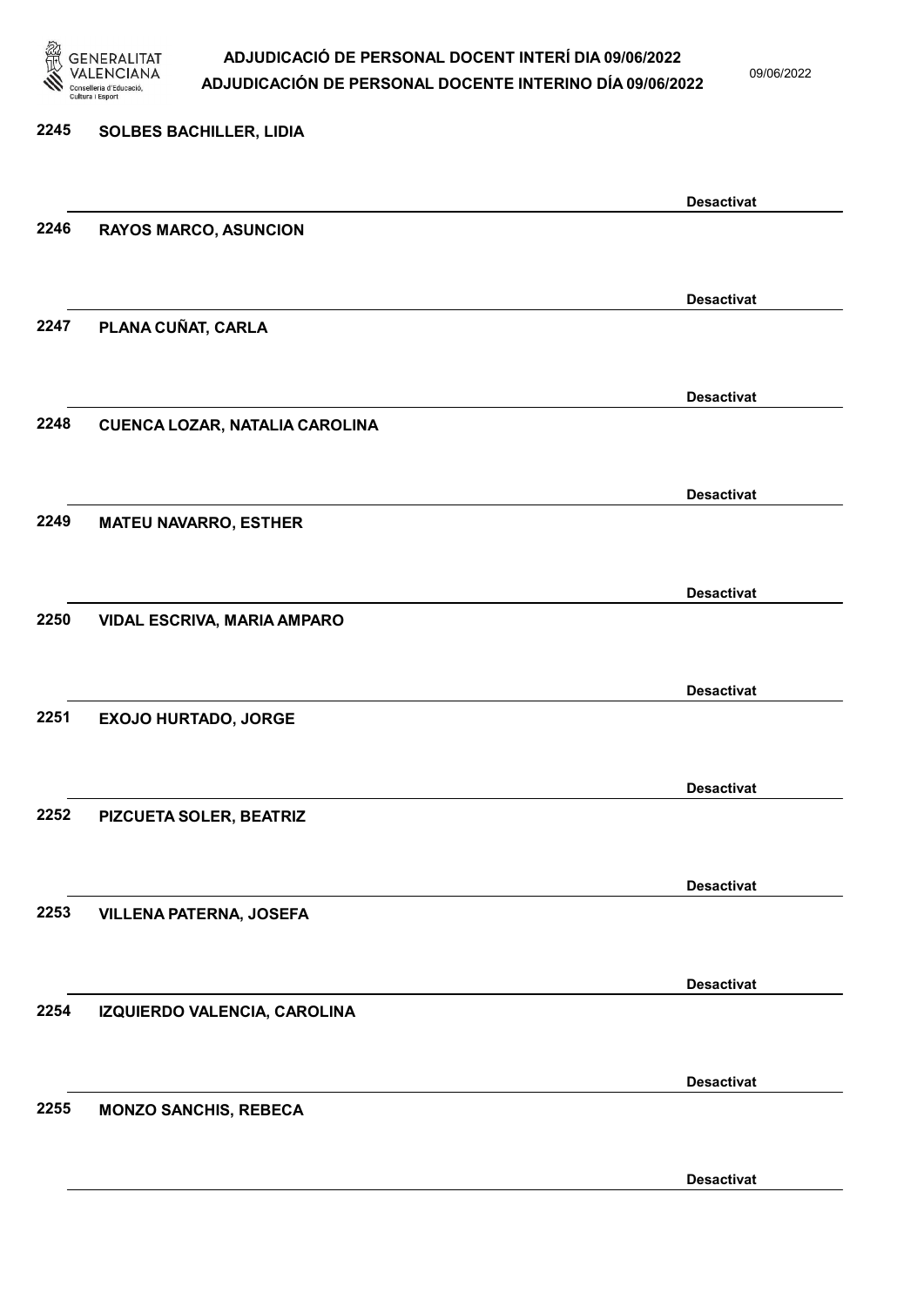

09/06/2022

Desactivat

# 2256 BLANQUER GARRIDO, LUCIA Desactivat 2257 CHINCHILLA LOZANO, ESTEFANIA Desactivat 2258 MARTINEZ PASTOR, CRISTINA Desactivat 2259 SIRVENT QUIÑONERO, LAURA Desactivat 2260 AGUDO SANCHEZ, ROSA Desactivat 2261 ALTUR MARTI, CAROLINA Ha participat 2262 JORDÁ AZNAR, JULIA Desactivat 2263 GARCIA FRIAS, ANTONIO Desactivat 2264 DIAZ DE MERA GONZALEZ DE LA ALEJA, EVA Desactivat 2265 CASANOVA GOMEZ, NACHO Desactivat 2266 NAVARRO BENEYTO, MARIA JOSE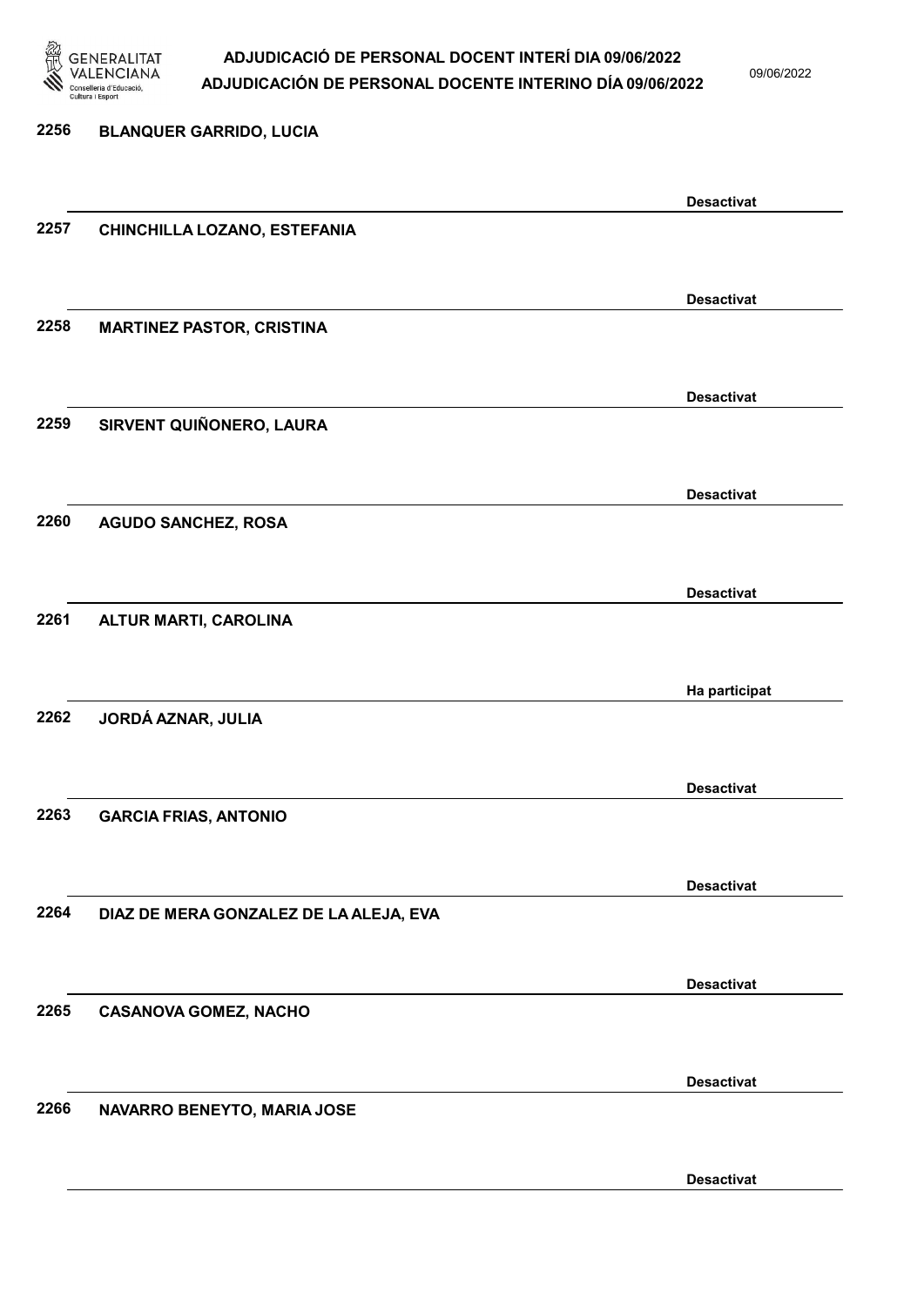

09/06/2022

Desactivat

| 2267 | <b>GOMEZ I PONS, MARIA</b>       |                   |
|------|----------------------------------|-------------------|
|      |                                  | No ha participat  |
| 2268 | <b>FABRA PERALES, MARTA</b>      |                   |
|      |                                  |                   |
| 2269 | <b>GIMENO PERIS, CARLES</b>      | <b>Desactivat</b> |
|      |                                  |                   |
|      |                                  | <b>Desactivat</b> |
| 2270 | <b>MOSCARDO GOMAR, PAULA</b>     |                   |
|      |                                  | <b>Desactivat</b> |
| 2271 | NAVARRO IBAÑEZ, MARIA AMPARO     |                   |
|      |                                  |                   |
| 2272 | TENT ESCRIVÀ, TAMARA             | <b>Desactivat</b> |
|      |                                  |                   |
|      |                                  | <b>Desactivat</b> |
| 2273 | VERA AGUIRRE, LOURDES INMACULADA |                   |
|      |                                  | <b>Desactivat</b> |
| 2274 | ANDREU NUÑEZ, YESSIKA YUSELL     |                   |
|      |                                  |                   |
| 2275 |                                  | <b>Desactivat</b> |
|      | BELTRAN MARTINEZ, MARTA          |                   |
|      |                                  | <b>Desactivat</b> |
| 2276 | DAPENA DIACO, ANTONELLA          |                   |
|      |                                  | <b>Desactivat</b> |
| 2277 | MOLINA MARTINEZ, MARIA DEL MAR   |                   |
|      |                                  |                   |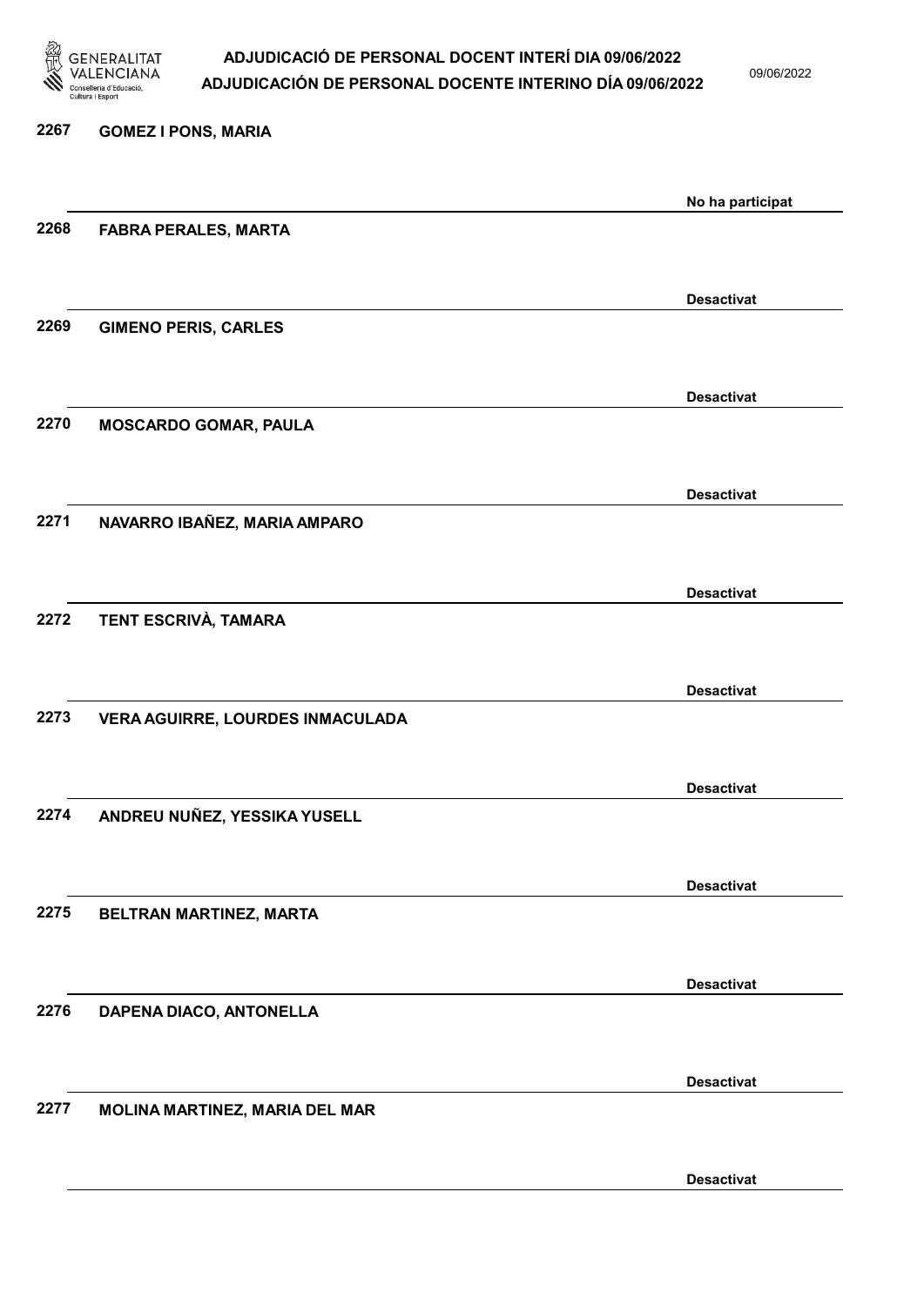

09/06/2022

Desactivat

# 2278 VAZQUEZ MIQUEL, MARIA JOSE Desactivat 2279 CARRION SANMARTIN, ANA Desactivat 2280 CANO SANCHEZ, DAVID Desactivat 2281 BENLLOCH FAUS, MONTIEL Desactivat 2282 HERNANDEZ BEL, MIRIAM Desactivat 2283 BELLVER APARICI, ALBA Desactivat 2284 PAREJA MARTINEZ, RAQUEL Desactivat 2285 MOLINA MARTINEZ, MARIA NIEVES Desactivat 2286 MOLINER SAURA, LORENA Desactivat 2287 PLANELLS MARMANEU, MARIA Desactivat 2288 VERDÚ RUBIO, ZULIMA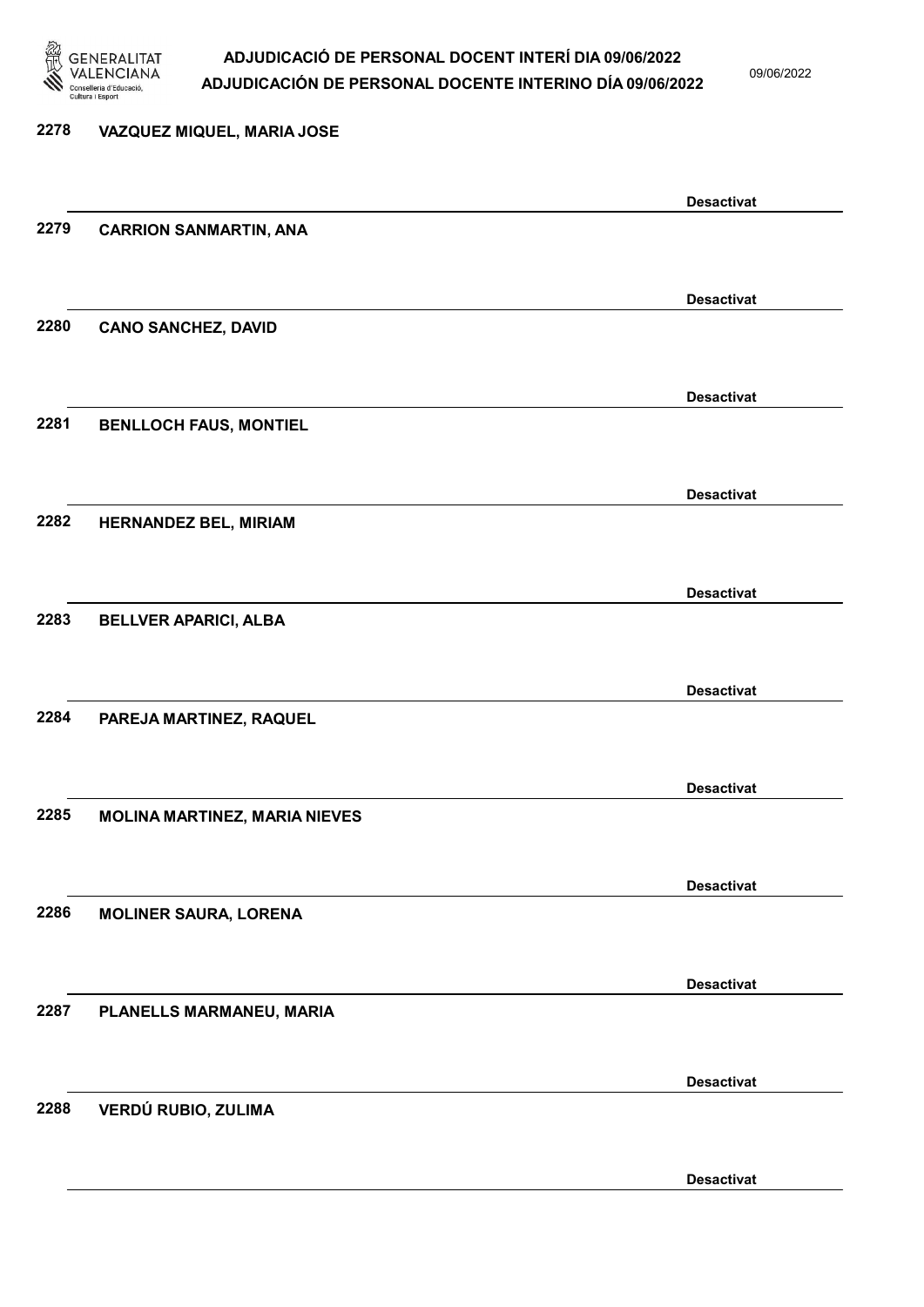

09/06/2022

#### 2289 EGEA SAURA, OLGA

|      |                                | <b>Desactivat</b> |
|------|--------------------------------|-------------------|
| 2290 | ARABI OLIVER, CARMEN           |                   |
|      |                                |                   |
|      |                                | <b>Desactivat</b> |
| 2291 | FRANCO BELTRAN, GAIL           |                   |
|      |                                |                   |
|      |                                |                   |
|      |                                | <b>Desactivat</b> |
| 2292 | ROIG SERRANO, CLAUDIA          |                   |
|      |                                |                   |
|      |                                | <b>Desactivat</b> |
| 2293 | <b>CRESPO JIMENEZ, ANNA</b>    |                   |
|      |                                |                   |
|      |                                | <b>Desactivat</b> |
| 2294 | PINEDA LLOPIS, MARIANA         |                   |
|      |                                |                   |
|      |                                |                   |
| 2295 |                                | <b>Desactivat</b> |
|      | <b>DOMÉNECH GARCÍA, ANDREA</b> |                   |
|      |                                |                   |
|      |                                | <b>Desactivat</b> |
| 2296 | ANDREU MARTINEZ, LIDIA         |                   |
|      |                                |                   |
|      |                                | <b>Desactivat</b> |
| 2297 | ESTRADA OLIVA, MARIA DOLORES   |                   |
|      |                                |                   |
|      |                                |                   |
| 2298 |                                | <b>Desactivat</b> |
|      | <b>GONZALEZ PINA, MARC</b>     |                   |
|      |                                |                   |
|      |                                | <b>Desactivat</b> |
| 2299 | ZANON HERNANDEZ, ISABEL        |                   |
|      |                                |                   |
|      |                                | <b>Desactivat</b> |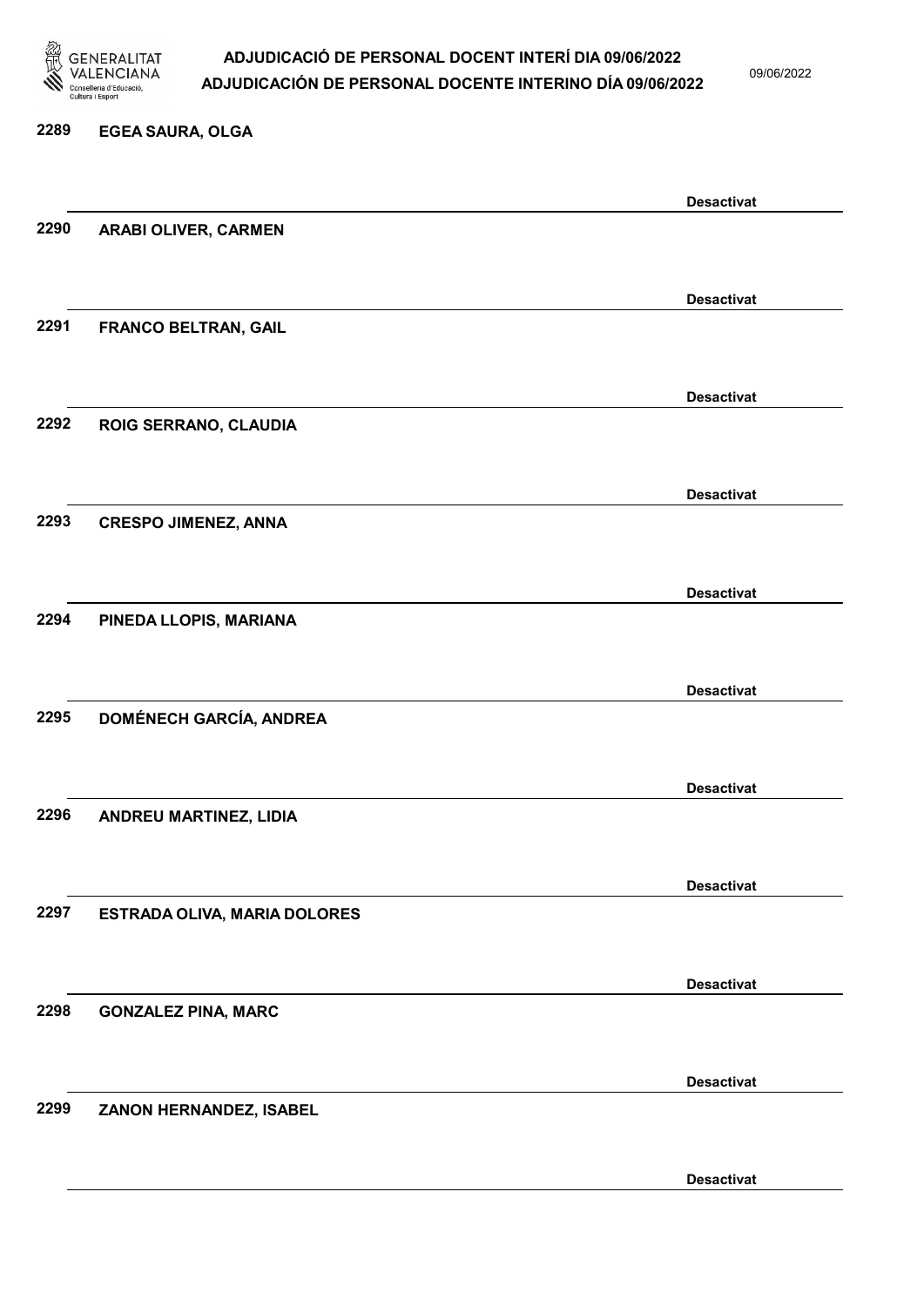

09/06/2022

#### 2300 MUÑOZ FRANCO, MARINA MERCEDES

|      |                                    | <b>Desactivat</b> |
|------|------------------------------------|-------------------|
| 2301 | HERRERO VAÑO, ANA                  |                   |
|      |                                    |                   |
|      |                                    | <b>Desactivat</b> |
| 2302 | <b>BUENO GARCIA, ADELA</b>         |                   |
|      |                                    |                   |
|      |                                    | <b>Desactivat</b> |
| 2303 | <b>CASTELLET GARCIA, FELICIDAD</b> |                   |
|      |                                    |                   |
|      |                                    | <b>Desactivat</b> |
| 2304 | FERRANDO DONOSO, INES              |                   |
|      |                                    |                   |
|      |                                    | <b>Desactivat</b> |
| 2305 | FERRER MARTORELL, MARIA            |                   |
|      |                                    |                   |
|      |                                    | <b>Desactivat</b> |
| 2306 | <b>REQUENA LOPEZ, ROCIO</b>        |                   |
|      |                                    |                   |
|      |                                    | <b>Desactivat</b> |
| 2307 | SALA CAMPOS, ARANTXA               |                   |
|      |                                    |                   |
|      |                                    | <b>Desactivat</b> |
| 2308 | ABAD JIMENEZ, CARMEN               |                   |
|      |                                    |                   |
|      |                                    | <b>Desactivat</b> |
| 2309 | TAPIA PEREZ, CRISTINA              |                   |
|      |                                    |                   |
|      |                                    | <b>Desactivat</b> |
| 2310 | IZQUIERDO FOGUED, CRISTINA         |                   |
|      |                                    |                   |
|      |                                    | <b>Desactivat</b> |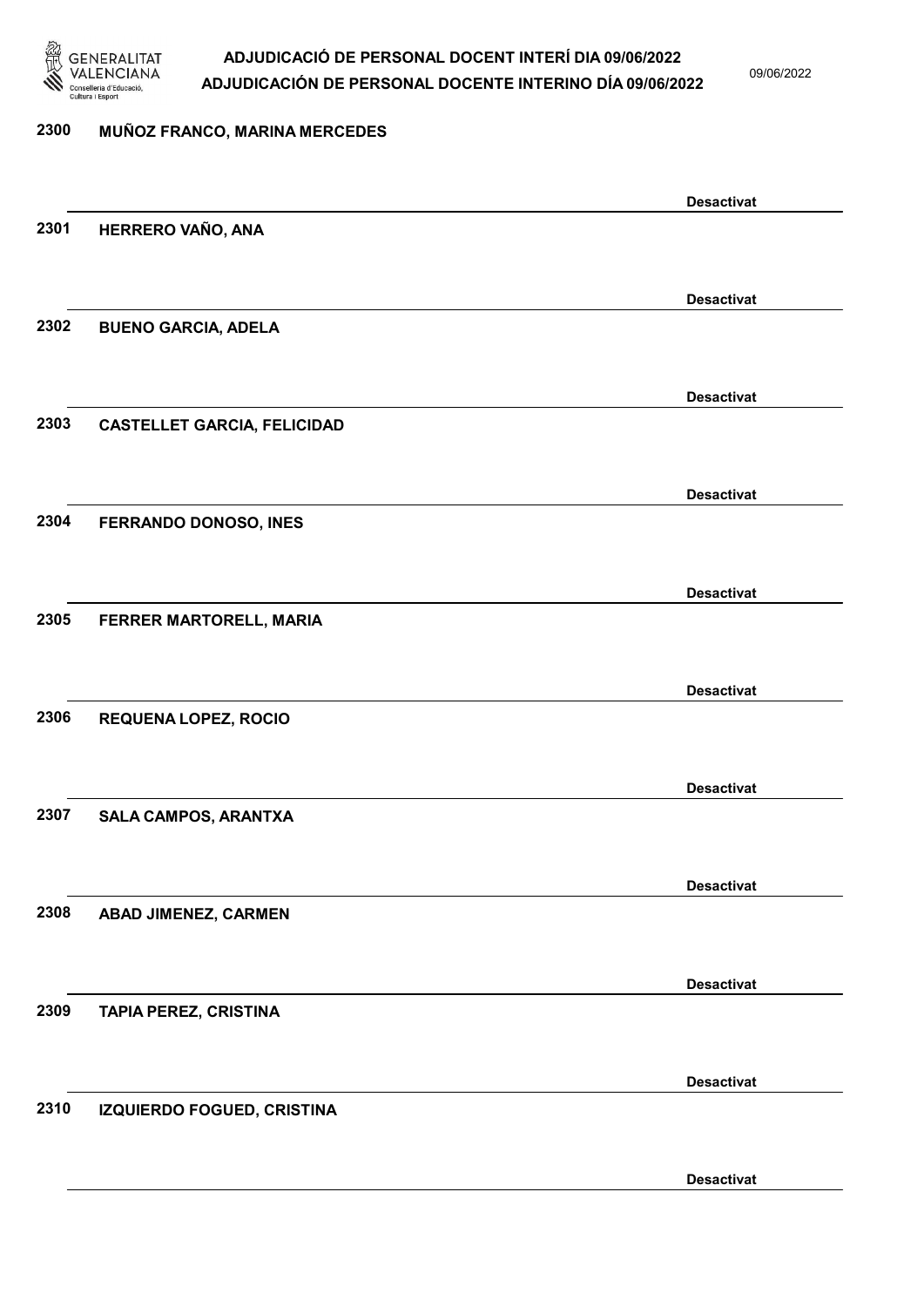

09/06/2022

| 2311 | <b>INOTO CLOS, MARIA AMPARO</b>     |                   |
|------|-------------------------------------|-------------------|
|      |                                     | <b>Desactivat</b> |
| 2312 | <b>GARRIDO BATALLER, NOEMI</b>      |                   |
|      |                                     | <b>Desactivat</b> |
| 2313 | <b>SANCHEZ GARCIA, NURIA</b>        |                   |
|      |                                     | <b>Desactivat</b> |
| 2314 | <b>ESTEBAN BLANES, CLARA</b>        |                   |
|      |                                     | <b>Desactivat</b> |
| 2315 | <b>JIMENEZ BARRIOS, ALBA</b>        |                   |
|      |                                     | <b>Desactivat</b> |
| 2316 | <b>MARTINEZ FERNANDEZ, NOELIA</b>   |                   |
|      |                                     | <b>Desactivat</b> |
| 2317 | <b>MARTINEZ FERNANDEZ, CRISTINA</b> |                   |
|      |                                     | Ha participat     |
| 2318 | <b>FAYOS CARBONERES, AMPARO</b>     |                   |
|      |                                     | <b>Desactivat</b> |
| 2319 | <b>MARTINEZ MOLINA, LORENA</b>      |                   |
|      |                                     | <b>Desactivat</b> |
| 2320 | ALACREU ROSELLO, INES               |                   |
| 2321 | <b>VIDAL ROIG, MARIA</b>            | <b>Desactivat</b> |
|      |                                     |                   |

Desactivat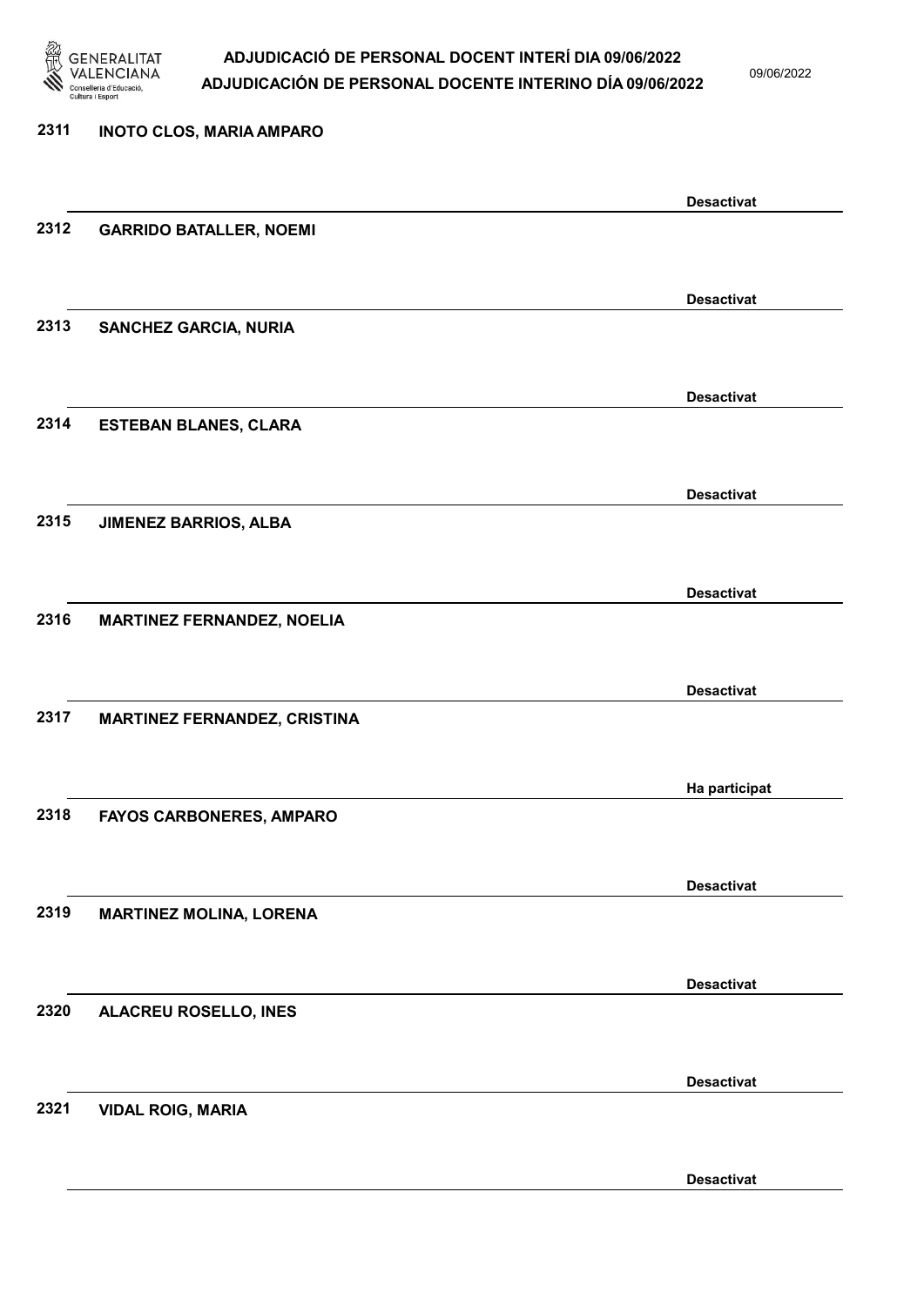

09/06/2022

| 2322 | <b>TORREGROSA MONTER, IRENE</b>    |                   |
|------|------------------------------------|-------------------|
|      |                                    | <b>Desactivat</b> |
| 2323 | SANJUAN ESTEVAN, JULIA             |                   |
|      |                                    | <b>Desactivat</b> |
| 2324 | <b>MARINER PEREZ, ANA</b>          |                   |
|      |                                    | <b>Desactivat</b> |
| 2325 | PEREZ MONTANER, DAVID              |                   |
|      |                                    | <b>Desactivat</b> |
| 2326 | <b>ESCRIVA MORANT, MIREIA</b>      |                   |
|      |                                    | <b>Desactivat</b> |
| 2327 | <b>GUEROLA MARTINEZ, SANDRA</b>    |                   |
| 2328 |                                    | <b>Desactivat</b> |
|      | LLORET BATALLER, RAQUEL PILAR      |                   |
| 2329 | PEREZ FORNES, ANTONIA              | <b>Desactivat</b> |
|      |                                    |                   |
| 2330 | <b>CATENA FRANCES, CARLA</b>       | <b>Desactivat</b> |
|      |                                    |                   |
| 2331 | <b>ESCRIG BELLES, JUAN ANTONIO</b> | <b>Desactivat</b> |
|      |                                    |                   |
| 2332 | NAVARRO CLIMENT, MARIA JOSE        | <b>Desactivat</b> |
|      |                                    |                   |
|      |                                    | <b>Desactivat</b> |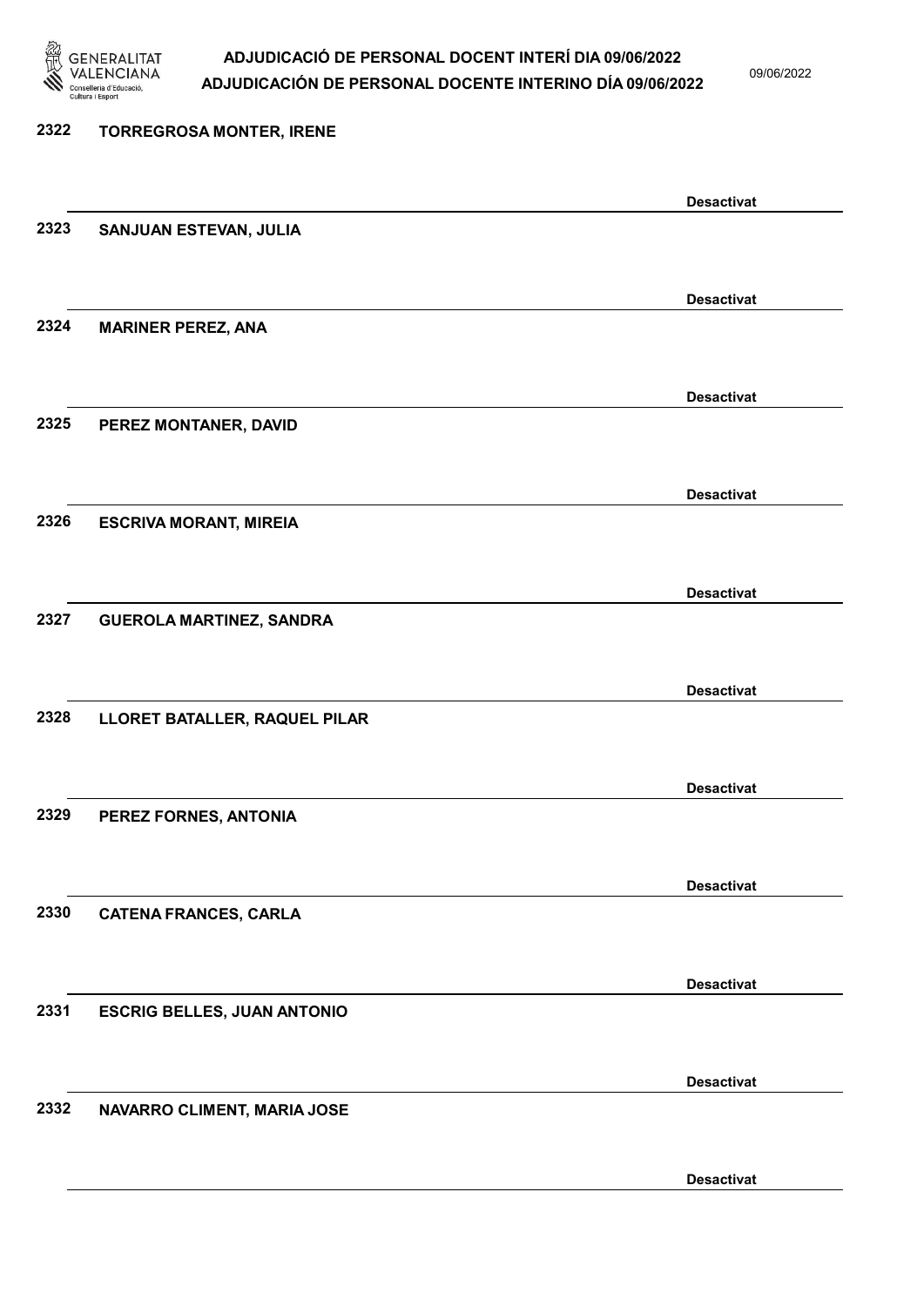

09/06/2022

# 2333 POMARES SANCHIZ, CAROLINA Desactivat 2334 GONZALEZ MARTIN, AINHOA Desactivat 2335 NAVARRO LLARIO, CRISTINA Desactivat 2336 TARIN GARCIA, MARIA AMPARO Desactivat 2337 GUZMAN TENA, SILVIA Desactivat 2338 BERNAT NAVARRO, MARTA Desactivat 2339 MARTI BATALLER, ANGELES Desactivat 2340 MENDEZ SERRA, ITZIAR **Petición:** 2 SUBSTITUCIÓ INDETERMINADA APARECIDA (LA) (03006888) CEIP NUESTRA SEÑORA DE BELÉN 120 / EDUCACIÓ INFANTIL Adjudicat Voluntaria 843654 Horas 11,5 2341 ORTIZ VALLADOLID, CRISTINA Desactivat 2342 SERVAN EXPOSITO, NAIRA Desactivat 2343 MARTINEZ PAYA, LETICIA DE LOS ANGELES Desactivat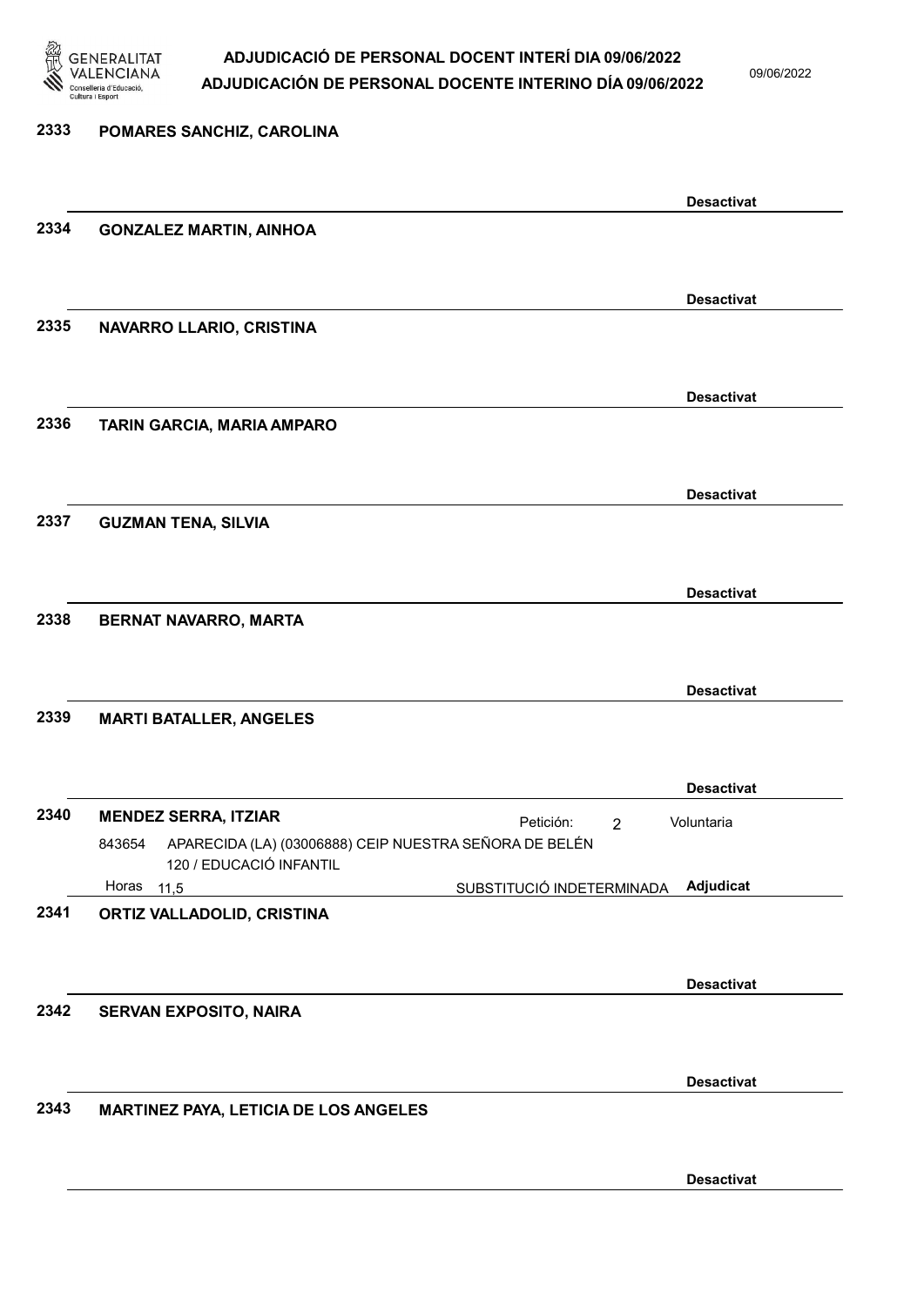

09/06/2022

Desactivat

# 2344 TARRAGO BENITO, ZAIRA Desactivat 2345 LLIDO MORELL, ESTER Desactivat 2346 DOMENECH SANZ, GUIOMAR Desactivat 2347 BLAZQUEZ BLAZQUEZ, MARIA LOURDES Desactivat 2348 ALLOZA FERRET, MARTA MARIA Desactivat 2349 FERNANDEZ CAMPOS, RAQUEL Desactivat 2350 VILA BARTOLOME, MARIA Desactivat 2351 TORMO ALBIÑANA, MARÍA Desactivat 2352 SORIANO PALANCA, MARIA DOLORES Desactivat 2353 ROCA BOLUMAR, NOELIA Ha participat 2354 ASENCIO MONTIEL, GUILLERMO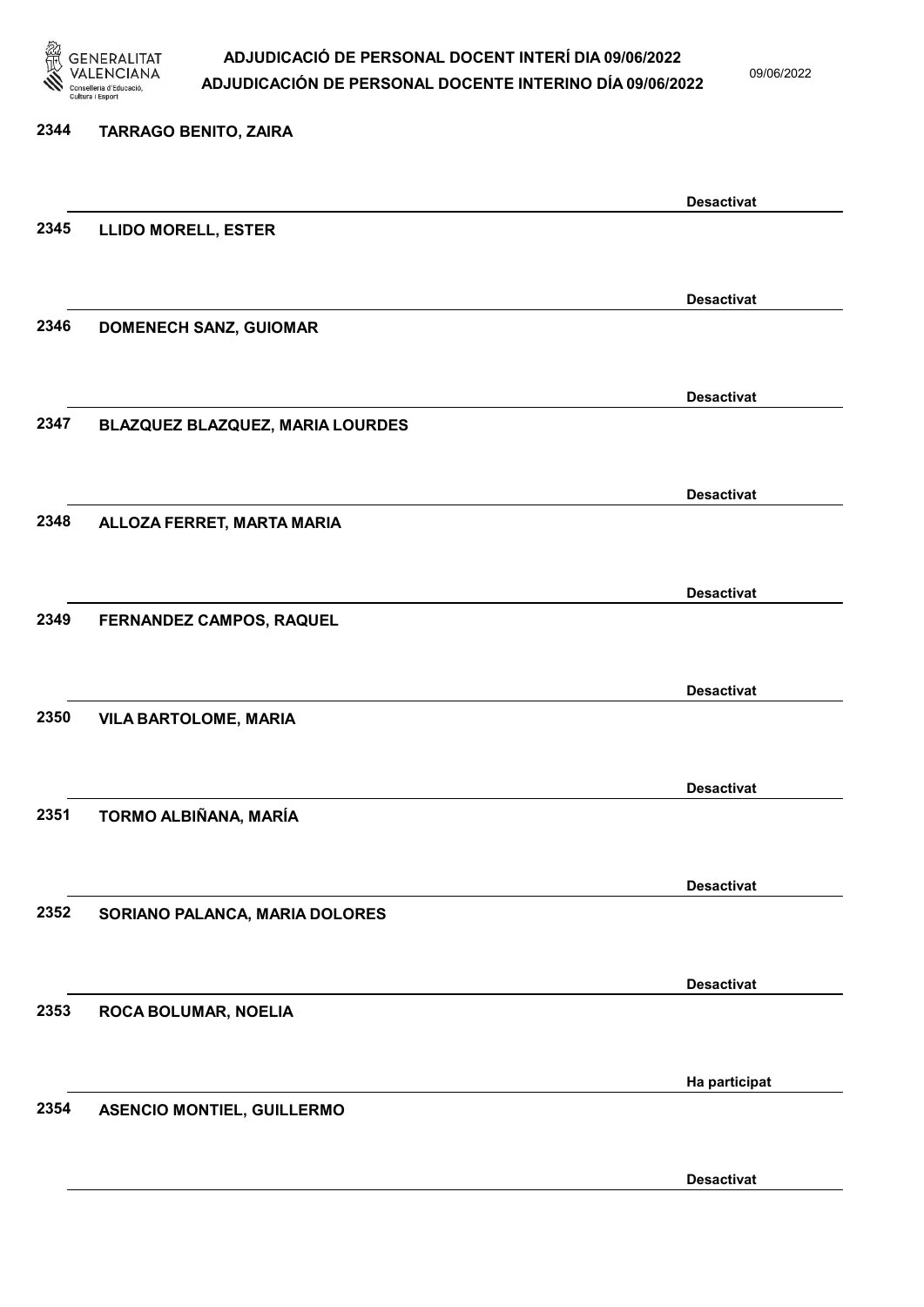

09/06/2022

| 2355 | <b>GARI BALAGUER, PAULA</b>         |                   |
|------|-------------------------------------|-------------------|
|      |                                     | Ha participat     |
| 2356 | DONET PERALES, RUTH                 |                   |
|      |                                     | <b>Desactivat</b> |
| 2357 | PEREZ MESEGUER, SHEILA              |                   |
|      |                                     | <b>Desactivat</b> |
| 2358 | <b>MOLL VARGAS, CRISTINA</b>        |                   |
|      |                                     | No adjudicat      |
| 2359 | <b>MARTINEZ JEREZ, MARIA JOSE</b>   |                   |
|      |                                     |                   |
| 2360 |                                     | No adjudicat      |
|      | GIL DURA, MARGARITA                 |                   |
|      |                                     | <b>Desactivat</b> |
| 2361 | ROCA TORTOLA, MARTINA               |                   |
|      |                                     |                   |
|      |                                     | <b>Desactivat</b> |
| 2362 | SIERRAS SORIANO, JESUS DE LOS REYES |                   |
|      |                                     | <b>Desactivat</b> |
| 2363 | <b>DOMINGUEZ ROYO, BEATRIZ</b>      |                   |
|      |                                     |                   |
|      |                                     | Ha participat     |
| 2364 | <b>VIDAL DORDA, BELEN</b>           |                   |
|      |                                     | No adjudicat      |
| 2365 | <b>BLANCO LOZANO, MARIA ISABEL</b>  |                   |
|      |                                     |                   |

Desactivat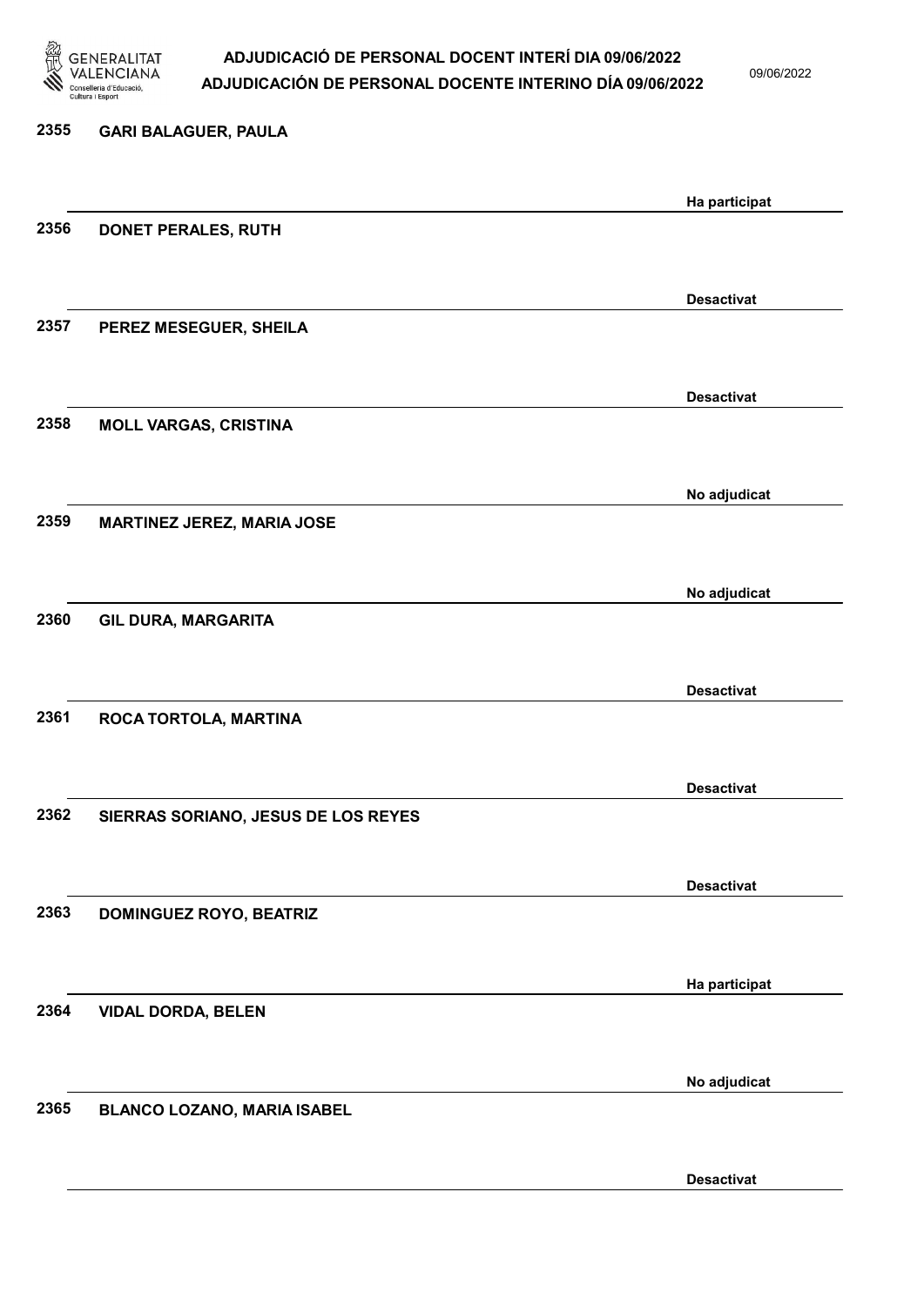

09/06/2022

Desactivat

# 2366 GUTIERREZ GONZALEZ, NURIA Desactivat 2367 MATEU ESCOLA, NOELIA Desactivat 2368 YAGO CANET, ALBERTO Desactivat 2369 SIRVENT GAZQUEZ, ISABEL Desactivat 2370 CAJA NAVARRO, BLANCA Ha participat 2371 MASCARELL BESOS, CARLOS Desactivat 2372 CASTELLO CHORDA, LOURDES Desactivat 2373 MARTINEZ TENA, AIDA Desactivat 2374 MIRA GALINDO, CAROLINA Desactivat 2375 ONSURBE GARCIA, NURIA MARIA Desactivat 2376 RAMIREZ CASES, MARTA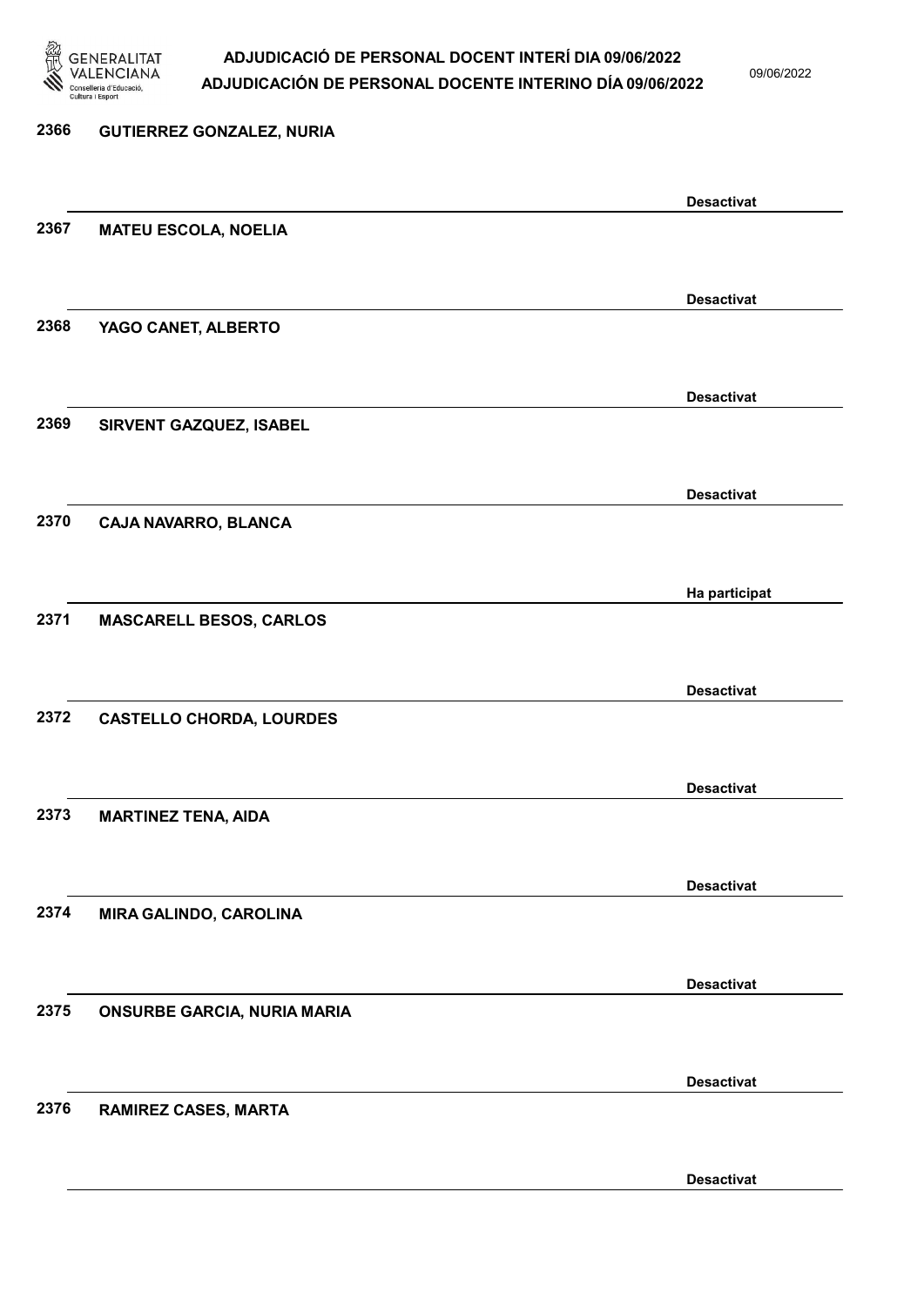

09/06/2022

Desactivat

# 2377 SANZ ORERO, EVA MARIA Desactivat 2378 GUTIERREZ RIVAS, LARA Ha participat 2379 BOTELLA ALARCON, NURIA Desactivat 2380 MARTIN SANTAMARIA, LETICIA Desactivat 2381 RODRIGUEZ MARTINEZ, ESPERANZA Ha participat 2382 SANCHIS REIG, DAMARIS Desactivat 2383 CERVERA CARCEL, MELODY Ha participat 2384 MENGUAL NADAL, MARIA ESTEFANIA No adjudicat 2385 MATEU JUAN, EDGAR Desactivat 2386 HERNANDEZ CASTELLO, ALMUDENA Desactivat 2387 VELAZQUEZ FUENTES, LORENA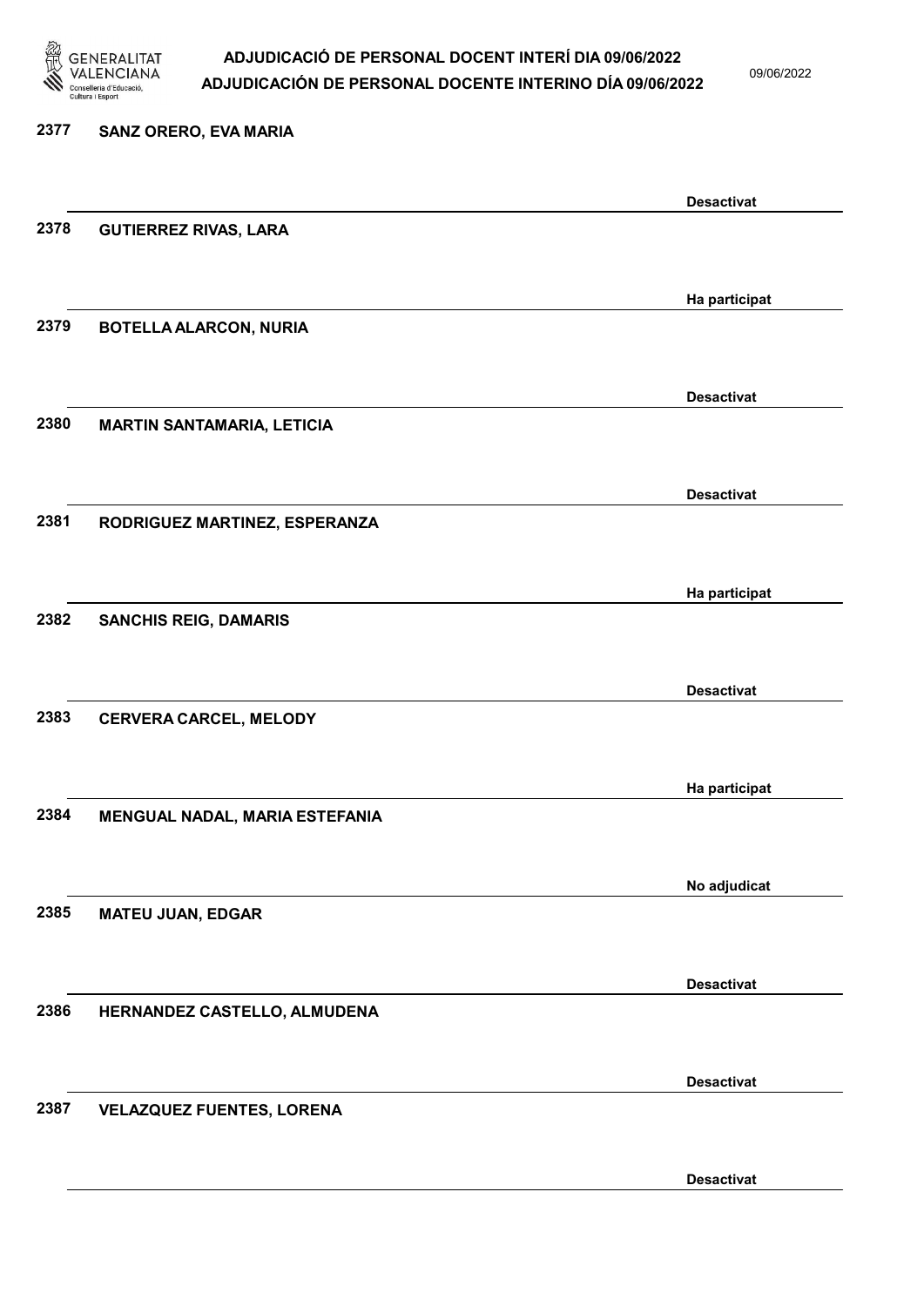

09/06/2022

2388 GONELL FORTANET, JUAN Desactivat 2389 MIÑANA CAMARENA, MARIA JOSE Desactivat 2390 LOPEZ RUIZ, CRISTINA Desactivat 2391 MARTINEZ PEREZ, INMACULADA Ha participat 2392 GARCIA ESPINOSA, LAURA Ha participat 2393 MUÑOZ ESCALADA, MARIA CARMEN Ha participat 2394 BERROJO VALENCIA, DAVID Desactivat 2395 BLASCO ALCARAZ, ROSA MARIA No adjudicat 2396 PASTOR VIDAL, FERMIN Desactivat 2397 JUAN CABRERA, MARIA Desactivat 2398 ROMERO MERI, LOURDES

Desactivat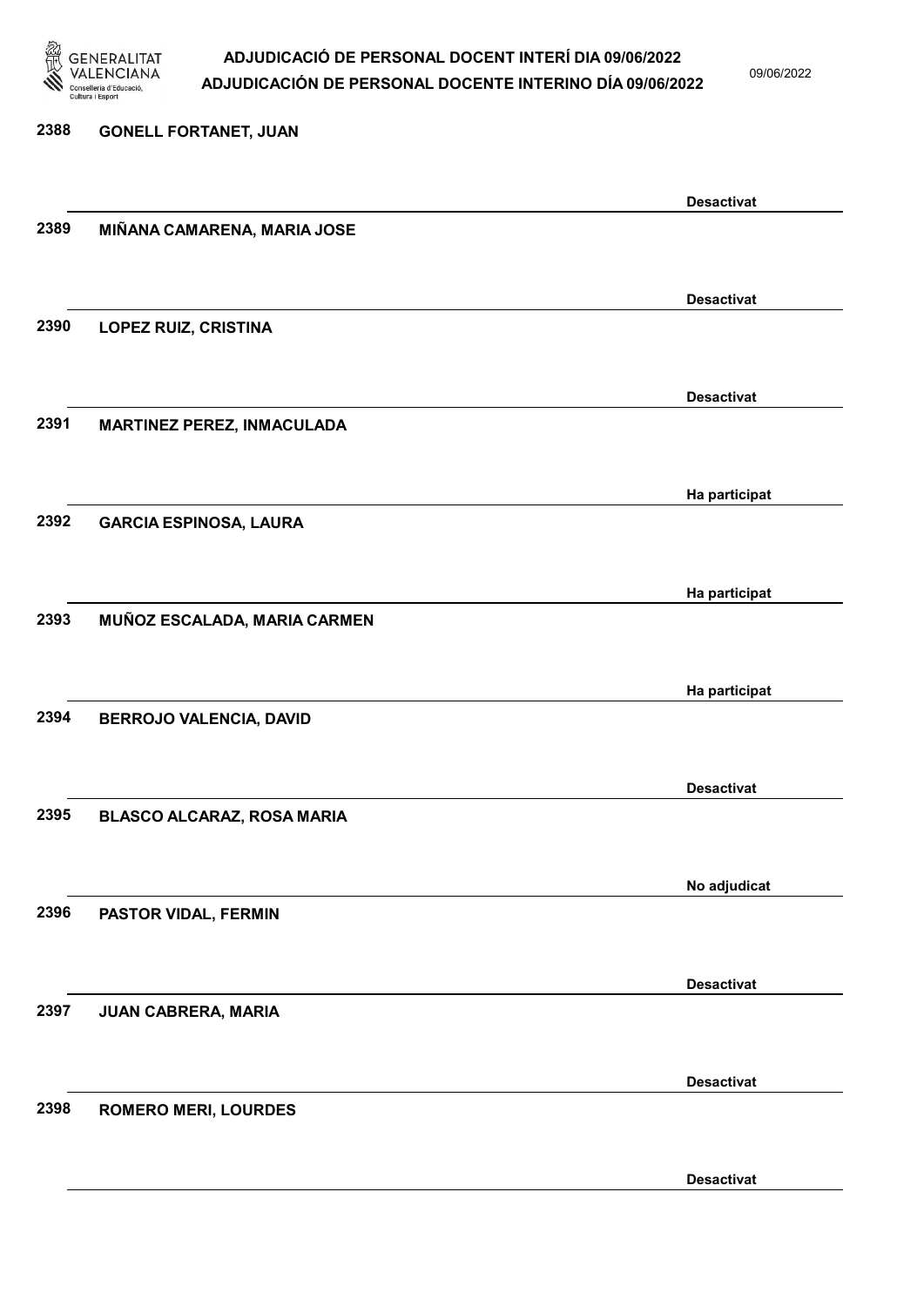

H)

09/06/2022

|      |                                 | No adjudicat      |
|------|---------------------------------|-------------------|
| 2400 | <b>BELDA LLORET, OMAR</b>       |                   |
|      |                                 |                   |
|      |                                 | <b>Desactivat</b> |
| 2401 | ALCALA TORRES, Mª DESAMPARADOS  |                   |
|      |                                 |                   |
|      |                                 |                   |
|      |                                 | <b>Desactivat</b> |
| 2402 | <b>GASPAR PES, ELENA</b>        |                   |
|      |                                 |                   |
|      |                                 | <b>Desactivat</b> |
| 2403 | ALBENTOSA PALACIOS, PAULA       |                   |
|      |                                 |                   |
|      |                                 |                   |
| 2404 |                                 | <b>Desactivat</b> |
|      | <b>CASANOVA CALPENA, MONICA</b> |                   |
|      |                                 |                   |
|      |                                 | Ha participat     |
| 2405 | CHIVA ANDREU, GEMA              |                   |
|      |                                 |                   |
|      |                                 | <b>Desactivat</b> |
| 2406 | PASTOR AMOR, TERESA             |                   |
|      |                                 |                   |
|      |                                 | <b>Desactivat</b> |
| 2407 | ORTIZ BALLESTER, ROSA           |                   |
|      |                                 |                   |
|      |                                 |                   |
|      |                                 | <b>Desactivat</b> |
| 2408 | <b>SEGURA ORTEGA, MURIEL</b>    |                   |
|      |                                 |                   |
|      |                                 | No adjudicat      |
| 2409 | JIMENEZ PASCUAL, BEATRIZ        |                   |
|      |                                 |                   |
|      |                                 |                   |
|      |                                 | No adjudicat      |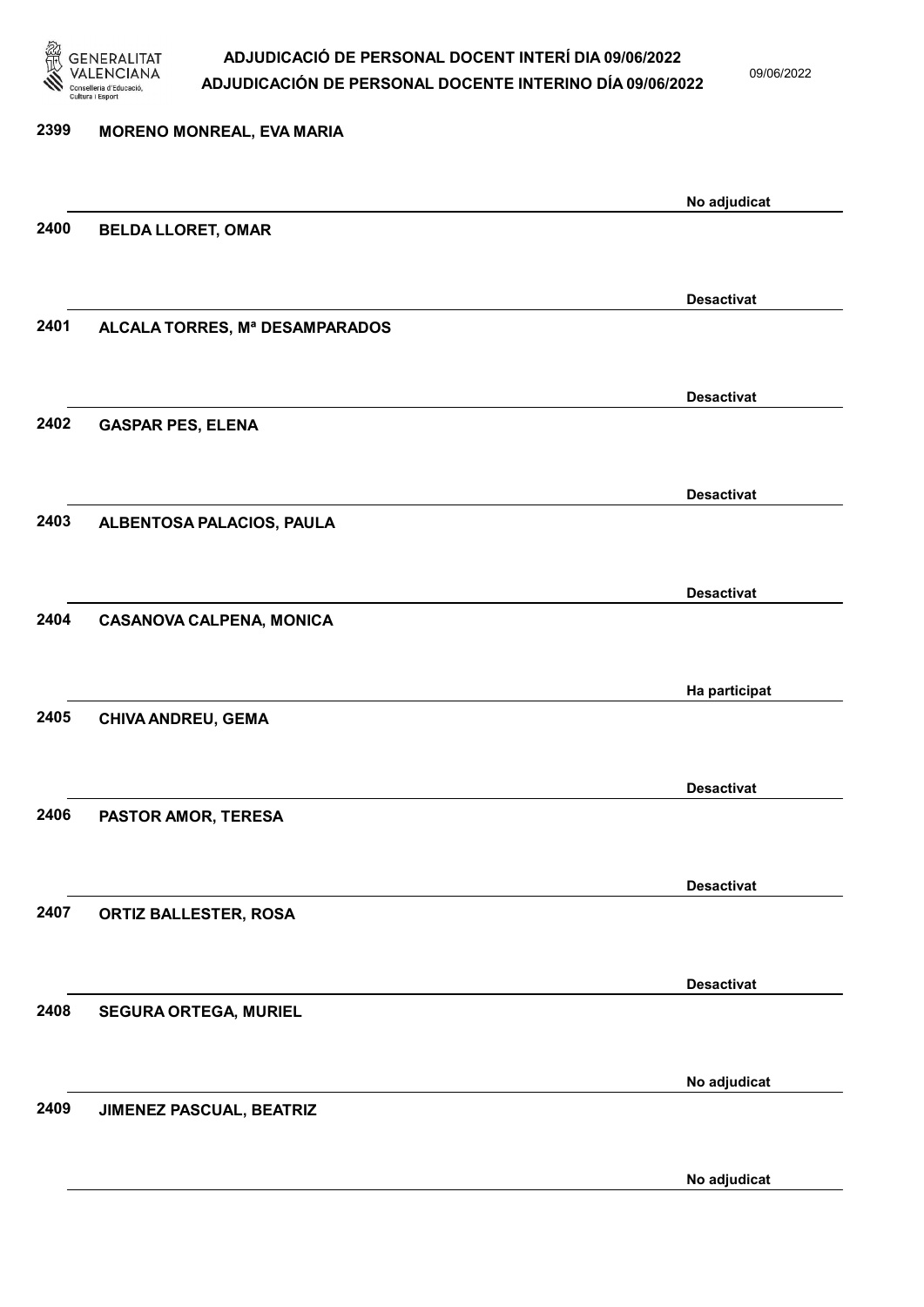

09/06/2022

| 2410 | <b>SOLER CAMPINS, JORDI</b>                                                             |   |                      |
|------|-----------------------------------------------------------------------------------------|---|----------------------|
|      |                                                                                         |   | <b>Desactivat</b>    |
| 2411 | TORTOSA NAVARRO, MARIA BELEN                                                            |   |                      |
|      |                                                                                         |   |                      |
|      |                                                                                         |   | <b>Desactivat</b>    |
| 2412 | <b>MARTINEZ LOMEÑAS, SABRINA</b>                                                        |   |                      |
|      |                                                                                         |   | No adjudicat         |
| 2413 | <b>CEREZO LEDESMA, CRISTINA</b>                                                         |   |                      |
|      |                                                                                         |   |                      |
| 2414 |                                                                                         |   | <b>Desactivat</b>    |
|      | <b>VEGARA JOVER, ANDREA</b>                                                             |   |                      |
|      |                                                                                         |   | No adjudicat         |
| 2415 | LLUCH TOLOSA, MONTSERRAT                                                                |   |                      |
|      |                                                                                         |   |                      |
| 2416 | PADILLA BOSQUE, PRISCILA                                                                |   | Ha participat        |
|      |                                                                                         |   |                      |
|      |                                                                                         |   | No adjudicat         |
| 2417 | TEN AYET, ELENA<br>Petición:                                                            | 1 | Adjudicación forzosa |
|      | COVES DE VINROMÀ (LES) (12001629) CEIP LA MORERIA<br>518916<br>128 / EDUCACIÓ PRIMÀRIA. |   |                      |
| 2418 | Horas<br>SUBSTITUCIÓ INDETERMINADA<br>23<br>RAMOS PERALTA, LAURA                        |   | Adjudicat            |
|      |                                                                                         |   |                      |
|      |                                                                                         |   | No adjudicat         |
| 2419 | ROSALEN ALCOCER, ASUNCION DEL PILAR                                                     |   |                      |
|      |                                                                                         |   |                      |
| 2420 | <b>VERCHER MARIA, ESTER</b>                                                             |   | <b>Desactivat</b>    |
|      |                                                                                         |   |                      |
|      |                                                                                         |   | No adjudicat         |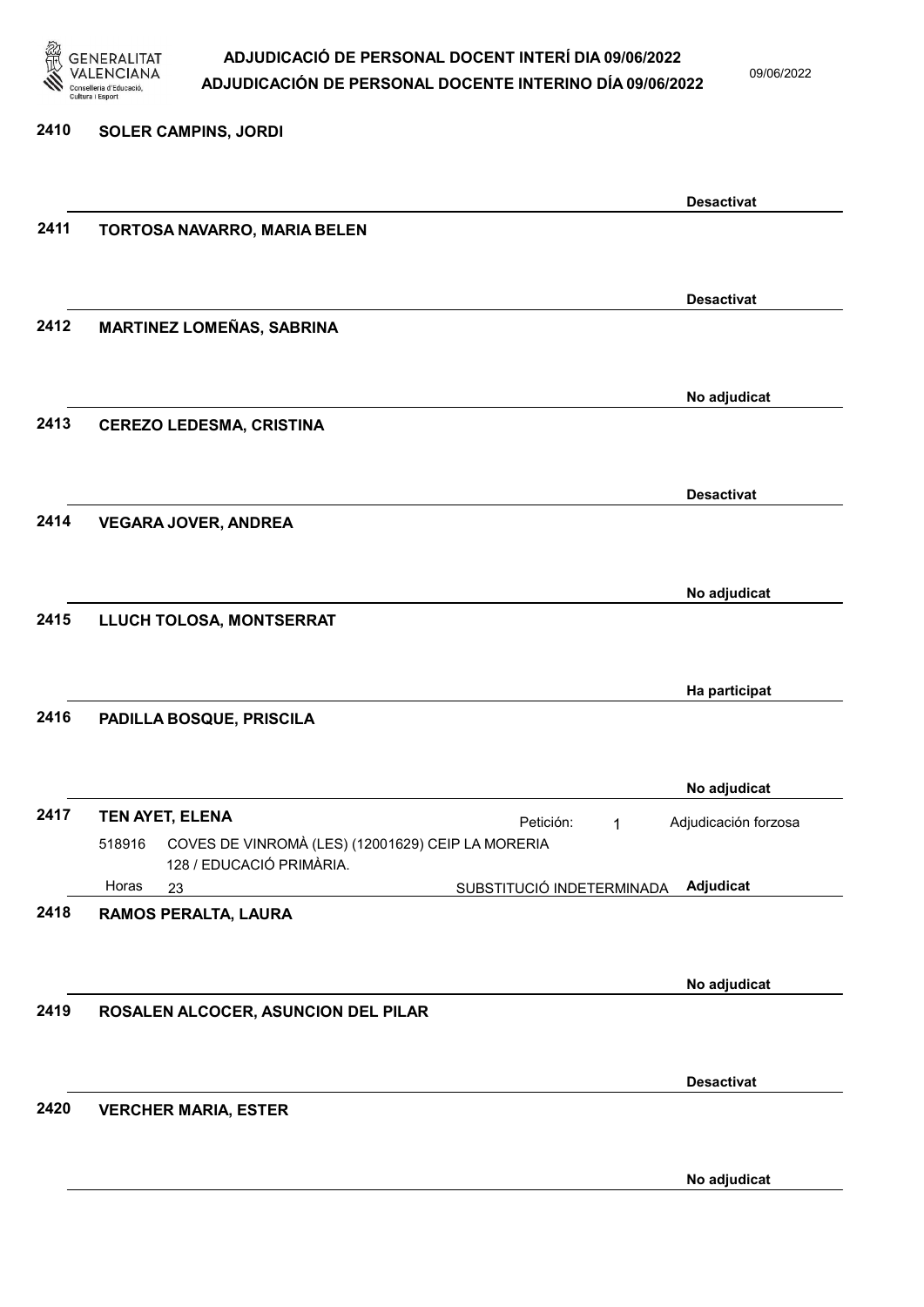

09/06/2022

### 2421 PARRIZAS PALOMERO, SILVIA Desactivat 2422 MATEU MIRALLES, MARTA Desactivat 2423 FERRUS PELLICER, ESTER No adjudicat 2424 INSA PLA, ANA REYES No adjudicat 2425 MICO PINA, ANA BELEN No adjudicat 2426 VAYA CASAS, ALBA Desactivat 2427 PERALES CALATAYUD, SONIA Desactivat 2428 MOLINA ALVAREZ, ERIKA **Petición:** 1 23 SUBSTITUCIÓ INDETERMINADA DÉNIA (03004120) CEIP CERVANTES 128 / EDUCACIÓ PRIMÀRIA. Adjudicat Adjudicación forzosa 519017 Horas 2429 SENDROS MARTINEZ, MARIA Desactivat 2430 LANZA ALBENTOSA, WENDY No adjudicat 2431 LOPEZ IRUELA, MARIA JESUS No adjudicat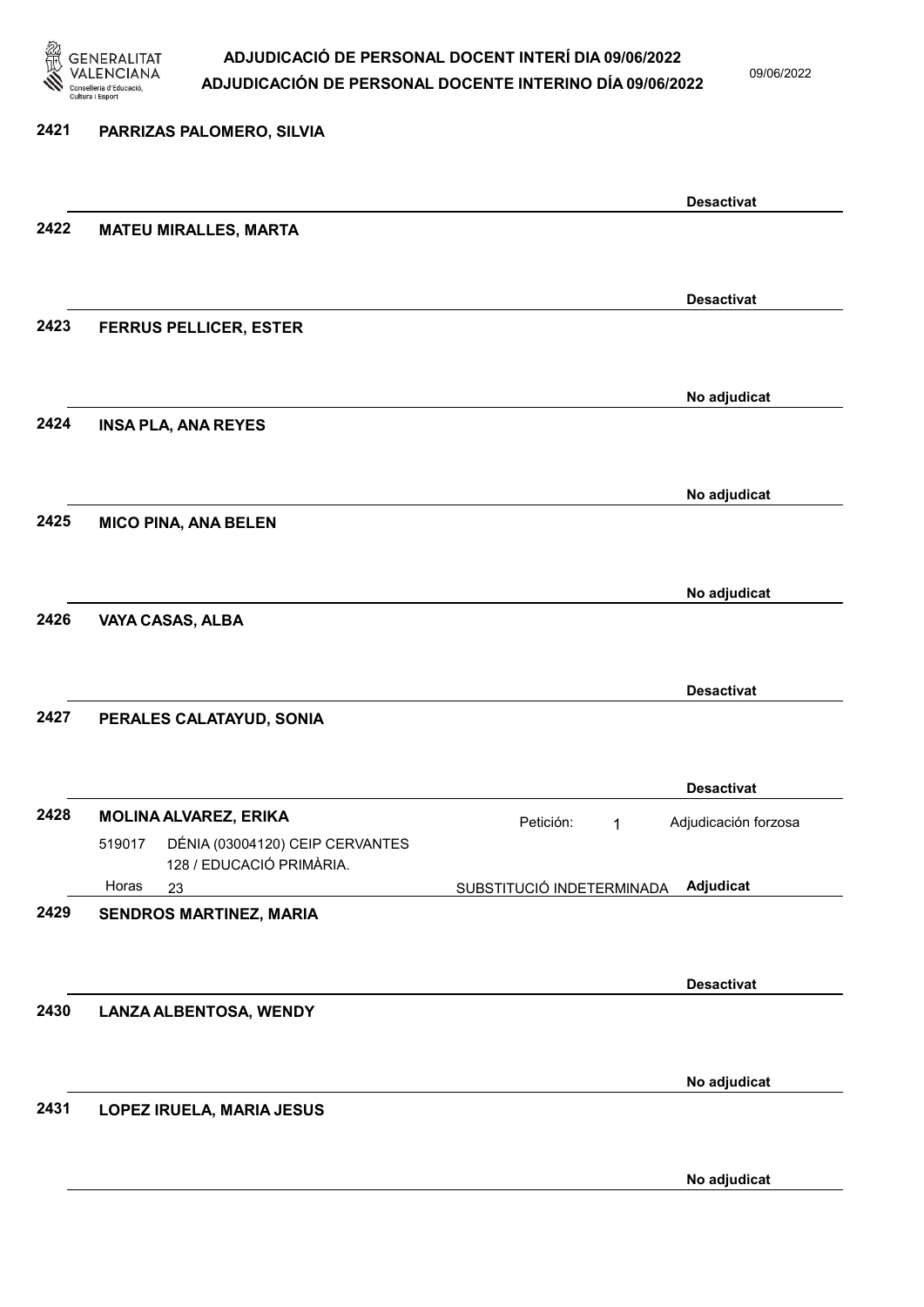

09/06/2022

### 2432 IRAÑETA IBAÑEZ, MARIA NIEVES Desactivat 2433 IBAÑEZ CEBRIAN, ANDREU EULOGI Desactivat 2434 SANCHIS MARTÍNEZ, NOEMÍ Desactivat 2435 JORQUES ZAFRILLA, BELEN Desactivat 2436 NOGUES GONZALEZ, ALBA No adjudicat 2437 VELERT CARRION, ISABEL No adjudicat 2438 LANDETE SANCHEZ, GEMMA No adjudicat 2439 AGUSTI GIL, INMACULADA CONCEPCION No adjudicat 2440 GUERRERO CARAYOL, EVA MARIA No adjudicat 2441 COMPANY MEDINA, LUCIA Desactivat 2442 YNAT LOPEZ, NOELIA EMPAR

Desactivat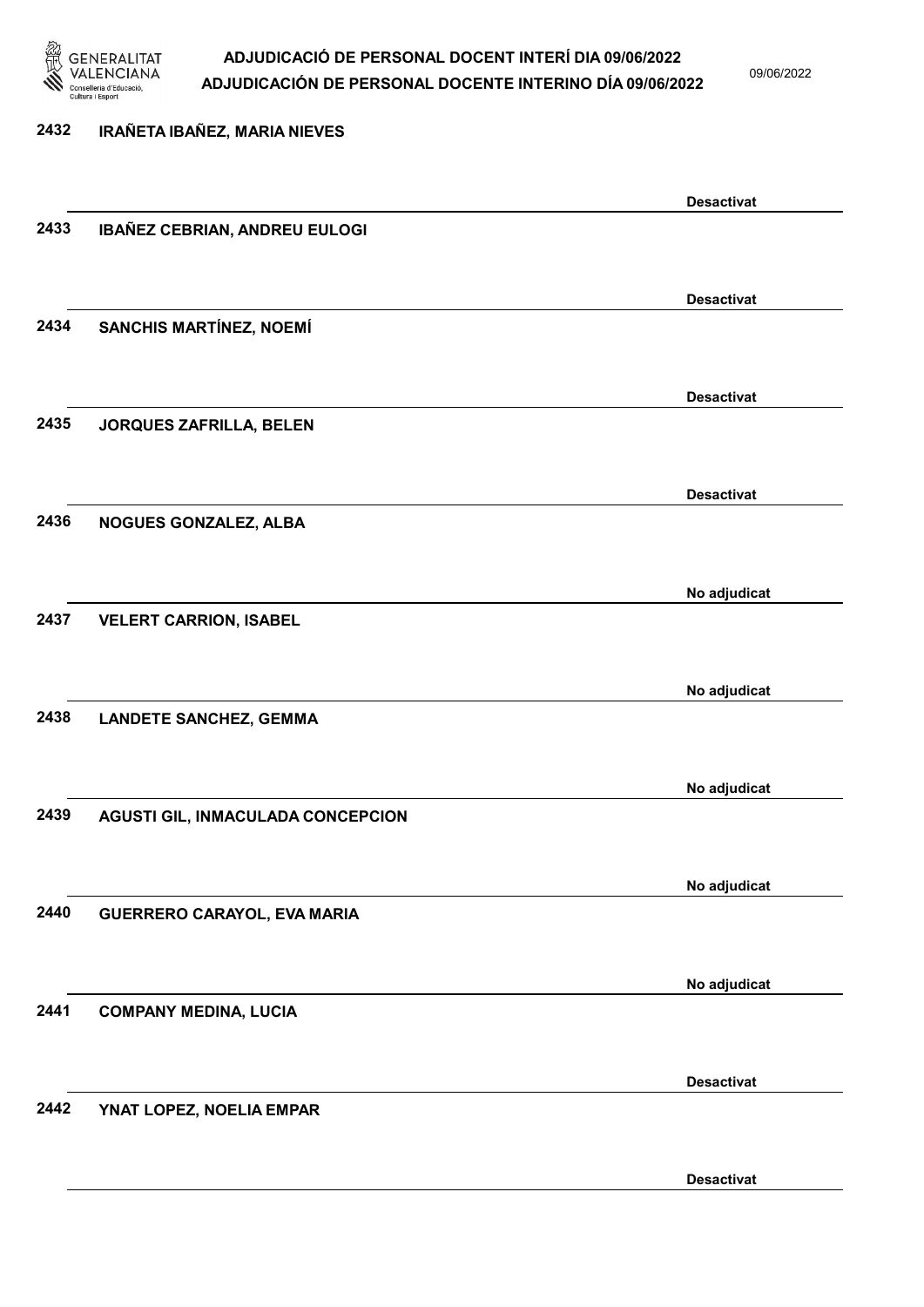

09/06/2022

#### 2443 GARCIA FABREGAT, TATIANA VALERIA

Desactivat 2444 BOLOS VALERO, EDNA Desactivat 2445 CALVO MOSCARDO, ISABEL Desactivat 2446 PERICACHO MIRALLES, ROSA MARIA Desactivat 2447 RUEDA MARFIL, CRISTINA No adjudicat 2448 GARCIA GOMEZ, BEATRIZ Desactivat 2449 ORTIZ SILVESTRE, OMAR Desactivat 2450 GONZALEZ GILABERT, VIRGINIA Desactivat 2451 ALIQUES GARCIA, JAVIER Desactivat 2452 GUADILLA IÑIGUEZ, EVA MARIA No adjudicat 2453 NOGUERA BERTO, DESAMPARADOS No adjudicat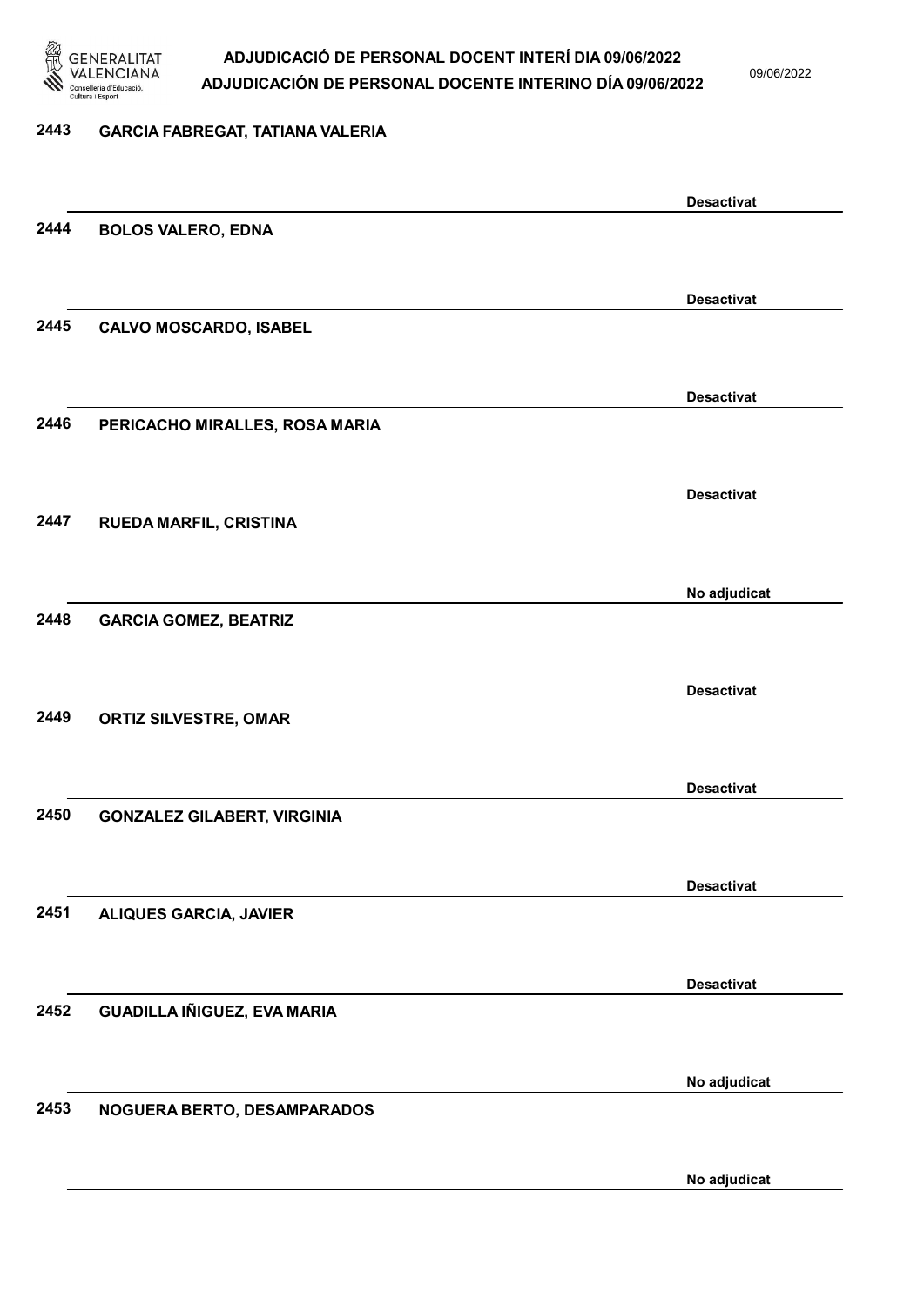

2454 VILA BELLOT, MARIA JOSE

#### ADJUDICACIÓ DE PERSONAL DOCENT INTERÍ DIA 09/06/2022 ADJUDICACIÓN DE PERSONAL DOCENTE INTERINO DÍA 09/06/2022

09/06/2022

### Desactivat 2455 CONTRERAS CANTO, SARA Ha participat 2456 PEREZ PICO, NAIARA No adjudicat 2457 PASCUAL ORENGA, MIREIA Ha participat 2458 NAVARRO CASTILLO, MIRIAM Desactivat 2459 LINERO DIAZ, SARAY No adjudicat 2460 FOLCH TORLA, ELSA DOLORES No adjudicat 2461 GARRIDO MUNDINA, PAULA Desactivat 2462 CASTILLO SAN GERONIMO, JORGE Desactivat 2463 ROMERO ORTIZ, TANIA Desactivat 2464 CHUMILLAS CANOS, MARIA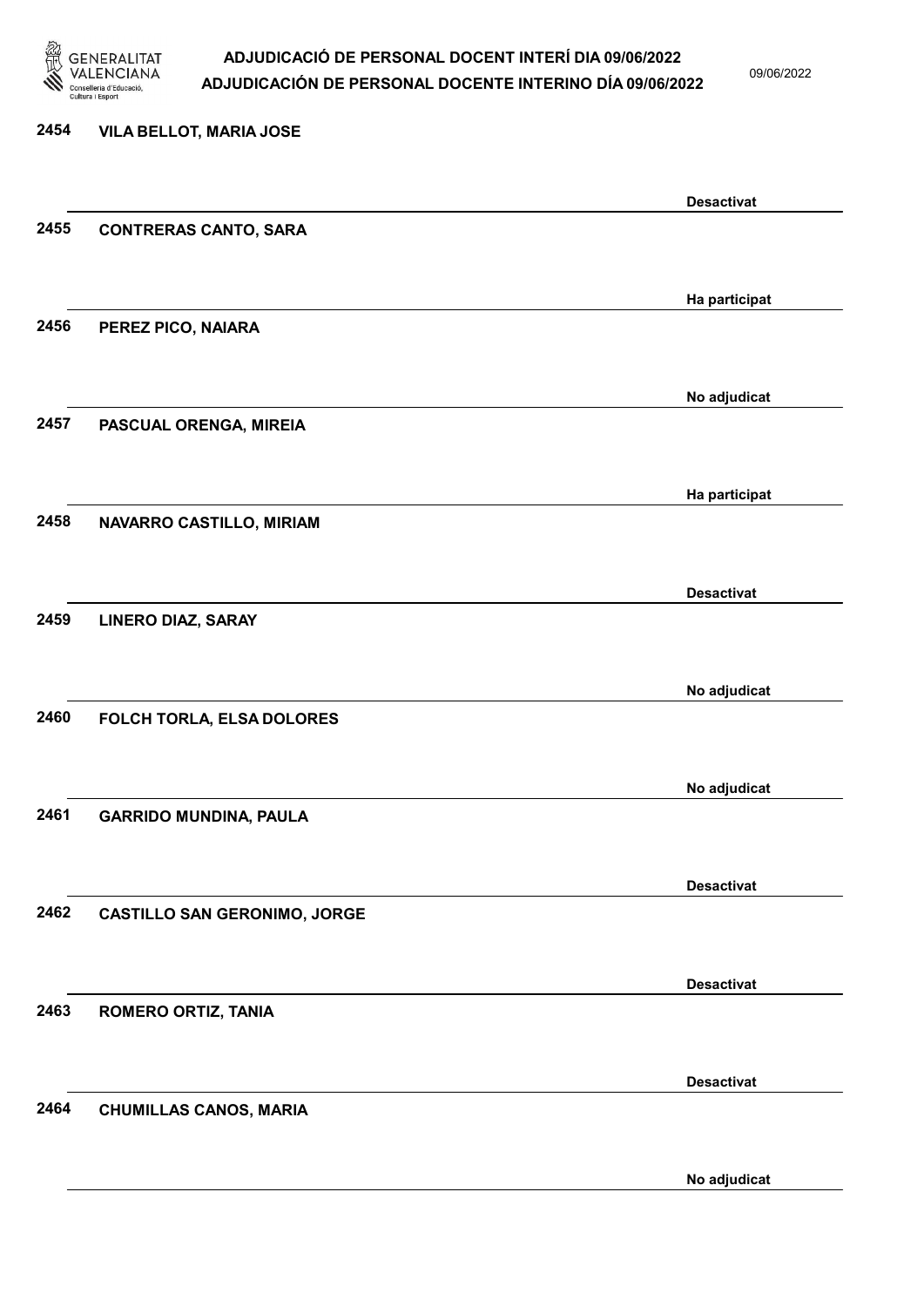

09/06/2022

Desactivat

# 2465 SANTAMARIA AGULLO, MARIA No adjudicat 2466 CECA CABOTA, IRENE Desactivat 2467 SILVA CARRO, NOEMI Desactivat 2468 PICO OLIVERT, MARC Desactivat 2469 MURCIA PEREZ, MARINA No adjudicat 2470 ESPI BOLUDA, IRENE Desactivat 2471 GIL SOLA, MARTA No adjudicat 2472 GUERRERO DE LA TORRE, ANA MARIA No adjudicat 2473 MEJIAS RODRÍGUEZ, MARINA Desactivat 2474 RICO FRANCH, JOSE VICTOR Desactivat 2475 GUTIERREZ RAMOS, VANESA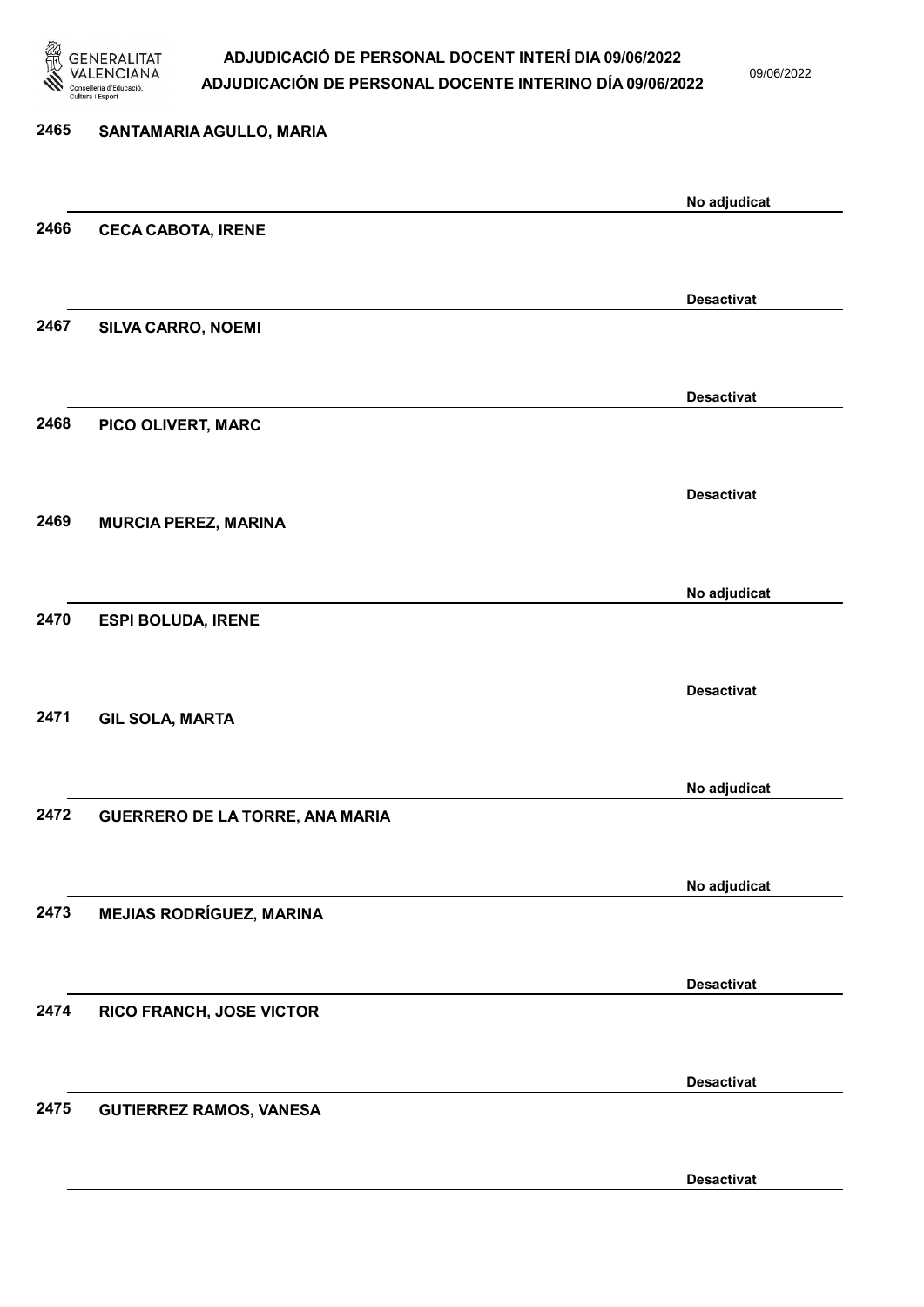

09/06/2022

| 2476 | <b>GRAO OROZCO, MARIA LUISA</b>  |                   |
|------|----------------------------------|-------------------|
|      |                                  |                   |
|      |                                  | Ha participat     |
| 2477 | MANZANO VIDAL, ALOMA DEL LLEDO   |                   |
|      |                                  |                   |
|      |                                  | No adjudicat      |
| 2478 | <b>GUINOT NAVAS, CRISTINA</b>    |                   |
|      |                                  |                   |
|      |                                  | No adjudicat      |
| 2479 | <b>CARDONA COSTA, ROSA MARIA</b> |                   |
|      |                                  |                   |
|      |                                  | <b>Desactivat</b> |
| 2480 | <b>NOGUES CATALAN, ANAIS</b>     |                   |
|      |                                  |                   |
| 2481 | TRAVER SERRAT, DIANA             | <b>Desactivat</b> |
|      |                                  |                   |
|      |                                  | No adjudicat      |
| 2482 | <b>GARCIA FERRE, LAURA</b>       |                   |
|      |                                  |                   |
|      |                                  | <b>Desactivat</b> |
| 2483 | HERNANDEZ PEIRO, SHEILA          |                   |
|      |                                  |                   |
|      |                                  | <b>Desactivat</b> |
| 2484 | MENESES MARTINEZ, PURIFICACIÓN   |                   |
|      |                                  |                   |
|      |                                  | No adjudicat      |
| 2485 | <b>OLTRA VICENS, MONICA</b>      |                   |
|      |                                  |                   |
|      |                                  | No adjudicat      |
| 2486 | <b>ORTIZ FONT, MARTA</b>         |                   |
|      |                                  |                   |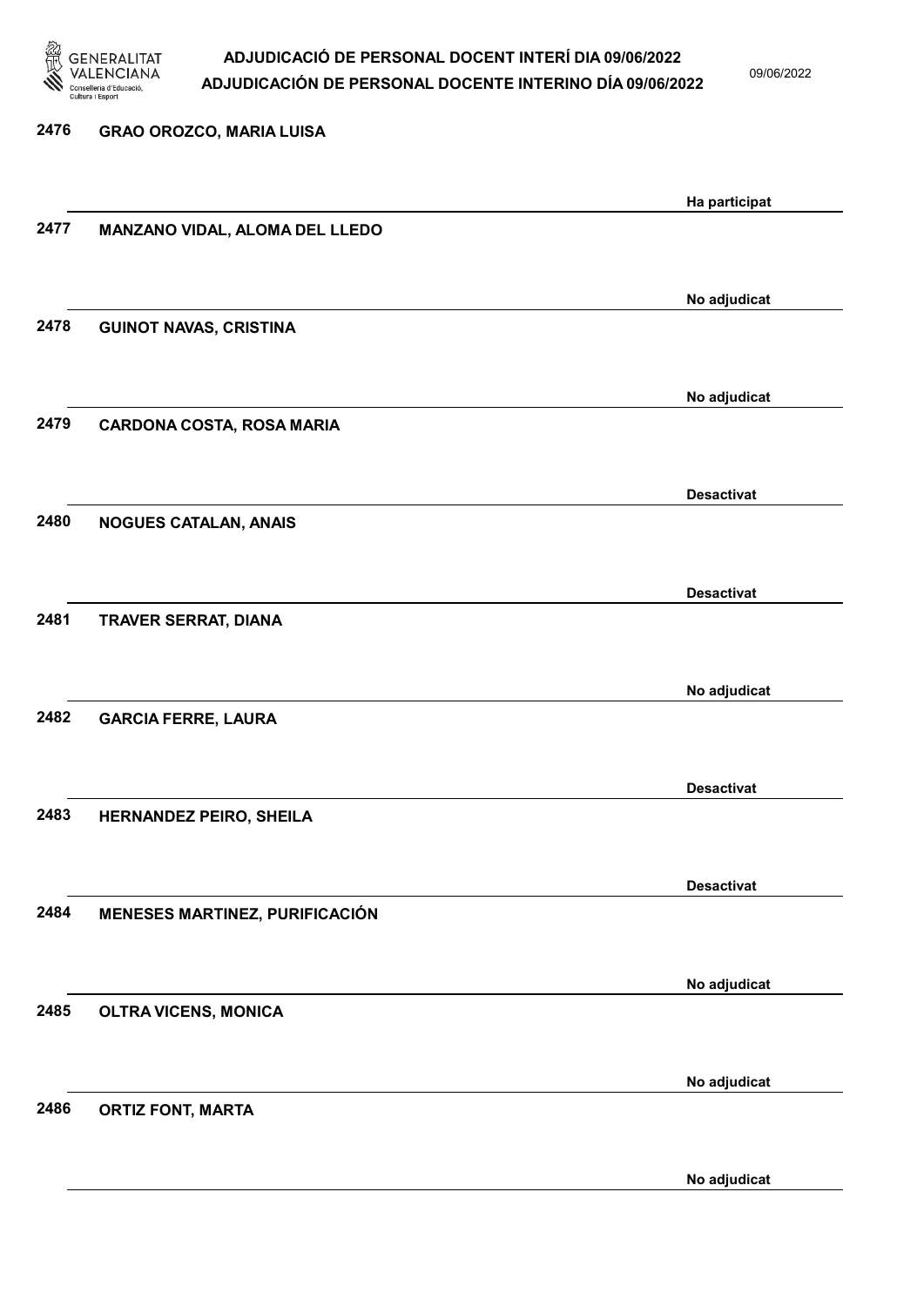

09/06/2022

Desactivat

# 2487 SANCHEZ CASAS, DAVID Desactivat 2488 PEIRO SERRALTA, ALICIA Desactivat 2489 SANZ ALONSO, NURIA Desactivat 2490 RIPOLL RODRIGUEZ, REBECA No adjudicat 2491 CALVO MORENO, SONIA No adjudicat 2492 CRUZ SERNA, NURIA Desactivat 2493 GANDIA MARCO, LEILA No adjudicat 2494 OLTRA SANCHIS, MILAGROSA No adjudicat 2495 ANDUJAR RODRIGUEZ, TANIA Desactivat 2496 ASENCIO BAEZA, SUSANA Desactivat 2497 GALAN BARTUAL, GERMAN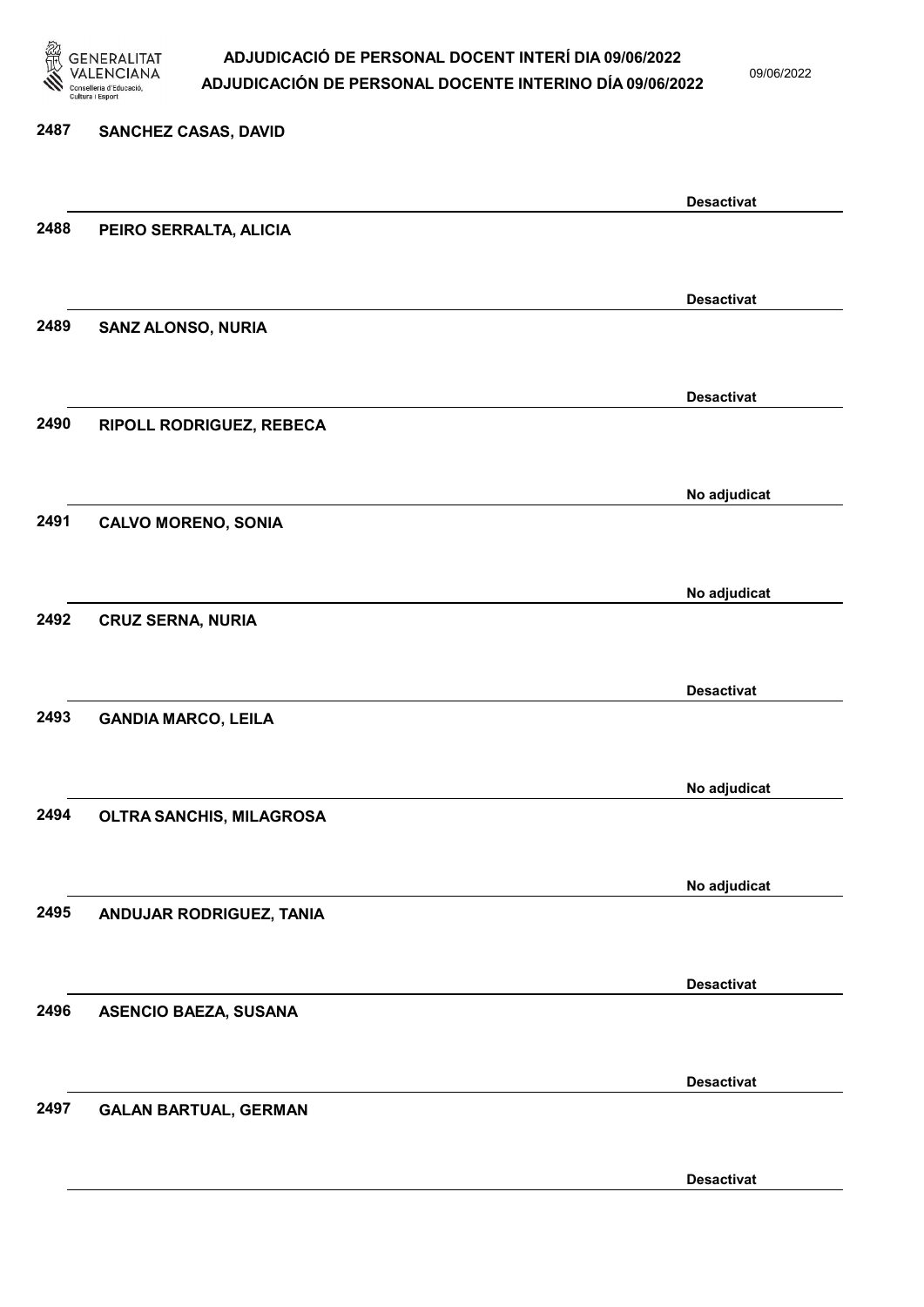

09/06/2022

Desactivat

# 2498 CALERO LLORET, LAURA No adjudicat 2499 CHARCOS CHAZARRA, LAURA Desactivat 2500 ORENGA DE LA LAMA, MARIA Desactivat 2501 MARQUES ORGILES, ESTEFANIA Ha participat 2502 TUDELA GOMAR, ESTHER Desactivat 2503 MOLINA LEIVA, PAULA Desactivat 2504 ALBERT PRATS, PAULA No adjudicat 2505 ZAMORA SANCHEZ, ANA MARIA Ha participat 2506 LORENTE PEREZ, SANDRA No adjudicat 2507 VERDÚ GARCÍA, NEUS Desactivat 2508 FORNES ERN, NEREA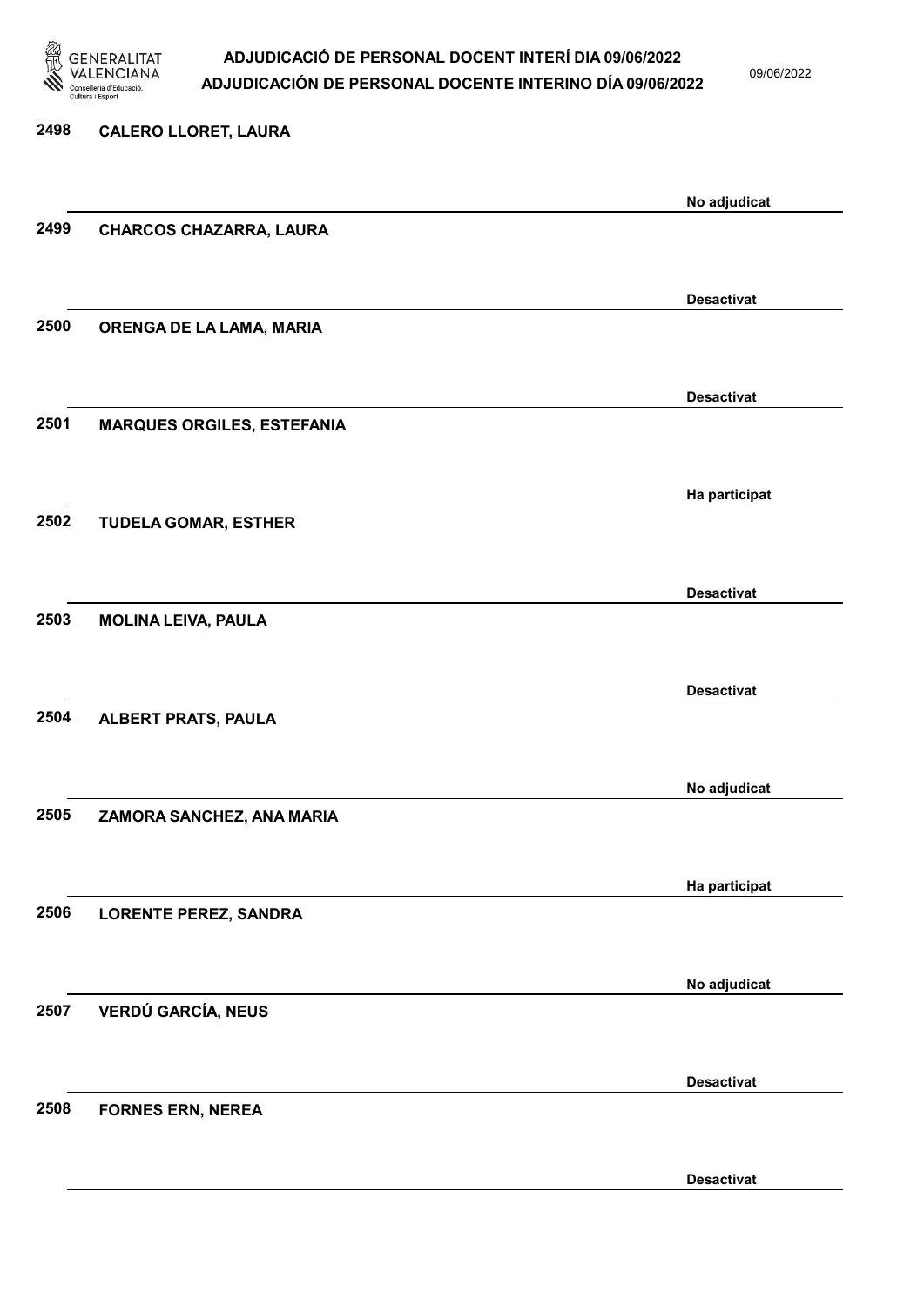

09/06/2022

#### 2509 ABELLAN OCHOA, NATALIA

|      |                                                                      |                           | No adjudicat      |
|------|----------------------------------------------------------------------|---------------------------|-------------------|
| 2510 | <b>SANCHO FERRER, ANA</b>                                            |                           |                   |
|      |                                                                      |                           | No adjudicat      |
| 2511 | <b>TORMO MARTINEZ, MIRIAM</b>                                        | Petición:<br>1            | Voluntaria        |
|      | ALACANT (03018623) CEIP RABASSA<br>717792<br>120 / EDUCACIÓ INFANTIL |                           |                   |
|      | Horas<br>ING.<br>23                                                  | SUBSTITUCIÓ INDETERMINADA | Adjudicat         |
| 2512 | <b>ASINS ENGASA, ESTEFANIA</b>                                       |                           |                   |
|      |                                                                      |                           |                   |
|      |                                                                      |                           | Ha participat     |
| 2513 | <b>GARCIA RODRIGUEZ, NOELIA</b>                                      |                           |                   |
|      |                                                                      |                           |                   |
|      |                                                                      |                           | No adjudicat      |
| 2514 | SANCHO LLINARES, PAULA MARIA                                         |                           |                   |
|      |                                                                      |                           |                   |
|      |                                                                      |                           |                   |
|      |                                                                      |                           | No adjudicat      |
| 2515 | <b>ORTIZ SAMBLAS, ESTEFANIA</b>                                      |                           |                   |
|      |                                                                      |                           |                   |
|      |                                                                      |                           | <b>Desactivat</b> |
| 2516 | RIOS GAVANCHO, CLAUDIA CAROLINA                                      |                           |                   |
|      |                                                                      |                           |                   |
|      |                                                                      |                           | Ha participat     |
| 2517 | DEL RIO VELLOSILLO, VANESSA                                          |                           |                   |
|      |                                                                      |                           |                   |
|      |                                                                      |                           |                   |
|      |                                                                      |                           | <b>Desactivat</b> |
| 2518 | PELLICER MORERA, MIREYA                                              |                           |                   |
|      |                                                                      |                           |                   |
|      |                                                                      |                           | No adjudicat      |
| 2519 | HIDALGO VAZQUEZ, MARIA DEL MAR                                       |                           |                   |
|      |                                                                      |                           |                   |
|      |                                                                      |                           | <b>Desactivat</b> |
|      |                                                                      |                           |                   |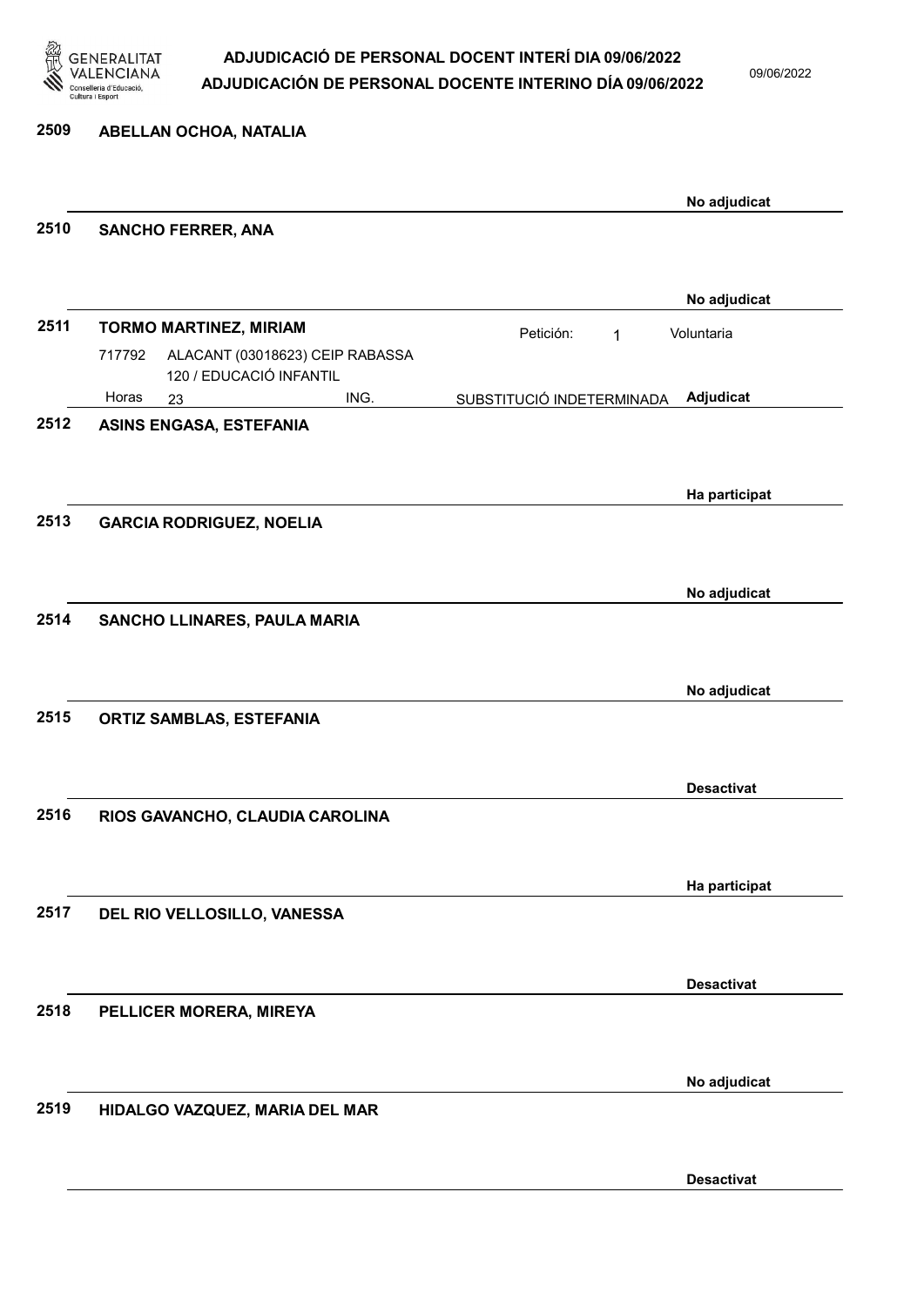

09/06/2022

| 2520 | <b>MARCOS SANTOS, CRISTINA</b>     |                   |
|------|------------------------------------|-------------------|
|      |                                    | No adjudicat      |
| 2521 | SANCHO MEDINA, EVA MARIA           |                   |
|      |                                    | No adjudicat      |
| 2522 | <b>GRANADOS MORALES, ANA MARIA</b> |                   |
|      |                                    | <b>Desactivat</b> |
| 2523 | <b>GARCIA OTERO, ROSA ANA</b>      |                   |
|      |                                    | Ha participat     |
| 2524 | AMOROS RAMIREZ, SANDRA             |                   |
| 2525 | <b>SORIANO TOMAS, PAULA</b>        | No adjudicat      |
|      |                                    |                   |
|      |                                    | No adjudicat      |
| 2526 | DEL MORAL IRLES, CRISTINA          |                   |
|      |                                    | No adjudicat      |
| 2527 | <b>GARCIA FERNANDEZ, CRISTINA</b>  |                   |
|      |                                    | Ha participat     |
| 2528 | SEDANO LOZANO, MARTA               |                   |
|      |                                    | <b>Desactivat</b> |
| 2529 | FERRER ALBERO, NEUS                |                   |
|      |                                    | <b>Desactivat</b> |
| 2530 | <b>BALLESTER MARCO, EVELIA</b>     |                   |

Ha participat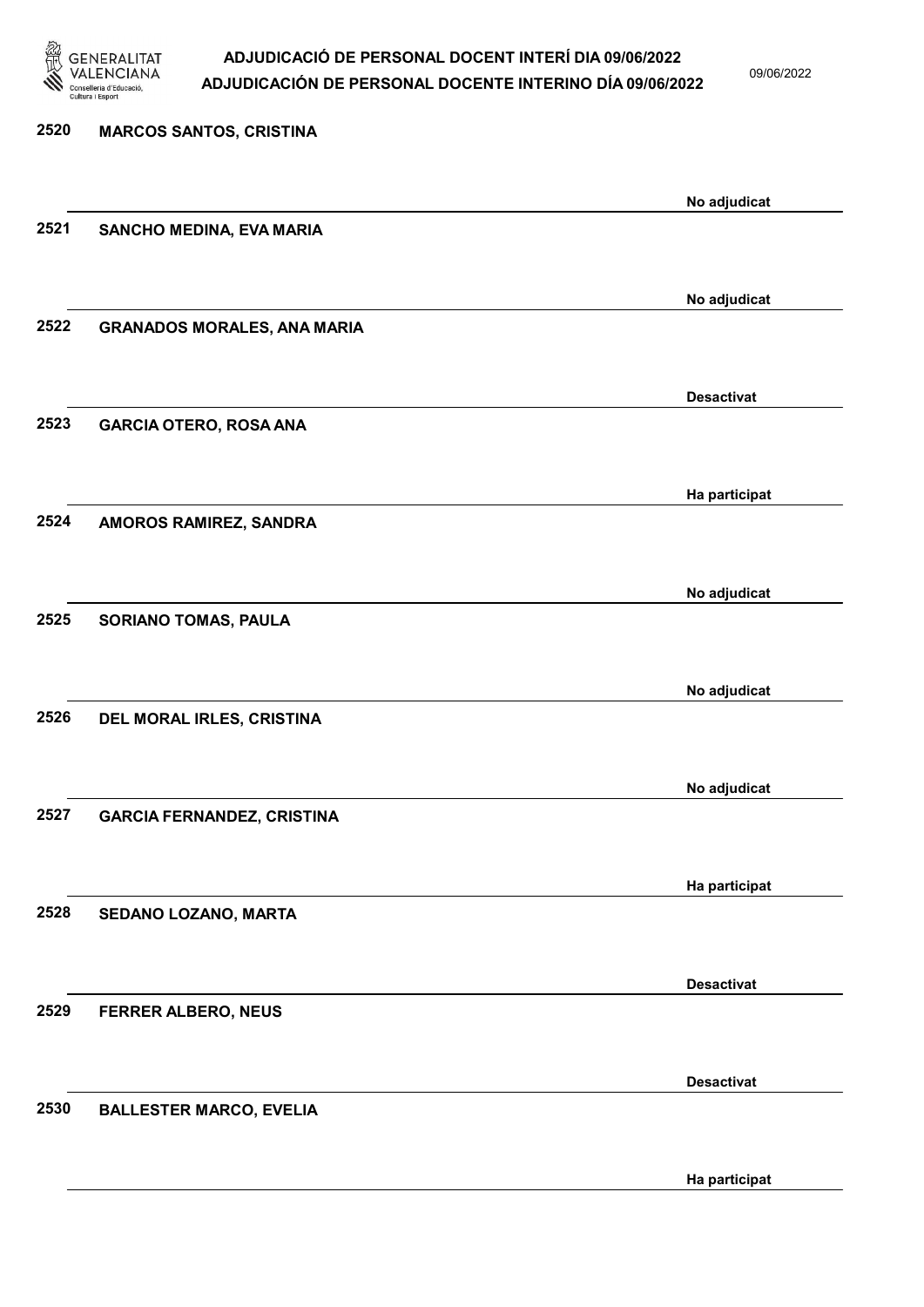

09/06/2022

### 2531 PASTOR HEREDIA, JOSE ANDRES Desactivat 2532 RANDO HERNANDEZ, LAIA Desactivat 2533 SANCHIS GINER, LAURA No adjudicat 2534 ANDREU MIRALLES, ANA Ha participat 2535 AROCA AJENJO, ANA Ha participat 2536 APARICIO VILLANUEVA, MARIA DEL CARMEN No adjudicat 2537 JIMENEZ IBARRA, JESSICA Ha participat 2538 PELLICER BAREA, GRACIA Desactivat 2539 MARIN RAMOS, MARIA DE LAS MERCEDES Desactivat 2540 PERALES VILA, YOLANDA No adjudicat 2541 NAPOLEON FERRANDIS, ISABEL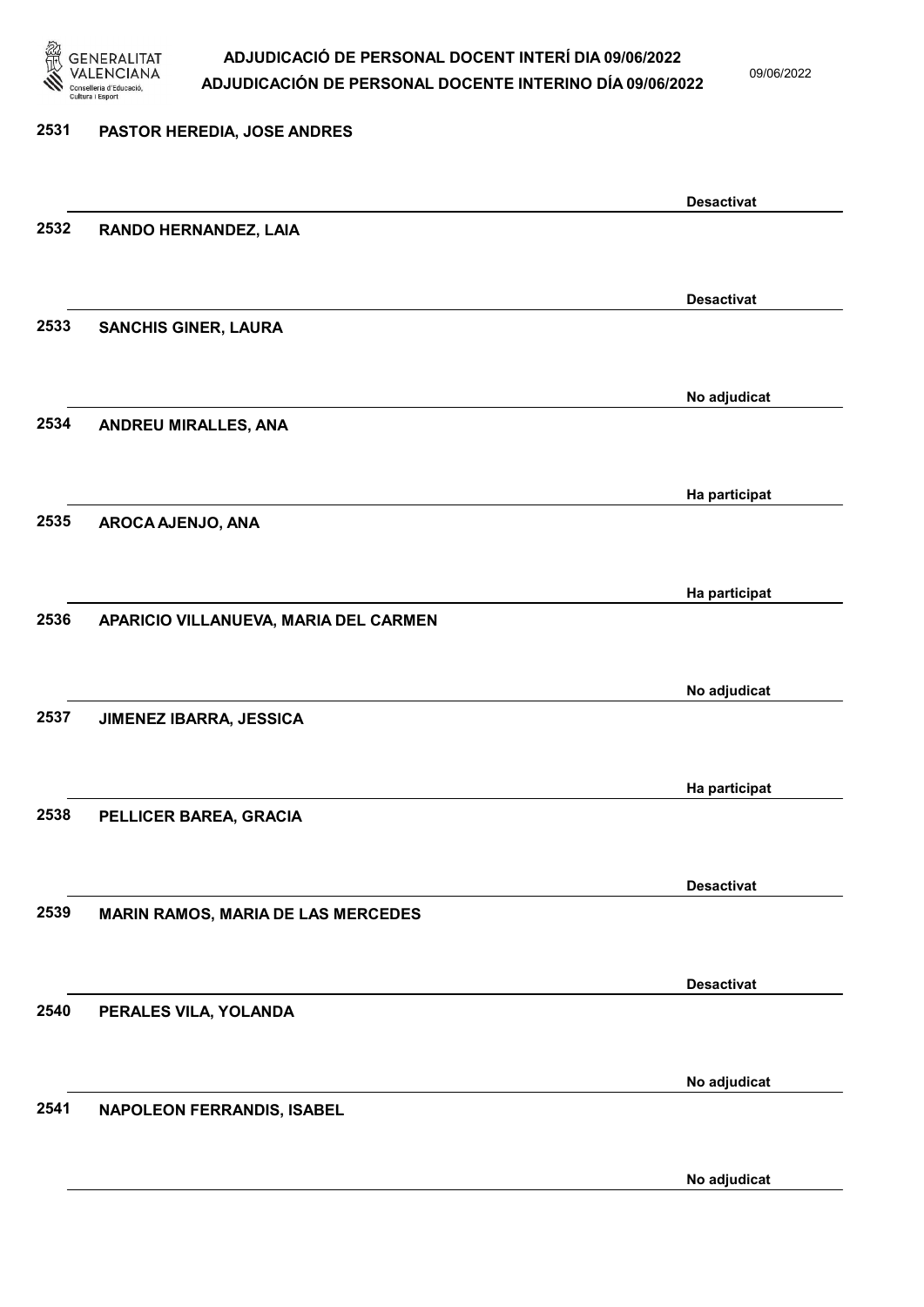

09/06/2022

| 2542 | <b>SAUS VILA, CRISTINA</b>          |                   |
|------|-------------------------------------|-------------------|
|      |                                     | <b>Desactivat</b> |
| 2543 | <b>SELFA CERVERO, OSCAR</b>         |                   |
|      |                                     | <b>Desactivat</b> |
| 2544 | <b>CORTES ORTIZ, CRISTINA MARIA</b> |                   |
|      |                                     | <b>Desactivat</b> |
| 2545 | PANCORBO GARCIA, RAQUEL             |                   |
|      |                                     | Ha participat     |
| 2546 | SCHVARTZMAN, VERONICA PAOLA         |                   |
|      |                                     | <b>Desactivat</b> |
| 2547 | ANDRES SANCHEZ, CRISTINA            |                   |
|      |                                     | <b>Desactivat</b> |
| 2548 | SANJERONIMO ESPI, PATRICIA          |                   |
|      |                                     | No adjudicat      |
| 2549 | <b>GAVILA BLAZQUEZ, JOSEFA</b>      |                   |
|      |                                     | <b>Desactivat</b> |
| 2550 | SORIANO TORTOSA, SARA               |                   |
|      |                                     | No adjudicat      |
| 2551 | ALBA CERVERA, MARIA ESMERALDA       |                   |
|      |                                     | <b>Desactivat</b> |
| 2552 | <b>MARTINEZ CEREZO, GLORIA</b>      |                   |
|      |                                     |                   |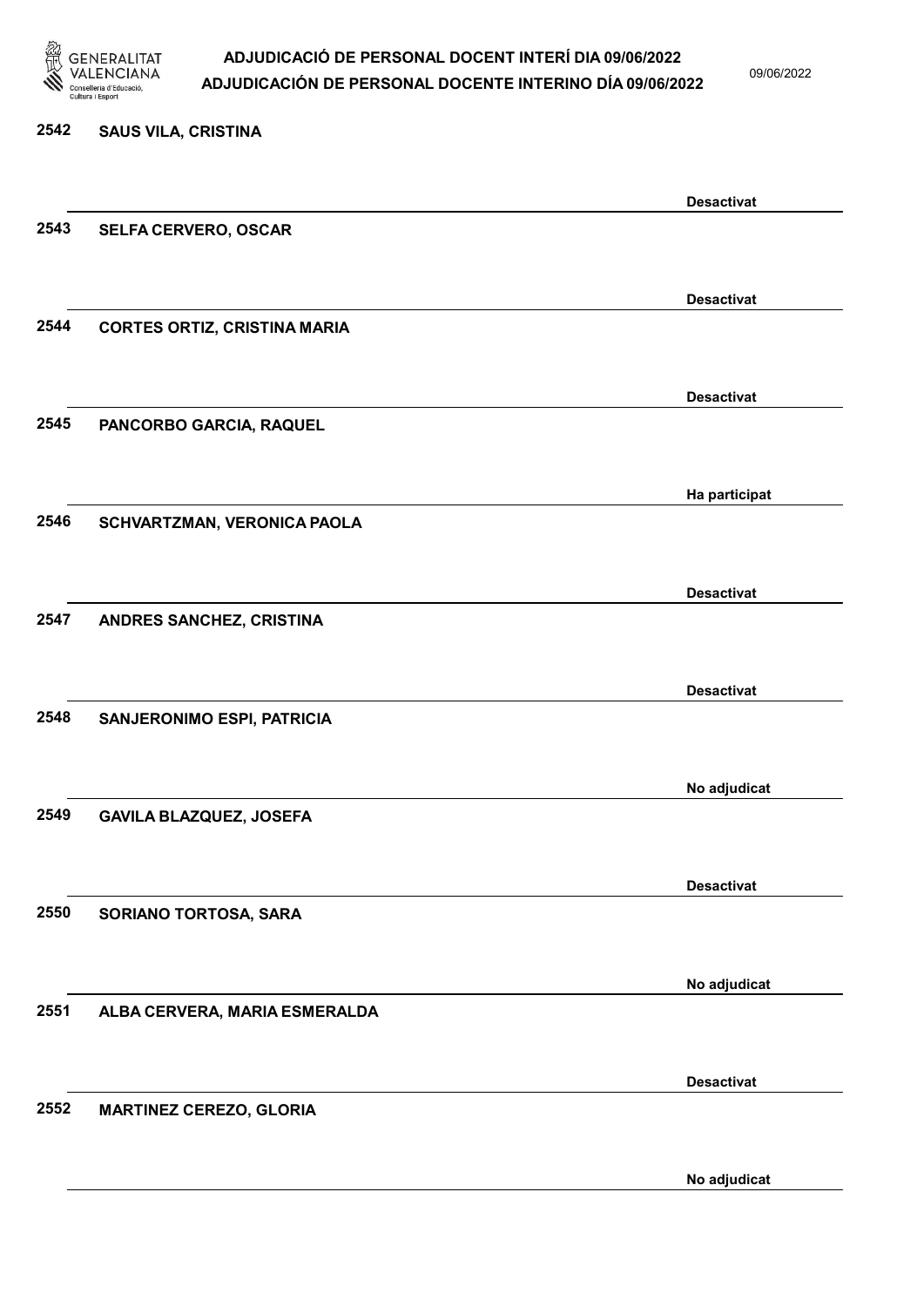

09/06/2022

### 2553 BARRES PAULS, CARMEN MARIA Desactivat 2554 SERRET PEDRA, ANDREU Desactivat 2555 BARBERA CERDA, SARAI No adjudicat 2556 GARCIA ANAYA, PAULA Desactivat 2557 GARCIA-GALBIS CRUZ, MARIA DEL PILAR Ha participat 2558 ROIG SANJUAN, SILVIA Desactivat 2559 SANCHIS APARICIO, MARIA DOLORES No adjudicat 2560 SERRANO ALMENDRO, EVA MARIA No adjudicat 2561 ASENSI CONEJERO, MARTA No adjudicat 2562 MOLINA NORTES, RAQUEL No adjudicat 2563 MAÑE SERRA, MIREIA

Desactivat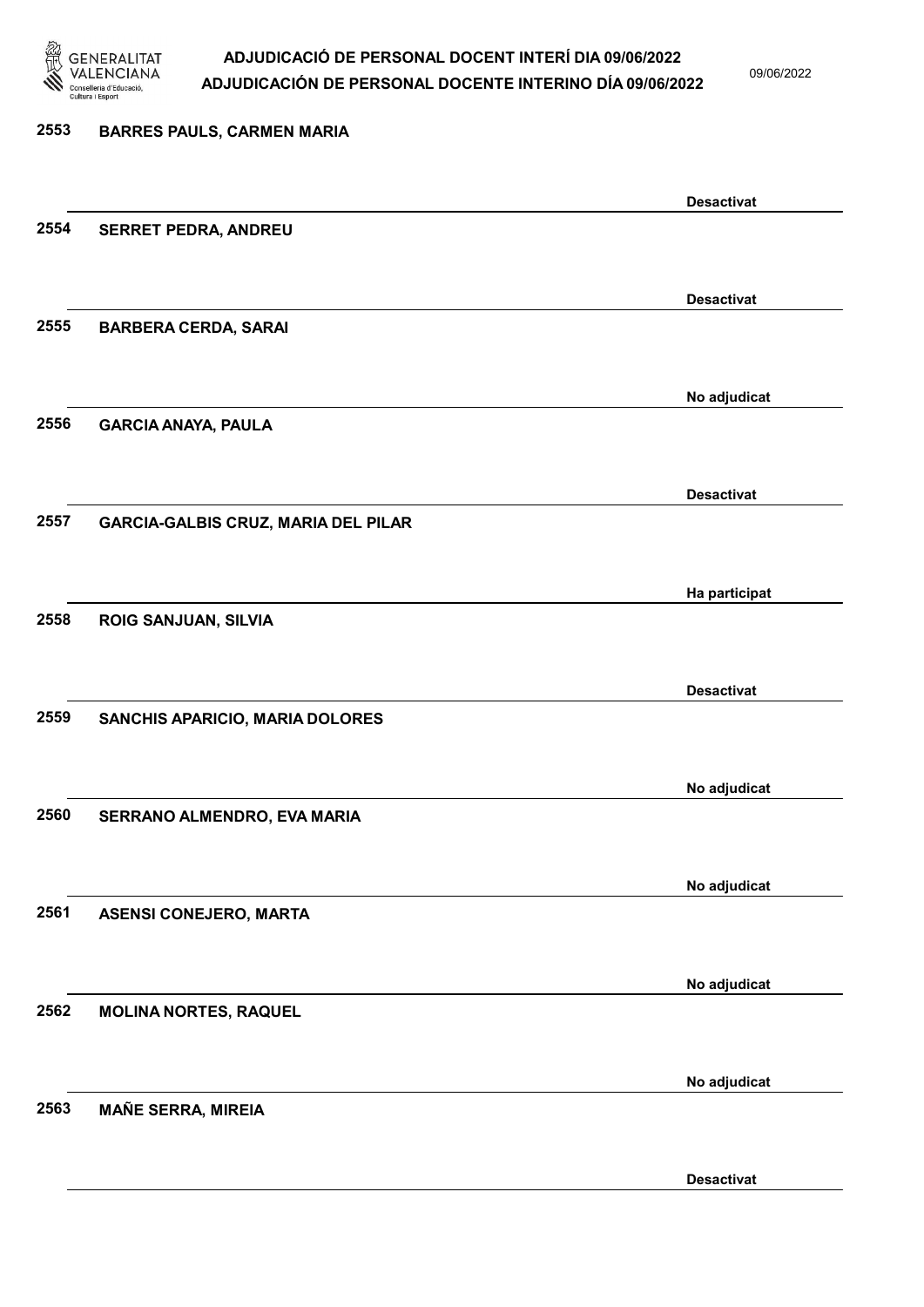

09/06/2022

### 2564 BUITRAGO MAESTRE, MARINA No adjudicat 2565 BAEZA BERMUDEZ, LORENA No adjudicat 2566 CHARCOS ALVARO, ESTEFANIA No adjudicat 2567 GUINOT FELIS, MARIA Ha participat 2568 ASES ESPI, MARIA ROSA No adjudicat 2569 ANTON ROS, ALEXANDRA Desactivat 2570 GASULL GARROTE, ESTER Desactivat 2571 CUADRADO ROMERO, TAMARA Ha participat 2572 FRANCO MATOSES, CLARA Desactivat 2573 PIQUER FLOR, MONICA No adjudicat 2574 CABANES MARTINEZ, CARLA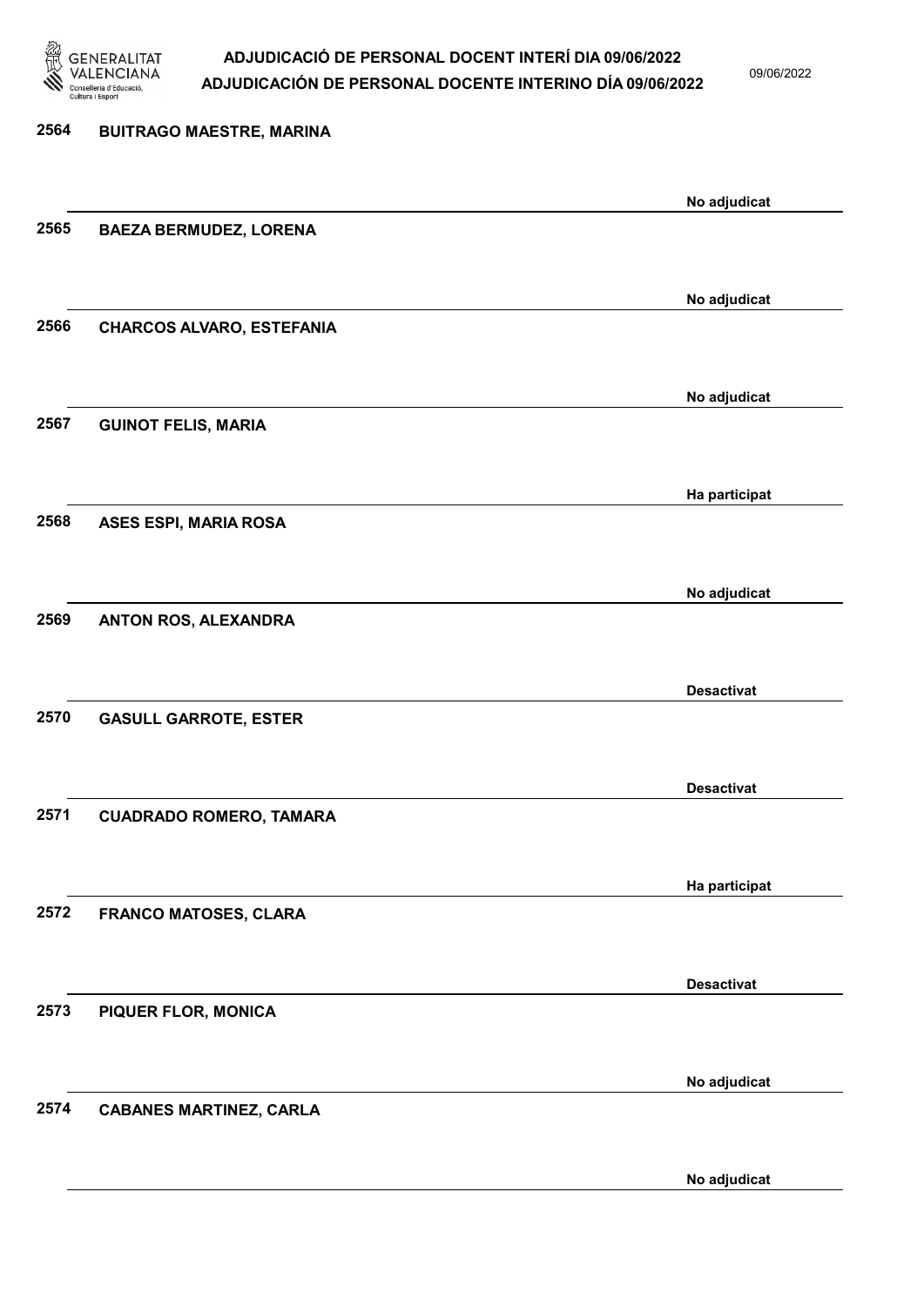

09/06/2022

| 2575 | ROMERO CARBALLO, LEIRE          |                   |
|------|---------------------------------|-------------------|
|      |                                 | Ha participat     |
| 2576 | <b>VEGA GARCIA, SANDRA</b>      |                   |
|      |                                 |                   |
|      |                                 | <b>Desactivat</b> |
| 2577 | <b>CORTIJO ABELA, SUSANA</b>    |                   |
|      |                                 | <b>Desactivat</b> |
| 2578 | <b>OLMO GUILLEN, TANIA</b>      |                   |
|      |                                 |                   |
|      |                                 | <b>Desactivat</b> |
| 2579 | IBAÑEZ IBAÑEZ, MARIA BIENVENIDA |                   |
|      |                                 | <b>Desactivat</b> |
| 2580 | <b>ALVAREZ PALLAS, SILVIA</b>   |                   |
|      |                                 |                   |
|      |                                 | No adjudicat      |
| 2581 | MOSCARDÓ CASTELLÓ, LUCIA        |                   |
|      |                                 |                   |
| 2582 |                                 | <b>Desactivat</b> |
|      | PEIRO ZARZO, MARIA              |                   |
|      |                                 | No adjudicat      |
| 2583 | <b>APARICI GONZALEZ, INES</b>   |                   |
|      |                                 |                   |
|      |                                 | No adjudicat      |
| 2584 | TORMO ALEMANY, GABRIEL          |                   |
|      |                                 | <b>Desactivat</b> |
| 2585 | SAEZ MANRESA, ROSALIA           |                   |
|      |                                 |                   |
|      |                                 | No adjudicat      |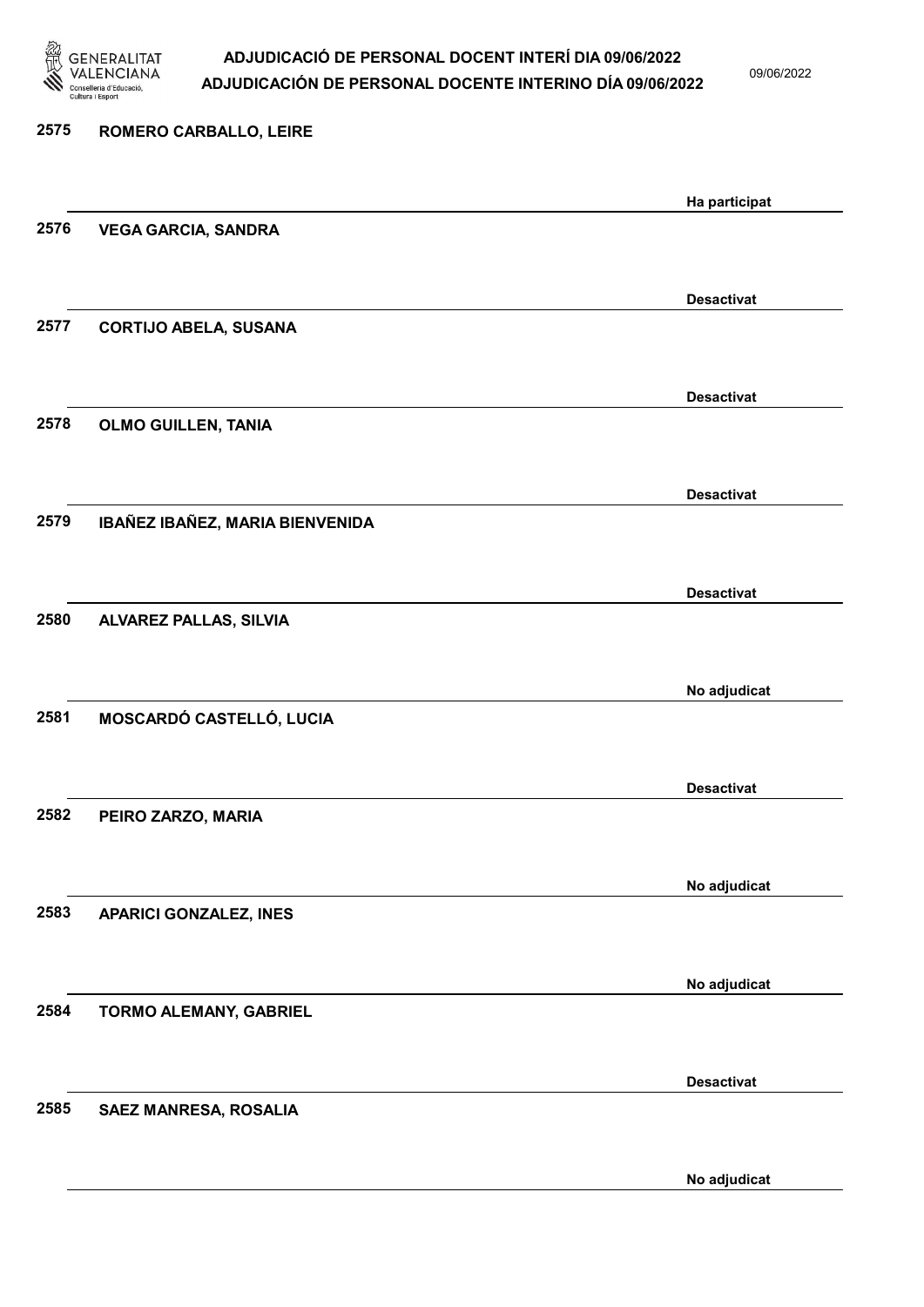

09/06/2022

| 2586 | PASTOR ALBUJER, SANDRA          |                   |
|------|---------------------------------|-------------------|
|      |                                 | No adjudicat      |
| 2587 | <b>BACO ROMERO, VERÓNICA</b>    |                   |
|      |                                 | <b>Desactivat</b> |
| 2588 | DE LA FUENTE IVORRA, ALBA       |                   |
|      |                                 | No adjudicat      |
| 2589 | <b>SERRAT GUARINOS, AURORA</b>  |                   |
|      |                                 | No adjudicat      |
| 2590 | <b>ALTET ARANEGA, MARIA</b>     |                   |
|      |                                 | No adjudicat      |
| 2591 | <b>ARMERO CARPIO, ENRIQUE</b>   |                   |
|      |                                 | <b>Desactivat</b> |
| 2592 | <b>POMARES MAS, MIRIAM</b>      |                   |
|      |                                 |                   |
| 2593 | BELDA MARTINEZ, FLORENCIA PAULA | No adjudicat      |
|      |                                 |                   |
| 2594 | LOPEZ VALDES, MARIA AMPARO      | <b>Desactivat</b> |
|      |                                 |                   |
| 2595 | <b>CRESPO SALAIS, EVA</b>       | Ha participat     |
|      |                                 |                   |
| 2596 | <b>GARCIA SERRA, LAURA</b>      | <b>Desactivat</b> |
|      |                                 |                   |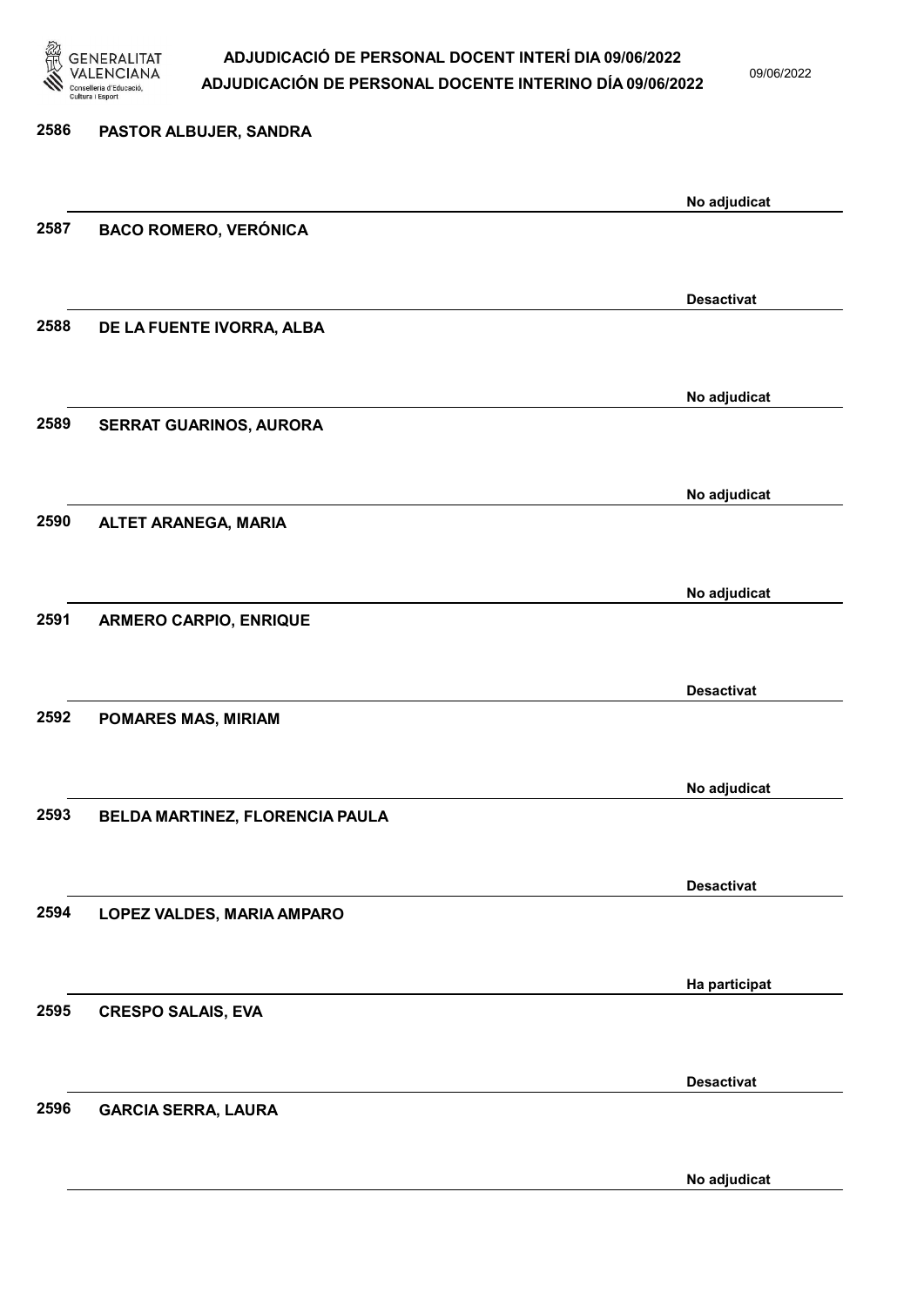

09/06/2022

### 2597 GIMENO MOLINER, LUIS Desactivat 2598 SEMPERE FERRANDIZ, MARIA No adjudicat 2599 APARICI ARTAL, MARIA JOSE Desactivat 2600 IBAÑEZ ESTARELLES, PILAR Desactivat 2601 CARMONA SENDRA, DANIEL Desactivat 2602 MOLINS MORELLO, MACARENA Desactivat 2603 SAIZ ADELL, NURIA Desactivat 2604 APARISI CHOVER, MARIA AMPARO Ha participat 2605 GARCIA NAJAR, RAQUEL No adjudicat 2606 PEREZ AZNAR, MARIA Ha participat 2607 QUIÑONERO DEL VAS, MARIA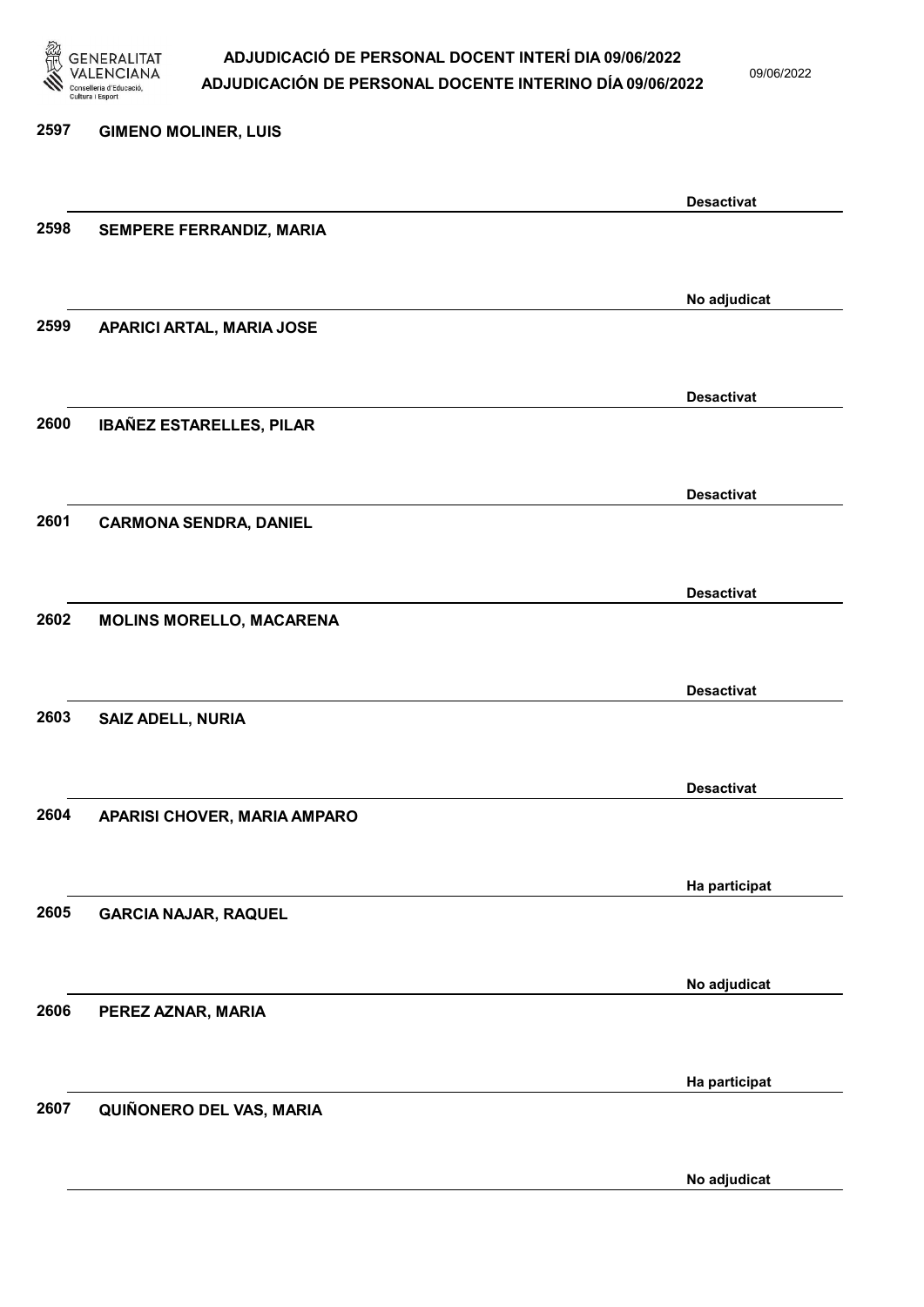

09/06/2022

#### 2608 MESEGUER ENGUIDANOS, MERITXELL

|      |                                    | No adjudicat      |
|------|------------------------------------|-------------------|
| 2609 | ZAPATA SANCHEZ, LAURA              |                   |
|      |                                    |                   |
|      |                                    | No adjudicat      |
| 2610 | JULBE ARAYO, PAU                   |                   |
|      |                                    |                   |
|      |                                    |                   |
|      |                                    | <b>Desactivat</b> |
| 2611 | <b>MIRA GOMEZ, NURIA</b>           |                   |
|      |                                    |                   |
|      |                                    | Ha participat     |
| 2612 | <b>MONDEJAR CABRERA, MARIA</b>     |                   |
|      |                                    |                   |
|      |                                    | No adjudicat      |
| 2613 | PEREZ LUIS, AIDA                   |                   |
|      |                                    |                   |
|      |                                    |                   |
| 2614 |                                    | No adjudicat      |
|      | TARRAZO PERELLO, AINARA CONCEPCION |                   |
|      |                                    |                   |
|      |                                    | <b>Desactivat</b> |
| 2615 | SEMPERE ESCLAPEZ, NOELIA           |                   |
|      |                                    |                   |
|      |                                    | <b>Desactivat</b> |
| 2616 | RICO MANRIQUE, PAULA               |                   |
|      |                                    |                   |
|      |                                    | Ha participat     |
| 2617 | TOLEDO AMORES, SANDRA              |                   |
|      |                                    |                   |
|      |                                    |                   |
|      |                                    | No adjudicat      |
| 2618 | <b>RUIZ MOLTO, MARIA</b>           |                   |
|      |                                    |                   |
|      |                                    | <b>Desactivat</b> |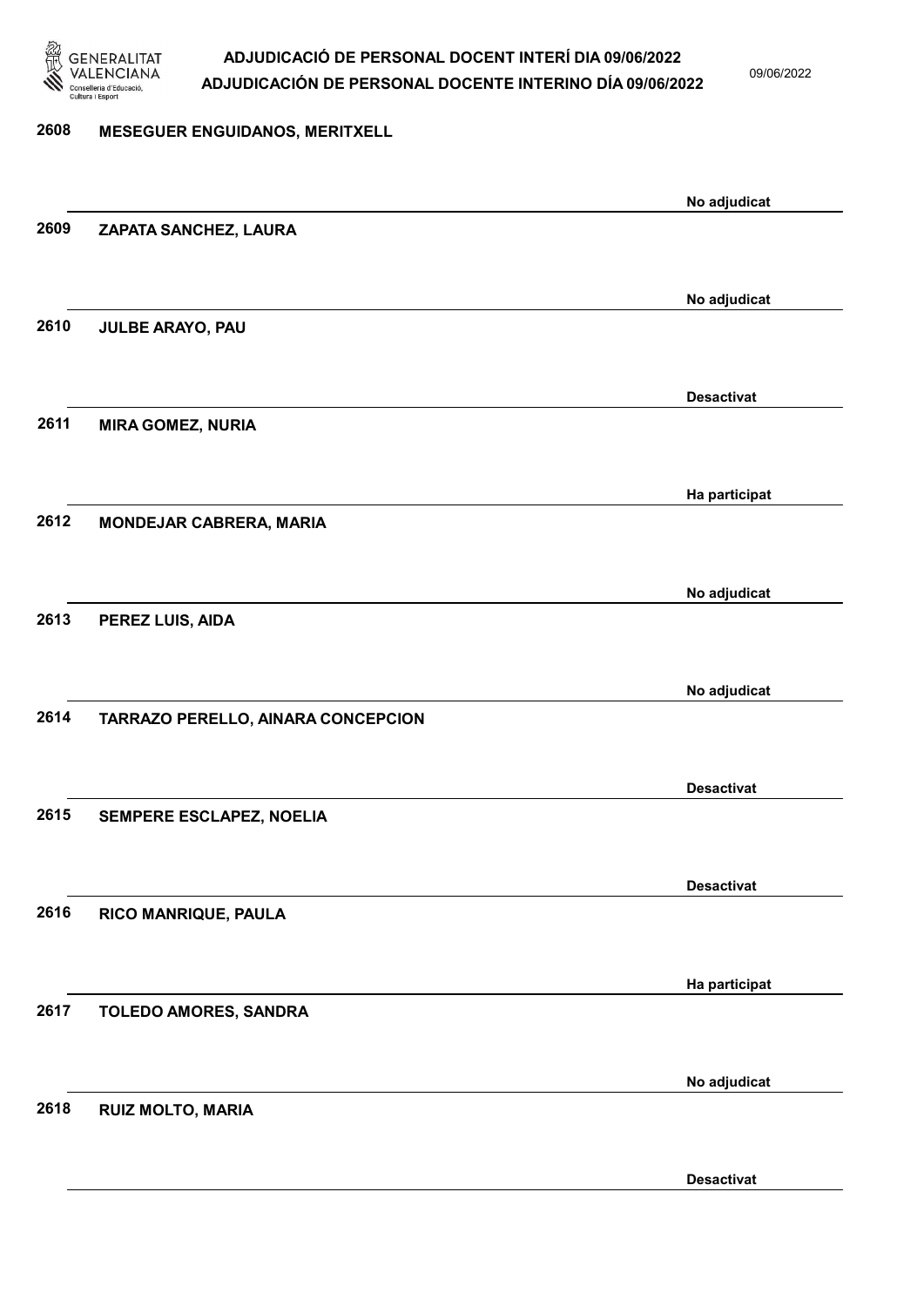

09/06/2022

| 2619 | FERRANDO VIDAGANY, RUTH       |                   |
|------|-------------------------------|-------------------|
|      |                               | Ha participat     |
| 2620 | RAMON LABRADOR, ALICIA PILAR  |                   |
|      |                               |                   |
| 2621 | <b>SALAS GINER, ANA</b>       | Ha participat     |
|      |                               |                   |
|      |                               | <b>Desactivat</b> |
| 2622 | SAN ONOFRE EGEA, BEATRIZ      |                   |
|      |                               | Ha participat     |
| 2623 | <b>SERVER ROMAN, ANDREA</b>   |                   |
|      |                               |                   |
| 2624 | RODRIGUEZ ESTELLES, CARLA     | <b>Desactivat</b> |
|      |                               |                   |
|      |                               | No adjudicat      |
| 2625 | SANTAMARIA JAEN, PATRICIA     |                   |
|      |                               | No adjudicat      |
| 2626 | TIETJE FONOLLOSA, ESTHER      |                   |
|      |                               |                   |
| 2627 |                               | <b>Desactivat</b> |
|      | PARRA BONDIA, ERIKA MARIA     |                   |
|      |                               | No adjudicat      |
| 2628 | ARANDA MARGARIT, YOLANDA      |                   |
|      |                               |                   |
| 2629 | <b>MARTINEZ CARPIO, LAURA</b> | Ha participat     |
|      |                               |                   |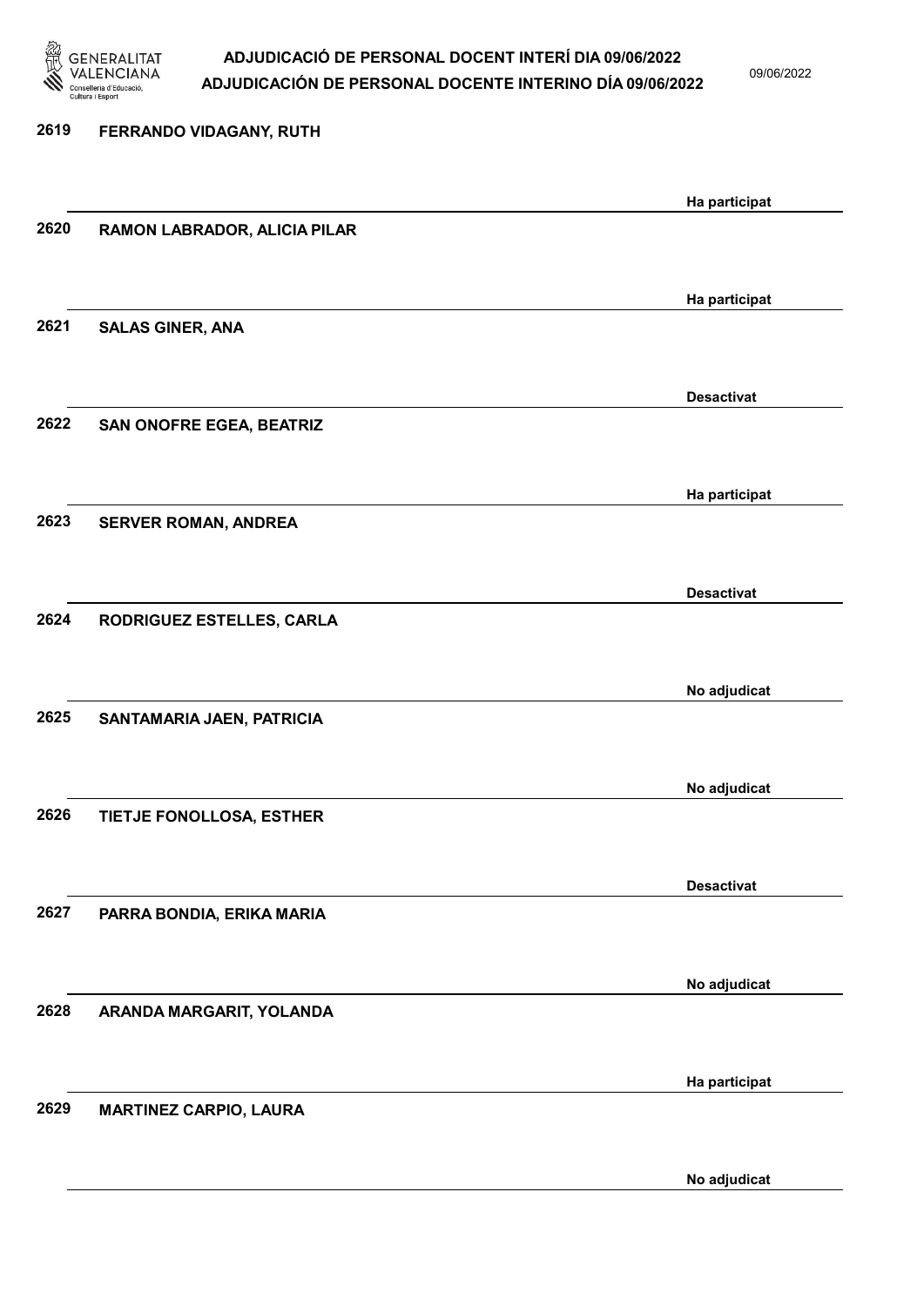

09/06/2022

#### 2630 BASCUÑANA HERNANDEZ, MARIA JOSE

|      |                                 | No adjudicat      |
|------|---------------------------------|-------------------|
| 2631 | <b>SERRANO GOMAR, VERONICA</b>  |                   |
|      |                                 |                   |
|      |                                 | No adjudicat      |
| 2632 | LLORET FERRER, MARIA LUISA      |                   |
|      |                                 |                   |
|      |                                 | No adjudicat      |
| 2633 | ASES GONZALEZ, ALBA             |                   |
|      |                                 |                   |
|      |                                 |                   |
| 2634 |                                 | No adjudicat      |
|      | SENDRA BORDES, JOANA            |                   |
|      |                                 |                   |
|      |                                 | No adjudicat      |
| 2635 | MINGOT ARAGONÉS, ESTEFANÍA      |                   |
|      |                                 |                   |
|      |                                 | No adjudicat      |
| 2636 | <b>RAMON PEREZ, BORJA</b>       |                   |
|      |                                 |                   |
|      |                                 | No adjudicat      |
| 2637 | ALARCON CARRASCO, ARIANA MARIA  |                   |
|      |                                 |                   |
|      |                                 | Ha participat     |
| 2638 | <b>ROIG ROIG, SARA</b>          |                   |
|      |                                 |                   |
|      |                                 | Ha participat     |
| 2639 | <b>GINER BOIX, MARIA</b>        |                   |
|      |                                 |                   |
|      |                                 |                   |
| 2640 | <b>GONZALEZ FENOLLAR, NURIA</b> | No adjudicat      |
|      |                                 |                   |
|      |                                 |                   |
|      |                                 | <b>Desactivat</b> |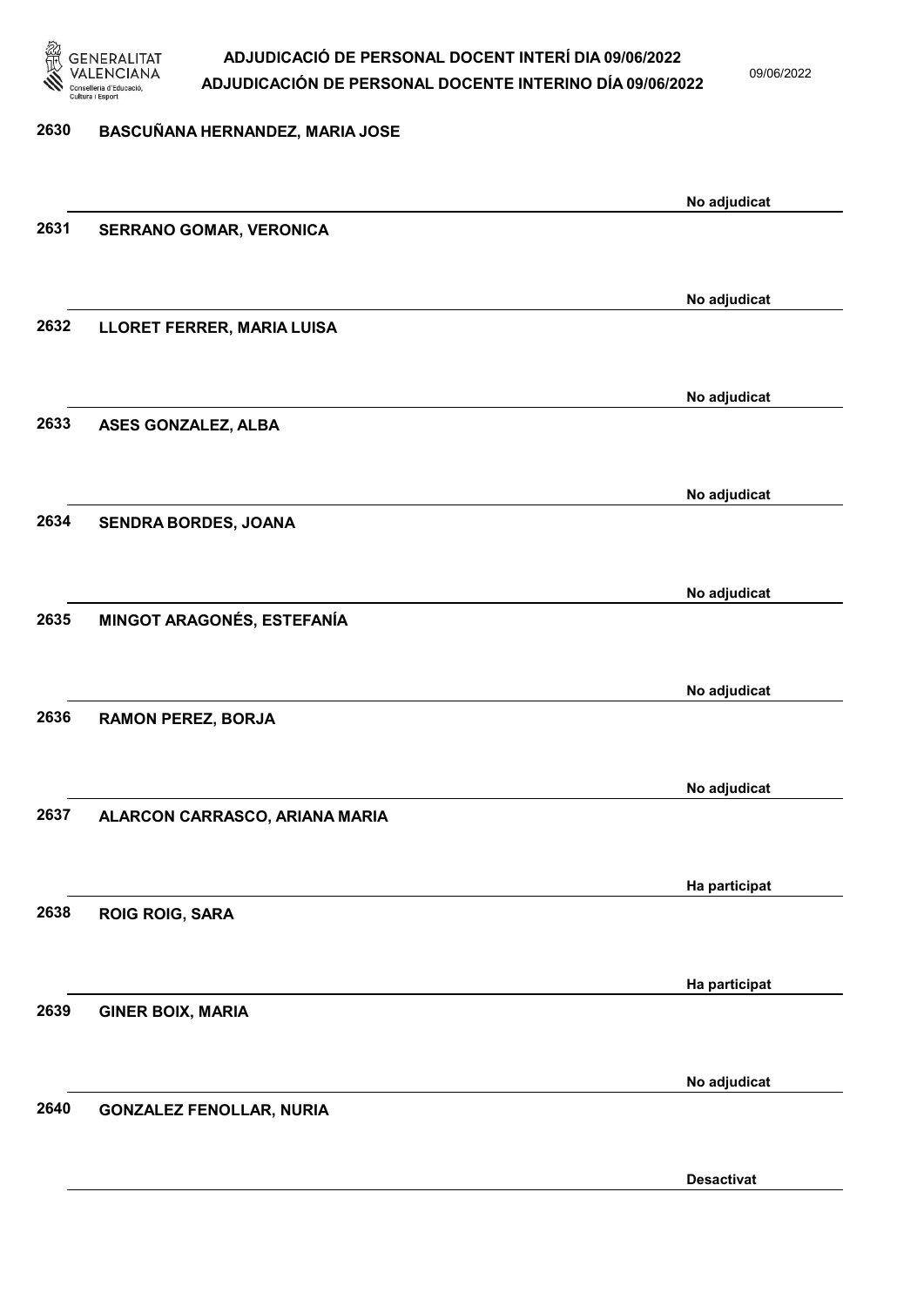

09/06/2022

Desactivat

| 2641 | <b>BAREAS TUDELA, CARLA</b>      |                   |
|------|----------------------------------|-------------------|
|      |                                  | No adjudicat      |
| 2642 | ALONSO CALDERON, CRISTINA        |                   |
|      |                                  |                   |
| 2643 |                                  | Ha participat     |
|      | ARRIBAS TRUJILLO, VANESA         |                   |
|      |                                  | <b>Desactivat</b> |
| 2644 | <b>MARTINEZ AYALA, LAURA</b>     |                   |
|      |                                  |                   |
|      |                                  | No adjudicat      |
| 2645 | FUENTES ALFONSO, CRISTINA        |                   |
|      |                                  |                   |
| 2646 | <b>FUSTER CAMÓS, ALICIA</b>      | No adjudicat      |
|      |                                  |                   |
|      |                                  | <b>Desactivat</b> |
| 2647 | <b>GALLEGO FERNANDEZ, MIRIAM</b> |                   |
|      |                                  |                   |
| 2648 | <b>GALVAN LERMA, GLORIA</b>      | No adjudicat      |
|      |                                  |                   |
|      |                                  | No adjudicat      |
| 2649 | MALONDA LLORCA, MARIA CARMEN     |                   |
|      |                                  |                   |
| 2650 | PEREZ ESCANDELL, BEGOÑA          | No adjudicat      |
|      |                                  |                   |
|      |                                  | <b>Desactivat</b> |
| 2651 | <b>BLANCH NICOLAU, NEREA</b>     |                   |
|      |                                  |                   |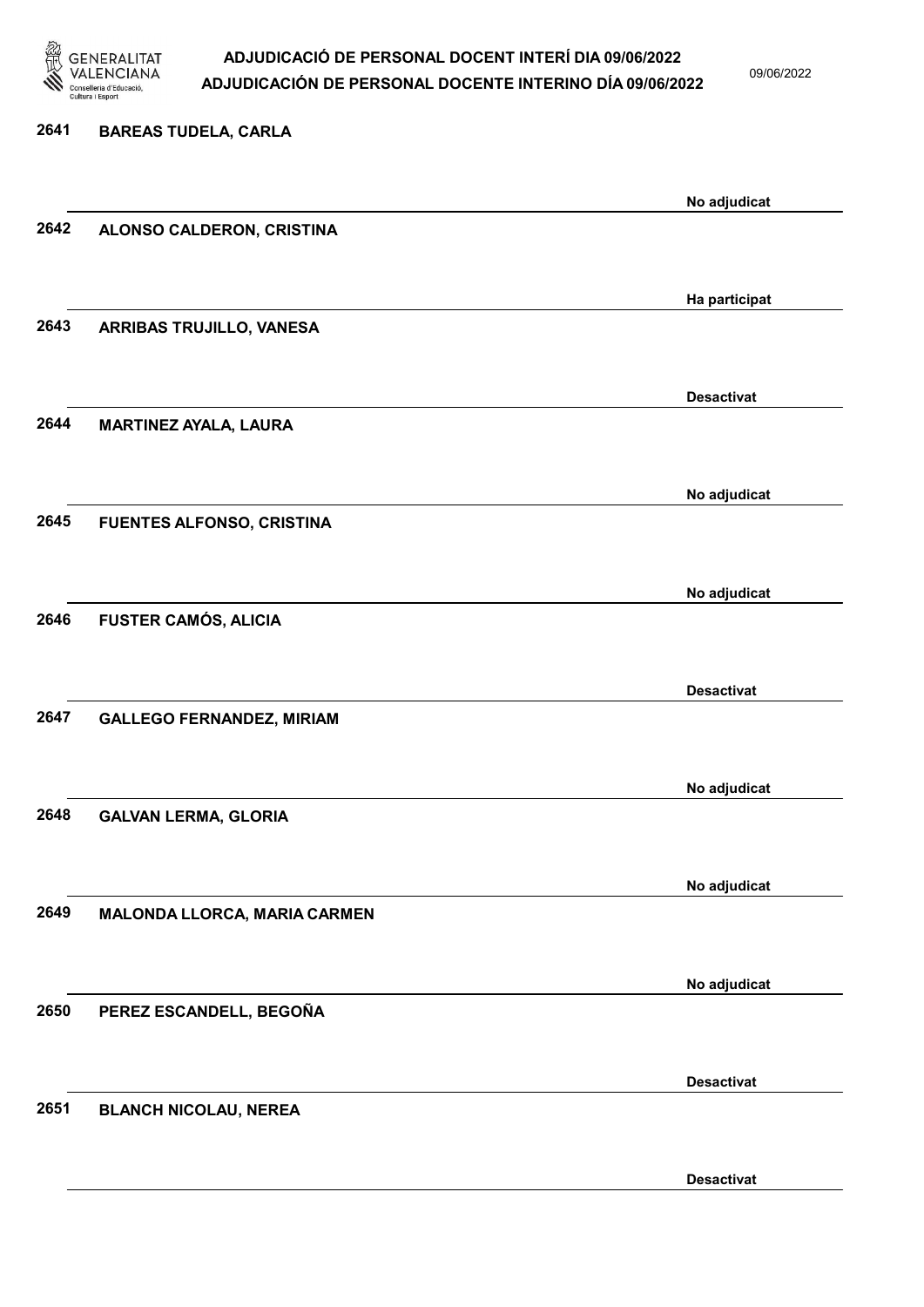

09/06/2022

### 2652 DAMIA VERA, SOFIA Ha participat 2653 LORENTE REQUENA, AMPARO IRENE No adjudicat 2654 GONZALEZ CANDEL, ANA ISABEL No adjudicat 2655 ESCRIVA FERRER, MERCE No adjudicat 2656 MOLLÁ MOMPÓ, MARÍA JOSÉ No adjudicat 2657 MICO BLAZQUEZ, LOIDE No adjudicat 2658 SISCAR MENGUAL, MARIA No adjudicat 2659 MARCO CASIMIRO, IRIS Desactivat 2660 ALVAREZ HERRERA, ALBA Desactivat 2661 GINER TOMÁS, JULIO Desactivat 2662 RADOSELOVICS CABANES, LIDIA MARIA No adjudicat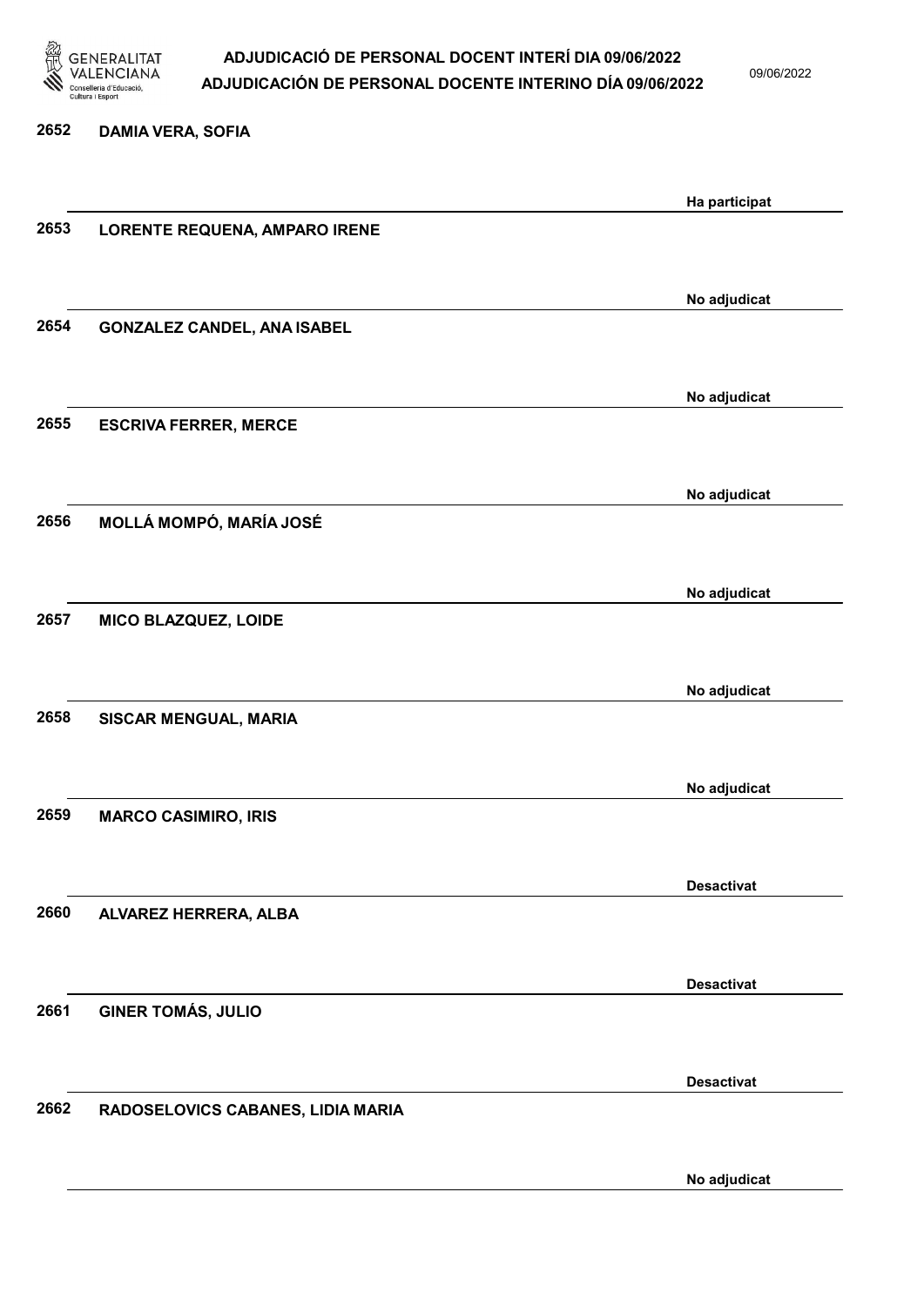

09/06/2022

No adjudicat

# 2663 SOLER MARTINEZ, MARIA Desactivat 2664 DURA GANDIA, ALBA Ha participat 2665 BALAGUER CASTELLO, LIA No adjudicat 2666 BORRAS CAMARASA, JOSE MANUEL Desactivat 2667 PIQUER CASAÑ, ANDREA No adjudicat 2668 NOVILLO PASCUAL, TANIA Ha participat 2669 GADEA LLORENS, MARÍA DEL CARMEN No adjudicat 2670 OLTRA GARCIA, SONIA Desactivat 2671 PALOP BAIXAULI, ASUNCION No adjudicat 2672 ANDREU FONS, MIRIAM Ha participat 2673 ORTIZ MORENO, ISAURA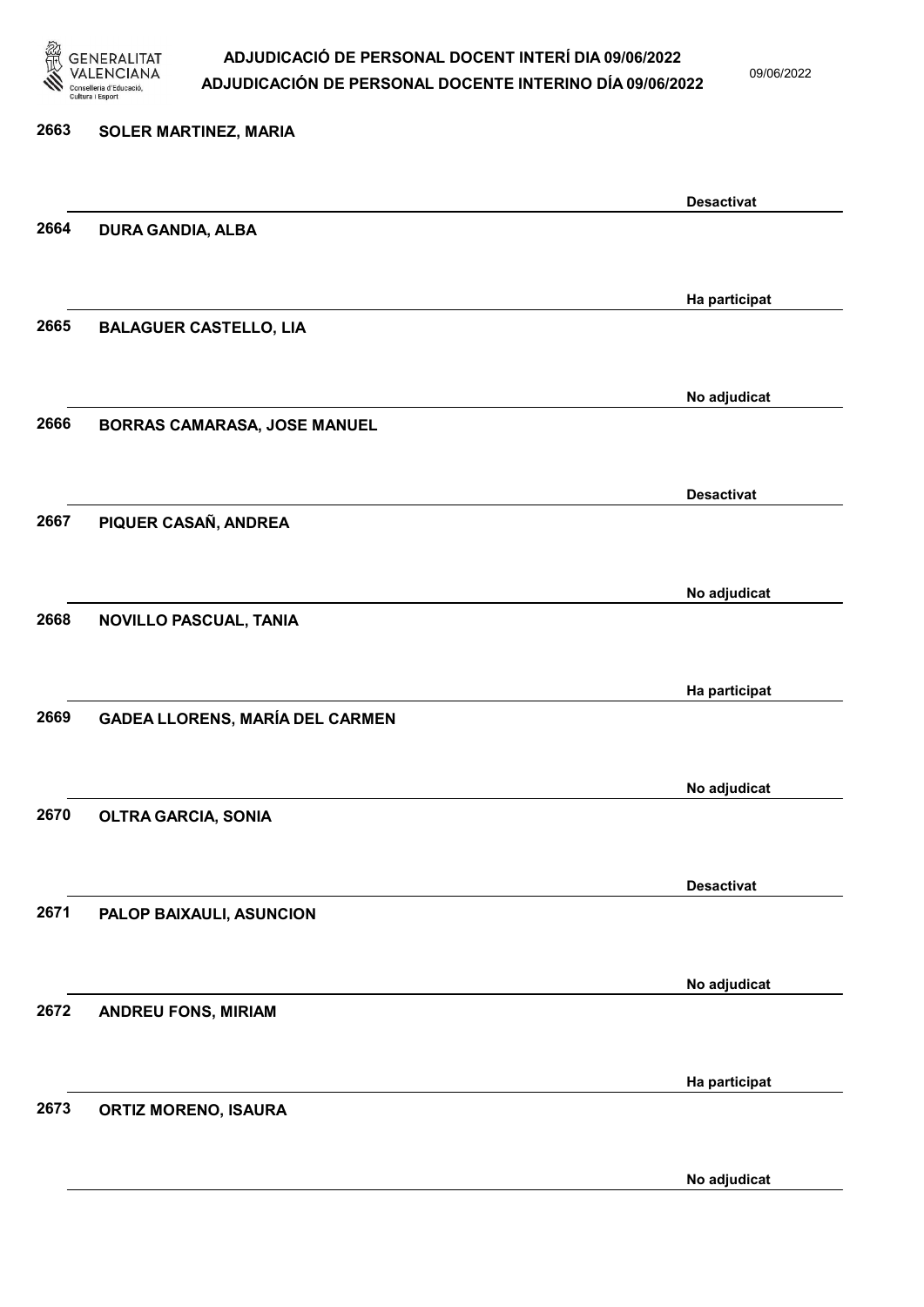

09/06/2022

| 2674 | PIQUERES MANASE, ANDREA        |                   |
|------|--------------------------------|-------------------|
|      |                                |                   |
| 2675 | <b>CLEMENTE COLLADO, MARTA</b> | Ha participat     |
|      |                                |                   |
|      |                                | No adjudicat      |
| 2676 | <b>GONZALEZ CAMPOY, TANIA</b>  |                   |
|      |                                |                   |
|      |                                | No adjudicat      |
| 2677 | RUIZ ALBUIXECH, CATALINA       |                   |
|      |                                |                   |
|      |                                | <b>Desactivat</b> |
| 2678 | <b>ANDRES GARCIA, MARIA</b>    |                   |
|      |                                |                   |
| 2679 |                                | <b>Desactivat</b> |
|      | PALAZON NAVARRO, CLARA         |                   |
|      |                                | No adjudicat      |
| 2680 | <b>TERCERO RUIZ, AMANDA</b>    |                   |
|      |                                |                   |
|      |                                | <b>Desactivat</b> |
| 2681 | <b>GUILLEN ANTON, CLAUDIA</b>  |                   |
|      |                                |                   |
|      |                                | No adjudicat      |
| 2682 | <b>GARRIDO RUANO, MARIA</b>    |                   |
|      |                                |                   |
| 2683 | ALAPONT ESPADA, MARIA          | <b>Desactivat</b> |
|      |                                |                   |
|      |                                | Ha participat     |
| 2684 | <b>CRESPO OJEDA, GEMMA</b>     |                   |
|      |                                |                   |
|      |                                |                   |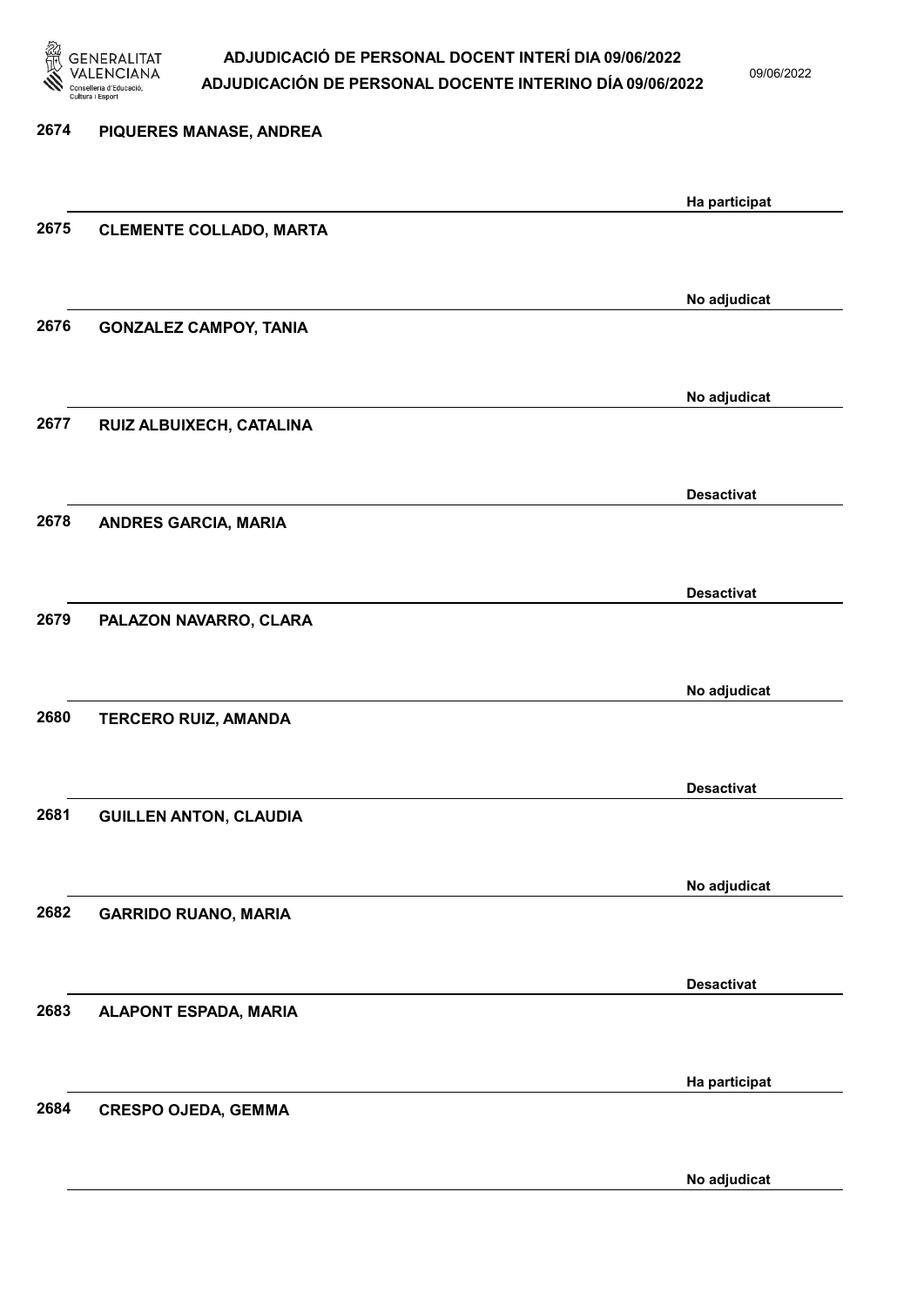

09/06/2022

| 2685 | <b>SALA GINER, PURIFICACION</b>      |                   |
|------|--------------------------------------|-------------------|
|      |                                      |                   |
|      |                                      |                   |
|      |                                      | No adjudicat      |
|      |                                      |                   |
| 2686 | <b>BOLUMAR GARCIA, LUCIA</b>         |                   |
|      |                                      |                   |
|      |                                      |                   |
|      |                                      | No adjudicat      |
| 2687 | <b>MARTINEZ OLIVARES, INMACULADA</b> |                   |
|      |                                      |                   |
|      |                                      |                   |
|      |                                      | <b>Desactivat</b> |
|      |                                      |                   |
| 2688 | ANTON RUIZ, MARGARITA                |                   |
|      |                                      |                   |
|      |                                      |                   |
|      |                                      | <b>Desactivat</b> |
| 2689 | <b>MARCHAN CABRERA, MARIA</b>        |                   |
|      |                                      |                   |
|      |                                      |                   |
|      |                                      |                   |
|      |                                      | Ha participat     |
| 2690 | BELENGUER TROYA, ADRIAN              |                   |
|      |                                      |                   |
|      |                                      |                   |
|      |                                      | <b>Desactivat</b> |
| 2691 | <b>GUILLEN RUIZ, LAURA</b>           |                   |
|      |                                      |                   |
|      |                                      |                   |
|      |                                      | <b>Desactivat</b> |
|      |                                      |                   |
| 2692 | ROS MORENO, ELEAZAR                  |                   |
|      |                                      |                   |
|      |                                      |                   |
|      |                                      | <b>Desactivat</b> |
| 2693 | ABDON TORMO, PAULA                   |                   |
|      |                                      |                   |
|      |                                      |                   |
|      |                                      | <b>Desactivat</b> |
|      |                                      |                   |
| 2694 | MUÑOZ RODRIGUEZ, NATALIA ANGELES     |                   |
|      |                                      |                   |
|      |                                      |                   |
|      |                                      | <b>Desactivat</b> |
| 2695 | FERNANDEZ MONERRIS, DAVID            |                   |
|      |                                      |                   |
|      |                                      |                   |
|      |                                      |                   |
|      |                                      | No adjudicat      |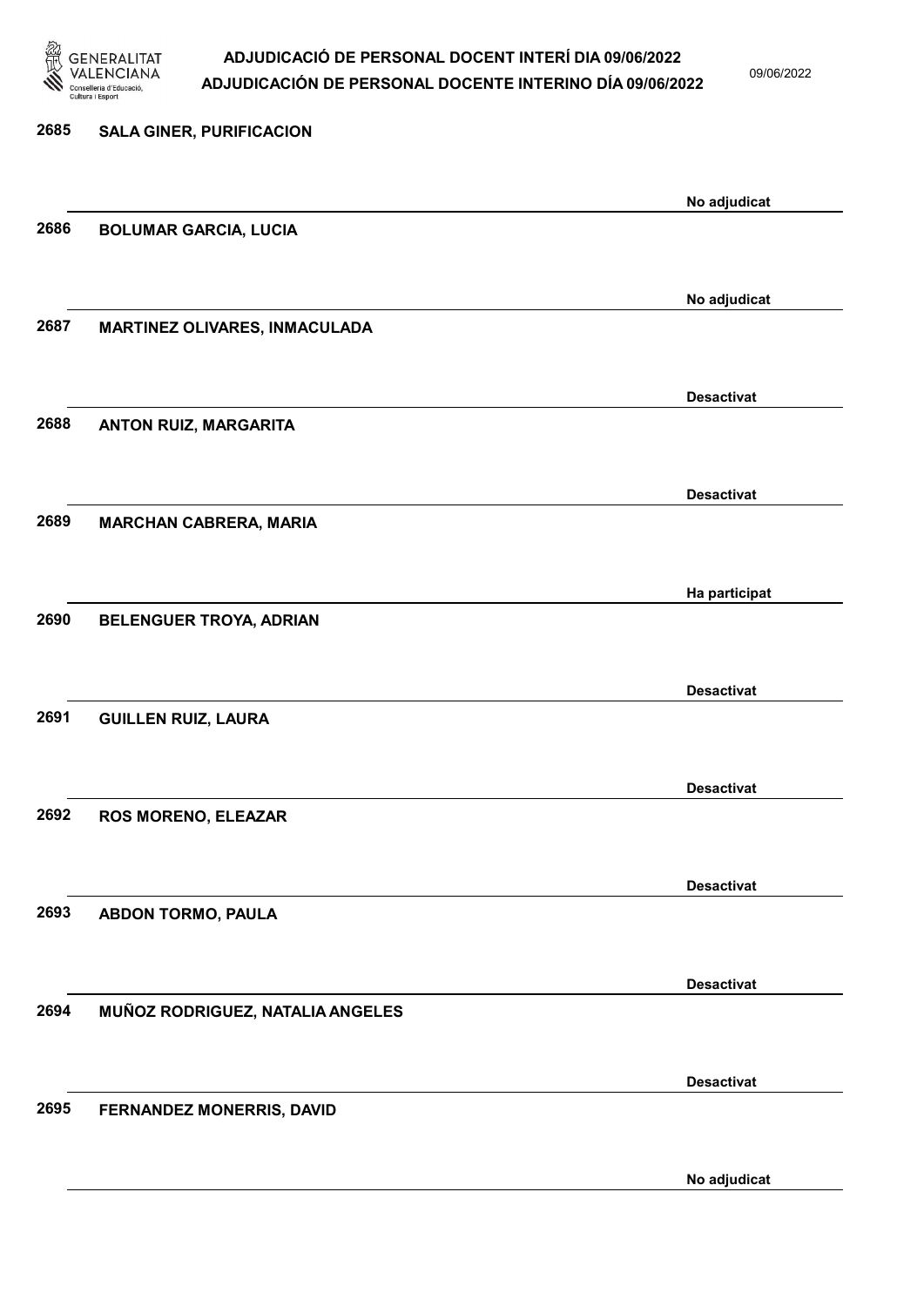

09/06/2022

Ha participat

| 2696 | <b>GALLEGO FERRIS, SUSANA</b>         |                   |
|------|---------------------------------------|-------------------|
|      |                                       | No adjudicat      |
| 2697 | <b>MARTIN BAEZA, SUSANA</b>           |                   |
|      |                                       | <b>Desactivat</b> |
| 2698 | SAPIÑA ESPAÑA, CARMEN                 |                   |
|      |                                       | No adjudicat      |
| 2699 | <b>BAYO MARTI, MARIA</b>              |                   |
|      |                                       | <b>Desactivat</b> |
| 2700 | <b>AGUILERA SAEZ, SANDRA</b>          |                   |
|      |                                       | No adjudicat      |
| 2701 | AÑO MACHI, PATRICIA                   |                   |
|      |                                       | No adjudicat      |
| 2702 | <b>CABALLERO DIAZ, NATALIA ANDREA</b> |                   |
|      |                                       | No adjudicat      |
| 2703 | <b>GOMEZ VALLES, ANDREA</b>           |                   |
|      |                                       | No adjudicat      |
| 2704 | <b>IVARS OLLER, TERESA</b>            |                   |
|      |                                       | <b>Desactivat</b> |
| 2705 | JIMENEZ DE LA DUEÑA, FATIMA           |                   |
|      |                                       | <b>Desactivat</b> |
| 2706 | <b>MOLTO RODRIGUEZ, ARACELI</b>       |                   |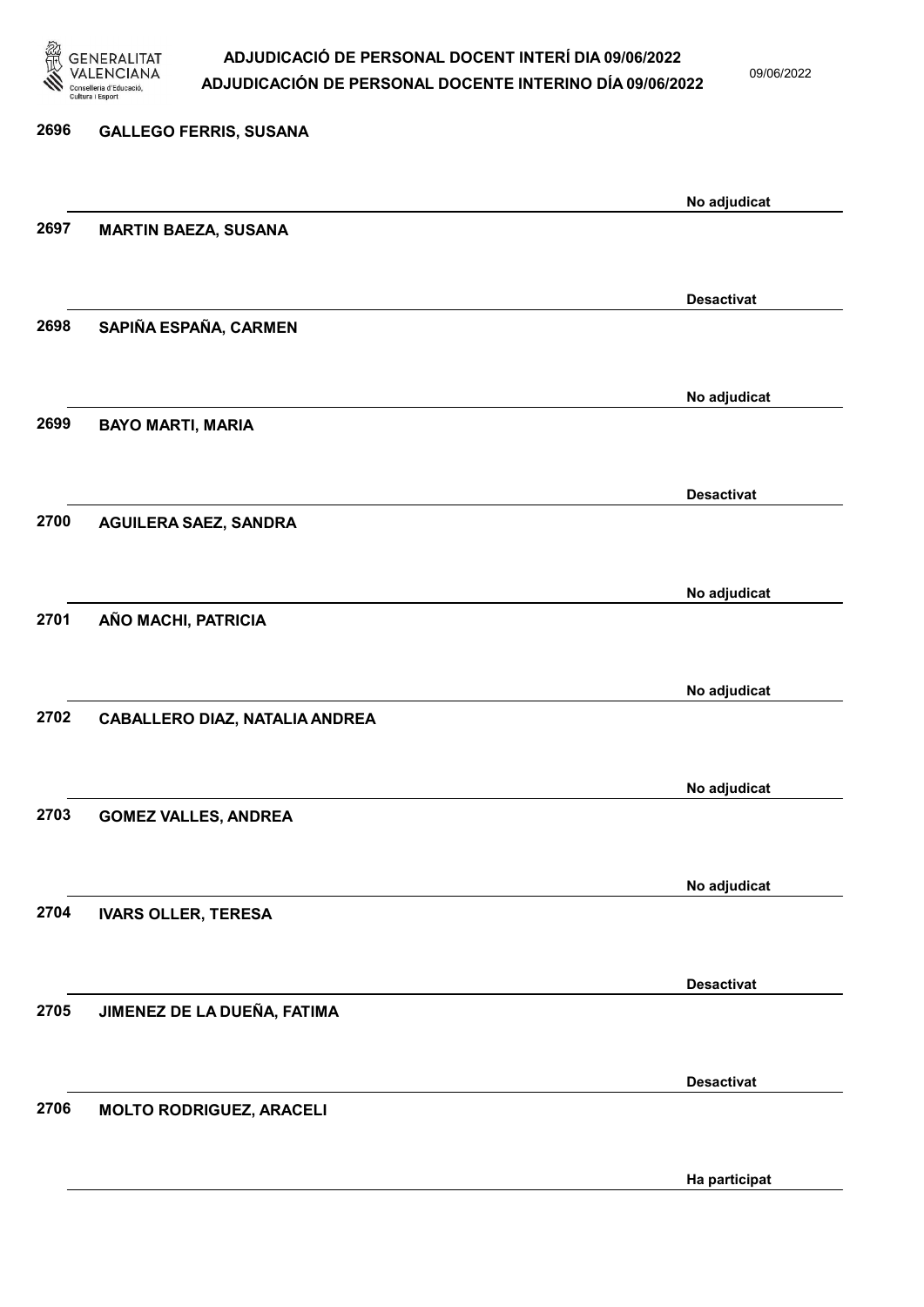

09/06/2022

# 2707 PALAZON GARCIA, AITANA No adjudicat 2708 SANCHIS EGEA, SANDRA Desactivat 2709 ESTELLER EBRI, CLAUDIA Desactivat 2710 LOPEZ MARTINEZ, AIDA No adjudicat 2711 MIRA SAHUQUILLO, ANTONIO Desactivat 2712 CLIMENT BOIX, MARINA Desactivat 2713 PASCUAL FRANCES, MARIA No adjudicat 2714 DE LA CRUZ ESCRIG, MARTA Desactivat 2715 IBORRA ROMERO, ELENA Desactivat 2716 VILLORA BARBA, CRISTINA No adjudicat 2717 CLIMENT CARDONA, CARLA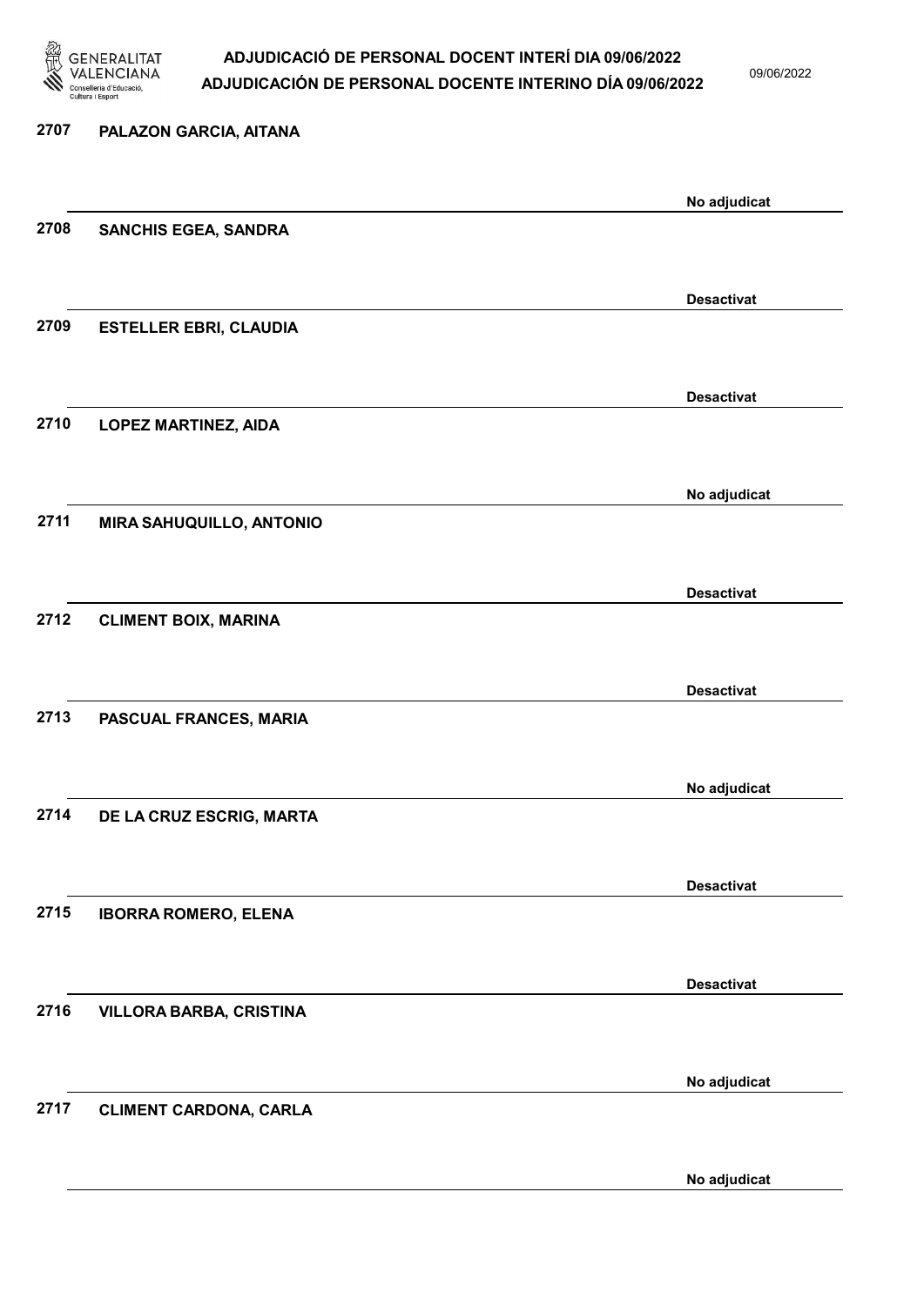

09/06/2022

### 2718 POVES MONLEON, SILVIA No adjudicat 2719 TOLEDO BONIFÁS, MARTINA Desactivat 2720 FERNANDEZ PLAZA, PATRICIA No adjudicat 2721 ROMERO DEL VALLE, MARIA DEL PILAR No adjudicat 2722 DUATO CHULIA, LORENA No adjudicat 2723 HURTADO CALVO, ANNA Ha participat 2724 VARGAS RUIZ, LAURA Desactivat 2725 BODI CORBALAN, PEDRO No adjudicat 2726 VICEDO ROMAN, MARIA INMACULADA Ha participat 2727 CRUZ SAUS, CELIA Ha participat 2728 VICENT CARBO, ALEJANDRA No adjudicat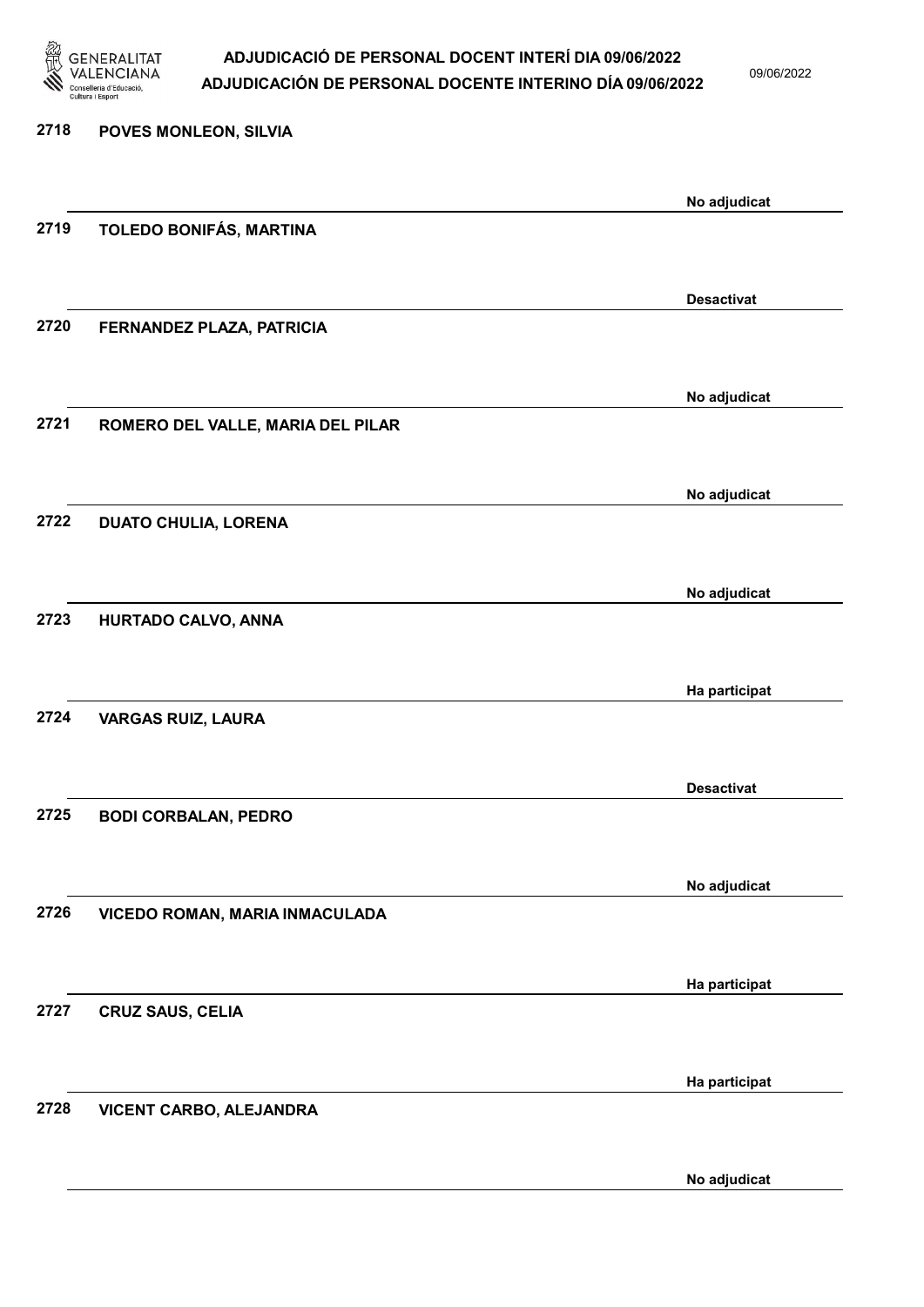

09/06/2022

Desactivat

# 2729 AROCA RODRIGO, SANDRA Ha participat 2730 ORTEGA SARMIENTO, IRENE No adjudicat 2731 PRIETO POZO, VICTORIA Desactivat 2732 UNANUA DEAN, ANDREA Ha participat 2733 AMPUDIA PENAS, ANDREA Desactivat 2734 GOMEZ GONZALEZ, MIREIA No adjudicat 2735 APARICIO CHAFER, MARIA Desactivat 2736 FOIX REDO, ROSA MARIA Desactivat 2737 GOMEZ MORANT, ALEGRIA No adjudicat 2738 MARTINEZ CARRERES, AMPARO Desactivat 2739 SANSANO FERRANDEZ, NOELIA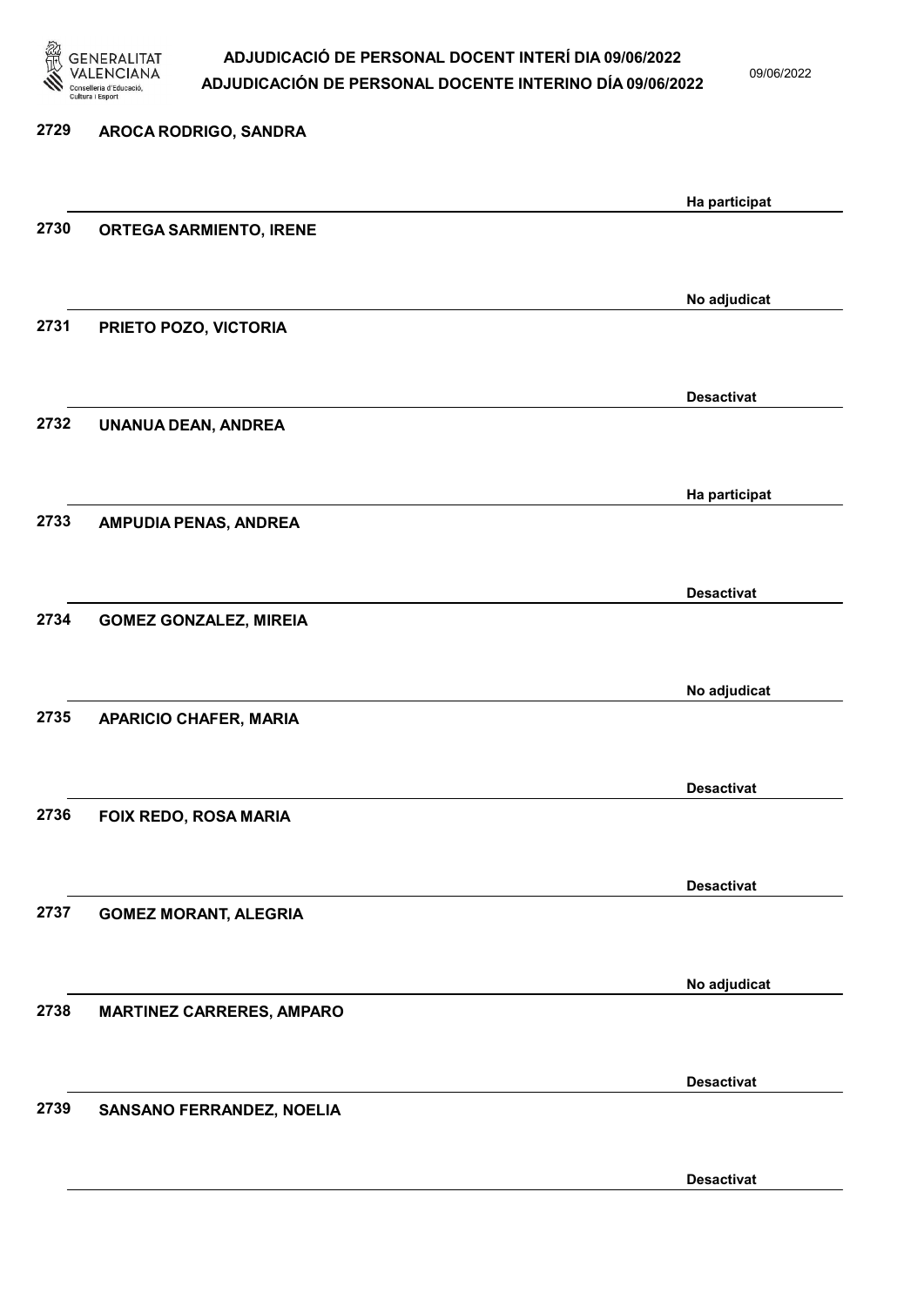

09/06/2022

Desactivat

| 2740 | <b>MUÑOZ VICO, DIANA</b>          |                   |
|------|-----------------------------------|-------------------|
|      |                                   | No adjudicat      |
| 2741 | ARGENTE VILLANUEVA, LUCAS         |                   |
|      |                                   |                   |
|      |                                   | <b>Desactivat</b> |
| 2742 | JAVALOYAS ANDRES, ELOY            |                   |
|      |                                   | <b>Desactivat</b> |
| 2743 | HERRANZ PUCHADES, MARINA          |                   |
|      |                                   |                   |
|      |                                   | No adjudicat      |
| 2744 | <b>CAMACHO VICENTE, AURORA</b>    |                   |
|      |                                   |                   |
| 2745 | <b>DONET SANCHIS, TERESA</b>      | Ha participat     |
|      |                                   |                   |
|      |                                   | <b>Desactivat</b> |
| 2746 | SABBAGH SANZ, AMIRA               |                   |
|      |                                   |                   |
|      |                                   | <b>Desactivat</b> |
| 2747 | FERNANDEZ ANDREU, MARIA           |                   |
|      |                                   |                   |
| 2748 | <b>BURRIEL FERRER, JOSEP IBER</b> | No adjudicat      |
|      |                                   |                   |
|      |                                   | <b>Desactivat</b> |
| 2749 | SANCHO ALBUIXECH, CRISTINA        |                   |
|      |                                   |                   |
|      |                                   | <b>Desactivat</b> |
| 2750 | AGUERA PARREÑO, SERGIO            |                   |
|      |                                   |                   |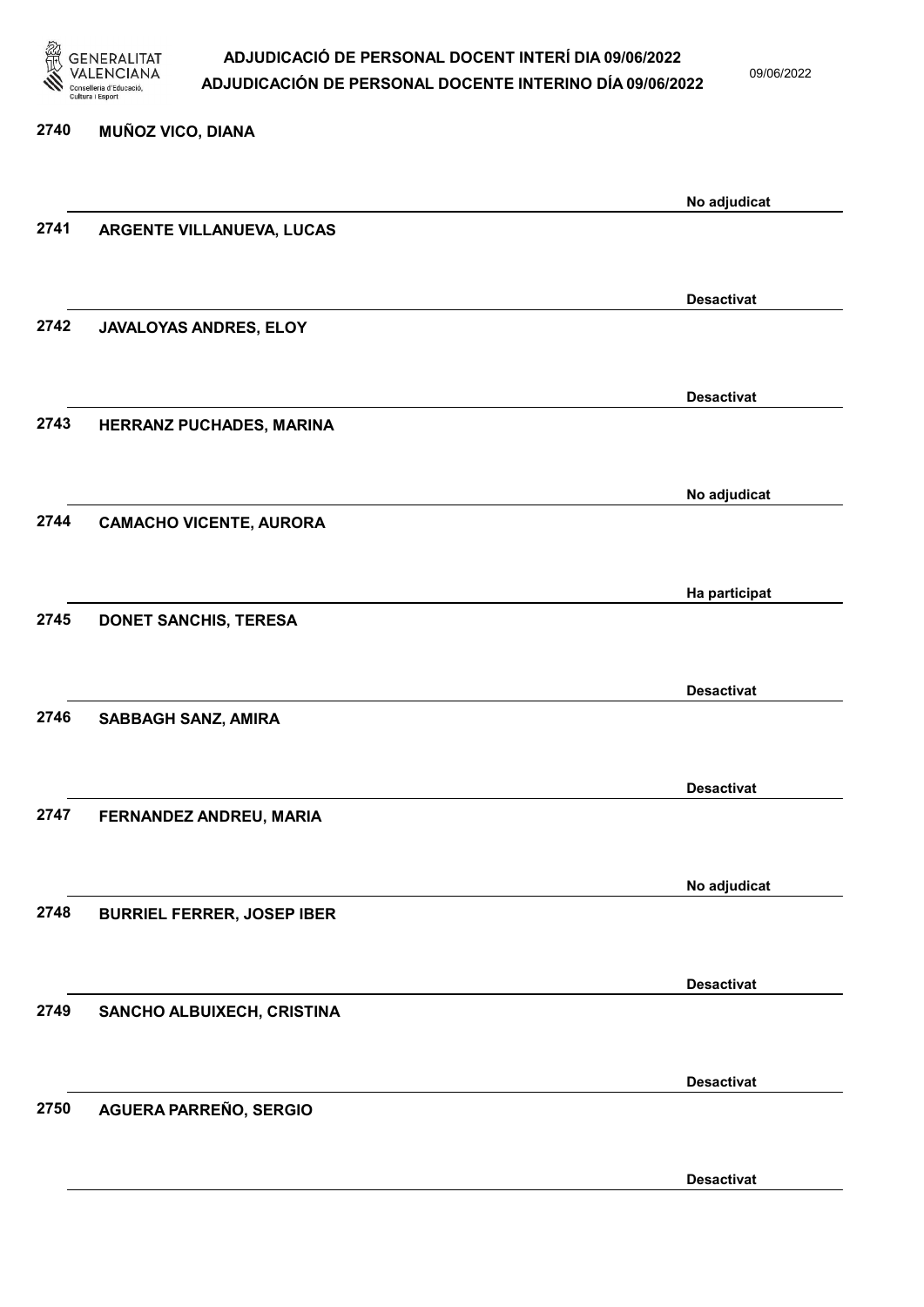

09/06/2022

### 2751 CANET VERCHER, JOSE Desactivat 2752 PEREZ MARTINEZ, GLORIA Desactivat 2753 PALOMAR OLCINA, AFRICA No adjudicat 2754 CORTES FERRER, XAVIER Desactivat 2755 RIOS CAROD, SARA Ha participat 2756 DEVESA ARACIL, LAURA No adjudicat 2757 PALMERO CANTÓN, SARA MARÍA No adjudicat 2758 TRULLENQUE BONAFE, LAIA No adjudicat 2759 PARREÑO VICENTE, NOELIA No adjudicat 2760 JOVANI LLUVIA, LAURA Desactivat 2761 MIRASOL CASTELAR, MARIA

Ha participat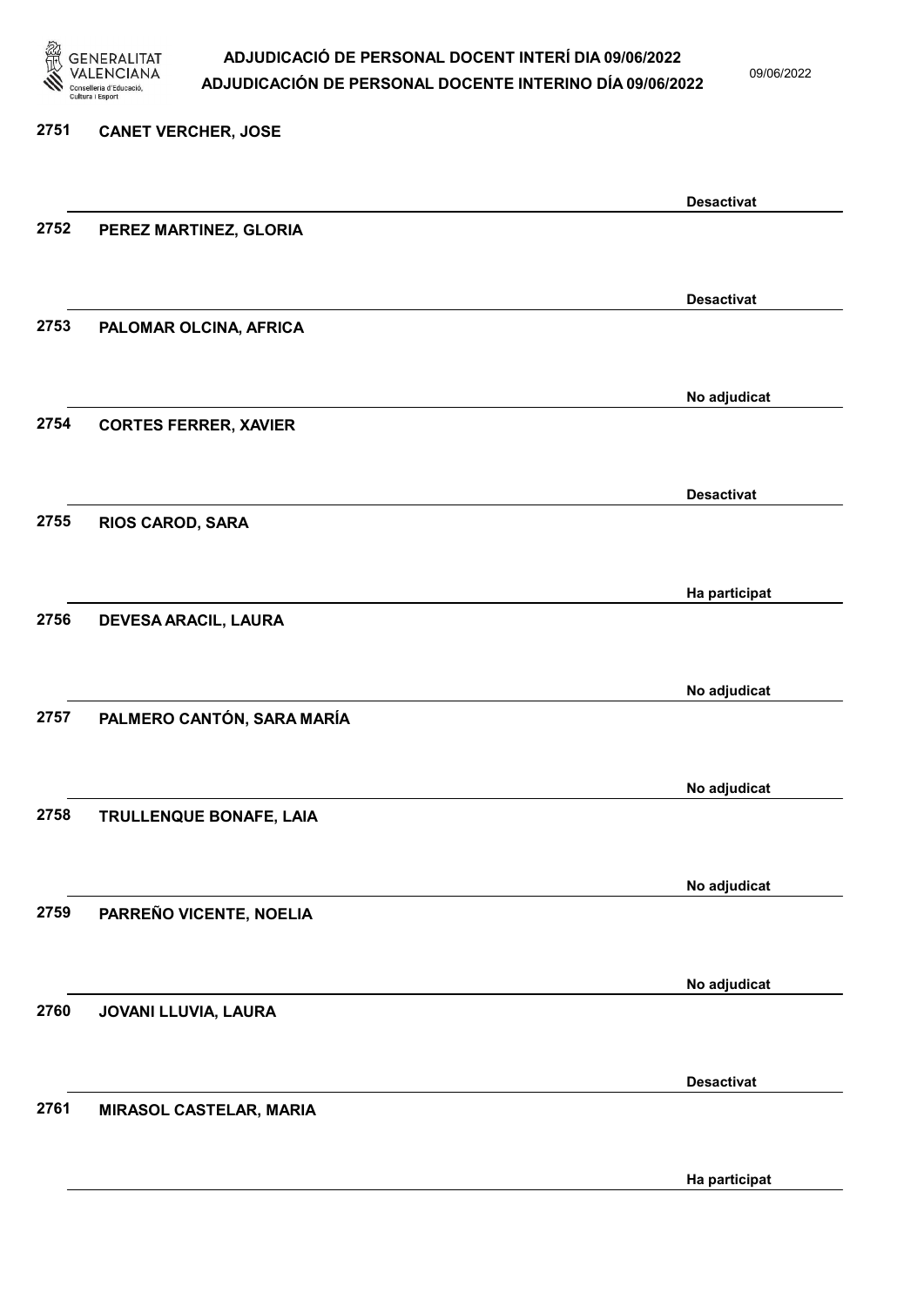

09/06/2022

No adjudicat

# 2762 BARRANCO RUIZ, MARIA No adjudicat 2763 GARCIA MIRALLES, SARA Ha participat 2764 GRIFOL PRADES, EVA Ha participat 2765 SILVESTRE MONTES, IDOYA Desactivat 2766 TORNERO MARRADES, ANA Desactivat 2767 ALVARO I GAMON, NAIARA Desactivat 2768 CUBEL SANABRIA, ANA Desactivat 2769 SANCHEZ BALLESTER, MICAELA No adjudicat 2770 JUAN SANCHEZ, MARIA DOLORES Desactivat 2771 LOPEZ GIL, LUZ MARIA Desactivat 2772 LOZANO LOPEZ, LORENA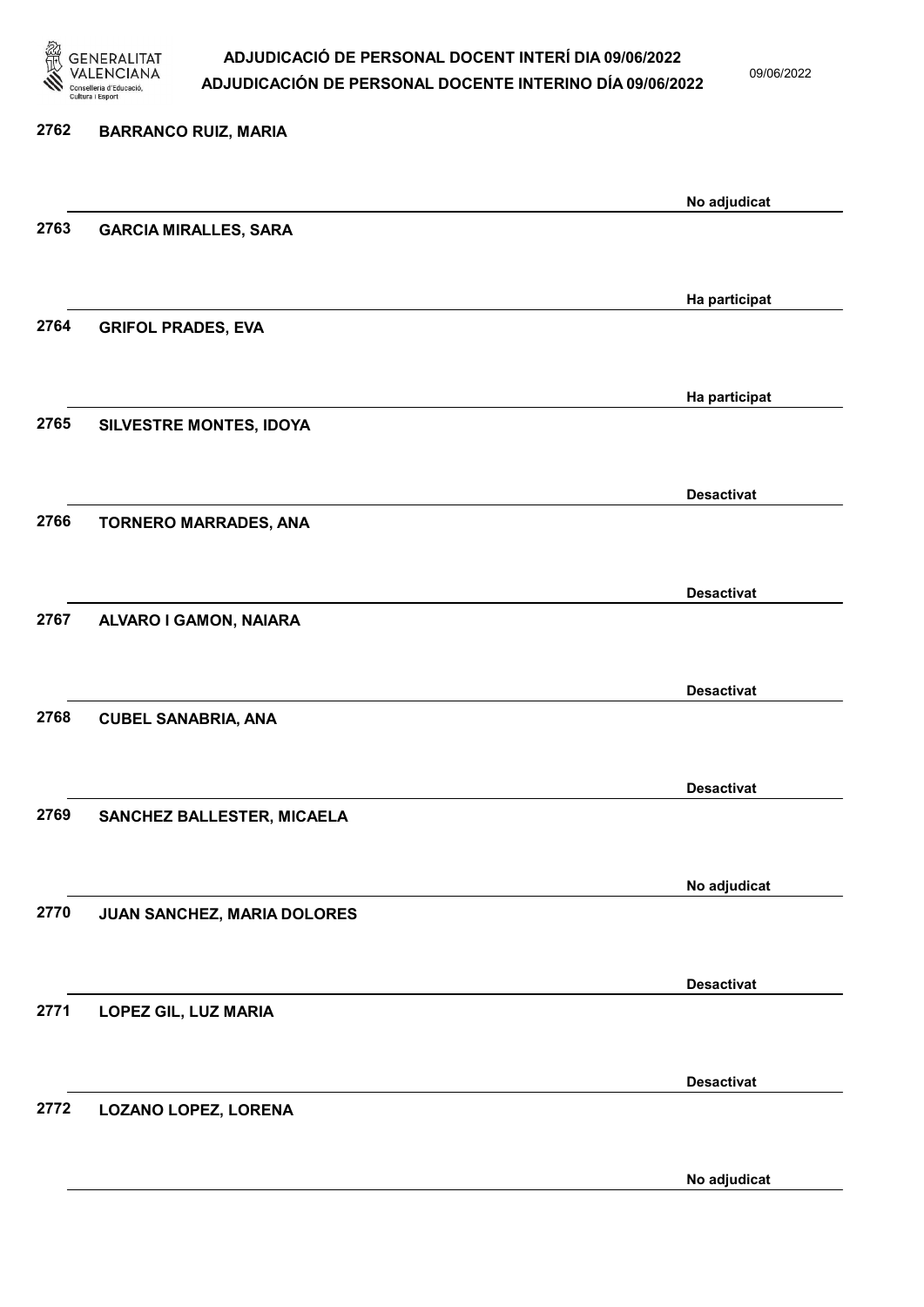

09/06/2022

Desactivat

2773 MARIN MACIA, MARIA JOSE No adjudicat 2774 RODRIGUEZ GUILLEN, MARIA LINA Desactivat 2775 VAZQUEZ GUERRERO, DAVID ANTONIO Desactivat 2776 GIL DANIEL, EVA MARIA Ha participat 2777 SOLER VAÑO, GEMA Ha participat 2778 TORMO GOMAR, ARANZAZU Desactivat 2779 RUBIO GALINDO, MARTA No adjudicat 2780 HERRERA SANCHEZ, NOEMI Desactivat 2781 IÑIGUEZ AÑARES, ARACELI Ha participat 2782 SANCHEZ MAYOR, DAVID Ha participat 2783 BARRON FERRANDIS, CARMEN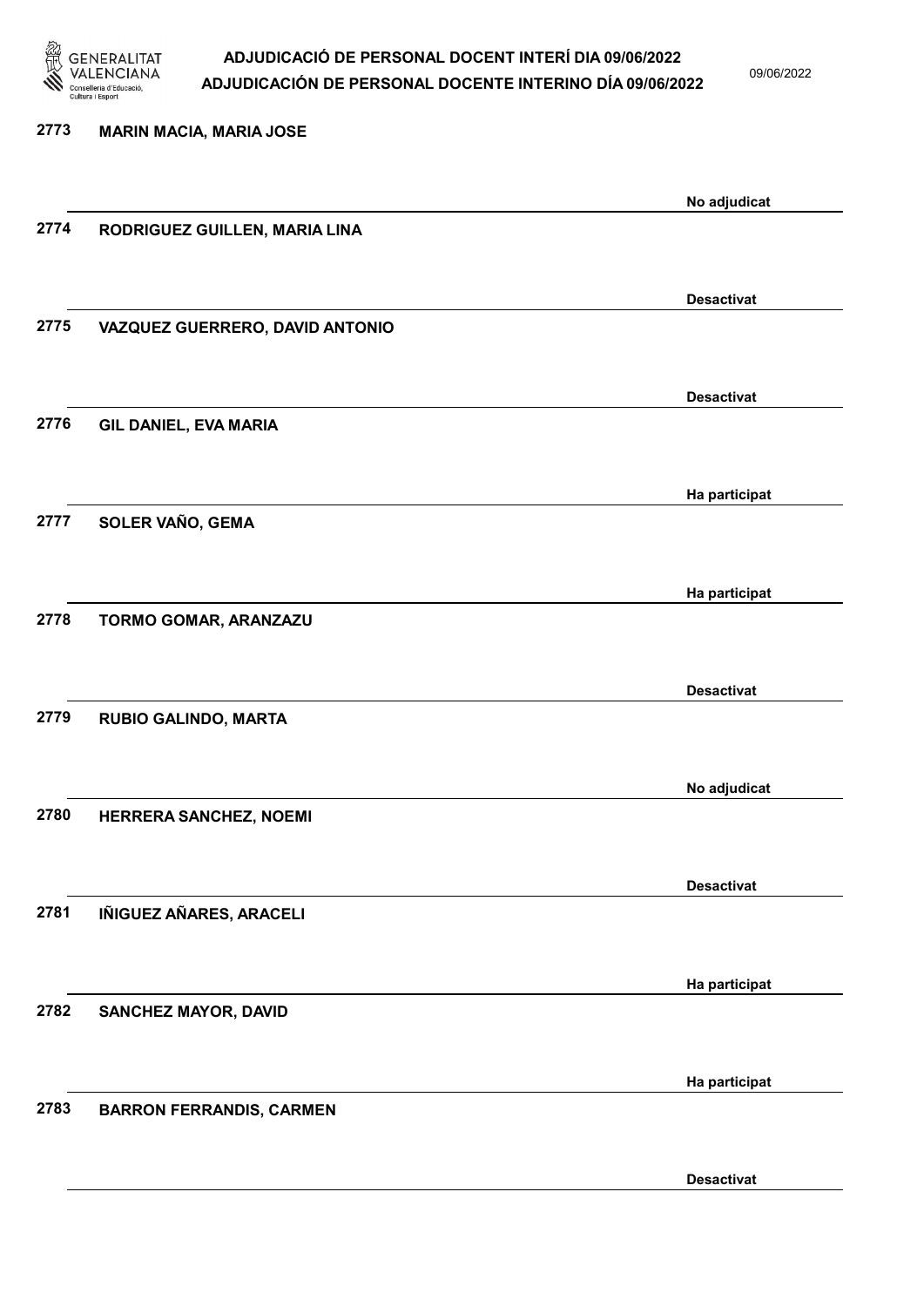

09/06/2022

#### 2784 CLIMENT MATEOS-APARICIO, ESTHER

|      |                                        | <b>Desactivat</b> |
|------|----------------------------------------|-------------------|
| 2785 | <b>VILELLA CANALS, ANTONIA</b>         |                   |
|      |                                        |                   |
|      |                                        |                   |
|      |                                        | No adjudicat      |
| 2786 | <b>SARASOL PERALES, NEUS</b>           |                   |
|      |                                        |                   |
|      |                                        | <b>Desactivat</b> |
| 2787 | <b>BARRANCA MORENO, MARIA REMEDIOS</b> |                   |
|      |                                        |                   |
|      |                                        |                   |
|      |                                        | Ha participat     |
| 2788 | <b>GINER PALANQUES, ALBA</b>           |                   |
|      |                                        |                   |
|      |                                        |                   |
| 2789 |                                        | <b>Desactivat</b> |
|      | <b>SALVADOR SALA, ELENA</b>            |                   |
|      |                                        |                   |
|      |                                        | No adjudicat      |
| 2790 | <b>MELITON GIMENEZ, MARIA ANGELES</b>  |                   |
|      |                                        |                   |
|      |                                        | <b>Desactivat</b> |
| 2791 |                                        |                   |
|      | IBAÑEZ RAMIREZ, GRACIA MARIA           |                   |
|      |                                        |                   |
|      |                                        | <b>Desactivat</b> |
| 2792 | <b>GONZALEZ OLMEDO, VERONICA</b>       |                   |
|      |                                        |                   |
|      |                                        |                   |
| 2793 |                                        | No adjudicat      |
|      | <b>BARBERA ARNAU, ELIA</b>             |                   |
|      |                                        |                   |
|      |                                        | <b>Desactivat</b> |
| 2794 | <b>BOIX MARQUES, MARIA DEL CARMEN</b>  |                   |
|      |                                        |                   |
|      |                                        |                   |
|      |                                        | No adjudicat      |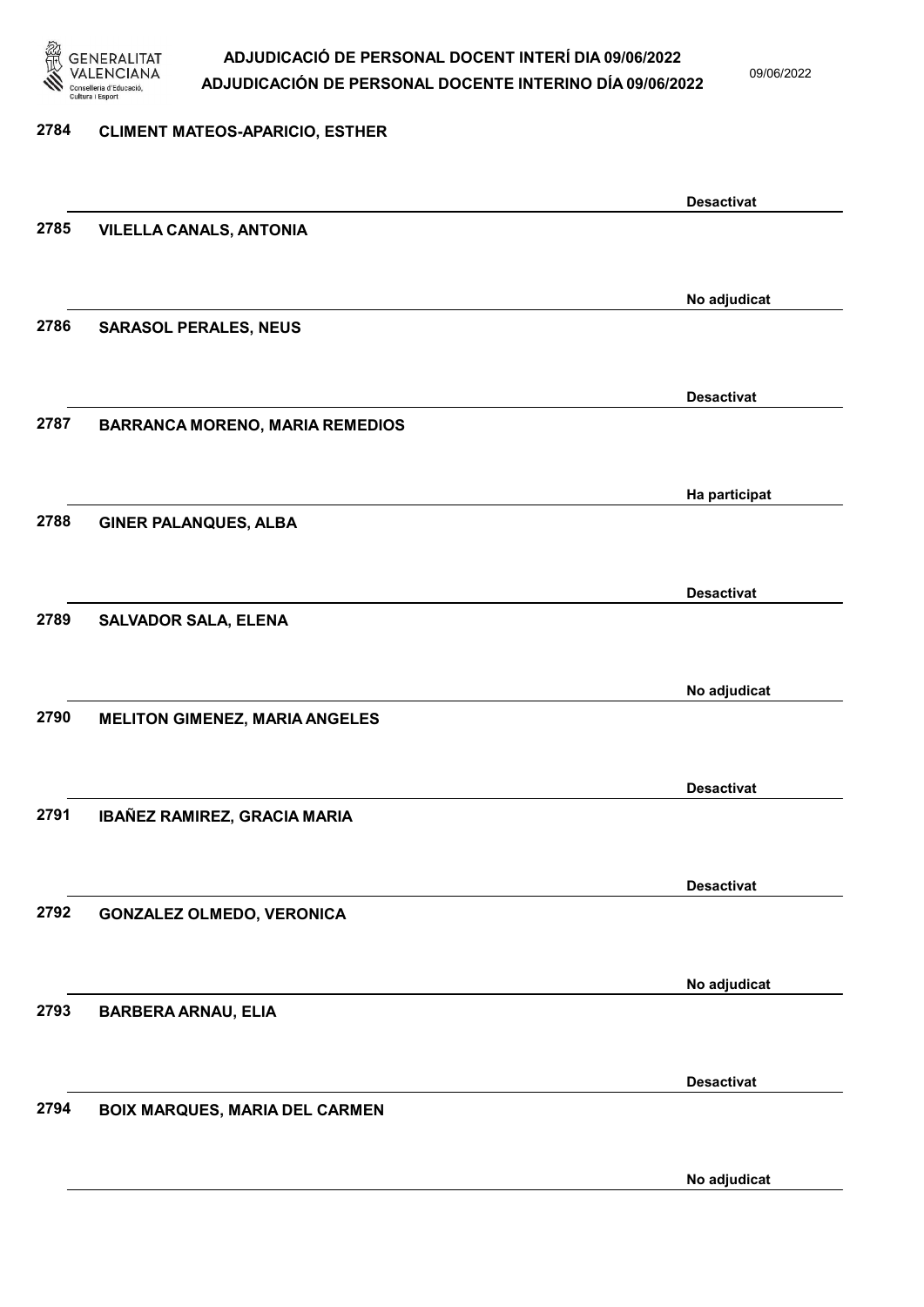

09/06/2022

| 2795 | <b>MOLINA SAURA, MARIA JOSE</b>                                                     |                   |
|------|-------------------------------------------------------------------------------------|-------------------|
|      |                                                                                     | <b>Desactivat</b> |
| 2796 | MUÑOZ DILLEN, NIMIA INES                                                            |                   |
|      |                                                                                     | No adjudicat      |
| 2797 | ROSILLO ALAÑA, SONIA                                                                |                   |
|      |                                                                                     | <b>Desactivat</b> |
| 2798 | <b>SAURA MACIA, PEDRO</b><br>Petición:<br>1                                         | Voluntaria        |
|      | TORREVIEJA (03008666) CEIP INMACULADA CONCEPCIÓN<br>712465<br>123 / EDUCACIÓ FÍSICA |                   |
|      | Horas<br>SUBSTITUCIÓ DETERMINADA<br>23                                              | Adjudicat         |
| 2799 | <b>GARCIA SANCHEZ, GEMA</b>                                                         |                   |
|      |                                                                                     |                   |
|      |                                                                                     | No adjudicat      |
| 2800 | MANZANO MANZANO, VERONICA                                                           |                   |
|      |                                                                                     |                   |
|      |                                                                                     | No adjudicat      |
| 2801 | <b>MARCET MOLINA, MARÍA</b>                                                         |                   |
|      |                                                                                     |                   |
|      |                                                                                     | Ha participat     |
| 2802 | NAVARRO SANCHEZ, AINOHA                                                             |                   |
|      |                                                                                     |                   |
|      |                                                                                     |                   |
|      |                                                                                     | No adjudicat      |
| 2803 | <b>BAÑULS MAÑO, GLORIA</b>                                                          |                   |
|      |                                                                                     |                   |
|      |                                                                                     | No adjudicat      |
| 2804 | ARREGUI MEDINA, MARTA                                                               |                   |
|      |                                                                                     |                   |
|      |                                                                                     |                   |
| 2805 |                                                                                     | <b>Desactivat</b> |
|      | <b>RUIZ TORRES, JAVIER</b>                                                          |                   |
|      |                                                                                     |                   |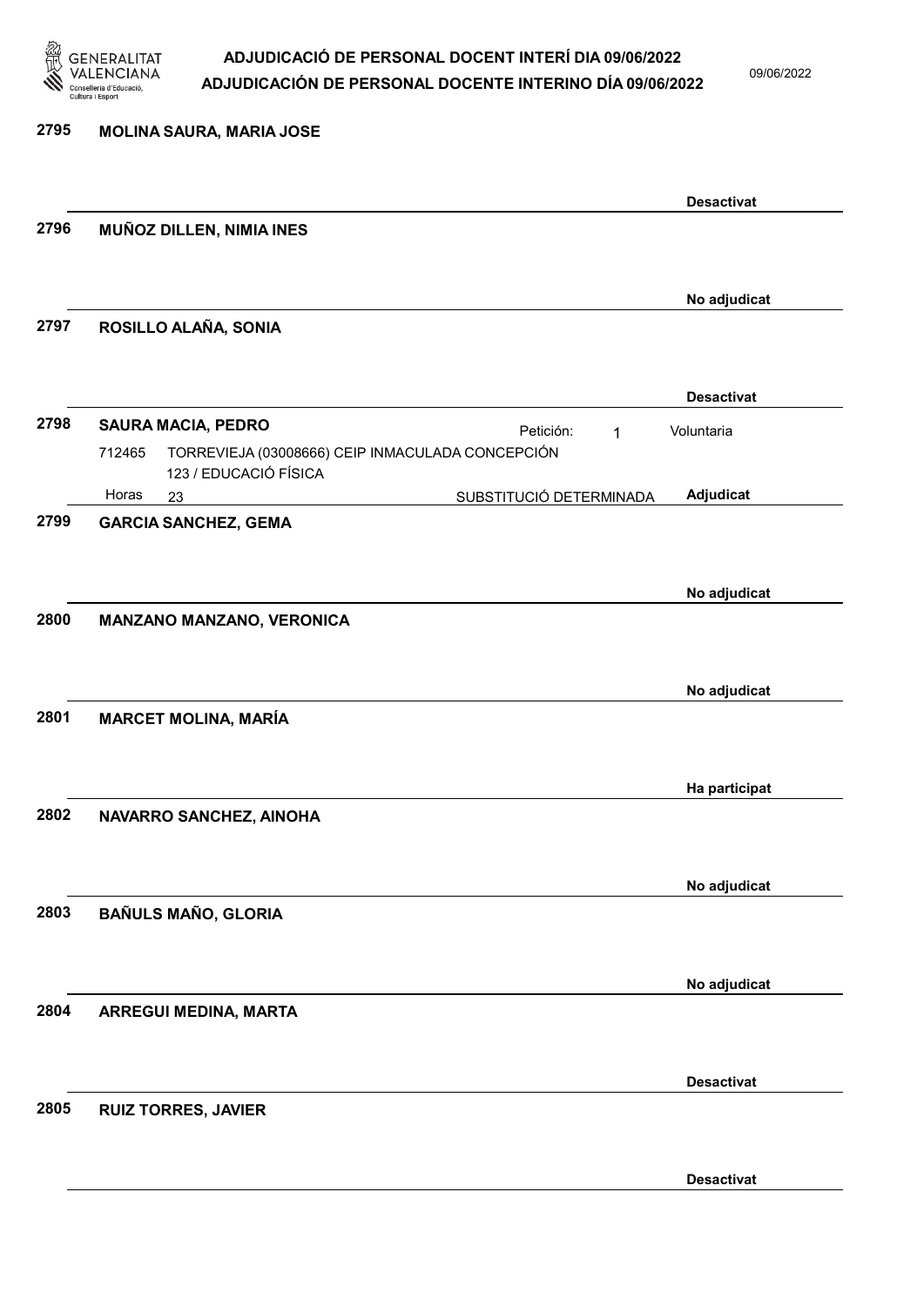

09/06/2022

2806 ALEMAÑ MORELL, ALBA No adjudicat 2807 BARBERAN SANCHEZ, MARIA LAITA No adjudicat 2808 PALMERO GARCIA, INMACULADA No adjudicat 2809 POMAR PUIG, ANA Ha participat 2810 BERTOMEU MORENO, MARIA DEL ROCIO Ha participat 2811 ALBEROLA CAMPOS, ROSA No adjudicat 2812 BATALLER OLTRA, SORAYA No adjudicat 2813 MUÑOZ GARCIA, CAROLINA Ha participat 2814 PEREZ ANIORTE, SAMUEL Desactivat 2815 ALFONSO PEREZ, NOELIA Desactivat 2816 RIOS ARAEZ, LORENA

Ha participat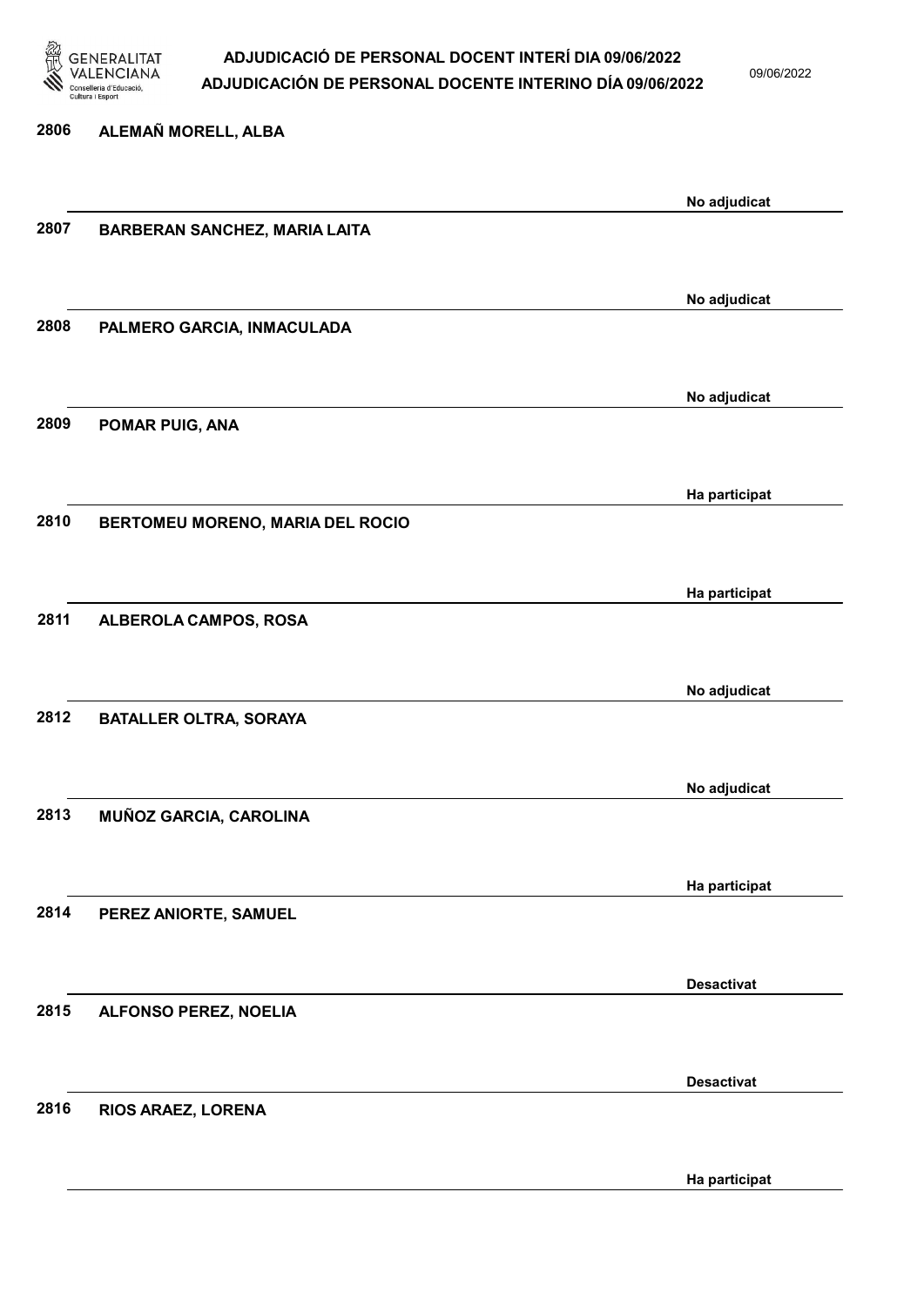

09/06/2022

| 2817 | ARRIAZU HERRERA, RAQUEL           |                   |
|------|-----------------------------------|-------------------|
|      |                                   | No adjudicat      |
| 2818 | LOPEZ SANCHO, LAURA               |                   |
|      |                                   |                   |
| 2819 | RIERA SERRA, LAURA                | No adjudicat      |
|      |                                   |                   |
|      |                                   | No adjudicat      |
| 2820 | SENTANDREU SEBASTIAN, GUILLEM     |                   |
|      |                                   |                   |
| 2821 | <b>MAS POLOP, PRAXEDES</b>        | <b>Desactivat</b> |
|      |                                   |                   |
|      |                                   | <b>Desactivat</b> |
| 2822 | DEL REY BALLESTEROS, MARIA ISABEL |                   |
|      |                                   | Ha participat     |
| 2823 | RODRIGUEZ VILLANUEVA, CARLA       |                   |
|      |                                   |                   |
|      |                                   | <b>Desactivat</b> |
| 2824 | MUÑOZ GABARDA, CLARA              |                   |
|      |                                   | Ha participat     |
| 2825 | SEMPERE MURCIA, MARIA DEL MAR     |                   |
|      |                                   |                   |
| 2826 | <b>FUENTES SERRET, ELISENDA</b>   | No adjudicat      |
|      |                                   |                   |
|      |                                   | Ha participat     |
| 2827 | <b>GIL FORNES, CAROLINA</b>       |                   |
|      |                                   |                   |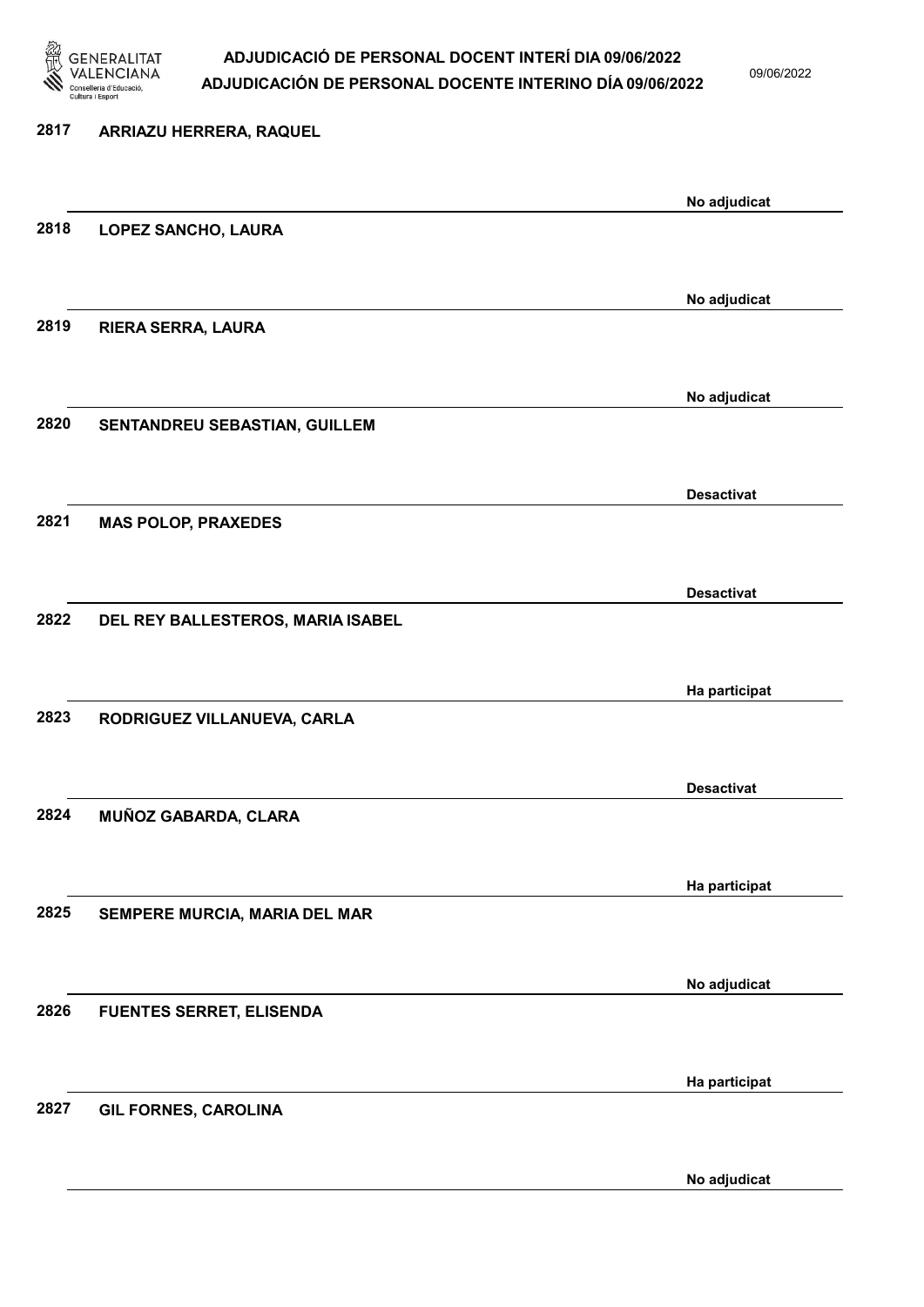

09/06/2022

Ha participat

2828 ADALID NAVARRO, SANDRA Desactivat 2829 VICENS TORRES, MARIA DOLORES Ha participat 2830 PALAZON ORTIGOSA, BEGOÑA No adjudicat 2831 CABRELLES GALERA, GUADALUPE Ha participat 2832 GARCIA-CASARRUBIOS GALVEZ, ESMERALDA No adjudicat 2833 PARDIÑAS PASTOR, PAU No adjudicat 2834 BERNA ESCOLANO, MARIA JOSE No adjudicat 2835 ARJONA VIDAL, CRISTINA Desactivat 2836 ROLDÁN CARRETÓN, JOSÉ MARÍA Desactivat 2837 VICEDO CASTELLO, RAQUEL ASUNCION Desactivat 2838 ESTRUCH PUIG, LIDIA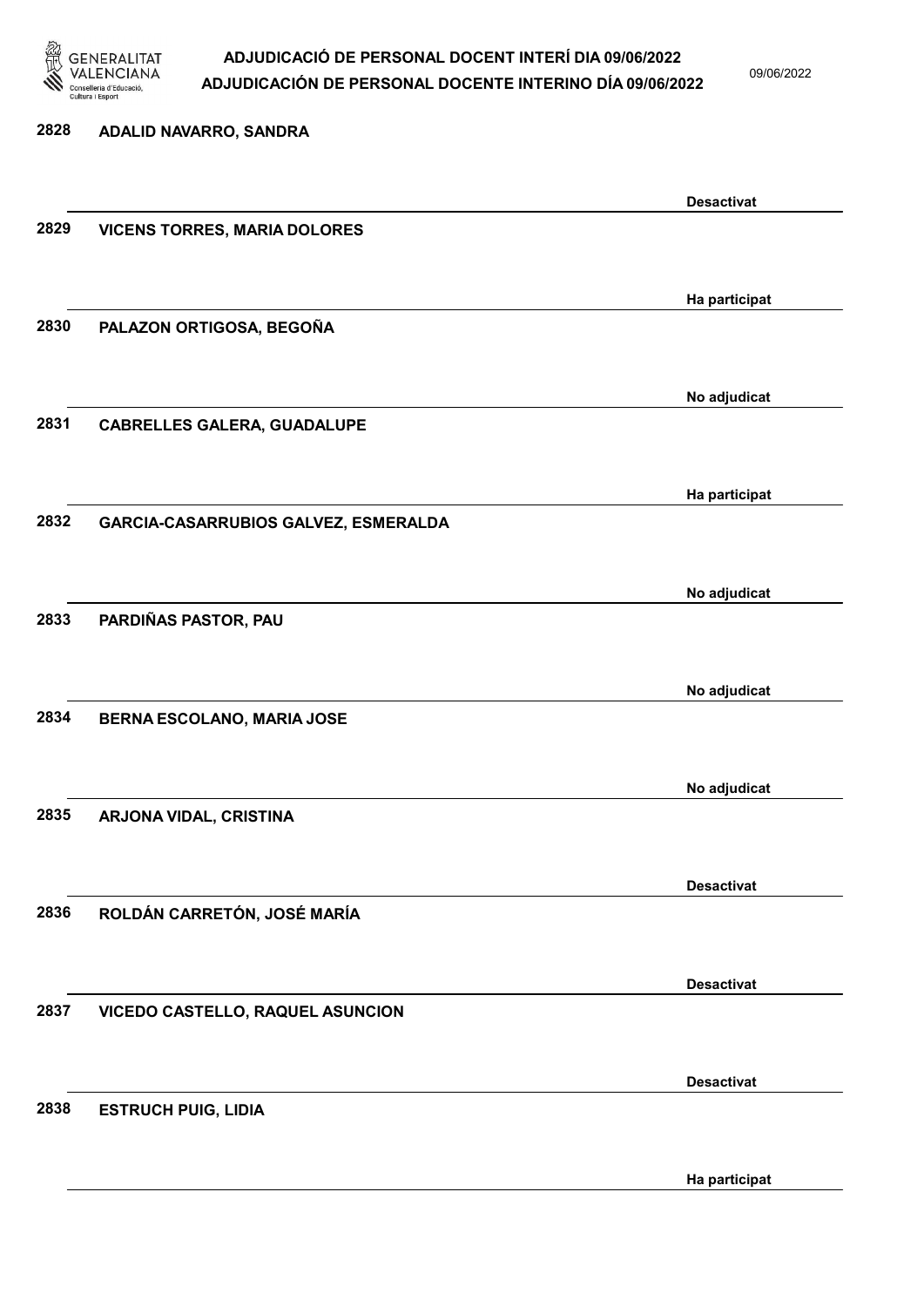

09/06/2022

No adjudicat

# 2839 GONZALBEZ CASTILLO, ESTHER No adjudicat 2840 MARTINEZ CAMPILLO, ELENA No adjudicat 2841 CLERIGUES GRADOLI, JOSE Desactivat 2842 BLASCO QUEROL, PAULA No adjudicat 2843 PASTOR GARRIGA, MARIA DEL MAR No adjudicat 2844 PASCUAL FERRIZ, ANA Ha participat 2845 GOMARIZ CALDERON, LAURA No adjudicat 2846 SALINAS MARTINEZ, RAQUEL Desactivat 2847 DOMINGO GIRONES, EVA Ha participat 2848 CRUZ LEON, MONICA Ha participat 2849 ARMERO SORIANO, ANA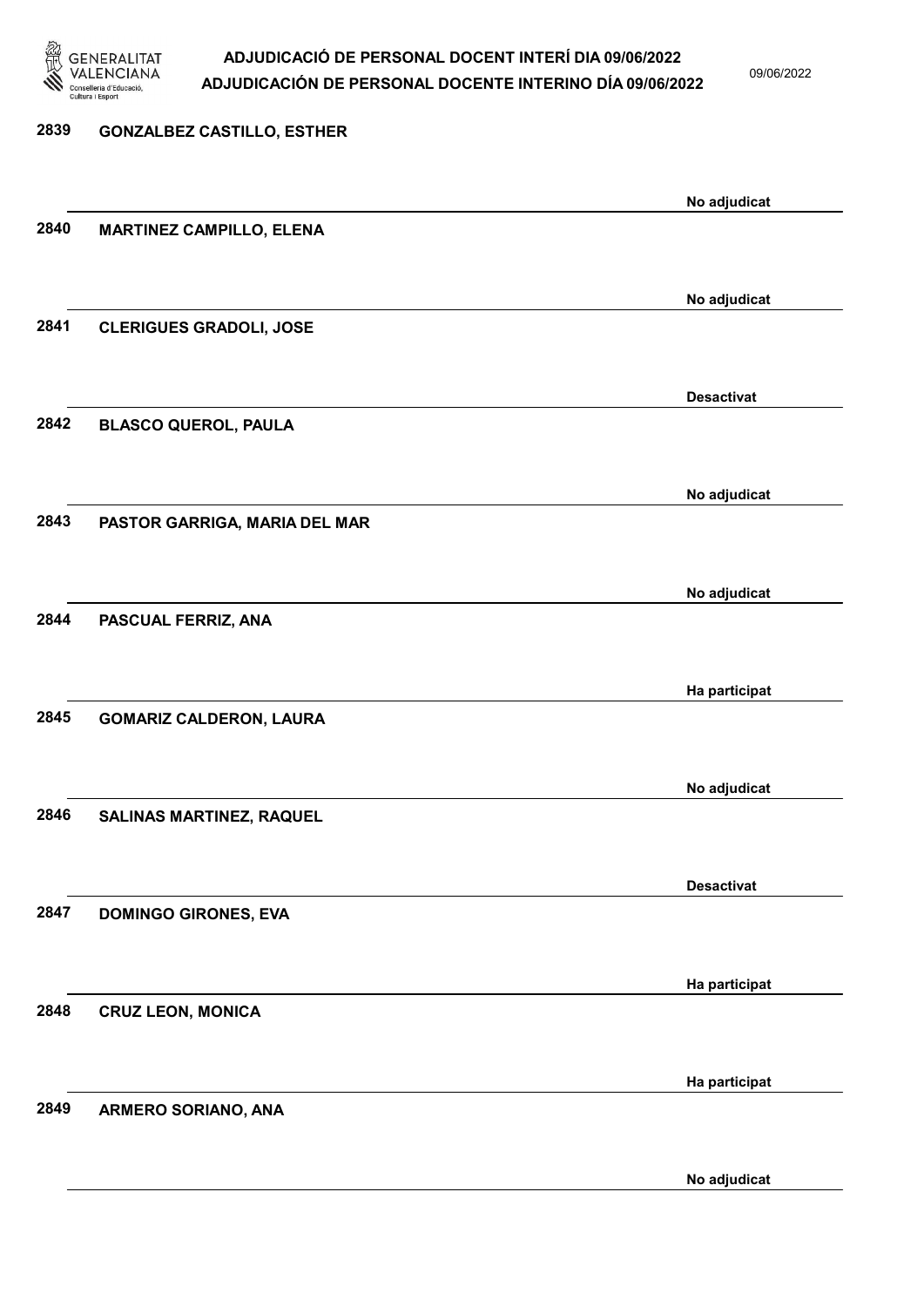

09/06/2022

Ha participat

# 2850 COMPAÑ MORERA, LORENA No adjudicat 2851 VILLOTA BELTRAN, ISABEL No adjudicat 2852 ALCOVER GRAU, CARLOS No adjudicat 2853 FERRANDO MORELL, MARIA Ha participat 2854 MUÑOZ NOVELLA, MARIA Desactivat 2855 FUSTER LARRART, PAULA No adjudicat 2856 PITARCH CASTELLOTE, BALMA Ha participat 2857 FERRE CANTO, LIDIA Ha participat 2858 LLEIXA MORALES, LAURA Ha participat 2859 POPA, NELA Desactivat 2860 CAJAS TABARES, PAULA ANDREA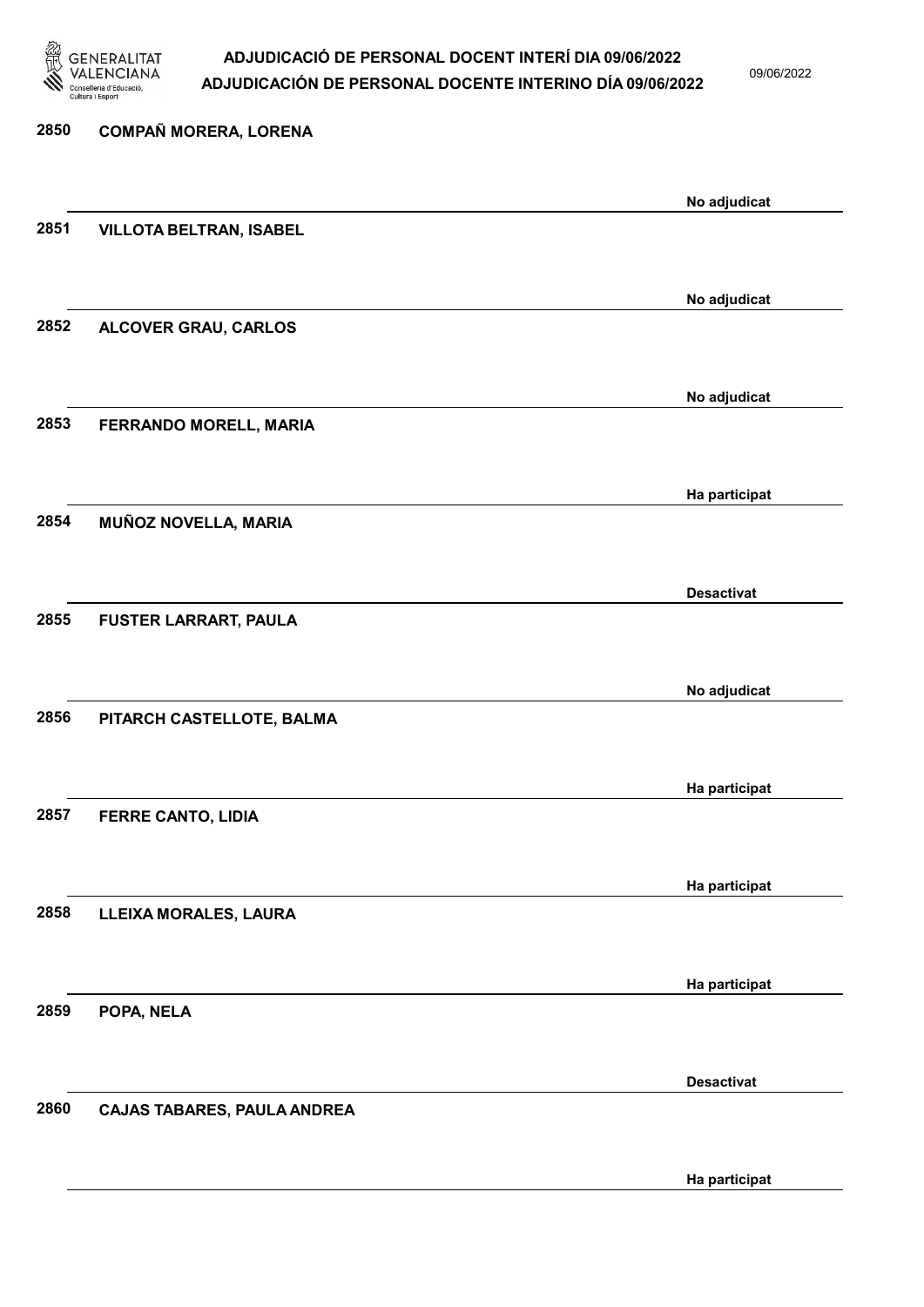

09/06/2022

| 2861 | SILLA GARRIDO, MARIA DEL CARMEN     |                   |
|------|-------------------------------------|-------------------|
|      |                                     |                   |
|      |                                     | No adjudicat      |
| 2862 | ORTEGA ORTIZ, ANA ISABEL            |                   |
|      |                                     |                   |
|      |                                     | No adjudicat      |
| 2863 | SANCHO ALEIXOS, VERONICA            |                   |
|      |                                     |                   |
|      |                                     | No adjudicat      |
| 2864 | <b>LOPEZ MARCOS, SONIA</b>          |                   |
|      |                                     |                   |
|      |                                     |                   |
| 2865 | <b>JUAN TATAY, AROA</b>             | <b>Desactivat</b> |
|      |                                     |                   |
|      |                                     |                   |
|      |                                     | Ha participat     |
| 2866 | <b>NIETO RIBES, LAURA</b>           |                   |
|      |                                     |                   |
|      |                                     | No adjudicat      |
| 2867 | <b>BALLESTEROS MURILLO, YOLANDA</b> |                   |
|      |                                     |                   |
|      |                                     | Ha participat     |
| 2868 | <b>MORATALLA PASTOR, CRISTINA</b>   |                   |
|      |                                     |                   |
|      |                                     | No adjudicat      |
| 2869 | <b>VILLAPLANA SAEZ, ALOMA</b>       |                   |
|      |                                     |                   |
|      |                                     | No adjudicat      |
| 2870 | <b>GIL SEVILLA, CLAUDIA</b>         |                   |
|      |                                     |                   |
|      |                                     | <b>Desactivat</b> |
| 2871 | <b>GIMENEZ VIVES, TATIANA</b>       |                   |
|      |                                     |                   |
|      |                                     |                   |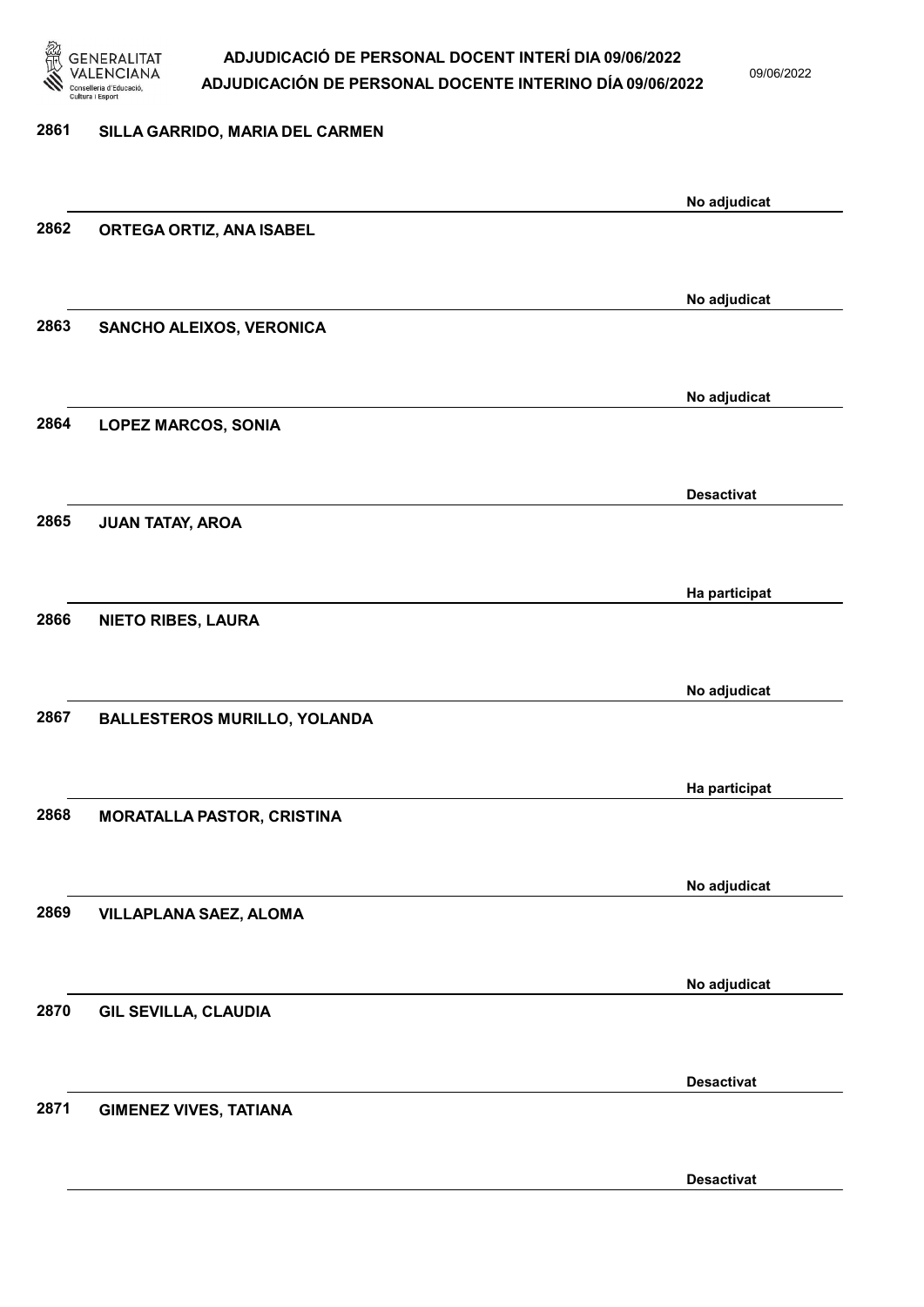

09/06/2022

| 2872 | <b>CHALER PUIG, MARIA ESTHER</b>   |                   |
|------|------------------------------------|-------------------|
|      |                                    | No adjudicat      |
| 2873 | <b>TORNERO GARGALLO, EVA</b>       |                   |
|      |                                    | No adjudicat      |
| 2874 | <b>BONELL NAVARRO, SUSANA</b>      |                   |
|      |                                    | No adjudicat      |
| 2875 | <b>CRESPO MARTINEZ, IRENE</b>      |                   |
|      |                                    | No adjudicat      |
| 2876 | <b>GARCIA BOILS, ANA</b>           |                   |
| 2877 |                                    | Ha participat     |
|      | <b>MALLEN GARVI, ROSER</b>         |                   |
| 2878 | <b>MARTI VERGARA, ESTER KAREN</b>  | <b>Desactivat</b> |
|      |                                    |                   |
| 2879 | <b>MASANET SOLER, MARIA JOSEFA</b> | No adjudicat      |
|      |                                    |                   |
| 2880 | <b>MATEU ROIG, MARIA</b>           | No adjudicat      |
|      |                                    |                   |
| 2881 | NAVARRO ASURMENDI, VICTORIA        | <b>Desactivat</b> |
|      |                                    |                   |
| 2882 | TABOADA MARTIN, MARIA DEL MAR      | No adjudicat      |
|      |                                    |                   |
|      |                                    | Ha participat     |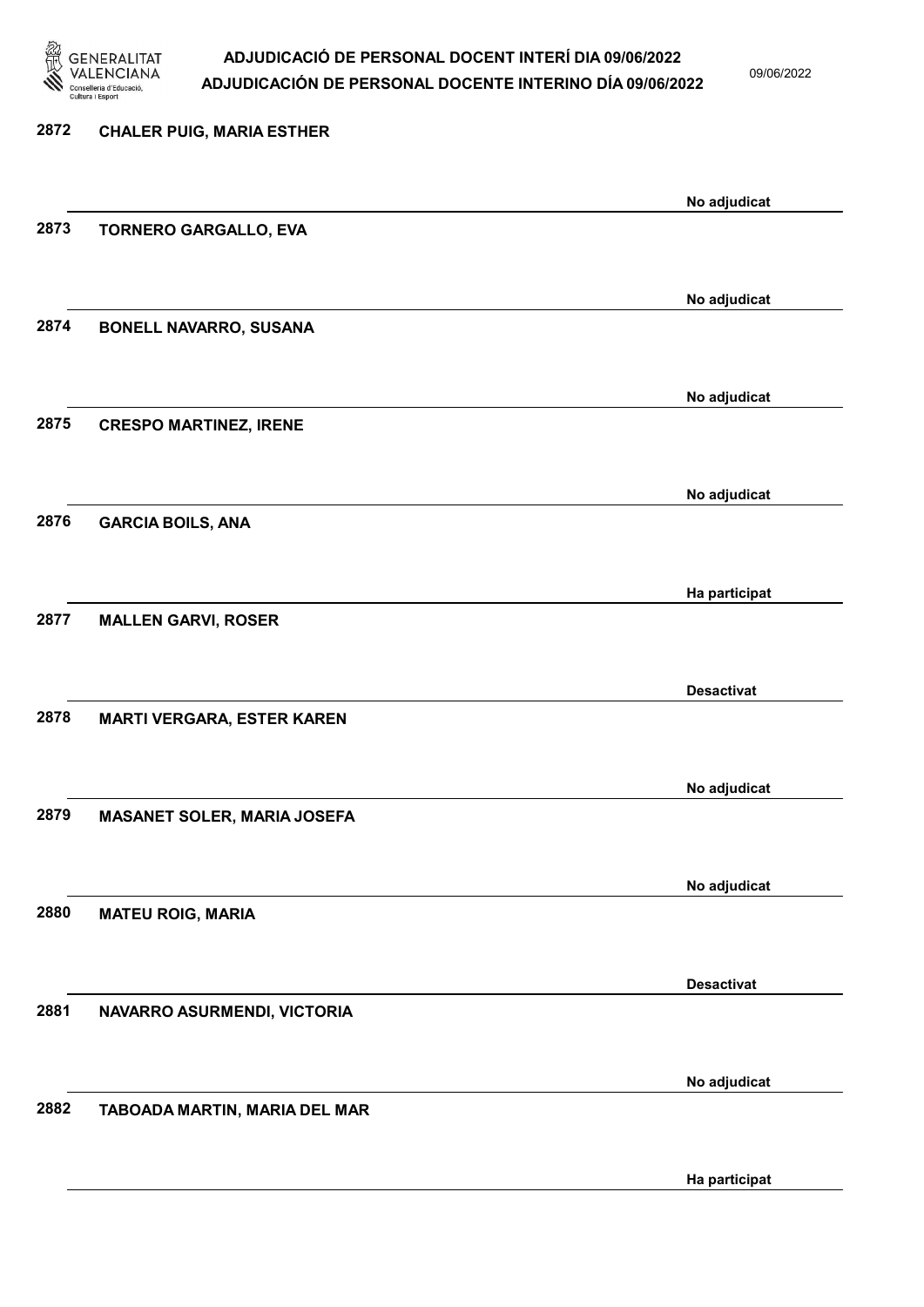

09/06/2022

No adjudicat

# 2883 ARIAS RUTTEN, CLARA Ha participat 2884 FERRER VILAPLANA, ALBA Desactivat 2885 GOMEZ UREÑA, MARIA ISABEL Ha participat 2886 SEMPERE BLASCO, ANDREA No adjudicat 2887 PERIS PERALES, PABLO NICOLAS Ha participat 2888 ORTEGA VALLS, TAMARA Ha participat 2889 MARTINEZ RIBES, JULIA Ha participat 2890 MARTINEZ ZALVEZ, LIDIA Ha participat 2891 TOLEDO SANCHEZ, YASMINA Desactivat 2892 PRADES SALVADOR, MARINA Desactivat 2893 RIOS PENALBA, MONICA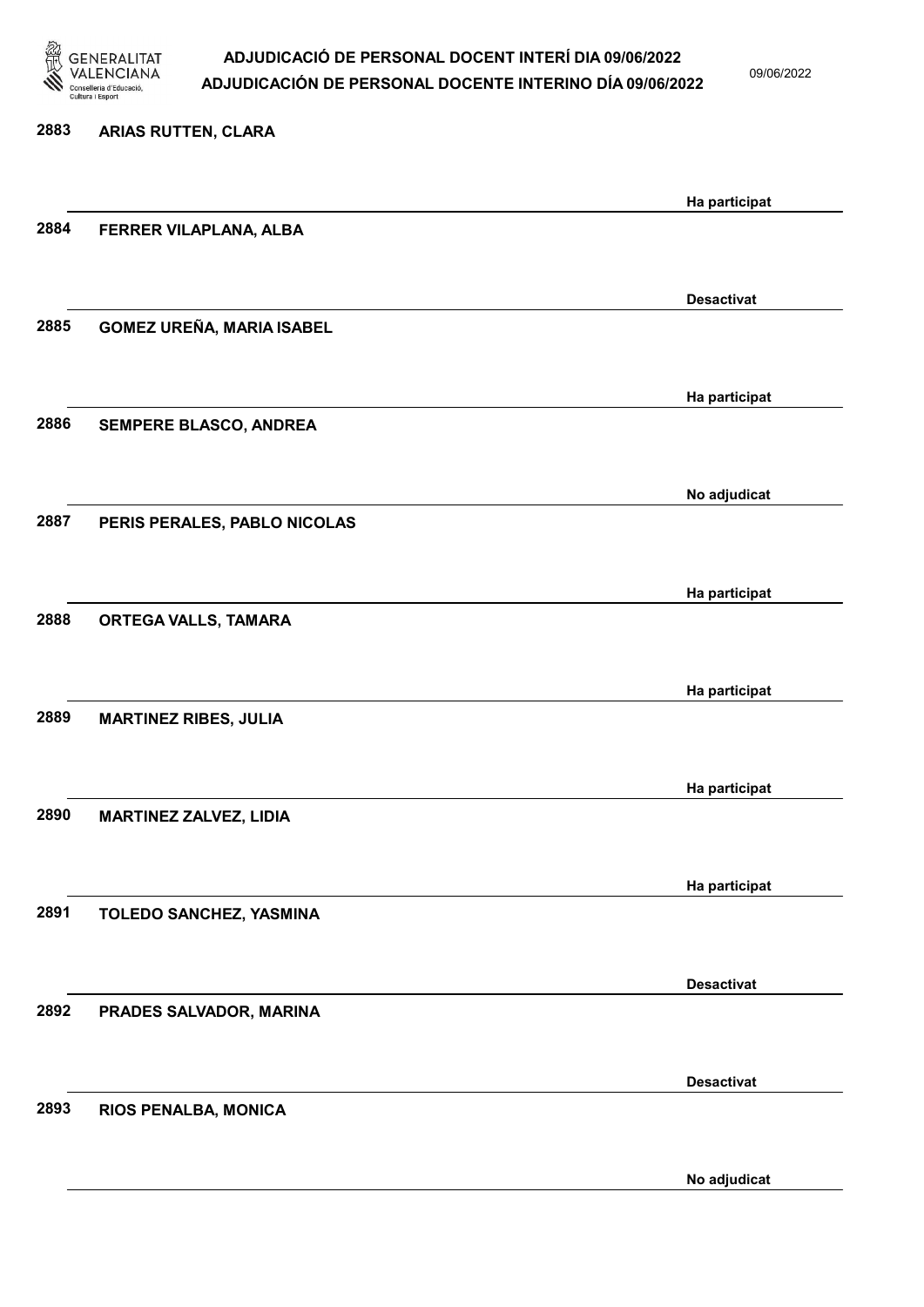

09/06/2022

2894 RONDA BENITEZ, ROCIO No adjudicat 2895 DOMENECH RIBES, TATIANA SALUD No adjudicat 2896 GOMIS CASADO, MARIA JOSE No adjudicat 2897 AGUILAR JIMENEZ, CLARA Desactivat 2898 BARRACHINA SENTIS, ANA No adjudicat 2899 FERRANDIS SAN MIGUEL, MARCELA No adjudicat 2900 ROMERO ROVIRA, MARIA DEL CARMEN Desactivat 2901 MARIN BLANCO, LETICIA Desactivat 2902 PEINADO ESCOBAR, ESTRELLA Desactivat 2903 RIBERA RIPOLL, MARIA JOSE Ha participat 2904 ESTEVE DE LA OSSA, MIRIAM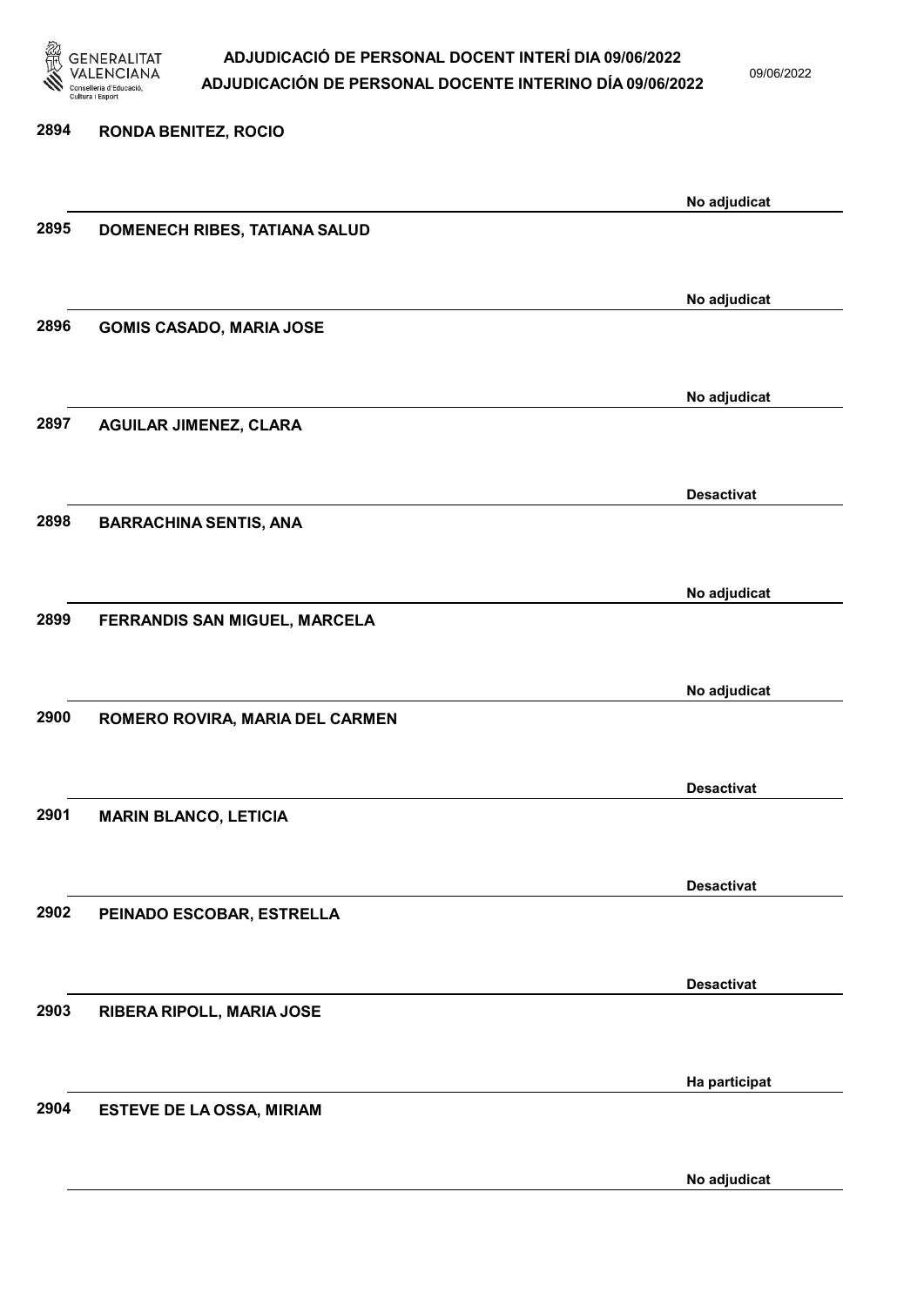

09/06/2022

| 2905 | FITA ALONSO, MARIA ROSARIO      |                   |
|------|---------------------------------|-------------------|
|      |                                 | Ha participat     |
| 2906 | <b>GINER SANCHIS, MARTA</b>     |                   |
|      |                                 |                   |
|      |                                 | No adjudicat      |
| 2907 | PITARCH MARIN, VIOLETA          |                   |
|      |                                 | <b>Desactivat</b> |
| 2908 | HONRUBIA PEREZ, MARIA EUGENIA   |                   |
|      |                                 |                   |
|      |                                 | <b>Desactivat</b> |
| 2909 | MALONDA LARRAGA, ESTRELLA       |                   |
|      |                                 | <b>Desactivat</b> |
| 2910 | AÑO MONTALVA, GEMA              |                   |
|      |                                 |                   |
|      |                                 | Ha participat     |
| 2911 | SORIANO CABRERA, MARIA VICTORIA |                   |
|      |                                 |                   |
| 2912 | <b>MOLINA JAEN, MARTA</b>       | No adjudicat      |
|      |                                 |                   |
|      |                                 | No adjudicat      |
| 2913 | <b>VERA BERNAL, MIRIAM</b>      |                   |
|      |                                 |                   |
| 2914 | <b>BOILS BENAVENT, SILVIA</b>   | No adjudicat      |
|      |                                 |                   |
|      |                                 | No adjudicat      |
| 2915 | PONS BALLESTER, CARLA           |                   |
|      |                                 |                   |

Ha participat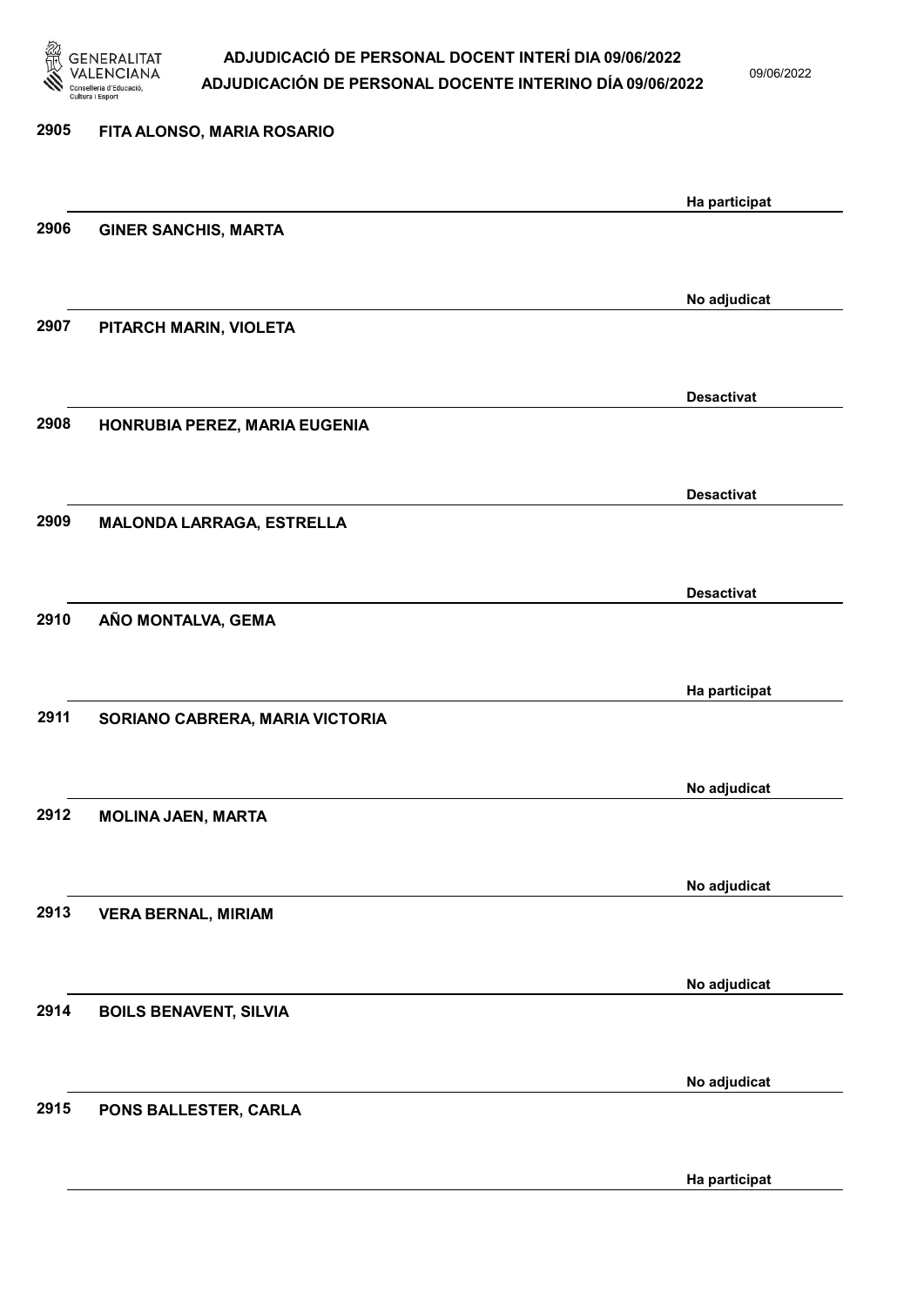

09/06/2022

Desactivat

# 2916 BELENGUER CUESTA, RAQUEL Ha participat 2917 ESCRIVA BERTOMEU, SERGI Desactivat 2918 FERNANDEZ PALOP, VICENT Ha participat 2919 MARTINEZ REAL, CAROLINA No adjudicat 2920 CORTES DOMARCO, ANA ORETO Desactivat 2921 ENGO SARRIO, PATRICIA No adjudicat 2922 ORTIZ SAEZ, ALICIA Desactivat 2923 VIDAL ROIG, NANCY No adjudicat 2924 SANCHEZ GONZALEZ, ELIZABETH No adjudicat 2925 BALLESTER GRANCHA, NATIVIDAD Desactivat 2926 PRIETO BELTRAN, MARTA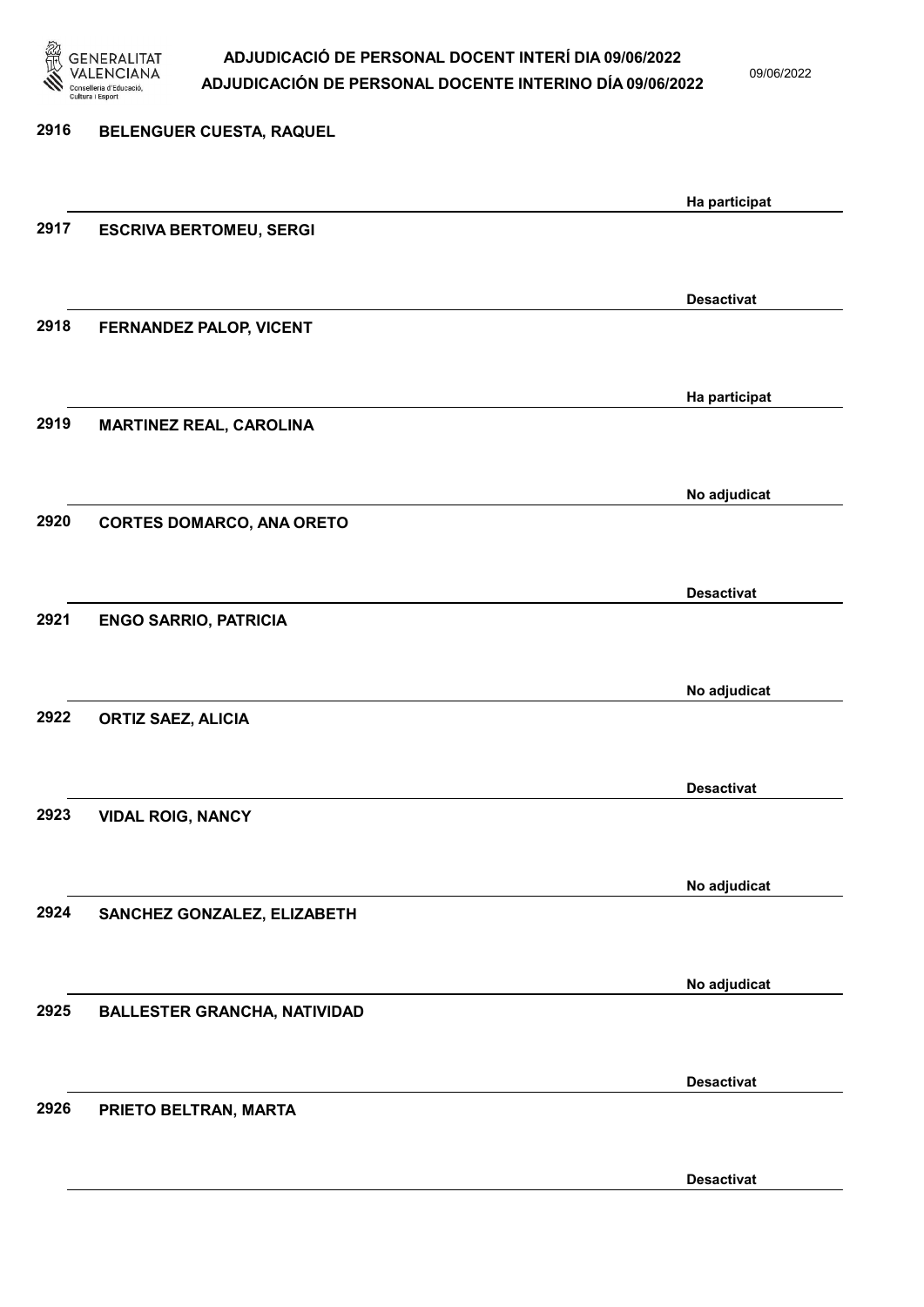

09/06/2022

| 2927 | <b>GUARDIOLA SERRANO, MIREIA</b>    |                   |
|------|-------------------------------------|-------------------|
|      |                                     | Ha participat     |
| 2928 | BUTRON GUTIERREZ, ALEJANDRA         |                   |
|      |                                     | <b>Desactivat</b> |
| 2929 | <b>FAUS GOMEZ, ALICIA</b>           |                   |
|      |                                     | Ha participat     |
| 2930 | <b>MACIA URBAN, ANDREA</b>          |                   |
|      |                                     | No adjudicat      |
| 2931 | JULIO GRANERO, MARIA ALBA           |                   |
|      |                                     | No adjudicat      |
| 2932 | PASTOR GIL, GEMMA                   |                   |
|      |                                     | Ha participat     |
| 2933 | PUJADES HERNANDEZ, INMACULADA       |                   |
|      |                                     | <b>Desactivat</b> |
| 2934 | <b>CERDA SANCHIS, MARIA MATILDE</b> |                   |
|      |                                     | <b>Desactivat</b> |
| 2935 | <b>BELLO GARCIA, JANNA</b>          |                   |
|      |                                     | Ha participat     |
| 2936 | PITARCH CARBONELL, MERITXELL        |                   |
|      |                                     | <b>Desactivat</b> |
| 2937 | HERRERA GORRIZ, ANA                 |                   |
|      |                                     |                   |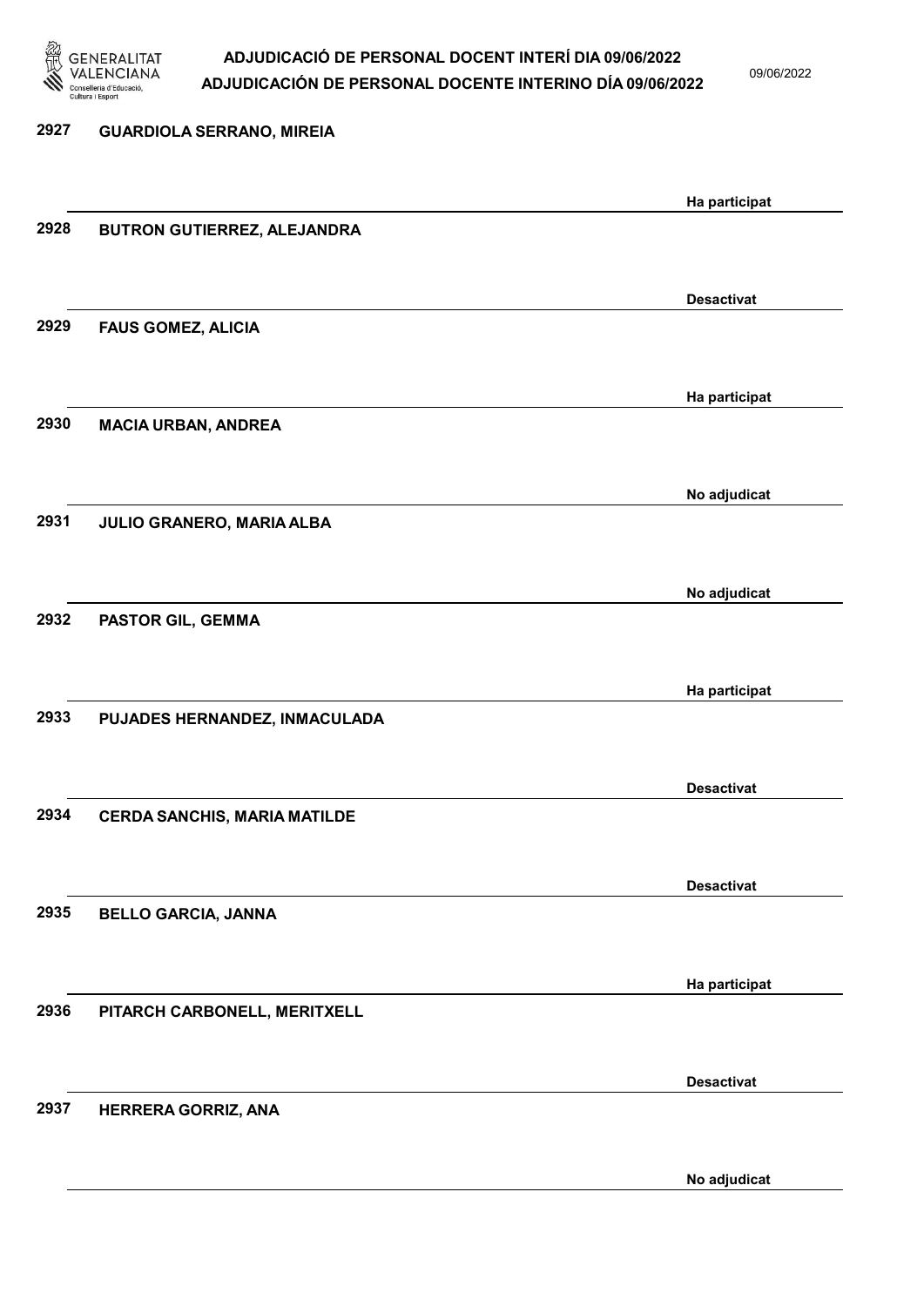

09/06/2022

# 2938 IBAÑEZ TORTAJADA, PAULA Desactivat 2939 ZULLAR LLUECA, VERONICA No adjudicat 2940 PASTOR CIRUJEDA, NATALIA Ha participat 2941 LLAMAS GONZALEZ, ESTRELLA MARIA Ha participat 2942 MERINO PALACIOS, ANA MARIA Desactivat 2943 SANJUAN DIAZ, FRANCISCO Desactivat 2944 GORRIZ RODRIGUEZ, GLORIA Desactivat 2945 CORTES COLOMINA, INMACULADA Ha participat 2946 GOMEZ CASTELLS, JOSE MANUEL Desactivat 2947 PEREZ GARCIA, IVAN Desactivat 2948 BELLVER CASANOVA, MIREIA

Ha participat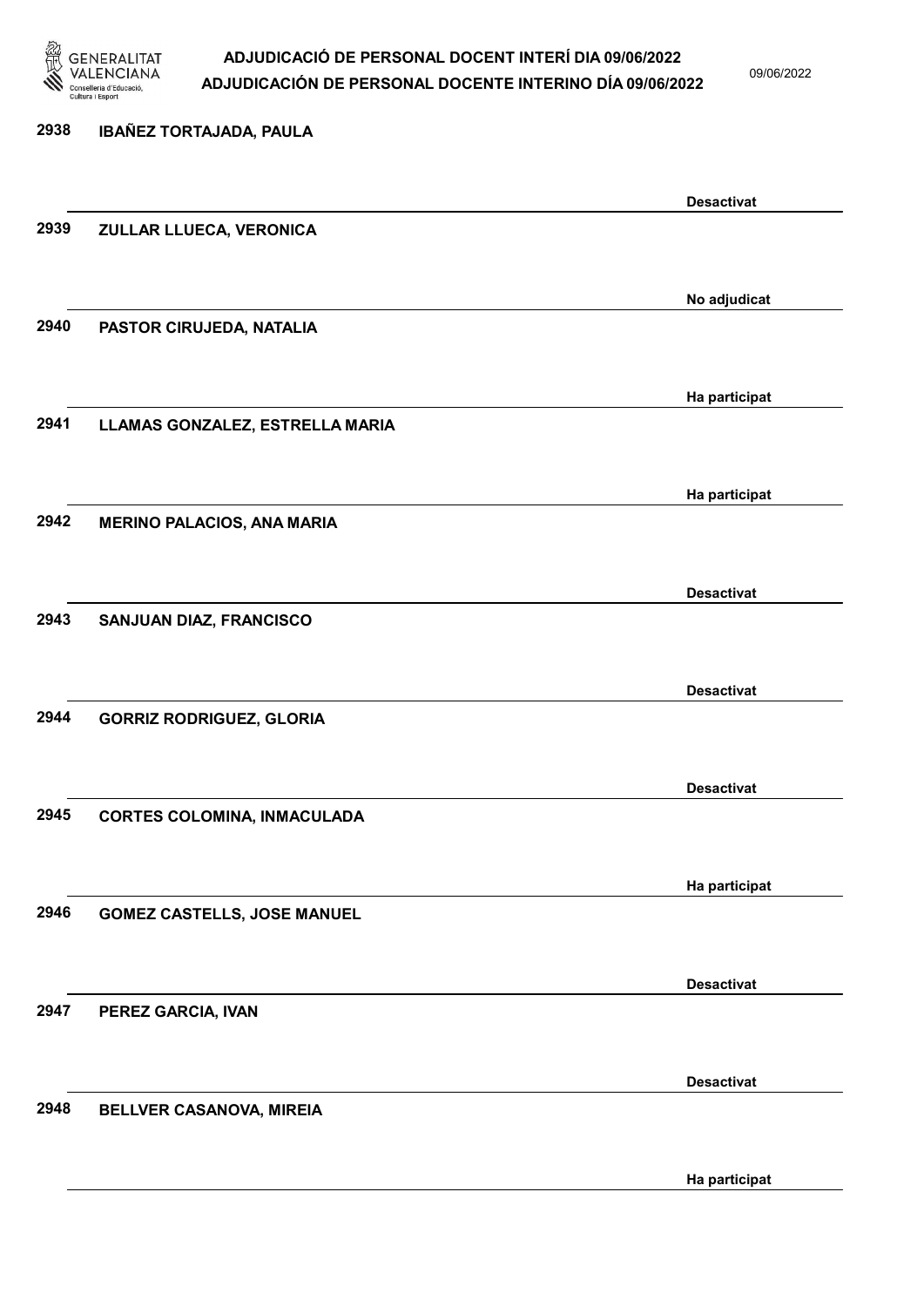

09/06/2022

| 2949 | <b>CARBO SALES, CLARA</b>         |                   |
|------|-----------------------------------|-------------------|
|      |                                   |                   |
|      |                                   | Ha participat     |
| 2950 | CORDOBA CAZORLA, SANDRA           |                   |
|      |                                   |                   |
|      |                                   | No adjudicat      |
| 2951 | <b>MONCHO CASTELLO, LAIA</b>      |                   |
|      |                                   |                   |
|      |                                   | No adjudicat      |
| 2952 | MONTEAGUDO FOMBUENA, DESAMPARADOS |                   |
|      |                                   |                   |
|      |                                   |                   |
|      |                                   | No adjudicat      |
| 2953 | PICO SANZ, MARIA JULIA            |                   |
|      |                                   |                   |
|      |                                   | <b>Desactivat</b> |
| 2954 | POLO LLEDO, CLARA ISABEL          |                   |
|      |                                   |                   |
|      |                                   | Ha participat     |
| 2955 | ARGUDO CUESTA, RAQUEL             |                   |
|      |                                   |                   |
|      |                                   |                   |
|      |                                   | Ha participat     |
| 2956 | <b>BORIA RUIZ, CARLOS SAUL</b>    |                   |
|      |                                   |                   |
|      |                                   | Ha participat     |
| 2957 | <b>TENA TORRES, ISABEL</b>        |                   |
|      |                                   |                   |
|      |                                   | Ha participat     |
| 2958 | APARISI MUÑOZ, AINARA             |                   |
|      |                                   |                   |
|      |                                   |                   |
| 2959 |                                   | Ha participat     |
|      | <b>MARTIN VILLENA, RAQUEL</b>     |                   |
|      |                                   |                   |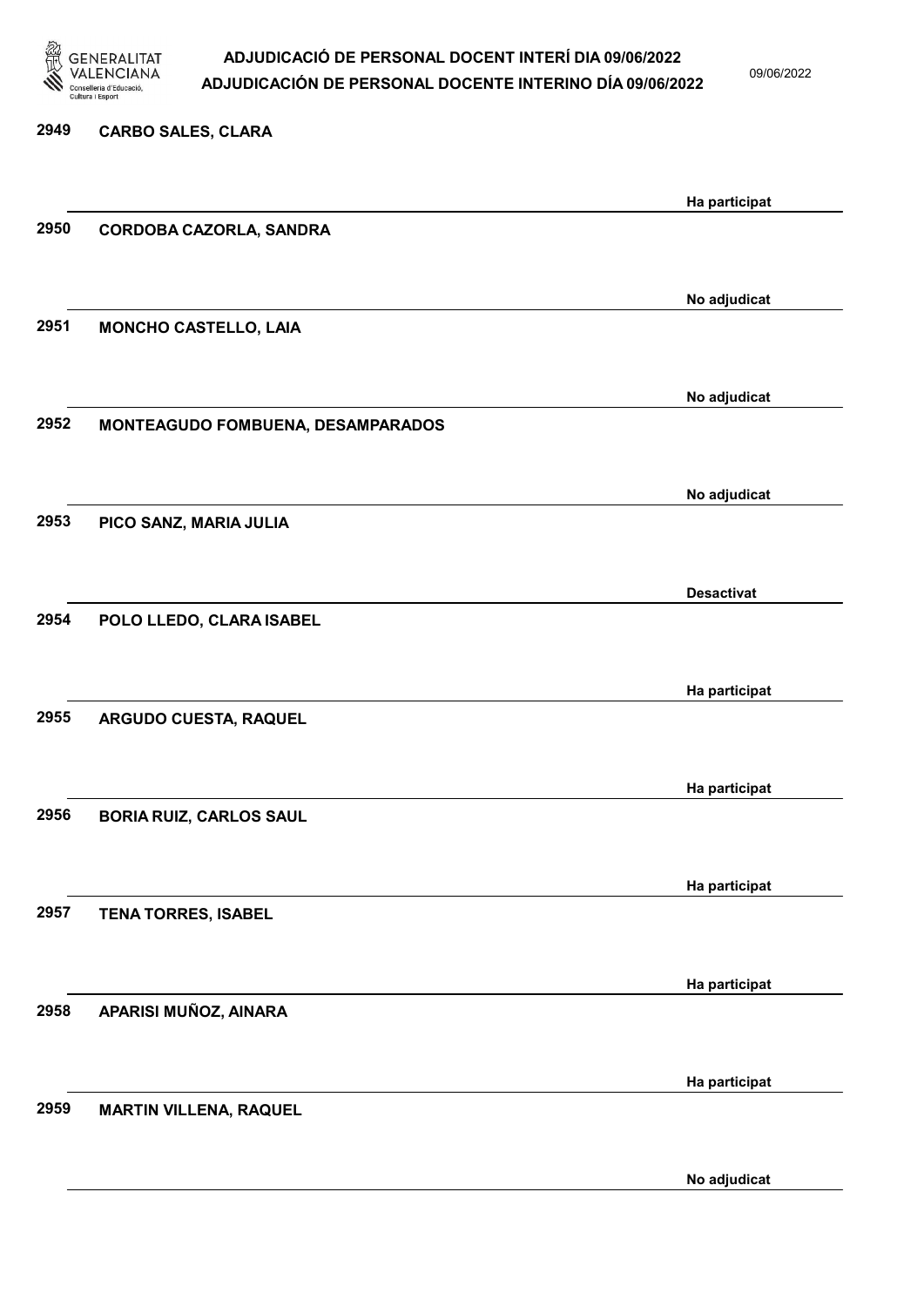

09/06/2022

#### 2960 GALAN BAÑULS, MARIA DEL CARMEN

|      |                                     | <b>Desactivat</b> |
|------|-------------------------------------|-------------------|
| 2961 | ROBLES FERRER, MARIA AMPARO         |                   |
|      |                                     |                   |
|      |                                     |                   |
|      |                                     |                   |
|      |                                     | No adjudicat      |
| 2962 | <b>MORAGUES JUAREZ, SHEILA</b>      |                   |
|      |                                     |                   |
|      |                                     |                   |
|      |                                     |                   |
|      |                                     | No adjudicat      |
| 2963 | ESTEBAN LOPEZ ATALAYA, MARIA ISABEL |                   |
|      |                                     |                   |
|      |                                     |                   |
|      |                                     | <b>Desactivat</b> |
|      |                                     |                   |
| 2964 | ESCOLA LOZANO, SANDRA               |                   |
|      |                                     |                   |
|      |                                     |                   |
|      |                                     | No adjudicat      |
| 2965 | <b>GOMEZ BALASTEGUI, LAURA</b>      |                   |
|      |                                     |                   |
|      |                                     |                   |
|      |                                     |                   |
|      |                                     | Ha participat     |
| 2966 | <b>MARTINEZ CAMBRA, YESICA</b>      |                   |
|      |                                     |                   |
|      |                                     |                   |
|      |                                     | No adjudicat      |
|      |                                     |                   |
| 2967 | <b>SANCHEZ TORRES, BEATRIZ</b>      |                   |
|      |                                     |                   |
|      |                                     |                   |
|      |                                     | No adjudicat      |
| 2968 | <b>ESTEBAN MARES, CELIA</b>         |                   |
|      |                                     |                   |
|      |                                     |                   |
|      |                                     |                   |
|      |                                     | <b>Desactivat</b> |
| 2969 | ORTUÑO MANJON, ANA DE LAS NIEVES    |                   |
|      |                                     |                   |
|      |                                     |                   |
|      |                                     |                   |
|      |                                     | No adjudicat      |
| 2970 | <b>ISIERTE CARNICER, MARIA</b>      |                   |
|      |                                     |                   |
|      |                                     |                   |
|      |                                     | Ha participat     |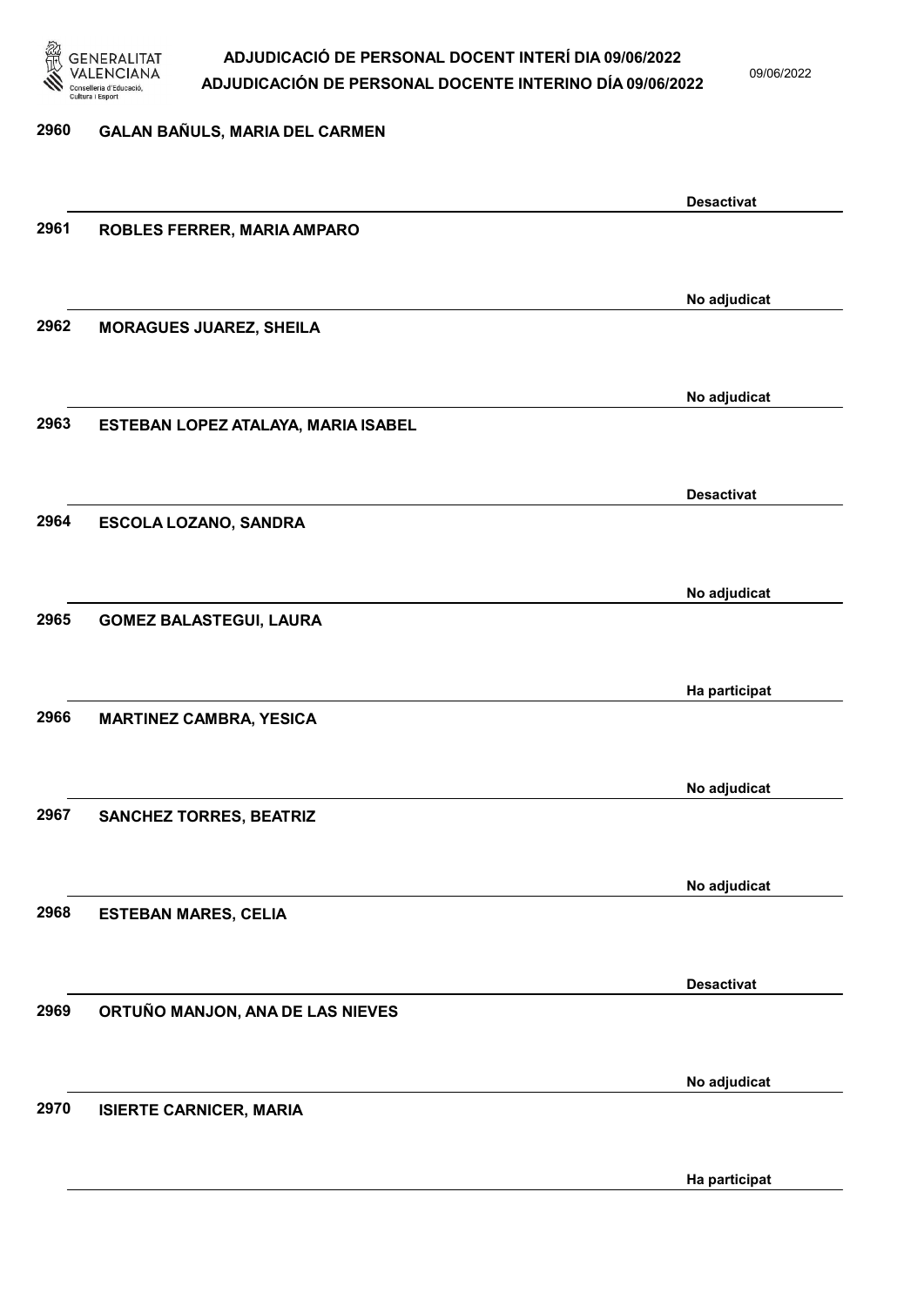

09/06/2022

# 2971 BUENO PEÑARRUBIA, PAULA BELEN No adjudicat 2972 JAEN SOTO, BEATRIZ Desactivat 2973 MIRASOL MENACHO, CARMEN LUNA Ha participat 2974 MONEDERO GARCIA, MARIA ISABEL Desactivat 2975 ANTEQUERA GOMEZ, AITOR No adjudicat 2976 DURBA CORTINA, CONSUELO Desactivat 2977 MONLLOR FALCO, VANESA No adjudicat 2978 FRUCTUOSO HERNANDEZ, SILVIA No adjudicat 2979 GIMENEZ ORQUIN, BEATRIZ Ha participat 2980 MARTINEZ ARACIL, INMACULADA No adjudicat 2981 SIGNES SOLIVERES, CARMEN

Ha participat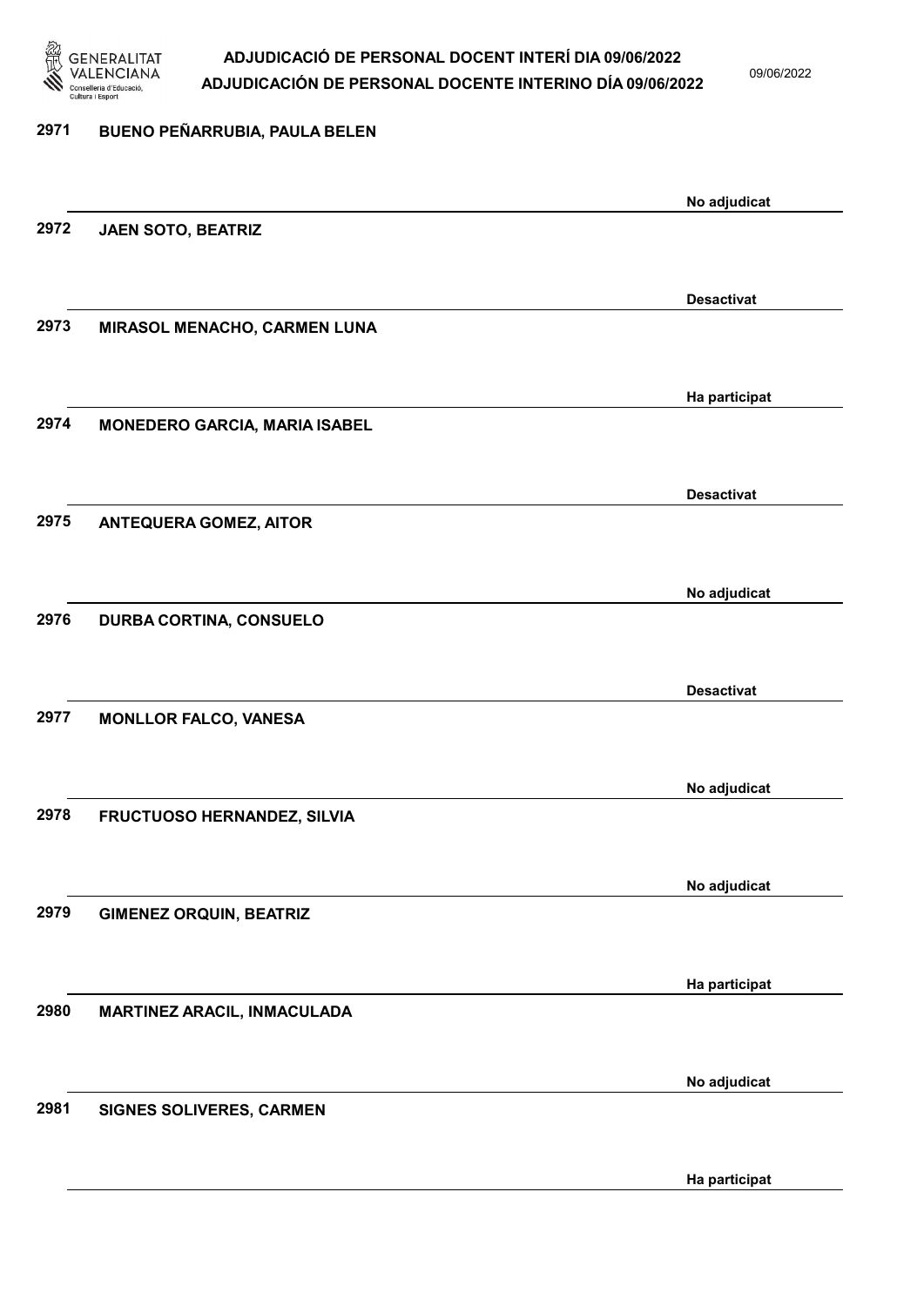

09/06/2022

2982 PEÑALVER MORENO, YAIZA No adjudicat 2983 MALDONADO SANCHIS, SONIA No adjudicat 2984 RODRIGUEZ MOLLA, MARIA ROSA Ha participat 2985 RIBERA HILARIO, LAURA TERESA Desactivat 2986 BUENO SORIANO, YOLANDA Ha participat 2987 CALATAYUD APARICIO, CRISTINA Ha participat 2988 ANDREU CAPARROS, ANA ESTER Ha participat 2989 RIPOLL PÉREZ, MARÍA No adjudicat 2990 BERNABEU SORIANO, JORDI Ha participat 2991 ENE, BIANCA ALEXANDRA No adjudicat 2992 MARTINEZ VALERO, CRISTINA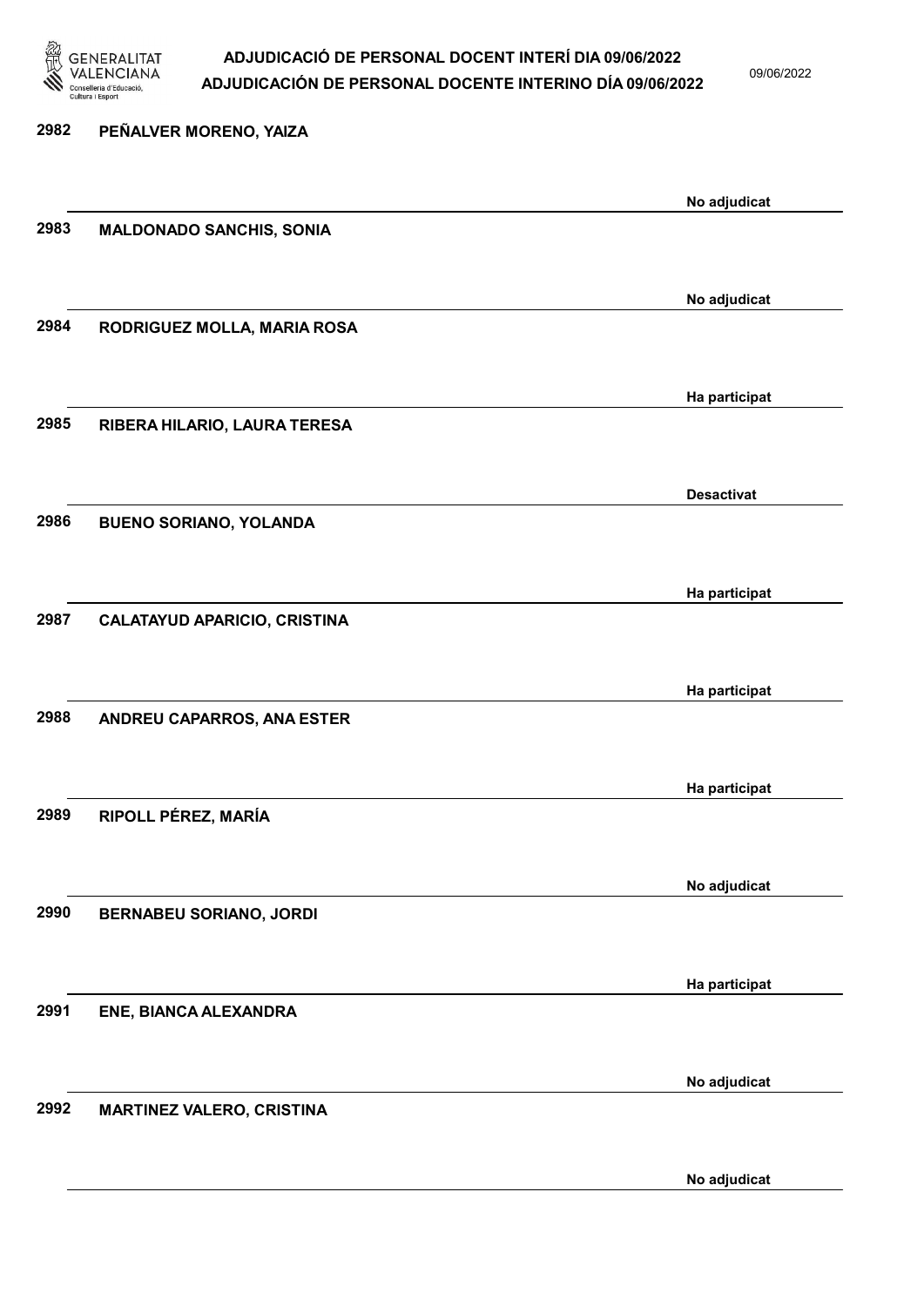

09/06/2022

# 2993 QUESADA ASENCIO, SARAI CECILIA No adjudicat 2994 LOPEZ RODRIGUEZ, LUCRECIA No adjudicat 2995 ERES ROYO, MARIA TERESA No adjudicat 2996 TOMAS SAMPER, ANDREA No adjudicat 2997 LORENTE DIAZ, LORENA Ha participat 2998 BUIL MARTI, BERTA No adjudicat 2999 TIRADO FORES, ARIADNA Desactivat 3000 RUIZ BAILEN, RAQUEL No adjudicat 3001 FRANCISCO ROBLEDO, MAR Desactivat 3002 GINER ARREDONDO, RAQUEL No adjudicat 3003 JULBE SERRANO, SILVIA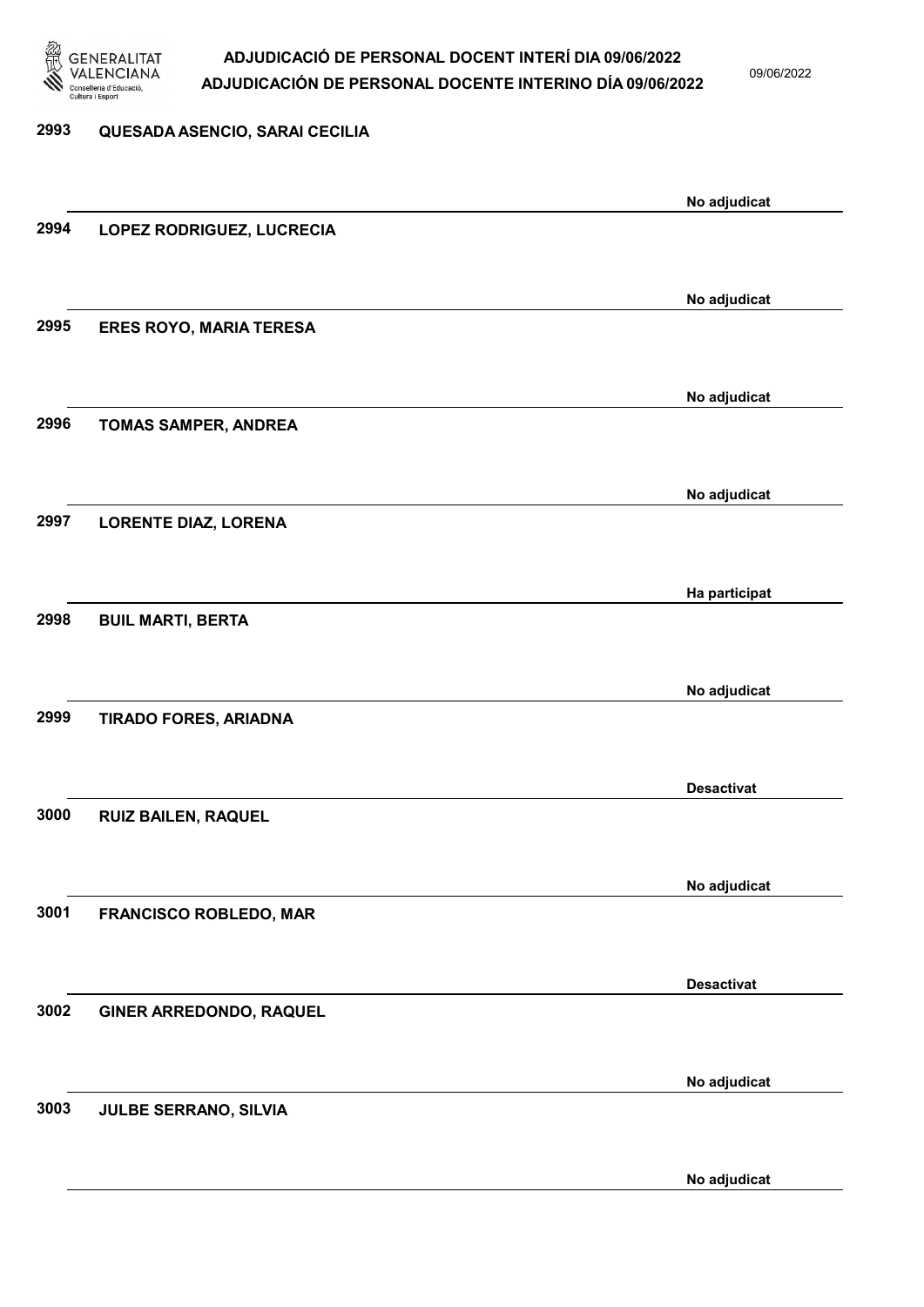

09/06/2022

| 3004 | RUBIO CAÑADAS, CLAUDIA MARIA          |                   |
|------|---------------------------------------|-------------------|
|      |                                       | <b>Desactivat</b> |
| 3005 | <b>RUIZ PONS, CLARA MARIA</b>         |                   |
|      |                                       | Ha participat     |
| 3006 | ALHAMA DIEZ, MARIA ANGELES            |                   |
|      |                                       | <b>Desactivat</b> |
| 3007 | <b>GALDON VIDAL, TANIA</b>            |                   |
|      |                                       | <b>Desactivat</b> |
| 3008 | <b>MATEO REDON, DIEGO</b>             |                   |
|      |                                       | <b>Desactivat</b> |
| 3009 | <b>MORENO ENGUIDANOS, DENISE</b>      |                   |
|      |                                       | No adjudicat      |
| 3010 | <b>BAUTISTA LOPEZ, MARIA VICTORIA</b> |                   |
|      |                                       | No adjudicat      |
| 3011 | <b>GIL ROMERO, REMEDIO</b>            |                   |
| 3012 |                                       | <b>Desactivat</b> |
|      | <b>TORMO ESPI, DAVID</b>              |                   |
| 3013 | ROMERO TORRO, PABLO JOSE              | No adjudicat      |
|      |                                       |                   |
| 3014 | <b>GONZALEZ GIL, SILVANA</b>          | No adjudicat      |
|      |                                       |                   |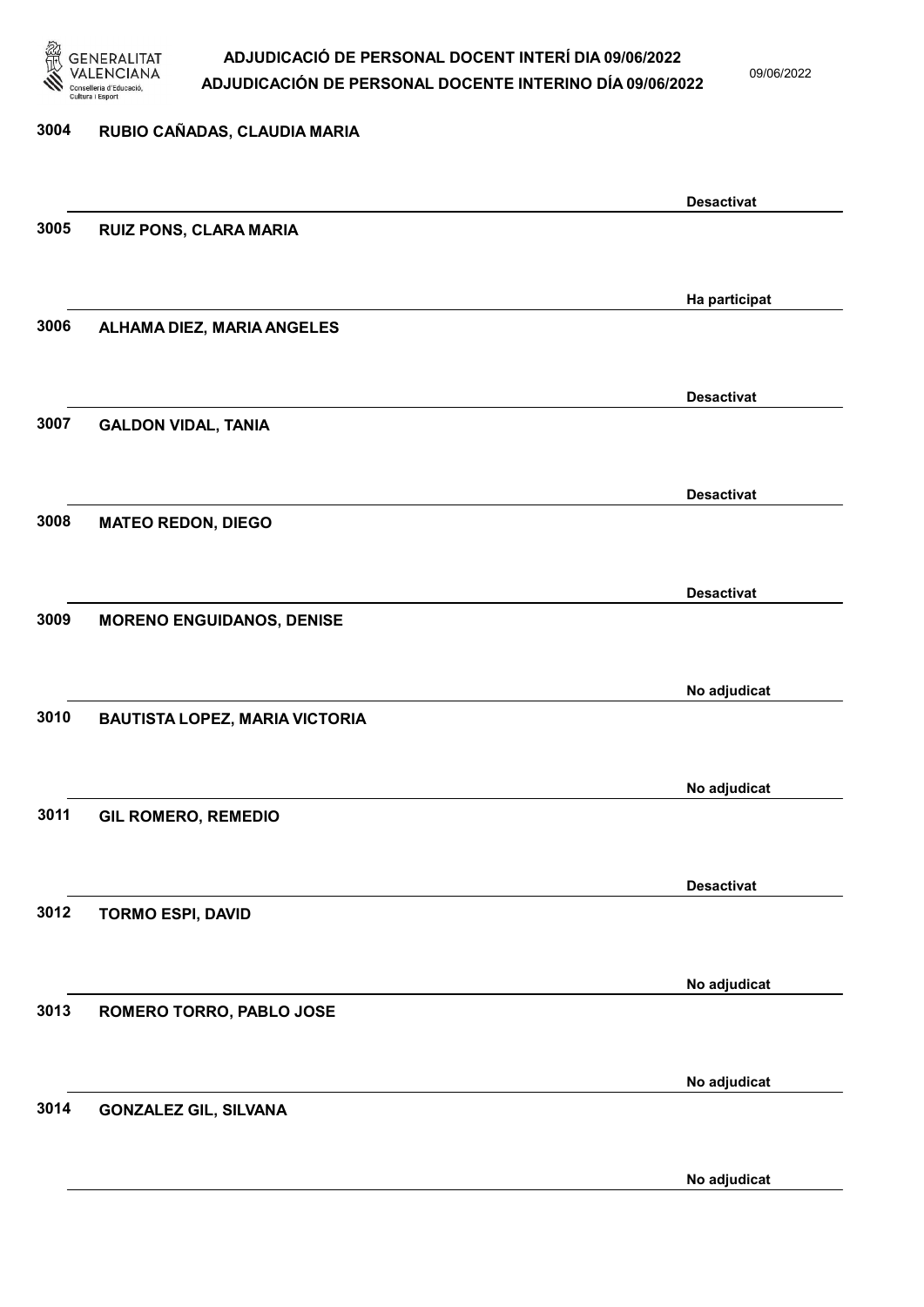

09/06/2022

3015 SEMPERE BLASCO, CARLA No adjudicat 3016 SAMBLAS CARCELLER, TAMARA No adjudicat 3017 BASTAN IBAÑEZ, LLEDO No adjudicat 3018 BURGUERA BATALLER, EVA Desactivat 3019 CERDA ORDIÑANA, LUCIA Desactivat 3020 GUILLEM GUILLEM, GLORIA No adjudicat 3021 IBAÑEZ NAVALON, MARTA Desactivat 3022 MOLLA SERRADELL, ELISABET No adjudicat 3023 ROSA ACETA, JOSE MANUEL Ha participat 3024 SERRA DE SOUZA ROCHA, MARIA NOELIA No adjudicat 3025 FONTANA PLA, MARIA MERCEDES

Ha participat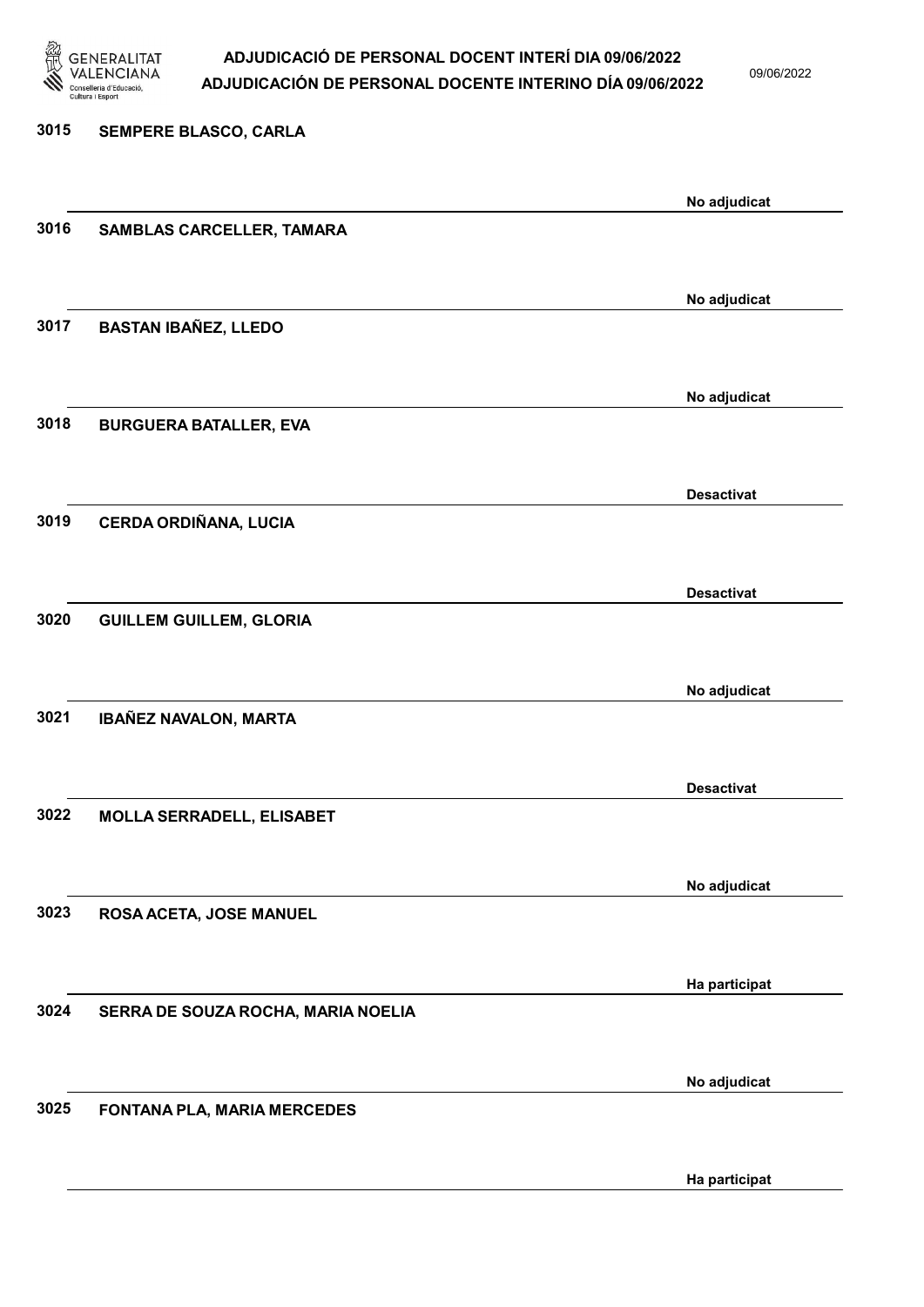

09/06/2022

| 3026 | <b>GARCIA PEREZ, CARLA</b>      |                   |
|------|---------------------------------|-------------------|
|      |                                 | No adjudicat      |
| 3027 | <b>MARTIN CARMONA, SANDRA</b>   |                   |
|      |                                 | <b>Desactivat</b> |
| 3028 | SEMPERE GUARNER, JESSICA        |                   |
|      |                                 | <b>Desactivat</b> |
| 3029 | MARTÍNEZ GONZÁLEZ, ADELAIDA     |                   |
|      |                                 | Ha participat     |
| 3030 | <b>MONTERDE GARCIA, MANUELA</b> |                   |
|      |                                 | <b>Desactivat</b> |
| 3031 | <b>CALABUIG FLORES, SANDRA</b>  |                   |
|      |                                 | Ha participat     |
| 3032 | FERNANDEZ GOMEZ, LAURA          |                   |
| 3033 | PASTOR GRIMA, MARIA             | <b>Desactivat</b> |
|      |                                 |                   |
| 3034 | SANZ FLORDELIS, ISABEL          | <b>Desactivat</b> |
|      |                                 |                   |
| 3035 | SERRANO MADRID, LAURA           | No adjudicat      |
|      |                                 |                   |
| 3036 | REQUENA GARRIDO, MONICA         | Ha participat     |
|      |                                 |                   |
|      |                                 | No adjudicat      |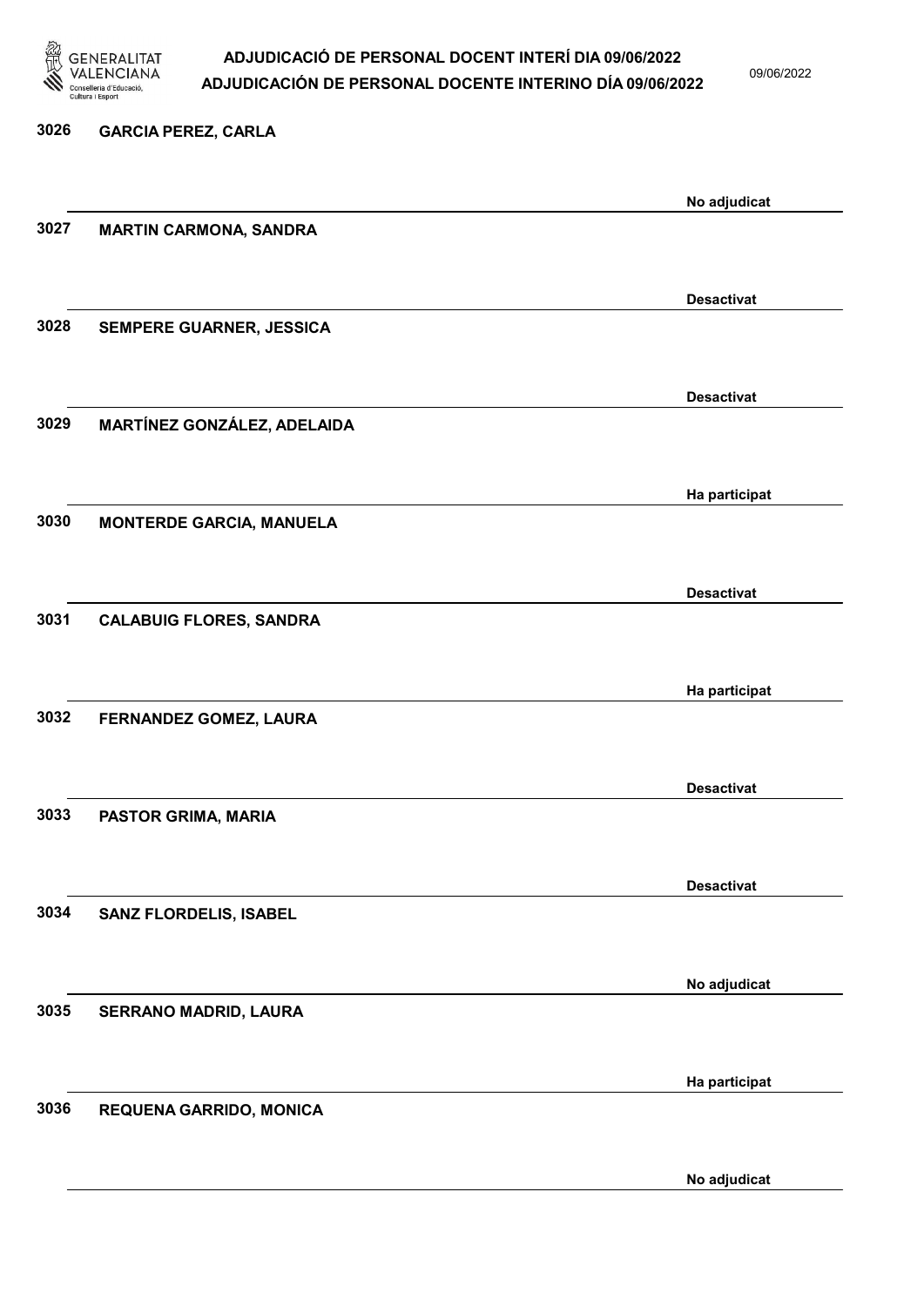

09/06/2022

Ha participat

# 3037 PELLICER TOMAS, NOELIA Ha participat 3038 LLANSOL PALAZON, MARTA No adjudicat 3039 PALOMARES SANCHEZ, CRISTINA No adjudicat 3040 BENEYTO SAN JOSE, MARIA ANGELES No adjudicat 3041 CASTELLANO FERNANDEZ, VERONICA No adjudicat 3042 CERVERA RUBIO, ALICIA Desactivat 3043 ALDEGUER SASTRE, MARIA Desactivat 3044 PEREZ SANCHO, HUGO Desactivat 3045 SERNA MARTINEZ, ESTEFANIA No adjudicat 3046 MOYA NEGRE, ANA Desactivat 3047 MENACHO ROSADO, SONIA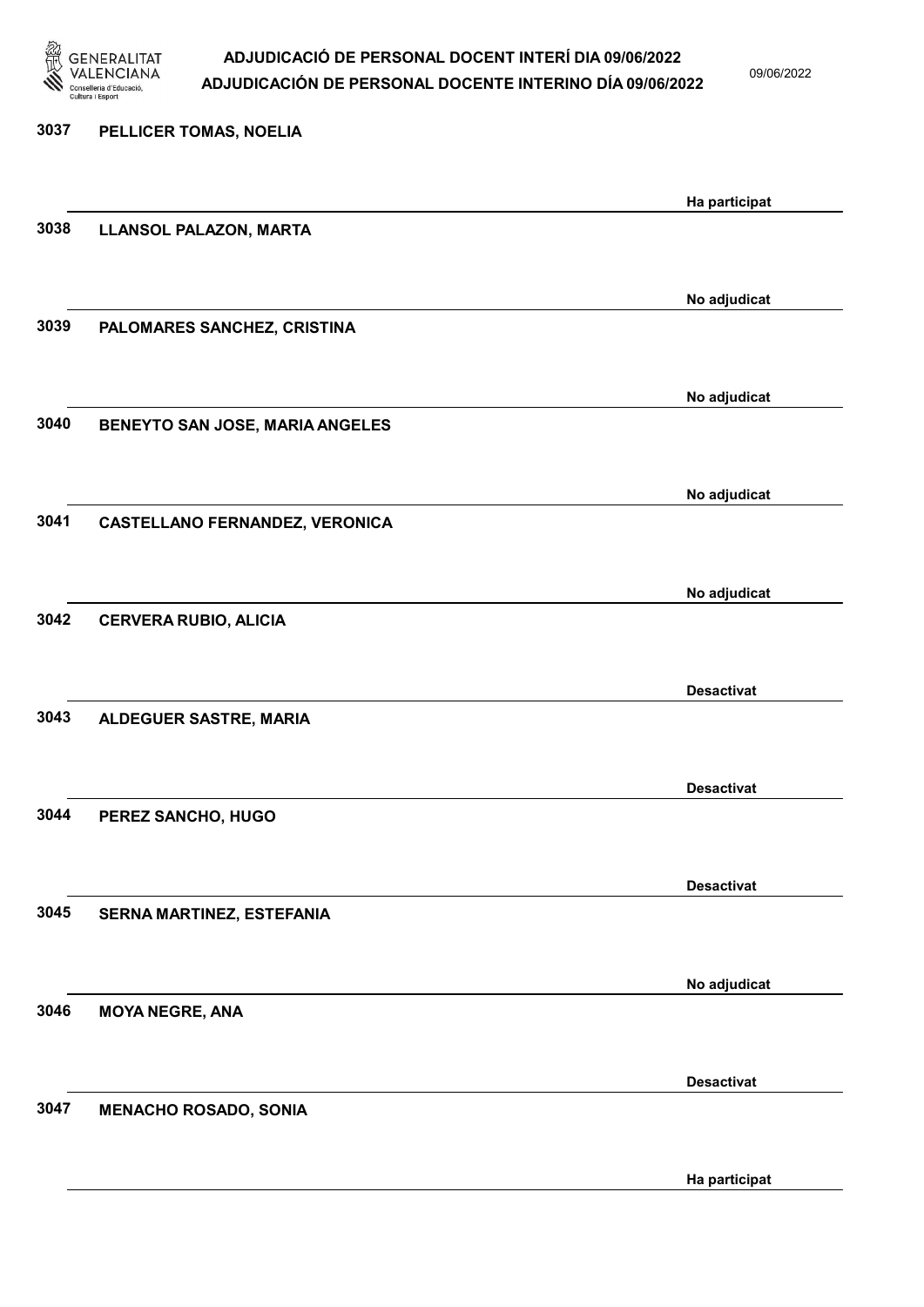

09/06/2022

Ha participat

# 3048 PERIS SANCHIS, CRISTINA Desactivat 3049 GALIANA GRAMAGE, JOSE RAFAEL Desactivat 3050 MAS OLIVER, ARACELI No adjudicat 3051 BUIGUES BISQUERT, ELISA Ha participat 3052 MARTINEZ CATALA, NATALIA No adjudicat 3053 MARTINEZ ALBIACH, SHEILA Desactivat 3054 LATORRE JUAN, LOURDES No adjudicat 3055 CASTRO NEGRO, JOSE EMILIO Desactivat 3056 GINER BERNAL, VERONICA No adjudicat 3057 MARTINEZ SAEZ, LIDIA Ha participat 3058 RUBIÑO LOPEZ DE LA NIETA, CARLOS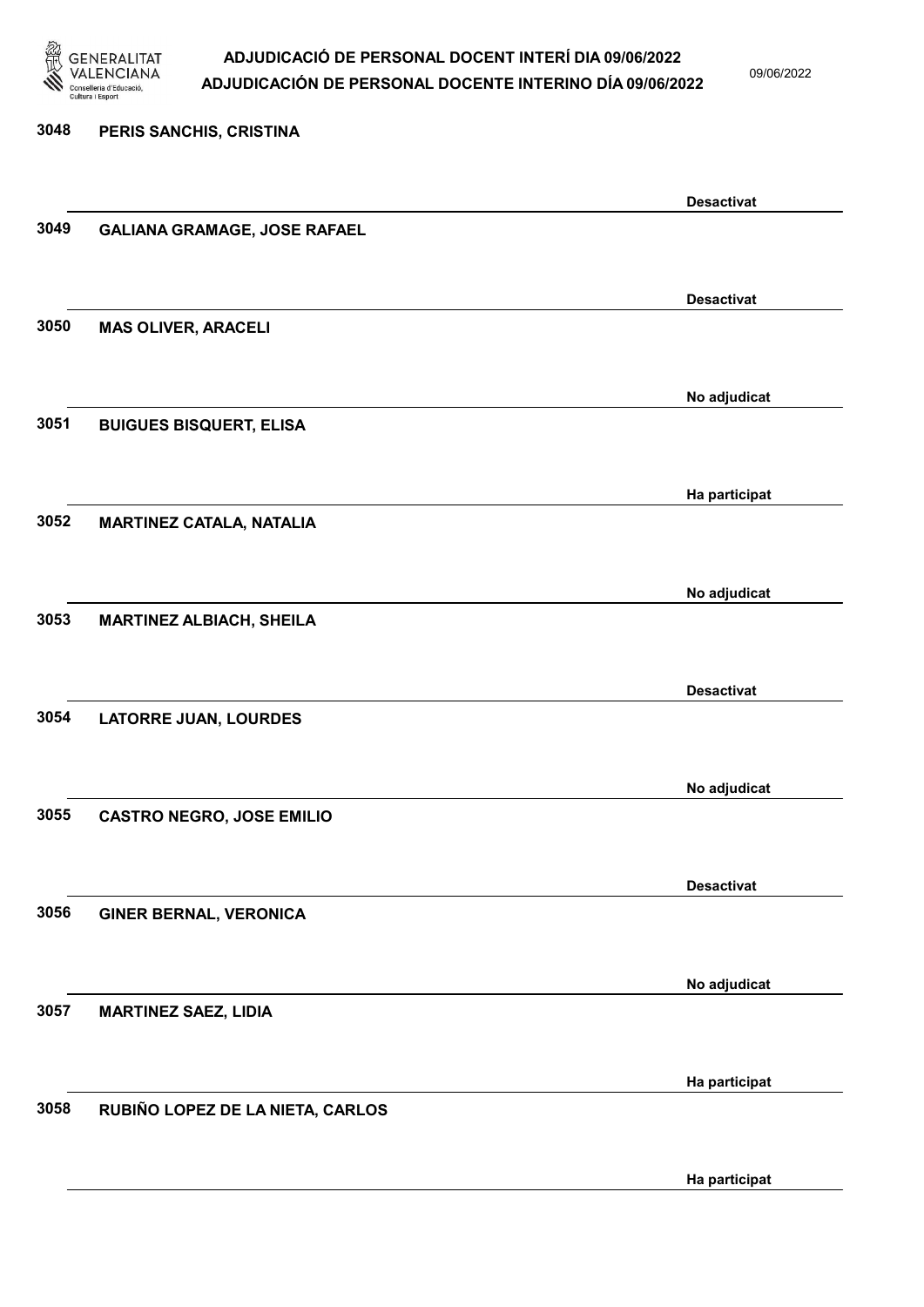

09/06/2022

No adjudicat

# 3059 ARIAS ESPINOSA, MARIA No adjudicat 3060 MONTES PEREZ, MARIA Desactivat 3061 VASALO VICEDO, LARA Ha participat 3062 MONTIEL VARELA, ALICIA No adjudicat 3063 RUIZ CULIAÑEZ, LOURDES Desactivat 3064 TORTOSA FRANCES, MIGUEL No adjudicat 3065 MARTIN ARRAEZ, ANA Desactivat 3066 MASCARELL BATALLER, AMPARO No adjudicat 3067 GONZALBEZ MARTIN DE SANTA OLALLA, CARMEN Ha participat 3068 BUENO GIRBES, SARA Desactivat 3069 JIMENEZ RAMOS, SILVIA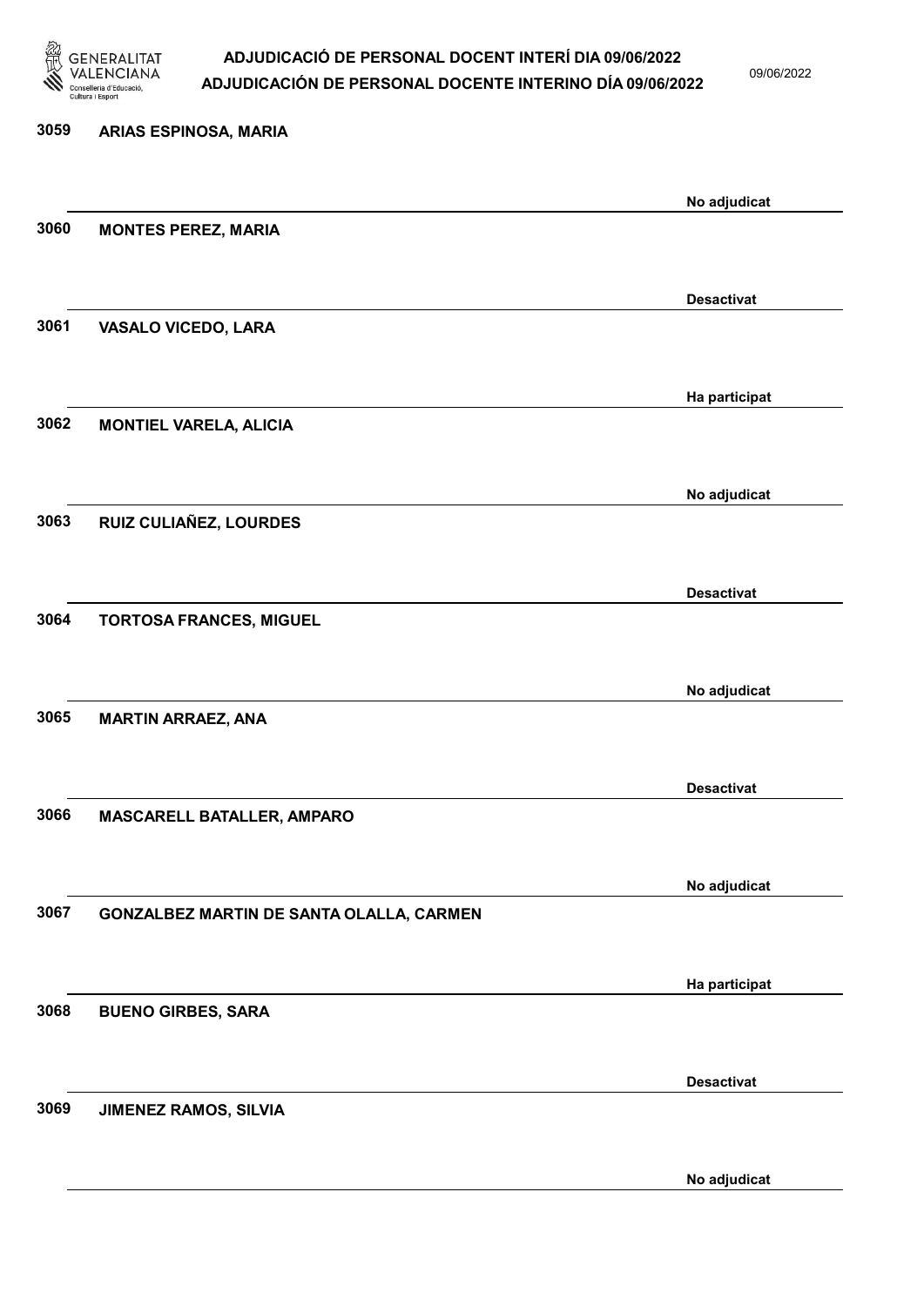

09/06/2022

No adjudicat

# 3070 LLORET BORONAT, MARIA Desactivat 3071 BAEZA RUZ, CARLA No adjudicat 3072 BORDES SENDRA, ANA No adjudicat 3073 SALVADOR SEGARRA, NURIA No adjudicat 3074 HAMILTON LOPEZ, YIANNA FIORELL No adjudicat 3075 BELTRAN BALLESTER, OLGA Desactivat 3076 CASAT GIL, LAURA Ha participat 3077 RODRIGUEZ PEREZ, LAURA Ha participat 3078 TARAZONA HERNANDEZ, MARIA LUZ Desactivat 3079 CARTAGENA SOLIS, FABIOLA No adjudicat 3080 MARTINEZ MELADO, NATALIA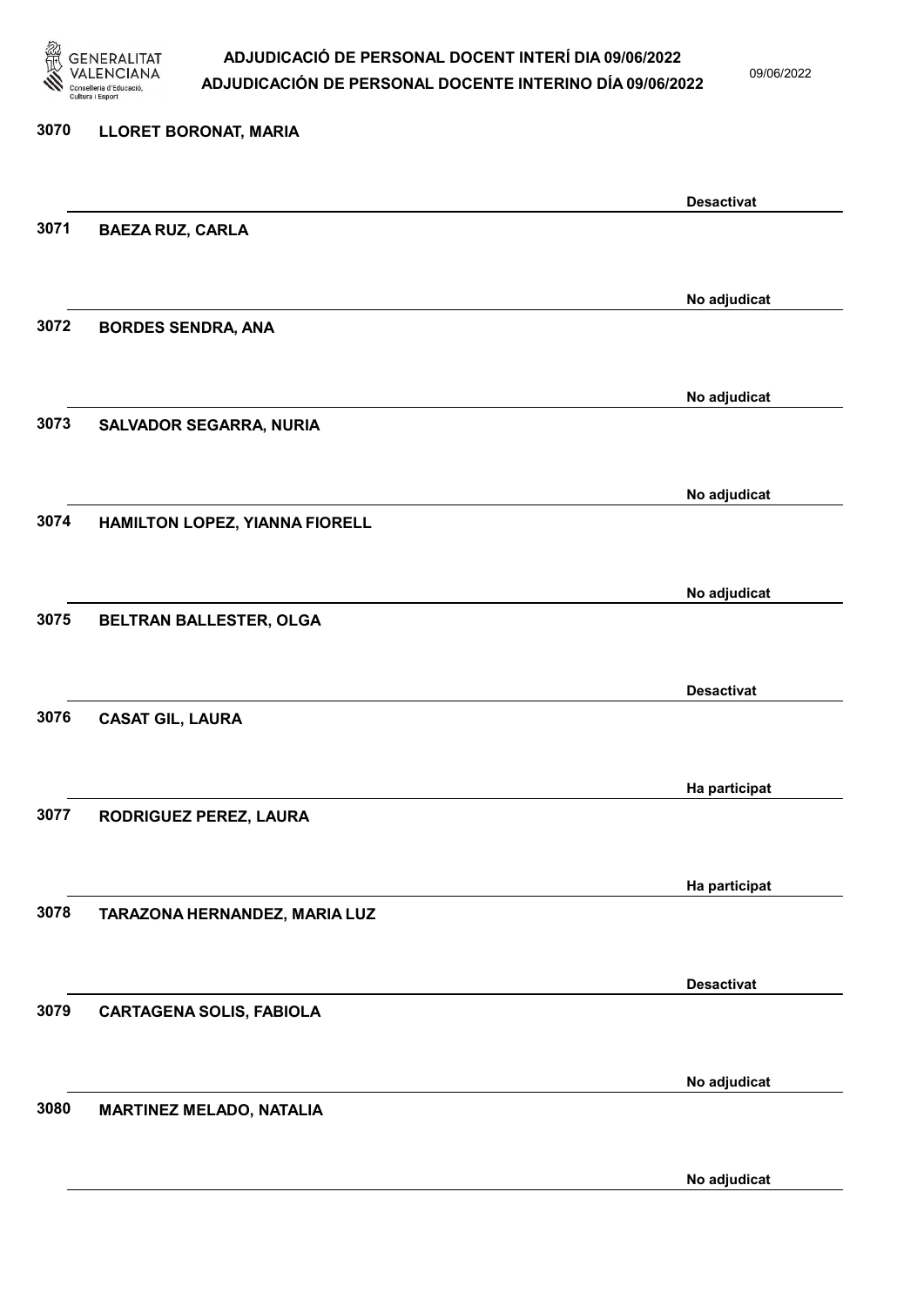

09/06/2022

| 3081 | <b>MILLAN MENDIOLA, MARIA</b>         |                   |
|------|---------------------------------------|-------------------|
|      |                                       | Ha participat     |
| 3082 | <b>CUADRADO CORDERO, LORENA</b>       |                   |
|      |                                       |                   |
|      |                                       | No adjudicat      |
| 3083 | FERRANDO ALTUR, ENRIQUE               |                   |
|      |                                       | No adjudicat      |
| 3084 | <b>GARCIA DEL CANTO, CLARA ISABEL</b> |                   |
|      |                                       |                   |
|      |                                       | Ha participat     |
| 3085 | <b>MARCHANTE AVELLANEDA, ESTER</b>    |                   |
|      |                                       |                   |
|      |                                       | No adjudicat      |
| 3086 | <b>MOMPO MASCARELL, TOMAS</b>         |                   |
|      |                                       | <b>Desactivat</b> |
| 3087 | <b>BOSCH FERRUSES, LAURA</b>          |                   |
|      |                                       |                   |
|      |                                       | No adjudicat      |
| 3088 | IBAÑEZ NAVARRO, VERONICA              |                   |
|      |                                       |                   |
|      |                                       | <b>Desactivat</b> |
| 3089 | <b>SOLER LLORCA, ANDRES</b>           |                   |
|      |                                       |                   |
| 3090 | <b>MAYOR DOMENECH, LOURDES</b>        | Ha participat     |
|      |                                       |                   |
|      |                                       |                   |
| 3091 | <b>GARCIA ALBEROLA, JUAN PEDRO</b>    |                   |
|      |                                       |                   |
|      |                                       | Ha participat     |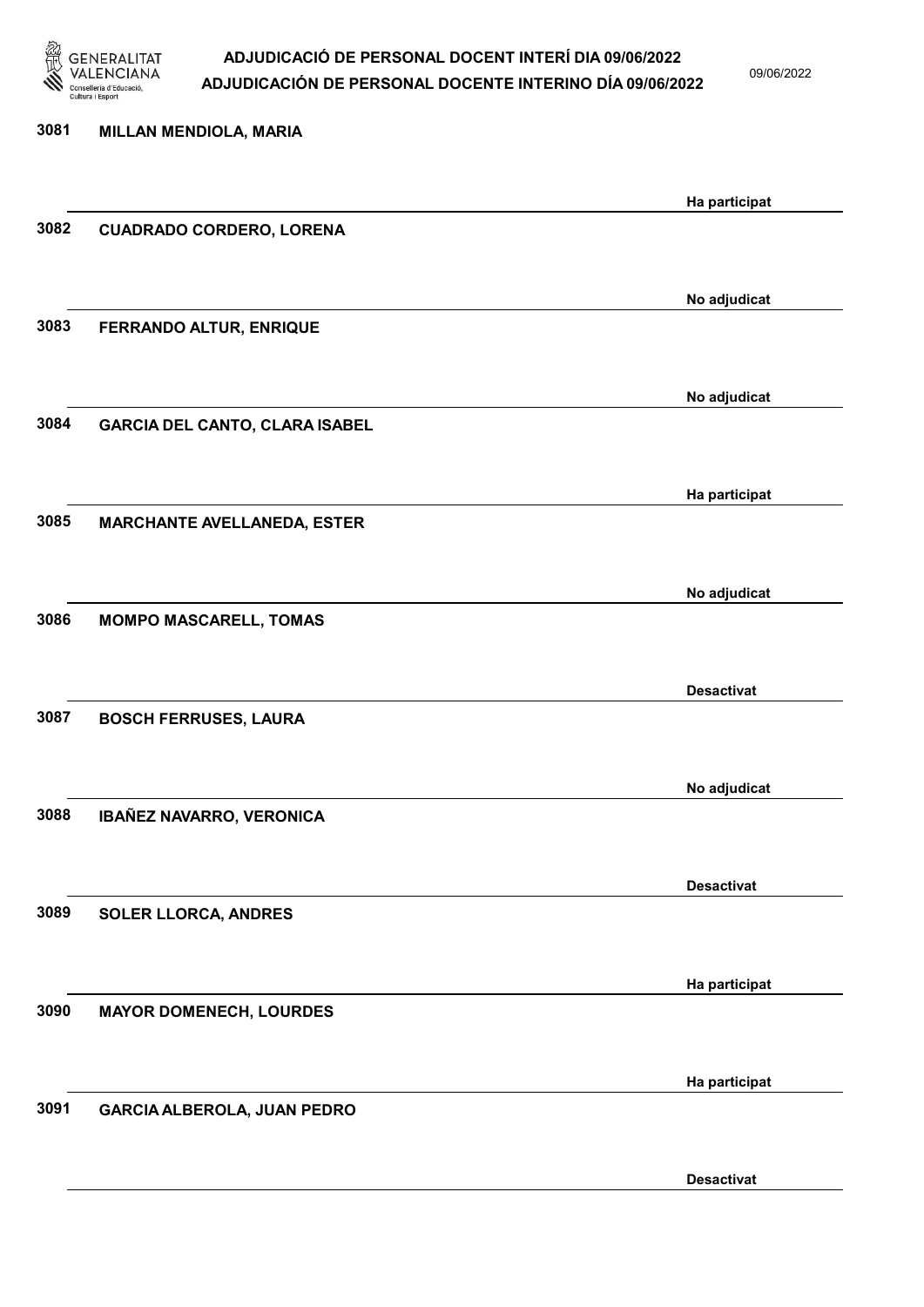

09/06/2022

| <b>TARRAZONA GOMAR, MERCEDES</b> |                         |
|----------------------------------|-------------------------|
|                                  | Ha participat           |
| PENALVA FERRANDEZ, ANA           |                         |
|                                  | No adjudicat            |
| <b>CLIMENT MARZAL, GEMA ANA</b>  |                         |
|                                  | Ha participat           |
|                                  |                         |
|                                  | Ha participat           |
| PINA CABAÑERO, SANDRA            |                         |
|                                  | Ha participat           |
| <b>ARACIL BARDISA, IRENE</b>     |                         |
|                                  | Ha participat           |
| ARACIL MATEOS, VERÓNICA          |                         |
|                                  | Ha participat           |
| <b>GOZALBEZ AZNAR, SORAYA</b>    |                         |
|                                  | Ha participat           |
| HERNANDEZ RAMIREZ, GLORIA        |                         |
|                                  | <b>Desactivat</b>       |
| HIGUERO VILLARROYA, LORENA       |                         |
|                                  | No adjudicat            |
| OLTRA ARANDA, CELIA              |                         |
|                                  | FERRER ALMIRON, VANESSA |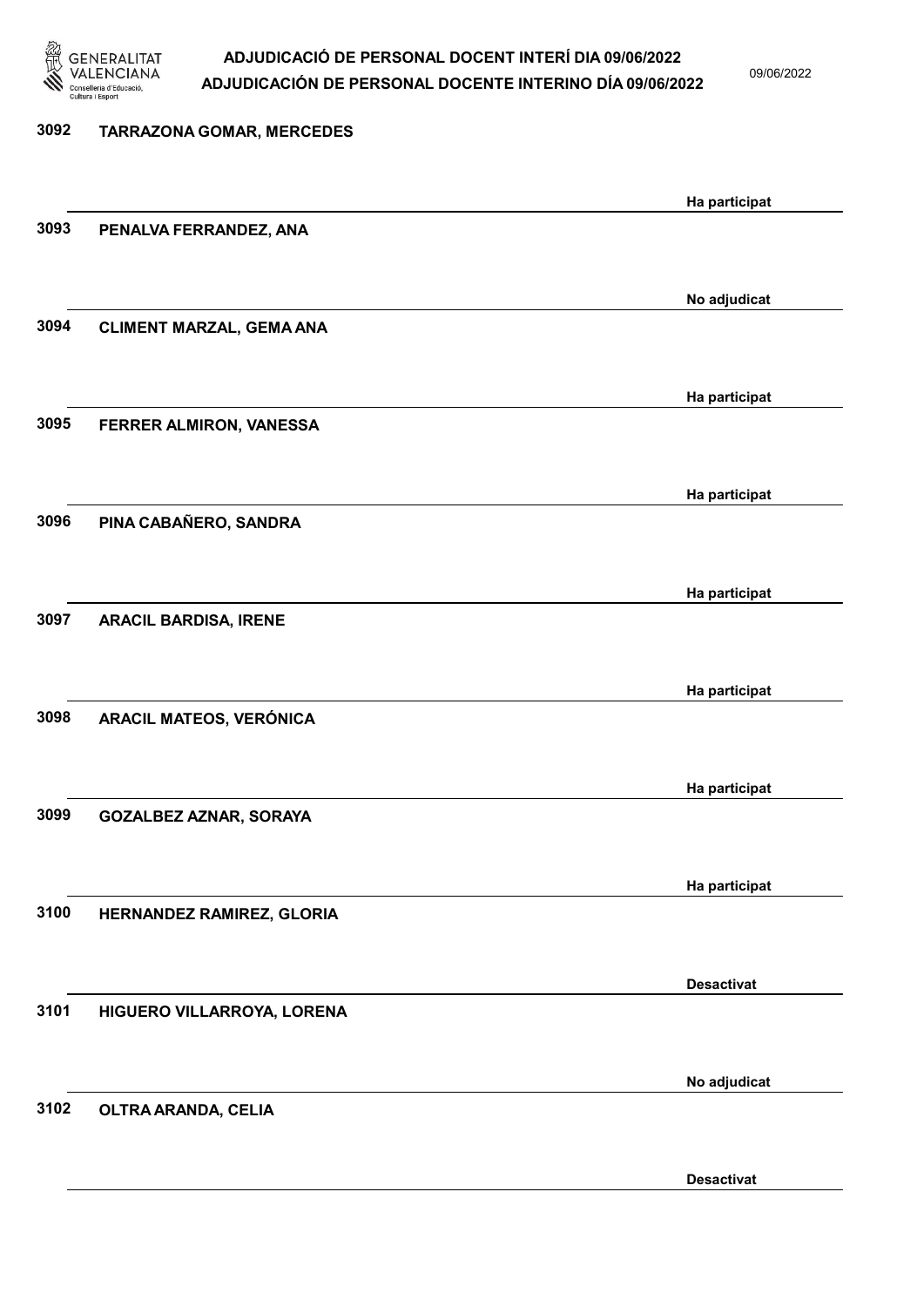

09/06/2022

| 3103 | <b>GINER FACILA, ANA BELEN</b>  |                   |
|------|---------------------------------|-------------------|
|      |                                 | Ha participat     |
| 3104 | <b>GUEROLA PUNZANO, ANGELA</b>  |                   |
|      |                                 |                   |
|      |                                 | <b>Desactivat</b> |
| 3105 | <b>GUILLEM FORNER, ESTHER</b>   |                   |
|      |                                 | No adjudicat      |
| 3106 | <b>MARTINEZ MARTINEZ, NURIA</b> |                   |
|      |                                 |                   |
|      |                                 | Ha participat     |
| 3107 | MARTÍNEZ MARTINEZ, CAROLINA     |                   |
|      |                                 | No adjudicat      |
| 3108 | <b>GONZALEZ LLORCA, MIGUEL</b>  |                   |
|      |                                 |                   |
|      |                                 | <b>Desactivat</b> |
| 3109 | MARTINEZ VAZQUEZ, MARIA ANGELES |                   |
|      |                                 |                   |
| 3110 | ORTS CARTAGENA, ANA             | No adjudicat      |
|      |                                 |                   |
|      |                                 | No adjudicat      |
| 3111 | ORTUÑO CLIMENT, DELIA           |                   |
|      |                                 |                   |
|      |                                 | Ha participat     |
| 3112 | PIQUER FORMENT, MARIA           |                   |
|      |                                 | Ha participat     |
| 3113 | PORTA HERNANDIS, EDILIA         |                   |
|      |                                 |                   |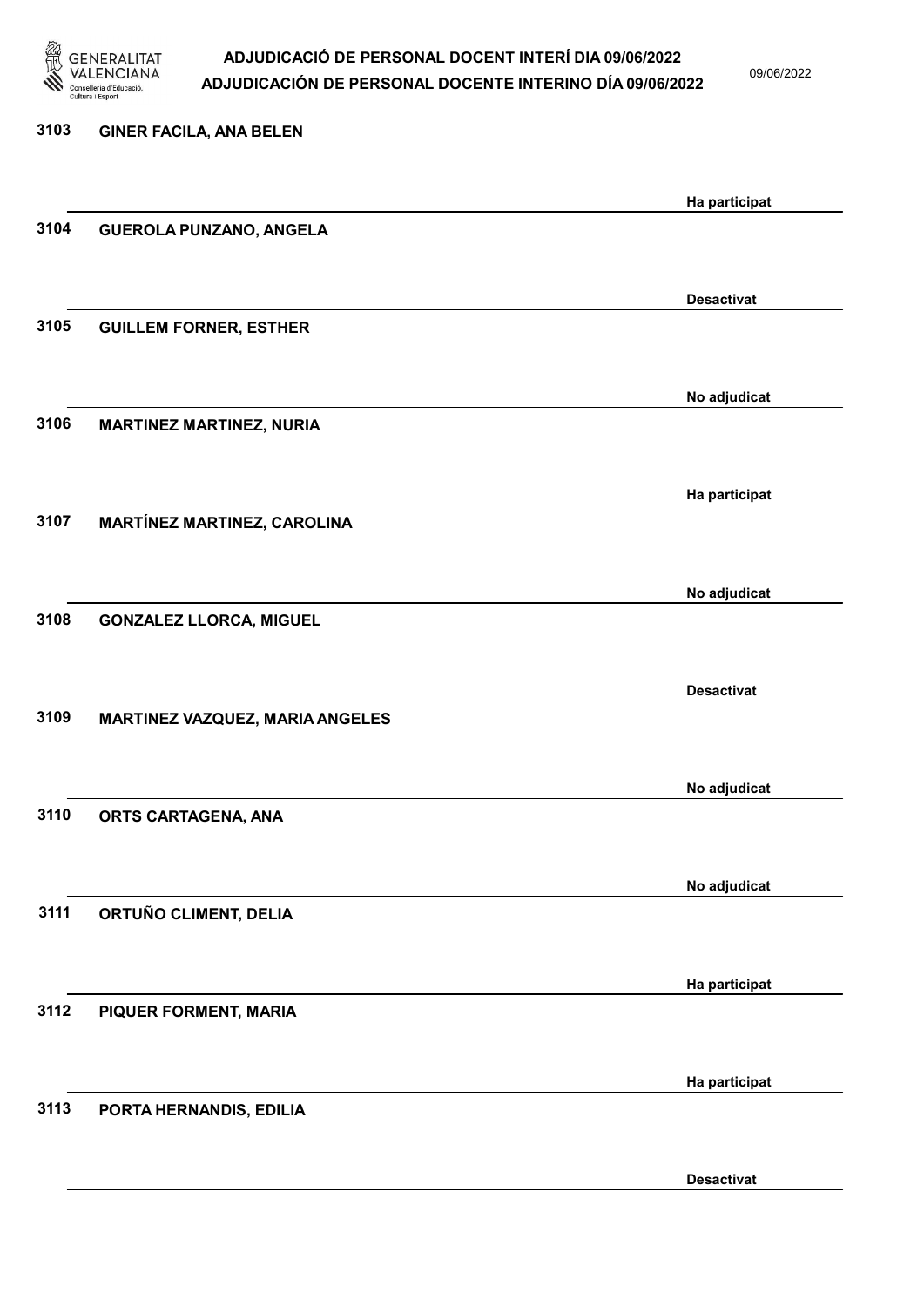

09/06/2022

| 3114 | <b>ESCRIVA APARISI, BEATRIZ</b>         |                   |
|------|-----------------------------------------|-------------------|
|      |                                         | Ha participat     |
| 3115 | <b>GONZALEZ POZO, CRISTINA</b>          |                   |
|      |                                         | <b>Desactivat</b> |
| 3116 | <b>RAMOS BURGOS, NEREIDA</b>            |                   |
|      |                                         | <b>Desactivat</b> |
| 3117 | <b>ESQUER OLTRA, SONIA</b>              |                   |
|      |                                         | Ha participat     |
| 3118 | <b>GINER MARTI, CLAUDIA</b>             |                   |
|      |                                         | <b>Desactivat</b> |
| 3119 | <b>CUARTIELLA LLUCH, MIRIAM</b>         |                   |
|      |                                         | No adjudicat      |
| 3120 | CHAQUET PASCUAL, MARIA TERESA DEL PILAR |                   |
|      |                                         | No adjudicat      |
| 3121 | <b>MARTIN SOLAZ, MARTA</b>              |                   |
|      |                                         | <b>Desactivat</b> |
| 3122 | <b>MONZON SANCHEZ, NURIA</b>            |                   |
|      |                                         | Ha participat     |
| 3123 | <b>MORENO LOPEZ, MIRIAM</b>             |                   |
|      |                                         | No adjudicat      |
| 3124 | <b>VALLS SOLER, LAURA</b>               |                   |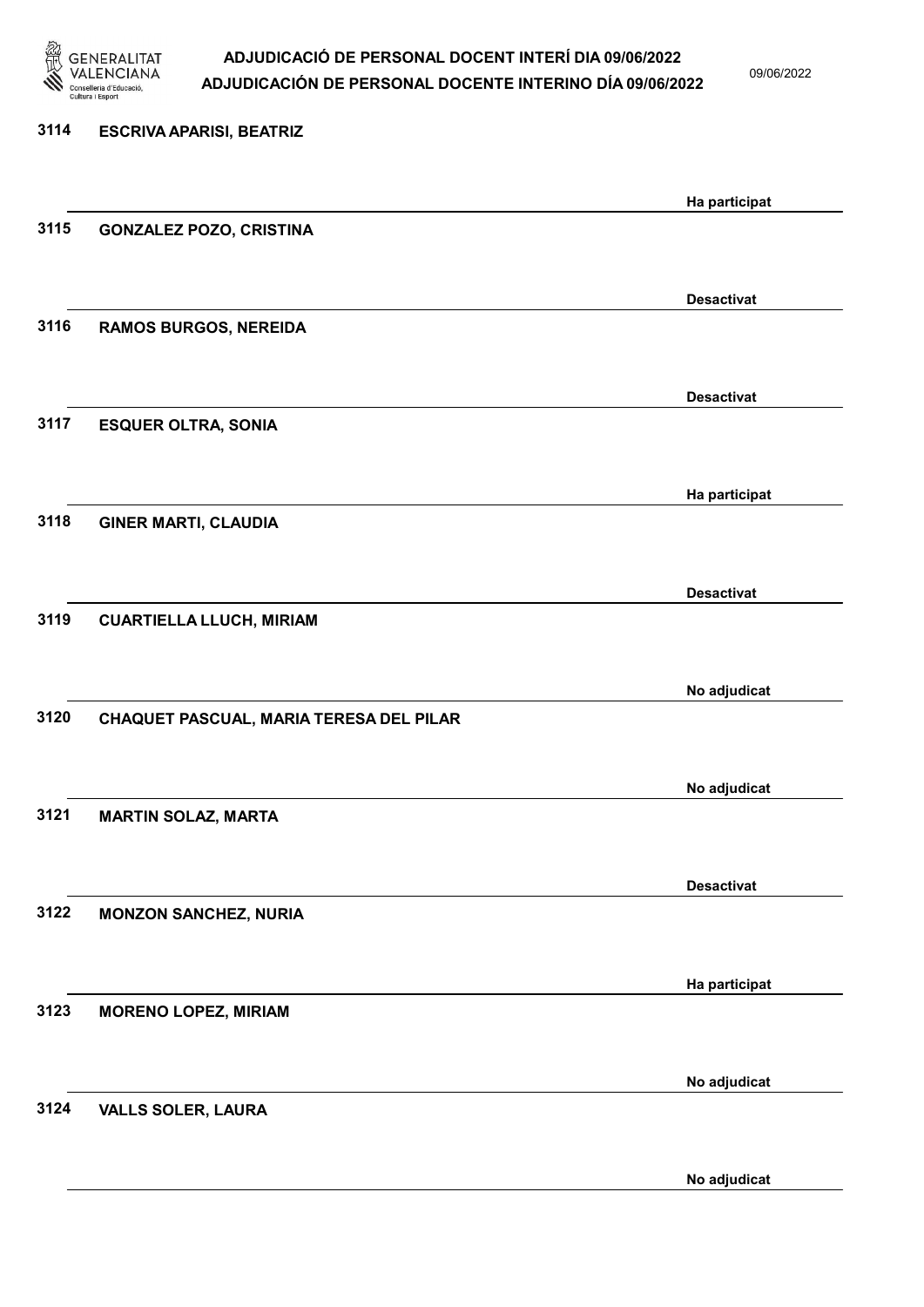

09/06/2022

| 3125 | <b>VIDAL CALZADA, JOSE ANTONIO</b> |                   |
|------|------------------------------------|-------------------|
|      |                                    | <b>Desactivat</b> |
| 3126 | ALVARO NAVARRO, TERESA             |                   |
|      |                                    | <b>Desactivat</b> |
| 3127 | <b>GARCIA MAS, MARIA SOLEDAD</b>   |                   |
|      |                                    | No adjudicat      |
| 3128 | <b>GARCIA SARRION, SARA</b>        |                   |
|      |                                    | No adjudicat      |
| 3129 | JAREÑO MANCLUS, JOSE               |                   |
|      |                                    | <b>Desactivat</b> |
| 3130 | <b>ESPI RAMIREZ, DESIRE</b>        |                   |
| 3131 |                                    | Ha participat     |
|      | <b>ESCRICH CUESTA, ANA ROSA</b>    |                   |
| 3132 | <b>RENAU BERBIS, PAULA</b>         | No adjudicat      |
|      |                                    |                   |
| 3133 | <b>CEBRIA SANCHIS, ELENA</b>       | <b>Desactivat</b> |
|      |                                    |                   |
| 3134 | MUÑOZ BALLESTER, ALOMA             | No adjudicat      |
|      |                                    |                   |
| 3135 | MUÑOZ GONZALEZ, CRISTINA           | <b>Desactivat</b> |
|      |                                    | No adjudicat      |
|      |                                    |                   |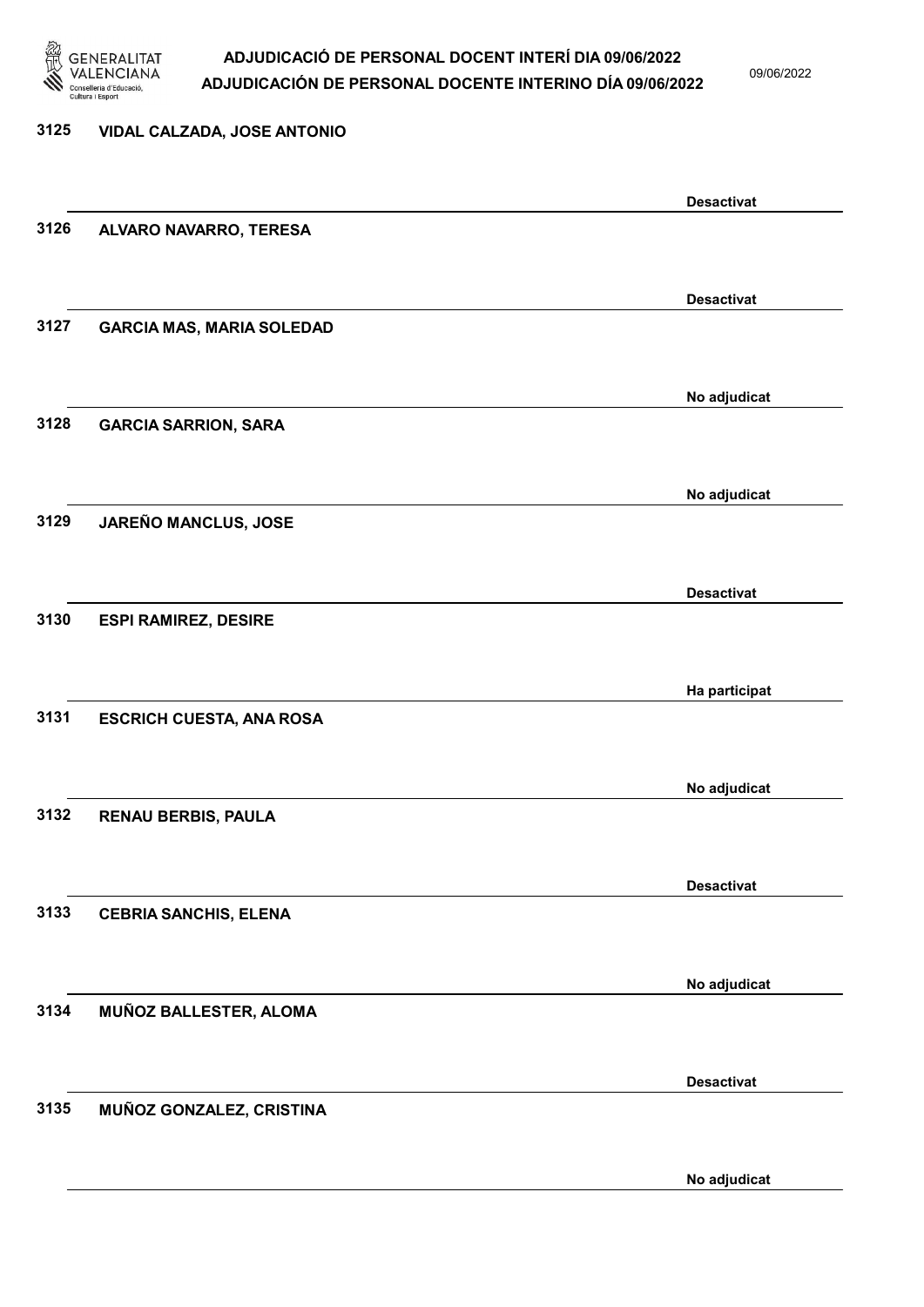

09/06/2022

| 3136 | <b>MEGIAS ZAPATA, LARA</b>               |                   |
|------|------------------------------------------|-------------------|
|      |                                          |                   |
|      |                                          | No adjudicat      |
| 3137 | <b>ESTEVAN MARTINEZ, SILVIA</b>          |                   |
|      |                                          | <b>Desactivat</b> |
| 3138 | LOPEZ JORGE, SERGIO                      |                   |
|      |                                          | <b>Desactivat</b> |
| 3139 | VICO MANUEL, BLANCA                      |                   |
|      |                                          | <b>Desactivat</b> |
| 3140 | <b>ESCRIG ESPUIG, MARIA TERESA</b>       |                   |
|      |                                          | Ha participat     |
| 3141 | <b>CONTELLES DOMINGO, MARIA ASUNCION</b> |                   |
|      |                                          |                   |
|      |                                          | Ha participat     |
| 3142 | SEGARRA NAVARRO, PATRICIO MANUEL         |                   |
|      |                                          | No adjudicat      |
| 3143 | LOPEZ GIMENEZ, JUAN CARLOS               |                   |
|      |                                          | Ha participat     |
| 3144 | <b>GARCIA MASIA, NURIA</b>               |                   |
|      |                                          | No adjudicat      |
| 3145 | <b>GAVARA CLOFENT, MARIA</b>             |                   |
|      |                                          | Ha participat     |
| 3146 | <b>CAUDELI PONS, GEMMA</b>               |                   |
|      |                                          |                   |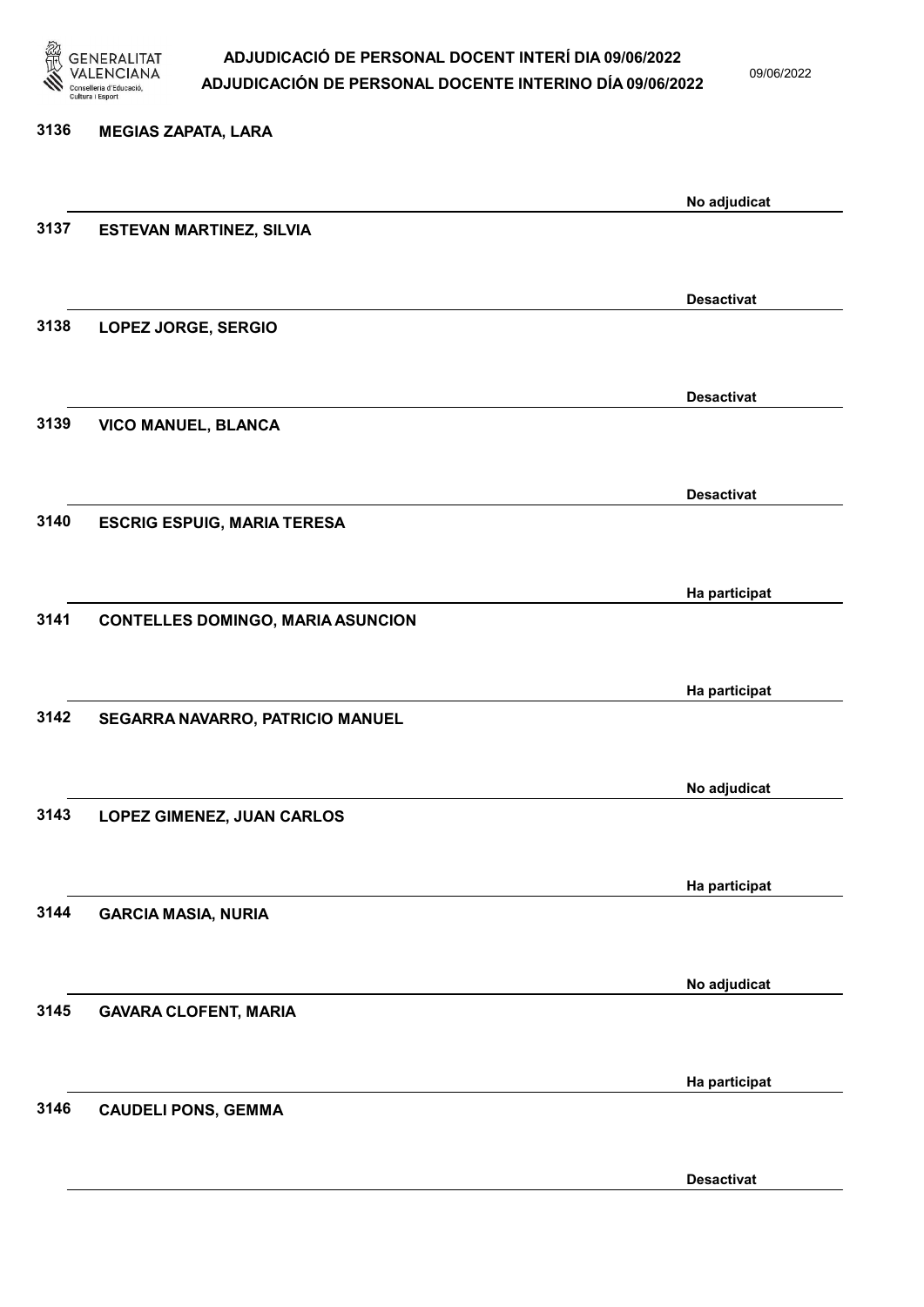

09/06/2022

| 3147 | <b>BENITEZ VITAR, JONATAN</b>         |                   |
|------|---------------------------------------|-------------------|
|      |                                       | No adjudicat      |
| 3148 | <b>GALLEGO RANGEL, MIRIAM</b>         |                   |
|      |                                       |                   |
|      |                                       | <b>Desactivat</b> |
| 3149 | <b>GOMIS ALAVES, MARIA DEL CARMEN</b> |                   |
|      |                                       | No adjudicat      |
| 3150 | <b>QUERALT ALGARRA, ALICIA</b>        |                   |
|      |                                       |                   |
|      |                                       | No adjudicat      |
| 3151 | ALBEROLA GIRBES, DIEGO                |                   |
|      |                                       |                   |
|      |                                       | <b>Desactivat</b> |
| 3152 | SANTAMARIA PUGA, SILVIA               |                   |
|      |                                       |                   |
|      |                                       | Ha participat     |
| 3153 | <b>TORRALBA PERELLO, IRENE</b>        |                   |
|      |                                       |                   |
|      |                                       | Ha participat     |
| 3154 | CATALA ALBEROLA, PAULA                |                   |
|      |                                       |                   |
| 3155 |                                       | No adjudicat      |
|      | <b>GOMIS VIDAL, LAURA</b>             |                   |
|      |                                       |                   |
| 3156 | <b>BARRACHINA VERDU, ALBA</b>         | <b>Desactivat</b> |
|      |                                       |                   |
|      |                                       | No adjudicat      |
| 3157 | <b>BLASCO MARTINEZ, ELISABET</b>      |                   |
|      |                                       |                   |
|      |                                       |                   |

Ha participat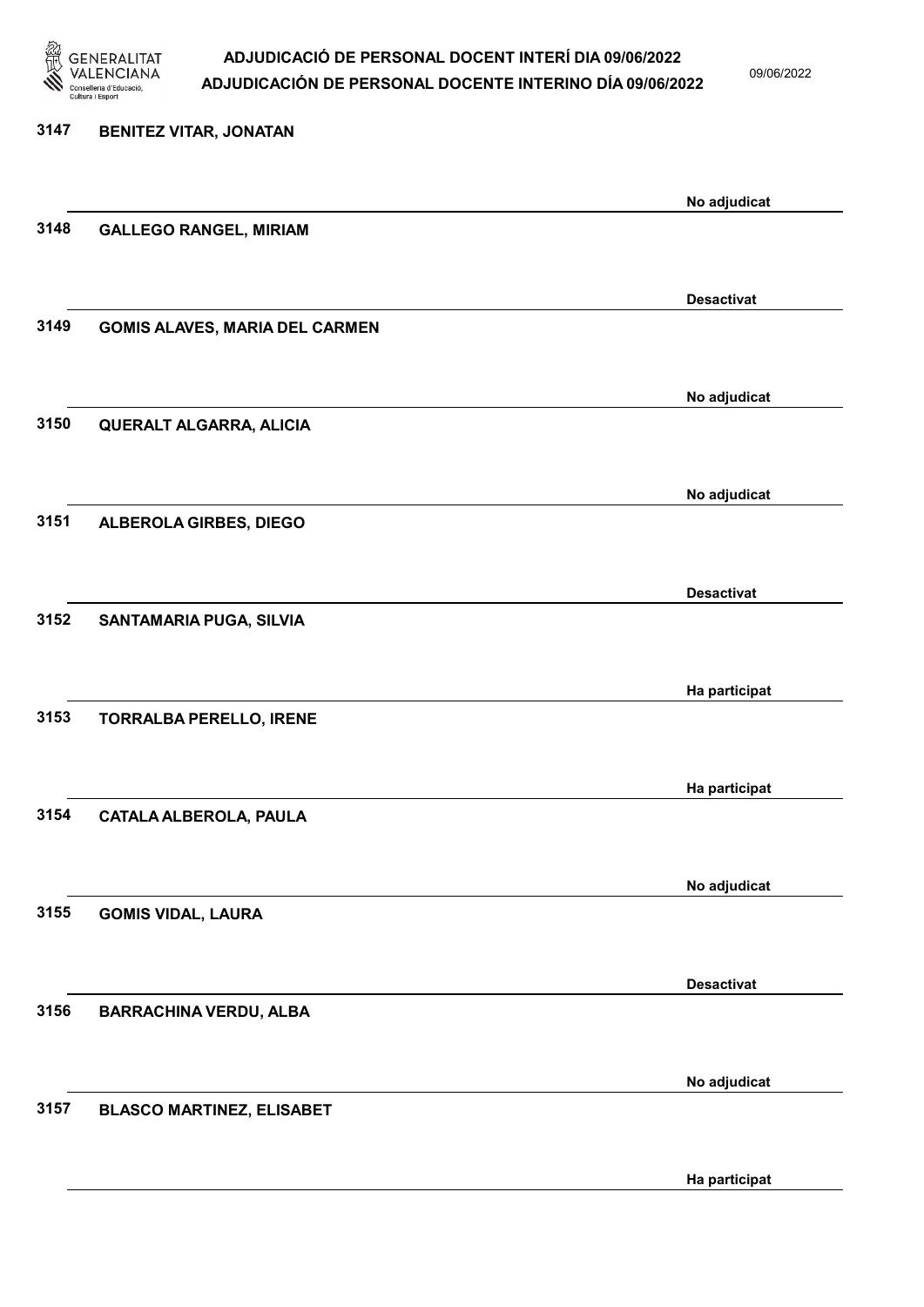

09/06/2022

# 3158 CAZADOR COMINO, ANA LUCIA Ha participat 3159 MONTALBAN MANZANO, MARIA ANGELES Ha participat 3160 SISCAR CARRIO, EVA ROSA Desactivat 3161 MONCHO CALAFAT, ANA MARGARITA Desactivat 3162 PÉREZ GARCÍA, ELENA No adjudicat 3163 MARTINEZ PIQUERAS, LUCIA Ha participat 3164 ROVIRA ORDIÑANA, RICARDO Desactivat 3165 MARTINEZ ALBUIXECH, LYDIA Ha participat 3166 GALACHE HOLGADO, MARIA BEGOÑA Ha participat 3167 PEREZ CHULVI, ANTONIO Desactivat 3168 CALABUIG CASTELLO, MARIA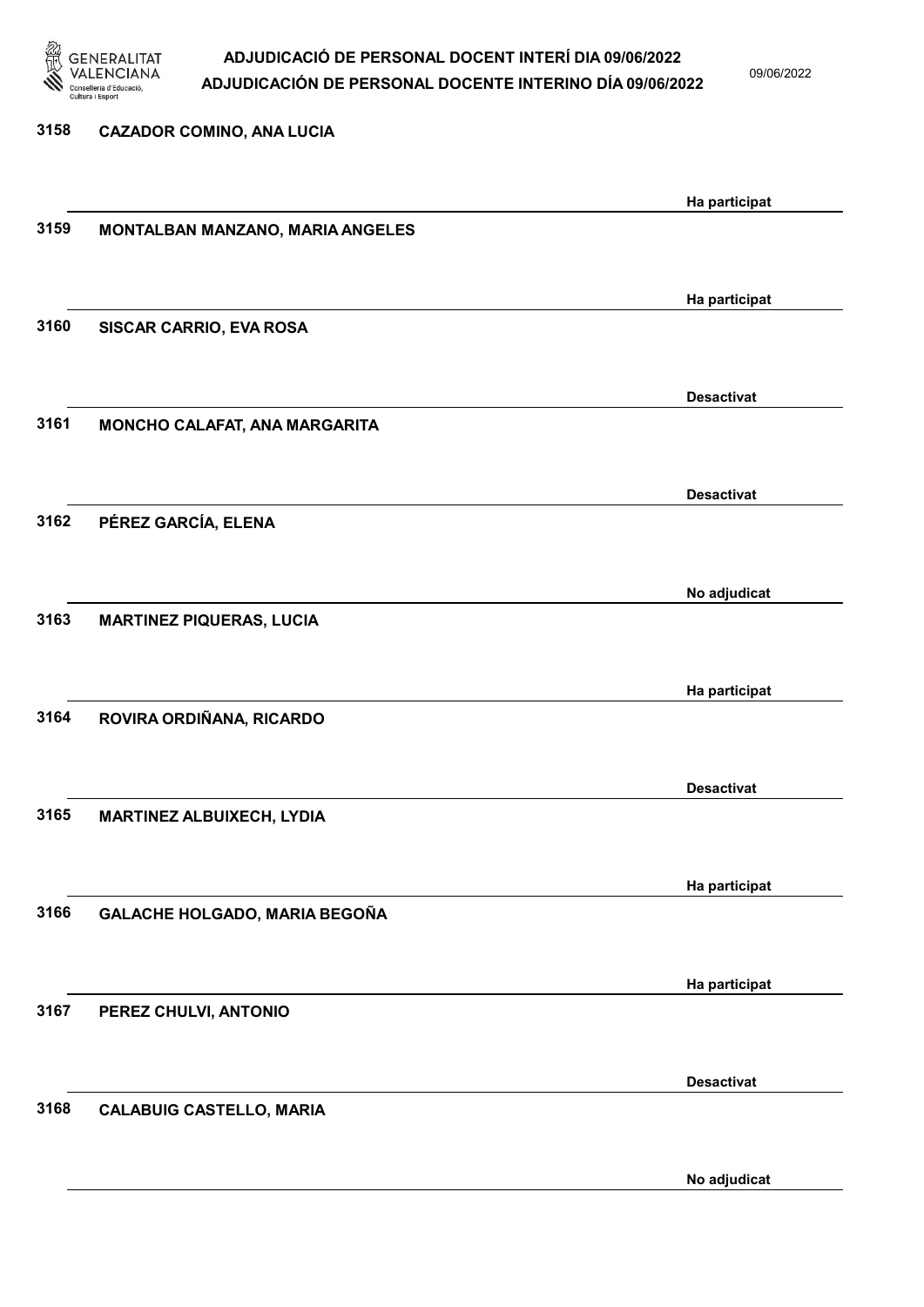

09/06/2022

| 3169 | <b>MORENO SANZ, ESTHER</b>    |                   |
|------|-------------------------------|-------------------|
|      |                               | No adjudicat      |
| 3170 | <b>GIMENO NAVAL, ROCIO</b>    |                   |
|      |                               | No adjudicat      |
| 3171 | <b>CERDA BALAGUER, MARTA</b>  |                   |
|      |                               | No adjudicat      |
| 3172 | <b>GOMEZ MARTINEZ, SILVIA</b> |                   |
|      |                               | Ha participat     |
| 3173 | <b>MARTI ALMENDROS, ANA</b>   |                   |
|      |                               | No adjudicat      |
| 3174 | PEDRON MARZAL, JUAN MANUEL    |                   |
|      |                               | No adjudicat      |
| 3175 | PEREZ VALIENTE, PAULA         |                   |
|      |                               | No adjudicat      |
| 3176 | SANJUAN GOMAR, ADELAIDA       |                   |
|      |                               | <b>Desactivat</b> |
| 3177 | ADAM ROIG, ROSA ANA           |                   |
|      |                               | <b>Desactivat</b> |
| 3178 | LLORET ALVADO, ANGELA         |                   |
|      |                               | Ha participat     |
| 3179 | PASCUAL ALFONSO, VANESA       |                   |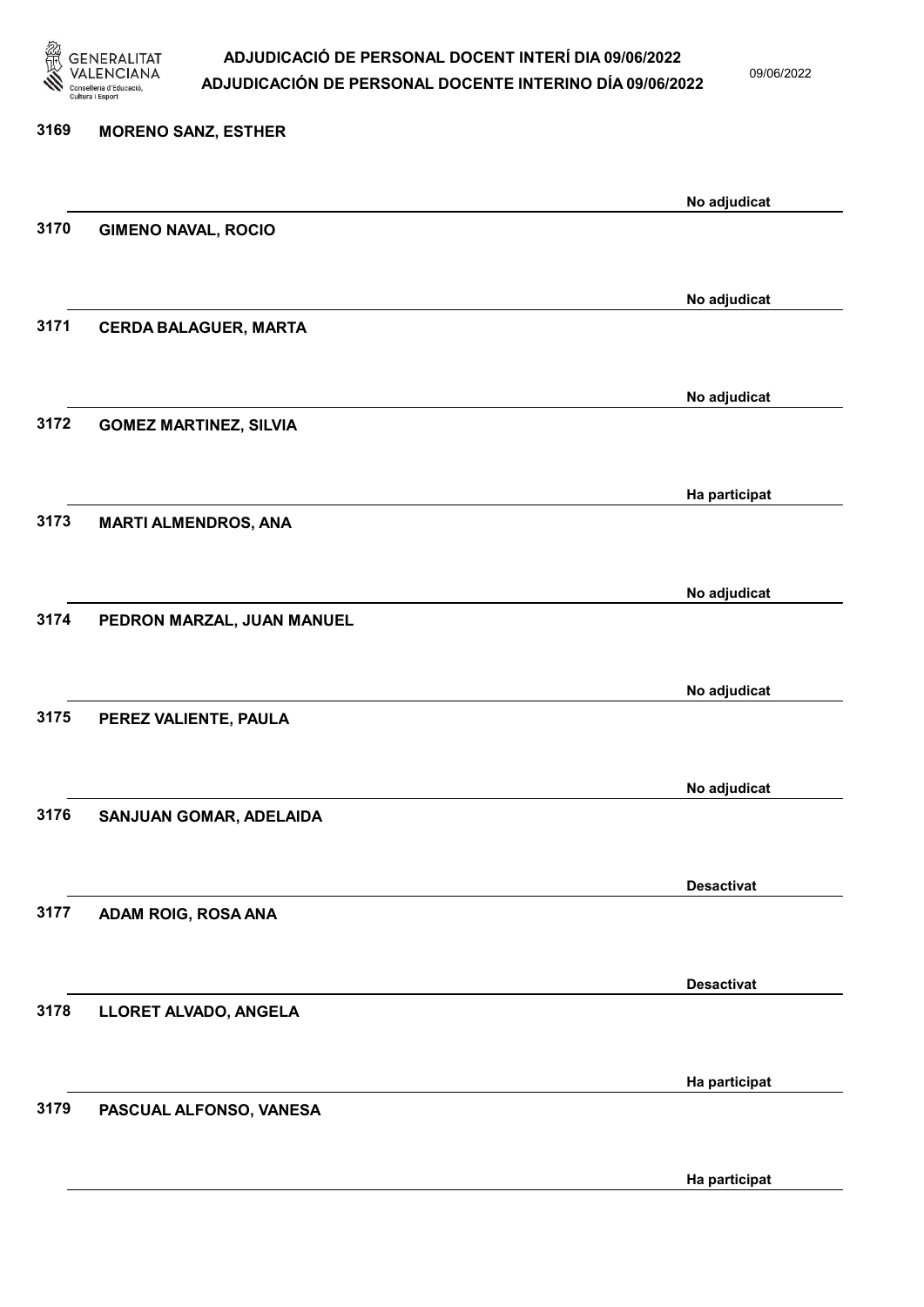

09/06/2022

Ha participat

# 3180 GARCIA FERNANDEZ, RUTH No adjudicat 3181 LUCAS FERRANDEZ, MARIA DEL MILAGRO No adjudicat 3182 SOLANO ROBLES, VERONICA No adjudicat 3183 BANACLOY BUENO, SARA Desactivat 3184 BELTRÁN BONET, CRISTINA No adjudicat 3185 BELLVER ARANDA, MARIA TERESA Ha participat 3186 VACAS LACRUZ, ALBERTO No adjudicat 3187 MEDINA LIS, MARIA JOSE Ha participat 3188 FERNANDEZ BORREGO, MARTA No adjudicat 3189 MOMPO BELLVER, AITANA Desactivat 3190 ALVENTOSA MATEU, ANA MARIA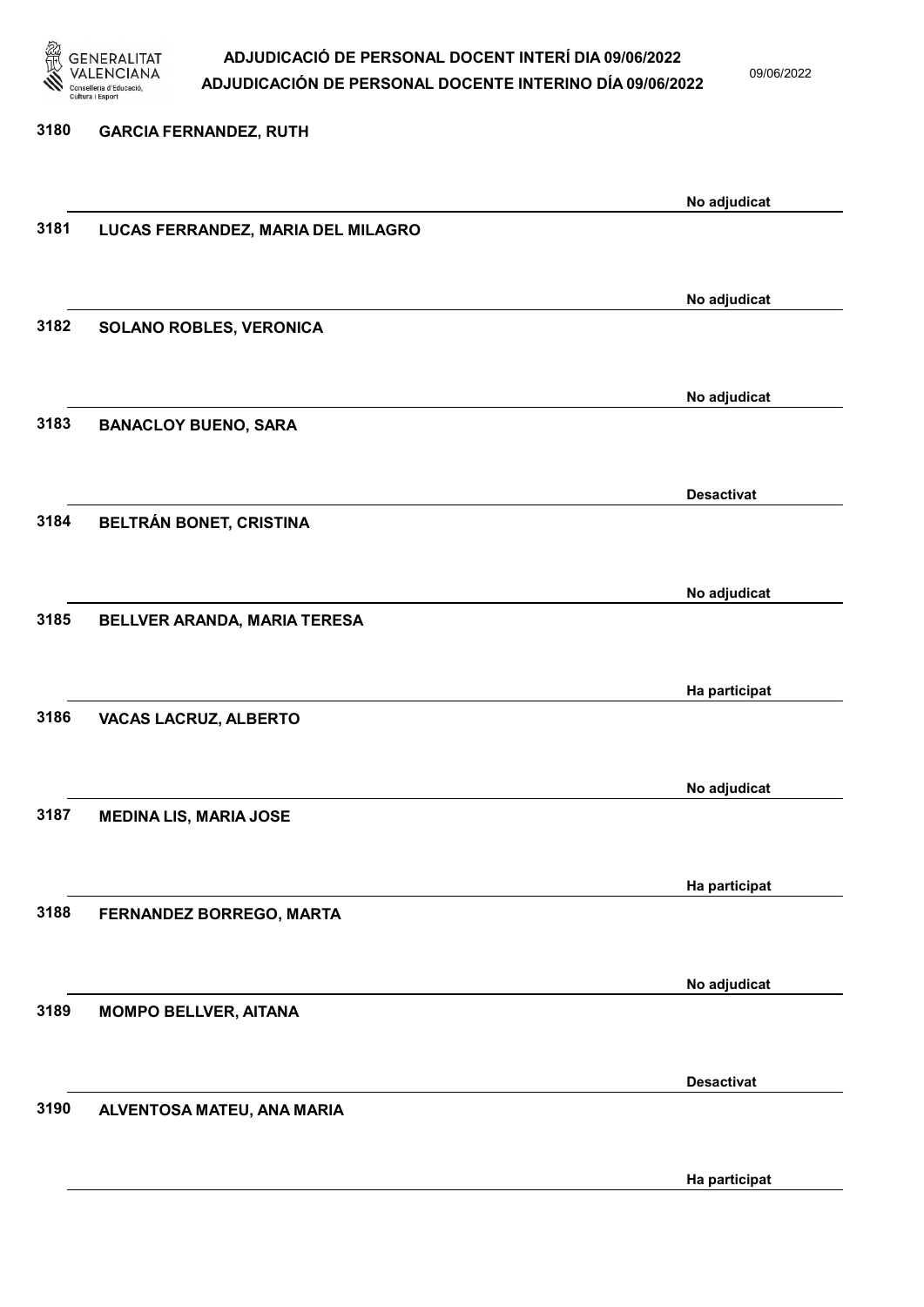

09/06/2022

# 3191 GOITI ESPERT, CLAUDIA No adjudicat 3192 MONFERRER GIMENO, MARIA Ha participat 3193 RUBIO GINER, CRISTINA Desactivat 3194 LLOP PEGUEROLES, IRIS Desactivat 3195 RULL CLIMENT, MARIA BEGOÑA Ha participat 3196 VIDAL ALMIÑANA, INES Ha participat 3197 RUIZ MONSALVE, MONICA Ha participat 3198 SANCHIS SANCHIS, MARIA DEL PILAR No adjudicat 3199 DEVESA REVERT, JOSÉ VICENTE Desactivat 3200 GIMENEZ GARCIA, MARIA DEL ROSARIO Ha participat 3201 GONZALEZ ALGARRA, KEVIN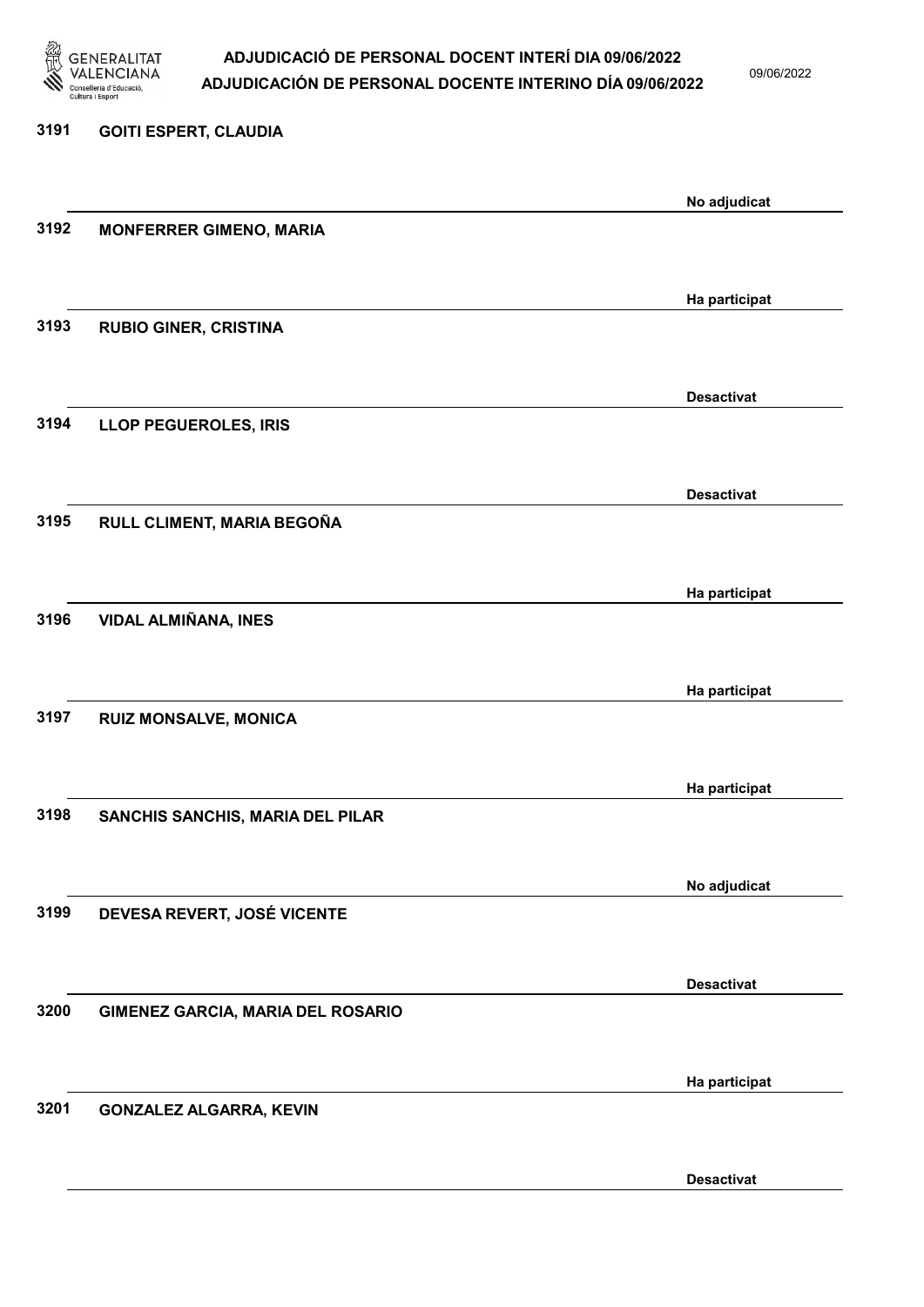

09/06/2022

| 3202 | PEÑA FOLGUERA, NAIR NOELIA          |                   |
|------|-------------------------------------|-------------------|
|      |                                     |                   |
| 3203 |                                     | Ha participat     |
|      | <b>CASARRUBIO MEGÍAS, MIREIA</b>    |                   |
|      |                                     |                   |
| 3204 | <b>JUAN CALVO, CELIA</b>            | <b>Desactivat</b> |
|      |                                     |                   |
|      |                                     | Ha participat     |
| 3205 | <b>VIEL TUR, JOSE MARIA</b>         |                   |
|      |                                     |                   |
|      |                                     | <b>Desactivat</b> |
| 3206 | <b>BAILEN VIDAL, JORGE FERNANDO</b> |                   |
|      |                                     |                   |
|      |                                     | No adjudicat      |
| 3207 | MARTINEZ MIGUEL, MACARENA           |                   |
|      |                                     |                   |
|      |                                     | No adjudicat      |
| 3208 | SORIA ARGUDO, PATRICIA              |                   |
|      |                                     |                   |
| 3209 | SIMO BELDA, CARLES                  | <b>Desactivat</b> |
|      |                                     |                   |
|      |                                     | <b>Desactivat</b> |
| 3210 | <b>MARTINEZ MOLLA, CRISTINA</b>     |                   |
|      |                                     |                   |
|      |                                     | No adjudicat      |
| 3211 | <b>VIDAL VILLAR, AARON</b>          |                   |
|      |                                     |                   |
|      |                                     | Ha participat     |
| 3212 | SIFRE ALBORCH, CARLOS               |                   |
|      |                                     |                   |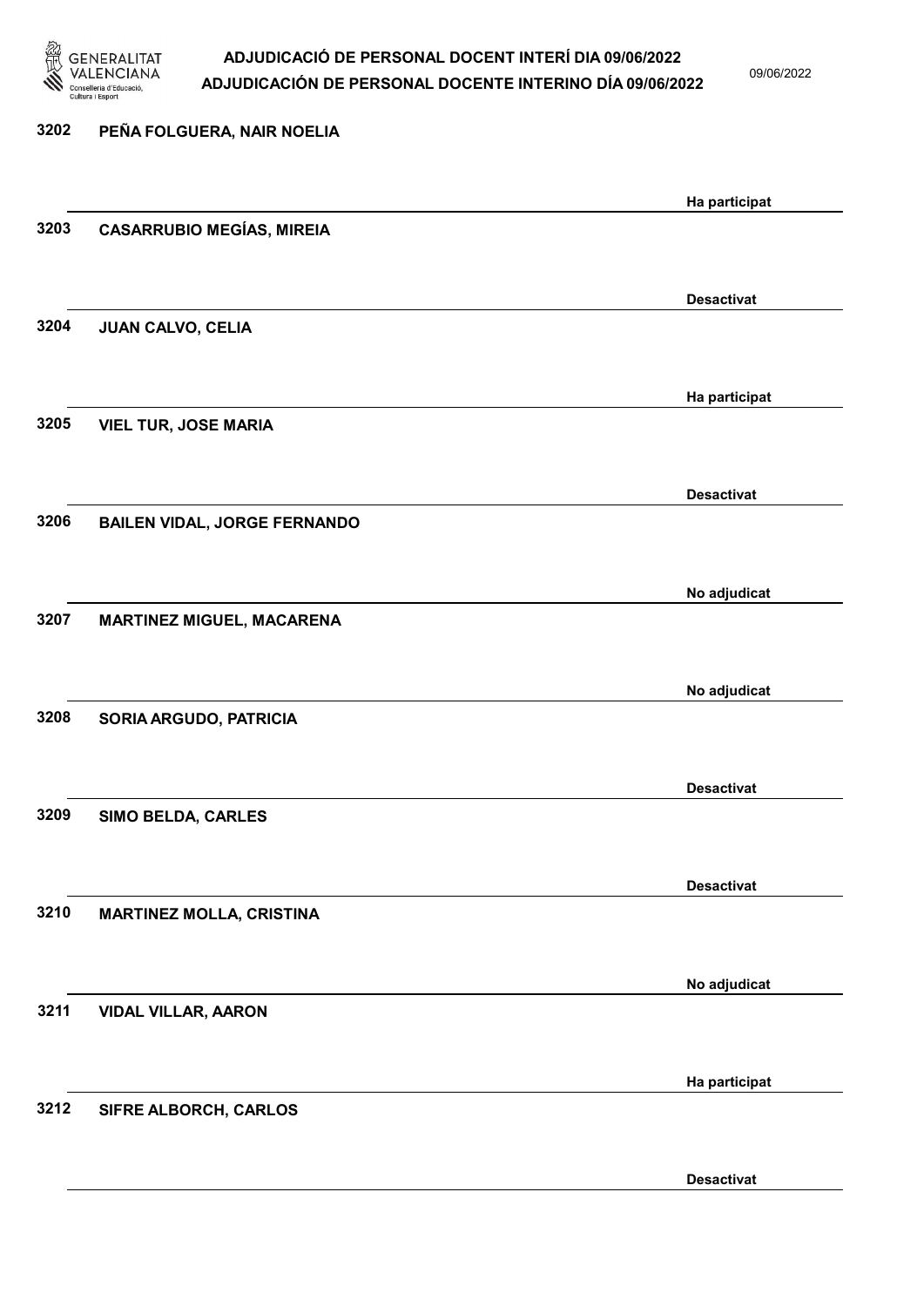

3213 MOLLA MOMPO, ENRIQUE VICENTE

### ADJUDICACIÓ DE PERSONAL DOCENT INTERÍ DIA 09/06/2022 ADJUDICACIÓN DE PERSONAL DOCENTE INTERINO DÍA 09/06/2022

09/06/2022

Desactivat

## Desactivat 3214 GONZALEZ RODRIGUEZ, JOSEP ALBERT No adjudicat 3215 PASTOR SAURA, CARLA Ha participat 3216 ANDRES RODRIGUEZ, ANA Ha participat 3217 SOLSONA AVARIENTO, JAUME Desactivat 3218 GIL FERRER, MARIA CRISTINA No adjudicat 3219 SISTERNES RIBELLES, BRIGIDA Ha participat 3220 MORTE RUIX, LORENA No adjudicat 3221 AGUADO MARTORELL, LAURA MARIA No adjudicat 3222 BENET MARTINEZ, RAQUEL Ha participat 3223 CLIMENT CHORQUES, ELISA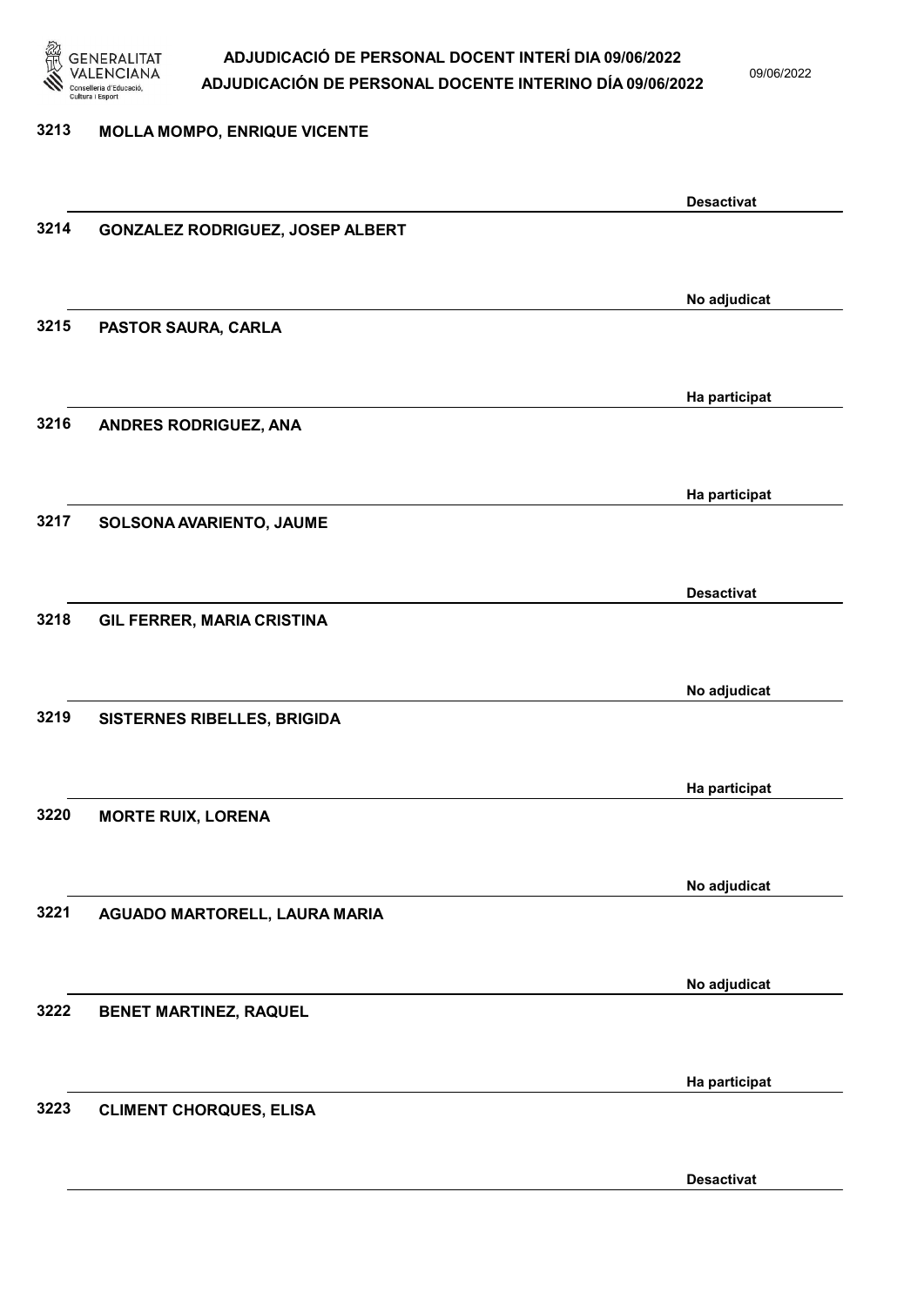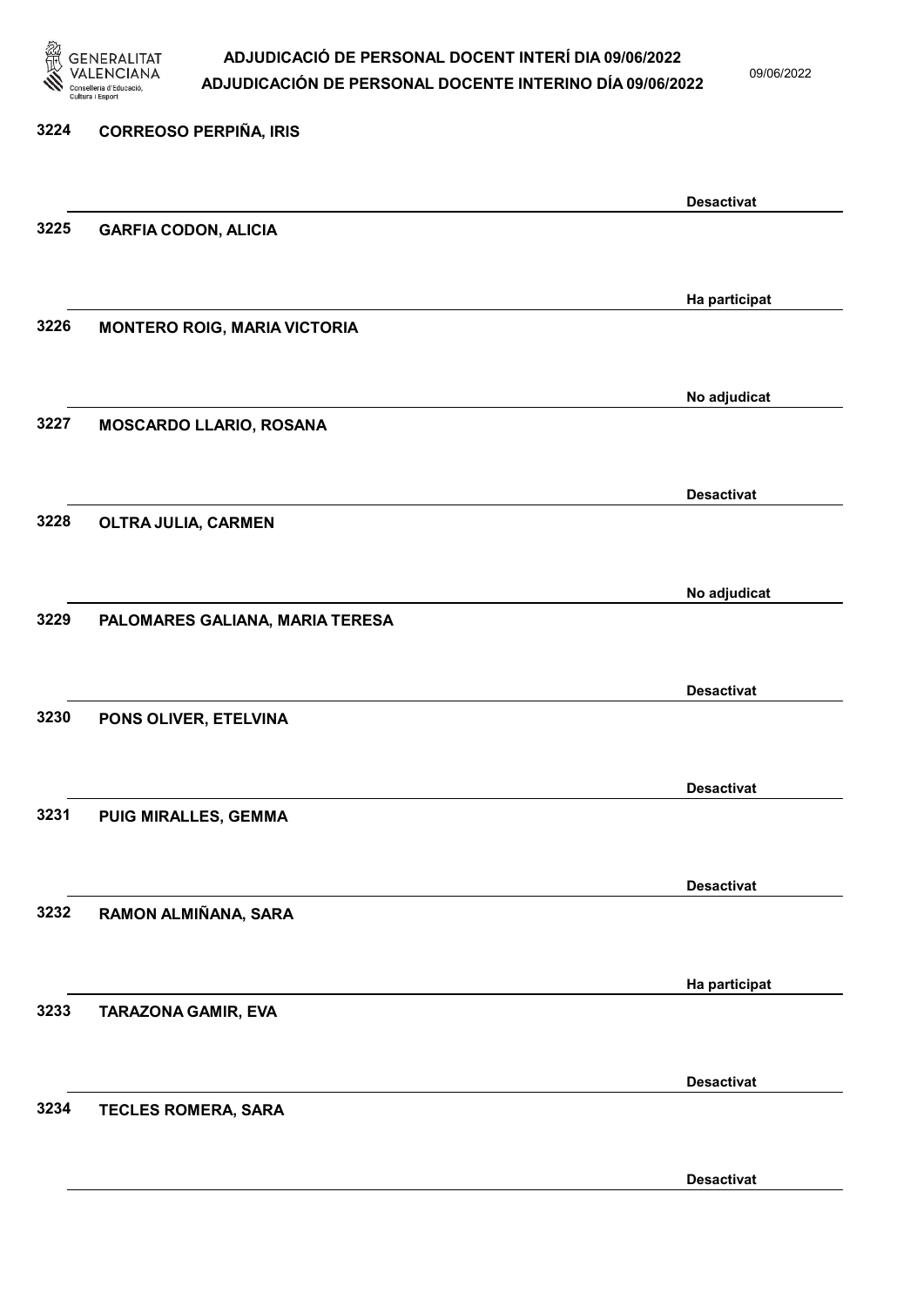

09/06/2022

Ha participat

# 3235 MARTINEZ CATALA, LIDIA No adjudicat 3236 ABADIA RUIZ, ESTEBAN Desactivat 3237 MARTINEZ GUAITA, AROA No adjudicat 3238 PONS VILA, ISABEL No adjudicat 3239 BADIA TORTOSA, JUAN JOSE No adjudicat 3240 MARTINEZ ALIAGA, MARTA Desactivat 3241 BUENO VALERO, ESTEFANIA Ha participat 3242 PINTOR CRISPIN, CARLOS Desactivat 3243 GARCIA MARTINEZ, CRISTINA Desactivat 3244 PEÑAS FERNÁNDEZ, CRISTINA Desactivat 3245 JIMENEZ PICAZO, YOLANDA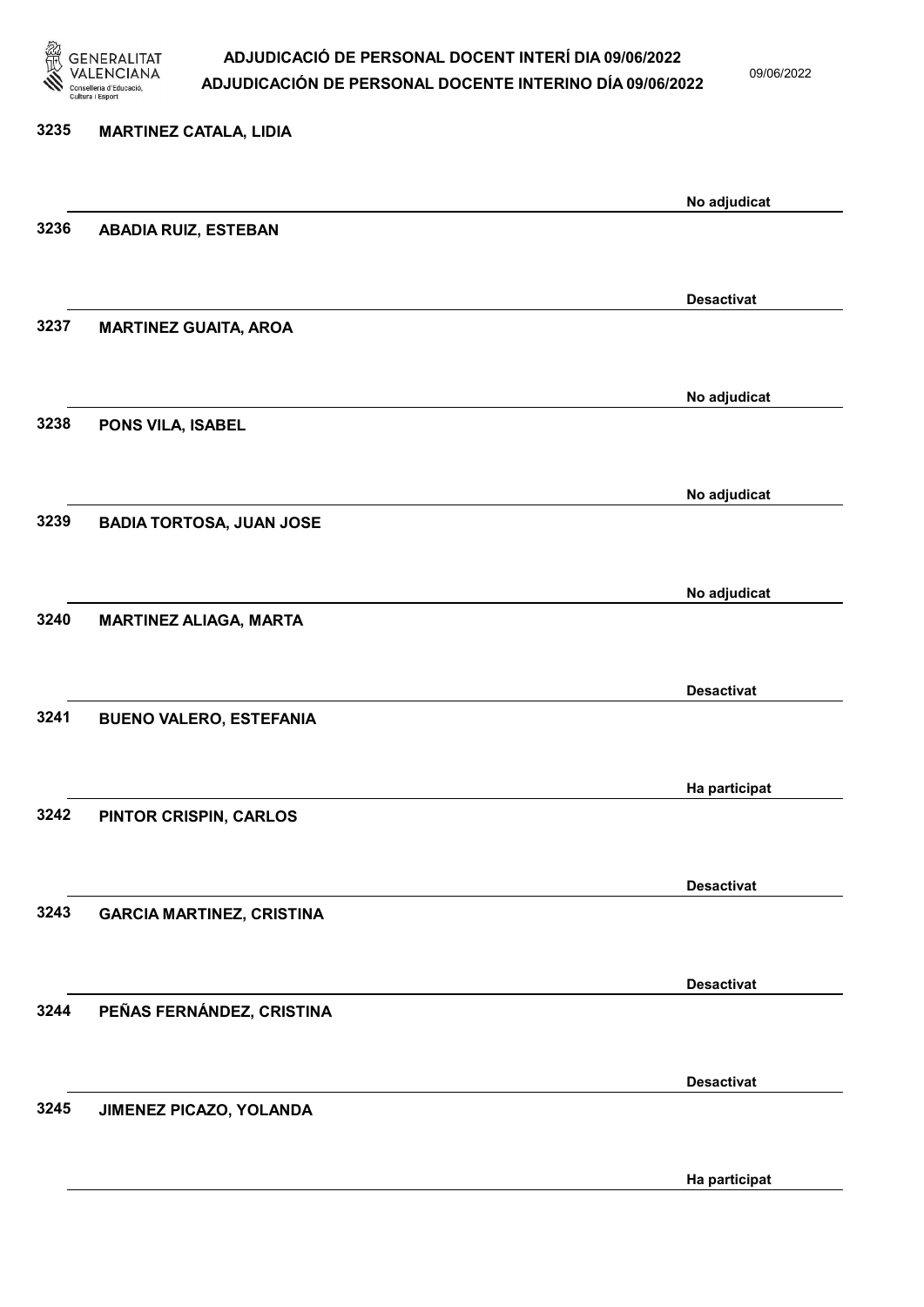

09/06/2022

No adjudicat

| 3246 | <b>GOSALBEZ MATEO, EVA MARIA</b>   |                   |
|------|------------------------------------|-------------------|
|      |                                    |                   |
| 3247 |                                    | No adjudicat      |
|      | FAJARDO ARLANDIS, ARACELI          |                   |
|      |                                    |                   |
| 3248 | <b>GIMENEZ FERRANDEZ, VERONICA</b> | No adjudicat      |
|      |                                    |                   |
|      |                                    | No adjudicat      |
| 3249 | HERNANDEZ DELGADO, MARIA BELEN     |                   |
|      |                                    |                   |
|      |                                    | No adjudicat      |
| 3250 | SILVESTRE FERRE, LIDIA             |                   |
|      |                                    |                   |
| 3251 | ZARAGOZA RUBIO, PAULA              | <b>Desactivat</b> |
|      |                                    |                   |
|      |                                    | No adjudicat      |
| 3252 | <b>GONZALEZ GIL, MARIA</b>         |                   |
|      |                                    |                   |
|      |                                    | <b>Desactivat</b> |
| 3253 | PICO DE JESUS, TAMARA LIDIA        |                   |
|      |                                    |                   |
| 3254 |                                    | Ha participat     |
|      | BELTRAN BELTRAN, JAVIER            |                   |
|      |                                    | <b>Desactivat</b> |
| 3255 | <b>MANRESA RUIZ, PATRICIA</b>      |                   |
|      |                                    |                   |
|      |                                    | No adjudicat      |
| 3256 | <b>CANET FAYOS, RUTH</b>           |                   |
|      |                                    |                   |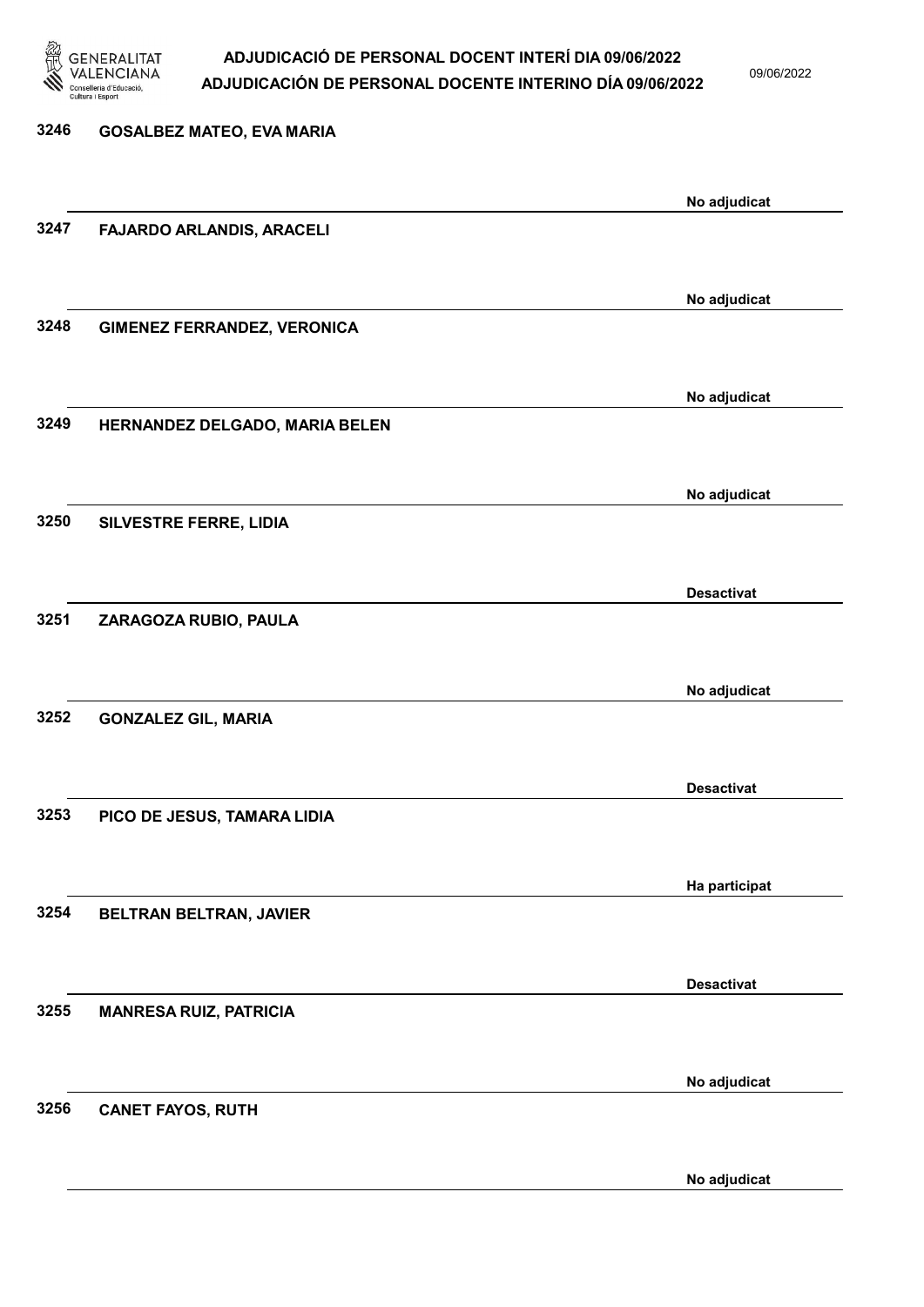

3257 AGÜERA SANCHEZ, MARIA DOLORES

### ADJUDICACIÓ DE PERSONAL DOCENT INTERÍ DIA 09/06/2022 ADJUDICACIÓN DE PERSONAL DOCENTE INTERINO DÍA 09/06/2022

09/06/2022

Desactivat

# Ha participat 3258 ESTEVE ALBARRACIN, MIRIAM Ha participat 3259 LLORCA ARLANDIS, MARTA No adjudicat 3260 FRANCO SAMPER, JESUS CARLOS Ha participat 3261 RICO MALLEBRERA, EDURNE Ha participat 3262 SANTAMARIA GISBERT, SERGIO Desactivat 3263 CONDES ESPAÑA, EVA MARIA No adjudicat 3264 GONZALEZ ALEMAÑ, ALEXANDRA No adjudicat 3265 TOMAS RICO, SARAY No adjudicat 3266 BUSTOS PASTOR, MARIA DOLORES No adjudicat 3267 CANO GOMIS, LAURA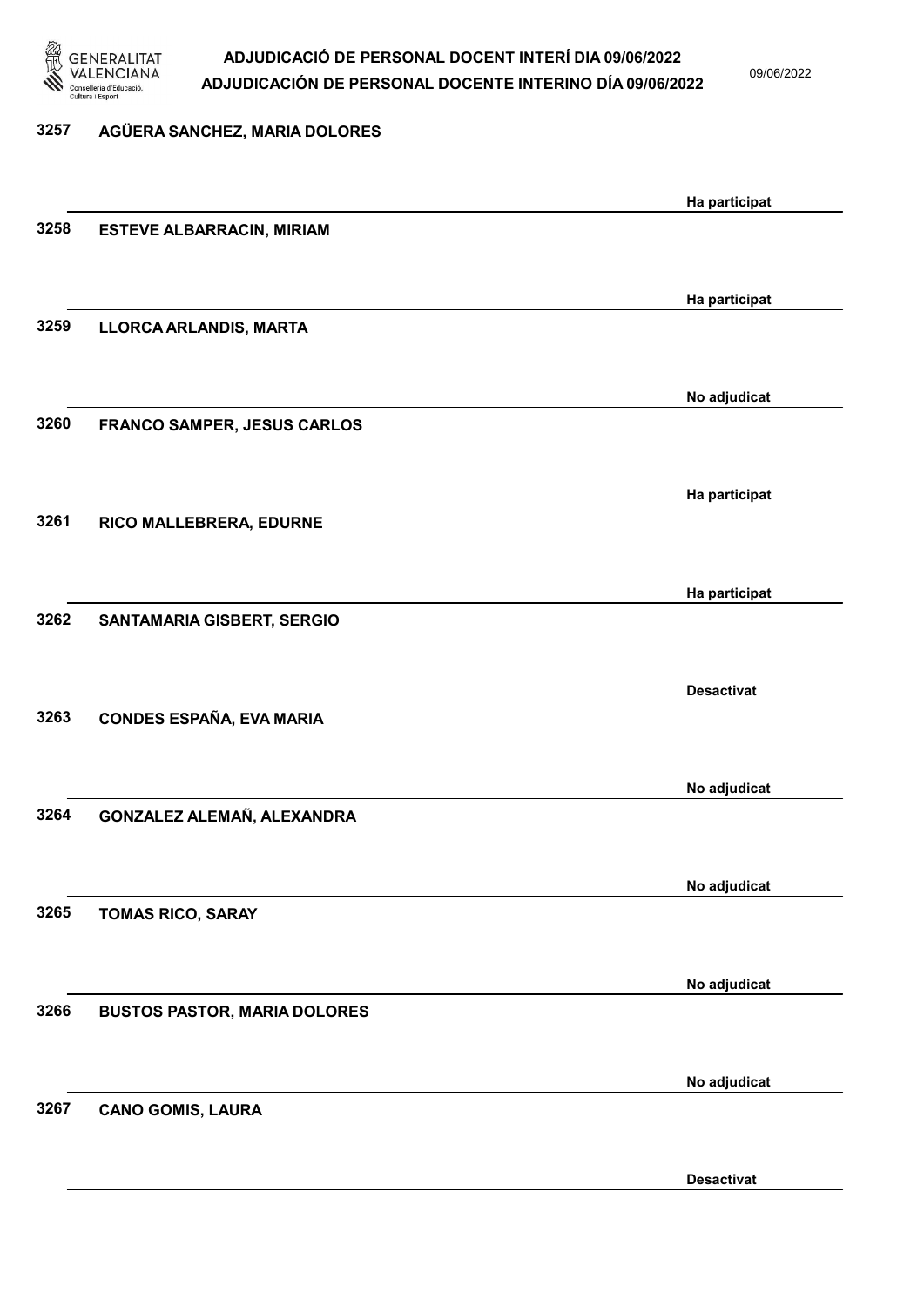

09/06/2022

# 3268 ALBERT ALEIXANDRE, NURIA Desactivat 3269 BERNARDO TORRES, DAVINIA MARIA Ha participat 3270 CASTELLO GARCIA, LAURA Desactivat 3271 GRESA PEIRO, TERESA No adjudicat 3272 RIVAS HERNANDEZ, AMAIA Ha participat 3273 SALGADO MARTINEZ, MARIA DEL PILAR Desactivat 3274 GARCIA GRANELL, MONTSERRAT Desactivat 3275 GUARDIOLA BOTELLA, MARIA No adjudicat 3276 MARTINEZ SEMPERE, RAFAEL No adjudicat 3277 SEMPERE JIMENEZ, ESTEFANIA Desactivat 3278 AGUILERA PIZARRO, RAQUEL

No adjudicat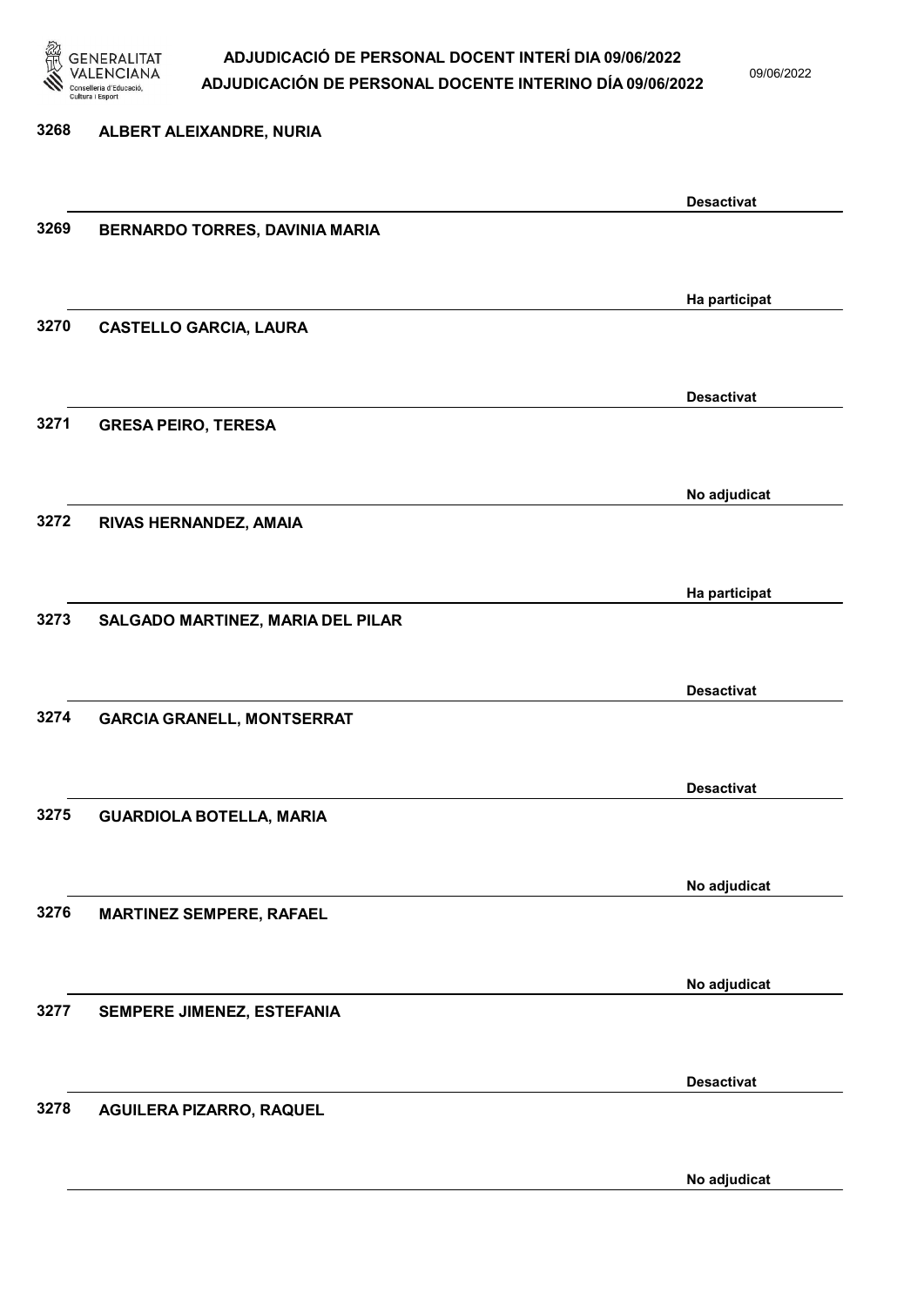

09/06/2022

| 3279 | PONS VILA, ELENA                   |                   |
|------|------------------------------------|-------------------|
|      |                                    | No adjudicat      |
| 3280 | SORIANO MATEO, CAROLINA            |                   |
|      |                                    | No adjudicat      |
| 3281 | AREVALO AGUADO, ANA                |                   |
| 3282 | <b>MORENO RAMOS, MARIA</b>         | No adjudicat      |
|      |                                    |                   |
| 3283 | MORENO-PALANCA TORREGROSA, PAULA   | No adjudicat      |
|      |                                    |                   |
| 3284 | <b>MARTINEZ CISCAR, MARIA</b>      | No adjudicat      |
|      |                                    | <b>Desactivat</b> |
| 3285 | <b>MATIAS SEBASTIAN, CELIA</b>     |                   |
|      |                                    | No adjudicat      |
| 3286 | ARTEAGA GUERRERO, FRANCISCO JAVIER |                   |
| 3287 | ORTIZ CABALLERO, ESTEFANIA         | <b>Desactivat</b> |
|      |                                    |                   |
| 3288 | DONET PERALES, JUDIT               | <b>Desactivat</b> |
|      |                                    |                   |
| 3289 | <b>BAEZA GALLEGO, IRENE</b>        | No adjudicat      |
|      |                                    |                   |

No adjudicat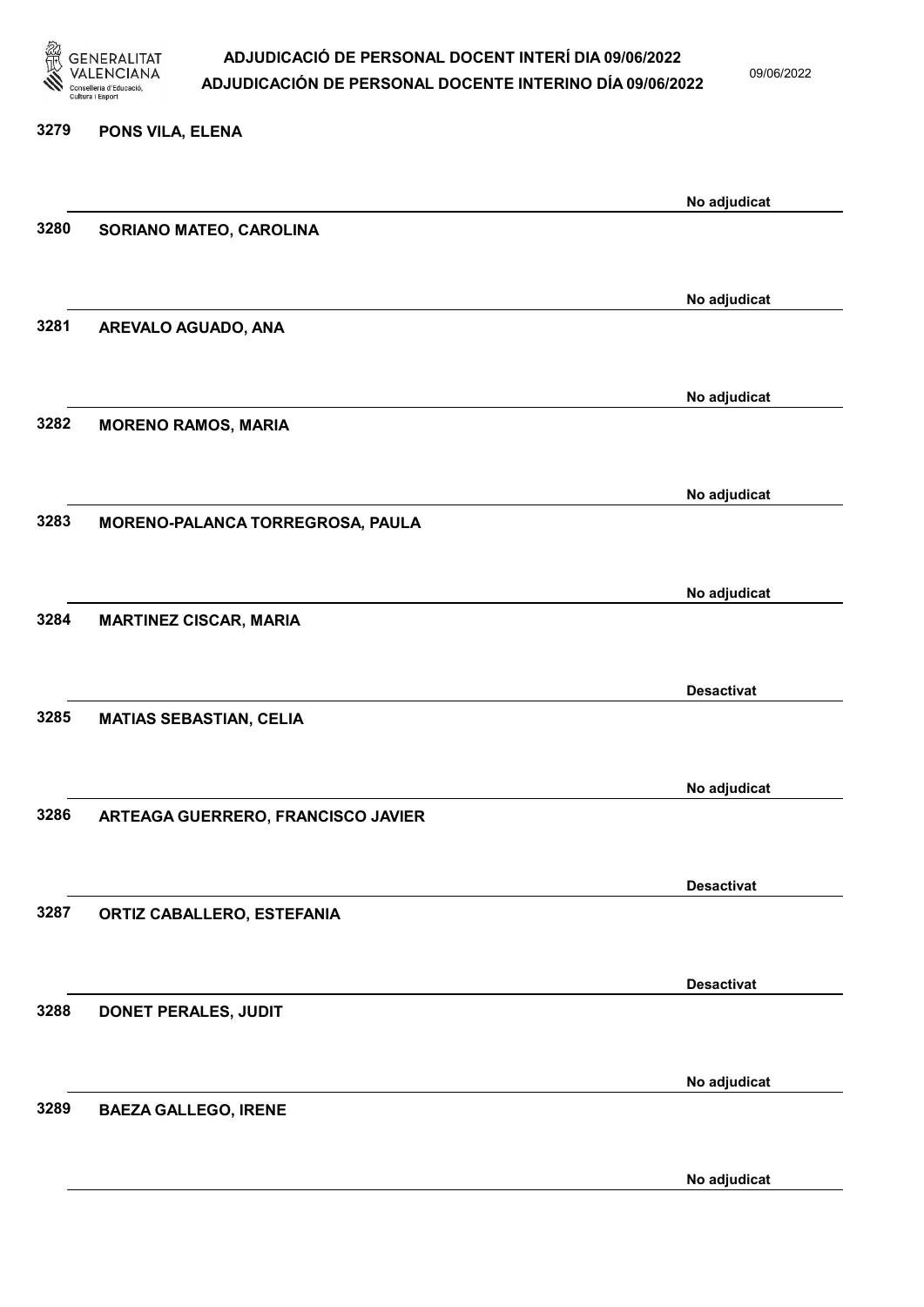

09/06/2022

| 3290 | PLA LORENTE, MARIA                 |                   |
|------|------------------------------------|-------------------|
|      |                                    | Ha participat     |
| 3291 | SORIANO CASCALES, SARAI            |                   |
|      |                                    | No adjudicat      |
| 3292 | <b>ESTELLES PEREZ, MARIA PILAR</b> |                   |
|      |                                    | <b>Desactivat</b> |
| 3293 | LANDETE GONZALEZ, MARIA TERESA     |                   |
|      |                                    | Ha participat     |
| 3294 | BERMUDEZ ARGUISUELAS, MARIA CARMEN |                   |
|      |                                    | No adjudicat      |
| 3295 | MUÑOZ JORDAN, LORENA MARIA         |                   |
|      |                                    | No adjudicat      |
| 3296 | <b>MAS PEREZ, TERESA</b>           |                   |
|      |                                    | No adjudicat      |
| 3297 | SIMEON VALERO, CARMEN              |                   |
|      |                                    | Ha participat     |
| 3298 | MARTINEZ SANJUAN, INMACULADA       |                   |
|      |                                    | Ha participat     |
| 3299 | <b>CALABUIG CALAFORRA, AMELIA</b>  |                   |
|      |                                    | No adjudicat      |
| 3300 | <b>CABALLERO MORENO, ANDREA</b>    |                   |
|      |                                    |                   |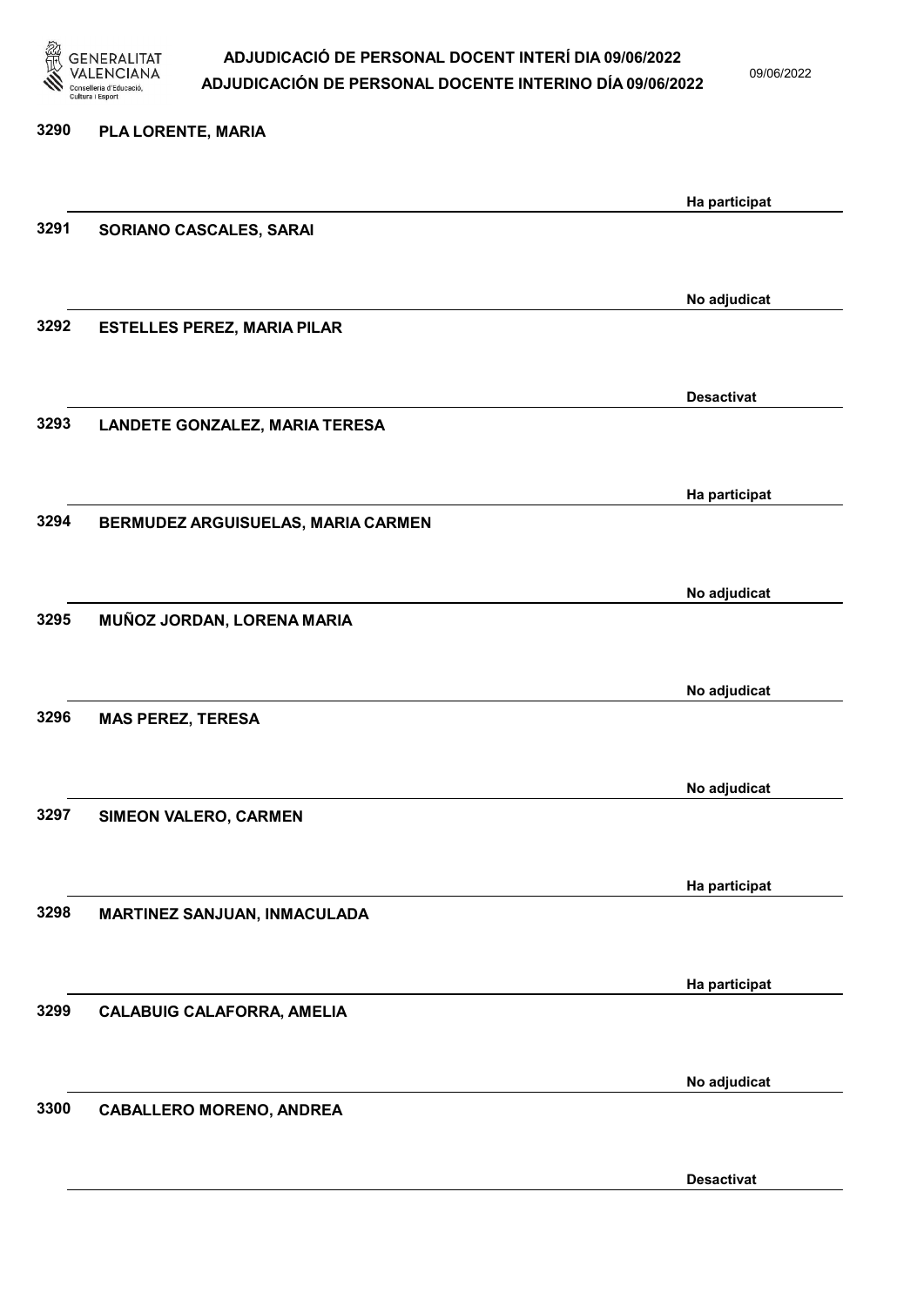

09/06/2022

| 3301 | <b>COLLADO GONZALEZ, MARTA</b>   |                   |
|------|----------------------------------|-------------------|
|      |                                  | Ha participat     |
| 3302 | <b>FONS BASSET, XAVIER</b>       |                   |
|      |                                  | Ha participat     |
| 3303 | FORQUET CARRETERO, CARLOS        |                   |
|      |                                  | No adjudicat      |
| 3304 | REVERT GUEROLA, MARIA JOSE       |                   |
| 3305 |                                  | No adjudicat      |
|      | <b>CARRASCO ZURIAGA, ANTONIO</b> |                   |
| 3306 | <b>CLIMENT ESPINOS, ANA</b>      | <b>Desactivat</b> |
|      |                                  |                   |
|      |                                  | No adjudicat      |
| 3307 | <b>CORTES SORIANO, JESSICA</b>   |                   |
|      |                                  | Ha participat     |
| 3308 | <b>MIRA LUNA, LAURA</b>          |                   |
|      |                                  | Ha participat     |
| 3309 | <b>MOLINA MARTINEZ, RUBEN</b>    |                   |
|      |                                  | <b>Desactivat</b> |
| 3310 | PLA LLARIO, JOSE                 |                   |
|      |                                  | No adjudicat      |
| 3311 | ALCANTARA MORENO, ANA ROSA       |                   |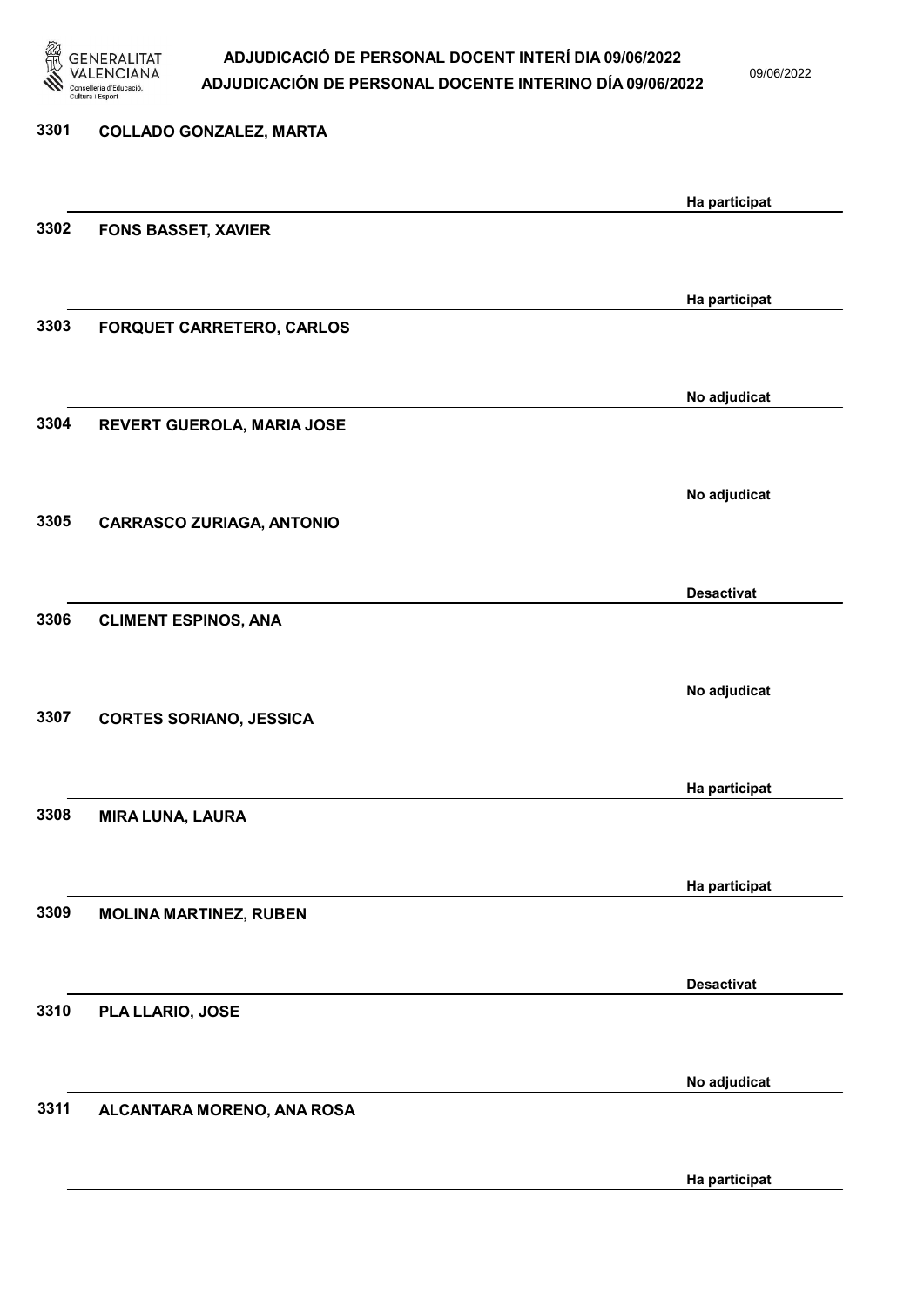

09/06/2022

| 3312 | <b>CAMARASA BORDERA, SANDRA</b>  |                   |
|------|----------------------------------|-------------------|
|      |                                  | No adjudicat      |
| 3313 | <b>GARCIA PEREZ, FABIOLA</b>     |                   |
|      |                                  |                   |
|      |                                  | Ha participat     |
| 3314 | <b>MELLADO CARRION, CRISTINA</b> |                   |
|      |                                  | <b>Desactivat</b> |
| 3315 | <b>MARTINEZ BRESO, ROSANNA</b>   |                   |
|      |                                  |                   |
|      |                                  | Ha participat     |
| 3316 | RIBES CUCARELLA, PATRICIA        |                   |
|      |                                  |                   |
|      |                                  | Ha participat     |
| 3317 | <b>MARTINEZ GOMEZ, IVAN</b>      |                   |
|      |                                  |                   |
|      |                                  | No adjudicat      |
| 3318 | BELLVER MONTEAGUDO, TANIA        |                   |
|      |                                  |                   |
|      |                                  | No adjudicat      |
| 3319 | SANCHEZ IBAÑEZ, MONICA           |                   |
|      |                                  |                   |
|      |                                  | <b>Desactivat</b> |
| 3320 | PORTILLA EDO, ANA                |                   |
|      |                                  |                   |
|      |                                  | Ha participat     |
| 3321 | SOTERAS GAY, ANA MARIA           |                   |
|      |                                  |                   |
|      |                                  | Ha participat     |
| 3322 | TOS MIÑANA, MARIA JOSE           |                   |
|      |                                  |                   |
|      |                                  |                   |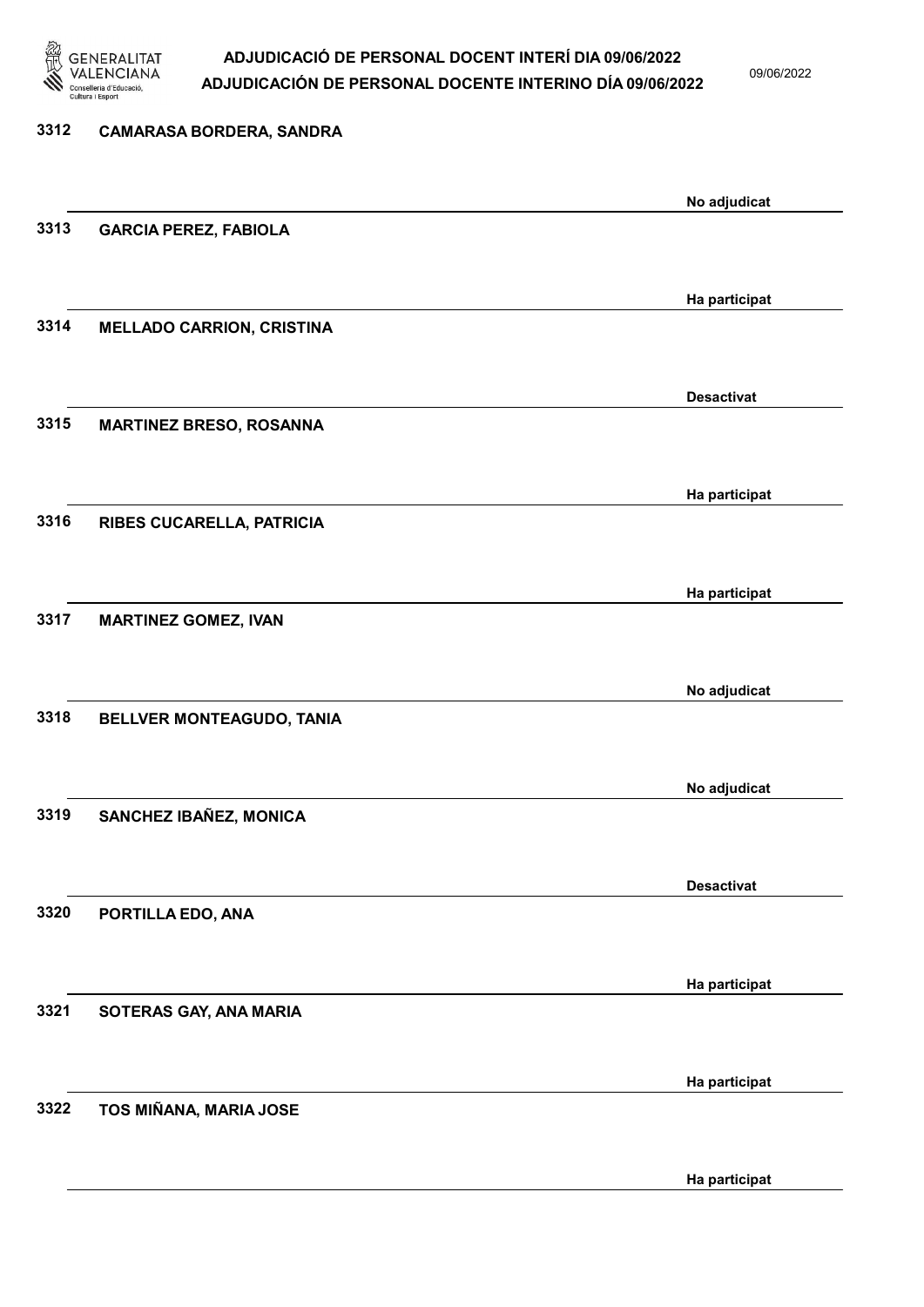

09/06/2022

| 3323 | <b>ROCHER FEMENIA, ASUNCION</b>     |                   |
|------|-------------------------------------|-------------------|
|      |                                     | Ha participat     |
| 3324 | <b>QUESADA CORTES, ELISA</b>        |                   |
| 3325 | ROJO MONDRIA, CARMIÑA               | Ha participat     |
|      |                                     | No adjudicat      |
| 3326 | <b>COSTA GALINDO, MARIA GORETTI</b> |                   |
| 3327 | <b>GARCIA TARIN, YAIZA</b>          | No adjudicat      |
|      |                                     |                   |
| 3328 | <b>LOPEZ CUIXERES, MARIA IRENE</b>  | No adjudicat      |
|      |                                     | Ha participat     |
| 3329 | NAVARRO GONZALEZ, MARGARITA         |                   |
| 3330 | <b>TERUEL REAL, CRISTINA</b>        | <b>Desactivat</b> |
|      |                                     | No adjudicat      |
| 3331 | FERNANDEZ SANCHIS, MARIA            |                   |
| 3332 | <b>MARTINEZ HIDALGO, JAIME</b>      | No adjudicat      |
|      |                                     |                   |
| 3333 | <b>MORATO SIGNES, DIANA</b>         | No adjudicat      |
|      |                                     |                   |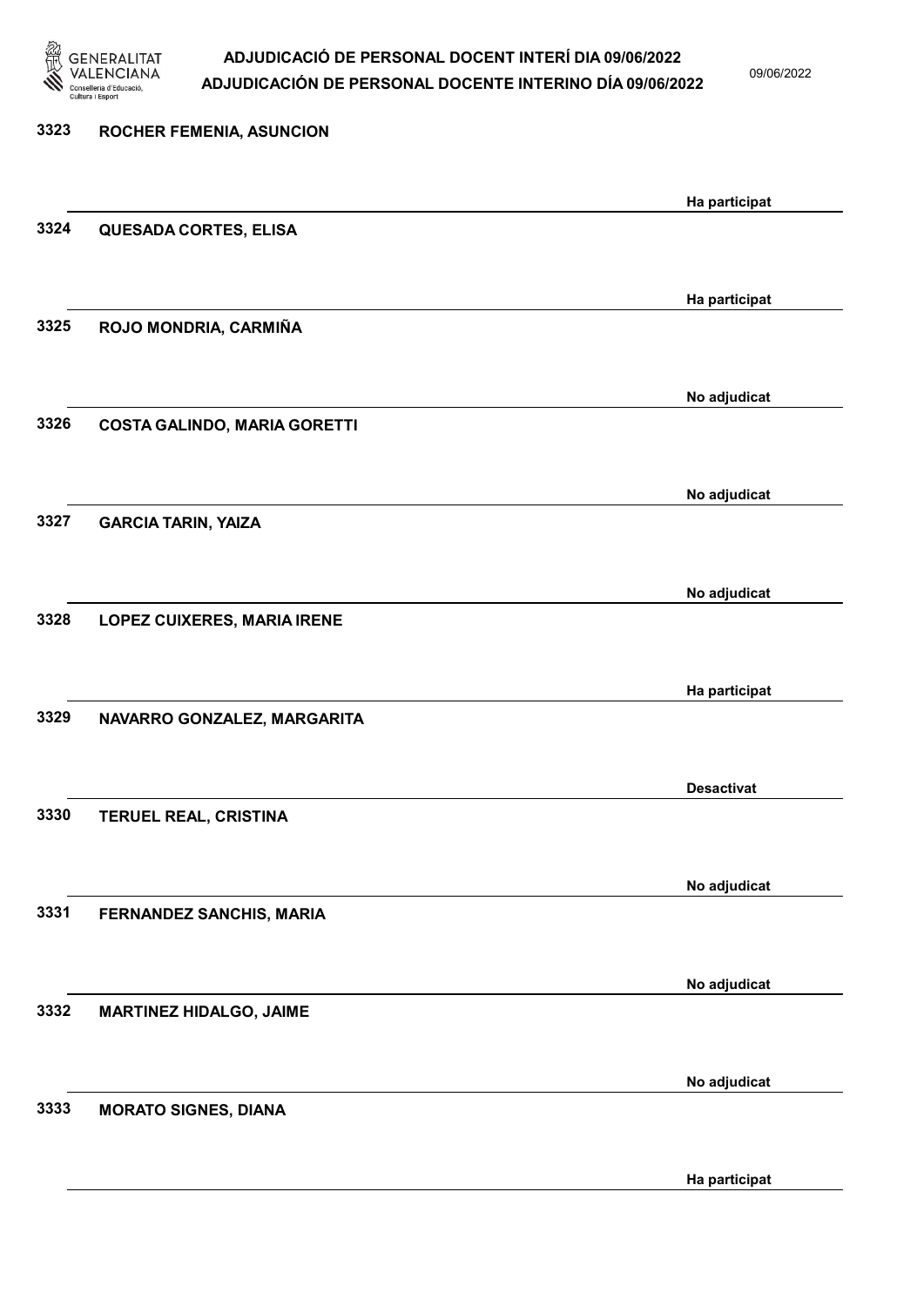

09/06/2022

| 3334 | FERRANDO ARAGON, LUZ MARIA         |                   |
|------|------------------------------------|-------------------|
|      |                                    | Ha participat     |
| 3335 | PELLICER CORS, ZAIRA               |                   |
|      |                                    | <b>Desactivat</b> |
| 3336 | RAMON ALBARRACIN, ALENAR           |                   |
|      |                                    | Ha participat     |
| 3337 | <b>GARCIA PICO, LAURA</b>          |                   |
|      |                                    | No adjudicat      |
| 3338 | MONSERRAT BORRAS, MARIA DAMARA     |                   |
|      |                                    | No adjudicat      |
| 3339 | NUEVALOS CAMACHO, MARIA LUISA      |                   |
|      |                                    | No adjudicat      |
| 3340 | <b>BENEDICTO IZQUIERDO, RAQUEL</b> |                   |
|      |                                    | Ha participat     |
| 3341 | <b>BLANQUER MARTINEZ, DEBORAH</b>  |                   |
|      |                                    | No adjudicat      |
| 3342 | <b>TORRES LLORCA, LYDIA</b>        |                   |
|      |                                    | No adjudicat      |
| 3343 | <b>COZAR MARTINEZ, JONATAN</b>     |                   |
|      |                                    | Ha participat     |
| 3344 | <b>MOSCARDO SABATER, MIGUEL</b>    |                   |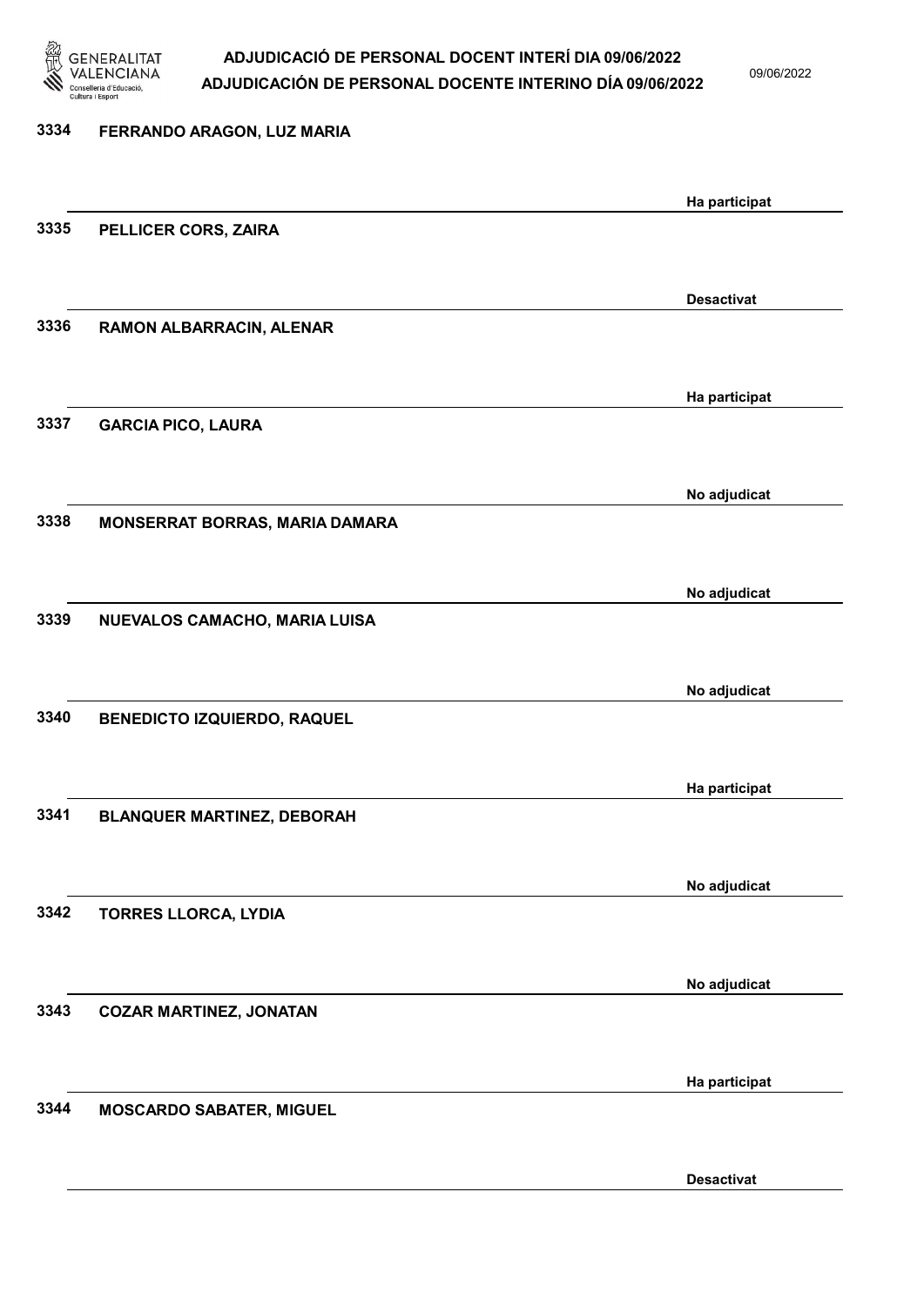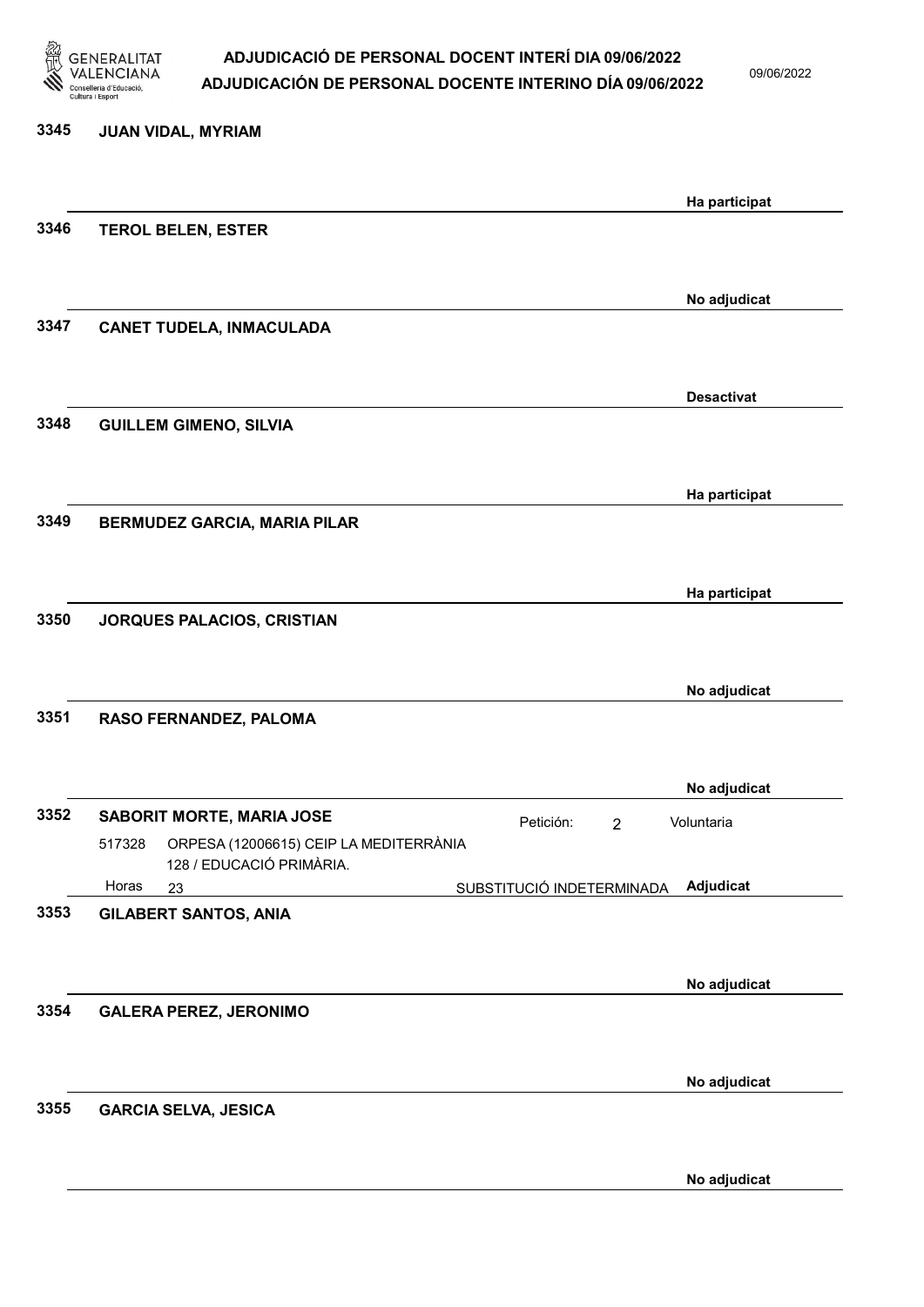

09/06/2022

Desactivat

# 3356 AMOROS GONZALEZ, IRIS Desactivat 3357 MARTINEZ ROBLEDO, MARIA JOSE Desactivat 3358 FERNANDEZ ESPINOSA, MIGUEL ANGEL Desactivat 3359 PELLICER CORS, HERMINIO Desactivat 3360 GARRIDO RODRIGAÑEZ, MIRIAM Ha participat 3361 SALVADOR TENA, NEREA No adjudicat 3362 BOHIGUES SORIANO, ANGELA Desactivat 3363 JIMENEZ RAMA, SILVIA Ha participat 3364 HERNANDEZ GIMENO, ISABEL Ha participat 3365 CUQUERELLA BELLA, NEREA Desactivat 3366 ARLANDIS CORTES, ALEJANDRO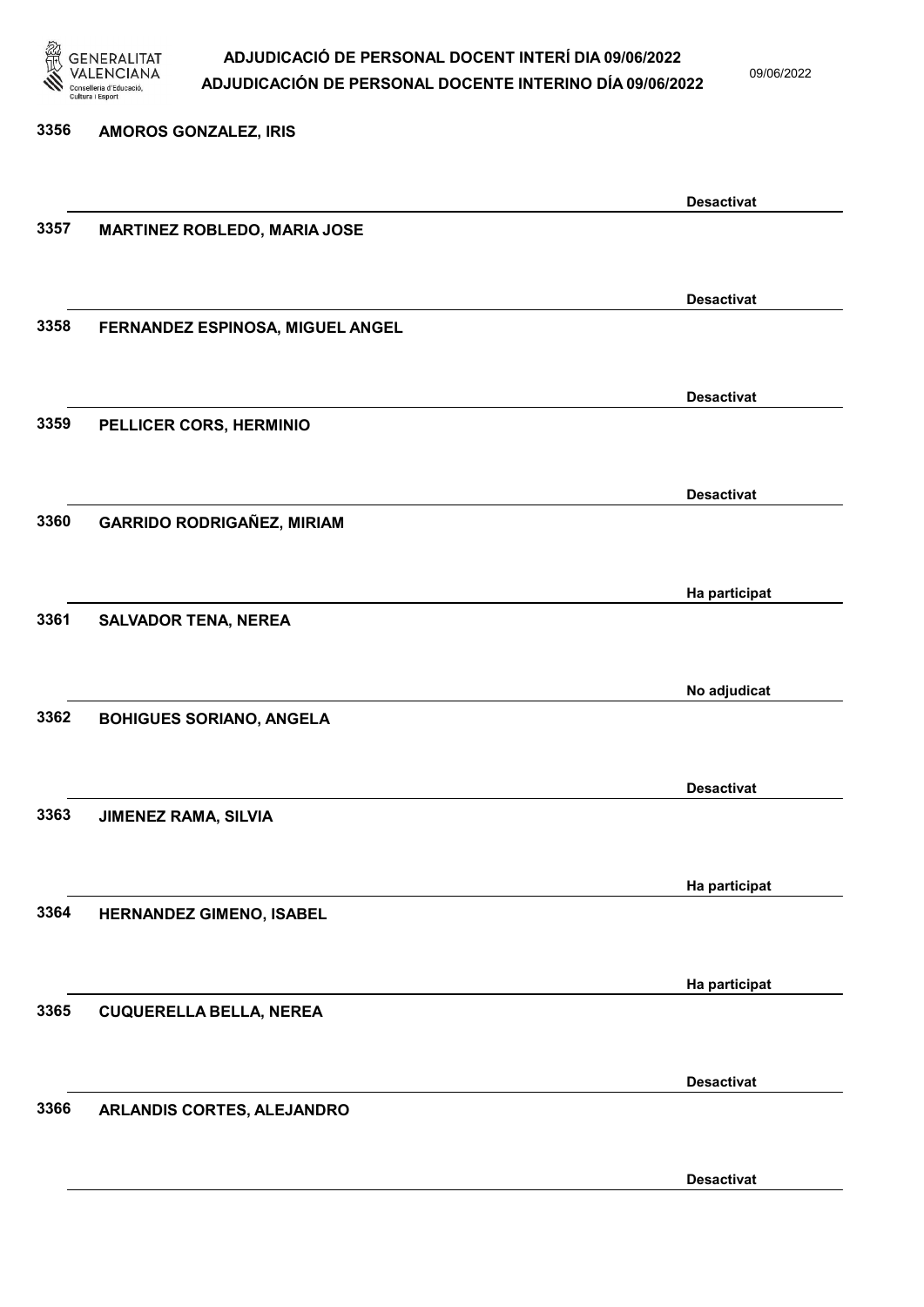

09/06/2022

# 3367 BLASCO VAZQUEZ, ANA MARIA Ha participat 3368 PENALBA BENAVENT, MARIA ENCARNA Ha participat 3369 MUÑOZ SEBASTIA, CARLA No adjudicat 3370 FERRER SUÑER, JOAN PAU Desactivat 3371 LLECHES CARDONA, ANGELA No adjudicat 3372 GOMEZ ALVAREZ, ALMUDENA No adjudicat 3373 MARTINEZ SANCHIS, JOSE Ha participat 3374 MONLEON CERVERA, JORDI Desactivat 3375 DOMINGO CERVERA, BEGOÑA Ha participat 3376 GAYAN PERONA, MARTA Ha participat 3377 GOMEZ LLOPIS, ESTER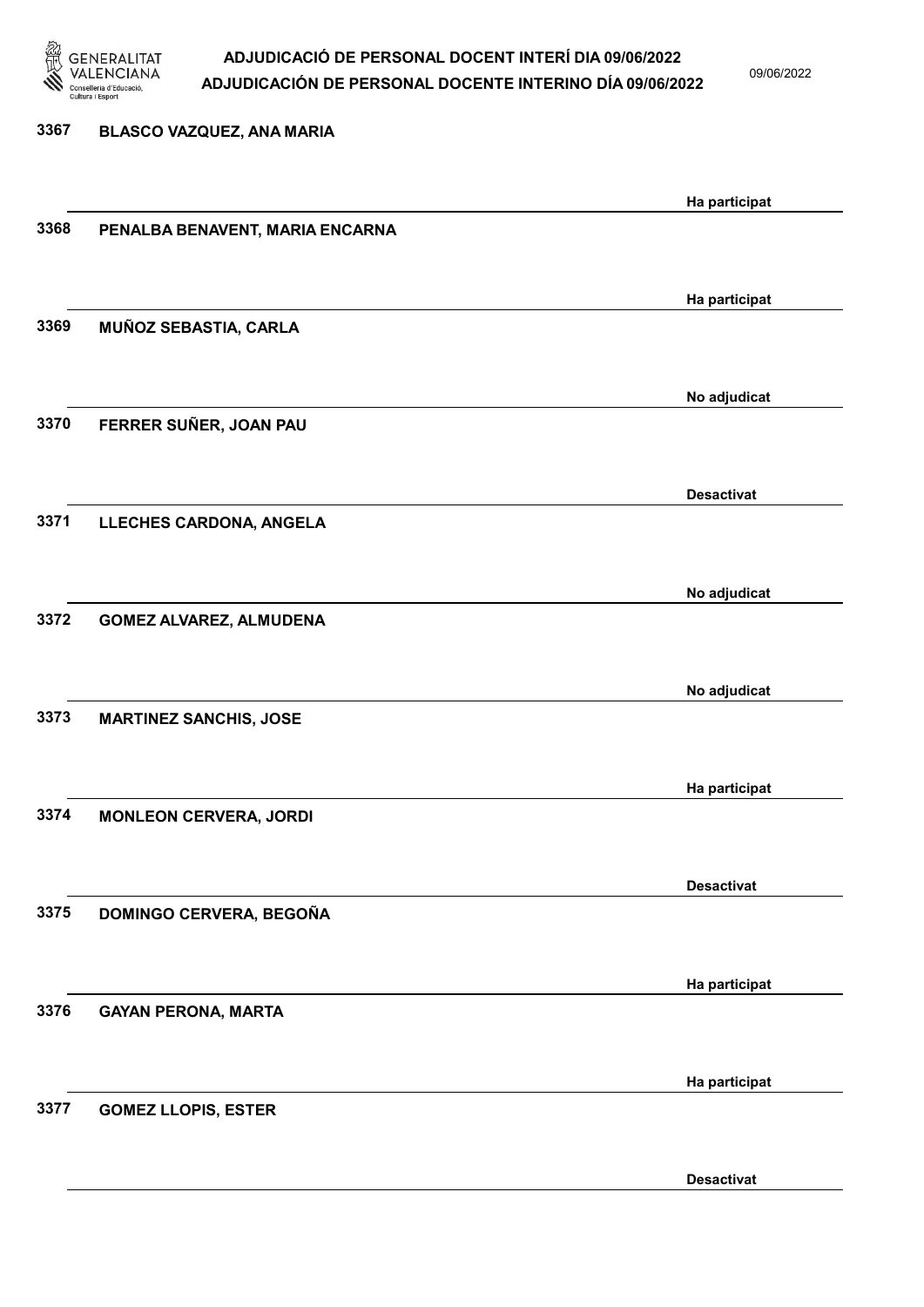

09/06/2022

| 3378 | <b>HERRERO SIERRA, ANA</b>       |                   |
|------|----------------------------------|-------------------|
|      |                                  | Ha participat     |
| 3379 | <b>GARCIA TORTOSA, BEATRIZ</b>   |                   |
|      |                                  | No adjudicat      |
| 3380 | ROYO VILLALBA, FERNANDO          |                   |
|      |                                  |                   |
| 3381 | <b>GARCIA VICENTE, MERITXELL</b> | <b>Desactivat</b> |
|      |                                  |                   |
| 3382 | ROCAFULL SERRADOR, CRISTINA      | No adjudicat      |
|      |                                  |                   |
|      |                                  | Ha participat     |
| 3383 | <b>CABRERA LOPEZ, SANDRA</b>     |                   |
|      |                                  | No adjudicat      |
| 3384 | <b>MARTINEZ OLTRA, CRISTINA</b>  |                   |
|      |                                  | <b>Desactivat</b> |
| 3385 | <b>GRAO GARCIA, MARIA</b>        |                   |
|      |                                  |                   |
| 3386 | <b>GARCIA PINO, ALBERTO</b>      | No adjudicat      |
|      |                                  |                   |
| 3387 | <b>SALVA BERTOMEU, ANAIS</b>     | No adjudicat      |
|      |                                  |                   |
| 3388 | <b>GUEROLA REVERT, YASMINA</b>   | <b>Desactivat</b> |
|      |                                  |                   |
|      |                                  |                   |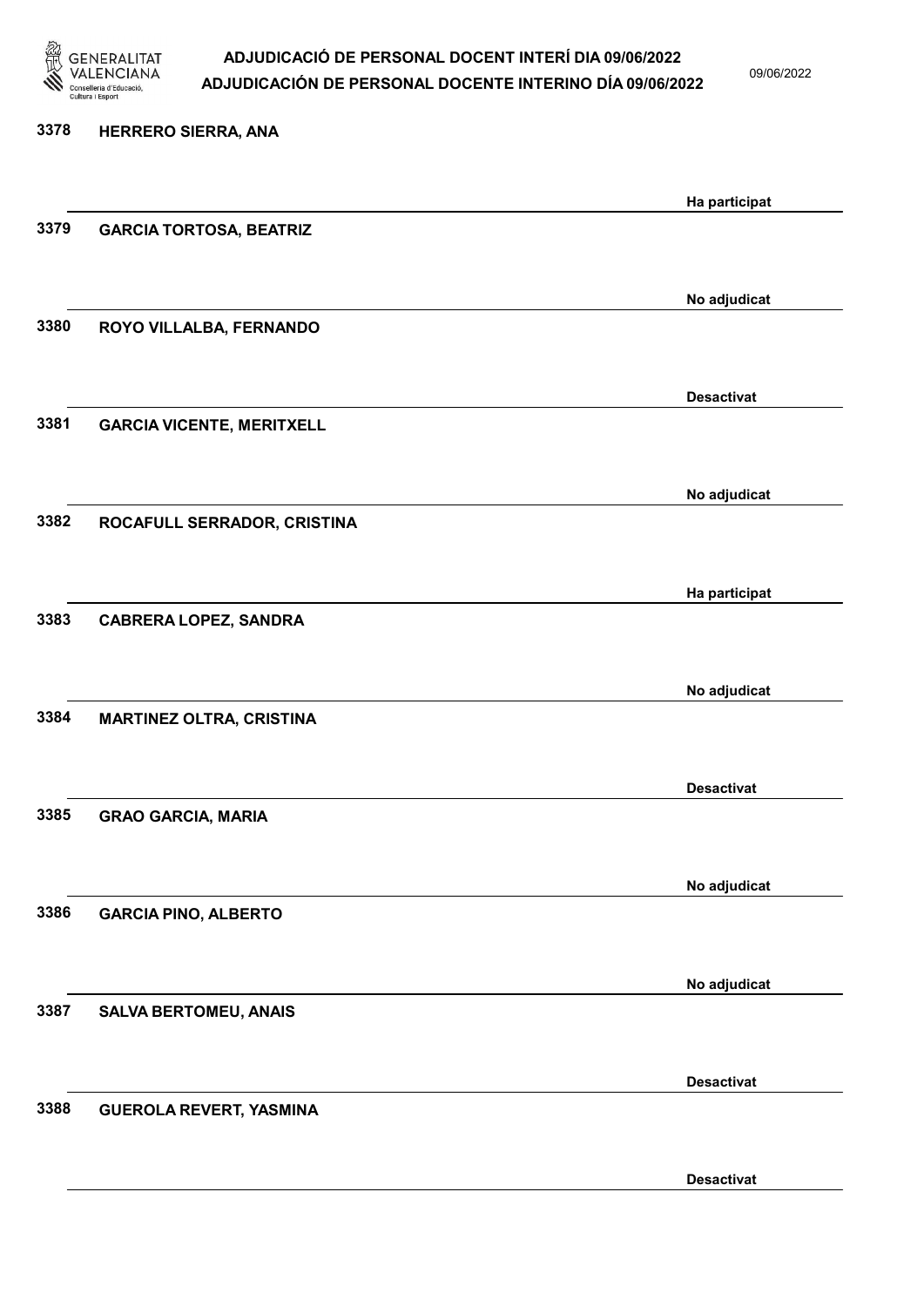

09/06/2022

# 3389 GARCIA ALCARAZ, ELENA No adjudicat 3390 MUÑOZ CHINCHILLA, LUCIA Ha participat 3391 MARTINEZ GARCIA, CRISTINA Ha participat 3392 MARTÍNEZ LÓPEZ, ARACELI Desactivat 3393 ANDRES CIFUENTES, ANTONIO Desactivat 3394 DE HAROS TORTOSA, AZUR No adjudicat 3395 RIPOLL MARTI, SARA Desactivat 3396 APARICIO SALA, LUCIA Desactivat 3397 CUÑAT FERRANDO, JAUME Desactivat 3398 COLLADO AÑON, SANTIAGO No adjudicat 3399 CULLA SANTAMARIA, CANDELA

No adjudicat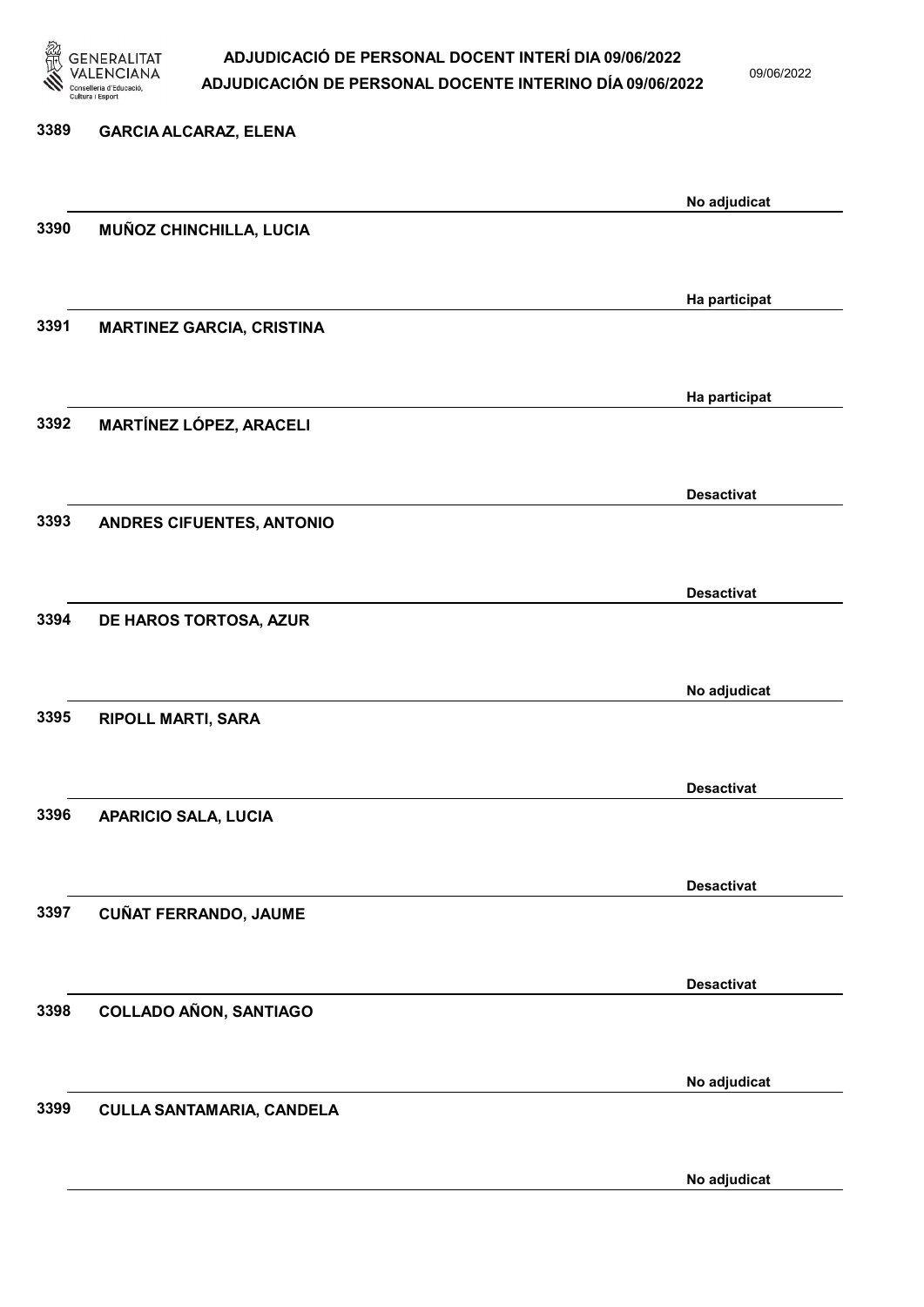

09/06/2022

Desactivat

# 3400 FERRANDO SERRA, MARIA Desactivat 3401 PEDROS RIBERA, PASQUAL Desactivat 3402 MARTINEZ PIÑOL, LUCIA Desactivat 3403 SANZ GARCIA, DAVID Desactivat 3404 BURGOS GUILL, PILAR Desactivat 3405 VIDAL SOLER, CRISTINA Desactivat 3406 GARCIA CHOVER, MARIA AMPARO Desactivat 3407 ESTEVE MADRIGAL, MARIA Desactivat 3408 SANSANO APARICI, SILVIA Desactivat 3409 TOBARRA VERDU, JUAN ANTONIO Desactivat 3410 MARTINEZ PEREZ, AURORA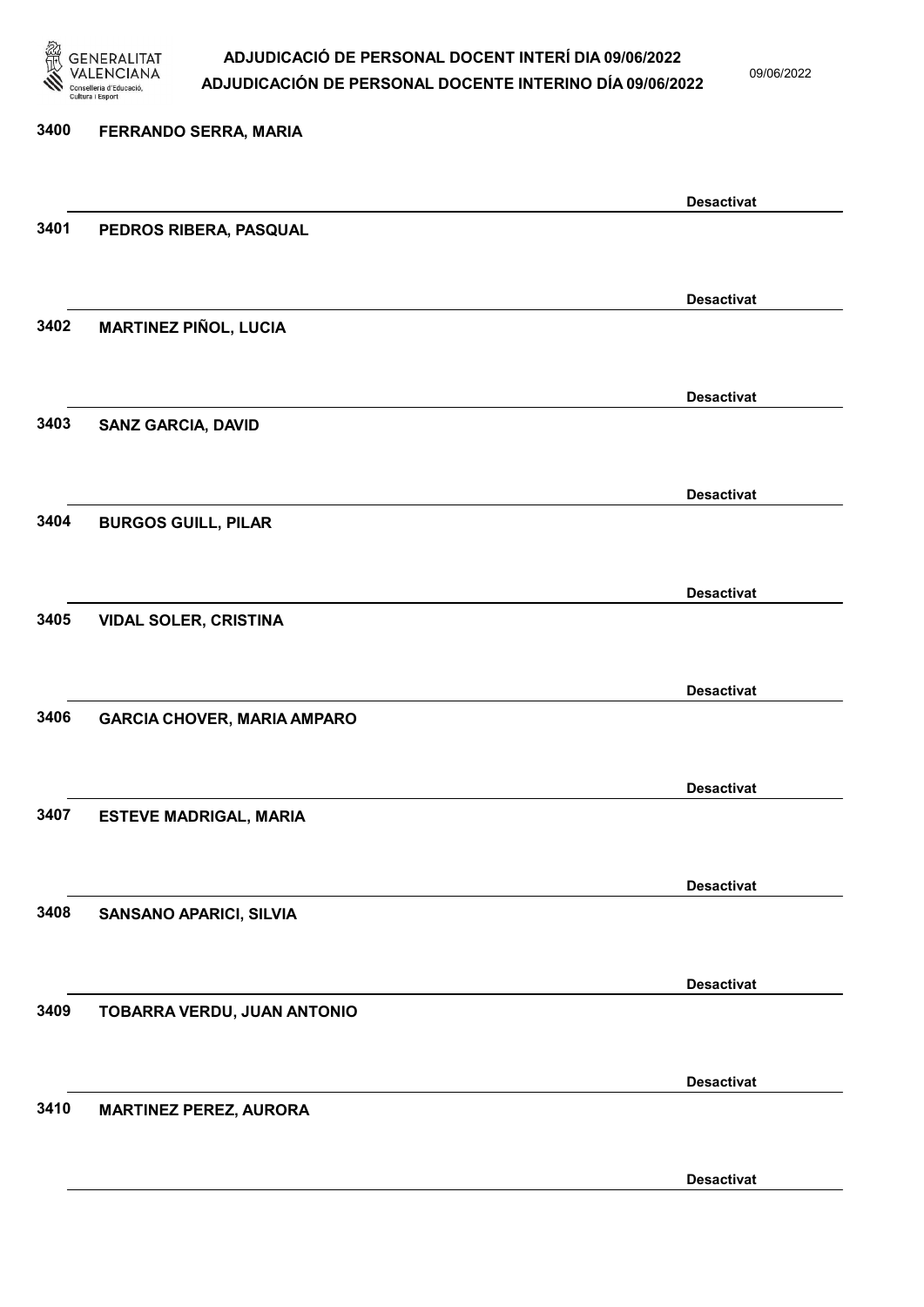

09/06/2022

#### 3411 PLA SORRIBES, ELENA

|      |                                    | <b>Desactivat</b> |
|------|------------------------------------|-------------------|
| 3412 | PUIGSERVER DANTI, FRANCISCA MARIA  |                   |
|      |                                    |                   |
|      |                                    |                   |
|      |                                    | <b>Desactivat</b> |
|      |                                    |                   |
| 3413 | <b>MORERA SENDRA, MIRIAM</b>       |                   |
|      |                                    |                   |
|      |                                    |                   |
|      |                                    | <b>Desactivat</b> |
| 3414 | <b>CRUZ VERDU, CRISTINA</b>        |                   |
|      |                                    |                   |
|      |                                    |                   |
|      |                                    | <b>Desactivat</b> |
| 3415 | MUÑOZ NICOLAU, FRANCISCO           |                   |
|      |                                    |                   |
|      |                                    |                   |
|      |                                    | <b>Desactivat</b> |
|      |                                    |                   |
| 3416 | <b>ARTAL GALBIS, MARIA LORETO</b>  |                   |
|      |                                    |                   |
|      |                                    |                   |
|      |                                    | Ha participat     |
| 3417 | NICOLAS GARCIA, AIDA               |                   |
|      |                                    |                   |
|      |                                    |                   |
|      |                                    | <b>Desactivat</b> |
| 3418 |                                    |                   |
|      | <b>MARTIN GARCIA, JENIFER</b>      |                   |
|      |                                    |                   |
|      |                                    |                   |
|      |                                    | Ha participat     |
| 3419 | <b>VALLET RUIZ, JUAN</b>           |                   |
|      |                                    |                   |
|      |                                    |                   |
|      |                                    | <b>Desactivat</b> |
| 3420 | SAVALL MORERA, ANA                 |                   |
|      |                                    |                   |
|      |                                    |                   |
|      |                                    | <b>Desactivat</b> |
|      |                                    |                   |
| 3421 | PEREZ-FUSTER JIMENEZ, MARIA ISABEL |                   |
|      |                                    |                   |
|      |                                    |                   |
|      |                                    | <b>Desactivat</b> |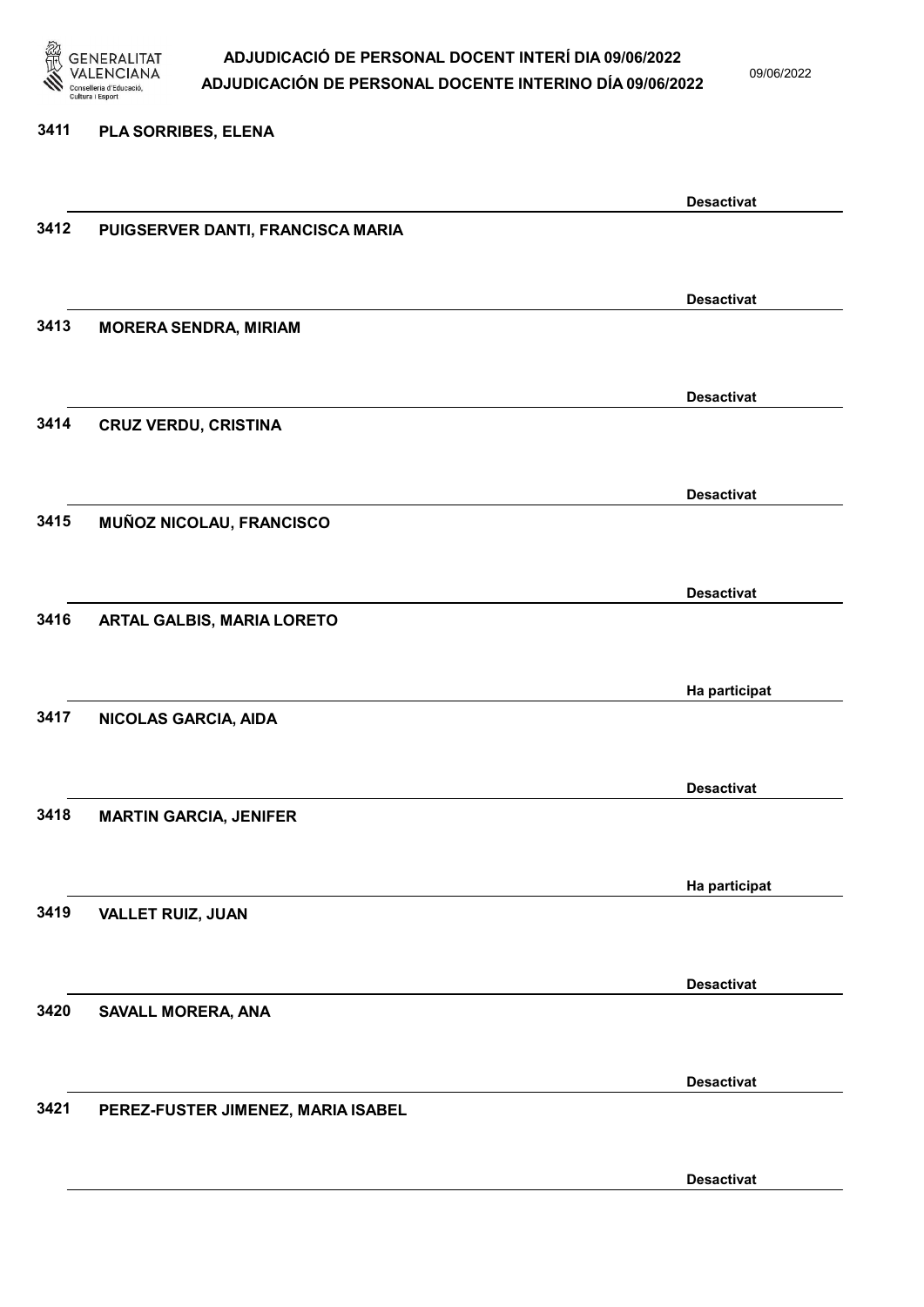

09/06/2022

Desactivat

# 3422 MAÑAS ROMERO, MARINA Desactivat 3423 MANZANARES RODRIGUEZ, ANA MARIA Desactivat 3424 GUILL VALDES, JUAN EMILIO No adjudicat 3425 RUBIO GARCIA, VERÓNICA Desactivat 3426 OLLER CAMPILLO, MARIA ISABEL Desactivat 3427 ALCAYDE RUIZ, NURIA Desactivat 3428 TALAVERA RUANO, JUAN Desactivat 3429 TORTOSA RAMON, ROSA MARIA Desactivat 3430 GARCIA TORTOSA, LIDIA Desactivat 3431 RESCALVO RODA, SARAY Desactivat 3432 LLORENS AGUILELLA, ALBERT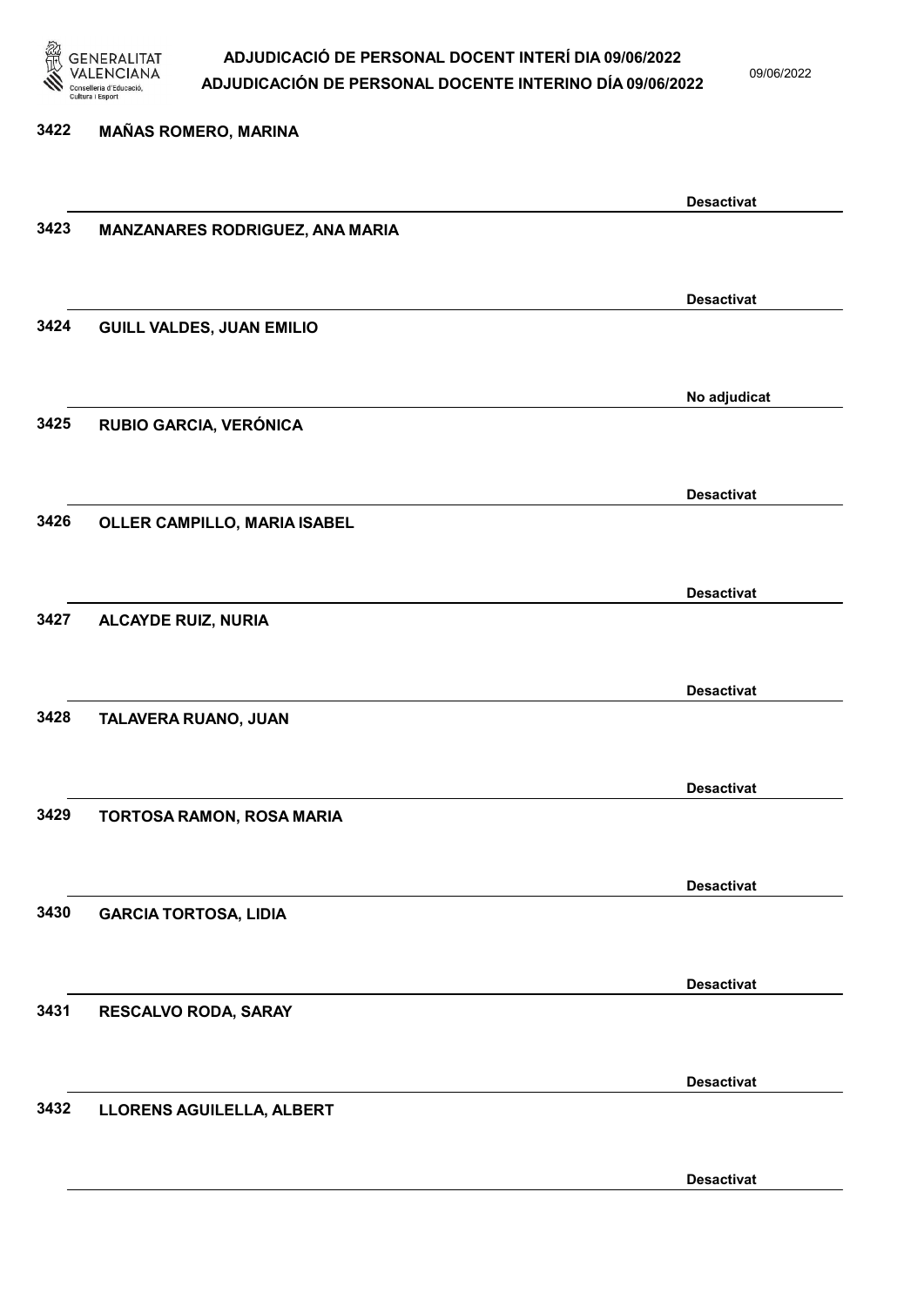

09/06/2022

| 3433 | <b>VILA MONTESINOS, MARTA</b>       |                   |
|------|-------------------------------------|-------------------|
|      |                                     | No adjudicat      |
| 3434 | <b>MARTINEZ CORONADO, NOELIA</b>    |                   |
|      |                                     | Ha participat     |
| 3435 | <b>MONTESINOS MONZO, MONICA</b>     |                   |
|      |                                     | <b>Desactivat</b> |
| 3436 | TOMAS AZNAR, ARIANA DEL CARMEN      |                   |
|      |                                     | Ha participat     |
| 3437 | SANCHO BENAVENT, MARÍA DESAMPARADOS |                   |
|      |                                     | <b>Desactivat</b> |
| 3438 | YARZA APARICIO, ALEJANDRA           |                   |
| 3439 |                                     | Ha participat     |
|      | MASCARELL IZABAL, EDITH             |                   |
| 3440 | PASCUAL SANCHEZ, VERONICA           | No adjudicat      |
|      |                                     |                   |
| 3441 | <b>FASIUS BERZOSA, ELENA</b>        | No adjudicat      |
|      |                                     |                   |
| 3442 | <b>CABANES AMOROS, PAULA</b>        | Ha participat     |
|      |                                     |                   |
| 3443 | RODRIGUEZ CAYUELAS, GEMMA           | Ha participat     |
|      |                                     |                   |

No adjudicat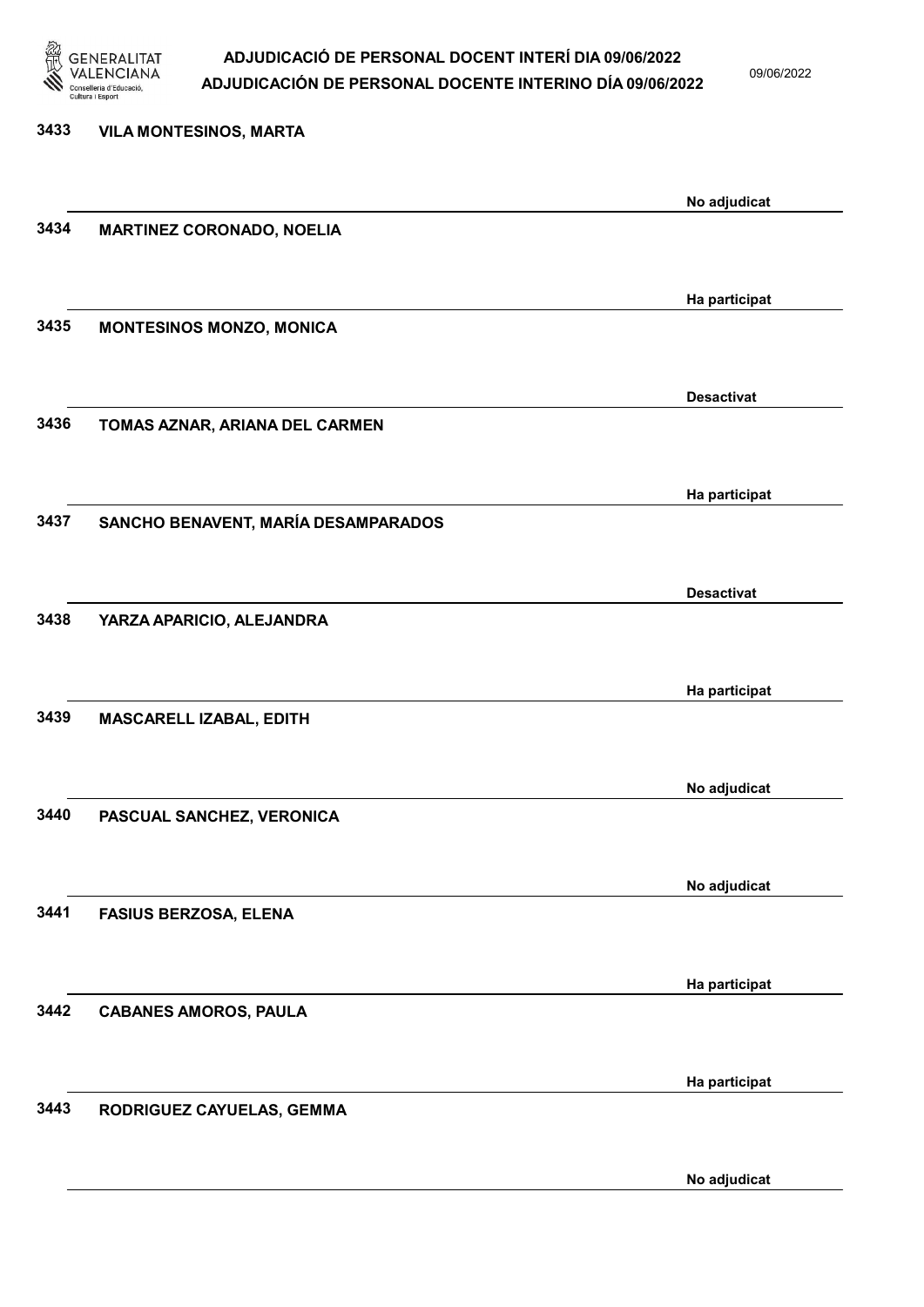

09/06/2022

3444 FERRIOL SANCHEZ, MARIA Desactivat 3445 CANTO RAMON, AMPARO DEL ROSARIO Desactivat 3446 PEREZ ZAFRA, INMACULADA Ha participat 3447 BASELGA ROURES, ANA Desactivat 3448 GARCIA LLOVELL, AIDA No adjudicat 3449 MUÑOZ CAMPILLO, JENNIFER No adjudicat 3450 CARRETERO NAVARRO, MARIA AMPARO Desactivat 3451 MIRALLES CERESOLA, MARIA AMPARO No adjudicat 3452 ALCACER ESCRIG, LEONOR Desactivat 3453 RUIZ LLOPIS, ISABEL Desactivat 3454 TORRES GAYAN, RAQUEL

No adjudicat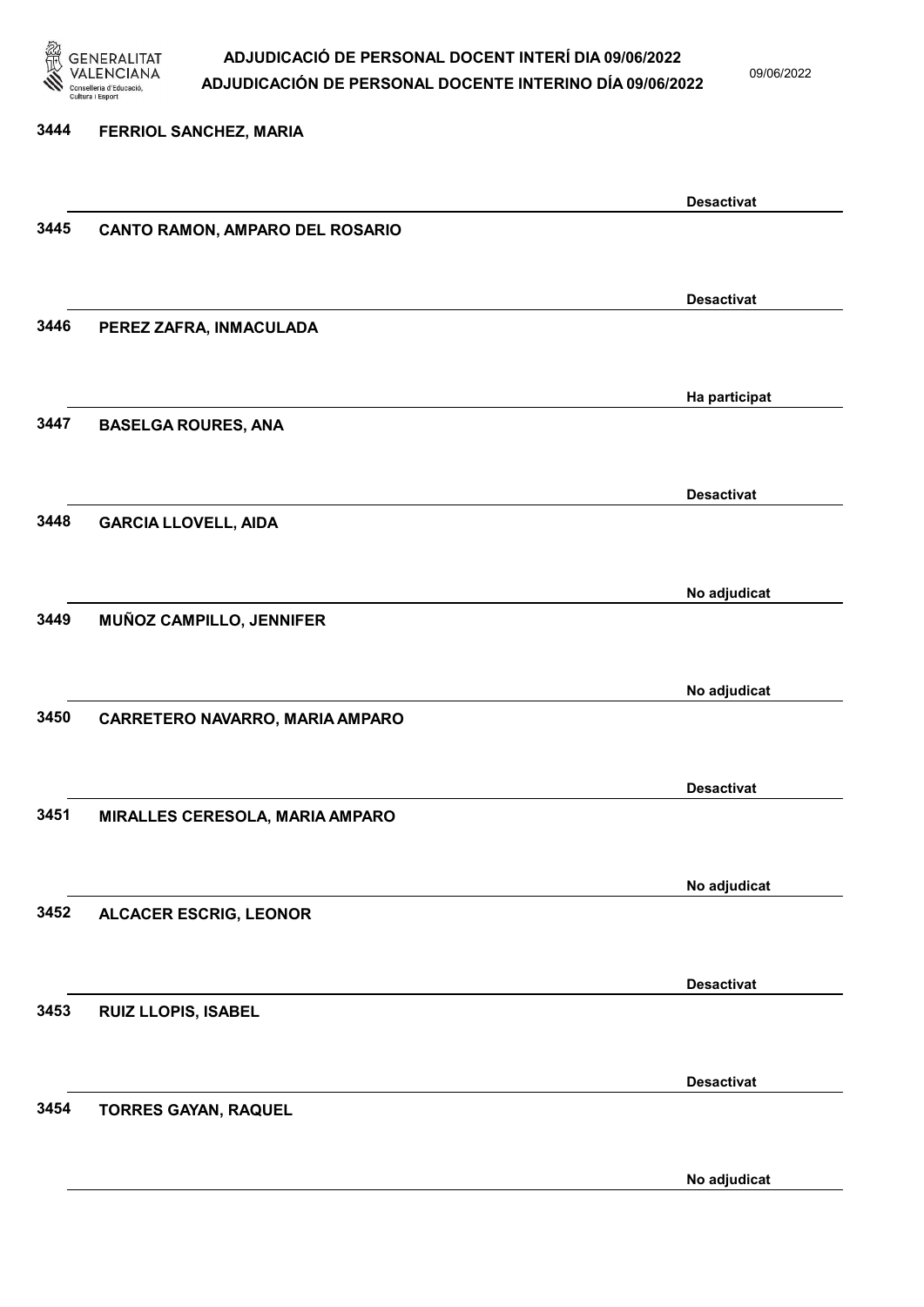

09/06/2022

### 3455 HERNANDIS PALOMARES, JOANA Desactivat 3456 GARCIA CANDELA, PAULA No adjudicat 3457 BALLESTER MEZQUITA, ALICIA Ha participat 3458 MOLINA GUIJARRO, MARTA Ha participat 3459 PLAZA ESPIN, AMPARO Ha participat 3460 MOROÑO CARRION, Mª REYES Ha participat 3461 RUBIO GAMIZ, MARIA Ha participat 3462 MOYA PEREZ, SAMANTA Desactivat 3463 PARRA MARTINEZ, ESTEFANIA ISABEL Desactivat 3464 ESPARZA CEBRIA, Mª CARMEN No adjudicat 3465 GARCIA FERNANDEZ, BEGOÑA No adjudicat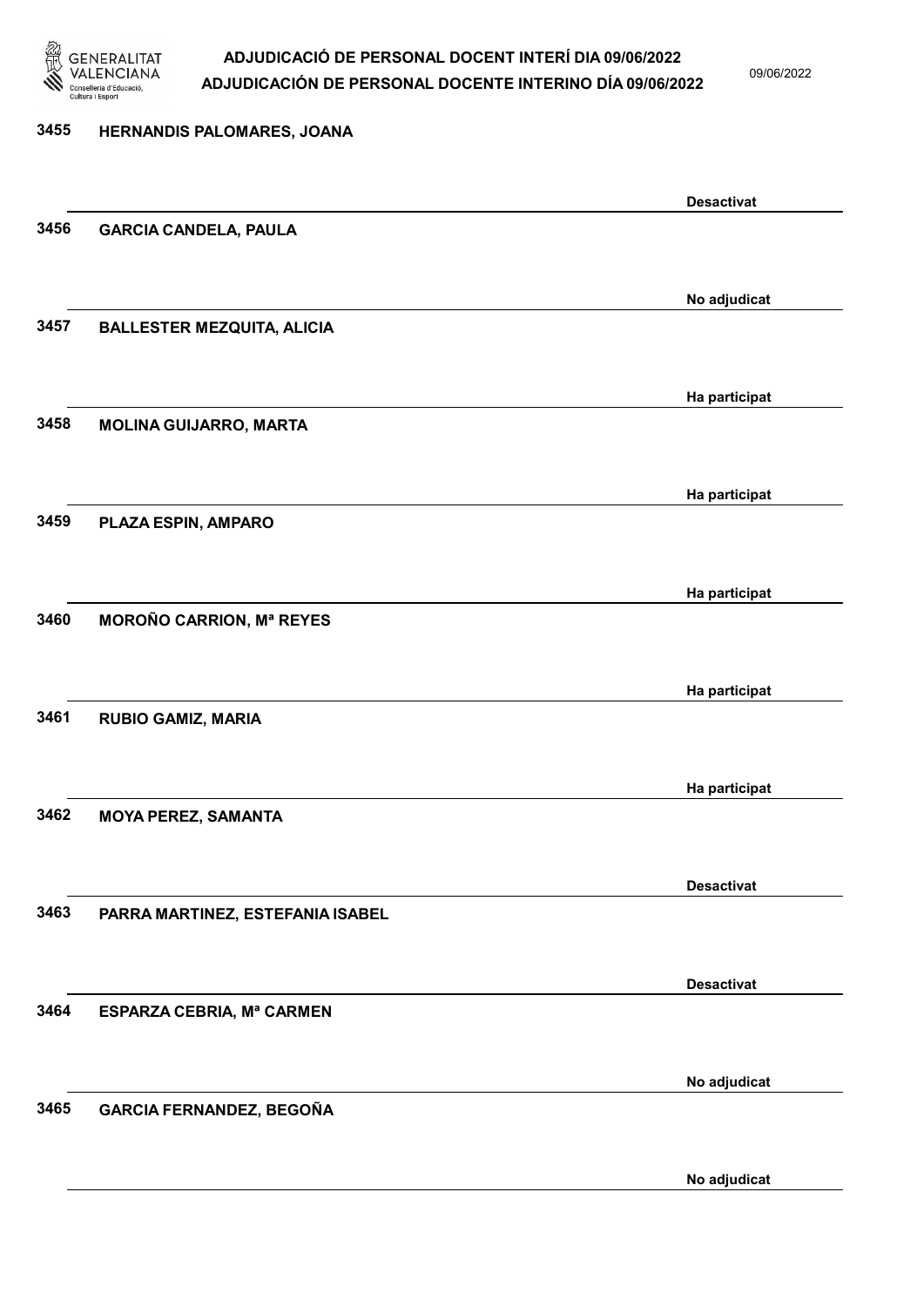

09/06/2022

| 3466 | MOLINA SANJUAN, SANDRA                 |                   |
|------|----------------------------------------|-------------------|
|      |                                        | Ha participat     |
| 3467 | FERRER QUESADA, HALLET                 |                   |
|      |                                        |                   |
| 3468 | <b>MONTERDE MUÑOZ, MARIA</b>           | No adjudicat      |
|      |                                        |                   |
|      |                                        | <b>Desactivat</b> |
| 3469 | <b>MARTI GUIJARRO, AMALIA</b>          |                   |
|      |                                        | Ha participat     |
| 3470 | <b>GARCÍA RIQUELME, PATRICIA ELISA</b> |                   |
|      |                                        |                   |
| 3471 | <b>SALA GARCIA, VERONICA</b>           | No adjudicat      |
|      |                                        |                   |
|      |                                        | Ha participat     |
| 3472 | SANJUAN VILLENA, DIANA                 |                   |
|      |                                        | Ha participat     |
| 3473 | <b>MARTINEZ CRESPO, MARIA</b>          |                   |
|      |                                        |                   |
| 3474 | LÓPEZ VIDAL, GEMA                      | Ha participat     |
|      |                                        |                   |
|      |                                        | Ha participat     |
| 3475 | <b>MORILLAS MARTINEZ, PATRICIA</b>     |                   |
|      |                                        |                   |
| 3476 | <b>MAGRANER PLANA, MIRIAM</b>          | No adjudicat      |
|      |                                        |                   |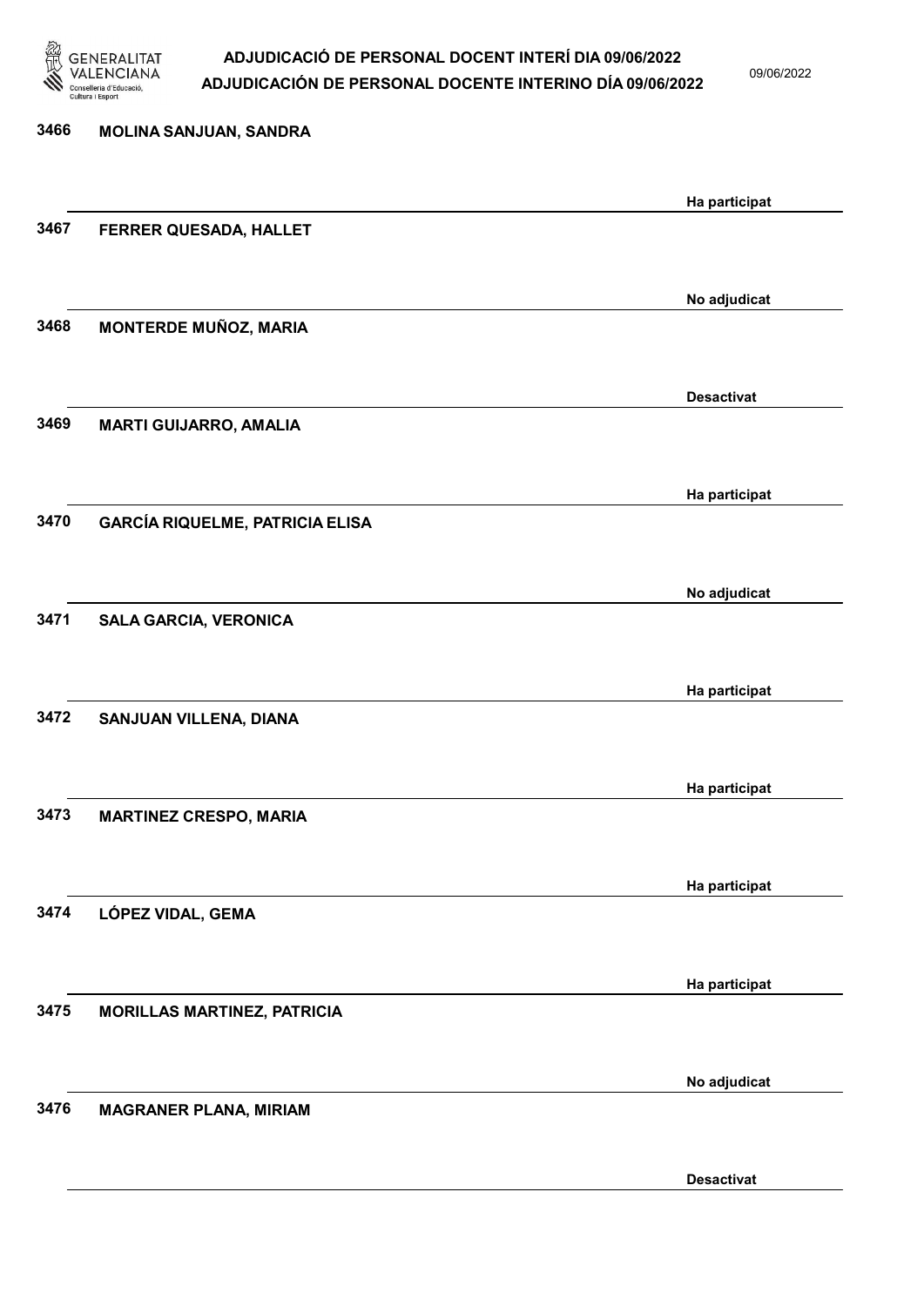

09/06/2022

Ha participat

# 3477 SERRA MARRADES, ANNA Desactivat 3478 PAREJA MARTINEZ, IGNACIO Desactivat 3479 LLINARES SANCHEZ, ANDREA Ha participat 3480 BEREZO CORCOLES, SANDRA Ha participat 3481 SELLES SALVA, JESSICA Ha participat 3482 PEREZ RODES, CLARA No adjudicat 3483 BENZAL TARIN, ELENA Desactivat 3484 VIOSCA TORNERO, PABLO Desactivat 3485 ALVENTOSA CALATAYUD, ANA MARIA Desactivat 3486 VELA MAZARROTA, ROMAN Ha participat 3487 MIRALLES SANCHEZ, YOLANDA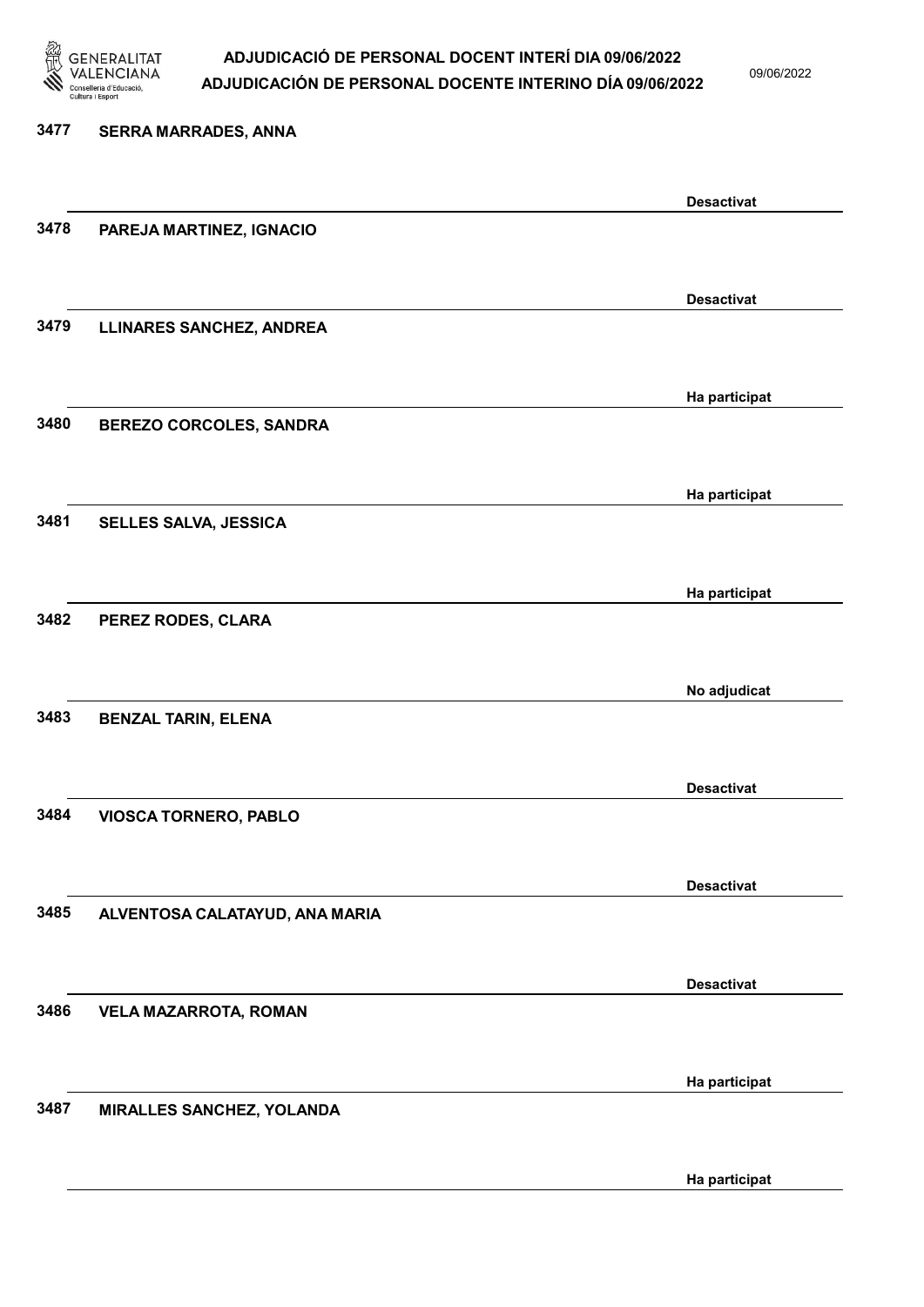

09/06/2022

Desactivat

# 3488 CATALA EIGUREN, PAULA No adjudicat 3489 BALAGUER TOMAS, REMEDIOS Desactivat 3490 BOU PEREZ, SARA No adjudicat 3491 MARTINEZ MACHIN, ANA Desactivat 3492 ROIG PASCUAL, ANDREA Desactivat 3493 GONZALEZ CAÑAVATE, ELENA Desactivat 3494 ALCALA SANZ, MARIA No adjudicat 3495 RICO RICO, JUAN CARLOS Desactivat 3496 MUÑOZ VICENT, ANA Ha participat 3497 SAIZ VALVERDE, MARIA Desactivat 3498 MARTINEZ SEMPERE, RAQUEL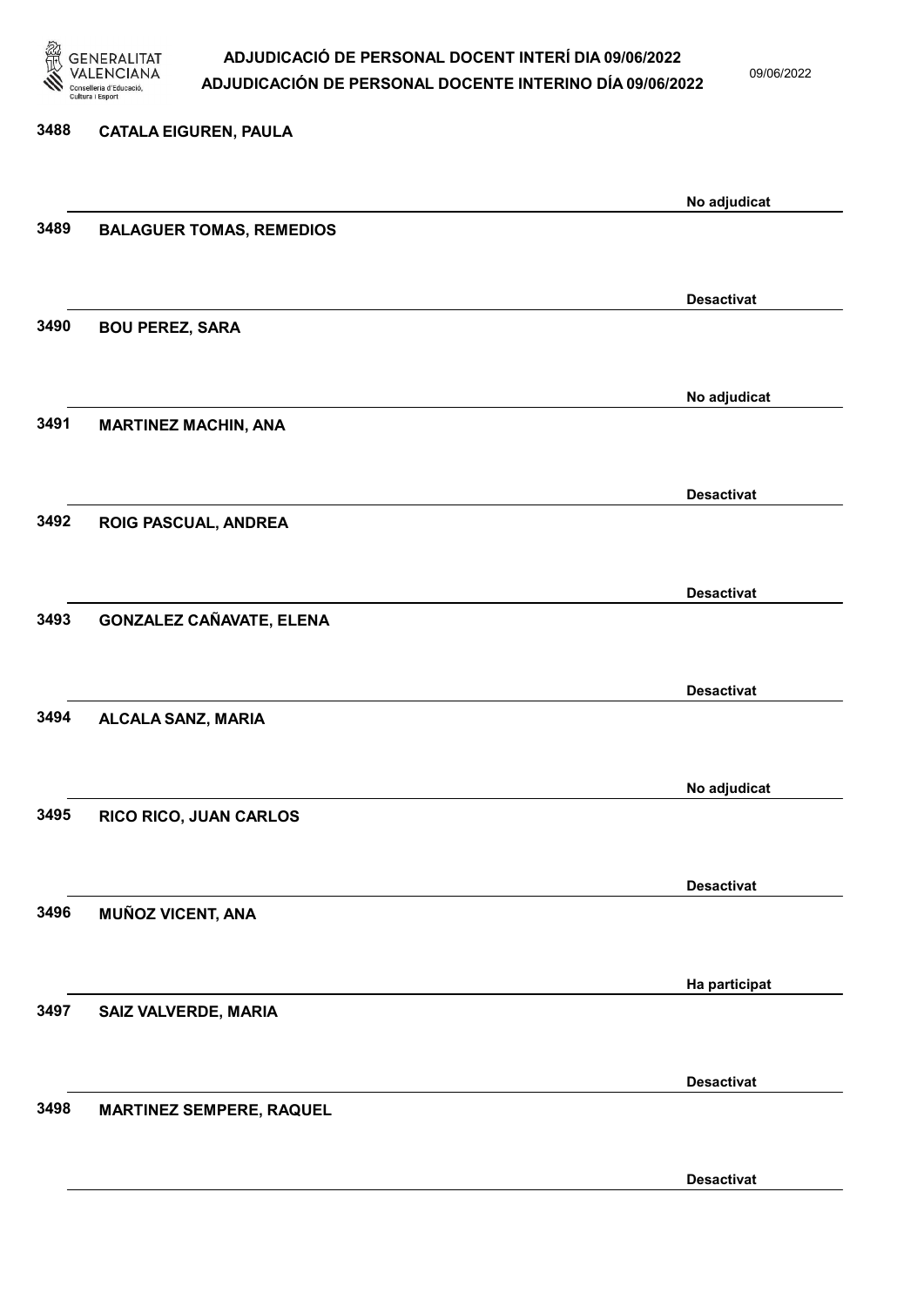

09/06/2022

#### 3499 AMBIT MARTINEZ, LORETO

|      |                                 | <b>Desactivat</b> |
|------|---------------------------------|-------------------|
| 3500 | HERNANDEZ AYLLON, EUGENIA MARIA |                   |
|      |                                 |                   |
|      |                                 |                   |
|      |                                 | Ha participat     |
| 3501 | MIGUEL GIMENEZ, LAURA           |                   |
|      |                                 |                   |
|      |                                 |                   |
|      |                                 | Ha participat     |
| 3502 | TORMO ALBERT, VANESA            |                   |
|      |                                 |                   |
|      |                                 | Ha participat     |
| 3503 | GÓMEZ CASTELLANO, EVA           |                   |
|      |                                 |                   |
|      |                                 |                   |
|      |                                 | <b>Desactivat</b> |
| 3504 | <b>CLIMENT CALAFAT, ANGELA</b>  |                   |
|      |                                 |                   |
|      |                                 | <b>Desactivat</b> |
| 3505 | <b>MONLEON HIDALGO, JORGE</b>   |                   |
|      |                                 |                   |
|      |                                 |                   |
|      |                                 | Ha participat     |
| 3506 | <b>MARTINEZ BAIXAULI, JORDI</b> |                   |
|      |                                 |                   |
|      |                                 | <b>Desactivat</b> |
| 3507 | PIÑOL JIMENEZ, AINHOA           |                   |
|      |                                 |                   |
|      |                                 |                   |
|      |                                 | Ha participat     |
| 3508 | PARRA RODENAS, ANA BELEN        |                   |
|      |                                 |                   |
|      |                                 | Ha participat     |
| 3509 | JARRIN SANCHEZ, ANA MARIA       |                   |
|      |                                 |                   |
|      |                                 |                   |
|      |                                 | Ha participat     |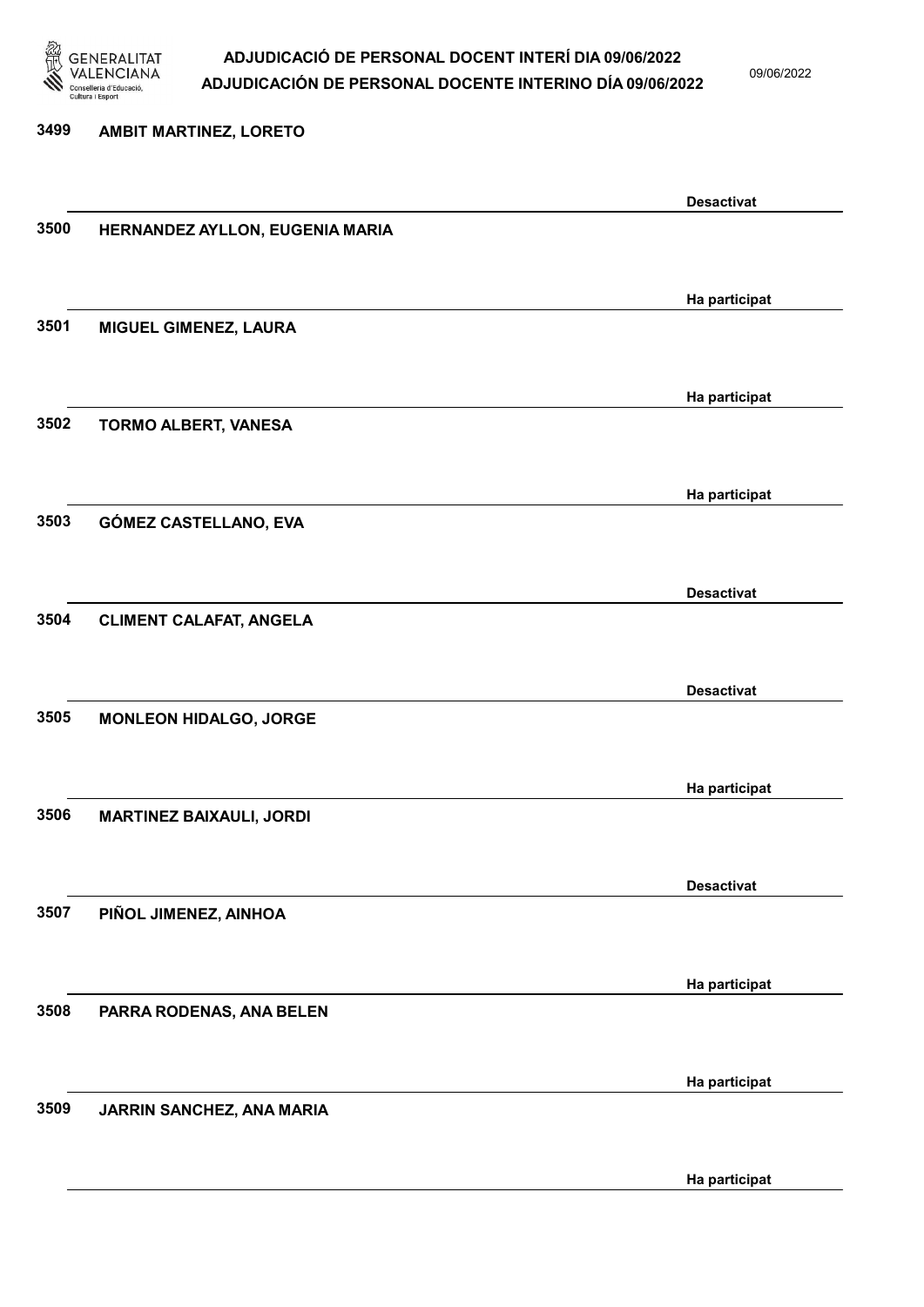

09/06/2022

# 3510 LLACER BADAL, ISAAC Desactivat 3511 ASENSIO RAMON, LYDIA No adjudicat 3512 GARCIA FRANCO, CARLOS Desactivat 3513 HORTAL SOLER, ROSA MARIA Ha participat 3514 GARCIA MIGUEL, PATRICIA No adjudicat 3515 MARTINEZ PASTOR, ELISA Ha participat 3516 LLOPIS MARTINEZ, CRISTINA Desactivat 3517 HERNANDEZ PASCUAL, VERONICA No adjudicat 3518 SANTANA GRAU, BERTA Desactivat 3519 RUBIO SEGARRA, AITOR Desactivat 3520 MORENO MENENDEZ, RAUL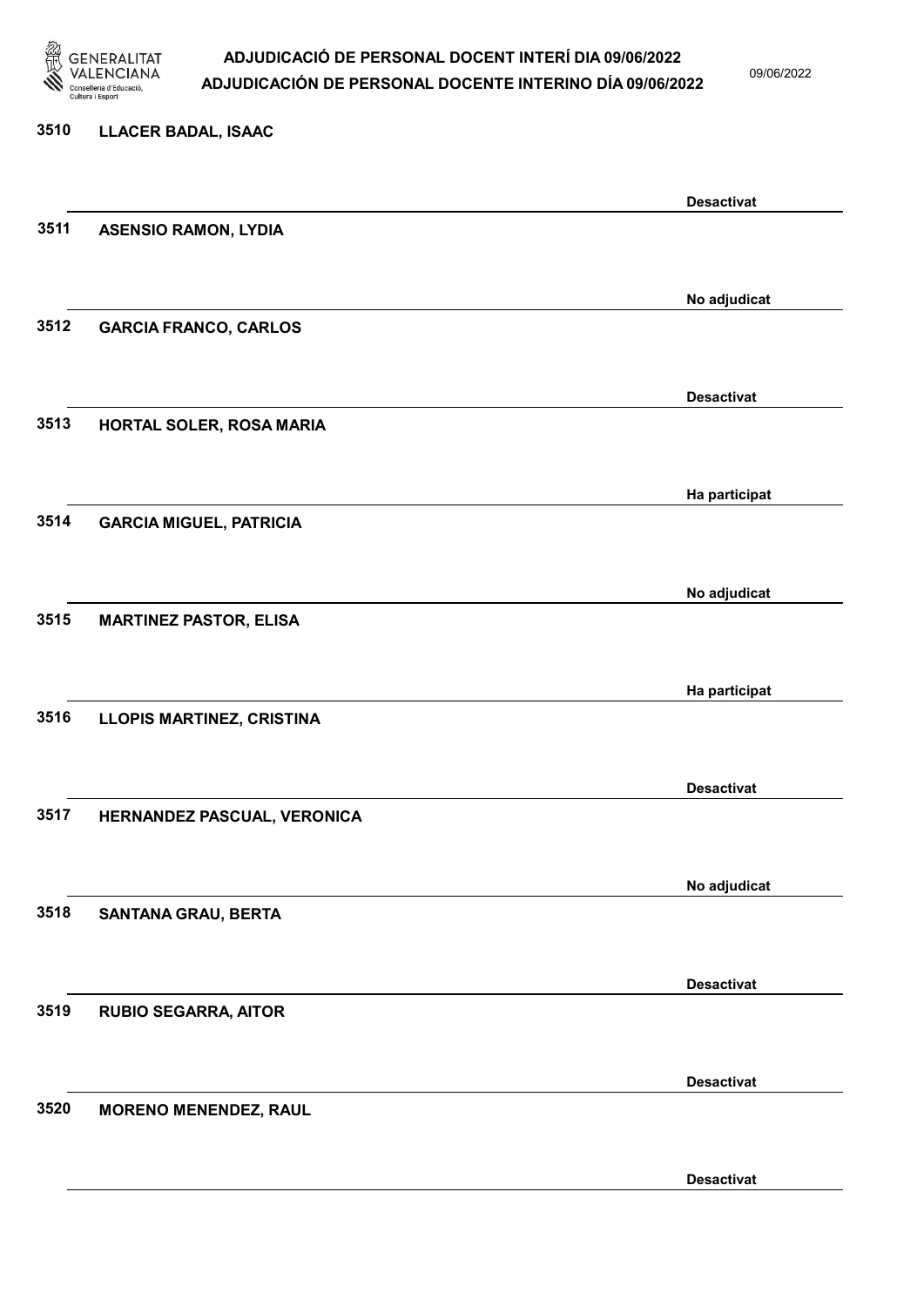

09/06/2022

Desactivat

# 3521 ALBORCH MUÑOZ, ADAN Ha participat 3522 HERNANDEZ BENEYTEZ, ALMUDENA Desactivat 3523 GARCIA BAREA, AITOR Desactivat 3524 AÑON RUIZ, MIRIAM Desactivat 3525 GARCIA PEREZ, PABLO Desactivat 3526 GONZALEZ SANZ, CARLOS No adjudicat 3527 MONDEJAR LARA, JOSE LUIS Desactivat 3528 DEL CAMPO GIL, MARIA JOSE Ha participat 3529 ALBALAT ALBA, RAQUEL ARANZAZU Desactivat 3530 FERNANDEZ CORTES, BEATRIZ Desactivat 3531 SABATER VIDAL, GEMMA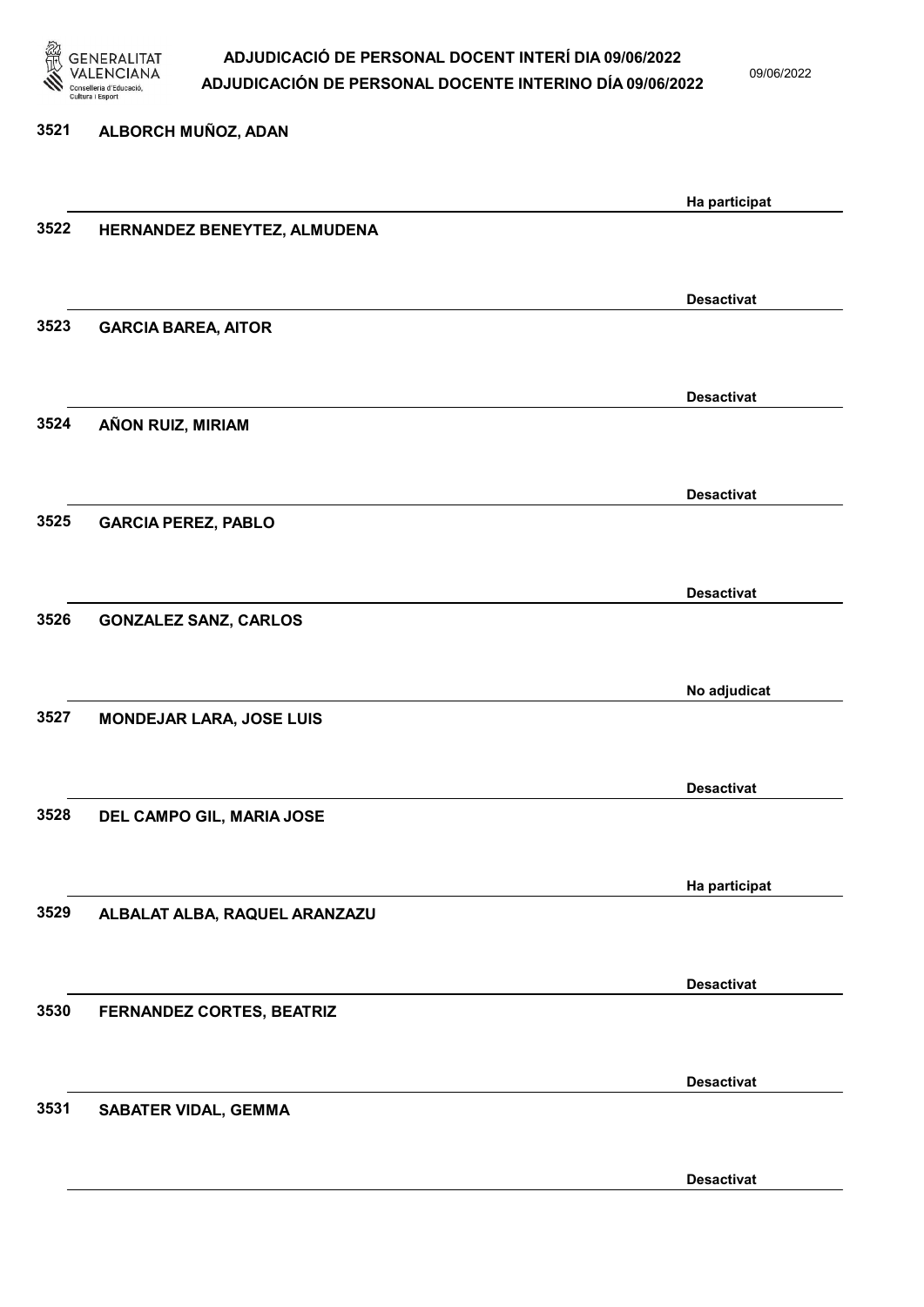

3532 ESPLA GISBERT, GEMA

### ADJUDICACIÓ DE PERSONAL DOCENT INTERÍ DIA 09/06/2022 ADJUDICACIÓN DE PERSONAL DOCENTE INTERINO DÍA 09/06/2022

09/06/2022

### Desactivat 3533 LOPEZ BALLESTER, MARIA TERESA Desactivat 3534 BORQUE PAREDES, GEMMA Ha participat 3535 DIAZ CANO, JOSE JOAQUIN Ha participat 3536 JUAN SANZ, ANNA Ha participat 3537 LOPEZ PASCUAL, PABLO No adjudicat 3538 TORRES CHECA, MARIA JESUS Ha participat 3539 TALAVAN RODRIGUEZ, SANDRA Ha participat 3540 LUCAS CASTELLANOS, LUCIA Ha participat 3541 FEMENIA SANCHO, MARTA Ha participat 3542 BENAVENT BELLA, MELISA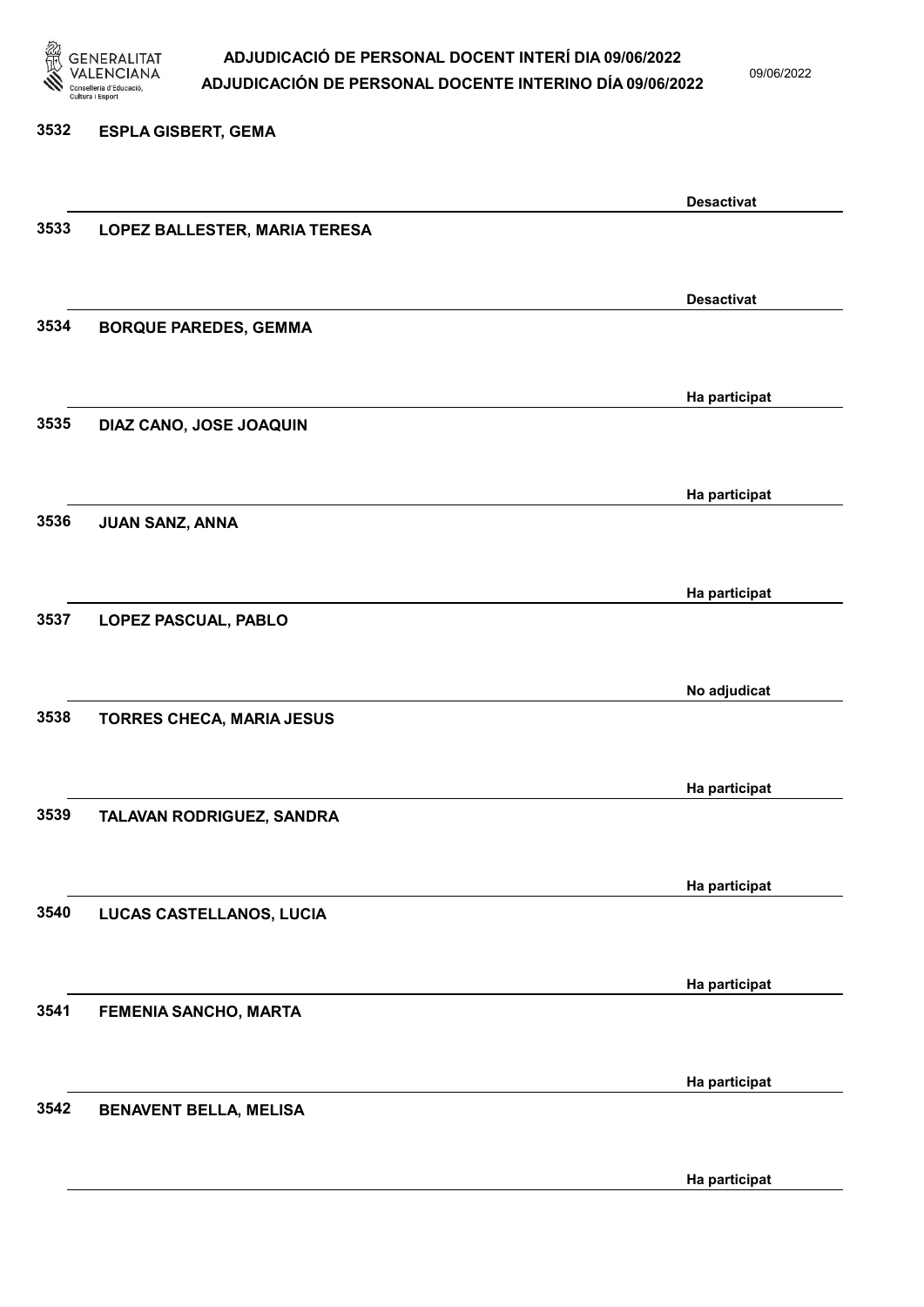

09/06/2022

| 3543 | SALVADOR GARCIA, PAULA PILAR   |                   |
|------|--------------------------------|-------------------|
|      |                                | Ha participat     |
| 3544 | MINGUEZ PALAZON, CRISTINA      |                   |
|      |                                | Ha participat     |
| 3545 | <b>RIPOLLES LORETO, ANA</b>    |                   |
|      |                                | <b>Desactivat</b> |
| 3546 | TORMO FERRERO, MARIA DOLORES   |                   |
|      |                                | Ha participat     |
| 3547 | OLIVER COLOMER, MARIA-ISABEL   |                   |
|      |                                | <b>Desactivat</b> |
| 3548 | ALVAREZ ROMERO, PABLO          |                   |
|      |                                | <b>Desactivat</b> |
| 3549 | <b>SALES CHORDA, RICARDO</b>   |                   |
|      |                                | <b>Desactivat</b> |
| 3550 | <b>LOPEZ MOLLA, NURIA</b>      |                   |
| 3551 | SANCHEZ FERRANDO, ROSA NOEMI   | Ha participat     |
|      |                                |                   |
| 3552 | GALVAÑ TORRES, FRANCISCO JOSE  | <b>Desactivat</b> |
|      |                                |                   |
| 3553 | BAÑULS BAHAMONDE, JUAN ANTONIO | Ha participat     |
|      |                                |                   |
|      |                                | <b>Desactivat</b> |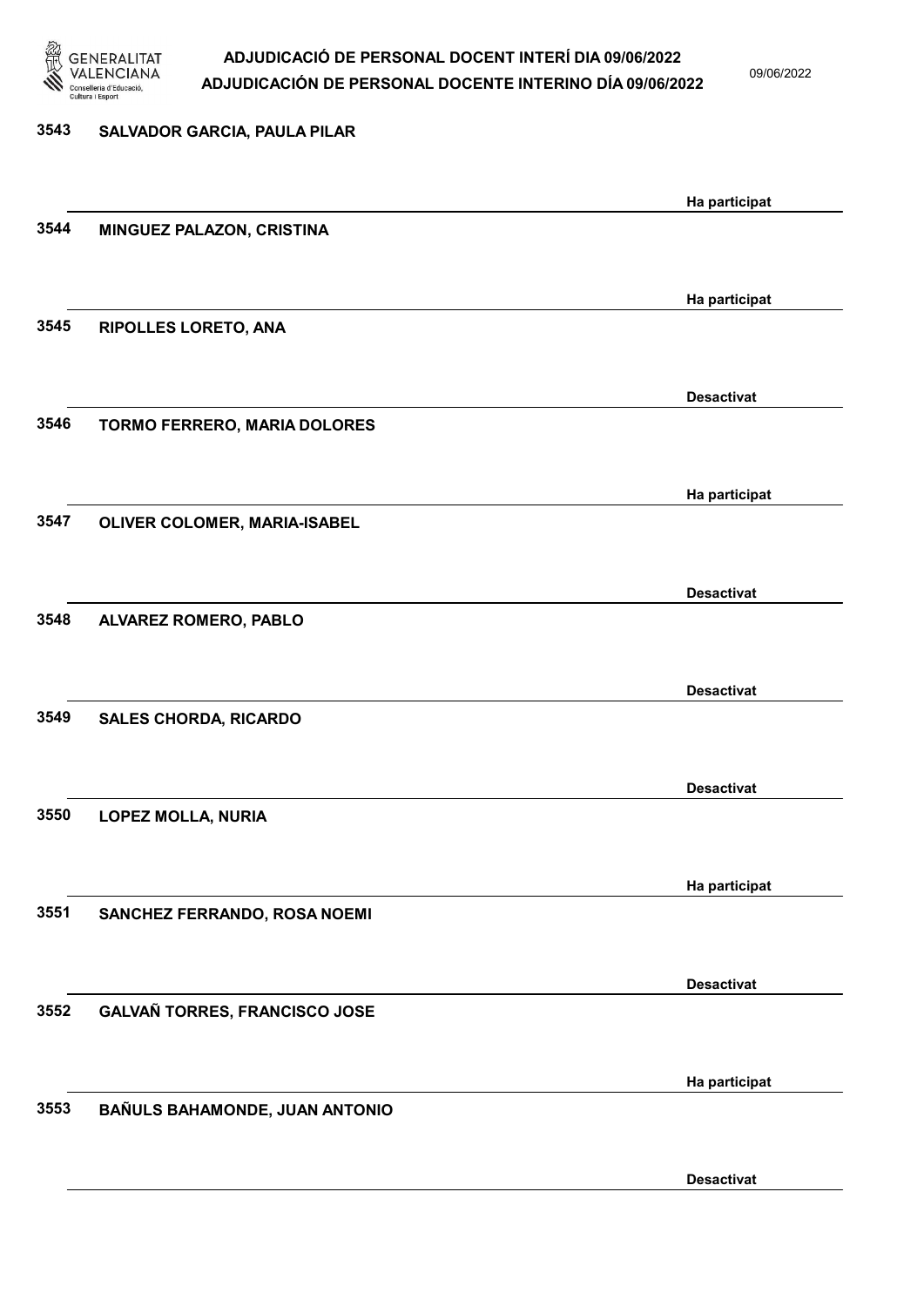

09/06/2022

### 3554 IGUAL NICASIO, ROSA MARIA Ha participat 3555 CORDOBA GUILLEN, MARTA Desactivat 3556 GALDON PEREZ, RUBEN Desactivat 3557 CLIMENT RIPOLLES, ANA Desactivat 3558 ROCA CORTES, LUCIA Ha participat 3559 BLANES SAPORTA, IRENE Ha participat 3560 IVARS FEMENIA, DAVID No adjudicat 3561 ORFILA PALLARES, ROMAN Ha participat 3562 PARDOS BERNAD, ANA Ha participat 3563 FABREGAT MORILLAS, FRANCISCO ENRIQUE Ha participat 3564 ALCALA PUERTAS, MARIA CARMEN Ha participat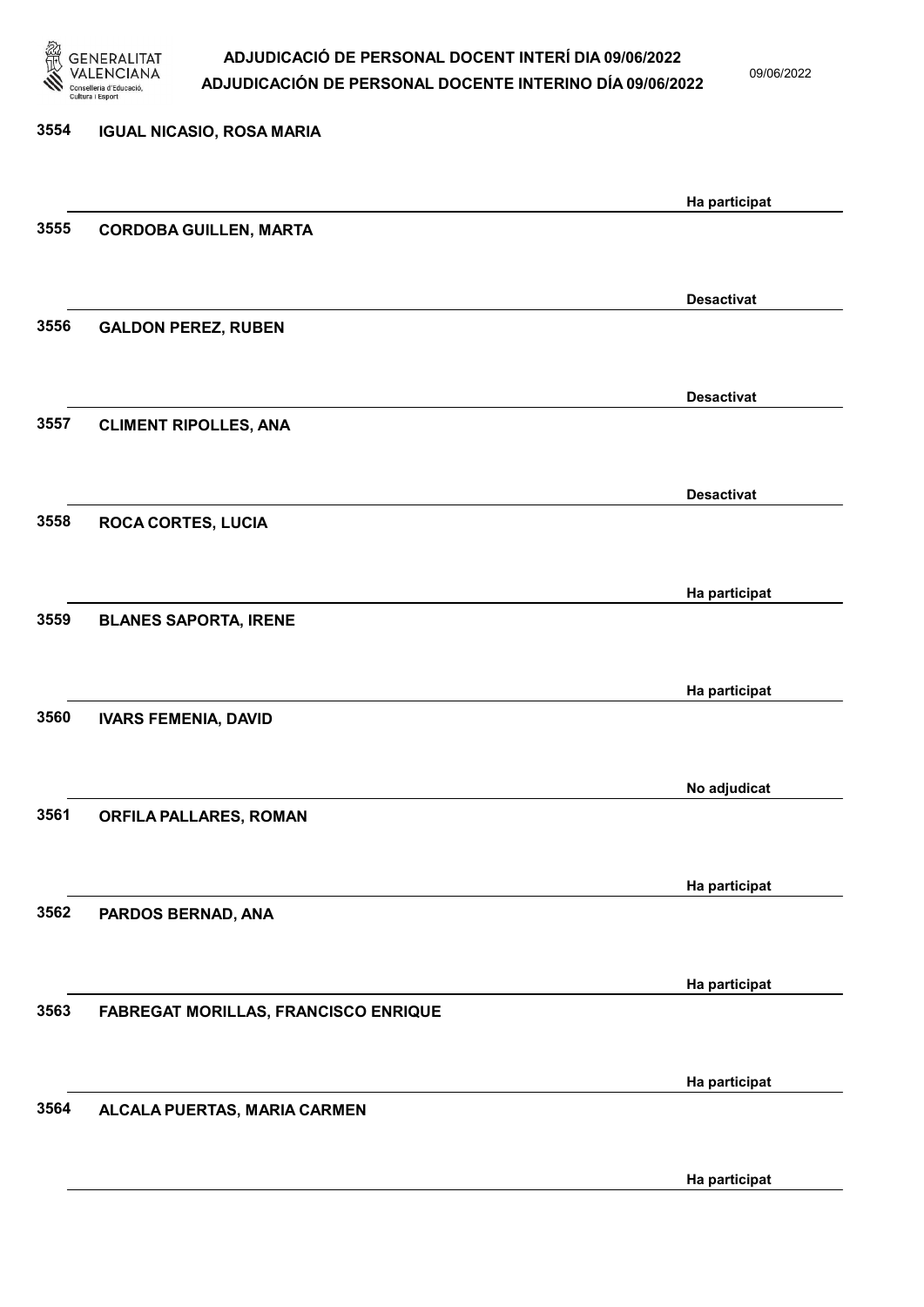

09/06/2022

Ha participat

# 3565 NOGUERON LOPEZ, MARÍA ROCIO No adjudicat 3566 ARIAS MUÑOZ, LUCIA Ha participat 3567 CLIMENT SOLAZ, VÍCTOR Desactivat 3568 GOMAR TARRASO, DAVID No adjudicat 3569 ALBEROLA PALOMARES, AINA Desactivat 3570 ROSA JIMENEZ, REBECA Ha participat 3571 DE FEZ BOLOS, IRENE Ha participat 3572 GUTIERREZ CAZORLA, ANTONIO Desactivat 3573 LOMAS CRESPO, MARIA AMPARO Ha participat 3574 BESER BELTRAN, ROCIO Ha participat 3575 PRADILLO BELEN, AURORA FELICIDAD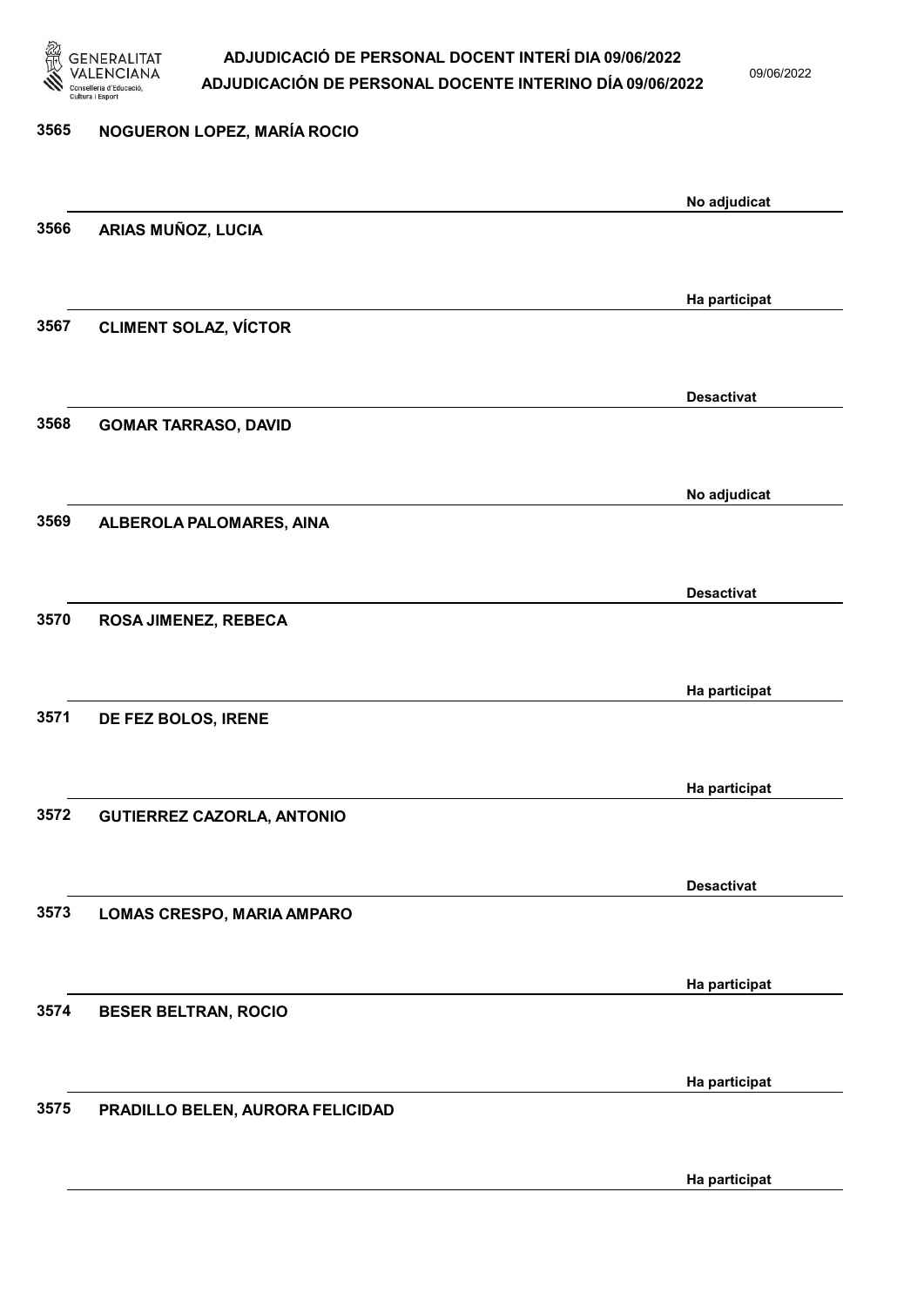

09/06/2022

Desactivat

# 3576 GARCIA MORCILLO, ANTONIA No adjudicat 3577 PEREZ TEBAR, ELENA Ha participat 3578 BLANES ARMENGOT, IRIS Ha participat 3579 LOPEZ CRESPO, IRENE Ha participat 3580 MOLINA GARCIA, LIDIA NEREA Ha participat 3581 CARBALLIDO FERNANDEZ, NOELIA Desactivat 3582 VALIENTE MARTINEZ, JERONIMA Ha participat 3583 HERNANDEZ DUART, MARISA No adjudicat 3584 AZNAR PASTOR, JUDIT Mª Ha participat 3585 CUQUERELLA JIMENEZ, MONICA Ha participat 3586 GOMEZ NAVARRETE, JAVIER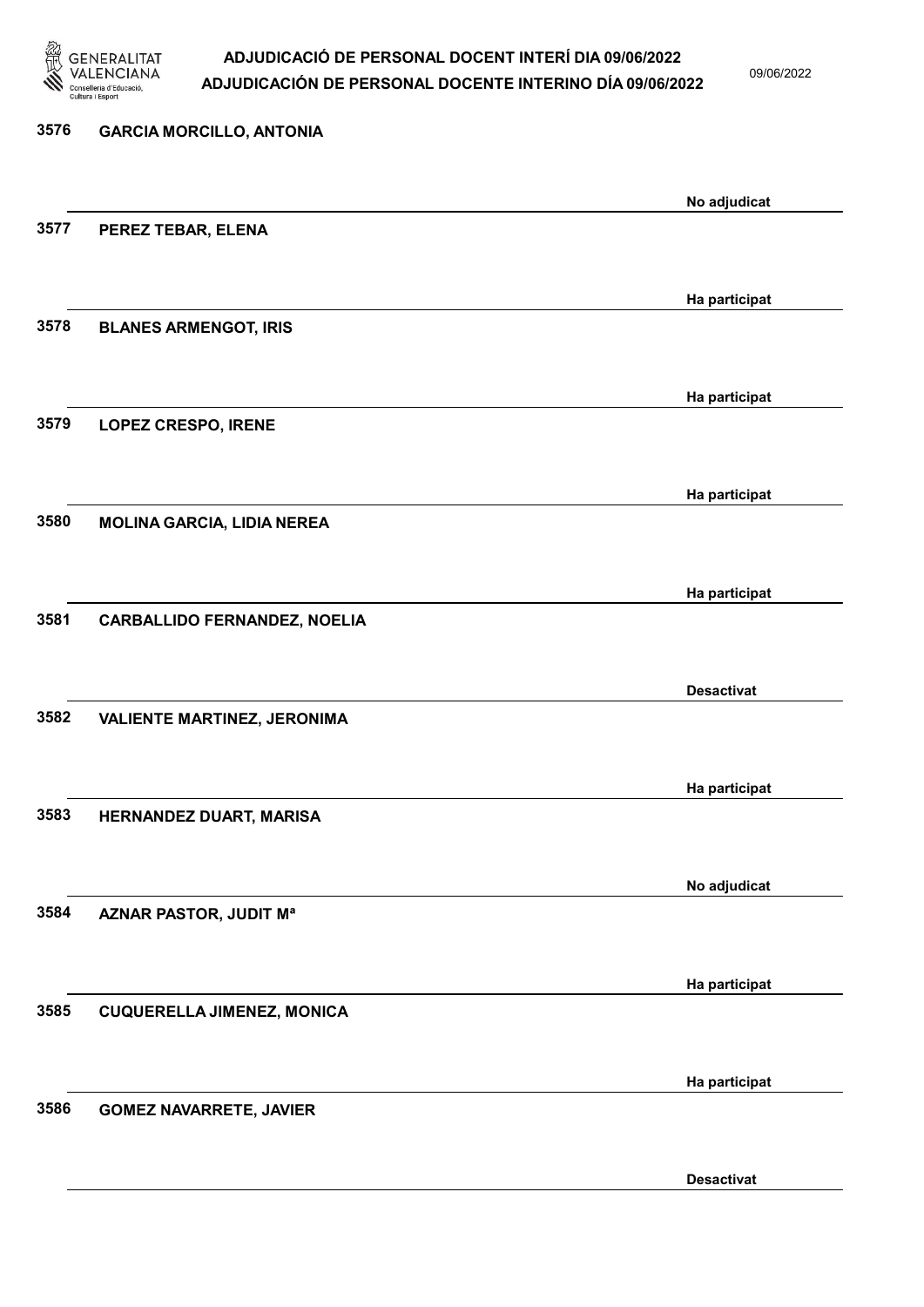

09/06/2022

Desactivat

### 3587 COLOMER POVEDA, CRISTINA Desactivat 3588 PONS BELMONTE, EVA Desactivat 3589 BELMONTE LOPEZ, SARA Desactivat 3590 BENLLOCH BONDIA, RAUL Desactivat 3591 PEREZ ARRIBAS, RICARDO Desactivat 3592 MEDIERO MARTÍ, AIDA Desactivat 3593 TOMÁS RÓDENAS, ALICIA Desactivat 3594 QUILES LLORET, TOMAS Desactivat 3595 LOPEZ PASTOR, MARIA BELEN Desactivat 3596 MIRA MOLINA, JOSE LUIS Desactivat 3597 SANCHEZ SEPULCRE, ANA BELEN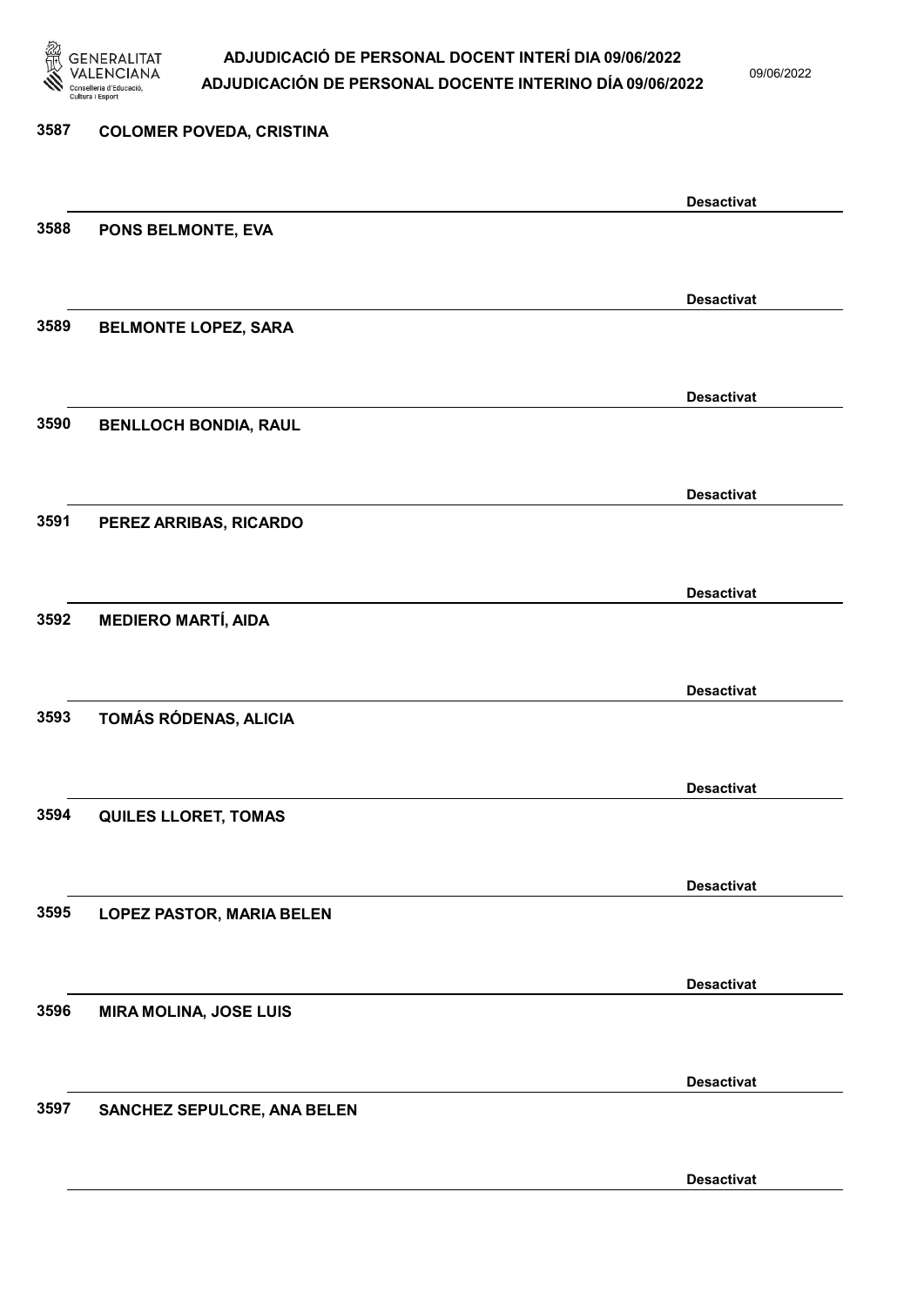

3598 CEBELLÁN HERNANDEZ, NOELIA

|      |                                                                                              |                           | <b>Desactivat</b> |
|------|----------------------------------------------------------------------------------------------|---------------------------|-------------------|
| 3599 | <b>BORREGO NOVELLA, ESPERANZA</b>                                                            |                           |                   |
|      |                                                                                              |                           |                   |
|      |                                                                                              |                           | <b>Desactivat</b> |
| 3600 | <b>RUIZ GARCIA, MARTA</b>                                                                    | Petición:<br>$\mathbf{1}$ | Voluntaria        |
|      | DEHESA DE CAMPOAMOR (03016080) CEIP PLAYAS DE ORIHUELA<br>799482<br>128 / EDUCACIÓ PRIMÀRIA. |                           |                   |
|      | Horas<br>23                                                                                  | SUBSTITUCIÓ INDETERMINADA | Adjudicat         |
| 3601 | <b>MIRALLES LOZANO, IRENE</b>                                                                |                           |                   |
|      |                                                                                              |                           |                   |
|      |                                                                                              |                           | <b>Desactivat</b> |
| 3602 | <b>BELLA REDONDO, SANDRA</b>                                                                 |                           |                   |
|      |                                                                                              |                           |                   |
|      |                                                                                              |                           | <b>Desactivat</b> |
| 3603 | SORIANO HERNANDEZ, LAURA                                                                     |                           |                   |
|      |                                                                                              |                           |                   |
|      |                                                                                              |                           | <b>Desactivat</b> |
| 3604 | ESPLUGUES UREÑA, JOSEP MANUEL                                                                |                           |                   |
|      |                                                                                              |                           |                   |
|      |                                                                                              |                           |                   |
|      |                                                                                              |                           | <b>Desactivat</b> |
| 3605 | <b>GONZALEZ ARRUFAT, CARLOS</b>                                                              |                           |                   |
|      |                                                                                              |                           |                   |
|      |                                                                                              |                           | <b>Desactivat</b> |
| 3606 | SIRVENT CARBONELL, CRISTIAN                                                                  |                           |                   |
|      |                                                                                              |                           |                   |
|      |                                                                                              |                           | <b>Desactivat</b> |
| 3607 | MONCADA OROZCO, ALEJANDRA                                                                    |                           |                   |
|      |                                                                                              |                           |                   |
|      |                                                                                              |                           | <b>Desactivat</b> |
| 3608 | <b>GIL CARRERES, ESTER</b>                                                                   |                           |                   |
|      |                                                                                              |                           |                   |
|      |                                                                                              |                           |                   |
|      |                                                                                              |                           | <b>Desactivat</b> |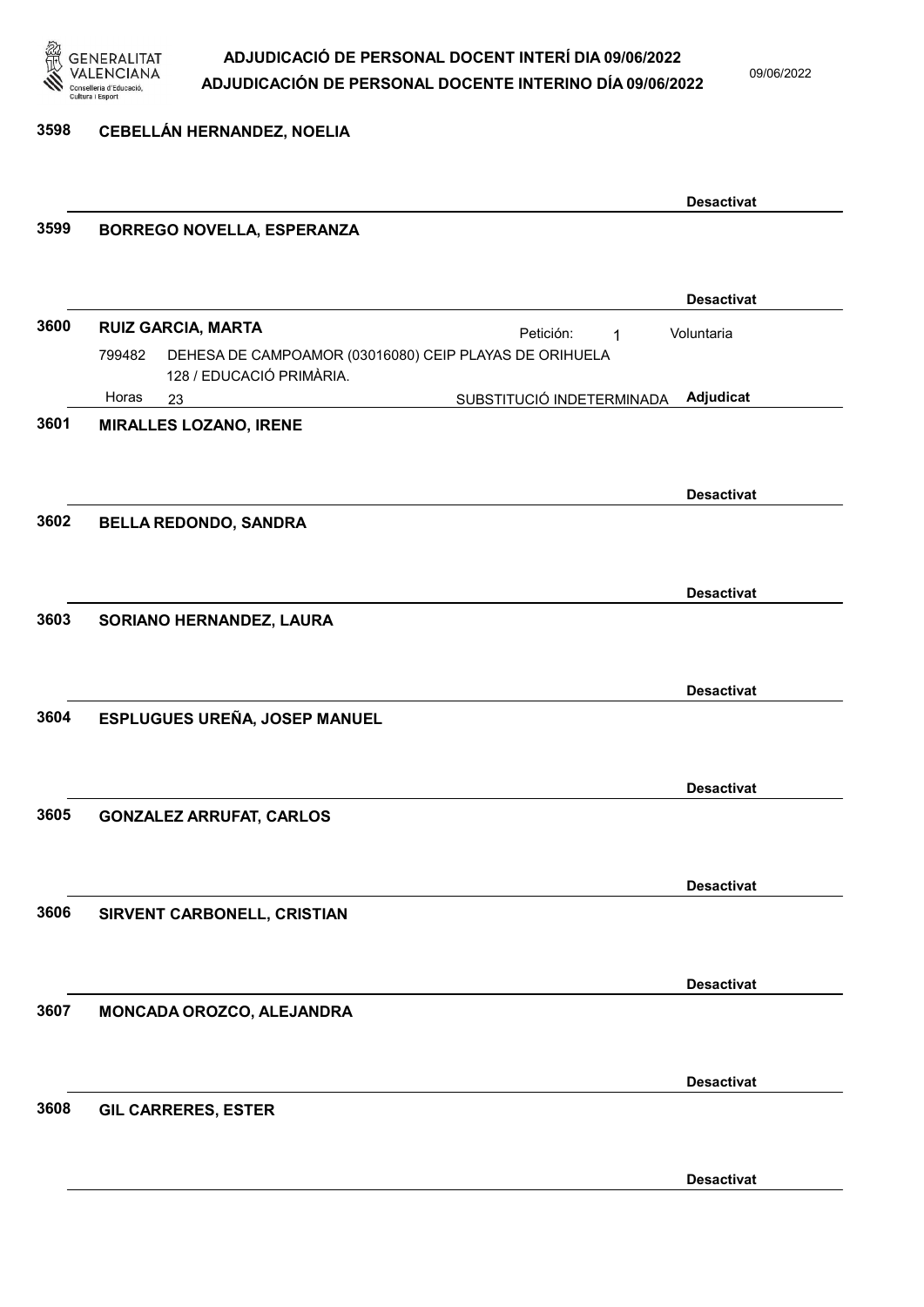

09/06/2022

### 3609 BENAGES MALLOL, ALEJANDRO Desactivat 3610 CHAFER BARBA, PAULA Desactivat 3611 FERRANDIZ GONZALEZ, M. DOLORE DEL REMEDIO Desactivat 3612 GONZALVEZ JIMENEZ, ADRIAN ALBERTO Desactivat 3613 RICO MIRA, CAROLINA Desactivat 3614 FEMENIA CRESPO, MARIA Desactivat 3615 SANCHEZ TABOADA, BEGOÑA Desactivat 3616 GALLARDO CAIROLS, ANA BLANCA Desactivat 3617 CALPE TALENS, MARIA Desactivat 3618 VERCHER MARTINEZ, ASTRID Desactivat 3619 VAZQUEZ SERRANO, TAMARA

Desactivat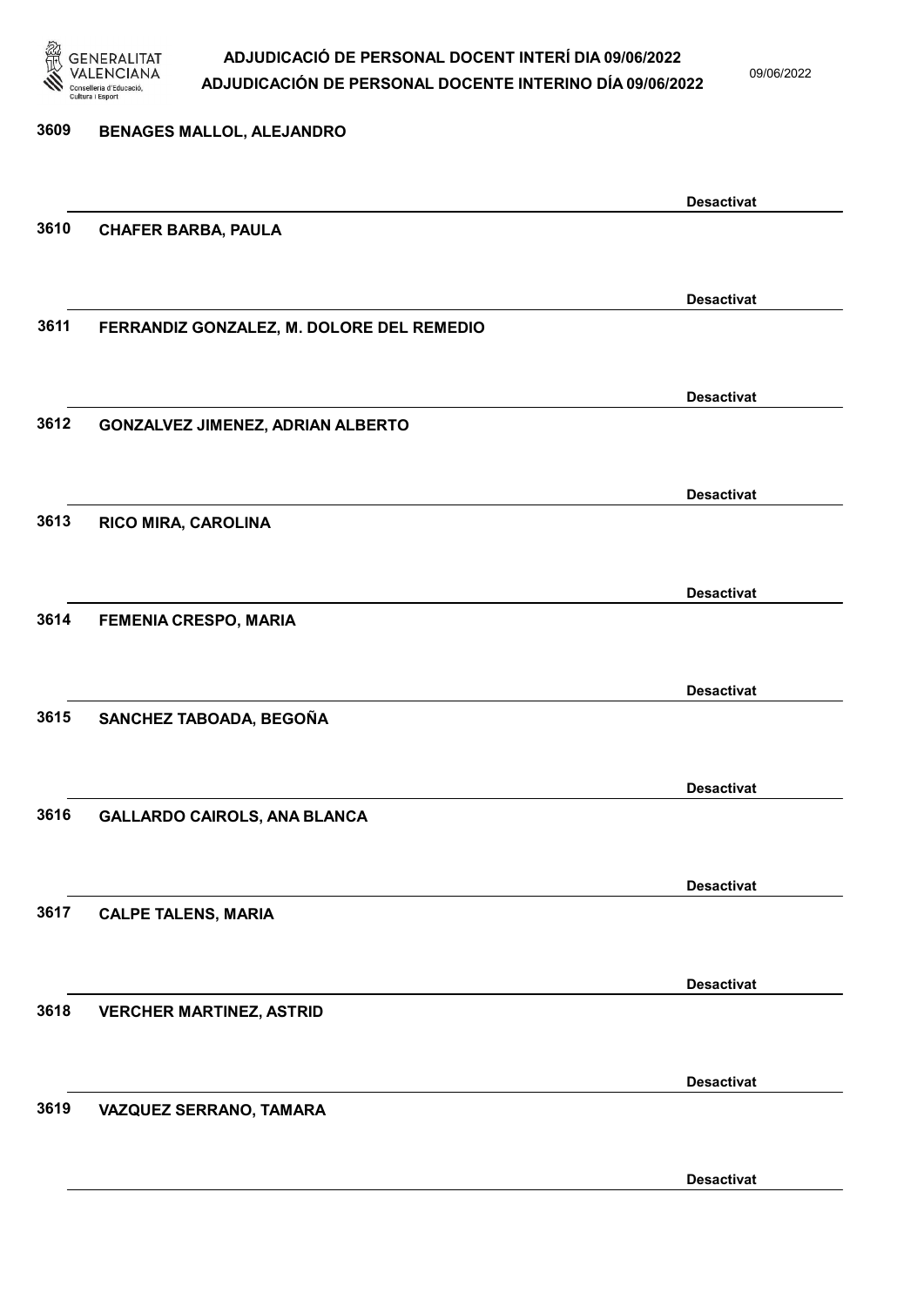

09/06/2022

Desactivat

# 3620 HERNANDEZ TRILLO, NURIA Desactivat 3621 GARCIA VELA, MARIA Desactivat 3622 CHAFER GONZALEZ, DAVID Desactivat 3623 AGUILAR PEREZ, NÚRIA Desactivat 3624 BENIMELI NAVARRO, JOSE VICENTE Desactivat 3625 BERNA SANTOS, ROBERTO Desactivat 3626 ROVIRA BOLUMAR, DOLORES VISITACION Ha participat 3627 NAVARRO BLAZQUEZ, PATRICIA SOLEDAD Desactivat 3628 BORONAT ALBORS, BEGOÑA Ha participat 3629 NAVARRETE CUTILLAS, IRENE Desactivat 3630 CALABUIG ESPLUGUES, CRISTIAN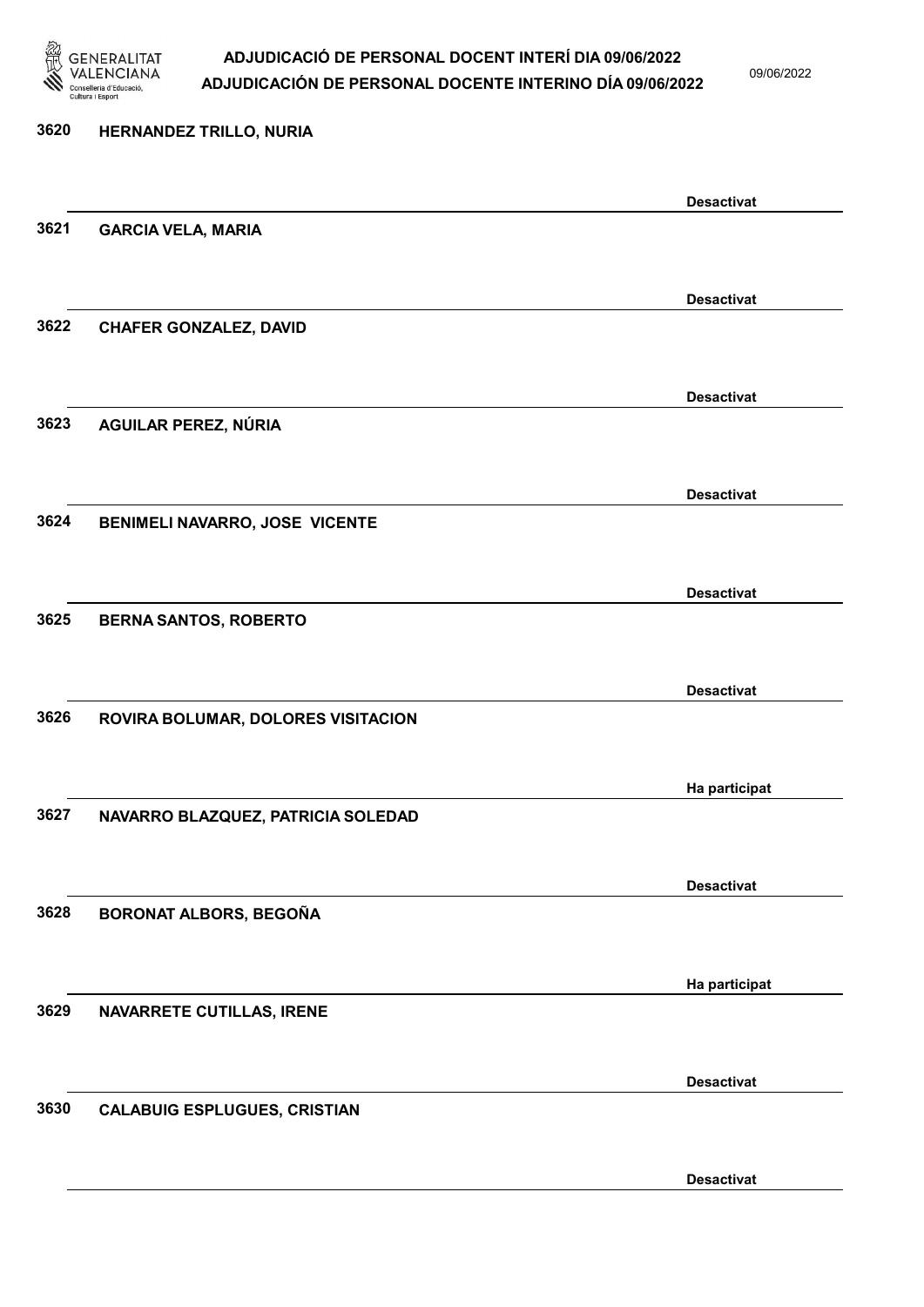

09/06/2022

Desactivat

| 3631 | ALONSO ALBQA, VANESSA          |                   |
|------|--------------------------------|-------------------|
|      |                                | Ha participat     |
| 3632 | <b>CULIAÑEZ ROCH, ELENA</b>    |                   |
|      |                                |                   |
|      |                                | <b>Desactivat</b> |
| 3633 | <b>MARTINEZ PASTOR, BEGOÑA</b> |                   |
|      |                                |                   |
| 3634 | SANCHEZ SUBIELA, CONSUELO      | Ha participat     |
|      |                                |                   |
|      |                                | Ha participat     |
| 3635 | <b>FORTEA BUENO, MARIA</b>     |                   |
|      |                                |                   |
|      |                                | Ha participat     |
| 3636 | PICO MORENO, INMACULADA        |                   |
|      |                                | Ha participat     |
| 3637 | <b>SALVADOR ROCA, ANA</b>      |                   |
|      |                                |                   |
|      |                                | Ha participat     |
| 3638 | VAÑO ROCAMORA, MARIA JESUS     |                   |
|      |                                |                   |
| 3639 | <b>GARCIA BONDIA, GEMA</b>     | Ha participat     |
|      |                                |                   |
|      |                                | <b>Desactivat</b> |
| 3640 | MONTALVO CALONGE, VERÓNICA     |                   |
|      |                                |                   |
|      |                                | Ha participat     |
| 3641 | TARI VICENTE, ANA ISABEL       |                   |
|      |                                |                   |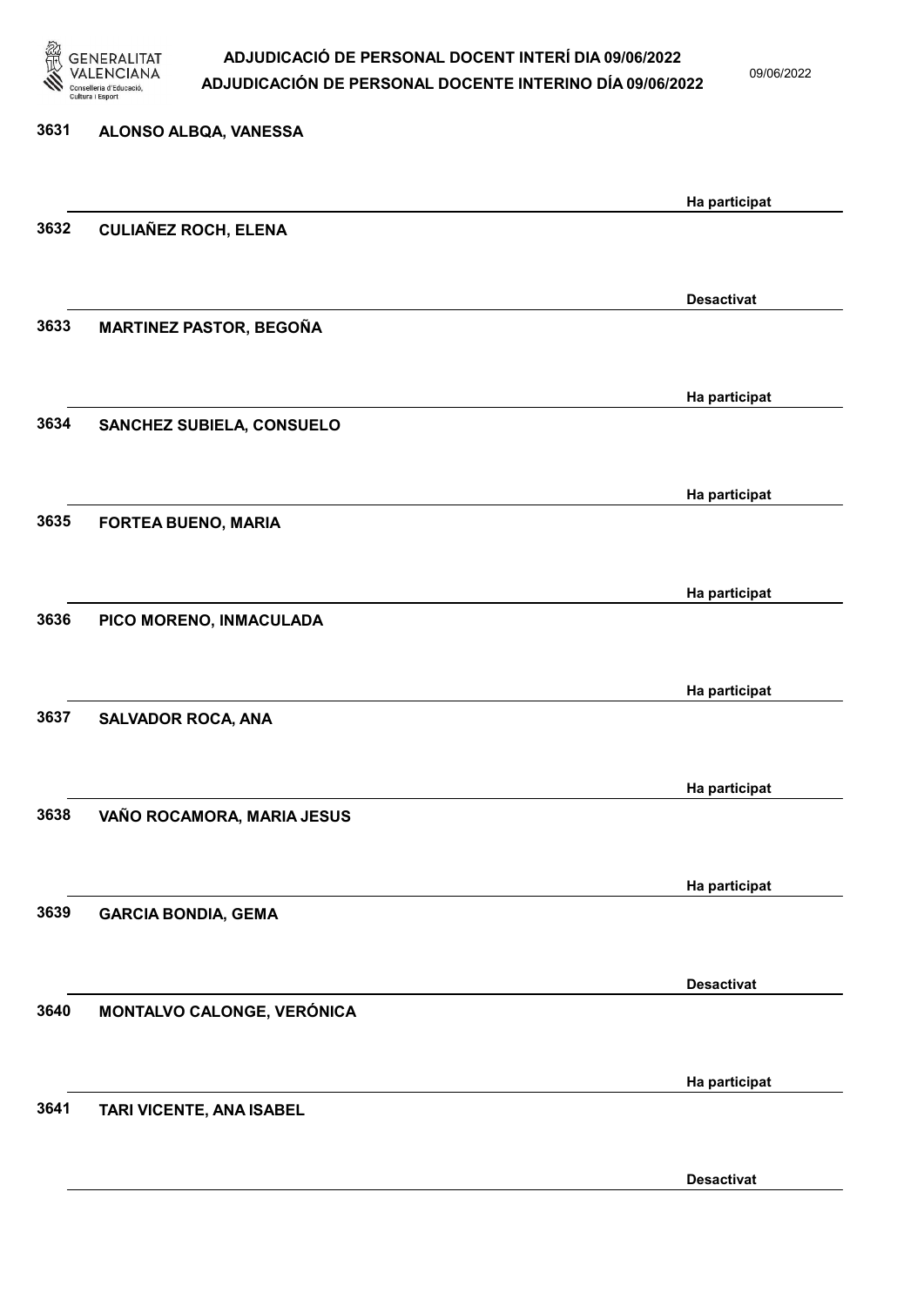

09/06/2022

Ha participat

# 3642 MACIA GOMEZ, NEREIDA No adjudicat 3643 RODRIGUEZ RUIZ, VANESA Ha participat 3644 MARTINEZ HUESO, ANA Ha participat 3645 CONTRERAS GOMEZ, LAURA Ha participat 3646 PEÑA GARCIA, LAURA Ha participat 3647 SANCHEZ BERMUDEZ, PEDRO JOSE Ha participat 3648 BENEITO PASCUAL, VANESSA Desactivat 3649 RUIZ VALERO, ALBA Desactivat 3650 SANCHIS MOLINA, CRISTINA Desactivat 3651 MONERRI ALCAZAR, Mª JOSE Ha participat 3652 GINER CABRERA, SEBASTIA ENRIC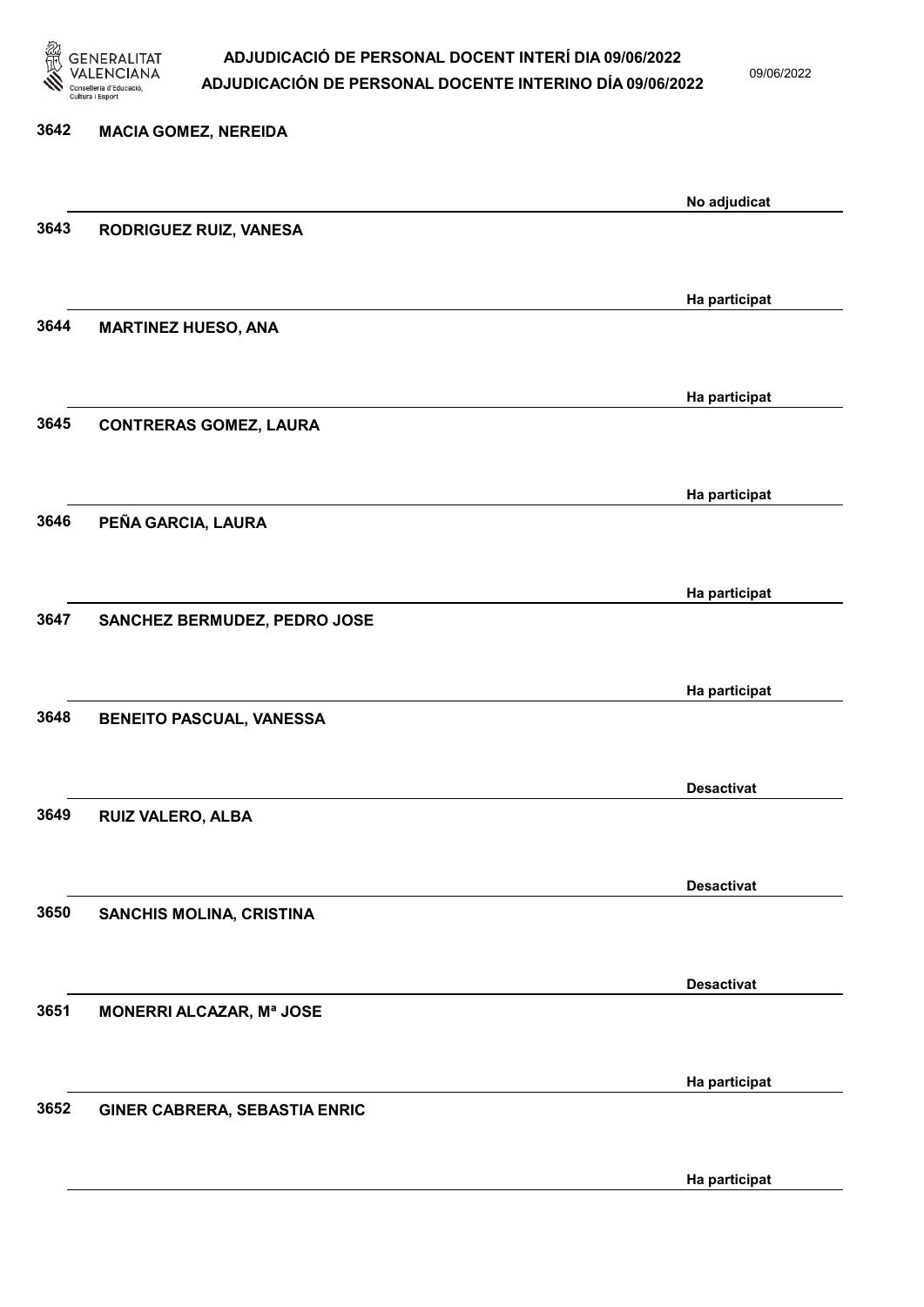

09/06/2022

Ha participat

## 3653 NAVALON PASTOR, ISABEL Desactivat 3654 CICUENDEZ AROCAS, MARIA Ha participat 3655 MARTIN PASTOR, LUCIA Ha participat 3656 CORS MEJIAS, JUAN CARLOS No adjudicat 3657 FENOLL GARCIA-MORENO, FRANCISCA No adjudicat 3658 CHULVI GUILLEM, ALICIA Ha participat 3659 SEGURA MARTINEZ, SUSANA Desactivat 3660 RODRIGUEZ PORCEL, MARIA MAGDALENA Ha participat 3661 PALAO GARCIA, ROCIO Ha participat 3662 AGUILAR JAEN, IRENE Ha participat 3663 CANTÓ DURÁ, Mª JOSE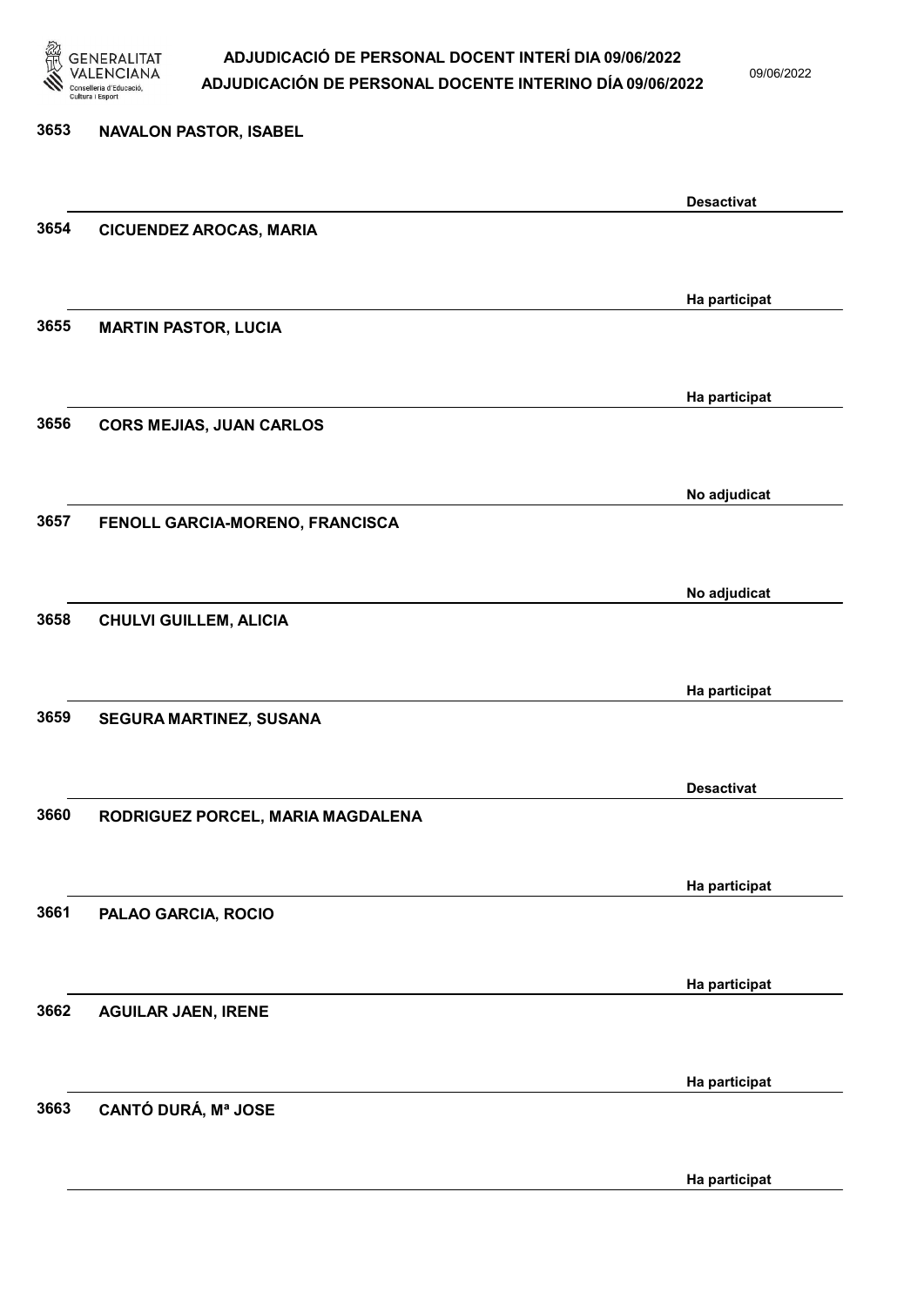

3674 CORTES MOLINA, MARIOLA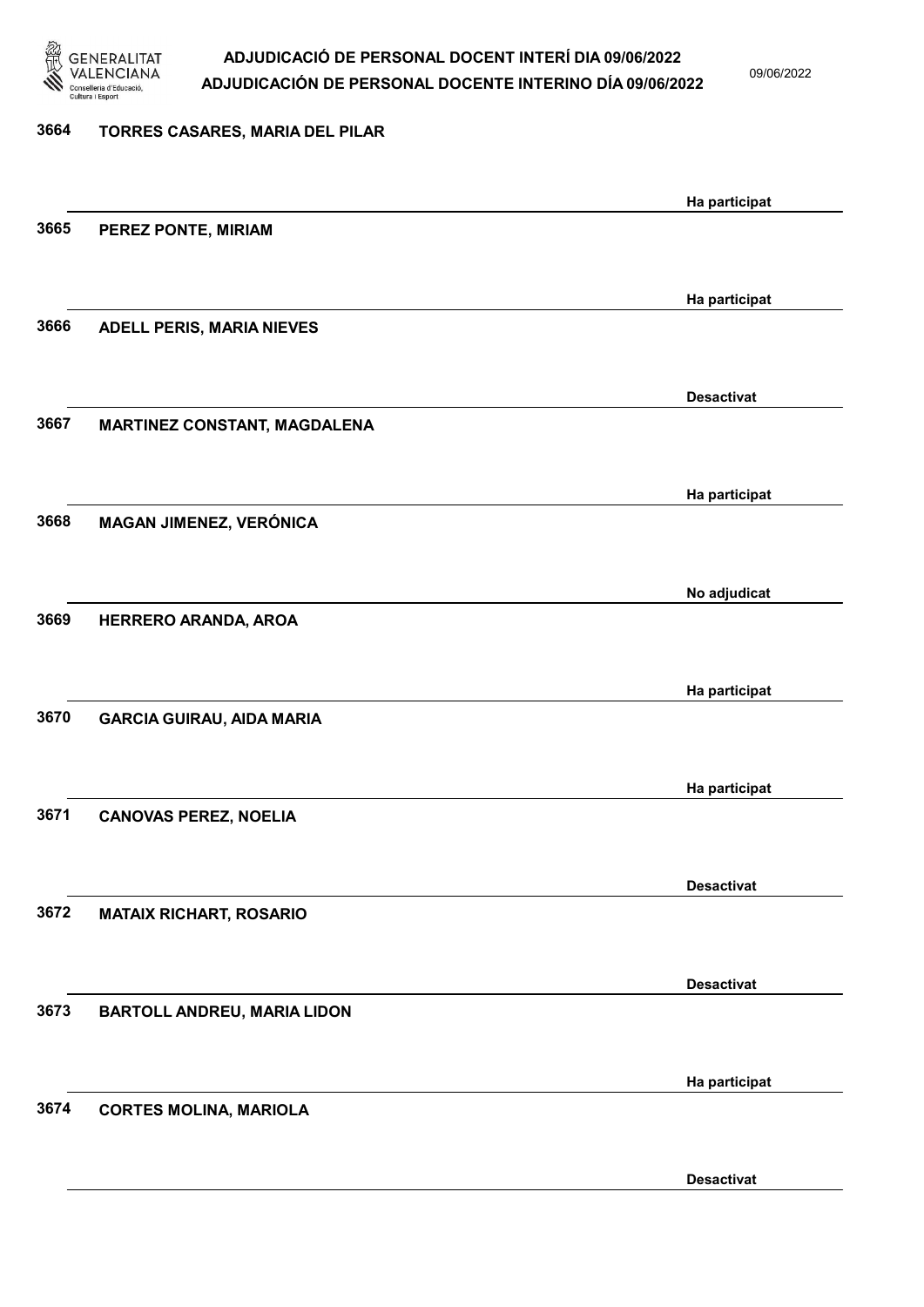

09/06/2022

| 3675 | PEDROS PONS, ELENA              |                   |
|------|---------------------------------|-------------------|
|      |                                 | Ha participat     |
| 3676 | PACHECO CALATAYUD, M. ISABEL    |                   |
|      |                                 | No adjudicat      |
| 3677 | <b>COVES SAEZ, Mª CRISTINA</b>  |                   |
|      |                                 | Ha participat     |
| 3678 | <b>GALERA RUBIO, ALMUDENA</b>   |                   |
| 3679 |                                 | No adjudicat      |
|      | <b>GALARZA AROCAS, ANA</b>      |                   |
| 3680 | <b>LOPEZ COSTA, CRISTINA</b>    | Ha participat     |
|      |                                 |                   |
| 3681 | PORTA MILLO, ALBA               | No adjudicat      |
|      |                                 |                   |
| 3682 | <b>MARTÍNEZ ALONSO, Mª ROSA</b> | Ha participat     |
|      |                                 |                   |
| 3683 | <b>GALINDO ORTIZ, NATALIA</b>   | Ha participat     |
|      |                                 | Ha participat     |
| 3684 | FERNANDEZ ALEMANY, BORJA        |                   |
|      |                                 | <b>Desactivat</b> |
| 3685 | CASTAÑO NAVARRO, PEDRO ANTONIO  |                   |
|      |                                 | Ha participat     |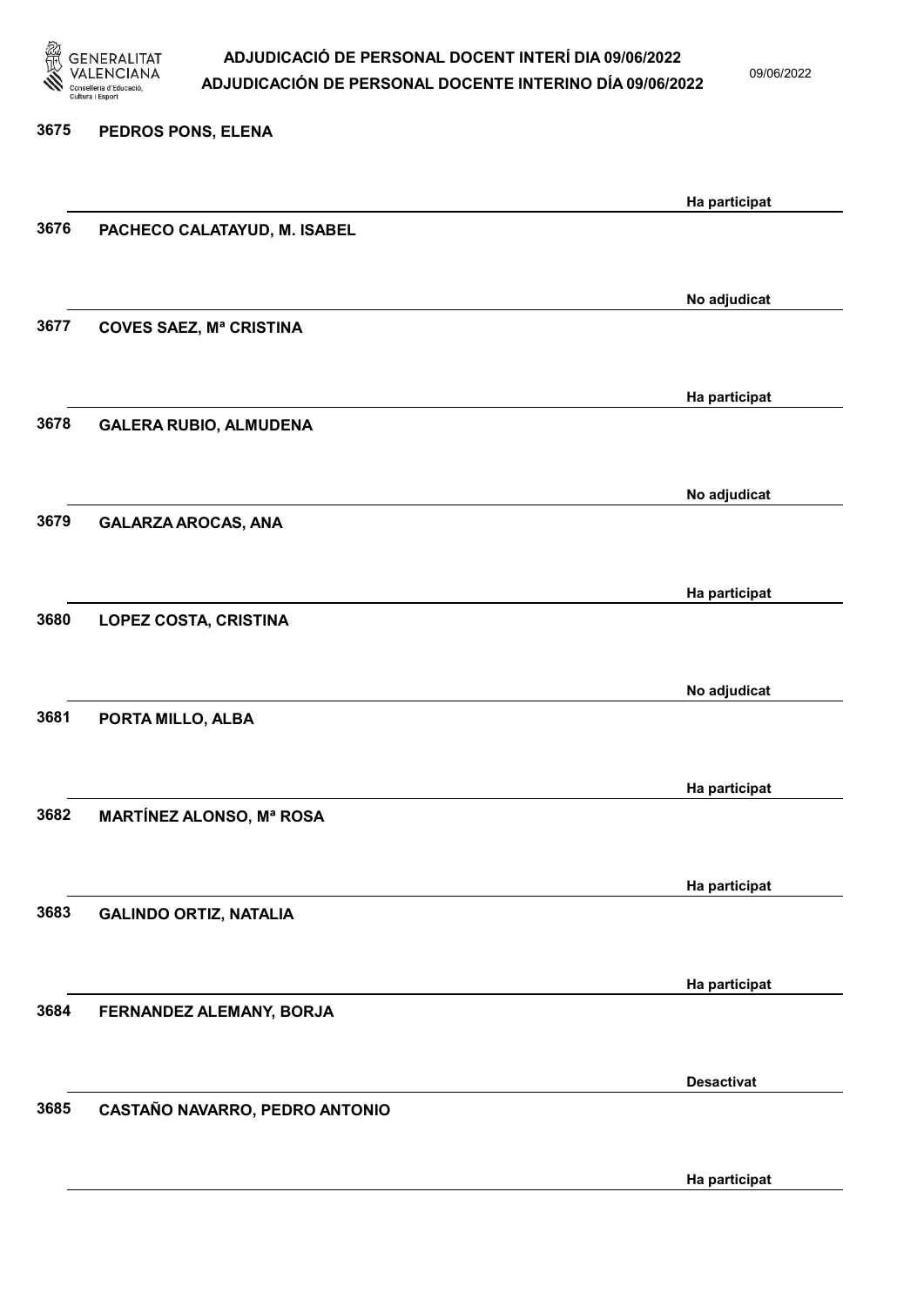

09/06/2022

No adjudicat

# 3686 BALBUENA GREUS, ROSANA Ha participat 3687 IBAÑEZ GINES, MARIA No adjudicat 3688 ALVAREZ SANJUAN, ALBA Ha participat 3689 CLEMENTE SACASA, ANA MARIA Ha participat 3690 CEREZUELA MARTÍNEZ, MARIA JOSE Ha participat 3691 SALMERON BENITEZ, MARIA INES Ha participat 3692 ROVIRA LILAO, CELIA Ha participat 3693 DIAZ MATAIX, YOLANDA No adjudicat 3694 PROSPER PARRA, NOELIA Ha participat 3695 BALLESTER MEDINA, VERONICA Ha participat 3696 GIMENEZ MURCIA, AFRICA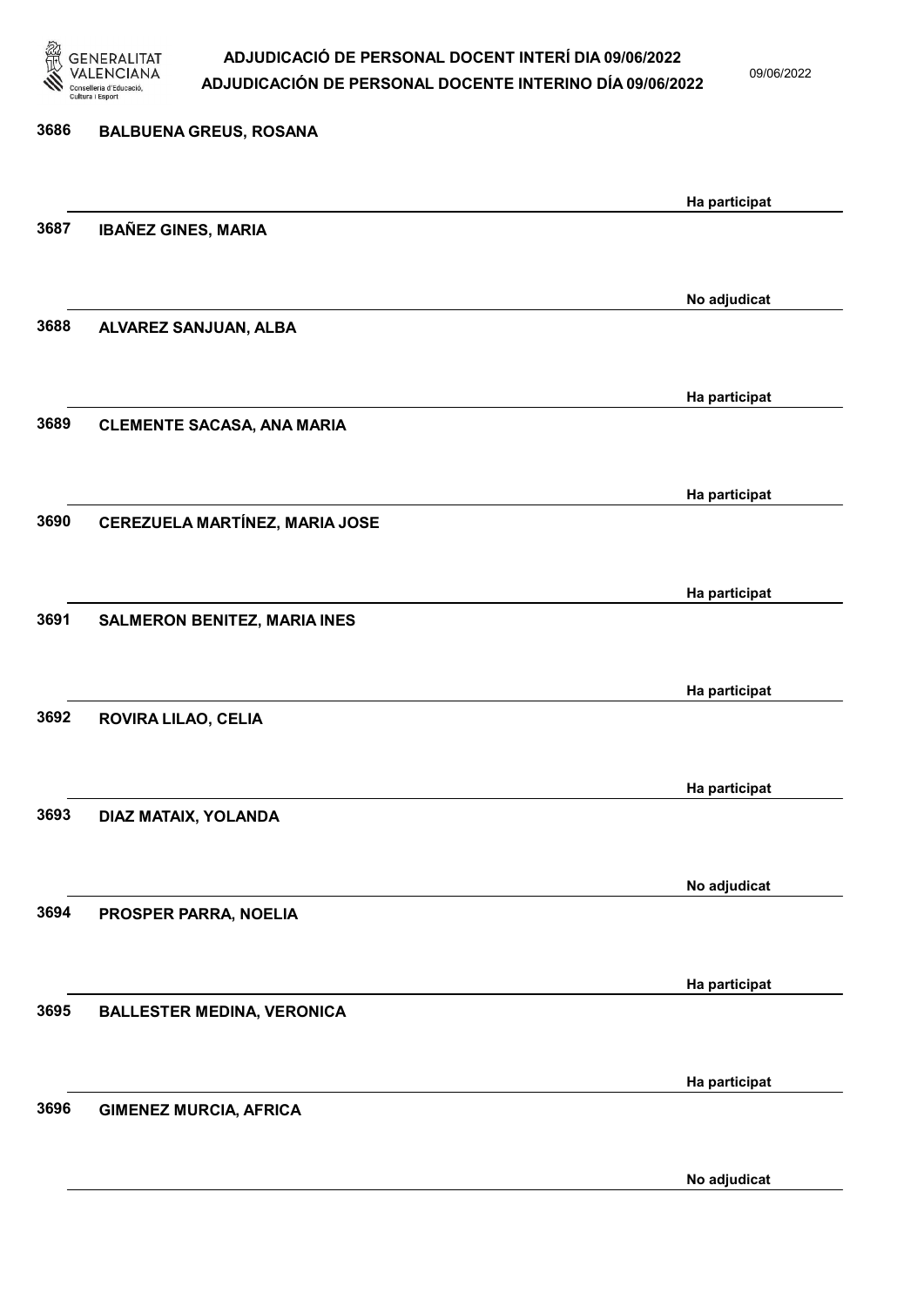

09/06/2022

#### 3697 CARRIO FRASES, NURIA

|      |                                   | Ha participat |
|------|-----------------------------------|---------------|
| 3698 | DEL ARCO VICENTE, Mª DESAMPARADOS |               |
|      |                                   |               |
|      |                                   |               |
|      |                                   | Ha participat |
| 3699 | <b>VARGAS LLORCA, SONIA</b>       |               |
|      |                                   |               |
|      |                                   | Ha participat |
| 3700 | LOPEZ LABRADOR, ELOISA            |               |
|      |                                   |               |
|      |                                   |               |
|      |                                   | No adjudicat  |
| 3701 | <b>GARCIA GARCIA, BEATRIZ</b>     |               |
|      |                                   |               |
|      |                                   |               |
|      |                                   | Ha participat |
| 3702 | <b>GARCÍA LUQUE, MARTA</b>        |               |
|      |                                   |               |
|      |                                   | Ha participat |
| 3703 | LIDUEÑA LOPEZ, NOELIA             |               |
|      |                                   |               |
|      |                                   |               |
|      |                                   | Ha participat |
| 3704 | PEREZ HERRERO, JESSICA            |               |
|      |                                   |               |
|      |                                   |               |
|      |                                   | Ha participat |
| 3705 | TORRES PARRA, ANA ISABEL          |               |
|      |                                   |               |
|      |                                   | No adjudicat  |
| 3706 | <b>VARA CHIVA, ALBA</b>           |               |
|      |                                   |               |
|      |                                   |               |
|      |                                   | No adjudicat  |
| 3707 | <b>GARCIA MARTINEZ, MIGUEL</b>    |               |
|      |                                   |               |
|      |                                   |               |
|      |                                   | Ha participat |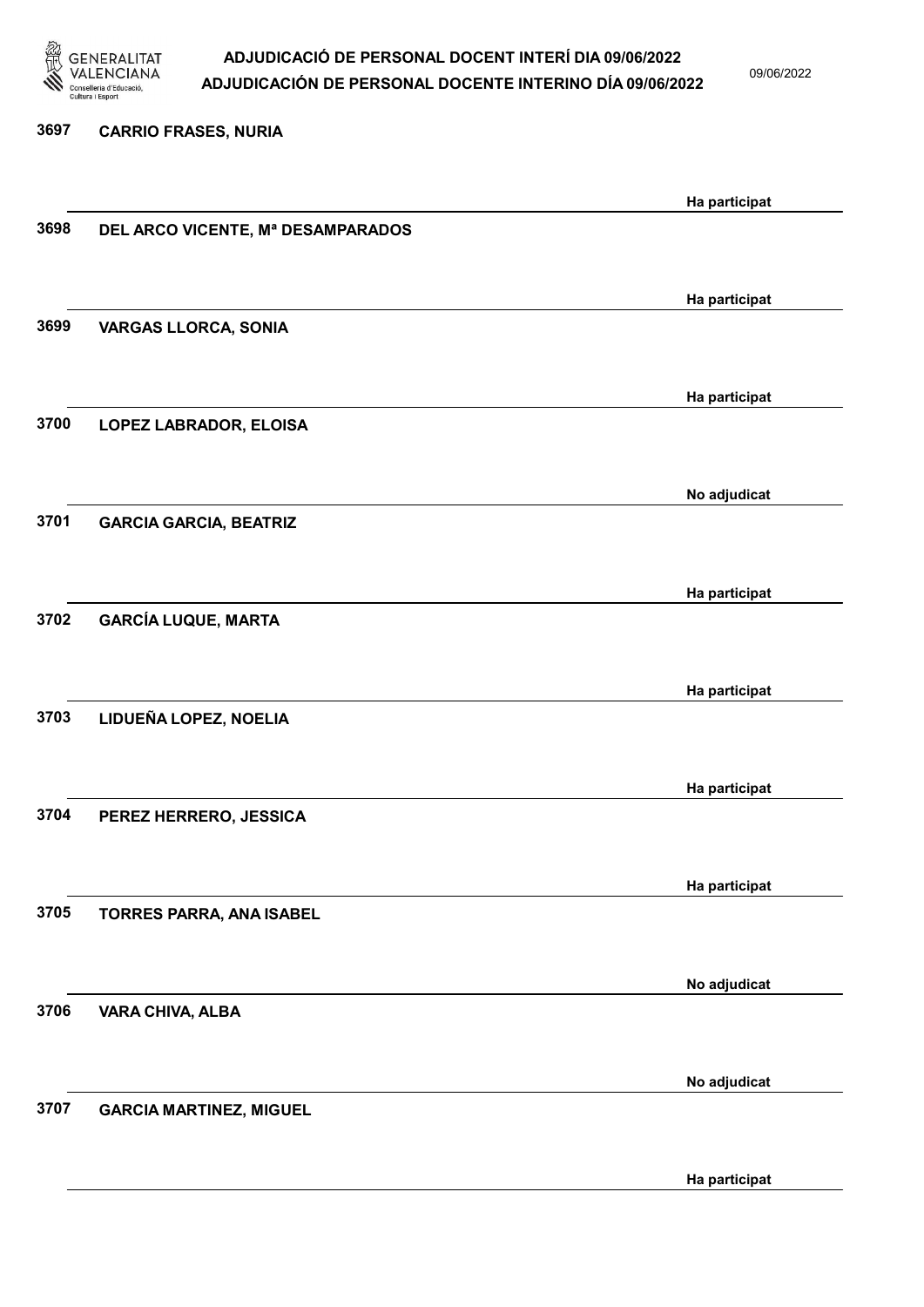

09/06/2022

Desactivat

| 3708 | ALVENTOSA SUÑER, VERONICA          |                   |
|------|------------------------------------|-------------------|
|      |                                    | <b>Desactivat</b> |
| 3709 | SANCHEZ DIAZ, TRINIDAD             |                   |
|      |                                    | Ha participat     |
| 3710 | QUERAL CAPDEVILA, HUMILDAD         |                   |
|      |                                    | Ha participat     |
| 3711 | <b>IVARS SOLAZ, MARIA PILAR</b>    |                   |
|      |                                    | Ha participat     |
| 3712 | SOTO BERMUDEZ, RAQUEL              |                   |
|      |                                    | <b>Desactivat</b> |
| 3713 | <b>IRLES VIDAL, M. DOLORES</b>     |                   |
|      |                                    | Ha participat     |
| 3714 | SOLAZ SERRANO, AMPARO              |                   |
|      |                                    | No adjudicat      |
| 3715 | <b>SANZ DIAZ, ELENA</b>            |                   |
|      |                                    | <b>Desactivat</b> |
| 3716 | ANDRES BESO, CONSUELO DESAMPARADOS |                   |
|      |                                    | <b>Desactivat</b> |
| 3717 | <b>CANDELA LÓPEZ, MARIA ESTHER</b> |                   |
|      |                                    | No adjudicat      |
| 3718 | ALCOY SANCHO, LIDIA MARIA          |                   |
|      |                                    |                   |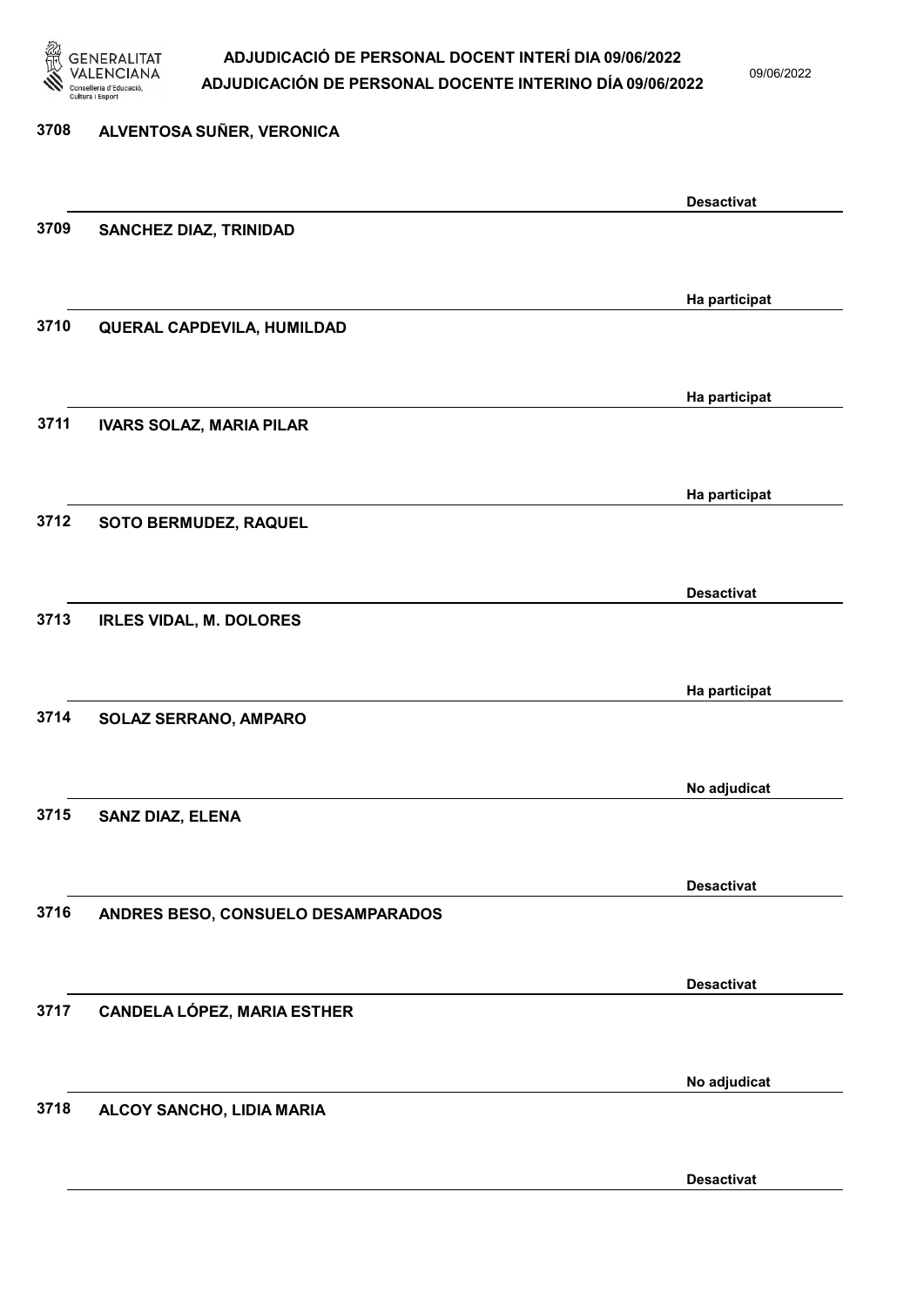

09/06/2022

#### 3719 VAÑO GOMEZ, YOLANDA

|      |                                      | No adjudicat  |
|------|--------------------------------------|---------------|
| 3720 | RODRIGUEZ BARBERAN, MARIA TERESA     |               |
|      |                                      |               |
|      |                                      |               |
|      |                                      | Ha participat |
|      |                                      |               |
| 3721 | ZAFRA MEDRANO, ROCIO                 |               |
|      |                                      |               |
|      |                                      |               |
|      |                                      | Ha participat |
| 3722 | <b>BENEDICTO ROIG, ESTEFANIA</b>     |               |
|      |                                      |               |
|      |                                      |               |
|      |                                      | Ha participat |
| 3723 | <b>MARTINEZ MARTINEZ, MILAGROS</b>   |               |
|      |                                      |               |
|      |                                      |               |
|      |                                      | Ha participat |
| 3724 |                                      |               |
|      | <b>MORELL RONDA, ALMUDENA</b>        |               |
|      |                                      |               |
|      |                                      |               |
|      |                                      | No adjudicat  |
| 3725 | ARNAL CABANES, Mª ANGELES            |               |
|      |                                      |               |
|      |                                      |               |
|      |                                      | Ha participat |
| 3726 | <b>VIDAL CARNICER, CESAR VICENTE</b> |               |
|      |                                      |               |
|      |                                      |               |
|      |                                      | Ha participat |
| 3727 | ALBELDA DURA, MARIA TERESA           |               |
|      |                                      |               |
|      |                                      |               |
|      |                                      | No adjudicat  |
| 3728 |                                      |               |
|      | SORIANO HIDALGO, SONIA               |               |
|      |                                      |               |
|      |                                      |               |
|      |                                      | Ha participat |
| 3729 | <b>ESPASA PONS, ANA</b>              |               |
|      |                                      |               |
|      |                                      |               |
|      |                                      | Ha participat |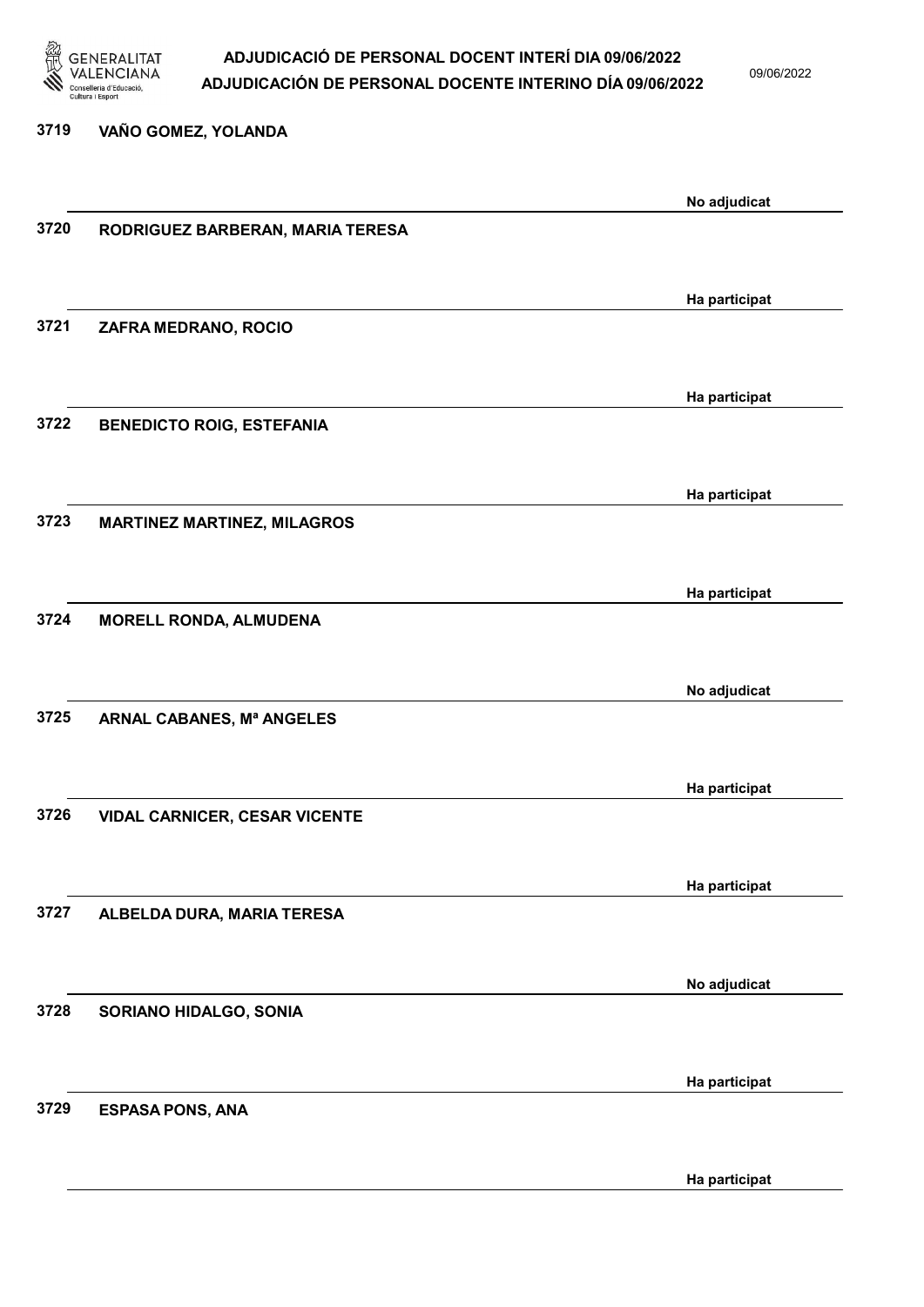

09/06/2022

Ha participat

| 3730 | <b>SALA GOMEZ, LOURDES</b>        |                   |
|------|-----------------------------------|-------------------|
|      |                                   | Ha participat     |
| 3731 | <b>ROMERO OLIVER, MERCEDES</b>    |                   |
|      |                                   | No adjudicat      |
| 3732 | <b>FUENTENEBRO CRESPO, TERESA</b> |                   |
|      |                                   |                   |
| 3733 | <b>TOLEDO MOYA, PILAR</b>         | No adjudicat      |
|      |                                   |                   |
|      |                                   | Ha participat     |
| 3734 | <b>GOMEZ BELTRAN, PAULA</b>       |                   |
|      |                                   | <b>Desactivat</b> |
| 3735 | <b>GONZALEZ AMER, MARIA JOSE</b>  |                   |
|      |                                   | Ha participat     |
| 3736 | LLORET PEREZ, ELENA               |                   |
|      |                                   |                   |
| 3737 | LÓPEZ BAU, MARÍA PILAR            | <b>Desactivat</b> |
|      |                                   |                   |
| 3738 |                                   | Ha participat     |
|      | TIERRASECA ROSA, Mª JOSE          |                   |
|      |                                   | No adjudicat      |
| 3739 | LLORENS ESQUERDO, Mª ANGELES      |                   |
|      |                                   | No adjudicat      |
| 3740 | <b>GARIJO REQUENA, MIRIAM</b>     |                   |
|      |                                   |                   |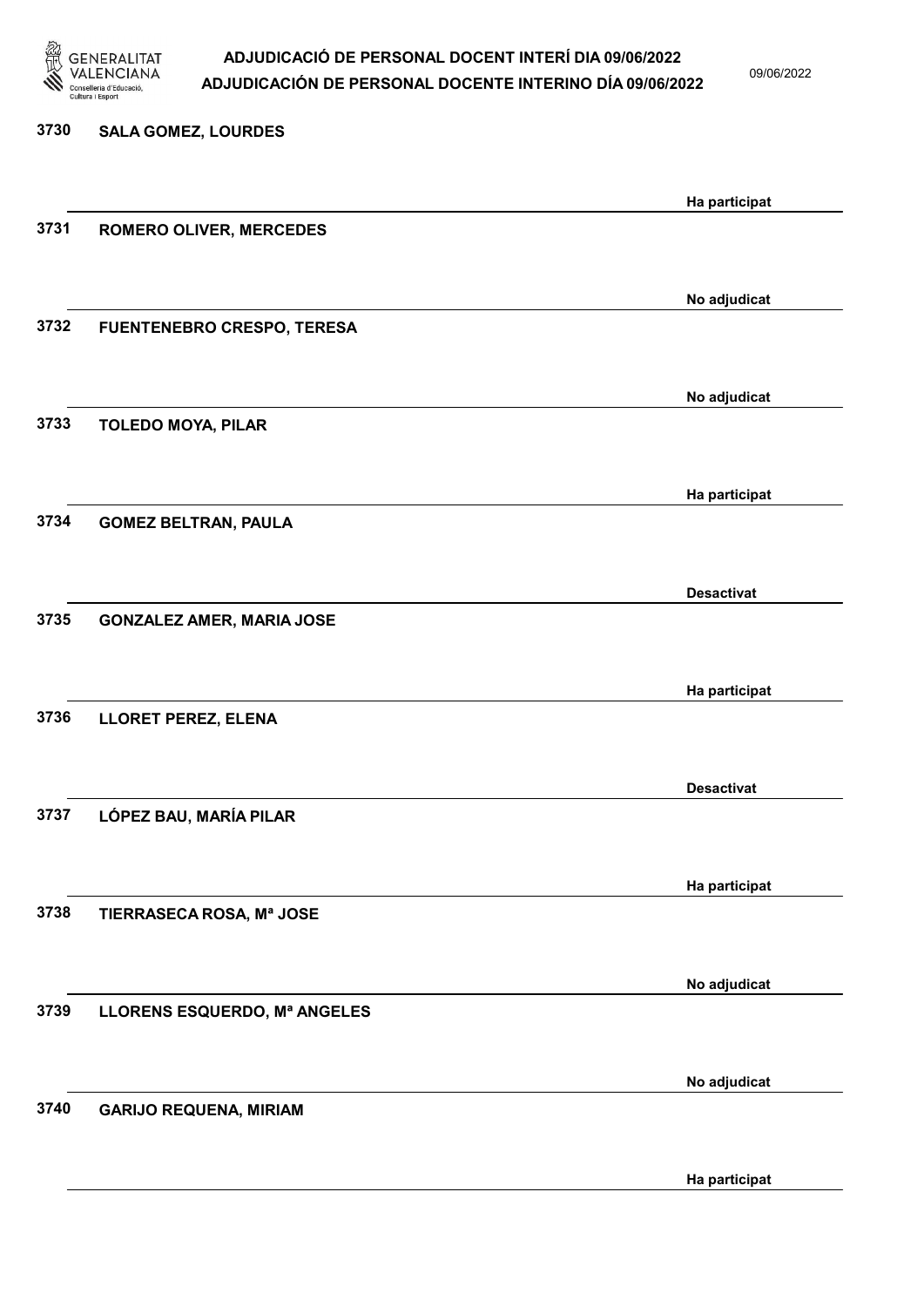

09/06/2022

3741 PEREZ CERVERO, PATRICIA Ha participat 3742 GUILLOT NICASIO, MARIA CONSUELO Ha participat 3743 RUBIO FREIXANET, VERONICA Ha participat 3744 TAMARIT LLORET, DEBORAH Ha participat 3745 TRAPERO CARRASCO, NELY No adjudicat 3746 NEBOT VILLALBA, AMELIA Ha participat 3747 GONZÁLEZ TEJEDO, JUDITH Ha participat 3748 FERRANDO BLASCO, MARTA Desactivat 3749 VALERO BRAVO, Mª NIEVES Desactivat 3750 VALLS ROSELLO, Mª SOLEDAD Ha participat 3751 MARTINEZ FALCO, AMELIA

No adjudicat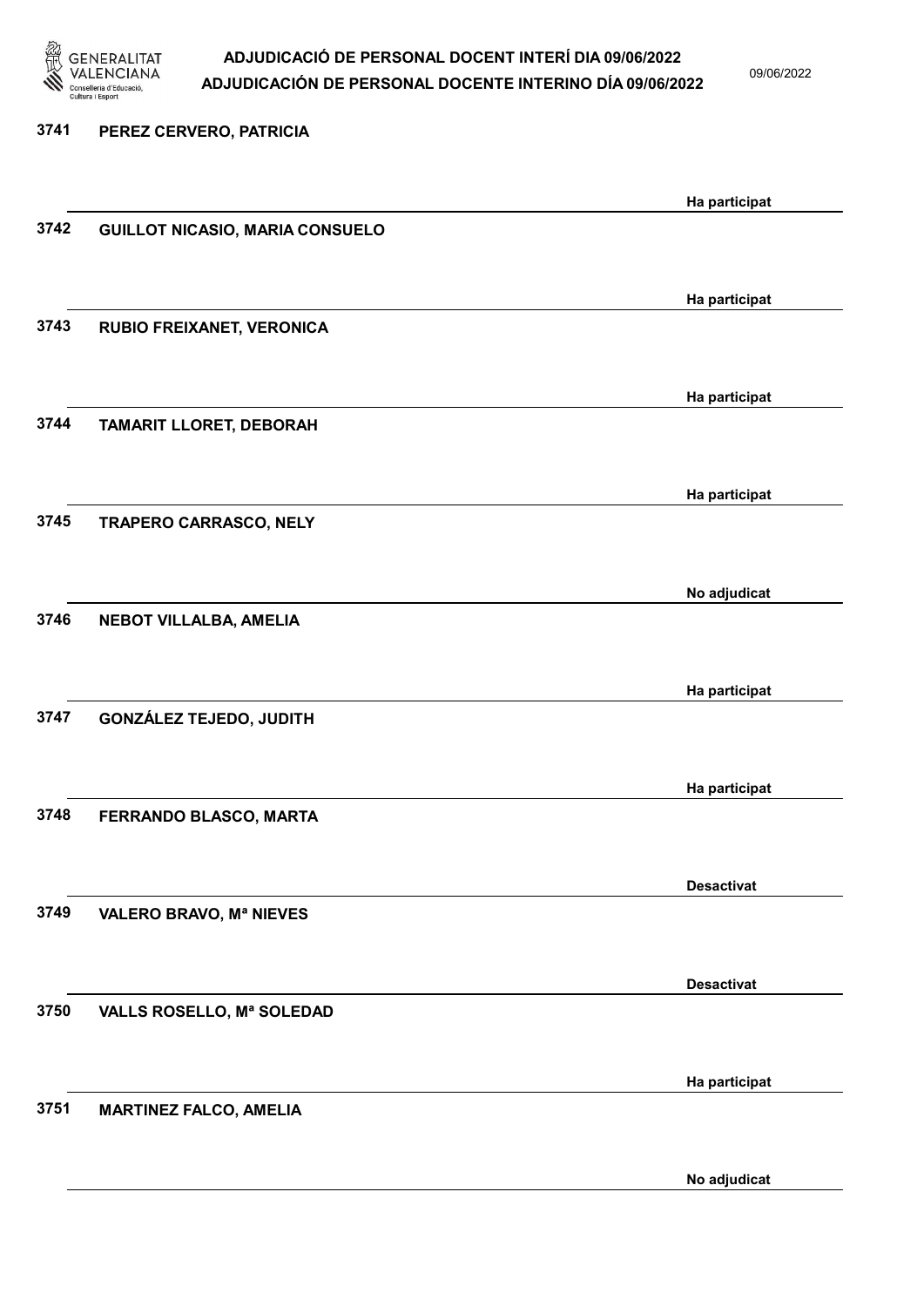

09/06/2022

Ha participat

# 3752 CAMPOS PEREZ, DESIREE No adjudicat 3753 MARCO ARMERO, EVA MARIA Ha participat 3754 SERNA PEREZ, Mª ANGELES Desactivat 3755 ALBERO ALBERT, NOEMI Ha participat 3756 PASTOR NACHER, JUANA Ha participat 3757 RIBES GREGORI, ASUNCION No adjudicat 3758 GONZALEZ DESCALS, MARIA PILAR Ha participat 3759 PUIG SALAVERT, RAQUEL Ha participat 3760 SAEZ NAVARRO, ALMUDENA Desactivat 3761 MÁRQUEZ GARCÉS, PATRICIA Ha participat 3762 MILLÁN LENGUA, SARA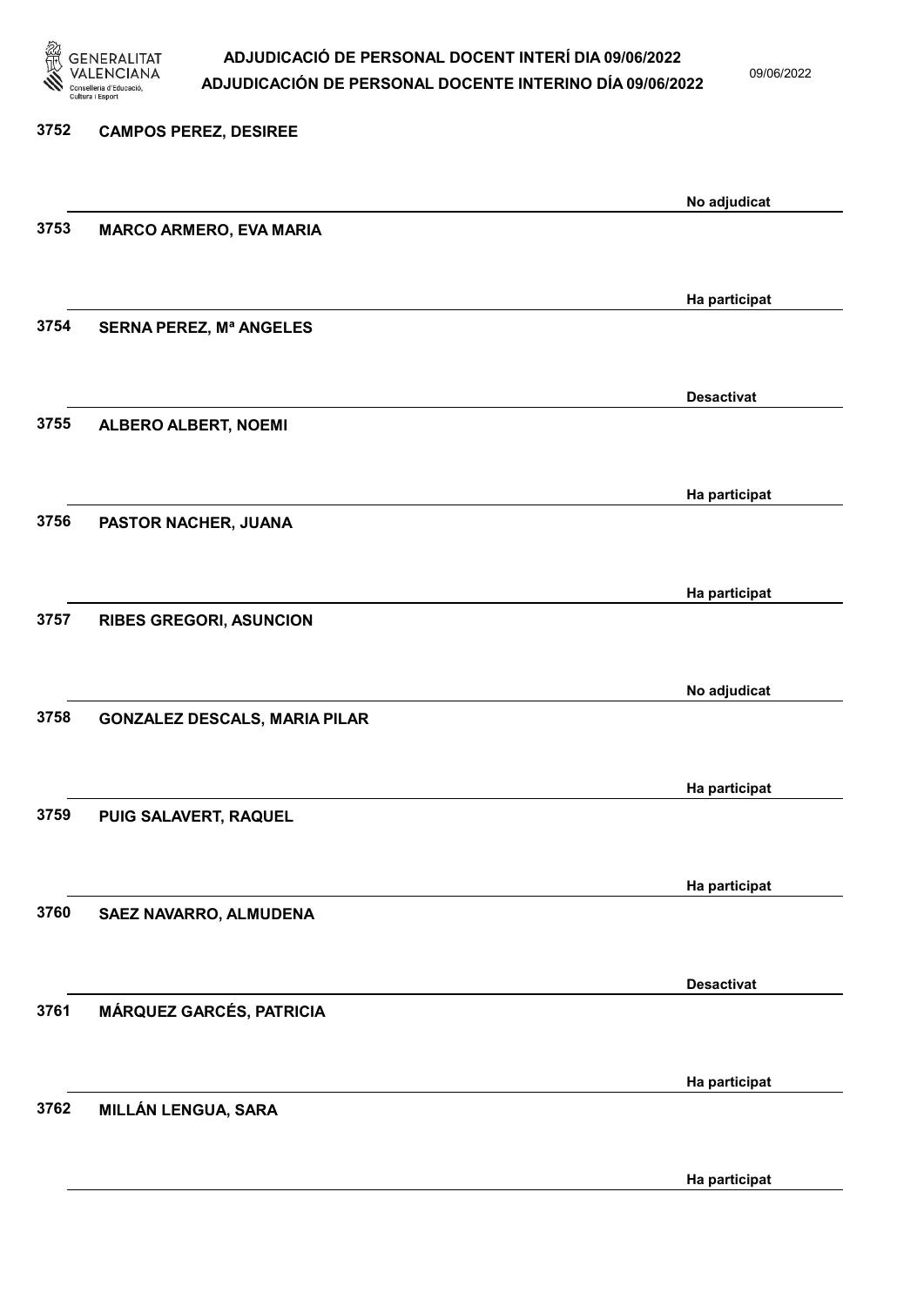

09/06/2022

Ha participat

## 3763 CALATAYUD ASENSI, BARBARA Ha participat 3764 TORREGROSA ROVIRA, BARBARA No adjudicat 3765 CAROT CAROT, PATRICIA Ha participat 3766 GONZALEZ MORENO, ALBERTO Desactivat 3767 UBEDA BELMONTE, ANA ISABEL Desactivat 3768 ARMADA TORREGROSA, ELENA Ha participat 3769 POVEDA TRISTAN, SONIA Ha participat 3770 PEREZ RAMIRO, MARIA RITA No adjudicat 3771 CASTELLO MARTINEZ, MIRIAM Ha participat 3772 SAIZ DONET, INGRID ELENA Ha participat 3773 DONATE JIMENEZ, RAQUEL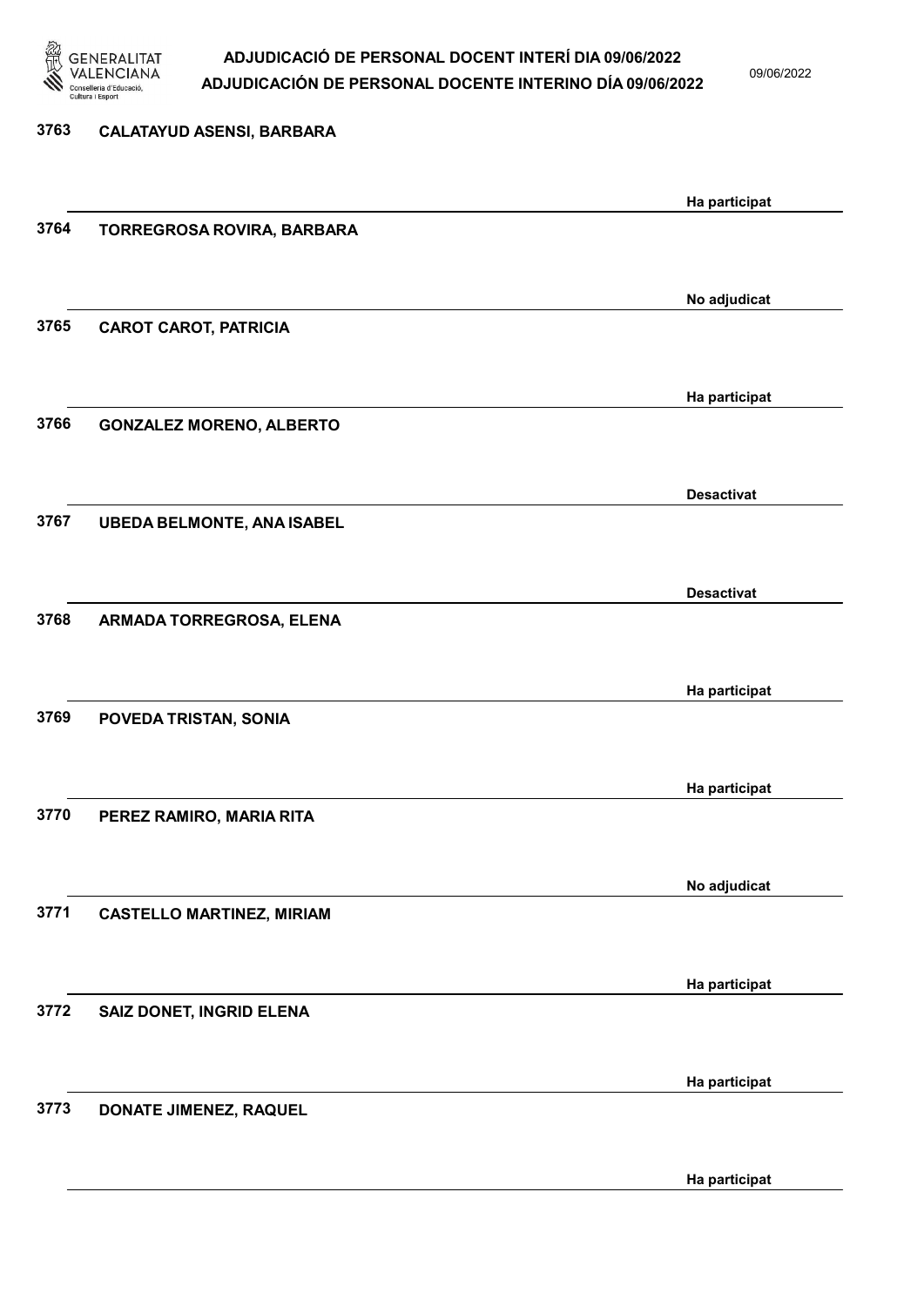

09/06/2022

#### 3774 BLASCO MORA, MARIA DEL CARMEN

|      |                                   | <b>Desactivat</b> |
|------|-----------------------------------|-------------------|
| 3775 | <b>MORENO MORA, MARIA AMPARO</b>  |                   |
|      |                                   |                   |
|      |                                   |                   |
|      |                                   | <b>Desactivat</b> |
| 3776 | <b>MONTOLIO NEBOT, SARA</b>       |                   |
|      |                                   |                   |
|      |                                   |                   |
|      |                                   | Ha participat     |
| 3777 | GIL TRÓ, ROSANA                   |                   |
|      |                                   |                   |
|      |                                   | No adjudicat      |
| 3778 | TORREGROSA BEVIA, MARIA GEMMA     |                   |
|      |                                   |                   |
|      |                                   |                   |
|      |                                   | <b>Desactivat</b> |
| 3779 | <b>ROCA DURA, ESTHER</b>          |                   |
|      |                                   |                   |
|      |                                   |                   |
|      |                                   | No adjudicat      |
| 3780 | <b>GALVAÑ TORTOSA, LAURA</b>      |                   |
|      |                                   |                   |
|      |                                   |                   |
|      |                                   | Ha participat     |
| 3781 | BELLES BELLES, BEGOÑA             |                   |
|      |                                   |                   |
|      |                                   | <b>Desactivat</b> |
| 3782 | <b>CAMP FORMENT, LUCIA</b>        |                   |
|      |                                   |                   |
|      |                                   |                   |
|      |                                   | Ha participat     |
| 3783 | MOLINA PASCUAL, OLGA              |                   |
|      |                                   |                   |
|      |                                   |                   |
|      |                                   | No adjudicat      |
| 3784 | <b>CANO RODRIGUEZ, SCHEREZADE</b> |                   |
|      |                                   |                   |
|      |                                   |                   |
|      |                                   | Ha participat     |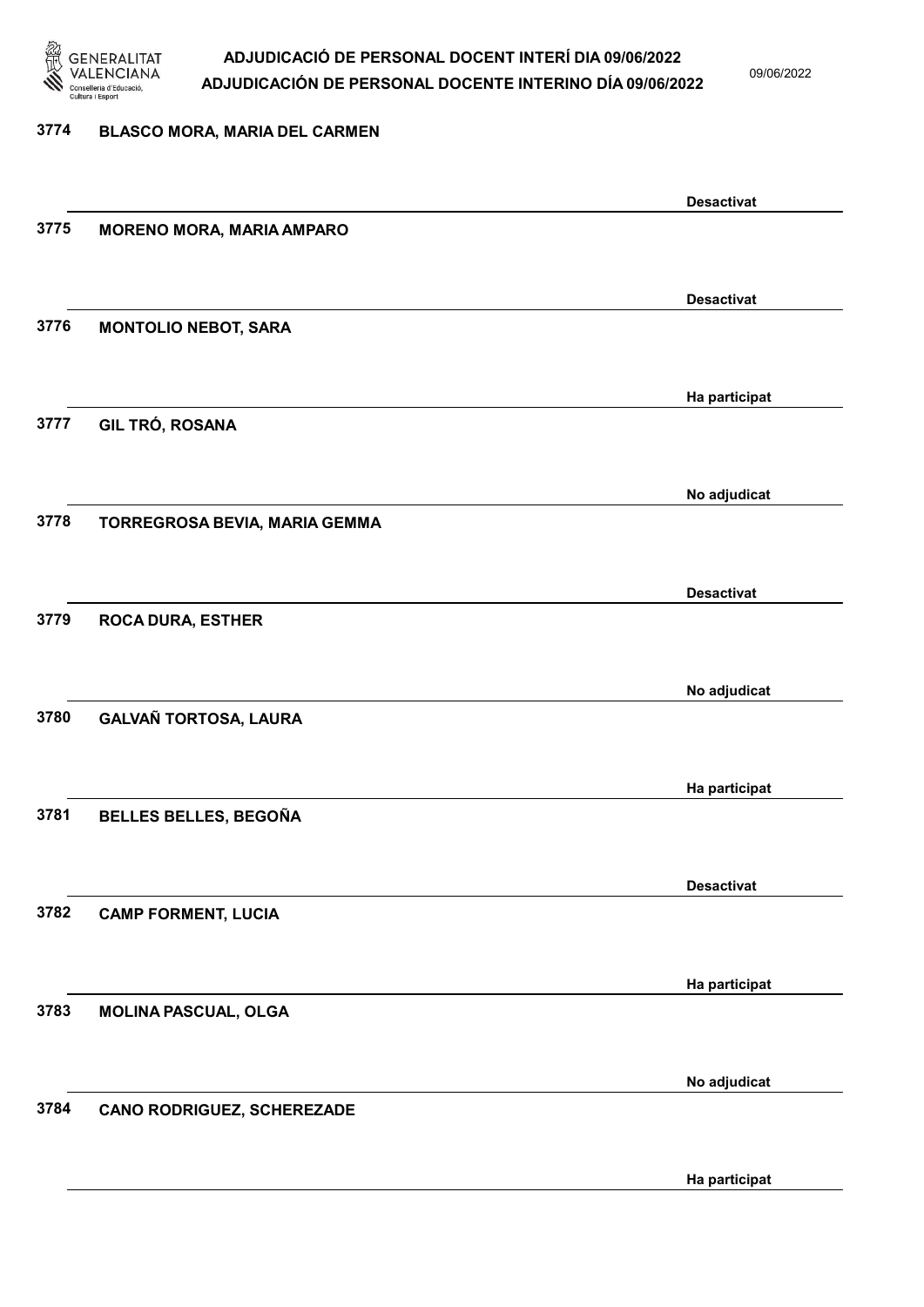

09/06/2022

Ha participat

| 3785 | MONTOSA ALONSO, CRISTINA             |               |
|------|--------------------------------------|---------------|
|      |                                      | Ha participat |
| 3786 | <b>CARRASCO BRAVO, SHEILA</b>        |               |
|      |                                      |               |
| 3787 | NAVARRO FERNANDEZ, SILVIA            | Ha participat |
|      |                                      |               |
| 3788 |                                      | Ha participat |
|      | SOLER PLA, REMEDIOS DEL CARMEN       |               |
|      |                                      | No adjudicat  |
| 3789 | <b>NARBONA BOLINCHES, NOELIA</b>     |               |
|      |                                      | Ha participat |
| 3790 | <b>RAMIREZ BERTOLIN, DELIA</b>       |               |
|      |                                      |               |
|      |                                      | Ha participat |
| 3791 | <b>MARTINEZ MOMPO, MARIA ANGELES</b> |               |
|      |                                      | No adjudicat  |
| 3792 | <b>VALLEJO GARCIA, EVA PATRICIA</b>  |               |
|      |                                      |               |
| 3793 | <b>ORTIZ PASTOR, VERONICA</b>        | Ha participat |
|      |                                      |               |
| 3794 |                                      | No adjudicat  |
|      | LINUESA BERMUDEZ, MARIA ISABEL       |               |
|      |                                      | Ha participat |
| 3795 | <b>GUTIERREZ GARCIA, JORGE</b>       |               |
|      |                                      |               |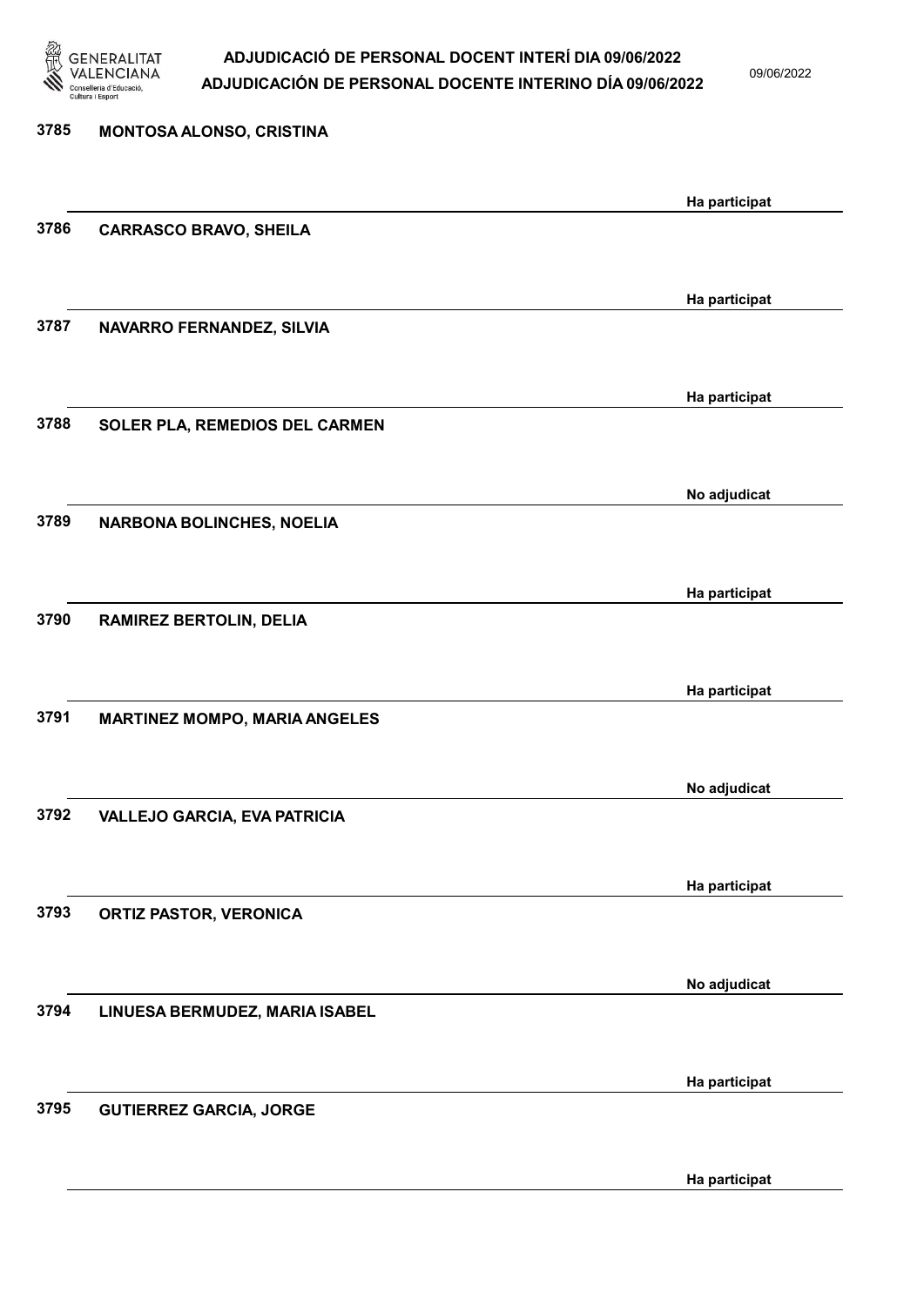

09/06/2022

Ha participat

# 3796 BASELGA LAZARO, MARTA No adjudicat 3797 CUCARELLA MARTINEZ, OSCAR Ha participat 3798 MOLINER ALEGRE, MARIA Ha participat 3799 IBORRA CLIMENT, MARIA ARANZAZU No adjudicat 3800 RAGA MAYQUEZ, CRISTINA Ha participat 3801 SANTOJA ANGEL, JOSEFA No adjudicat 3802 BALLESTA ORTUÑO, DOMINGO Desactivat 3803 PRIETO REY, MARIA DOLORES Ha participat 3804 SANTOLARIA DAS, DOLORES OLGA Ha participat 3805 REYNOSO RUIZ, LAURA MARTINA Ha participat 3806 CORDERO MARTINEZ, SONIA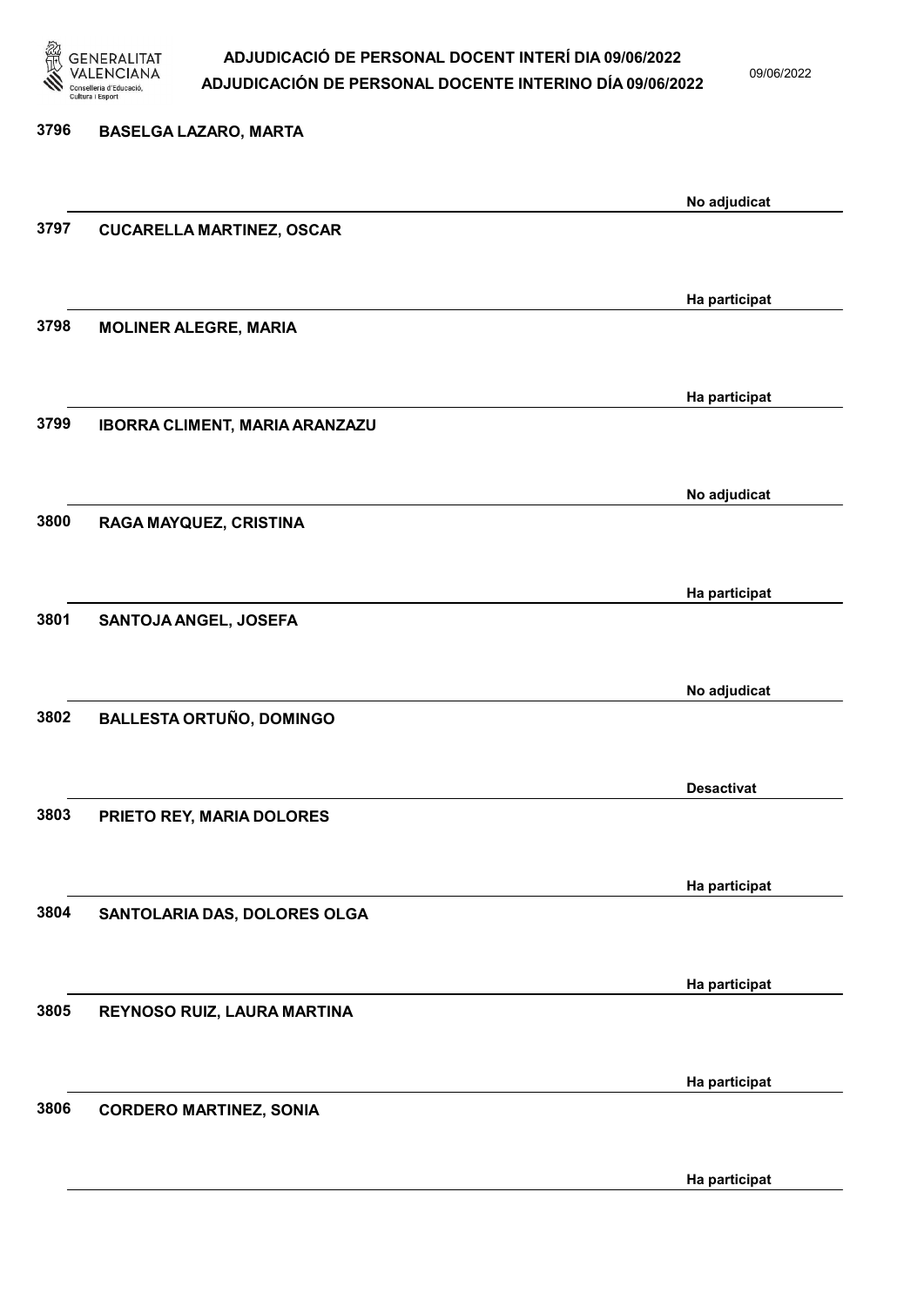

09/06/2022

| 3807 | SANCHIS SANZ, JUANA GEMMA         |                   |
|------|-----------------------------------|-------------------|
|      |                                   | No adjudicat      |
| 3808 | TORREJON REQUENA, Mª ISABEL       |                   |
|      |                                   | Ha participat     |
| 3809 | <b>ESCRIVA BATALLER, FERNANDO</b> |                   |
|      |                                   | No adjudicat      |
| 3810 | <b>MARES ESPARZA, RUBEN</b>       |                   |
|      |                                   | <b>Desactivat</b> |
| 3811 | CAÑADAS PASTOR, BLANCA            |                   |
| 3812 |                                   | Ha participat     |
|      | <b>MOLL RICHART, MARTA</b>        |                   |
|      |                                   | Ha participat     |
| 3813 | <b>VALLS MARTINEZ, BEATRIZ</b>    |                   |
|      |                                   | Ha participat     |
| 3814 | SANTAMATILDE ANDREU, Mª TERESA    |                   |
|      |                                   | Ha participat     |
| 3815 | ROCA QUEROL, MARIA TERESA         |                   |
| 3816 |                                   | <b>Desactivat</b> |
|      | PASCUAL GARCIA, CLARA             |                   |
| 3817 | <b>ARACIL CERVERA, ANGELA</b>     | Ha participat     |
|      |                                   |                   |

No adjudicat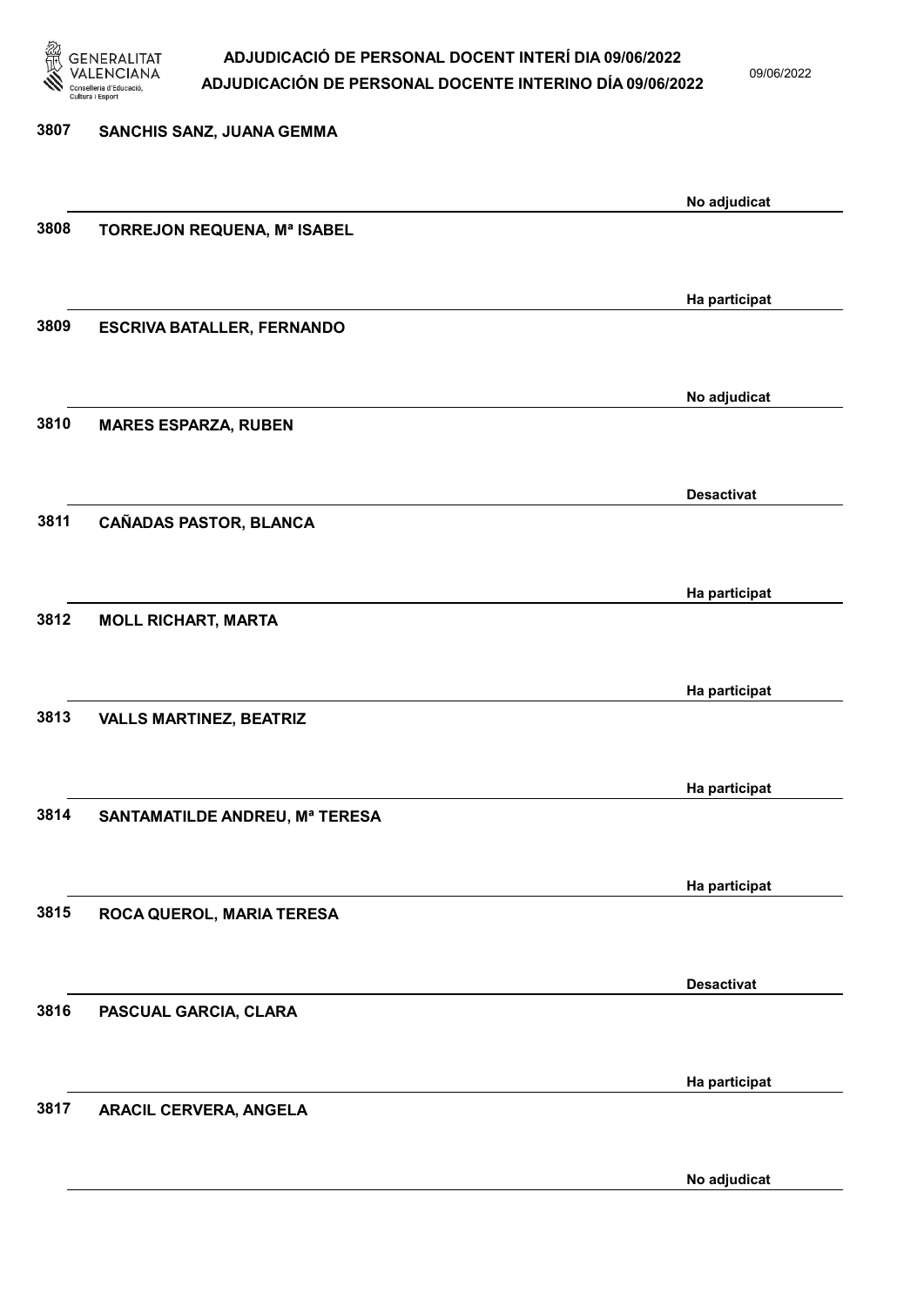

09/06/2022

Ha participat

# 3818 MIRO JIMENEZ, JUDIT Desactivat 3819 SEGARRA CARRILLO, LUIS Ha participat 3820 BADIA TALENS, ANA MARIA Desactivat 3821 HURTADO LÓPEZ, JOSÉ ANTONIO No adjudicat 3822 GAVARA TORTES, ANA Ha participat 3823 GARCIA GASCON, FERNANDO ANTONIO Ha participat 3824 CHAFER CASTELLO, MARIA ISABEL No adjudicat 3825 VIDAL VIDAL, ALICIA Ha participat 3826 AMBROS LLONCH, MARIA ANGELES Ha participat 3827 GIMENEZ CABRERA, CELIA Ha participat 3828 LLORET PEREZ, MARIA JOSE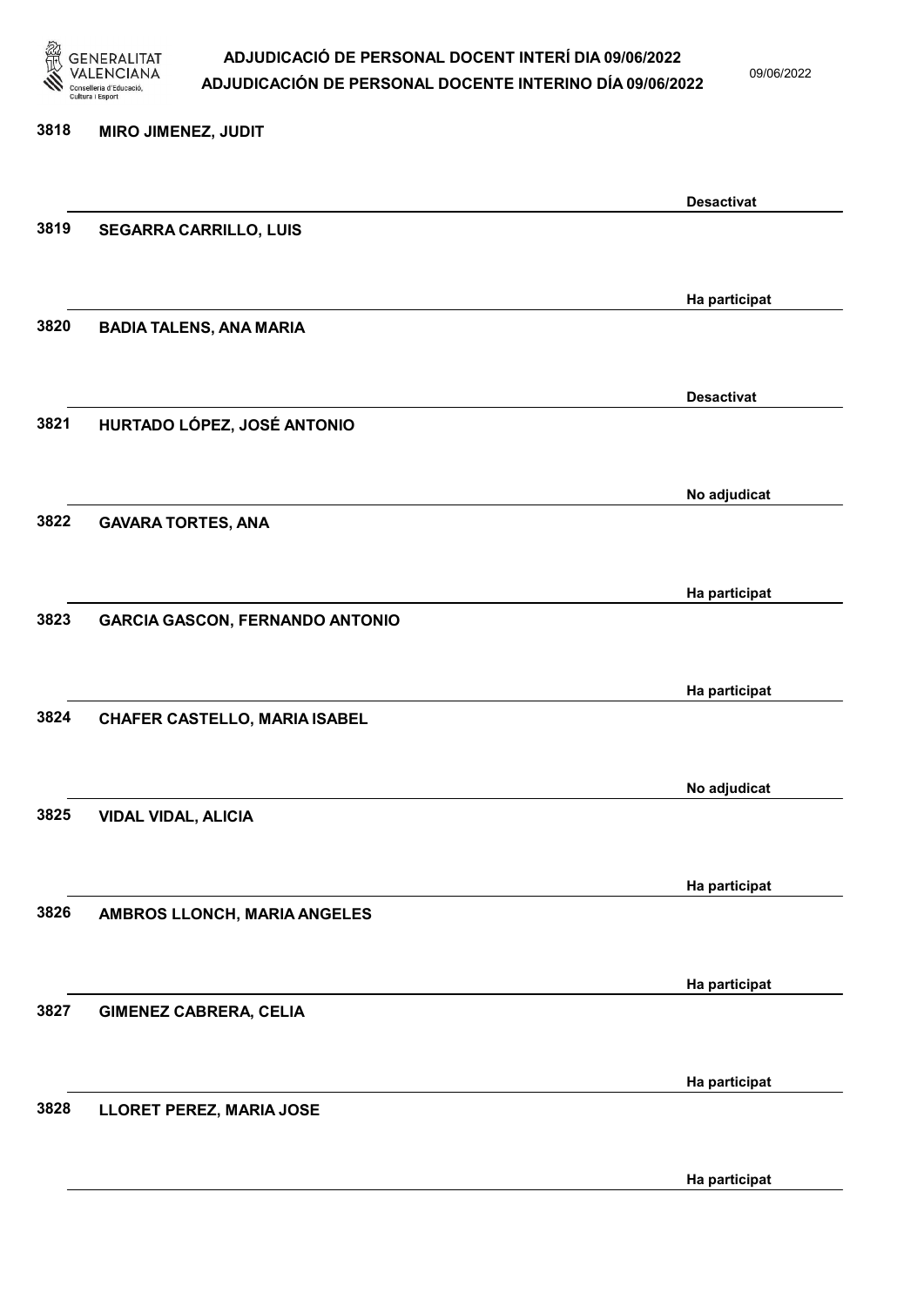

09/06/2022

# 3829 TUDELA ATIENZA, ALICIA Ha participat 3830 LLEONART SALES, ARACELI Ha participat 3831 POZO CAMBRA, MARTA Desactivat 3832 REMOLAR NAVARRO, SUSANA Desactivat 3833 RUIZ BOYERO, JAVIER Ha participat 3834 SOLA RECHE, JAVIER Ha participat 3835 TORTOSA VIDAL, ANTONIO No adjudicat 3836 ALEMANY ALMUNIA, JOSE VICENTE Ha participat 3837 PARRA CAMACHO, DAVID Desactivat 3838 SOLDEVILA MATEU, CARME Ha participat 3839 VALLS JOSA, ANTONIO JOSE

No adjudicat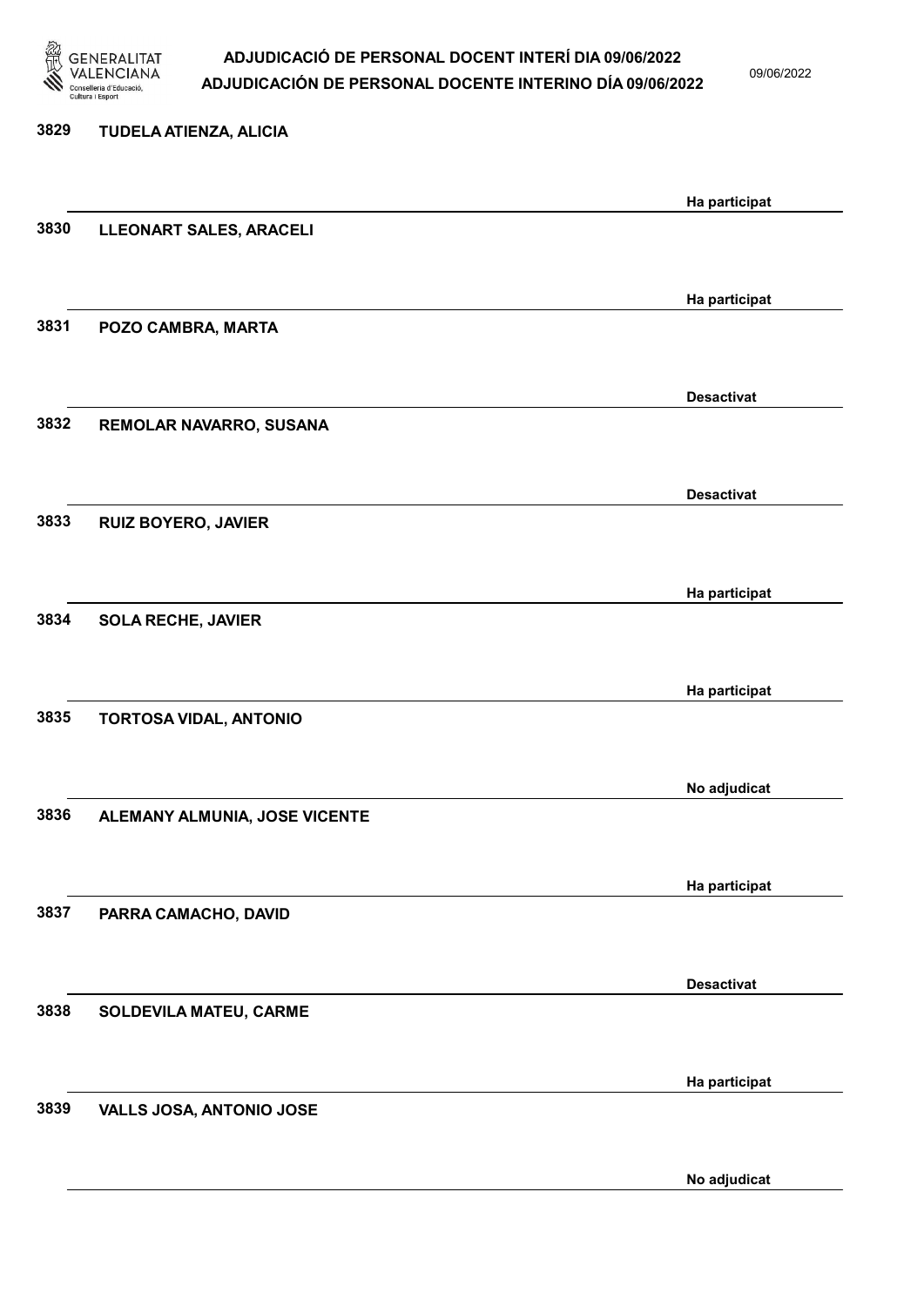

09/06/2022

Desactivat

### 3840 BARRIGA SANCHEZ, JOSE LUIS Ha participat 3841 NAVARRO BALLESTER, FRANCISCO JAVIER Ha participat 3842 SÁNCHEZ LLUPART, VIRGINIO Ha participat 3843 MOLINER SEGURA, MAXIMO Ha participat 3844 MAQUEDA NOVEJARQUE, ANA ISABEL Ha participat 3845 SANCHEZ PERIS, ELIAS JOSE Ha participat 3846 GEA SORIANO, MARIA AMPARO Ha participat 3847 LLINARES CLIMENT, Mª. AMPARO Ha participat 3848 MARCO BALAGUER, MARIA DOLORES Ha participat 3849 CASTELLO CAÑADAS, MAIDA Ha participat 3850 ESTEVE SOLER, MARIA JOSE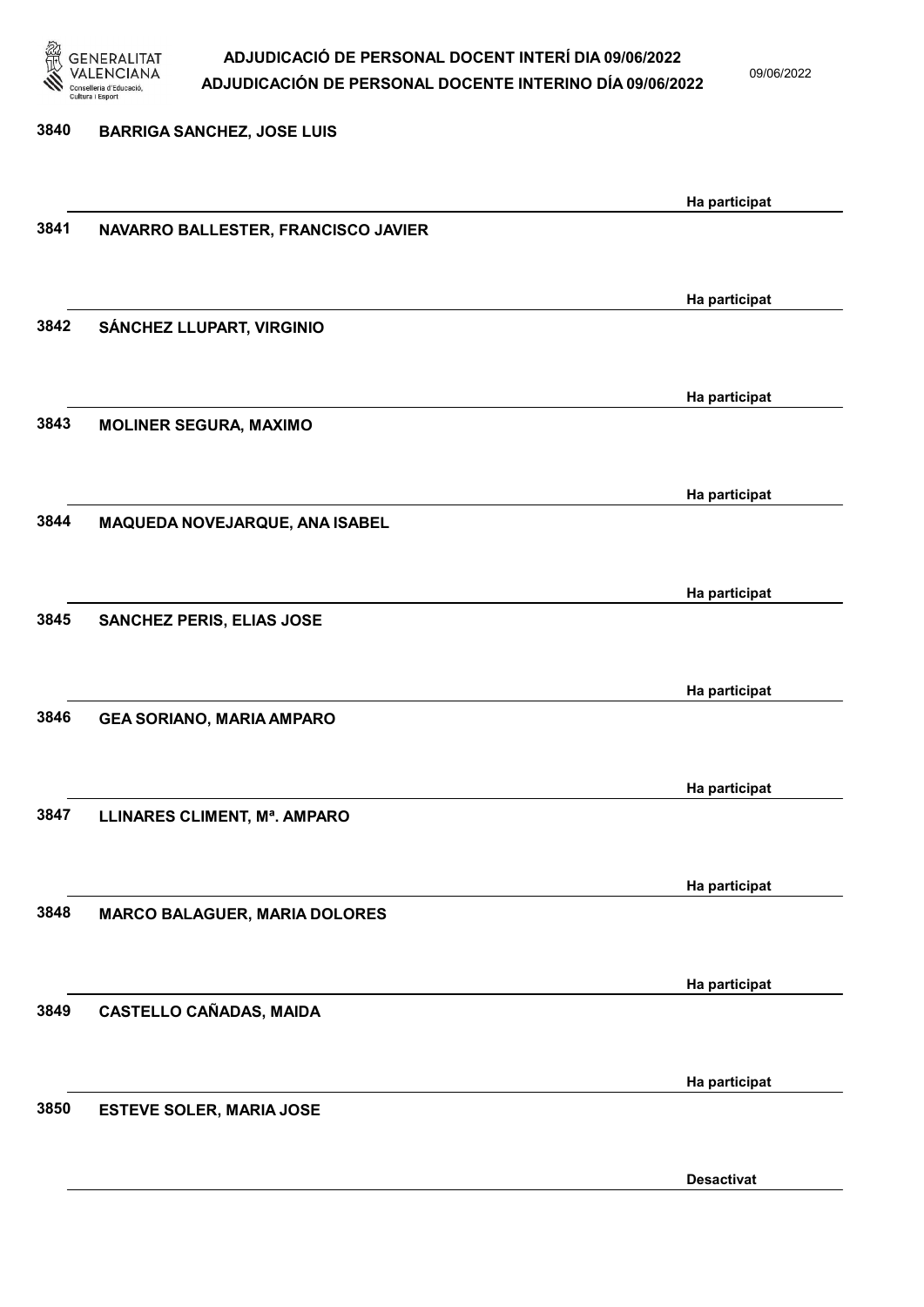

09/06/2022

Desactivat

# 3851 OLTRA BENAVENT, ESTER No adjudicat 3852 PI PLA, VICENT Ha participat 3853 ALFONSO PAYA, Mª DEL CARMEN Ha participat 3854 AZNAR GUILLEN, EVA MARIA Desactivat 3855 SOTO PAREJA, MARIA DE LA LUZ Ha participat 3856 VERDU MARTINEZ, ELENA Ha participat 3857 GUILLAMÓN ANDRÉS, MARÍA VICENTA Ha participat 3858 CASTELLO RIZO, CONCEPCION Ha participat 3859 ESCAMILLA PRIETO, NEUS No adjudicat 3860 BELDA CANUT, SANDRA Ha participat 3861 ARNANDIS ESTARLICH, ELVIRA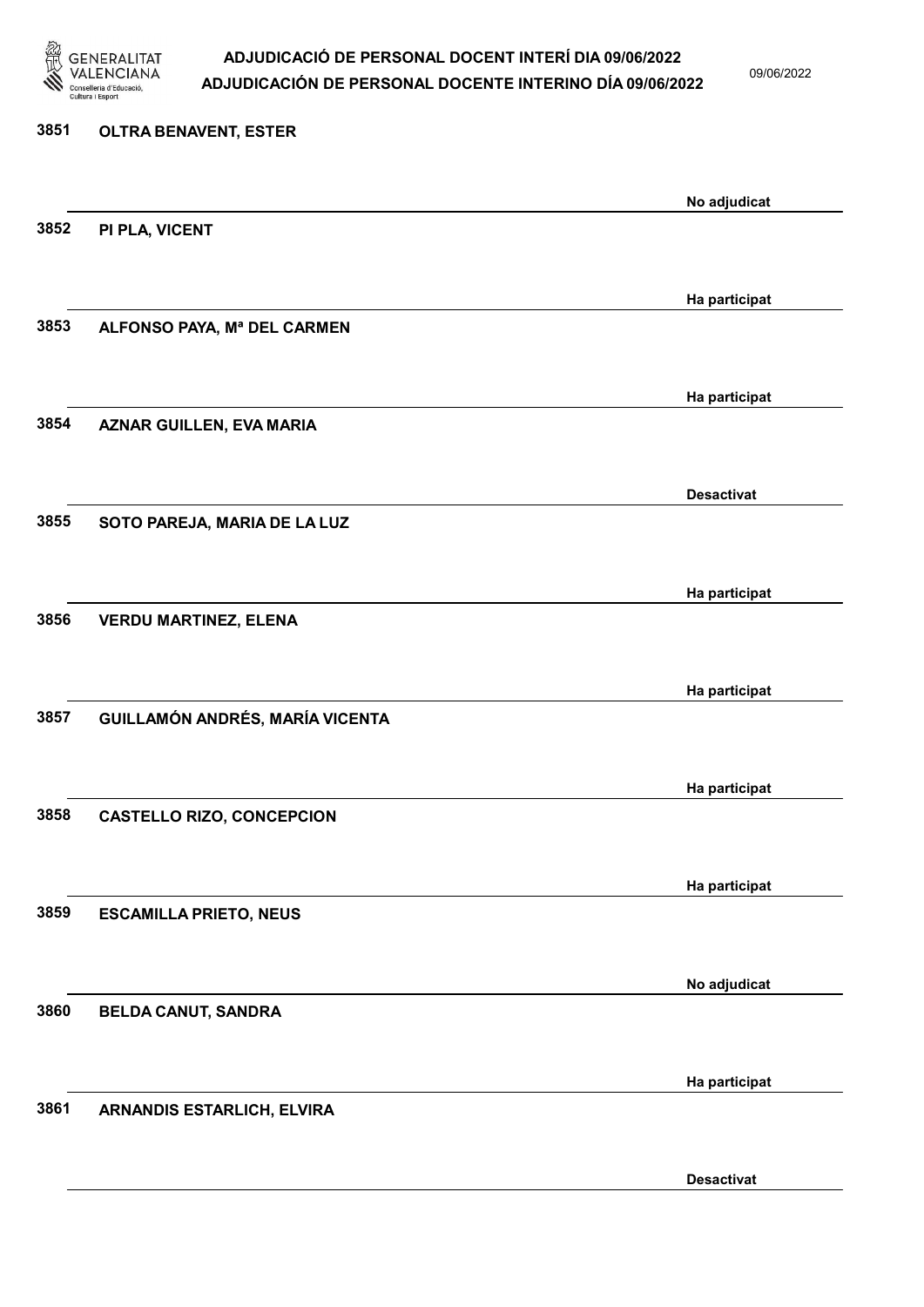

09/06/2022

| 3862 | ANDREU PAVIA, FRANCISCA             |                   |
|------|-------------------------------------|-------------------|
|      |                                     |                   |
|      |                                     | <b>Desactivat</b> |
| 3863 | <b>GARRIDO FEMENIA, ALMUDENA</b>    |                   |
|      |                                     |                   |
|      |                                     | <b>Desactivat</b> |
| 3864 | <b>LACOSTA BUENO, PATRICIA</b>      |                   |
|      |                                     |                   |
|      |                                     | <b>Desactivat</b> |
| 3865 | ORTOLA SALOM, JOANA                 |                   |
|      |                                     |                   |
|      |                                     | <b>Desactivat</b> |
| 3866 | BERTÓ GUIJARRO, INMACULADA          |                   |
|      |                                     |                   |
|      |                                     | <b>Desactivat</b> |
| 3867 | <b>TALENS ORTI, ELENA</b>           |                   |
|      |                                     |                   |
|      |                                     | <b>Desactivat</b> |
| 3868 | <b>MORENO ILLAN, PEDRO ANTONIO</b>  |                   |
|      |                                     |                   |
|      |                                     | <b>Desactivat</b> |
| 3869 | OSUNA LOPEZ, ROSA MARIA             |                   |
|      |                                     |                   |
|      |                                     | <b>Desactivat</b> |
| 3870 | <b>GALBIS PLA, JOSEFA</b>           |                   |
|      |                                     |                   |
|      |                                     | <b>Desactivat</b> |
| 3871 | <b>GARCIA MIRALLES, MARIA PILAR</b> |                   |
|      |                                     |                   |
|      |                                     | Ha participat     |
| 3872 | ORTS BENIMELI, ARANTXA              |                   |
|      |                                     |                   |

Desactivat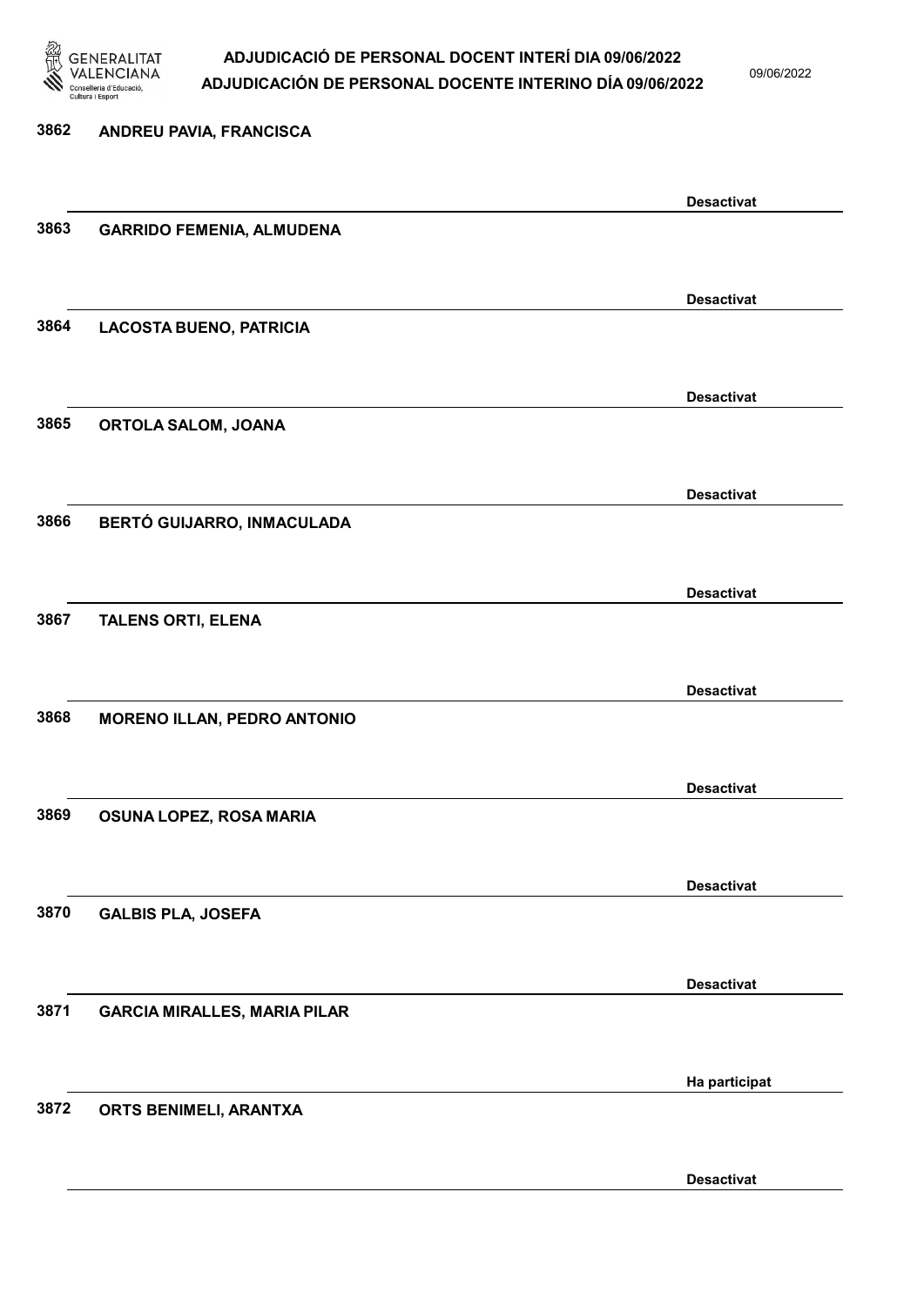

09/06/2022

Desactivat

# 3873 CLIMENT TORMO, JOSE Desactivat 3874 LLOPIS IVORRA, PAULA Desactivat 3875 MARIN GARCIA, JOSE MARIA Desactivat 3876 MIRAPEIX SANMARTIN, INMACULADA Desactivat 3877 PARDO BALDOVI, MARIA ISABEL Desactivat 3878 SANCHEZ ANDRES, JOSE IGNACIO Desactivat 3879 BERMUDEZ BOLOS, JAIME MIGUEL Desactivat 3880 CIFRES PORTA, FERRAN Desactivat 3881 JUNQUERA PASTOR, MARIA JOSE Desactivat 3882 TORRES CHANZA, SORAIA Desactivat 3883 VERDU LORENTE, LAURA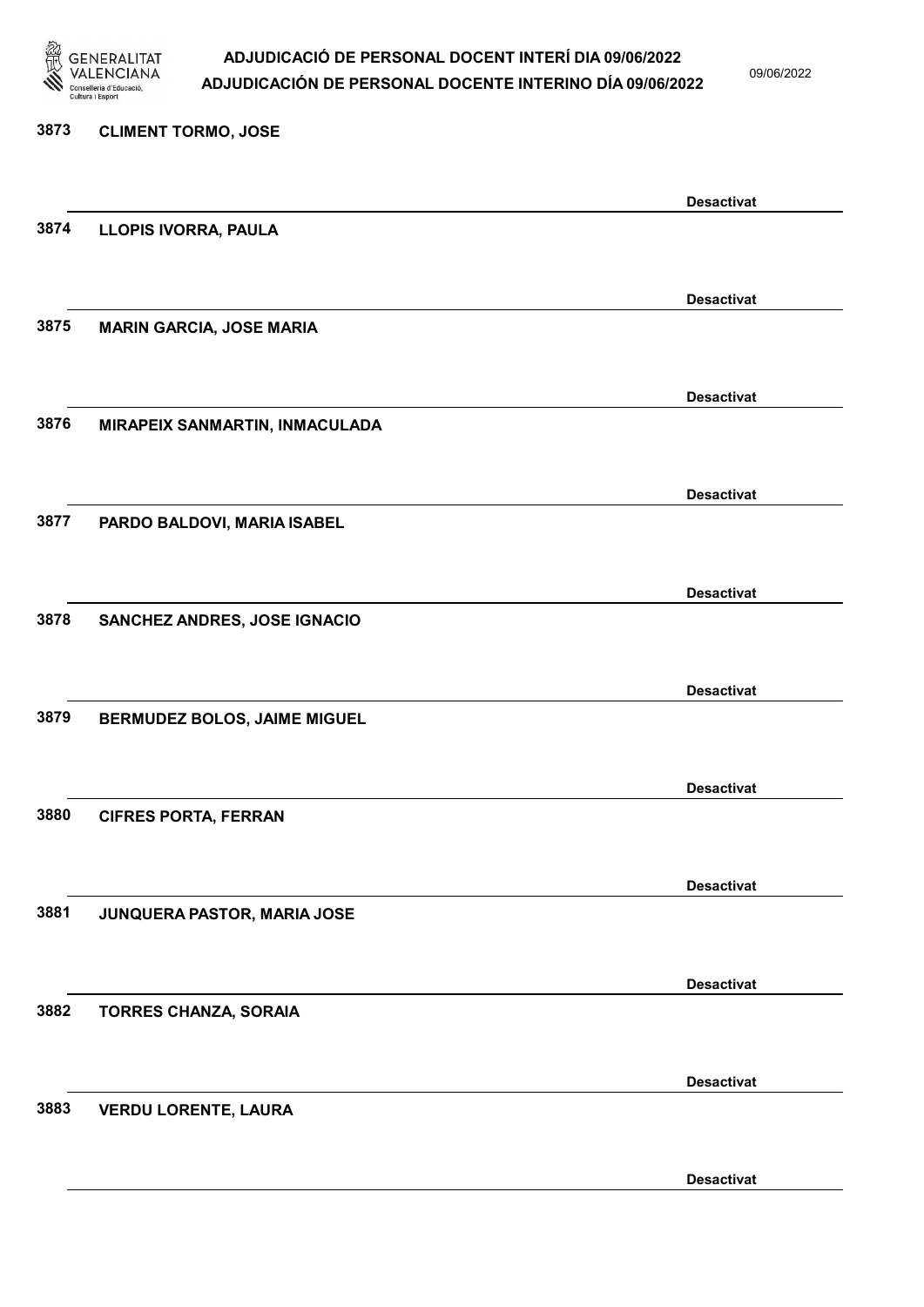

09/06/2022

3884 MIRA ESPINOSA, PEDRO Desactivat 3885 DOMENECH LLINARES, JOSE RAMON Desactivat 3886 DOMINGUEZ SOLER, MARIA CRISTINA Desactivat 3887 MIR PARDO, MARIA Desactivat 3888 VALIENTE PUCHAL, DANIEL Desactivat 3889 FLORS ROGLA, JOSE JAVIER Desactivat 3890 MIRA CANDELA, TOMAS Desactivat 3891 CALAS SABATER, HELGA Desactivat 3892 ESBRI VILAR, MARC Desactivat 3893 FRANCES GARCIA, MOISES Desactivat 3894 BERNABEU SENDRA, CARLOS **El proportante de la proportante de la proportante de la proportante de la proporta** 23 Itinerante SUBSTITUCIÓ INDETERMINADA Adjudicat ALCALALÍ (03000163) CEIP MOSQUERA 121 / LLENGUA ESTRANGERA: ANGLÉS Voluntaria 845736 Horas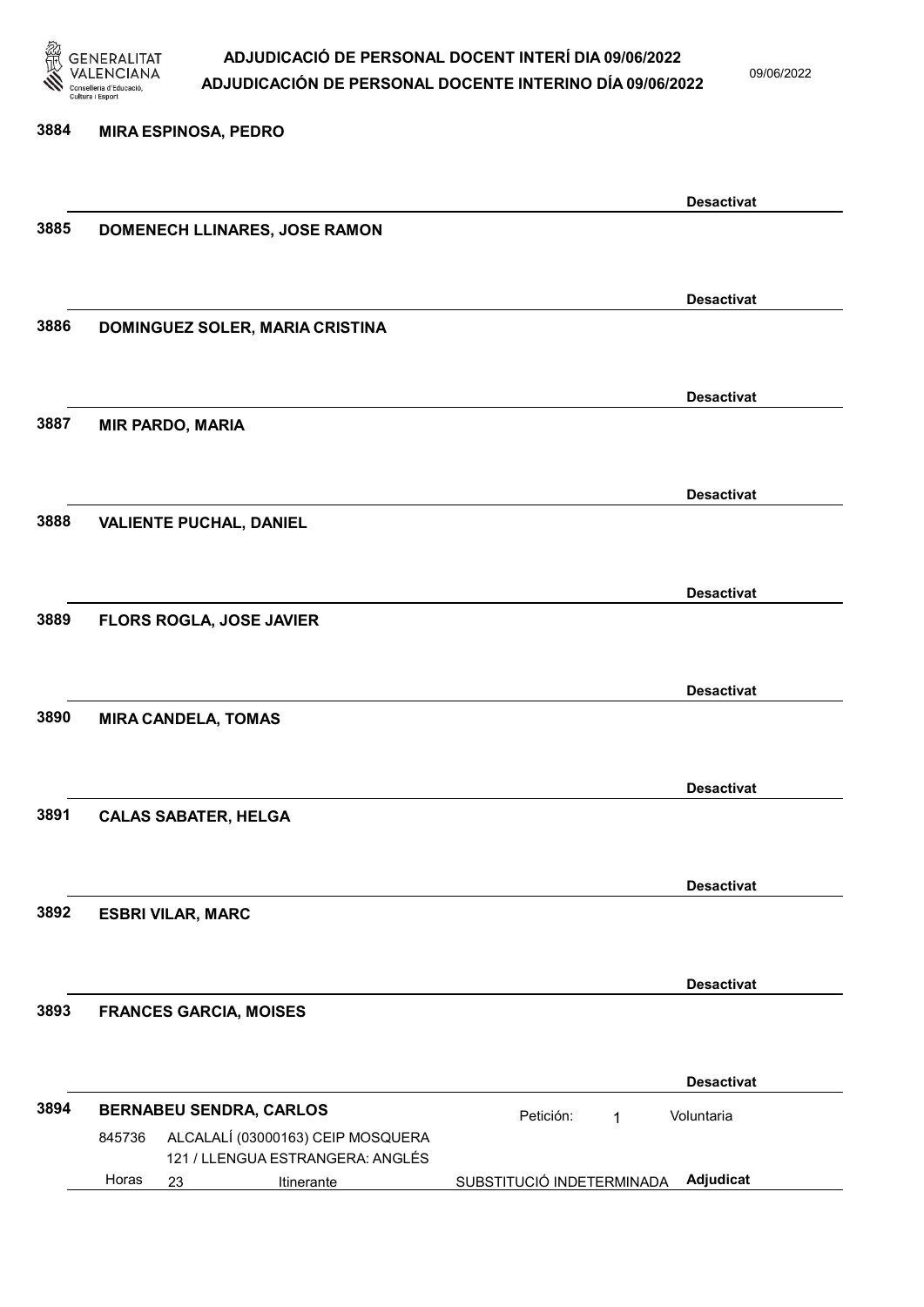

09/06/2022

Desactivat

# 3895 CANET BERNAT, JOSE Desactivat 3896 CHIVA PORCAR, LAURA Desactivat 3897 DONET GASCO, ALEXANDRA Desactivat 3898 NAVARRO MESTRE, JOSEFA ISABEL Desactivat 3899 PEÑA GONZALEZ, MARIA RAQUEL Desactivat 3900 POMBO CEBADERO, MIRYAM Ha participat 3901 ROIG GARCIA, ESTEFANIA Desactivat 3902 CIFUENTES ESBRI, RAUL Ha participat 3903 SABATER DEL PINO, MONICA Desactivat 3904 CARDO MADRONA, DIANA Desactivat 3905 SAEZ CLEMENTE, REBECA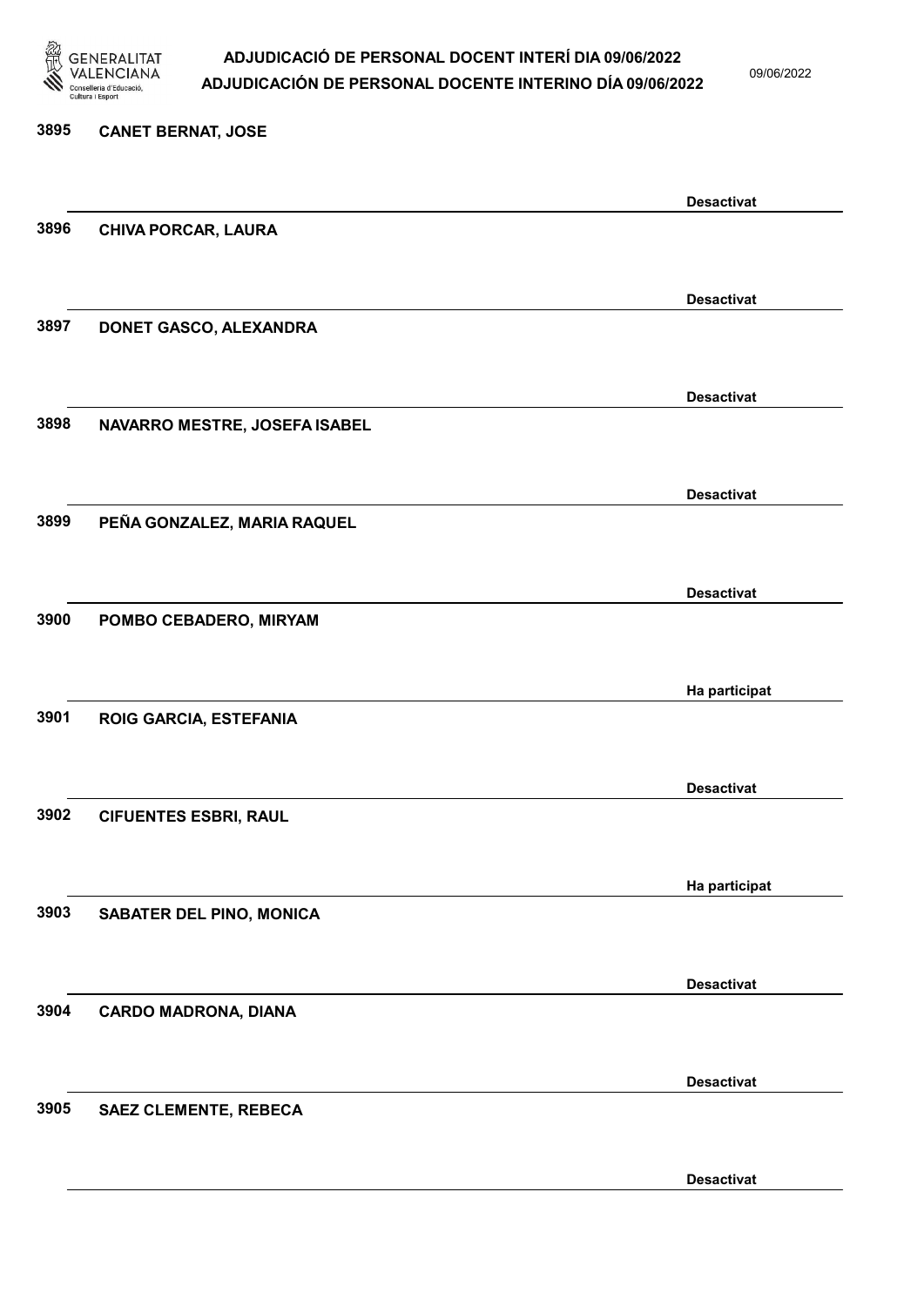

09/06/2022

Desactivat

### 3906 ALIAGA FERRANDIS, MARIA AMPARO Desactivat 3907 BORJA GIMENEZ, PAULA Desactivat 3908 GARCIA GARCIA, ELENA Ha participat 3909 CARRIO ROLDAN, CARLA CONSUELO Desactivat 3910 PEREZ BENLLOCH, BEATRIZ PILAR Desactivat 3911 SAN MILLAN SANCHEZ, JAVIER Desactivat 3912 CONTRERAS CARO, VICENT ALEXIS Desactivat 3913 INOUE FERRANDO, DANIEL Desactivat 3914 CABALLERO PELLITERO, CRISTINA Desactivat 3915 LLACER TRULL, PAULA Desactivat 3916 PEIRO CAMARENA, MARIA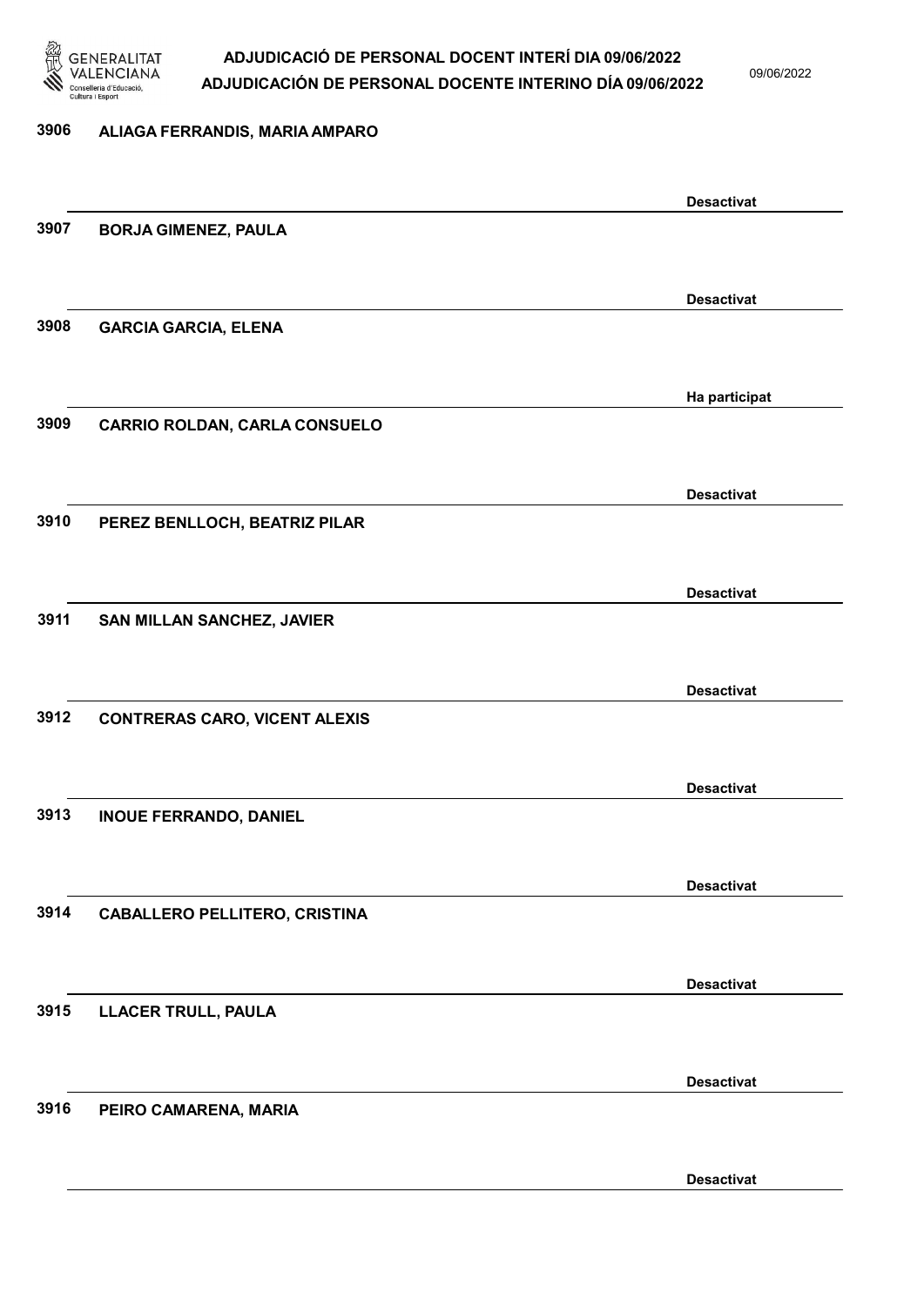

09/06/2022

Desactivat

## 3917 CAMACHO HUERTA, RAQUEL Desactivat 3918 CHIRIVELLA TORRES, JOAN Desactivat 3919 SOLER LLORENS, TANIA Desactivat 3920 CUBEROS LOPEZ, ANDREA Desactivat 3921 MARCO PACHECO, MARIA Desactivat 3922 SAEZ CLARAMUNT, RAQUEL Desactivat 3923 CANO LEAL, SARA Desactivat 3924 MARIN ORTEGA, JAIME Desactivat 3925 LOPEZ-BRIONES GARCIA, SOFIA Desactivat 3926 GUIRAO HERNANDEZ, ANA ISABEL Desactivat 3927 PARRA FERRANDO, CARLOS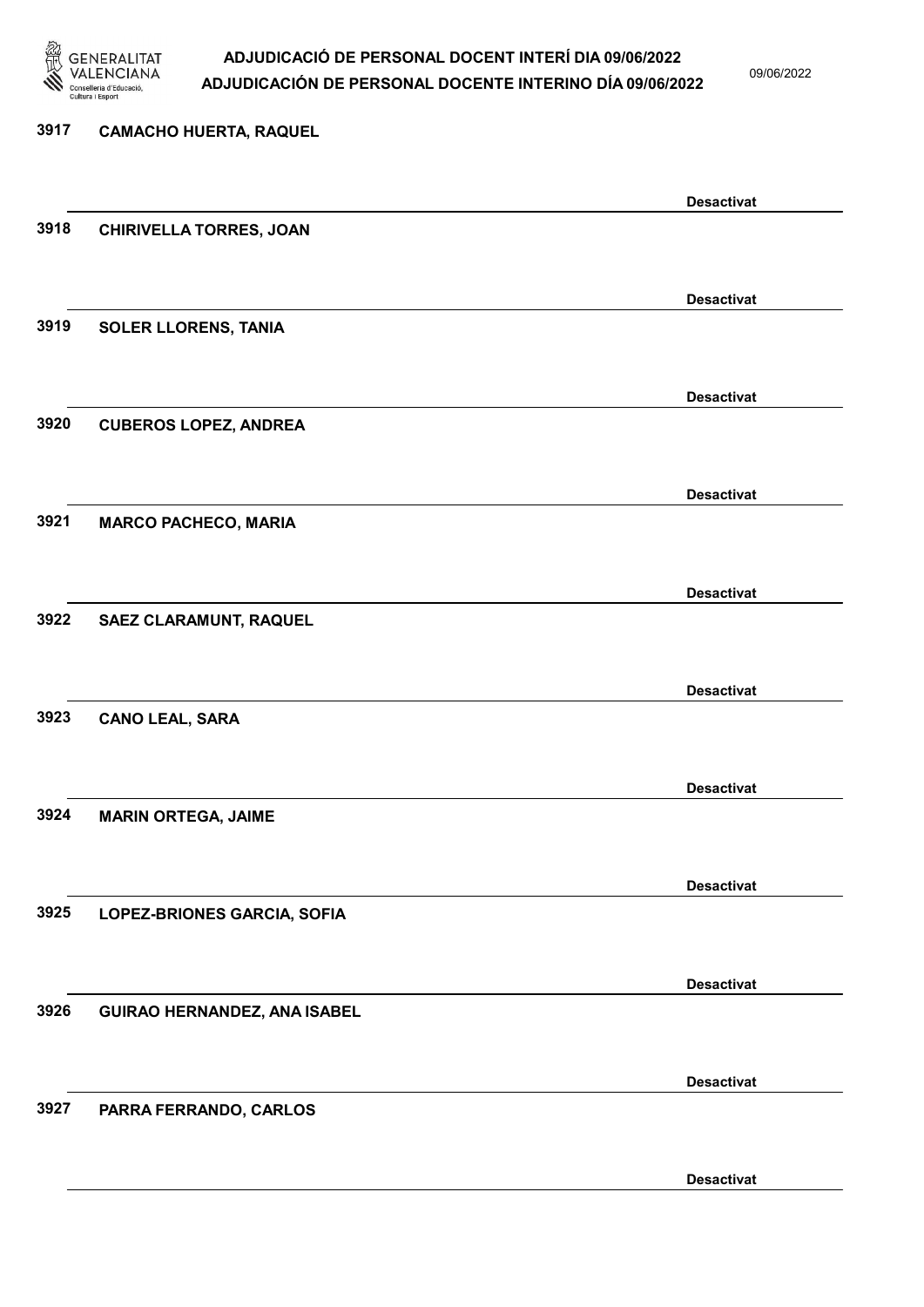

09/06/2022

Desactivat

3928 GOMEZ JUAREZ, ELENA Desactivat 3929 GRANERO ANDANI, MIGUEL ANGEL Desactivat 3930 ALACID BRAVO, JUANA Desactivat 3931 ROCAMORA PEREZ, MARIA CARMEN Desactivat 3932 ESCRIVA SEBASTIA, CRISTINA Desactivat 3933 FERRER SENA, ANDREA Desactivat 3934 FRANCO GRANERO, IGNACIO Desactivat 3935 HERRERA CALVET, CARMEN Desactivat 3936 MIR OFICIAL, ROQUE Desactivat 3937 BLANES SUAREZ, JENNIFER Desactivat 3938 MELIA MARTINEZ, NURIA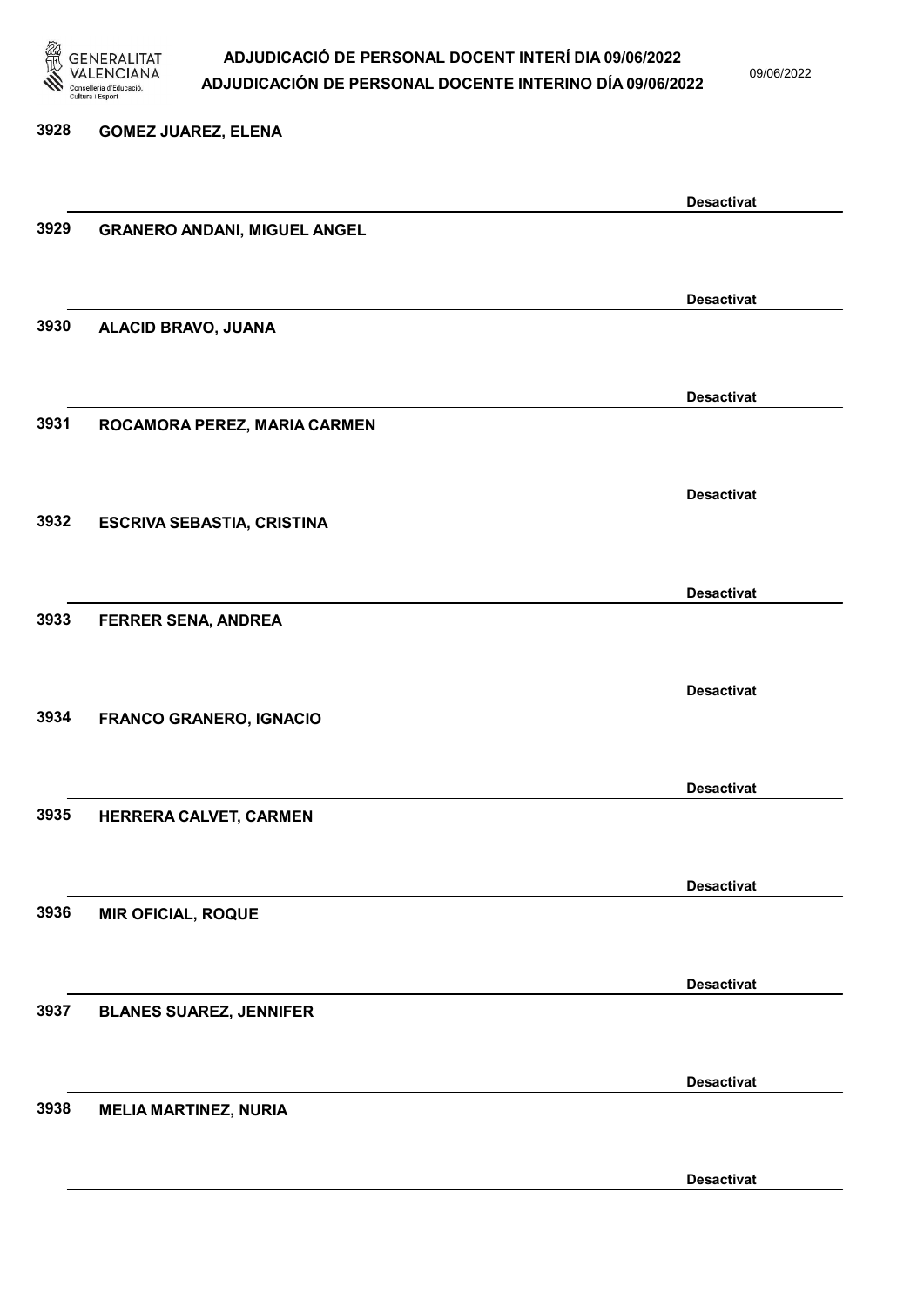

09/06/2022

| 3939 | ESPAÑA GALERA, JENNIFER             |                   |
|------|-------------------------------------|-------------------|
|      |                                     | <b>Desactivat</b> |
| 3940 | <b>SARRIO NAVALON, SONIA</b>        |                   |
|      |                                     | <b>Desactivat</b> |
| 3941 | <b>DOMÉNECH ABAD, ANDREA ISABEL</b> |                   |
|      |                                     | <b>Desactivat</b> |
| 3942 | <b>LORES FERRER, MARC</b>           |                   |
|      |                                     | <b>Desactivat</b> |
| 3943 | PERPIÑA ARCAS, ERIKA                |                   |
|      |                                     | <b>Desactivat</b> |
| 3944 | <b>SANJOSE FERRI, LIDIA</b>         |                   |
|      |                                     | <b>Desactivat</b> |
| 3945 | <b>ROIG ABELLA, NEUS</b>            |                   |
|      |                                     | <b>Desactivat</b> |
| 3946 | HORTELANO MONTEJANO, ANA            |                   |
|      |                                     | <b>Desactivat</b> |
| 3947 | <b>SAFONT BARREDA, MARIA</b>        |                   |
|      |                                     | <b>Desactivat</b> |
| 3948 | YAGUES GUILABERT, IRENE             |                   |
|      |                                     |                   |
| 3949 | ORTEGA SEGARRA, JUAN                | <b>Desactivat</b> |
|      |                                     |                   |
|      |                                     | <b>Desactivat</b> |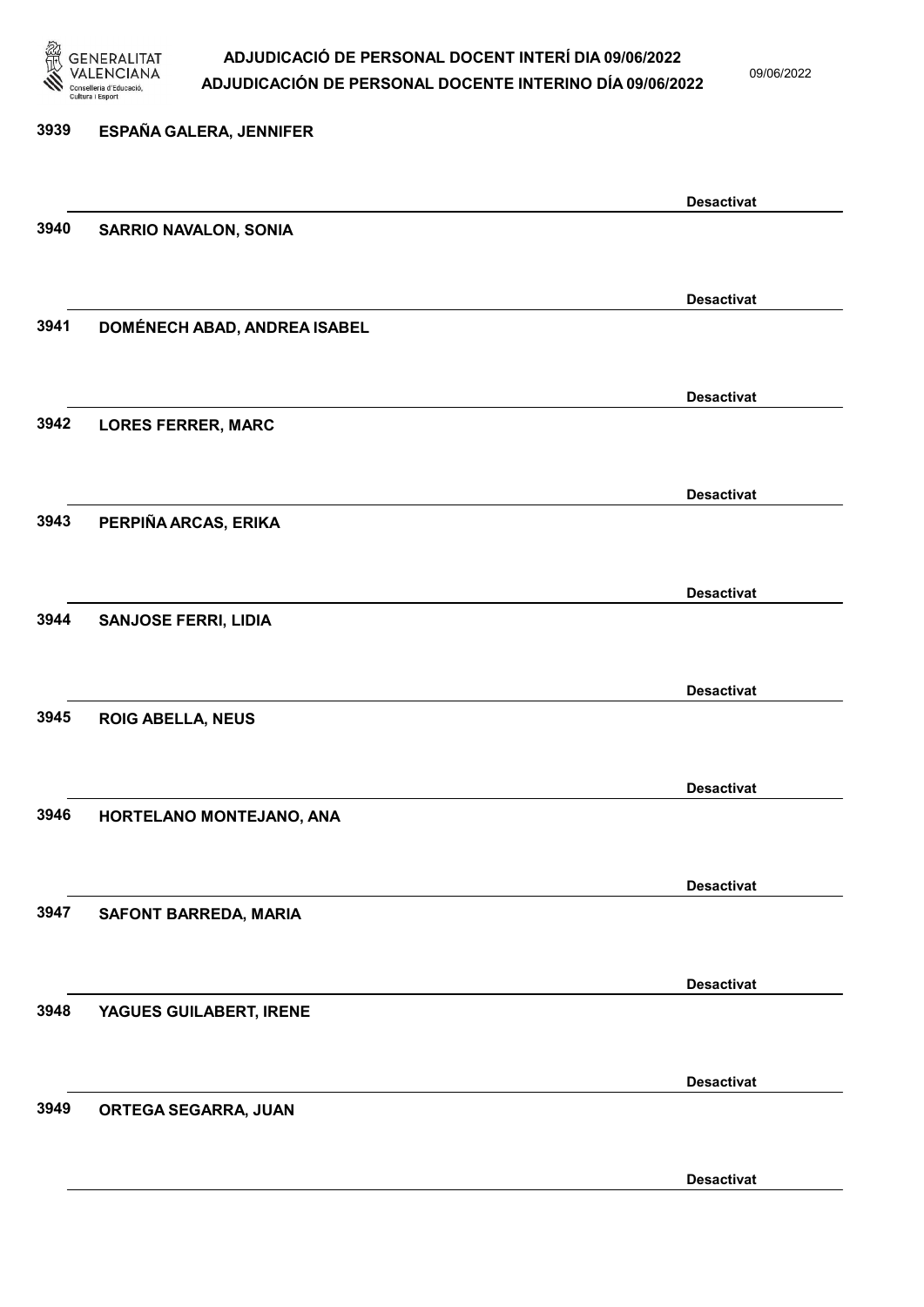

09/06/2022

### 3950 PEREZ BATALLER, MARIA

|      |                                    | <b>Desactivat</b> |
|------|------------------------------------|-------------------|
| 3951 | MOLINERO TORRECILLAS, MARIA ISABEL |                   |
|      |                                    |                   |
|      |                                    | <b>Desactivat</b> |
| 3952 | <b>VERDEGUER TRAVER, SONIA</b>     |                   |
|      |                                    |                   |
|      |                                    |                   |
|      |                                    | <b>Desactivat</b> |
| 3953 | <b>CASELLES ALBANELL, ARNAU</b>    |                   |
|      |                                    |                   |
|      |                                    | <b>Desactivat</b> |
| 3954 | <b>CLARAMUNT CARCEL, ESTER</b>     |                   |
|      |                                    |                   |
|      |                                    | <b>Desactivat</b> |
| 3955 | PEREZ ESCRIVA, JORGE               |                   |
|      |                                    |                   |
|      |                                    |                   |
|      |                                    | <b>Desactivat</b> |
| 3956 | <b>ARIAS VIDAL, VICTOR</b>         |                   |
|      |                                    |                   |
|      |                                    | <b>Desactivat</b> |
| 3957 | <b>MARTINEZ MARTINEZ, LUIS</b>     |                   |
|      |                                    |                   |
|      |                                    | <b>Desactivat</b> |
| 3958 | ZARAGOZA LAFUENTE, DANIEL          |                   |
|      |                                    |                   |
|      |                                    |                   |
|      |                                    | <b>Desactivat</b> |
| 3959 | <b>MONTORO FRANCES, ALBERTO</b>    |                   |
|      |                                    |                   |
|      |                                    | <b>Desactivat</b> |
| 3960 | <b>VALLES MOYA, PAULA</b>          |                   |
|      |                                    |                   |
|      |                                    | <b>Desactivat</b> |
|      |                                    |                   |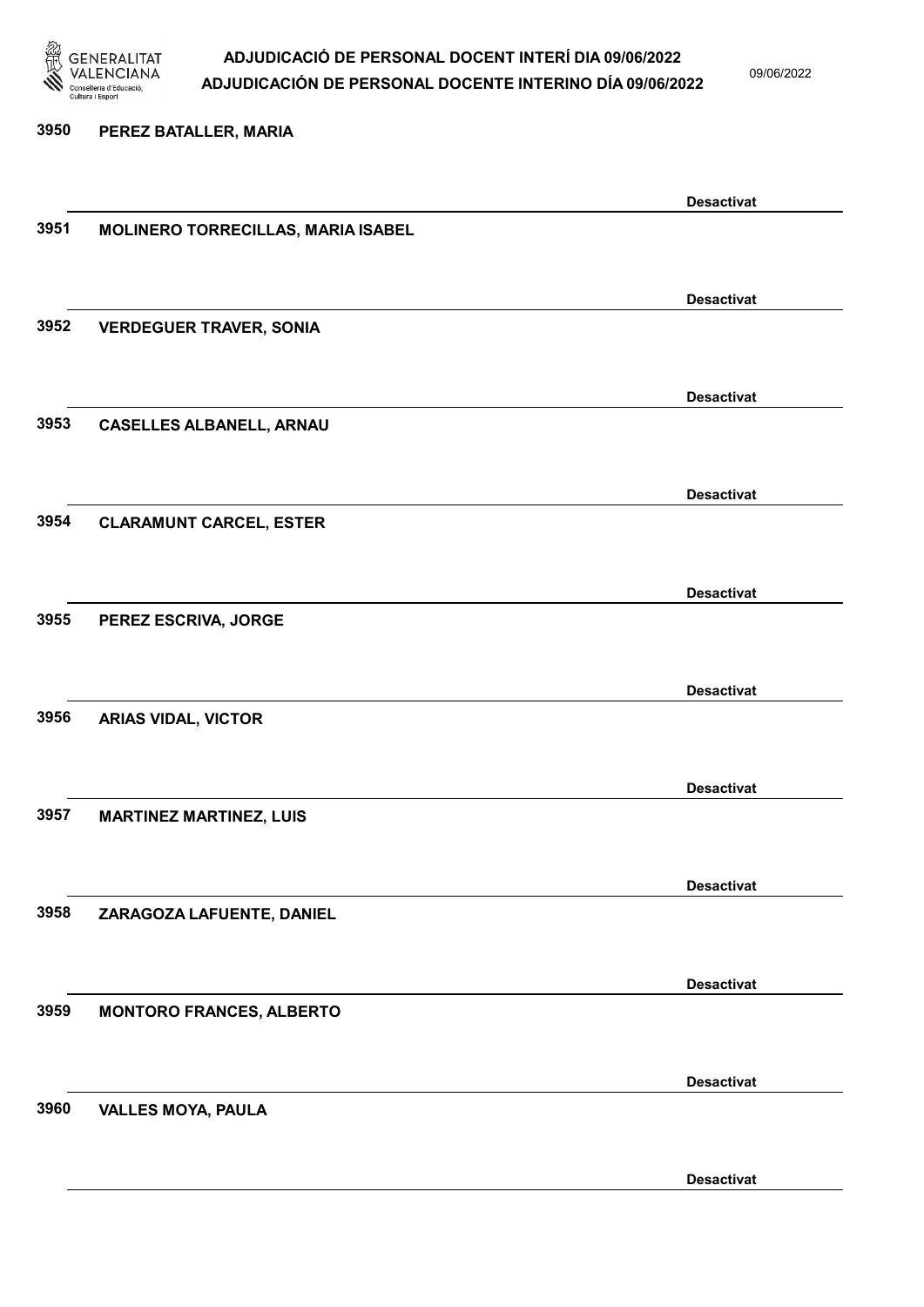

### ADJUDICACIÓ DE PERSONAL DOCENT INTERÍ DIA 09/06/2022 ADJUDICACIÓN DE PERSONAL DOCENTE INTERINO DÍA 09/06/2022

09/06/2022

Desactivat

# 3961 ALFARO LORCA, VERONICA Ha participat 3962 SORIANO MARTINEZ, MARTA Desactivat 3963 REIG BAS, LUCIA Desactivat 3964 SANCHEZ ADAN, MARIA ISABEL Desactivat 3965 VICENTE RUVIRA, MARIA Desactivat 3966 OLIVA LOPEZ, JAVIER Ha participat 3967 COMPANY BOU, JUDIT Desactivat 3968 GARCIA ASPAS, MARIA EMMA No ha participat 3969 BARRERA FERNANDEZ, SARA No ha participat 3970 TEJERO CASTELLO, GERMAN Desactivat 3971 ORTI SALINAS, MARIA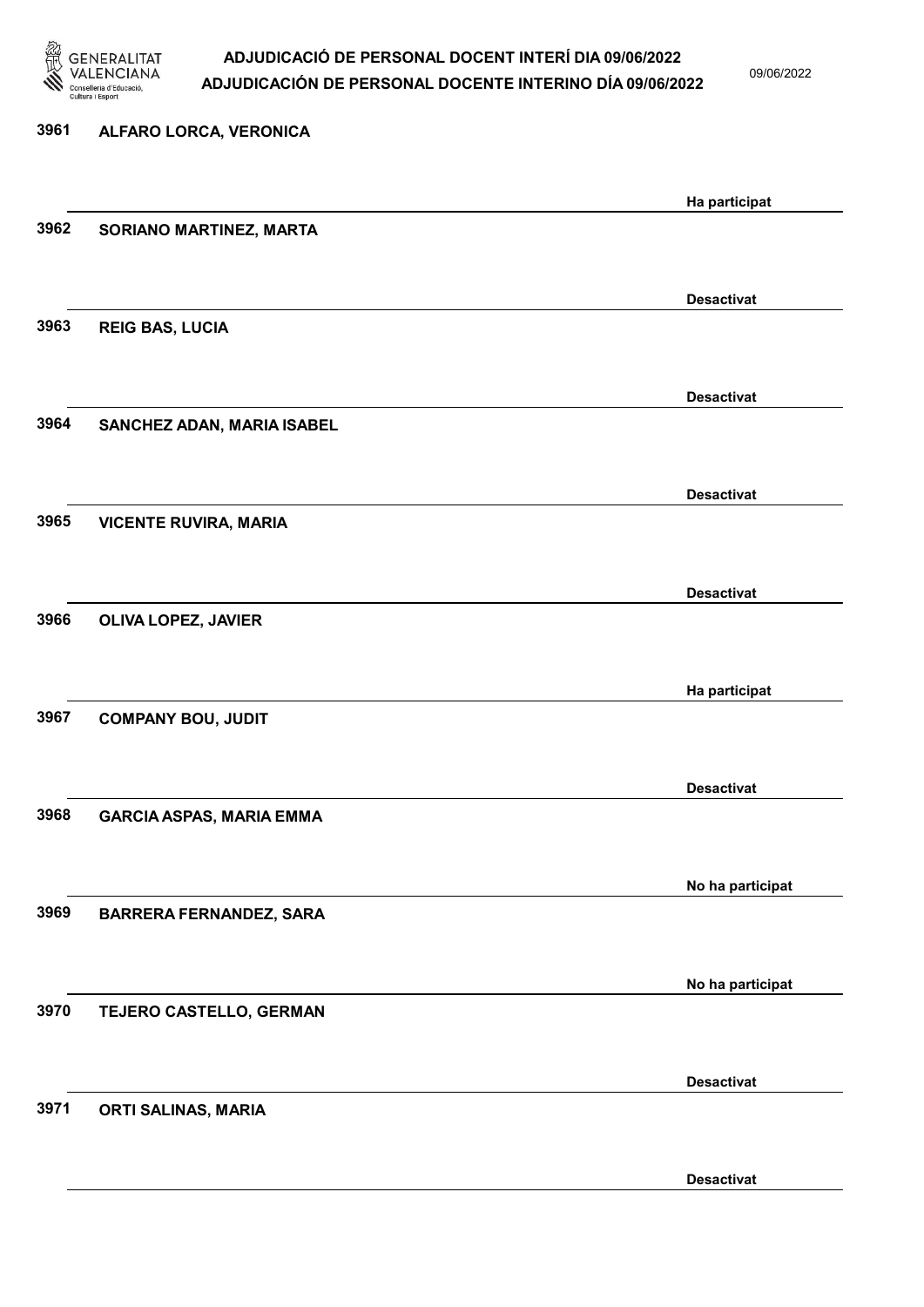

### ADJUDICACIÓ DE PERSONAL DOCENT INTERÍ DIA 09/06/2022 ADJUDICACIÓN DE PERSONAL DOCENTE INTERINO DÍA 09/06/2022

09/06/2022

# 3972 LOPEZ SABATER, VIOLETA Ha participat 3973 CABAÑAS MONREAL, ALBA Desactivat 3974 MORELL ROMAN, MARIA Ha participat 3975 LORENZO ADELL, LAURA Desactivat 3976 FELIP BRESO, XAVIER Desactivat 3977 AZNAR AMADOR, IRENE Desactivat 3978 ORTOLA FUENTES, ELENA Desactivat 3979 PEREZ AGUILAR, PAULA Desactivat 3980 FERNANDEZ SANTOS, LAURA Desactivat 3981 BUSQUETS SOLER, ANNA Desactivat 3982 OBARRIO CANDELA, PATRICIA

No ha participat